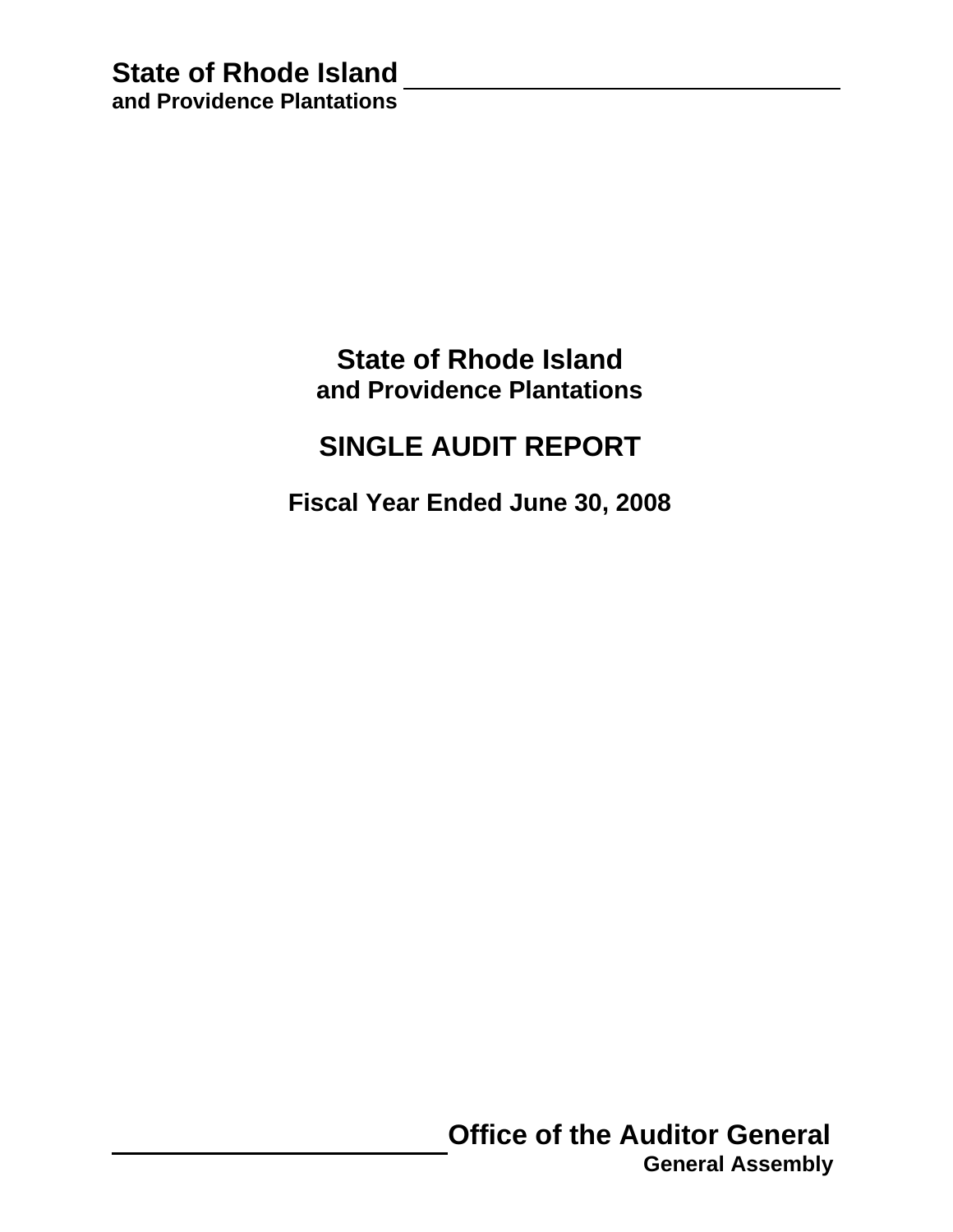# **State of Rhode Island** \_ Single Audit Report

For the Fiscal Year Ended June 30, 2008

# Financial Statements



**Office of the Auditor General** 

General Assembly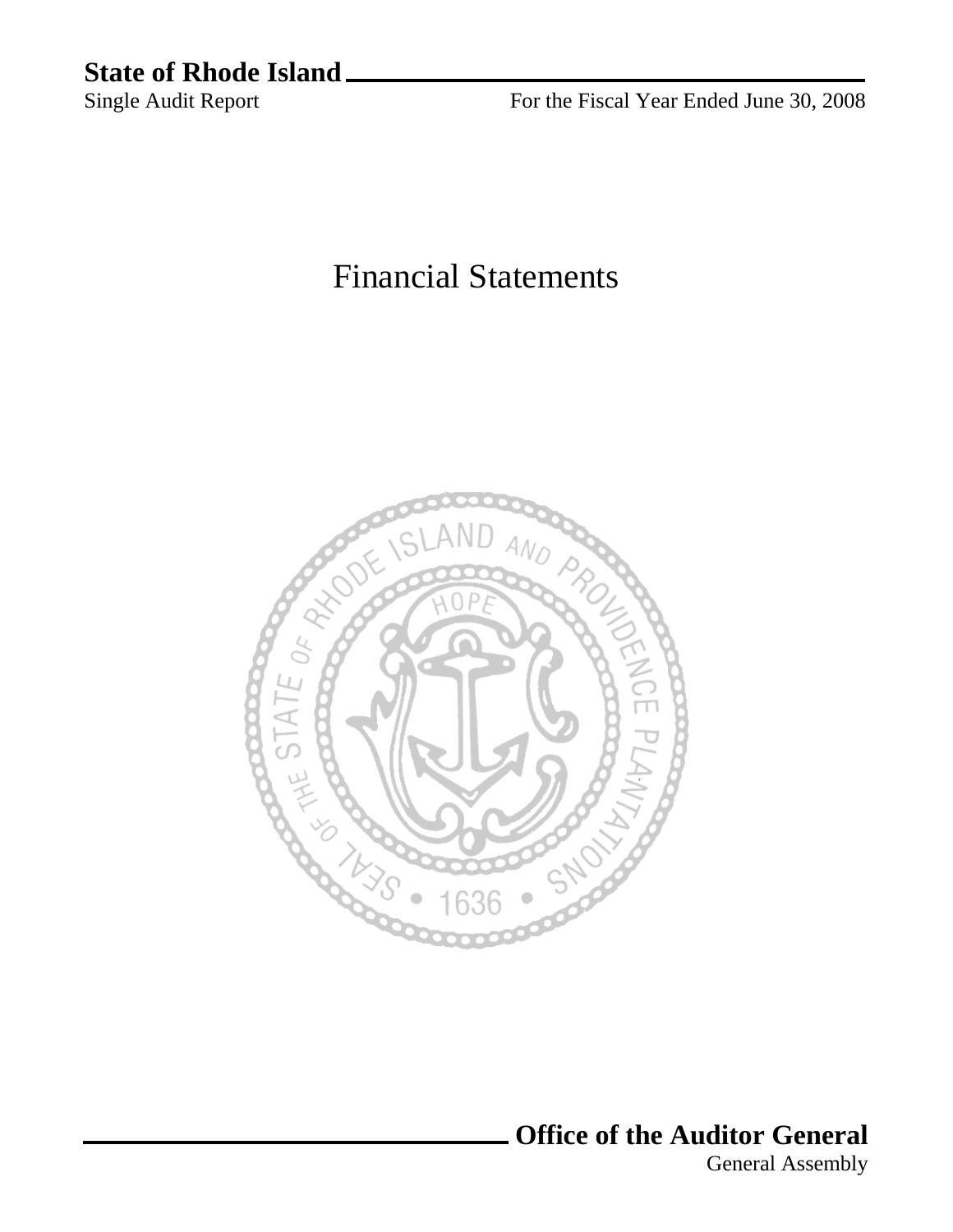- 1. Government-wide financial statements,
- 2. Fund financial statements, and
- 3. Notes to the financial statements

This report also contains other supplementary information in addition to the basic financial statements.

### **Government-wide Financial Statements**

The government-wide financial statements provide a broad view of the State's finances. The statements provide both short-term and long-term information about the State's financial position, which assists in assessing the State's financial condition at the end of the year. These financial statements are prepared using the accrual basis of accounting, which recognizes all revenues and grants when earned, and expenses at the time the related liabilities are incurred.

- The **Statement of Net Assets** presents all of the government's assets and liabilities, with the difference between the two reported as "net assets". Over time, increases and decreases in the government's net assets may serve as a useful indicator of whether the financial position of the State is improving or deteriorating.
- The **Statement of Activities** presents information showing how the government's net assets changed during the fiscal year. All changes in net assets are reported as soon as the underlying event giving rise to the change occurs, regardless of the timing of related cash flows. Therefore, revenues and expenses are reported in this statement for some items that will not result in cash flows until future fiscal periods; for example, uncollected taxes and earned but unused vacation leave. This statement also presents a comparison between direct expenses and program revenues for each function of the government.

Both of the government-wide financial statements have separate sections for three different types of government activities:

- **Governmental Activities:** The activities in this section represent most of the State's basic services and are generally supported by taxes, grants and intergovernmental revenues. The governmental activities of the State include general government, human services, education, public safety, natural resources, and transportation. The net assets and change in net assets of the internal service funds are also included in this column.
- **Business-type Activities:** These activities are normally intended to recover all or a significant portion of their costs through user fees and charges to external users of goods and services. These business-type activities of the State include the operations of the Rhode Island Lottery, Rhode Island Convention Center Authority and the Employment Security Trust Fund.
- **Discretely Presented Component Units:** Component units are entities that are legally separate from the State, but for which the State is financially accountable. These entities are listed in Note 1. The financial information for these entities is presented separately from the financial information presented for the primary government.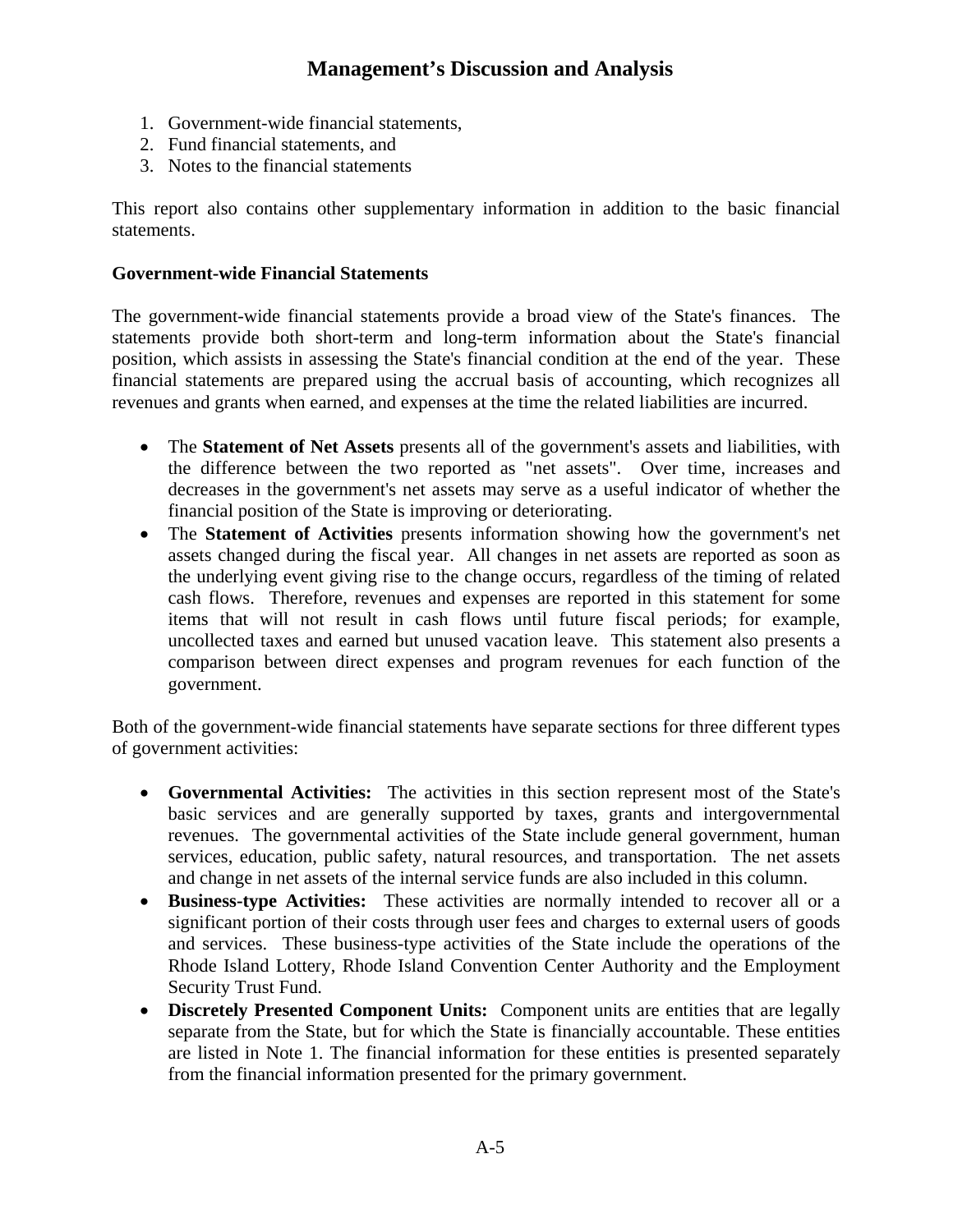### **Fund Financial Statements**

A fund is a grouping of related accounts that is used to maintain control over resources that have been segregated for specific activities or objectives. The State uses fund accounting to ensure and demonstrate compliance with finance-related legal requirements. The fund financial statements focus on the individual parts of the State government, and report the State's operations in more detail than the government-wide financial statements. The State's funds are divided into three categories: governmental, proprietary and fiduciary.

• **Governmental funds:** Most of the State's basic services are financed through governmental funds. Governmental funds are used to account for essentially the same functions reported as governmental activities in the government-wide financial statements. However, unlike the government-wide financial statements, the governmental fund financial statements focus on near-term inflows and outflows of spendable resources, as well as on spendable resources available at the end of the fiscal year. Such information helps determine whether there are more or fewer financial resources that can be spent in the near future to finance the State's programs.

Because the focus of governmental funds is narrower than that of the government-wide financial statements, it is useful to compare the information presented for governmental funds with similar information presented for governmental activities in the governmentwide financial statements. By doing so, readers may better understand the long-term impact of the State's near-term financial decisions. Both the governmental fund balance sheet and the governmental fund statement of revenues, expenditures and changes in fund balances provide a reconciliation to facilitate this comparison between governmental funds and the governmental activities.

Governmental funds include the general fund and special revenue, capital projects and permanent funds. The State has several governmental funds, of which GASB Statement No. 34, *Basic Financial Statements – and Management's Discussion and Analysis – for State and Local Governments* defines the general fund as a major fund. The criteria for determining if any of the other governmental funds are major funds are detailed in Note 1(D). The Intermodal Surface Transportation Fund and the GARVEE Fund are also major funds. Each of the major funds is presented in a separate column in the governmental funds balance sheet and statement of revenues, expenditures and changes in fund balances. The remaining governmental funds are combined in a single aggregated column on these financial statements. Individual fund data for each of these nonmajor governmental funds can be found in the supplementary information section of the State's Comprehensive Annual Financial Report (CAFR).

• **Proprietary funds:** Services for which the State charges customers a fee are generally reported in proprietary funds. The State maintains two different types of proprietary funds; enterprise funds and internal service funds. Enterprise funds report activities that provide supplies and services to the general public. Internal service funds report activities that provide supplies and services for the State's other programs and activities. Like the government-wide statements, proprietary funds use the accrual basis of accounting. The State has three enterprise funds, the Lottery Fund, Convention Center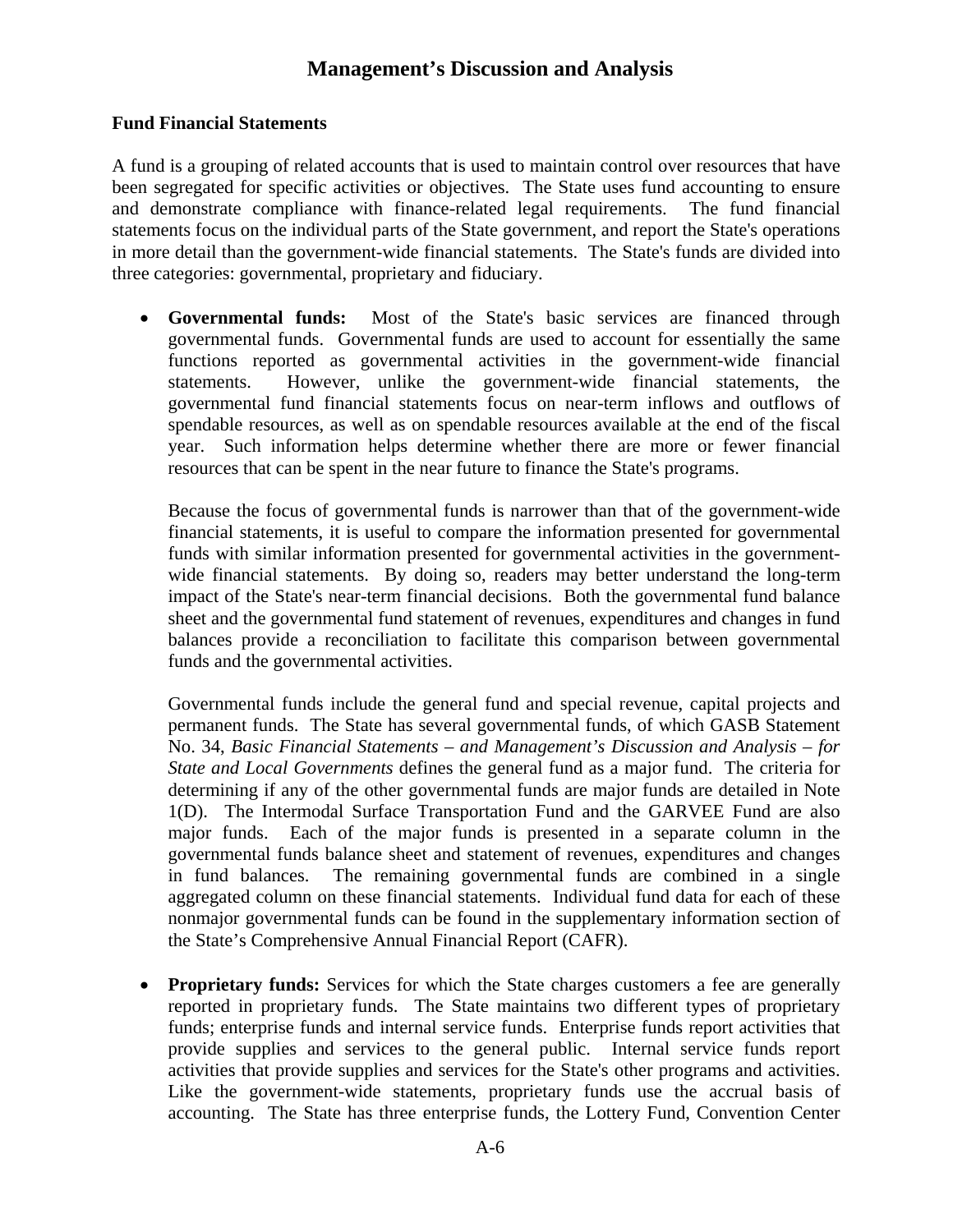Authority Fund (RICCA) and the Employment Security Fund. These funds are each presented in separate columns on the basic proprietary fund financial statements. The State's internal service funds are reported as governmental activities on the governmentwide statements, because the services they provide predominantly benefit governmental activities. The State's internal service funds are reported on the basic proprietary fund financial statements in a single combined column. Individual fund data for these funds is provided in the form of combining statements and can be found in the supplementary information section of the State's CAFR.

• **Fiduciary funds:** These funds are used to account for resources held for the benefit of parties outside the State government. Fiduciary funds are not included in the government-wide financial statements because the resources of these funds are not available to support the State's programs. These funds, which include the pension trust, private-purpose trust and agency funds, are reported using accrual accounting. Individual fund data for fiduciary funds can be found in the supplementary information section of the State's CAFR.

|                                              | Government-wide                                                                                                                                            | <b>Fund Financial Statements</b>                                                                                                                                                                 |                                                                                                                    |                                                                                              |  |  |  |  |  |  |
|----------------------------------------------|------------------------------------------------------------------------------------------------------------------------------------------------------------|--------------------------------------------------------------------------------------------------------------------------------------------------------------------------------------------------|--------------------------------------------------------------------------------------------------------------------|----------------------------------------------------------------------------------------------|--|--|--|--|--|--|
|                                              | <b>Financial Statements</b>                                                                                                                                | Governmental Funds                                                                                                                                                                               | Proprietary Funds                                                                                                  | <b>Fiduciary Funds</b>                                                                       |  |  |  |  |  |  |
| Scope                                        | Activities of the State that are not<br>Entire State government (except<br>fiduciary funds) and the State's<br>proprietary or fiduciary<br>component units |                                                                                                                                                                                                  | Activities of the State that are<br>operated similar to private<br><b>businesses</b>                               | Instances in which the State is the<br>trustee or agent for someone else's<br>resources      |  |  |  |  |  |  |
| Required<br>financial<br>statements          | Statement of net assets<br>Statement of activities                                                                                                         | <b>Balance</b> sheet<br>Statement of revenues.<br>expenditures, and<br>changes in fund balances                                                                                                  | Statement of net assets<br>Statement of revenues, expenses<br>and changes in net assets<br>Statement of cash flows | Statement of net assets<br>Statement of changes in fund<br>net assets                        |  |  |  |  |  |  |
| Accounting basis<br>and measurement<br>focus | Accrual accounting and<br>economic resources focus                                                                                                         | Modified accrual<br>accounting and current<br>financial resources focus                                                                                                                          | Accrual accounting and<br>economic resources focus                                                                 | Accrual accounting and<br>economic resources focus                                           |  |  |  |  |  |  |
| Type of<br>asset/liability<br>information    | All assets and liabilities, both<br>financial and capital, and<br>short-term and long-term                                                                 | Only assets expected to be used<br>up and liabilities that come due<br>during the year or soon thereafter;<br>no capital assets included                                                         | All assets and liabilities, both<br>financial and capital, and<br>short-term and long-term                         | All assets and liabilities, both<br>short-term and long-term                                 |  |  |  |  |  |  |
| Type of<br>inflow/outflow<br>information     | All revenues and expenses during<br>the year, regardless of when<br>cash is received or paid                                                               | Revenues for which cash is<br>received during or soon after<br>year end<br>Expenditures when goods or<br>services have been received and<br>payment is due during the year<br>or soon thereafter | All revenues and expenses<br>during the year, regardless of<br>when cash is received or paid                       | All revenues and expenses<br>during the year, regardless of<br>when cash is received or paid |  |  |  |  |  |  |

Major Features of the Basic Financial Statements

### **Notes to the Financial Statements**

The notes provide additional information that is essential to a full understanding of the data provided in the government-wide and fund financial statements. The notes to the financial statements can be found immediately following the fiduciary funds financial statements.

#### **Required Supplementary Information**

The basic financial statements and accompanying notes are followed by a section of required supplementary information, including information concerning the State's progress in funding its obligation to provide pension benefits to its employees. This section also includes a budgetary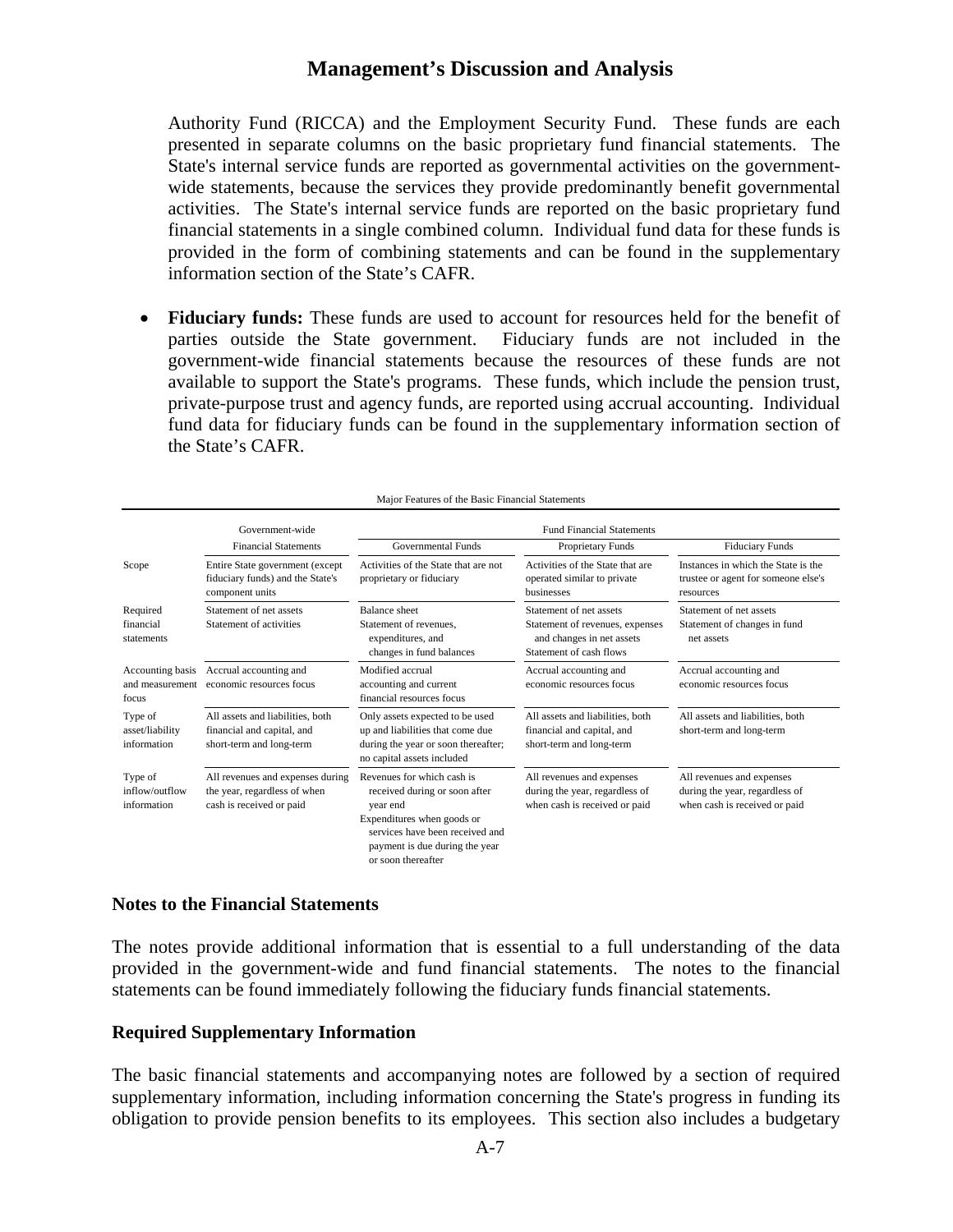comparison schedule for each of the State's major governmental funds that have a legally mandated budget.

#### **Other Supplementary Information**

Other supplementary information, which follows the required supplementary information in the State's CAFR, includes the combining financial statements for nonmajor governmental funds, grouped by fund type and presented in single columns in the basic financial statements, internal service funds, fiduciary funds, discretely presented component units and the statistical section.

#### **Government-Wide Financial Analysis**

#### **Net Assets**

As noted earlier, net assets may serve over time as a useful indicator of a government's financial position. The State's combined net assets (governmental and business-type activities) totaled \$952.1 million at the end of fiscal year 2008, compared to \$1,151.3 million at the end of the prior fiscal year. The primary reason for the \$199.2 million decrease was that prior year resources were used to fund some of the current year expenses. Governmental activities have unrestricted net assets of (\$1,418.2) million.

A portion of the State's net assets reflects its investment in capital assets such as land, buildings, equipment and infrastructure (roads, bridges, and other immovable assets), less any related debt outstanding that was needed to acquire or construct the assets. The State uses these capital assets to provide services to its citizens; consequently, these assets are not available for future spending. Although the State's investment in its capital assets is reported net of related debt, it should be noted that the resources needed to repay this debt must be provided from other sources. An additional portion of the State's net assets represent resources that are subject to external restrictions on how they may be used.

|                                                        |    | Govermental<br>Activities |   |                        |     | Business-Type<br><b>Activities</b> |    |                    |   |                        |    | Total<br>Primary<br>Government |  |
|--------------------------------------------------------|----|---------------------------|---|------------------------|-----|------------------------------------|----|--------------------|---|------------------------|----|--------------------------------|--|
|                                                        |    | 2008                      |   | 2007                   |     | 2008                               |    | 2007               |   | 2008                   |    | 2007                           |  |
| Current and other assets<br>Capital assets             | S. | 1,413,844<br>2,726,232    | S | 1,618,791<br>2,604,474 | \$. | 223,419<br>208,595                 | \$ | 320,999<br>168,763 | S | 1,637,263<br>2,934,827 | S. | 1,939,790<br>2,773,237         |  |
| Total assets                                           |    | 4,140,076                 |   | 4,223,265              |     | 432,014                            |    | 489,762            |   | 4,572,090              |    | 4,713,027                      |  |
| Long-term liabilities outstanding<br>Other liabilities |    | 2,476,054<br>834,561      |   | 2,459,742<br>780,606   |     | 268,980<br>40,353                  |    | 279.650<br>41,768  |   | 2,745,034<br>874,914   |    | 2,739,392<br>822,374           |  |
| Total liabilities                                      |    | 3,310,615                 |   | 3,240,348              |     | 309.333                            |    | 321,418            |   | 3,619,948              |    | 3,561,766                      |  |
| Net assets:<br>Invested in capital assets,             |    |                           |   |                        |     |                                    |    |                    |   |                        |    |                                |  |
| net of related debt                                    |    | 1.820.078                 |   | 1,691,793              |     | (60.902)                           |    | (109, 435)         |   | 1,759,176              |    | 1,582,358                      |  |
| Restricted                                             |    | 427,588                   |   | 373,788                |     | 198.928                            |    | 294.395            |   | 626,516                |    | 668,183                        |  |
| Unrestricted                                           |    | (1,418,205)               |   | (1,082,664)            |     | (15,345)                           |    | (16,616)           |   | (1,433,550)            |    | (1,099,280)                    |  |
| Total net assets                                       |    | 829,461                   |   | 982,917                |     | 122,681                            |    | 168,344            |   | 952,142                |    | 1,151,261                      |  |

| State of Rhode Island's Net Assets as of June 30, 2008 |  |
|--------------------------------------------------------|--|
| (Expressed in Thousands)                               |  |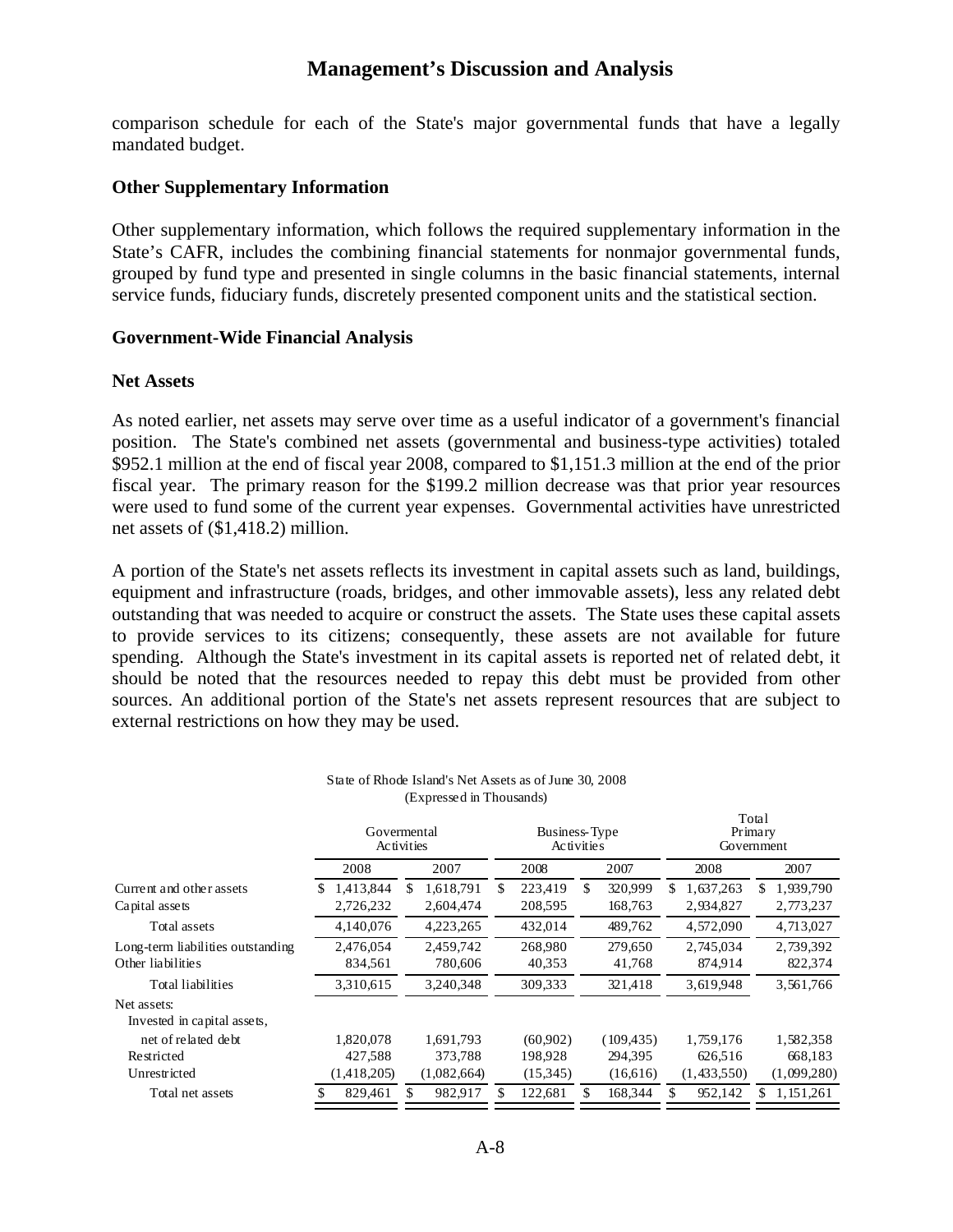As indicated above, the State reported a balance in unrestricted net assets of (\$1,433.6) million at June 30, 2008 in the Statement of Net Assets. This deficit results primarily from the State's use of general obligation bond proceeds (which are reported as debt of the primary government) for non-capital expenditures deemed to provide important benefits for the general public. In these instances, proceeds are transferred to municipalities, discretely presented component units, and non-profit organizations within the State to fund specific projects. Examples of these uses of general obligation bond proceeds include but are not limited to the following:

- o Certain transportation projects funded with bond proceeds that do not meet the State's criteria for capitalization as infrastructure;
- o Construction of facilities at the State's university and colleges which are reflected in discretely presented component units;
- o Water resources projects including the acquisition of sites for future water supply resources, various water resources planning initiatives, and funding to upgrade local water treatment facilities;
- o Environmental programs to acquire, develop, and rehabilitate local recreational facilities and insure that open space is preserved;
- o Historical preservation initiatives designed to protect and preserve historical buildings as well as provide funding for cultural facilities and
- o Capital improvements for privately-owned and operated group homes for developmentally disabled citizens of the State as well as children who are dependant on the State for care.

In the above instances, the primary government records a liability for the general obligation bonds but no related capitalized asset is recorded. A cumulative deficit in unrestricted net assets results from financing these types of projects through the years.

### **Changes in Net Assets**

The State's net assets decreased by \$199.2 million during the current fiscal year. Total revenues of \$8,029.2 million were less than expenses of \$8,228.4 million. Approximately 35.1% of the State's total revenue came from taxes, while 24.2% resulted from grants and contributions (including federal aid). Charges for various goods and services provided 38.0% of the total revenues. The State's expenses covered a range of services. The largest expenses were for human services, 33.3% and education, 16.5%. In fiscal year 2008, governmental activity expenses exceeded program revenues, which resulted in the use of \$3,016.8 million in general revenues (mostly taxes). On the other hand, net program revenues from business-type activities in fiscal year 2008 exceeded expenses by \$261.4 million.

The cumulative effect of the prior period adjustment is fully explained in Note 18 Section C.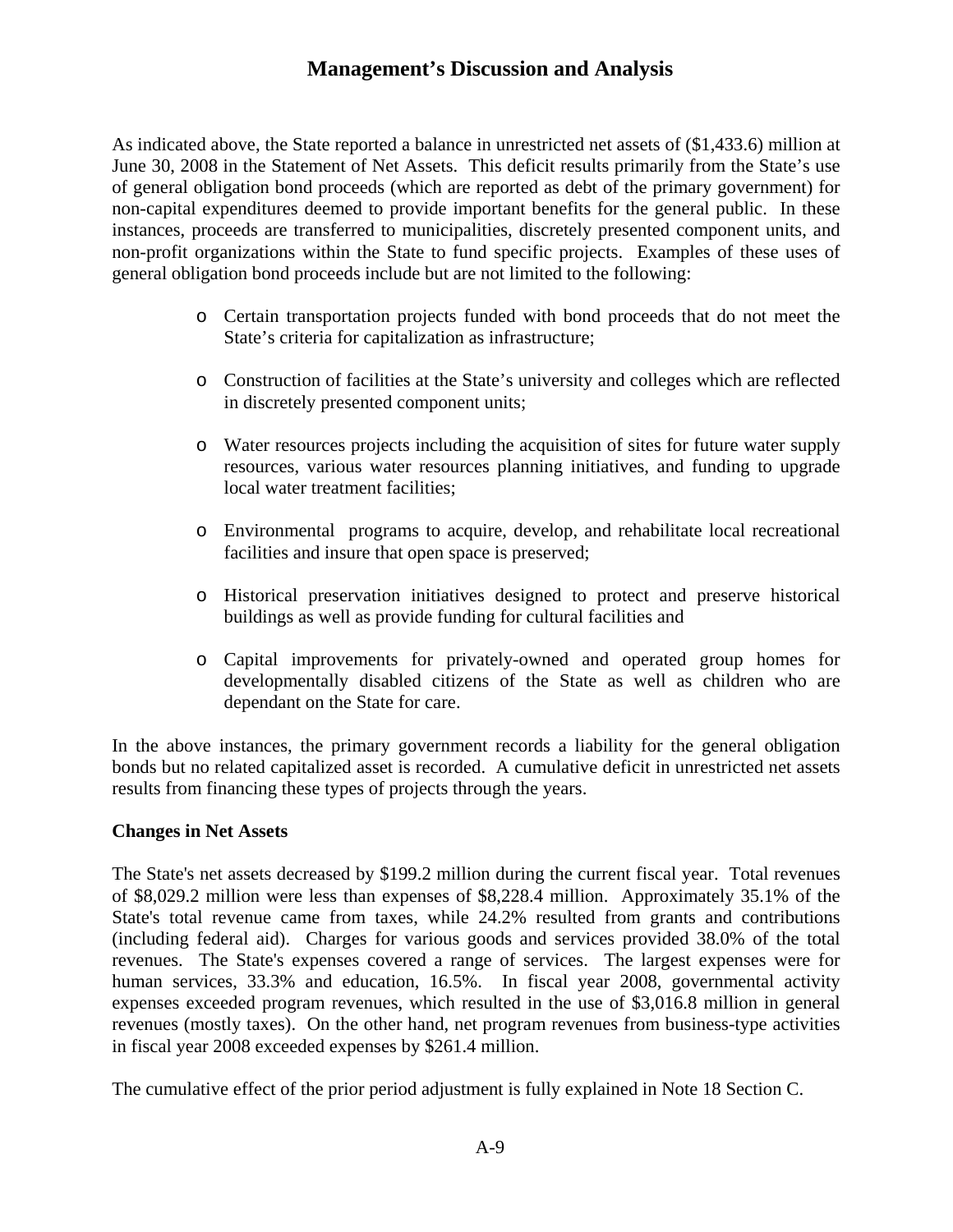#### State of Rhode Island's Changes in Net Assets For the Fiscal Year Ended June 30, 2008 (Expressed in Thousands)

| Activities<br>Activities<br>Primary Government<br>2007<br>2007<br>2008<br>2008<br>2008<br>2007<br>Revenues:<br>Program revenues:<br>Charges for services<br>449,812<br>\$2,601,083<br>\$2,028,470<br>\$3,050,895<br>351,861<br>\$2,380,331<br>\$<br>\$.<br>Operating grants and contributions<br>1,827,704<br>1,716,318<br>3.285<br>4,607<br>1,830,989<br>1,720,925<br>Capital grants and contributions<br>112,712<br>151,528<br>112,712<br>General revenues: | 151,528<br>49,676<br>114,680 |
|---------------------------------------------------------------------------------------------------------------------------------------------------------------------------------------------------------------------------------------------------------------------------------------------------------------------------------------------------------------------------------------------------------------------------------------------------------------|------------------------------|
|                                                                                                                                                                                                                                                                                                                                                                                                                                                               |                              |
|                                                                                                                                                                                                                                                                                                                                                                                                                                                               |                              |
|                                                                                                                                                                                                                                                                                                                                                                                                                                                               |                              |
|                                                                                                                                                                                                                                                                                                                                                                                                                                                               |                              |
|                                                                                                                                                                                                                                                                                                                                                                                                                                                               |                              |
|                                                                                                                                                                                                                                                                                                                                                                                                                                                               |                              |
|                                                                                                                                                                                                                                                                                                                                                                                                                                                               |                              |
| 2,820,709<br>2,842,828<br>2,820,709<br>2,842,828<br>Taxes                                                                                                                                                                                                                                                                                                                                                                                                     |                              |
| 37,539<br>Interest and investment earnings<br>32,466<br>9,531<br>12,137<br>41,997                                                                                                                                                                                                                                                                                                                                                                             |                              |
| Miscellaneous<br>8,341<br>8,137<br>121,273<br>106,543<br>129,614                                                                                                                                                                                                                                                                                                                                                                                              |                              |
| Gain on sale of capital assets<br>3,026<br>3,026                                                                                                                                                                                                                                                                                                                                                                                                              |                              |
| 10,108<br>Payments from component units<br>39,284<br>39,284                                                                                                                                                                                                                                                                                                                                                                                                   | 10,108                       |
| 2,053,351<br>Total revenues<br>5,216,725<br>2,622,240<br>8,029,226<br>7,270,076<br>5,406,986                                                                                                                                                                                                                                                                                                                                                                  |                              |
| Program expenses:                                                                                                                                                                                                                                                                                                                                                                                                                                             |                              |
| General government<br>894,766<br>858,729<br>894,766                                                                                                                                                                                                                                                                                                                                                                                                           | 858,729                      |
| Human services<br>2,736,956<br>2,519,745<br>2,736,956<br>2,519,745                                                                                                                                                                                                                                                                                                                                                                                            |                              |
| Education<br>1,361,310<br>1,320,384<br>1,361,310<br>1,320,384                                                                                                                                                                                                                                                                                                                                                                                                 |                              |
| 391,354<br>Public safety<br>428,351<br>428,351                                                                                                                                                                                                                                                                                                                                                                                                                | 391,354                      |
| Natural resources<br>90,087<br>91,758<br>90,087                                                                                                                                                                                                                                                                                                                                                                                                               | 91,758                       |
| 240,644<br>281,518<br>240,644<br>Transportation                                                                                                                                                                                                                                                                                                                                                                                                               | 281,518                      |
| 133,298<br>107,211<br>133,298<br>Interest                                                                                                                                                                                                                                                                                                                                                                                                                     | 107,211                      |
| 2,042,722<br>1,487,239<br>2,042,722<br>1,487,239<br>Lottery                                                                                                                                                                                                                                                                                                                                                                                                   |                              |
| <b>Convention Center</b><br>41,007<br>42,859<br>41,007                                                                                                                                                                                                                                                                                                                                                                                                        | 42,859                       |
| Employment insurance<br>210,060<br>259,246<br>259,246                                                                                                                                                                                                                                                                                                                                                                                                         | 210,060                      |
| 5,885,412<br>5,570,699<br>7,310,857<br>Total expenses<br>2,342,975<br>1,740,158<br>8,228,387                                                                                                                                                                                                                                                                                                                                                                  |                              |
| 313,193<br>Change in net assets before transfers<br>(478, 426)<br>(353.974)<br>279,265<br>(199, 161)                                                                                                                                                                                                                                                                                                                                                          | (40, 781)                    |
| <b>Transfers</b><br>324,928<br>304,906<br>(304, 906)<br>(324, 928)                                                                                                                                                                                                                                                                                                                                                                                            |                              |
| 8,287<br>(199, 161)<br>Change in net assets<br>(153, 498)<br>(49,068)<br>(45, 663)                                                                                                                                                                                                                                                                                                                                                                            | (40, 781)                    |
| Net assets - Beginning<br>160,057<br>1,192,042<br>982,917<br>1,031,985<br>168,344<br>1,151,261                                                                                                                                                                                                                                                                                                                                                                |                              |
| Cumulative effect of prior period adjustments<br>42<br>42                                                                                                                                                                                                                                                                                                                                                                                                     |                              |
| 168,344<br>160,057<br>Net assets - Beginning, as restated<br>982,959<br>1,031,985<br>1,151,303<br>1,192,042                                                                                                                                                                                                                                                                                                                                                   |                              |
| 829,461<br>982,917<br>\$<br>122,681<br>\$<br>168,344<br>\$<br>952,142<br>$\overline{1,151,261}$<br>Net assets - Ending<br>\$                                                                                                                                                                                                                                                                                                                                  |                              |

#### **Financial Analysis of the State's Funds**

As noted earlier, the State uses fund accounting to ensure and demonstrate compliance with finance-related legal requirements.

#### **Governmental Funds**

The focus of the State's governmental funds is to provide information on near-term inflows, outflows, and balances of spendable resources. Such information is useful in assessing the State's financing requirements. In particular, unreserved fund balance may serve as a useful measure of the State's net resources available for spending at the end of the fiscal year. At the end of the current fiscal year, the State's governmental funds reported a combined ending fund balance of \$685.2 million, a decrease of \$236.3 million. Reserved fund balances are not available for new spending because they have already been committed as follows: (1) \$102.9 million for a "rainy day" account, (2) \$46.7 million for continuing appropriations, (3) \$87.8 million principally for liquidating debt, (4) \$136.1 million for employment insurance programs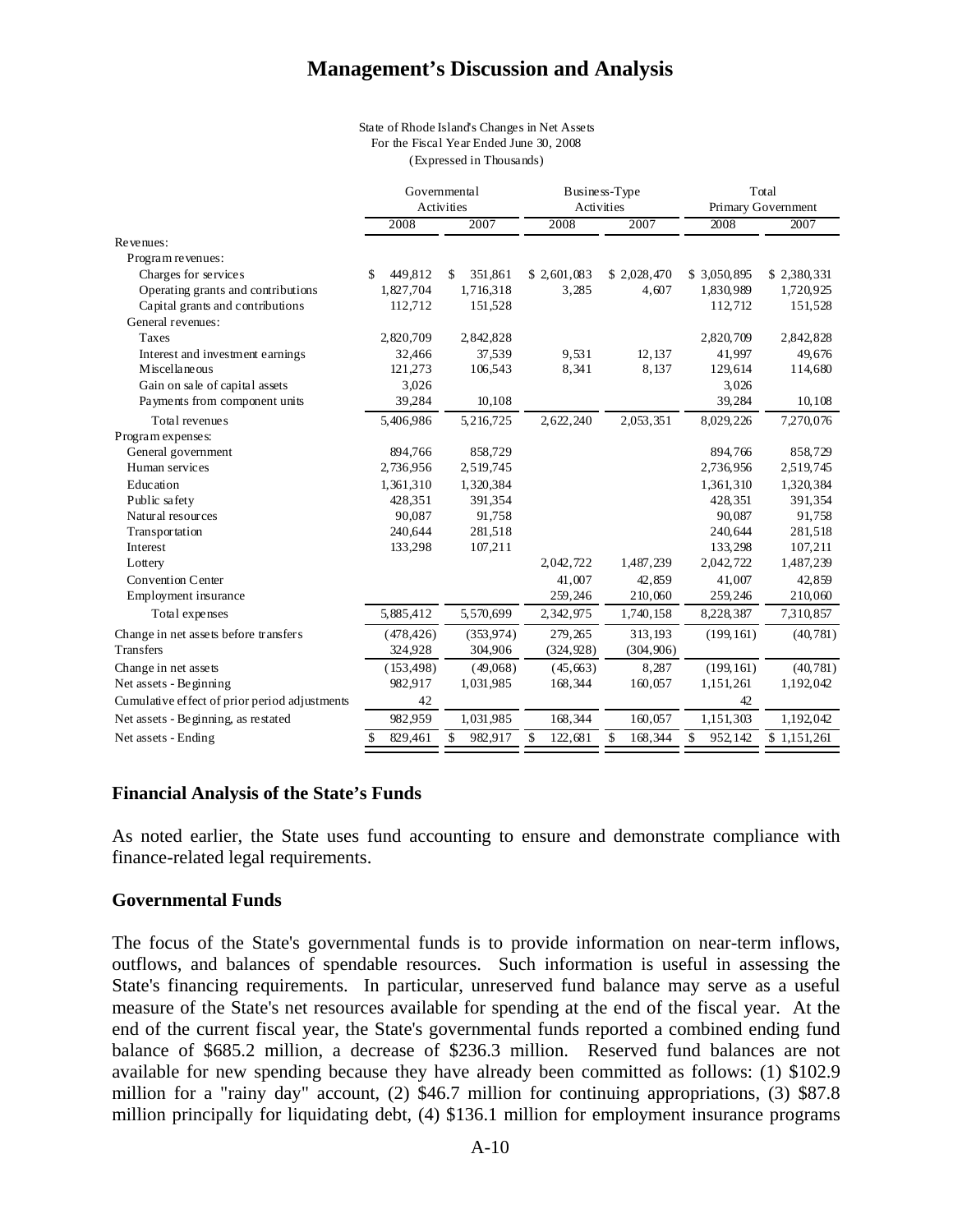and (5) \$40.8 million for other restricted purposes. Approximately 45.8% or \$313.8 million of the ending fund balance is designated by the State's management, consistent with the limitations of each fund.

The major governmental funds of the primary government are:

**General Fund.** The General Fund is the chief operating fund of the State. At the end of the current fiscal year, the unreserved fund balance (deficit) of the General Fund was (\$43.0) million, while total fund balance was \$106.7 million.

Revenues and other sources of the General Fund totaled \$5,354.0 million in fiscal year 2008, an increase of \$297.6 million from the previous year. The revenues from various sources and the change from the previous year are shown in the following tabulation (amounts in thousands):

|                                      |      |           |               |           |     | Increase (decrease)<br>from $2007$ |             |
|--------------------------------------|------|-----------|---------------|-----------|-----|------------------------------------|-------------|
|                                      | 2008 |           |               | 2007      |     | Amount                             | Percent     |
| Taxes:                               |      |           |               |           |     |                                    |             |
| Personal income                      | \$   | 1,073,617 | \$.           | 1,065,367 | \$. | 8,250                              | 0.77%       |
| Sales and use                        |      | 1,019,614 |               | 1,052,582 |     | (32,968)                           | $-3.13%$    |
| General business                     |      | 374,800   |               | 360,949   |     | 13,851                             | 3.84%       |
| Other                                |      | 48,370    |               | 50,343    |     | (1, 973)                           | $-3.92%$    |
| Subtotal                             |      | 2,516,401 |               | 2,529,241 |     | (12, 840)                          | $-0.51%$    |
| Federal grants                       |      | 1,740,283 |               | 1,629,715 |     | 110,568                            | 6.78%       |
| Restricted revenues                  |      | 126,090   |               | 109,184   |     | 16,906                             | 15.48%      |
| Licenses, fines, sales, and services |      | 322,864   |               | 242,560   |     | 80,304                             | 33.11%      |
| Other general revenues               |      | 41,200    |               | 35,337    |     | 5,863                              | 16.59%      |
| Subtotal                             |      | 2,230,437 |               | 2,016,796 |     | 213,641                            | 10.59%      |
| Total revenues                       |      | 4,746,838 |               | 4,546,037 |     | 200,801                            | 4.42%       |
| Other sources                        |      | 607,153   |               | 490,969   |     | 116,184                            | 23.66%      |
| Transfer from budget reserve         |      |           |               | 19,423    |     | (19, 423)                          | $-100.00\%$ |
| Total revenue and other sources      |      | 5,353,991 | <sup>\$</sup> | 5,056,429 | \$. | 297,562                            | 5.88%       |

Expenditures and other uses totaled \$5,391.5 million in fiscal year 2008, an increase of \$276.0 million (5.40%) from the previous year. Changes in expenditures and other uses by function from the previous year are shown in the following tabulation (amounts in thousands):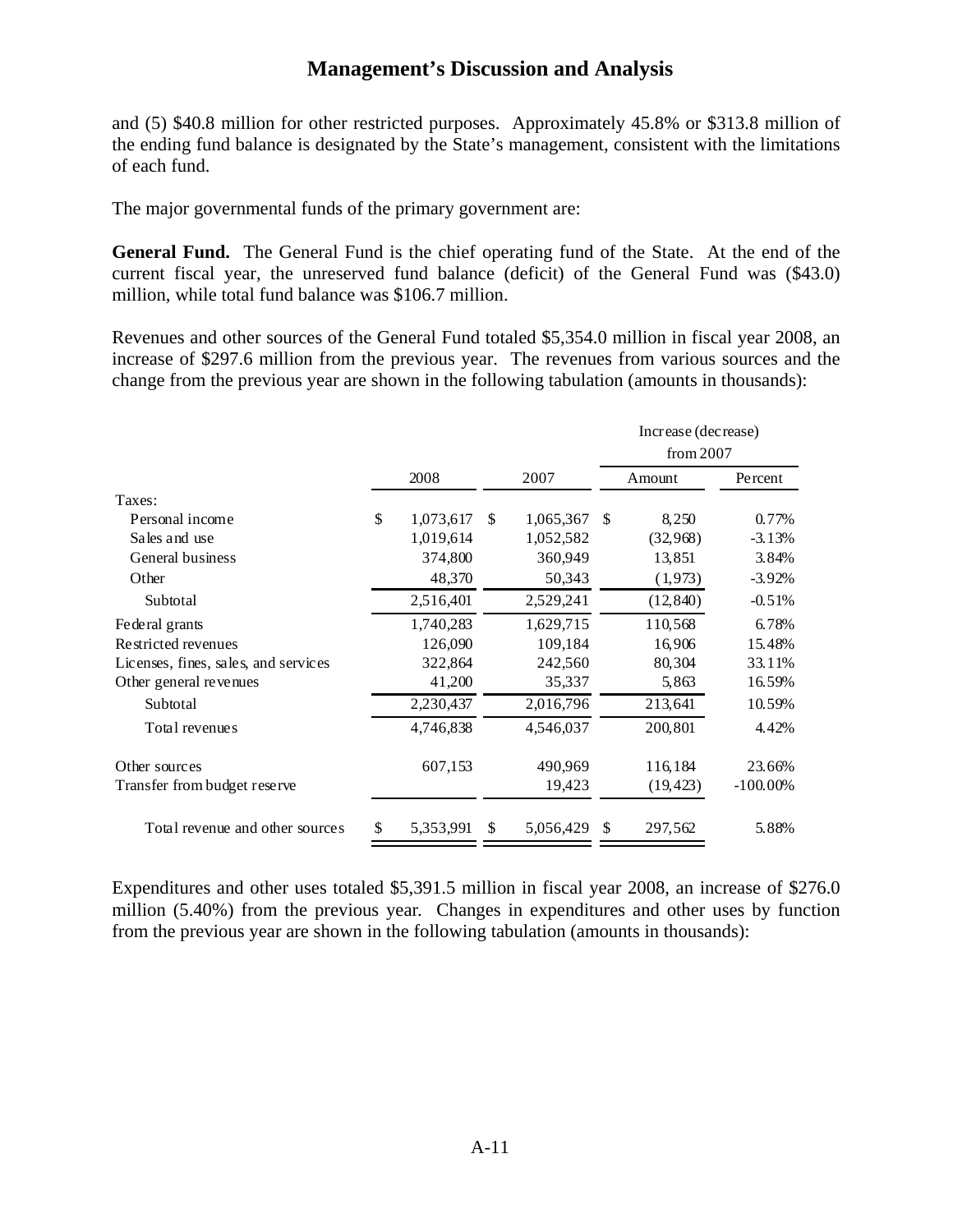|                                   |      |            |           |               | Increase (decrease)<br>from $2007$ |           |
|-----------------------------------|------|------------|-----------|---------------|------------------------------------|-----------|
|                                   | 2008 |            | 2007      |               | Amount                             | Percent   |
| General government                | \$   | 626,052 \$ | 633,893   | <sup>\$</sup> | (7, 841)                           | $-1.24%$  |
| Human services                    |      | 2,727,534  | 2,512,286 |               | 215,248                            | 8.57%     |
| <b>Education</b>                  |      | 1,289,124  | 1,267,255 |               | 21,869                             | 1.73%     |
| Public safety                     |      | 410,605    | 396,029   |               | 14,576                             | 3.68%     |
| Natural resources                 |      | 72,982     | 81,518    |               | (8, 536)                           | $-10.47%$ |
| Debt Service:                     |      |            |           |               |                                    |           |
| Principal                         |      | 92,077     | 79,954    |               | 12,123                             | 15.16%    |
| Interest                          |      | 68,478     | 61,396    |               | 7,082                              | 11.53%    |
| Total expenditures                |      | 5,286,852  | 5,032,331 |               | 254,521                            | 5.06%     |
| Other uses                        |      | 104,650    | 83,129    |               | 21,521                             | 25.89%    |
| Total expenditures and other uses | \$   | 5,391,502  | 5,115,460 | S             | 276,042                            | 5.40%     |

**Intermodal Surface Transportation Fund.** The Intermodal Surface Transportation Fund (ISTEA) is a special revenue fund that accounts for the collection of gasoline tax, federal grants, and bond proceeds that are used in maintenance, upgrading, and construction of the State's highway system. At the end of the fiscal year, unreserved fund balance of the ISTEA fund was \$7.6 million, while the total fund balance was \$48.4 million. Total fund balance of the ISTEA fund increased by \$15.6 million during the current fiscal year. The primary reasons for the increase was the collection of approximately \$7.9 million of the federal receivable that had not been previously recognized in the fund financial statements because it was a long-term receivable and approximately \$4.7 million of unspent gas tax revenue.

**GARVEE Fund.** The GARVEE Fund is a capital projects fund that accounts for the proceeds of the Grant Anticipation Revenue Vehicle (GARVEE) and the RI Motor Fuel Tax (RIMFT) revenue bonds, related expenditures and the two cents per gallon gasoline tax that is dedicated for the debt service of the RIMFT bonds. The GARVEE Fund ended the fiscal year with a fund balance of \$152.7 million, a decrease of \$67.3 million. The reason for this change was that it is a capital projects fund and current year expenditures were funded out of the prior year balance.

### **General Fund Budgetary Highlights**

According to the State's Constitution, in FY2008 general revenue appropriations in the general fund cannot exceed 98% of available general revenue sources, which consist of the current fiscal year's budgeted general revenue plus the general fund undesignated fund balance from the prior fiscal year. Beginning in FY2009, this will decrease by .2% a year until FY2013 when the spending cap will be 97%. The budgets for the components of the current fiscal year's general revenue estimates are established by the State's revenue estimating conference. If actual general revenue is less than the projection, appropriations have to be reduced or additional revenue sources must be identified. Certain agencies have federal programs that are entitlements, which continue to require State funds to match the federal funds. Agencies may get additional appropriations provided a need is established. Adjustments to general revenue receipt estimates resulted in a decrease of \$36.9 million, -1.1%, between the original budget and the final budget. General revenue appropriations decreased from the original budget by \$39.5 million, -1.2%.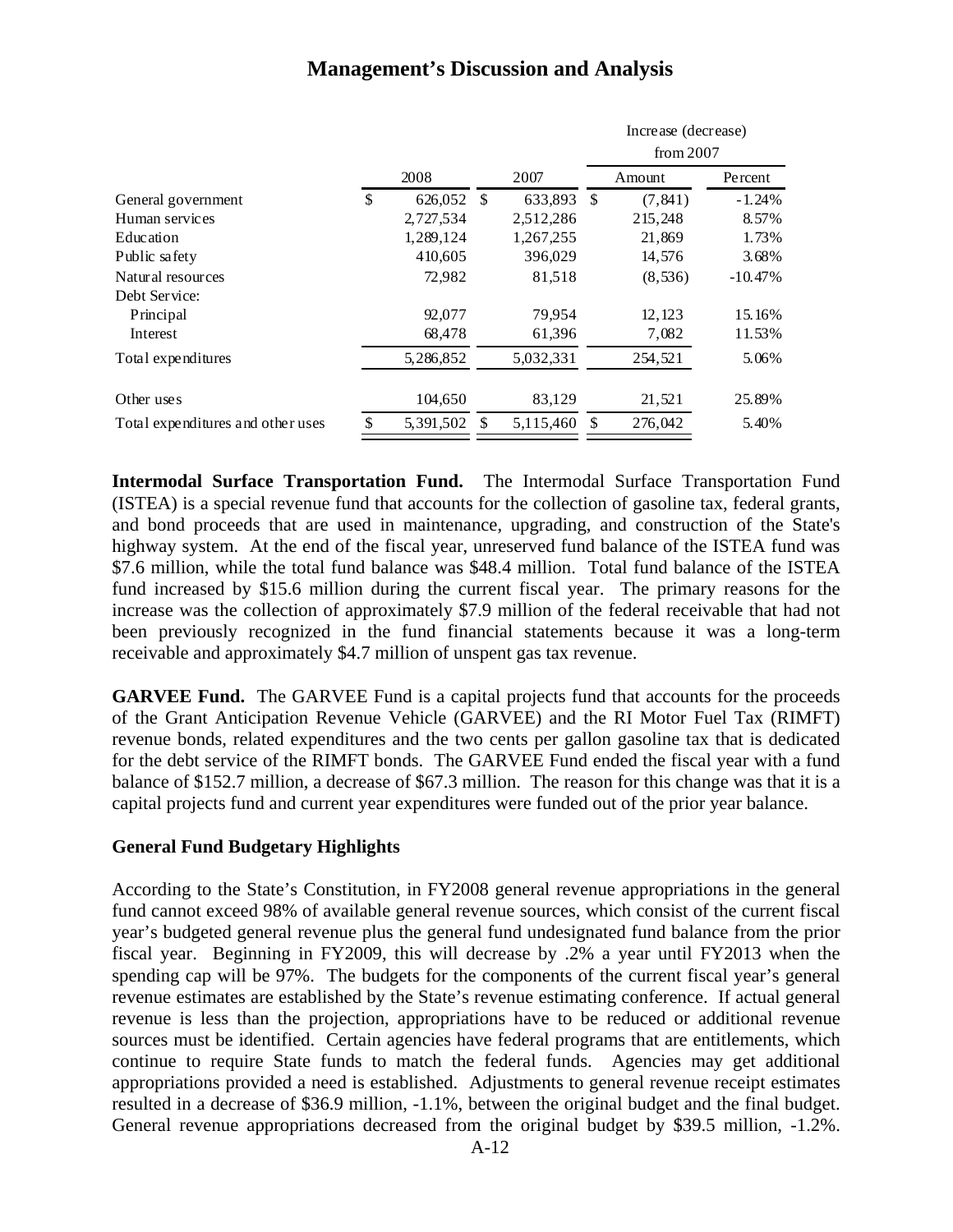Some significant changes between the preliminary and final estimated general revenues and the enacted and final general revenue appropriations are listed below.

|                                   | Original Budget  |          |
|-----------------------------------|------------------|----------|
|                                   | vs. Final Budget |          |
| General revenues                  | Change           |          |
| Taxes                             | (In thousands)   | Percent  |
| Personal Income                   | \$<br>(13,757)   | $-1.3%$  |
| <b>Business Corporations</b>      | (10,707)         | $-6.4%$  |
| Public Utilities Gross Earnings   | (12,000)         | $-11.0%$ |
| <b>Insurance Companies</b>        | (5,334)          | $-7.7%$  |
| Sales and Use                     | (55,324)         | $-6.1%$  |
| Motor Vehicle                     | (5,035)          | $-10.0%$ |
| Cigarettes                        | 5,600            | 5.0%     |
| Inheritance and Gift              | 7,900            | 26.2%    |
| Departmental Revenue              | (5,370)          | $-1.5%$  |
| <b>Other Miscellaneous</b>        | 40,691           | 29.0%    |
| Transfer from Lottery             | 17,100           | 5.0%     |
| Other General Revenue             | (663)            |          |
| Total Change in Estimated Revenue | \$<br>(36,899)   | $-1.1%$  |
| General revenue appropriations    |                  |          |
| Department                        |                  |          |
| Administration                    | \$<br>19,359     | 3.8%     |
| Revenue                           | (3,410)          | $-8.8%$  |
| Children, Youth and Families      | 2,727            | 1.8%     |
| Health                            | (3,318)          | $-9.6%$  |
| <b>Human Services</b>             | (18, 176)        | $-2.2%$  |
| Mental Health, Retardation        |                  |          |
| and Hospitals                     | (9,262)          | $-3.8%$  |
| Elementary and Secondary          |                  |          |
| Education                         | (2,960)          | $-0.3%$  |
| Board of Governors for            |                  |          |
| <b>Higher Education</b>           | (6,085)          | $-3.1%$  |
| Corrections                       | (3,403)          | $-1.8%$  |
| Judicial                          | (3,273)          | $-3.8%$  |
| Environmental Management          | (2,200)          | $-6.0%$  |
| Other                             | (9, 463)         |          |
| Total Change in Appropriations    | \$<br>(39, 464)  | $-1.2%$  |

The General Fund ended fiscal 2008 with an operating deficit of \$42.9 million resulting from a deficiency of general revenue compared to general revenue expenditures. Actual general revenues were \$7.1 million less than estimated revenues and actual general revenue expenditures were \$35.8 million more than budgeted amounts. Expenditures in three departments exceeded appropriations from general revenues by a significant amount: the Department of Human Services by \$22.8 million; the Department of Mental Health Retardation and Hospitals by \$7.8 million; and the Department of Corrections by \$8.6 million.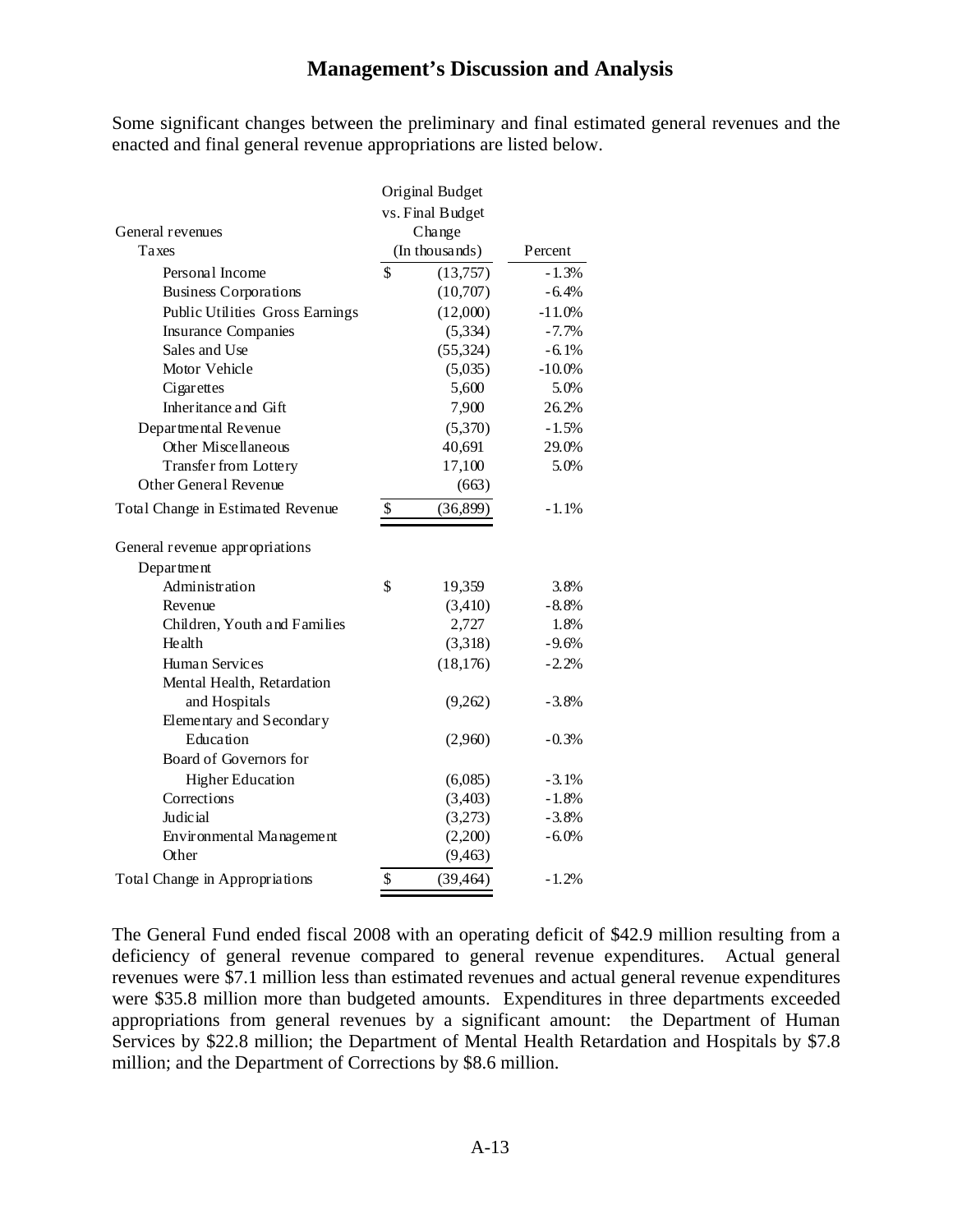### **Capital Assets and Debt Administration**

### **Capital Assets**

The State's investment in capital assets for its governmental and business-type activities as of June 30, 2008, amounts to \$2,934.8 million, net of accumulated depreciation of \$1,641.4 million. This investment in capital assets includes land, buildings, improvements, equipment, infrastructure, and construction in progress. The total increase in the State's investment in capital assets for the current fiscal year was about 5.8% in terms of net book value, primarily caused by construction in progress for construction and repair of roads and other infrastructure.

Actual expenditures to purchase or construct capital assets were \$277.2 million for the year. Of this amount, \$147.0 million was used to construct or reconstruct roads. Depreciation charges for the year totaled \$115.9 million.

|                                            |                 |                         |               |                          |              | Total              |  |
|--------------------------------------------|-----------------|-------------------------|---------------|--------------------------|--------------|--------------------|--|
|                                            |                 | Governmental Activities |               | Business-Type Activities |              | Primary Government |  |
|                                            | 2008            | 2007                    | 2008          | 2007                     | 2008         | 2007               |  |
| Capital assets not being depreciated       |                 |                         |               |                          |              |                    |  |
| Land                                       | \$<br>341,907   | 338,987<br>\$           | \$.<br>45,558 | 45,558<br>\$.            | 387,465<br>S | \$<br>384,545      |  |
| Works of Art                               | 239             | 135                     |               |                          | 239          | 135                |  |
| Intangibles                                | 136,510         | 111,537                 |               |                          | 136,510      | 111,537            |  |
| Construction in progress                   | 777,066         | 597,005                 | 1,568         | 25, 142                  | 778,634      | 622,147            |  |
| Total capital assets not being depreciated | 1,255,722       | 1,047,664               | 47,126        | 70,700                   | 1,302,848    | 1,118,364          |  |
| Capital assets being depreciated           |                 |                         |               |                          |              |                    |  |
| Land improvements                          | 3,700           | 3,700                   |               |                          | 3,700        | 3,700              |  |
| <b>Buildings</b>                           | 517,249         | 520,733                 | 163,303       | 161,266                  | 680,552      | 681,999            |  |
| Building improvements                      | 208,342         | 208,342                 |               |                          | 208,342      | 208,342            |  |
| Equipment                                  | 224,926         | 220,661                 | 83,395        | 13,060                   | 308,321      | 233,721            |  |
| Intangibles                                | 8,428           | 8,428                   |               |                          | 8,428        | 8,428              |  |
| Infrastructure                             | 2,064,005       | 2,052,745               |               |                          | 2,064,005    | 2,052,745          |  |
|                                            | 3,026,650       | 3,014,609               | 246,698       | 174,326                  | 3,273,348    | 3,188,935          |  |
| Less: Accumulated depreciation             | 1,556,140       | 1,457,799               | 85,228        | 76,263                   | 1,641,368    | 1,534,062          |  |
| Total capital assets being depreciated     | 1,470,510       | 1,556,810               | 161,470       | 98,063                   | 1,631,980    | 1,654,873          |  |
| Total capital assets (net)                 | 2,726,232<br>\$ | \$2,604,474             | 208,596       | 168,763                  | \$2,934,828  | \$2,773,237        |  |

#### State of Rhode Island's Capital Assets as of June 30, 2008 (Expressed in Thousands)

Significant capital projects include relocation of a major segment of interstate highway as well as construction of new youth correctional facilities and a State Police headquarters.

Additional information on the State's capital assets can be found in the notes to the financial statements of this report.

### **Debt Administration**

Under the State's Constitution, the General Assembly has no power to incur State debts in excess of \$50,000 without the consent of the people (voters), except in the case of war, insurrection or invasion, or to pledge the faith of the State to the payment of obligations of others without such consent. At the end of the current fiscal year, the State's governmental activities had total bonded debt outstanding of \$2,222.9 million of which \$997.1 million is general obligation debt,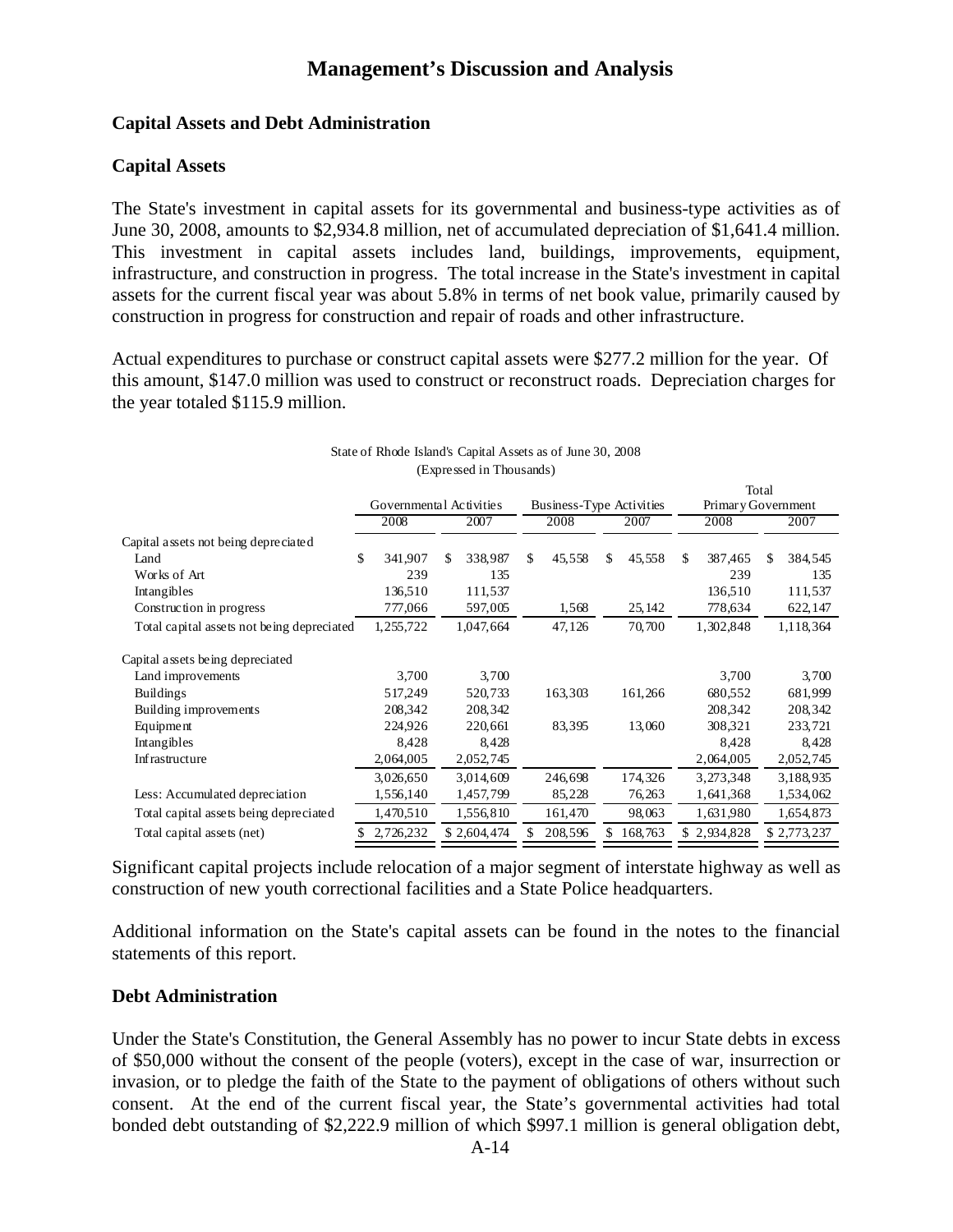\$358.1 million is special obligation debt and \$867.7 million is debt of the blended component units. Additionally, accreted interest of \$11.2 million has been recognized for debt of one blended component unit, which will not be paid until 2052. The State's total bonded debt increased by \$16.4 million during the current fiscal year. This increase is the net of a \$83.6 million increase in general obligation debt, a decrease of \$32.0 million in special obligation debt and a decrease of \$35.2 million in blended component unit debt. Additionally, the State has extended its credit through contractual agreements of a long-term nature, which are subject to annual appropriations.

During the current fiscal year, the State issued \$178.3 million of general obligation bonds of which \$46.6 million were refunding bonds used to refund \$47.3 million of outstanding bonds. These bonds have been assigned ratings by Fitch, Inc. (Fitch), Moody's Investors Service (Moody's) and Standard and Poor's Rating Services (Standard and Poor's).

The State does not have any debt limitation. Bonds authorized by the voters, that remain unissued as of the end of the current fiscal year, amounted to \$275.0 million. Additional information on the State's long-term debt can be found in the notes to the financial statements of this report.

### **Other Post-Employment Benefits**

In accordance with GASB Statement No. 45 the State began accounting for retiree health care benefits on an actuarial basis in fiscal year 2008. An actuarial study completed as of June 30, 2005 has determined the State's unfunded actuarial accrued liability to be approximately \$643.6 million. Based on a discount rate of 3.566%, the State and other participating employers' annual required contribution was determined to be \$46.1 million and the net OPEB obligation as of June 30, 2008 was \$17.7 million.

In order to address this unfunded liability and reduce the ongoing cost to the taxpayer, as part of his FY 2009 financial plan, the Governor recommended modifying eligibility requirements and co-share percentages for retiree health. The General Assembly adopted his proposal with minor modifications including changing the effective date to October 1, 2008. Employees retiring after October 1, 2008 would be eligible for retiree health coverage through the State if they are age 59 or over with a minimum of 20 years of service. For employees retiring before October 1, 2008, an employee with over 10 years of service as of July 1, 2005 was eligible for retirement with at least 28 years of service at any age, or at least 10 years of service and at least age 60, and was therefore eligible for retiree health. For those employees with less than 10 years of service prior to July 1, 2005, the employee had to be age 59 with at least 29 years of service, age 65 with ten years of service, or age 55 with 20 years of service. The enacted reform modified the co-share percentage to require a 20 percent co-share on the full cost of the early retiree or post-65 plan in which the retiree is enrolled. For those retiring prior to October 1, 2008, the early retirees pay a co-share based on years of service on the active employee rate. For these employees retiring prior to October 1, 2008, who are over age 60 with at least 28 years of service, the state pays 100 percent of the cost of the plan.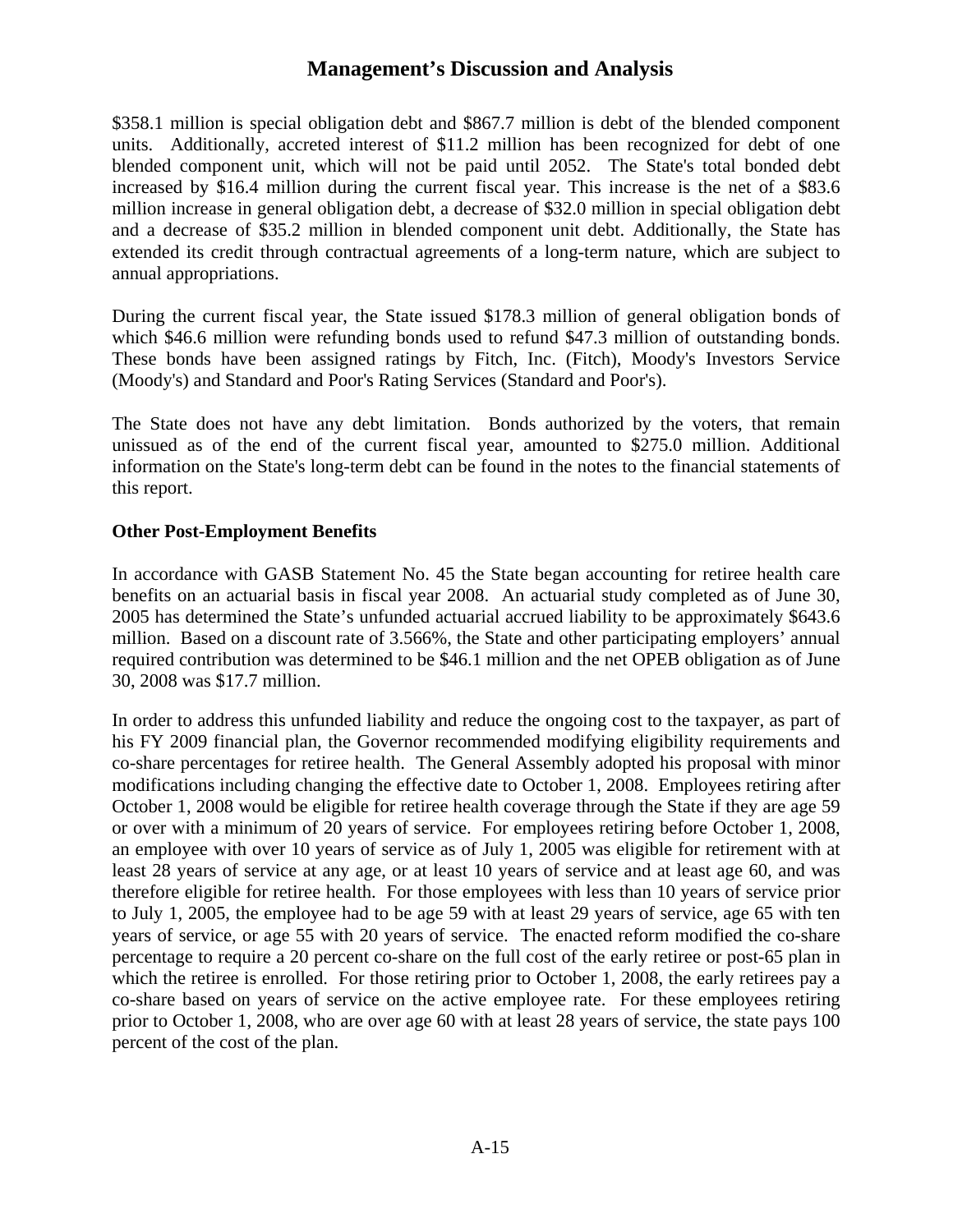### **Conditions Expected to Affect Future Operations**

At the November 2008 Revenue Estimating Conference (REC) the enacted FY 2009 estimate of general revenues was revised downward by \$233.6 million. Of the 21 general revenue sources that are estimated at the REC, 12 were revised downward from enacted estimates including the three largest tax sources of general revenue; Personal Income Tax, Sales and Use Tax, and Business Corporation Tax. In addition, the estimated Lottery Transfer to the general fund was revised downward as were Departmental Receipts. The revised FY 2009 estimate of total general revenues is \$3.113 billion, a 7.0 percent decrease from the enacted FY 2009 estimate.

In addition, the first quarter report for FY 2009 prepared by the Budget Office and issued on November 17, 2008 projects that expenditures will exceed appropriations for a number of programs by \$127.6 million. In total the general revenue deficit for FY 2009 is projected to be \$357.4 million according to the first quarter report for FY 2009 prepared by the Budget Office.

On January 7, 2009 the Governor submitted a supplemental budget proposal for FY 2009 to the General Assembly. This proposal, which was subsequently revised by the Governor to incorporate the impact of the American Recovery and Reinvestment Act, included a number of measures designed to eliminate the FY 2009 budget deficit discussed above. On April 8, 2009 the General Assembly enacted a revised supplemental budget for FY 2009.

In hopes of combating the worst economic crisis confronting the nation since the Great Depression, the United States Congress passed in February 2009 the American Recovery and Reinvestment Act, a \$787 billion stimulus package consisting of various spending and tax cut measures. Current estimates place Rhode Island's spending share of the Federal stimulus package in a range from \$825 million to over \$1 billion, which is believed to include approximately \$451.5 million over 27 months for Rhode Island's Medicaid programs, approximately \$137 million for highway and bridge construction and repairs, approximately \$75.4 million for other infrastructure work, approximately \$91 million for aid to schools serving low-income students and special education programs for children with learning disabilities, and approximately \$165 million of fiscal stabilization funds to be used primarily as education aid. The full impact of such stimulus funds have not been reflected in the State's FY 2009 and FY 2010 deficit projections previously noted. The State has prepared necessary certifications by the Governor to receive funds under the American Recovery and Reinvestment Act. This process, which is ongoing, includes review of the federal act to determine if any state legislative action will be required, and requesting the General Assembly to take such legislative action, in order to qualify for the funds.

The Blue Ribbon Panel for Transportation Funding formed by the Governor in March 2008 released its report dated as of December 23, 2008. The Blue Ribbon Panel projected that the State would need to spend approximately \$639 million per year during the next 10 years to maintain the State's highway system in a state of good operation and repair but that state and federal funding only currently provides approximately \$354 million per year. The Blue Ribbon panel suggested various funding strategies that could possibly be implemented to meet, in whole or in part, the \$285 million funding gap each year. Such recommended funding strategies included levying a \$3 toll on all cars and \$6 on all trucks entering the State, imposing tolls on all bridges between Aquidneck Island and the mainland, raising passenger-vehicle registration fees, raising the State gasoline tax by as much as 15 cents per gallon, creation of a petroleum product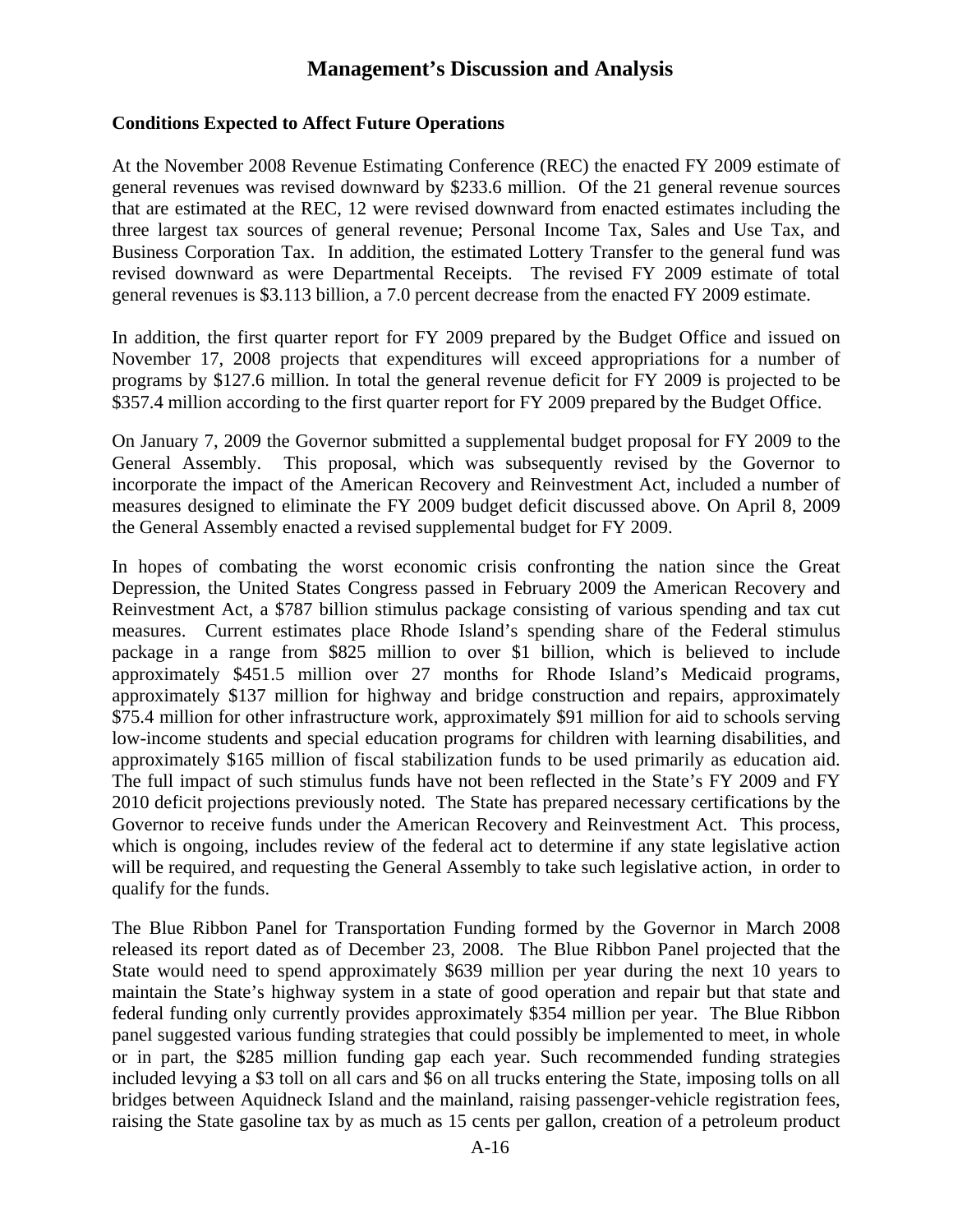gross receipts tax and a vehicle miles traveled fee. The various revenue strategies outlined would require legislation for implementation.

The owner and operator of Twin River, one of the two licensed video lottery facilities in the State, had entered into a forbearance agreement with its lenders (who had provided a \$565 million loan package) as a result of its default on loan payments. The forbearance agreement expired January 31, 2009 and no resolution to restructuring the loan package has been reached yet on the matter. In addition, the possible opening of new gaming sites in Massachusetts may significantly reduce revenues of Twin River since such sites are likely to reduce the number of out-of-state patrons visiting Twin River. The State continues to closely monitor the situation.

Subsequent to June 30, 2008, the fair value of the investments held within the pension trust funds have declined significantly, consistent with overall declines in the domestic and international financial markets. At March 31, 2009 declines were approximately 25% compared to the fair value of investments at June 30, 2008. The State Investment Commission has adopted a longterm investment policy for the System's investments, which includes diversification of holdings pursuant to an asset allocation model. Additionally, the impact on the funded status of the plans and required contributions due to any near term decline in value of the pension trust fund investments will be tempered by the five-year smoothing method employed in the actuarial value of assets.

### **Economic Factors**

The unemployment rate for the State of Rhode Island was 9.1 percent in the fourth quarter of 2008, which is an increase from the rate of 5.8 percent during the fourth quarter of 2007. As of February 2009, the State's rate has risen to 10.5 percent. This compares unfavorably with the U.S. rate of 8.1 percent and reflects the fact that Rhode Island's economy felt the effects of the downturn in the housing market sooner than the country as a whole and has been hit again with the widening national recession.

One of the "main threats" to the State's economy is the high tax burden imposed on Rhode Island businesses and households. Rhode Island's heavy tax burden is attributable to high property taxes at the local level and high personal income tax rates at the state level. The former discourages businesses that are making relocation decisions from choosing Rhode Island. The latter discourage entrepreneurs and venture capitalists from enhancing new business development in the State giving Rhode Island a less dynamic economy than Connecticut and Massachusetts. To address this problem, Governor Carcieri formed a Tax Policy Strategy Workgroup to come up with proposals to make Rhode Island's tax system a competitive advantage in recruiting firms and increasing jobs in the state. The Workgroup reported its proposals to the Governor in March 2009.

### **Requests for Information**

This financial report is designed to provide a general overview of Rhode Island's finances for all those with an interest in the State's finances. Questions concerning any of the information provided in this report or requests for additional information should be sent to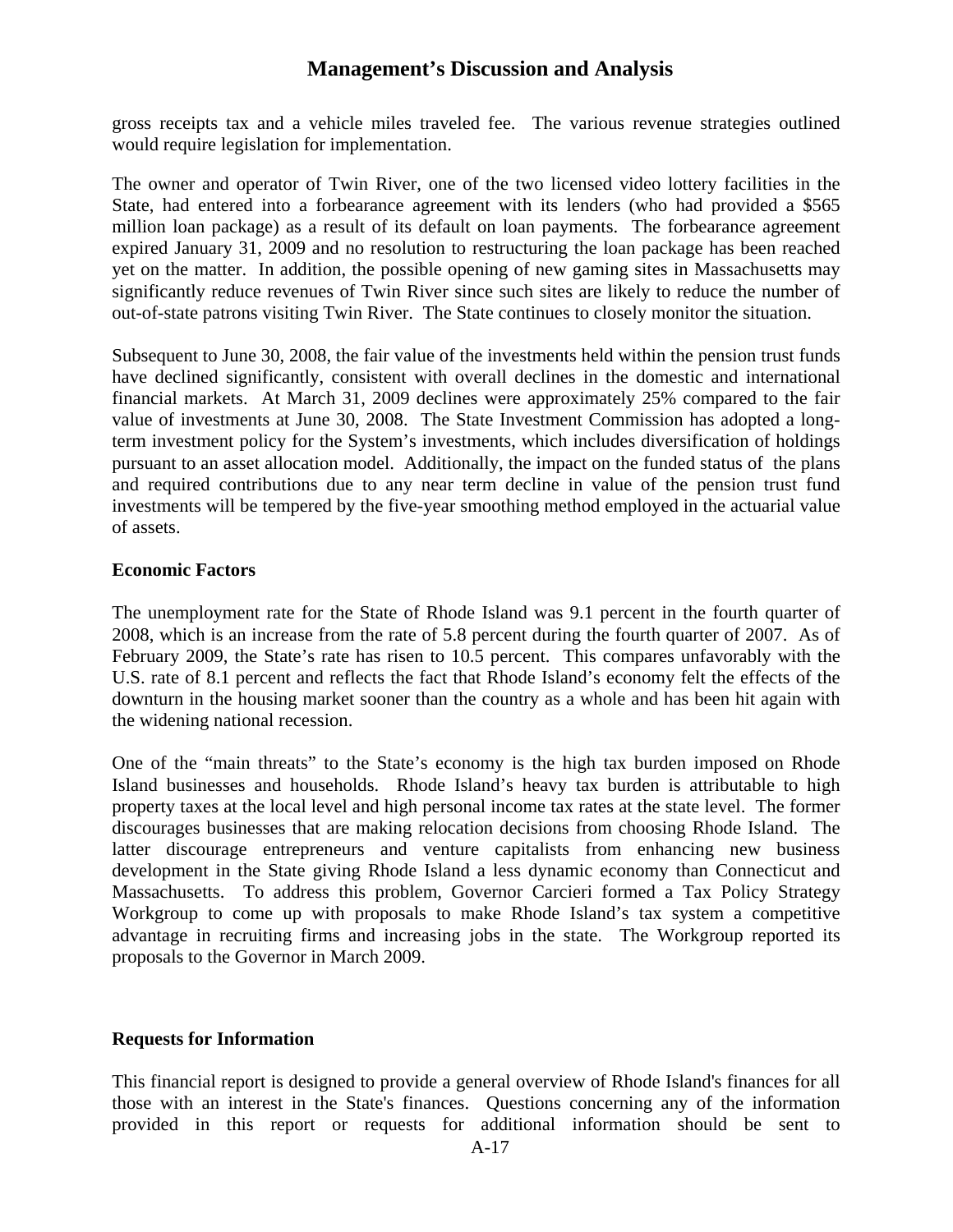[finreport@mail.state.ri.us](mailto:finreport@mail.state.ri.us). The State's Comprehensive Annual Financial Report may be found on the State Controller's home page, [http://controller.admin.ri.gov/index.php.](http://controller.admin.ri.gov/index.php) Requests for additional information related to component units should be addressed as listed in Note 1 of the financial statements.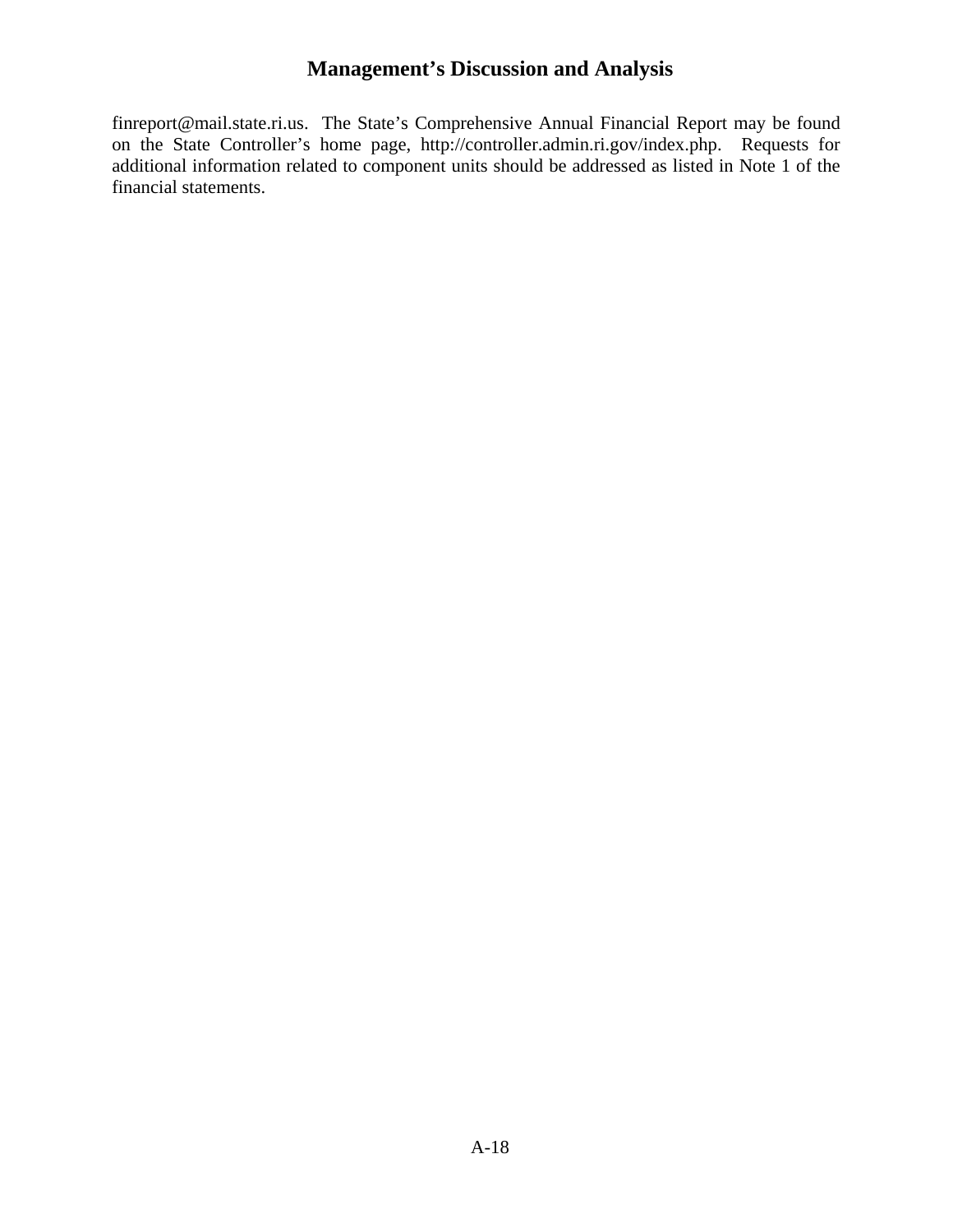#### **State of Rhode Island and Providence Plantations**

**Statement of Net Assets**

**June 30, 2008**

| (Expressed in Thousands) |  |
|--------------------------|--|
|--------------------------|--|

| Governmental<br><b>Business - Type</b><br>Component<br><b>Units</b><br><b>Activities</b><br><b>Activities</b><br><b>Totals</b><br><b>Assets</b><br>Current assets:<br>\$<br>438,381<br>\$<br>16,990<br>S<br>455,371<br>Cash and cash equivalents<br>\$<br>252,825<br>Funds on deposit with fiscal agent<br>185,601<br>127,528<br>313,129<br>Investments<br>241<br>241<br>96,793<br>Receivables (net)<br>409,757<br>465,033<br>55,276<br>238,721<br>Restricted assets:<br>Cash and cash equivalents<br>20,939<br>20,939<br>311,851<br>72,280<br>Investments<br>72,280<br>403,103<br>Other assets<br>10,066<br>Due from primary government<br>4,181<br>Due from component units<br>757<br>12,690<br>12,690<br>Internal balances<br>3,700<br>(3,700)<br>Due from other governments and agencies<br>5,282<br>184,795<br>1,426<br>186,221<br>Inventories<br>2,626<br>684<br>3,310<br>2,747<br>Other assets<br>55,104<br>749<br>55,853<br>16,167<br>1,365,175<br>219,892<br>1,585,067<br>1,342,493<br>Total current assets<br>Noncurrent assets:<br>Investments<br>141,957<br>6,873<br>6,873<br>Receivables (net)<br>3,121,577<br>Restricted assets:<br>Cash and cash equivalents<br>152,904<br>Investments<br>121,395<br>Other assets<br>136,270<br>Due from component units<br>30,315<br>30,315<br>Capital assets - nondepreciable<br>1,255,722<br>1,302,847<br>47,125<br>629,486<br>Capital assets - depreciable (net)<br>1,470,510<br>161,470<br>1,631,980<br>1,303,552<br>Other assets<br>11,481<br>3,527<br>15,008<br>64,262<br>2,774,901<br>212,122<br>Total noncurrent assets<br>2,987,023<br>5,671,403<br>4,140,076<br>432,014<br>4,572,090<br>Total assets<br>7,013,896<br><b>Liabilities</b><br><b>Current Liabilities:</b><br>455<br>Cash overdraft<br>3,735<br>3,735<br>86,932<br>Accounts payable<br>511,253<br>16,483<br>527,736<br>Due to primary government<br>12,690<br>Due to component units<br>4,181<br>4,181<br>68<br>Due to other governments and agencies<br>1,888<br>1,888<br>1,454<br>Deferred revenue<br>2,582<br>13,449<br>16,031<br>25,817<br>Other current liabilities<br>109,362<br>4,295<br>113,657<br>264,164<br>Notes payable<br>1,860<br>1,860<br>Current portion of long-term debt<br>190,721<br>9,473<br>200,194<br>203,309<br>Obligation for unpaid prize awards<br>5,632<br>5,632<br>Total current liabilities<br>834,561<br>40,353<br>874,914<br>594,889<br>Noncurrent Liabilities:<br>30,315<br>Due to primary government<br>Due to other governments and agencies<br>3,963<br>Net OPEB obligation<br>62<br>4,237<br>16,112<br>16,174<br>Deferred revenue<br>8,895<br>8,895<br>679<br>Due to component units<br>689<br>Notes payable<br>416<br>416<br>10,780<br>Loans payable<br>254,868<br>Obligations under capital leases<br>220,831<br>220,831<br>14,928<br>Compensated absences<br>29,595<br>12,210<br>12,210<br>Bonds payable<br>2,153,132<br>2,413,155<br>260,023<br>3,809,942<br>Other liabilities<br>73,353<br>73,353<br>142,366<br>Total noncurrent liabilities<br>2,476,054<br>268,980<br>2,745,034<br>4,302,362<br><b>Total liabilities</b><br>3,310,615<br>309,333<br>3,619,948<br>4,897,251<br><b>Net Assets</b><br>Invested in capital assets, net of related debt<br>1,820,078<br>(60, 902)<br>1,759,176<br>993,498<br>Restricted for:<br><b>Budget</b> reserve<br>102,869<br>102,869<br>Transportation<br>1,388<br>1,388<br><b>Assistance to Other Entities</b><br>52,495<br>52,495<br>20,939<br>Debt<br>87,520<br>108,459<br>620,573<br>Employment insurance program<br>136,145<br>177,989<br>314,134<br>Other<br>44,998<br>44,998<br>139,080<br>Nonexpendable-education<br>2,173<br>2,173<br>92,210<br>Unrestricted<br>(1,418,205)<br>(1,433,550)<br>271,284<br>(15, 345)<br>\$<br>829,461<br>\$<br>\$<br>952,142<br>\$<br>122,681<br>2,116,645<br>Total net assets | <b>Primary Government</b> |  |  |  |  |  |  |  |
|---------------------------------------------------------------------------------------------------------------------------------------------------------------------------------------------------------------------------------------------------------------------------------------------------------------------------------------------------------------------------------------------------------------------------------------------------------------------------------------------------------------------------------------------------------------------------------------------------------------------------------------------------------------------------------------------------------------------------------------------------------------------------------------------------------------------------------------------------------------------------------------------------------------------------------------------------------------------------------------------------------------------------------------------------------------------------------------------------------------------------------------------------------------------------------------------------------------------------------------------------------------------------------------------------------------------------------------------------------------------------------------------------------------------------------------------------------------------------------------------------------------------------------------------------------------------------------------------------------------------------------------------------------------------------------------------------------------------------------------------------------------------------------------------------------------------------------------------------------------------------------------------------------------------------------------------------------------------------------------------------------------------------------------------------------------------------------------------------------------------------------------------------------------------------------------------------------------------------------------------------------------------------------------------------------------------------------------------------------------------------------------------------------------------------------------------------------------------------------------------------------------------------------------------------------------------------------------------------------------------------------------------------------------------------------------------------------------------------------------------------------------------------------------------------------------------------------------------------------------------------------------------------------------------------------------------------------------------------------------------------------------------------------------------------------------------------------------------------------------------------------------------------------------------------------------------------------------------------------------------------------------------------------------------------------------------------------------------------------------------------------------------------------------------------------------------------------------------------------------------------------------------------------------------------------------------------------------------------------------------------------------------------------------------------------------------------------------------------------------------------------------------------------------------------------------------------|---------------------------|--|--|--|--|--|--|--|
|                                                                                                                                                                                                                                                                                                                                                                                                                                                                                                                                                                                                                                                                                                                                                                                                                                                                                                                                                                                                                                                                                                                                                                                                                                                                                                                                                                                                                                                                                                                                                                                                                                                                                                                                                                                                                                                                                                                                                                                                                                                                                                                                                                                                                                                                                                                                                                                                                                                                                                                                                                                                                                                                                                                                                                                                                                                                                                                                                                                                                                                                                                                                                                                                                                                                                                                                                                                                                                                                                                                                                                                                                                                                                                                                                                                                                           |                           |  |  |  |  |  |  |  |
|                                                                                                                                                                                                                                                                                                                                                                                                                                                                                                                                                                                                                                                                                                                                                                                                                                                                                                                                                                                                                                                                                                                                                                                                                                                                                                                                                                                                                                                                                                                                                                                                                                                                                                                                                                                                                                                                                                                                                                                                                                                                                                                                                                                                                                                                                                                                                                                                                                                                                                                                                                                                                                                                                                                                                                                                                                                                                                                                                                                                                                                                                                                                                                                                                                                                                                                                                                                                                                                                                                                                                                                                                                                                                                                                                                                                                           |                           |  |  |  |  |  |  |  |
|                                                                                                                                                                                                                                                                                                                                                                                                                                                                                                                                                                                                                                                                                                                                                                                                                                                                                                                                                                                                                                                                                                                                                                                                                                                                                                                                                                                                                                                                                                                                                                                                                                                                                                                                                                                                                                                                                                                                                                                                                                                                                                                                                                                                                                                                                                                                                                                                                                                                                                                                                                                                                                                                                                                                                                                                                                                                                                                                                                                                                                                                                                                                                                                                                                                                                                                                                                                                                                                                                                                                                                                                                                                                                                                                                                                                                           |                           |  |  |  |  |  |  |  |
|                                                                                                                                                                                                                                                                                                                                                                                                                                                                                                                                                                                                                                                                                                                                                                                                                                                                                                                                                                                                                                                                                                                                                                                                                                                                                                                                                                                                                                                                                                                                                                                                                                                                                                                                                                                                                                                                                                                                                                                                                                                                                                                                                                                                                                                                                                                                                                                                                                                                                                                                                                                                                                                                                                                                                                                                                                                                                                                                                                                                                                                                                                                                                                                                                                                                                                                                                                                                                                                                                                                                                                                                                                                                                                                                                                                                                           |                           |  |  |  |  |  |  |  |
|                                                                                                                                                                                                                                                                                                                                                                                                                                                                                                                                                                                                                                                                                                                                                                                                                                                                                                                                                                                                                                                                                                                                                                                                                                                                                                                                                                                                                                                                                                                                                                                                                                                                                                                                                                                                                                                                                                                                                                                                                                                                                                                                                                                                                                                                                                                                                                                                                                                                                                                                                                                                                                                                                                                                                                                                                                                                                                                                                                                                                                                                                                                                                                                                                                                                                                                                                                                                                                                                                                                                                                                                                                                                                                                                                                                                                           |                           |  |  |  |  |  |  |  |
|                                                                                                                                                                                                                                                                                                                                                                                                                                                                                                                                                                                                                                                                                                                                                                                                                                                                                                                                                                                                                                                                                                                                                                                                                                                                                                                                                                                                                                                                                                                                                                                                                                                                                                                                                                                                                                                                                                                                                                                                                                                                                                                                                                                                                                                                                                                                                                                                                                                                                                                                                                                                                                                                                                                                                                                                                                                                                                                                                                                                                                                                                                                                                                                                                                                                                                                                                                                                                                                                                                                                                                                                                                                                                                                                                                                                                           |                           |  |  |  |  |  |  |  |
|                                                                                                                                                                                                                                                                                                                                                                                                                                                                                                                                                                                                                                                                                                                                                                                                                                                                                                                                                                                                                                                                                                                                                                                                                                                                                                                                                                                                                                                                                                                                                                                                                                                                                                                                                                                                                                                                                                                                                                                                                                                                                                                                                                                                                                                                                                                                                                                                                                                                                                                                                                                                                                                                                                                                                                                                                                                                                                                                                                                                                                                                                                                                                                                                                                                                                                                                                                                                                                                                                                                                                                                                                                                                                                                                                                                                                           |                           |  |  |  |  |  |  |  |
|                                                                                                                                                                                                                                                                                                                                                                                                                                                                                                                                                                                                                                                                                                                                                                                                                                                                                                                                                                                                                                                                                                                                                                                                                                                                                                                                                                                                                                                                                                                                                                                                                                                                                                                                                                                                                                                                                                                                                                                                                                                                                                                                                                                                                                                                                                                                                                                                                                                                                                                                                                                                                                                                                                                                                                                                                                                                                                                                                                                                                                                                                                                                                                                                                                                                                                                                                                                                                                                                                                                                                                                                                                                                                                                                                                                                                           |                           |  |  |  |  |  |  |  |
|                                                                                                                                                                                                                                                                                                                                                                                                                                                                                                                                                                                                                                                                                                                                                                                                                                                                                                                                                                                                                                                                                                                                                                                                                                                                                                                                                                                                                                                                                                                                                                                                                                                                                                                                                                                                                                                                                                                                                                                                                                                                                                                                                                                                                                                                                                                                                                                                                                                                                                                                                                                                                                                                                                                                                                                                                                                                                                                                                                                                                                                                                                                                                                                                                                                                                                                                                                                                                                                                                                                                                                                                                                                                                                                                                                                                                           |                           |  |  |  |  |  |  |  |
|                                                                                                                                                                                                                                                                                                                                                                                                                                                                                                                                                                                                                                                                                                                                                                                                                                                                                                                                                                                                                                                                                                                                                                                                                                                                                                                                                                                                                                                                                                                                                                                                                                                                                                                                                                                                                                                                                                                                                                                                                                                                                                                                                                                                                                                                                                                                                                                                                                                                                                                                                                                                                                                                                                                                                                                                                                                                                                                                                                                                                                                                                                                                                                                                                                                                                                                                                                                                                                                                                                                                                                                                                                                                                                                                                                                                                           |                           |  |  |  |  |  |  |  |
|                                                                                                                                                                                                                                                                                                                                                                                                                                                                                                                                                                                                                                                                                                                                                                                                                                                                                                                                                                                                                                                                                                                                                                                                                                                                                                                                                                                                                                                                                                                                                                                                                                                                                                                                                                                                                                                                                                                                                                                                                                                                                                                                                                                                                                                                                                                                                                                                                                                                                                                                                                                                                                                                                                                                                                                                                                                                                                                                                                                                                                                                                                                                                                                                                                                                                                                                                                                                                                                                                                                                                                                                                                                                                                                                                                                                                           |                           |  |  |  |  |  |  |  |
|                                                                                                                                                                                                                                                                                                                                                                                                                                                                                                                                                                                                                                                                                                                                                                                                                                                                                                                                                                                                                                                                                                                                                                                                                                                                                                                                                                                                                                                                                                                                                                                                                                                                                                                                                                                                                                                                                                                                                                                                                                                                                                                                                                                                                                                                                                                                                                                                                                                                                                                                                                                                                                                                                                                                                                                                                                                                                                                                                                                                                                                                                                                                                                                                                                                                                                                                                                                                                                                                                                                                                                                                                                                                                                                                                                                                                           |                           |  |  |  |  |  |  |  |
|                                                                                                                                                                                                                                                                                                                                                                                                                                                                                                                                                                                                                                                                                                                                                                                                                                                                                                                                                                                                                                                                                                                                                                                                                                                                                                                                                                                                                                                                                                                                                                                                                                                                                                                                                                                                                                                                                                                                                                                                                                                                                                                                                                                                                                                                                                                                                                                                                                                                                                                                                                                                                                                                                                                                                                                                                                                                                                                                                                                                                                                                                                                                                                                                                                                                                                                                                                                                                                                                                                                                                                                                                                                                                                                                                                                                                           |                           |  |  |  |  |  |  |  |
|                                                                                                                                                                                                                                                                                                                                                                                                                                                                                                                                                                                                                                                                                                                                                                                                                                                                                                                                                                                                                                                                                                                                                                                                                                                                                                                                                                                                                                                                                                                                                                                                                                                                                                                                                                                                                                                                                                                                                                                                                                                                                                                                                                                                                                                                                                                                                                                                                                                                                                                                                                                                                                                                                                                                                                                                                                                                                                                                                                                                                                                                                                                                                                                                                                                                                                                                                                                                                                                                                                                                                                                                                                                                                                                                                                                                                           |                           |  |  |  |  |  |  |  |
|                                                                                                                                                                                                                                                                                                                                                                                                                                                                                                                                                                                                                                                                                                                                                                                                                                                                                                                                                                                                                                                                                                                                                                                                                                                                                                                                                                                                                                                                                                                                                                                                                                                                                                                                                                                                                                                                                                                                                                                                                                                                                                                                                                                                                                                                                                                                                                                                                                                                                                                                                                                                                                                                                                                                                                                                                                                                                                                                                                                                                                                                                                                                                                                                                                                                                                                                                                                                                                                                                                                                                                                                                                                                                                                                                                                                                           |                           |  |  |  |  |  |  |  |
|                                                                                                                                                                                                                                                                                                                                                                                                                                                                                                                                                                                                                                                                                                                                                                                                                                                                                                                                                                                                                                                                                                                                                                                                                                                                                                                                                                                                                                                                                                                                                                                                                                                                                                                                                                                                                                                                                                                                                                                                                                                                                                                                                                                                                                                                                                                                                                                                                                                                                                                                                                                                                                                                                                                                                                                                                                                                                                                                                                                                                                                                                                                                                                                                                                                                                                                                                                                                                                                                                                                                                                                                                                                                                                                                                                                                                           |                           |  |  |  |  |  |  |  |
|                                                                                                                                                                                                                                                                                                                                                                                                                                                                                                                                                                                                                                                                                                                                                                                                                                                                                                                                                                                                                                                                                                                                                                                                                                                                                                                                                                                                                                                                                                                                                                                                                                                                                                                                                                                                                                                                                                                                                                                                                                                                                                                                                                                                                                                                                                                                                                                                                                                                                                                                                                                                                                                                                                                                                                                                                                                                                                                                                                                                                                                                                                                                                                                                                                                                                                                                                                                                                                                                                                                                                                                                                                                                                                                                                                                                                           |                           |  |  |  |  |  |  |  |
|                                                                                                                                                                                                                                                                                                                                                                                                                                                                                                                                                                                                                                                                                                                                                                                                                                                                                                                                                                                                                                                                                                                                                                                                                                                                                                                                                                                                                                                                                                                                                                                                                                                                                                                                                                                                                                                                                                                                                                                                                                                                                                                                                                                                                                                                                                                                                                                                                                                                                                                                                                                                                                                                                                                                                                                                                                                                                                                                                                                                                                                                                                                                                                                                                                                                                                                                                                                                                                                                                                                                                                                                                                                                                                                                                                                                                           |                           |  |  |  |  |  |  |  |
|                                                                                                                                                                                                                                                                                                                                                                                                                                                                                                                                                                                                                                                                                                                                                                                                                                                                                                                                                                                                                                                                                                                                                                                                                                                                                                                                                                                                                                                                                                                                                                                                                                                                                                                                                                                                                                                                                                                                                                                                                                                                                                                                                                                                                                                                                                                                                                                                                                                                                                                                                                                                                                                                                                                                                                                                                                                                                                                                                                                                                                                                                                                                                                                                                                                                                                                                                                                                                                                                                                                                                                                                                                                                                                                                                                                                                           |                           |  |  |  |  |  |  |  |
|                                                                                                                                                                                                                                                                                                                                                                                                                                                                                                                                                                                                                                                                                                                                                                                                                                                                                                                                                                                                                                                                                                                                                                                                                                                                                                                                                                                                                                                                                                                                                                                                                                                                                                                                                                                                                                                                                                                                                                                                                                                                                                                                                                                                                                                                                                                                                                                                                                                                                                                                                                                                                                                                                                                                                                                                                                                                                                                                                                                                                                                                                                                                                                                                                                                                                                                                                                                                                                                                                                                                                                                                                                                                                                                                                                                                                           |                           |  |  |  |  |  |  |  |
|                                                                                                                                                                                                                                                                                                                                                                                                                                                                                                                                                                                                                                                                                                                                                                                                                                                                                                                                                                                                                                                                                                                                                                                                                                                                                                                                                                                                                                                                                                                                                                                                                                                                                                                                                                                                                                                                                                                                                                                                                                                                                                                                                                                                                                                                                                                                                                                                                                                                                                                                                                                                                                                                                                                                                                                                                                                                                                                                                                                                                                                                                                                                                                                                                                                                                                                                                                                                                                                                                                                                                                                                                                                                                                                                                                                                                           |                           |  |  |  |  |  |  |  |
|                                                                                                                                                                                                                                                                                                                                                                                                                                                                                                                                                                                                                                                                                                                                                                                                                                                                                                                                                                                                                                                                                                                                                                                                                                                                                                                                                                                                                                                                                                                                                                                                                                                                                                                                                                                                                                                                                                                                                                                                                                                                                                                                                                                                                                                                                                                                                                                                                                                                                                                                                                                                                                                                                                                                                                                                                                                                                                                                                                                                                                                                                                                                                                                                                                                                                                                                                                                                                                                                                                                                                                                                                                                                                                                                                                                                                           |                           |  |  |  |  |  |  |  |
|                                                                                                                                                                                                                                                                                                                                                                                                                                                                                                                                                                                                                                                                                                                                                                                                                                                                                                                                                                                                                                                                                                                                                                                                                                                                                                                                                                                                                                                                                                                                                                                                                                                                                                                                                                                                                                                                                                                                                                                                                                                                                                                                                                                                                                                                                                                                                                                                                                                                                                                                                                                                                                                                                                                                                                                                                                                                                                                                                                                                                                                                                                                                                                                                                                                                                                                                                                                                                                                                                                                                                                                                                                                                                                                                                                                                                           |                           |  |  |  |  |  |  |  |
|                                                                                                                                                                                                                                                                                                                                                                                                                                                                                                                                                                                                                                                                                                                                                                                                                                                                                                                                                                                                                                                                                                                                                                                                                                                                                                                                                                                                                                                                                                                                                                                                                                                                                                                                                                                                                                                                                                                                                                                                                                                                                                                                                                                                                                                                                                                                                                                                                                                                                                                                                                                                                                                                                                                                                                                                                                                                                                                                                                                                                                                                                                                                                                                                                                                                                                                                                                                                                                                                                                                                                                                                                                                                                                                                                                                                                           |                           |  |  |  |  |  |  |  |
|                                                                                                                                                                                                                                                                                                                                                                                                                                                                                                                                                                                                                                                                                                                                                                                                                                                                                                                                                                                                                                                                                                                                                                                                                                                                                                                                                                                                                                                                                                                                                                                                                                                                                                                                                                                                                                                                                                                                                                                                                                                                                                                                                                                                                                                                                                                                                                                                                                                                                                                                                                                                                                                                                                                                                                                                                                                                                                                                                                                                                                                                                                                                                                                                                                                                                                                                                                                                                                                                                                                                                                                                                                                                                                                                                                                                                           |                           |  |  |  |  |  |  |  |
|                                                                                                                                                                                                                                                                                                                                                                                                                                                                                                                                                                                                                                                                                                                                                                                                                                                                                                                                                                                                                                                                                                                                                                                                                                                                                                                                                                                                                                                                                                                                                                                                                                                                                                                                                                                                                                                                                                                                                                                                                                                                                                                                                                                                                                                                                                                                                                                                                                                                                                                                                                                                                                                                                                                                                                                                                                                                                                                                                                                                                                                                                                                                                                                                                                                                                                                                                                                                                                                                                                                                                                                                                                                                                                                                                                                                                           |                           |  |  |  |  |  |  |  |
|                                                                                                                                                                                                                                                                                                                                                                                                                                                                                                                                                                                                                                                                                                                                                                                                                                                                                                                                                                                                                                                                                                                                                                                                                                                                                                                                                                                                                                                                                                                                                                                                                                                                                                                                                                                                                                                                                                                                                                                                                                                                                                                                                                                                                                                                                                                                                                                                                                                                                                                                                                                                                                                                                                                                                                                                                                                                                                                                                                                                                                                                                                                                                                                                                                                                                                                                                                                                                                                                                                                                                                                                                                                                                                                                                                                                                           |                           |  |  |  |  |  |  |  |
|                                                                                                                                                                                                                                                                                                                                                                                                                                                                                                                                                                                                                                                                                                                                                                                                                                                                                                                                                                                                                                                                                                                                                                                                                                                                                                                                                                                                                                                                                                                                                                                                                                                                                                                                                                                                                                                                                                                                                                                                                                                                                                                                                                                                                                                                                                                                                                                                                                                                                                                                                                                                                                                                                                                                                                                                                                                                                                                                                                                                                                                                                                                                                                                                                                                                                                                                                                                                                                                                                                                                                                                                                                                                                                                                                                                                                           |                           |  |  |  |  |  |  |  |
|                                                                                                                                                                                                                                                                                                                                                                                                                                                                                                                                                                                                                                                                                                                                                                                                                                                                                                                                                                                                                                                                                                                                                                                                                                                                                                                                                                                                                                                                                                                                                                                                                                                                                                                                                                                                                                                                                                                                                                                                                                                                                                                                                                                                                                                                                                                                                                                                                                                                                                                                                                                                                                                                                                                                                                                                                                                                                                                                                                                                                                                                                                                                                                                                                                                                                                                                                                                                                                                                                                                                                                                                                                                                                                                                                                                                                           |                           |  |  |  |  |  |  |  |
|                                                                                                                                                                                                                                                                                                                                                                                                                                                                                                                                                                                                                                                                                                                                                                                                                                                                                                                                                                                                                                                                                                                                                                                                                                                                                                                                                                                                                                                                                                                                                                                                                                                                                                                                                                                                                                                                                                                                                                                                                                                                                                                                                                                                                                                                                                                                                                                                                                                                                                                                                                                                                                                                                                                                                                                                                                                                                                                                                                                                                                                                                                                                                                                                                                                                                                                                                                                                                                                                                                                                                                                                                                                                                                                                                                                                                           |                           |  |  |  |  |  |  |  |
|                                                                                                                                                                                                                                                                                                                                                                                                                                                                                                                                                                                                                                                                                                                                                                                                                                                                                                                                                                                                                                                                                                                                                                                                                                                                                                                                                                                                                                                                                                                                                                                                                                                                                                                                                                                                                                                                                                                                                                                                                                                                                                                                                                                                                                                                                                                                                                                                                                                                                                                                                                                                                                                                                                                                                                                                                                                                                                                                                                                                                                                                                                                                                                                                                                                                                                                                                                                                                                                                                                                                                                                                                                                                                                                                                                                                                           |                           |  |  |  |  |  |  |  |
|                                                                                                                                                                                                                                                                                                                                                                                                                                                                                                                                                                                                                                                                                                                                                                                                                                                                                                                                                                                                                                                                                                                                                                                                                                                                                                                                                                                                                                                                                                                                                                                                                                                                                                                                                                                                                                                                                                                                                                                                                                                                                                                                                                                                                                                                                                                                                                                                                                                                                                                                                                                                                                                                                                                                                                                                                                                                                                                                                                                                                                                                                                                                                                                                                                                                                                                                                                                                                                                                                                                                                                                                                                                                                                                                                                                                                           |                           |  |  |  |  |  |  |  |
|                                                                                                                                                                                                                                                                                                                                                                                                                                                                                                                                                                                                                                                                                                                                                                                                                                                                                                                                                                                                                                                                                                                                                                                                                                                                                                                                                                                                                                                                                                                                                                                                                                                                                                                                                                                                                                                                                                                                                                                                                                                                                                                                                                                                                                                                                                                                                                                                                                                                                                                                                                                                                                                                                                                                                                                                                                                                                                                                                                                                                                                                                                                                                                                                                                                                                                                                                                                                                                                                                                                                                                                                                                                                                                                                                                                                                           |                           |  |  |  |  |  |  |  |
|                                                                                                                                                                                                                                                                                                                                                                                                                                                                                                                                                                                                                                                                                                                                                                                                                                                                                                                                                                                                                                                                                                                                                                                                                                                                                                                                                                                                                                                                                                                                                                                                                                                                                                                                                                                                                                                                                                                                                                                                                                                                                                                                                                                                                                                                                                                                                                                                                                                                                                                                                                                                                                                                                                                                                                                                                                                                                                                                                                                                                                                                                                                                                                                                                                                                                                                                                                                                                                                                                                                                                                                                                                                                                                                                                                                                                           |                           |  |  |  |  |  |  |  |
|                                                                                                                                                                                                                                                                                                                                                                                                                                                                                                                                                                                                                                                                                                                                                                                                                                                                                                                                                                                                                                                                                                                                                                                                                                                                                                                                                                                                                                                                                                                                                                                                                                                                                                                                                                                                                                                                                                                                                                                                                                                                                                                                                                                                                                                                                                                                                                                                                                                                                                                                                                                                                                                                                                                                                                                                                                                                                                                                                                                                                                                                                                                                                                                                                                                                                                                                                                                                                                                                                                                                                                                                                                                                                                                                                                                                                           |                           |  |  |  |  |  |  |  |
|                                                                                                                                                                                                                                                                                                                                                                                                                                                                                                                                                                                                                                                                                                                                                                                                                                                                                                                                                                                                                                                                                                                                                                                                                                                                                                                                                                                                                                                                                                                                                                                                                                                                                                                                                                                                                                                                                                                                                                                                                                                                                                                                                                                                                                                                                                                                                                                                                                                                                                                                                                                                                                                                                                                                                                                                                                                                                                                                                                                                                                                                                                                                                                                                                                                                                                                                                                                                                                                                                                                                                                                                                                                                                                                                                                                                                           |                           |  |  |  |  |  |  |  |
|                                                                                                                                                                                                                                                                                                                                                                                                                                                                                                                                                                                                                                                                                                                                                                                                                                                                                                                                                                                                                                                                                                                                                                                                                                                                                                                                                                                                                                                                                                                                                                                                                                                                                                                                                                                                                                                                                                                                                                                                                                                                                                                                                                                                                                                                                                                                                                                                                                                                                                                                                                                                                                                                                                                                                                                                                                                                                                                                                                                                                                                                                                                                                                                                                                                                                                                                                                                                                                                                                                                                                                                                                                                                                                                                                                                                                           |                           |  |  |  |  |  |  |  |
|                                                                                                                                                                                                                                                                                                                                                                                                                                                                                                                                                                                                                                                                                                                                                                                                                                                                                                                                                                                                                                                                                                                                                                                                                                                                                                                                                                                                                                                                                                                                                                                                                                                                                                                                                                                                                                                                                                                                                                                                                                                                                                                                                                                                                                                                                                                                                                                                                                                                                                                                                                                                                                                                                                                                                                                                                                                                                                                                                                                                                                                                                                                                                                                                                                                                                                                                                                                                                                                                                                                                                                                                                                                                                                                                                                                                                           |                           |  |  |  |  |  |  |  |
|                                                                                                                                                                                                                                                                                                                                                                                                                                                                                                                                                                                                                                                                                                                                                                                                                                                                                                                                                                                                                                                                                                                                                                                                                                                                                                                                                                                                                                                                                                                                                                                                                                                                                                                                                                                                                                                                                                                                                                                                                                                                                                                                                                                                                                                                                                                                                                                                                                                                                                                                                                                                                                                                                                                                                                                                                                                                                                                                                                                                                                                                                                                                                                                                                                                                                                                                                                                                                                                                                                                                                                                                                                                                                                                                                                                                                           |                           |  |  |  |  |  |  |  |
|                                                                                                                                                                                                                                                                                                                                                                                                                                                                                                                                                                                                                                                                                                                                                                                                                                                                                                                                                                                                                                                                                                                                                                                                                                                                                                                                                                                                                                                                                                                                                                                                                                                                                                                                                                                                                                                                                                                                                                                                                                                                                                                                                                                                                                                                                                                                                                                                                                                                                                                                                                                                                                                                                                                                                                                                                                                                                                                                                                                                                                                                                                                                                                                                                                                                                                                                                                                                                                                                                                                                                                                                                                                                                                                                                                                                                           |                           |  |  |  |  |  |  |  |
|                                                                                                                                                                                                                                                                                                                                                                                                                                                                                                                                                                                                                                                                                                                                                                                                                                                                                                                                                                                                                                                                                                                                                                                                                                                                                                                                                                                                                                                                                                                                                                                                                                                                                                                                                                                                                                                                                                                                                                                                                                                                                                                                                                                                                                                                                                                                                                                                                                                                                                                                                                                                                                                                                                                                                                                                                                                                                                                                                                                                                                                                                                                                                                                                                                                                                                                                                                                                                                                                                                                                                                                                                                                                                                                                                                                                                           |                           |  |  |  |  |  |  |  |
|                                                                                                                                                                                                                                                                                                                                                                                                                                                                                                                                                                                                                                                                                                                                                                                                                                                                                                                                                                                                                                                                                                                                                                                                                                                                                                                                                                                                                                                                                                                                                                                                                                                                                                                                                                                                                                                                                                                                                                                                                                                                                                                                                                                                                                                                                                                                                                                                                                                                                                                                                                                                                                                                                                                                                                                                                                                                                                                                                                                                                                                                                                                                                                                                                                                                                                                                                                                                                                                                                                                                                                                                                                                                                                                                                                                                                           |                           |  |  |  |  |  |  |  |
|                                                                                                                                                                                                                                                                                                                                                                                                                                                                                                                                                                                                                                                                                                                                                                                                                                                                                                                                                                                                                                                                                                                                                                                                                                                                                                                                                                                                                                                                                                                                                                                                                                                                                                                                                                                                                                                                                                                                                                                                                                                                                                                                                                                                                                                                                                                                                                                                                                                                                                                                                                                                                                                                                                                                                                                                                                                                                                                                                                                                                                                                                                                                                                                                                                                                                                                                                                                                                                                                                                                                                                                                                                                                                                                                                                                                                           |                           |  |  |  |  |  |  |  |
|                                                                                                                                                                                                                                                                                                                                                                                                                                                                                                                                                                                                                                                                                                                                                                                                                                                                                                                                                                                                                                                                                                                                                                                                                                                                                                                                                                                                                                                                                                                                                                                                                                                                                                                                                                                                                                                                                                                                                                                                                                                                                                                                                                                                                                                                                                                                                                                                                                                                                                                                                                                                                                                                                                                                                                                                                                                                                                                                                                                                                                                                                                                                                                                                                                                                                                                                                                                                                                                                                                                                                                                                                                                                                                                                                                                                                           |                           |  |  |  |  |  |  |  |
|                                                                                                                                                                                                                                                                                                                                                                                                                                                                                                                                                                                                                                                                                                                                                                                                                                                                                                                                                                                                                                                                                                                                                                                                                                                                                                                                                                                                                                                                                                                                                                                                                                                                                                                                                                                                                                                                                                                                                                                                                                                                                                                                                                                                                                                                                                                                                                                                                                                                                                                                                                                                                                                                                                                                                                                                                                                                                                                                                                                                                                                                                                                                                                                                                                                                                                                                                                                                                                                                                                                                                                                                                                                                                                                                                                                                                           |                           |  |  |  |  |  |  |  |
|                                                                                                                                                                                                                                                                                                                                                                                                                                                                                                                                                                                                                                                                                                                                                                                                                                                                                                                                                                                                                                                                                                                                                                                                                                                                                                                                                                                                                                                                                                                                                                                                                                                                                                                                                                                                                                                                                                                                                                                                                                                                                                                                                                                                                                                                                                                                                                                                                                                                                                                                                                                                                                                                                                                                                                                                                                                                                                                                                                                                                                                                                                                                                                                                                                                                                                                                                                                                                                                                                                                                                                                                                                                                                                                                                                                                                           |                           |  |  |  |  |  |  |  |
|                                                                                                                                                                                                                                                                                                                                                                                                                                                                                                                                                                                                                                                                                                                                                                                                                                                                                                                                                                                                                                                                                                                                                                                                                                                                                                                                                                                                                                                                                                                                                                                                                                                                                                                                                                                                                                                                                                                                                                                                                                                                                                                                                                                                                                                                                                                                                                                                                                                                                                                                                                                                                                                                                                                                                                                                                                                                                                                                                                                                                                                                                                                                                                                                                                                                                                                                                                                                                                                                                                                                                                                                                                                                                                                                                                                                                           |                           |  |  |  |  |  |  |  |
|                                                                                                                                                                                                                                                                                                                                                                                                                                                                                                                                                                                                                                                                                                                                                                                                                                                                                                                                                                                                                                                                                                                                                                                                                                                                                                                                                                                                                                                                                                                                                                                                                                                                                                                                                                                                                                                                                                                                                                                                                                                                                                                                                                                                                                                                                                                                                                                                                                                                                                                                                                                                                                                                                                                                                                                                                                                                                                                                                                                                                                                                                                                                                                                                                                                                                                                                                                                                                                                                                                                                                                                                                                                                                                                                                                                                                           |                           |  |  |  |  |  |  |  |
|                                                                                                                                                                                                                                                                                                                                                                                                                                                                                                                                                                                                                                                                                                                                                                                                                                                                                                                                                                                                                                                                                                                                                                                                                                                                                                                                                                                                                                                                                                                                                                                                                                                                                                                                                                                                                                                                                                                                                                                                                                                                                                                                                                                                                                                                                                                                                                                                                                                                                                                                                                                                                                                                                                                                                                                                                                                                                                                                                                                                                                                                                                                                                                                                                                                                                                                                                                                                                                                                                                                                                                                                                                                                                                                                                                                                                           |                           |  |  |  |  |  |  |  |
|                                                                                                                                                                                                                                                                                                                                                                                                                                                                                                                                                                                                                                                                                                                                                                                                                                                                                                                                                                                                                                                                                                                                                                                                                                                                                                                                                                                                                                                                                                                                                                                                                                                                                                                                                                                                                                                                                                                                                                                                                                                                                                                                                                                                                                                                                                                                                                                                                                                                                                                                                                                                                                                                                                                                                                                                                                                                                                                                                                                                                                                                                                                                                                                                                                                                                                                                                                                                                                                                                                                                                                                                                                                                                                                                                                                                                           |                           |  |  |  |  |  |  |  |
|                                                                                                                                                                                                                                                                                                                                                                                                                                                                                                                                                                                                                                                                                                                                                                                                                                                                                                                                                                                                                                                                                                                                                                                                                                                                                                                                                                                                                                                                                                                                                                                                                                                                                                                                                                                                                                                                                                                                                                                                                                                                                                                                                                                                                                                                                                                                                                                                                                                                                                                                                                                                                                                                                                                                                                                                                                                                                                                                                                                                                                                                                                                                                                                                                                                                                                                                                                                                                                                                                                                                                                                                                                                                                                                                                                                                                           |                           |  |  |  |  |  |  |  |
|                                                                                                                                                                                                                                                                                                                                                                                                                                                                                                                                                                                                                                                                                                                                                                                                                                                                                                                                                                                                                                                                                                                                                                                                                                                                                                                                                                                                                                                                                                                                                                                                                                                                                                                                                                                                                                                                                                                                                                                                                                                                                                                                                                                                                                                                                                                                                                                                                                                                                                                                                                                                                                                                                                                                                                                                                                                                                                                                                                                                                                                                                                                                                                                                                                                                                                                                                                                                                                                                                                                                                                                                                                                                                                                                                                                                                           |                           |  |  |  |  |  |  |  |
|                                                                                                                                                                                                                                                                                                                                                                                                                                                                                                                                                                                                                                                                                                                                                                                                                                                                                                                                                                                                                                                                                                                                                                                                                                                                                                                                                                                                                                                                                                                                                                                                                                                                                                                                                                                                                                                                                                                                                                                                                                                                                                                                                                                                                                                                                                                                                                                                                                                                                                                                                                                                                                                                                                                                                                                                                                                                                                                                                                                                                                                                                                                                                                                                                                                                                                                                                                                                                                                                                                                                                                                                                                                                                                                                                                                                                           |                           |  |  |  |  |  |  |  |
|                                                                                                                                                                                                                                                                                                                                                                                                                                                                                                                                                                                                                                                                                                                                                                                                                                                                                                                                                                                                                                                                                                                                                                                                                                                                                                                                                                                                                                                                                                                                                                                                                                                                                                                                                                                                                                                                                                                                                                                                                                                                                                                                                                                                                                                                                                                                                                                                                                                                                                                                                                                                                                                                                                                                                                                                                                                                                                                                                                                                                                                                                                                                                                                                                                                                                                                                                                                                                                                                                                                                                                                                                                                                                                                                                                                                                           |                           |  |  |  |  |  |  |  |
|                                                                                                                                                                                                                                                                                                                                                                                                                                                                                                                                                                                                                                                                                                                                                                                                                                                                                                                                                                                                                                                                                                                                                                                                                                                                                                                                                                                                                                                                                                                                                                                                                                                                                                                                                                                                                                                                                                                                                                                                                                                                                                                                                                                                                                                                                                                                                                                                                                                                                                                                                                                                                                                                                                                                                                                                                                                                                                                                                                                                                                                                                                                                                                                                                                                                                                                                                                                                                                                                                                                                                                                                                                                                                                                                                                                                                           |                           |  |  |  |  |  |  |  |
|                                                                                                                                                                                                                                                                                                                                                                                                                                                                                                                                                                                                                                                                                                                                                                                                                                                                                                                                                                                                                                                                                                                                                                                                                                                                                                                                                                                                                                                                                                                                                                                                                                                                                                                                                                                                                                                                                                                                                                                                                                                                                                                                                                                                                                                                                                                                                                                                                                                                                                                                                                                                                                                                                                                                                                                                                                                                                                                                                                                                                                                                                                                                                                                                                                                                                                                                                                                                                                                                                                                                                                                                                                                                                                                                                                                                                           |                           |  |  |  |  |  |  |  |
|                                                                                                                                                                                                                                                                                                                                                                                                                                                                                                                                                                                                                                                                                                                                                                                                                                                                                                                                                                                                                                                                                                                                                                                                                                                                                                                                                                                                                                                                                                                                                                                                                                                                                                                                                                                                                                                                                                                                                                                                                                                                                                                                                                                                                                                                                                                                                                                                                                                                                                                                                                                                                                                                                                                                                                                                                                                                                                                                                                                                                                                                                                                                                                                                                                                                                                                                                                                                                                                                                                                                                                                                                                                                                                                                                                                                                           |                           |  |  |  |  |  |  |  |
|                                                                                                                                                                                                                                                                                                                                                                                                                                                                                                                                                                                                                                                                                                                                                                                                                                                                                                                                                                                                                                                                                                                                                                                                                                                                                                                                                                                                                                                                                                                                                                                                                                                                                                                                                                                                                                                                                                                                                                                                                                                                                                                                                                                                                                                                                                                                                                                                                                                                                                                                                                                                                                                                                                                                                                                                                                                                                                                                                                                                                                                                                                                                                                                                                                                                                                                                                                                                                                                                                                                                                                                                                                                                                                                                                                                                                           |                           |  |  |  |  |  |  |  |
|                                                                                                                                                                                                                                                                                                                                                                                                                                                                                                                                                                                                                                                                                                                                                                                                                                                                                                                                                                                                                                                                                                                                                                                                                                                                                                                                                                                                                                                                                                                                                                                                                                                                                                                                                                                                                                                                                                                                                                                                                                                                                                                                                                                                                                                                                                                                                                                                                                                                                                                                                                                                                                                                                                                                                                                                                                                                                                                                                                                                                                                                                                                                                                                                                                                                                                                                                                                                                                                                                                                                                                                                                                                                                                                                                                                                                           |                           |  |  |  |  |  |  |  |
|                                                                                                                                                                                                                                                                                                                                                                                                                                                                                                                                                                                                                                                                                                                                                                                                                                                                                                                                                                                                                                                                                                                                                                                                                                                                                                                                                                                                                                                                                                                                                                                                                                                                                                                                                                                                                                                                                                                                                                                                                                                                                                                                                                                                                                                                                                                                                                                                                                                                                                                                                                                                                                                                                                                                                                                                                                                                                                                                                                                                                                                                                                                                                                                                                                                                                                                                                                                                                                                                                                                                                                                                                                                                                                                                                                                                                           |                           |  |  |  |  |  |  |  |
|                                                                                                                                                                                                                                                                                                                                                                                                                                                                                                                                                                                                                                                                                                                                                                                                                                                                                                                                                                                                                                                                                                                                                                                                                                                                                                                                                                                                                                                                                                                                                                                                                                                                                                                                                                                                                                                                                                                                                                                                                                                                                                                                                                                                                                                                                                                                                                                                                                                                                                                                                                                                                                                                                                                                                                                                                                                                                                                                                                                                                                                                                                                                                                                                                                                                                                                                                                                                                                                                                                                                                                                                                                                                                                                                                                                                                           |                           |  |  |  |  |  |  |  |
|                                                                                                                                                                                                                                                                                                                                                                                                                                                                                                                                                                                                                                                                                                                                                                                                                                                                                                                                                                                                                                                                                                                                                                                                                                                                                                                                                                                                                                                                                                                                                                                                                                                                                                                                                                                                                                                                                                                                                                                                                                                                                                                                                                                                                                                                                                                                                                                                                                                                                                                                                                                                                                                                                                                                                                                                                                                                                                                                                                                                                                                                                                                                                                                                                                                                                                                                                                                                                                                                                                                                                                                                                                                                                                                                                                                                                           |                           |  |  |  |  |  |  |  |
|                                                                                                                                                                                                                                                                                                                                                                                                                                                                                                                                                                                                                                                                                                                                                                                                                                                                                                                                                                                                                                                                                                                                                                                                                                                                                                                                                                                                                                                                                                                                                                                                                                                                                                                                                                                                                                                                                                                                                                                                                                                                                                                                                                                                                                                                                                                                                                                                                                                                                                                                                                                                                                                                                                                                                                                                                                                                                                                                                                                                                                                                                                                                                                                                                                                                                                                                                                                                                                                                                                                                                                                                                                                                                                                                                                                                                           |                           |  |  |  |  |  |  |  |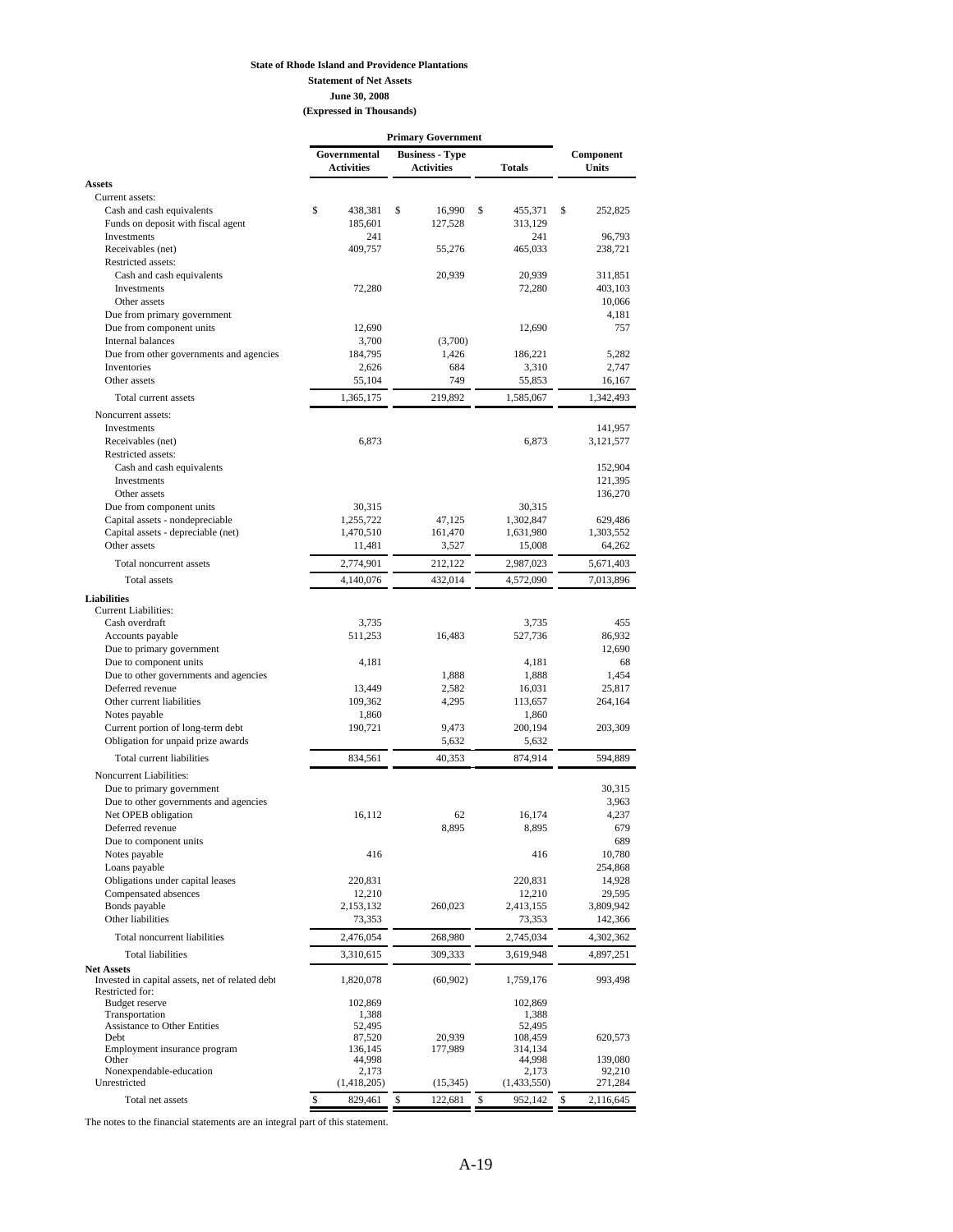#### **State of Rhode Island and Providence Plantations Statement of ActivitiesFor the Year Ended June 30, 2008 (Expressed in Thousands)**

|                                                                                                                                       |                                                                                                                                                  |                                                                   |                                                                    |                                                       |                                                                                             | Net (Expense) Revenue and Changes in Net Assets |                                                                                             |                                 |  |  |  |  |
|---------------------------------------------------------------------------------------------------------------------------------------|--------------------------------------------------------------------------------------------------------------------------------------------------|-------------------------------------------------------------------|--------------------------------------------------------------------|-------------------------------------------------------|---------------------------------------------------------------------------------------------|-------------------------------------------------|---------------------------------------------------------------------------------------------|---------------------------------|--|--|--|--|
|                                                                                                                                       |                                                                                                                                                  |                                                                   | <b>Program Revenues</b>                                            |                                                       |                                                                                             | <b>Primary Government</b>                       |                                                                                             |                                 |  |  |  |  |
| <b>Functions/Programs</b>                                                                                                             | <b>Expenses</b>                                                                                                                                  | <b>Charges</b> for<br><b>Services</b>                             | Operating<br>grants and<br>contributions                           | Capital<br>grants and<br>contributions                | Governmental<br>activities                                                                  | <b>Business-type</b><br>activities              | <b>Totals</b>                                                                               | Component<br><b>Units</b>       |  |  |  |  |
| <b>Primary government:</b>                                                                                                            |                                                                                                                                                  |                                                                   |                                                                    |                                                       |                                                                                             |                                                 |                                                                                             |                                 |  |  |  |  |
| Governmental activities:<br>General government<br>Human services<br>Education<br>Public safety<br>Natural resources<br>Transportation | 894,766<br>\$<br>2,736,956<br>1,361,310<br>428,351<br>90,087<br>240,644                                                                          | - \$<br>178,590<br>167,241<br>36,241<br>36,194<br>31,753<br>(207) | \$<br>71,303<br>1,433,431<br>182,036<br>30,873<br>17,816<br>92,245 | - \$<br>512<br>1,522<br>71<br>731<br>9,741<br>100,135 | \$<br>$(644,361)$ \$<br>(1, 134, 762)<br>(1,142,962)<br>(360, 553)<br>(30,777)<br>(48, 471) |                                                 | \$<br>$(644,361)$ \$<br>(1, 134, 762)<br>(1,142,962)<br>(360, 553)<br>(30,777)<br>(48, 471) |                                 |  |  |  |  |
| Interest and other charges                                                                                                            | 133,298                                                                                                                                          |                                                                   |                                                                    |                                                       | (133,298)                                                                                   |                                                 | (133, 298)                                                                                  |                                 |  |  |  |  |
| Total governmental activities<br>Business-type activities:<br>State lottery<br>Convention center<br><b>Employment security</b>        | 5,885,412<br>2,042,722<br>41,007<br>259,246                                                                                                      | 449,812<br>2,396,401<br>19,137<br>185,545                         | 1,827,704<br>3,285                                                 | 112,712                                               | (3,495,184)                                                                                 | 353,679<br>(21, 870)<br>(70, 416)               | (3,495,184)<br>353,679<br>(21, 870)<br>(70, 416)                                            |                                 |  |  |  |  |
| Total business-type activities                                                                                                        | 2,342,975                                                                                                                                        | 2,601,083                                                         | 3,285                                                              |                                                       |                                                                                             | 261,393                                         | 261,393                                                                                     |                                 |  |  |  |  |
| Total primary government                                                                                                              | 8,228,387                                                                                                                                        | $\mathbb{S}$<br>3,050,895                                         | 1,830,989<br>\$                                                    | $\mathbb{S}$<br>112,712                               | (3,495,184)                                                                                 | 261,393                                         | (3,233,791)                                                                                 |                                 |  |  |  |  |
| <b>Component units:</b>                                                                                                               | 1,270,657                                                                                                                                        | $\mathbf{\hat{S}}$<br>897,571                                     | $\mathcal{S}$<br>46,196                                            | \$<br>103,402                                         |                                                                                             |                                                 |                                                                                             | (223, 488)                      |  |  |  |  |
| Taxes<br><b>Transfers</b>                                                                                                             | <b>General Revenues:</b><br>Interest and investment earnings<br>Miscellaneous<br>Gain on sale of capital assets<br>Payments from component units |                                                                   |                                                                    |                                                       | 2,820,709<br>32,466<br>121,273<br>3,026<br>324,928<br>39,284                                | 9,531<br>8,341<br>(324, 928)                    | 2,820,709<br>41,997<br>129,614<br>3,026<br>39,284                                           | 60,345<br>28,188                |  |  |  |  |
|                                                                                                                                       | Payments from primary government                                                                                                                 |                                                                   |                                                                    |                                                       |                                                                                             |                                                 |                                                                                             | 248,245                         |  |  |  |  |
|                                                                                                                                       | Total general revenues and transfers                                                                                                             |                                                                   |                                                                    |                                                       | 3,341,686                                                                                   | (307,056)                                       | 3,034,630                                                                                   | 336,778                         |  |  |  |  |
|                                                                                                                                       | Change in net assets<br>Net assets - beginning as restated                                                                                       |                                                                   |                                                                    |                                                       | (153, 498)<br>982,959                                                                       | (45,663)<br>168,344                             | (199, 161)<br>1,151,303                                                                     | 113,290<br>2,003,355            |  |  |  |  |
|                                                                                                                                       | Net assets - ending                                                                                                                              |                                                                   |                                                                    |                                                       | 829,461                                                                                     | 122,681<br>\$                                   | 952,142<br><sup>\$</sup>                                                                    | $\mathbf{\hat{S}}$<br>2,116,645 |  |  |  |  |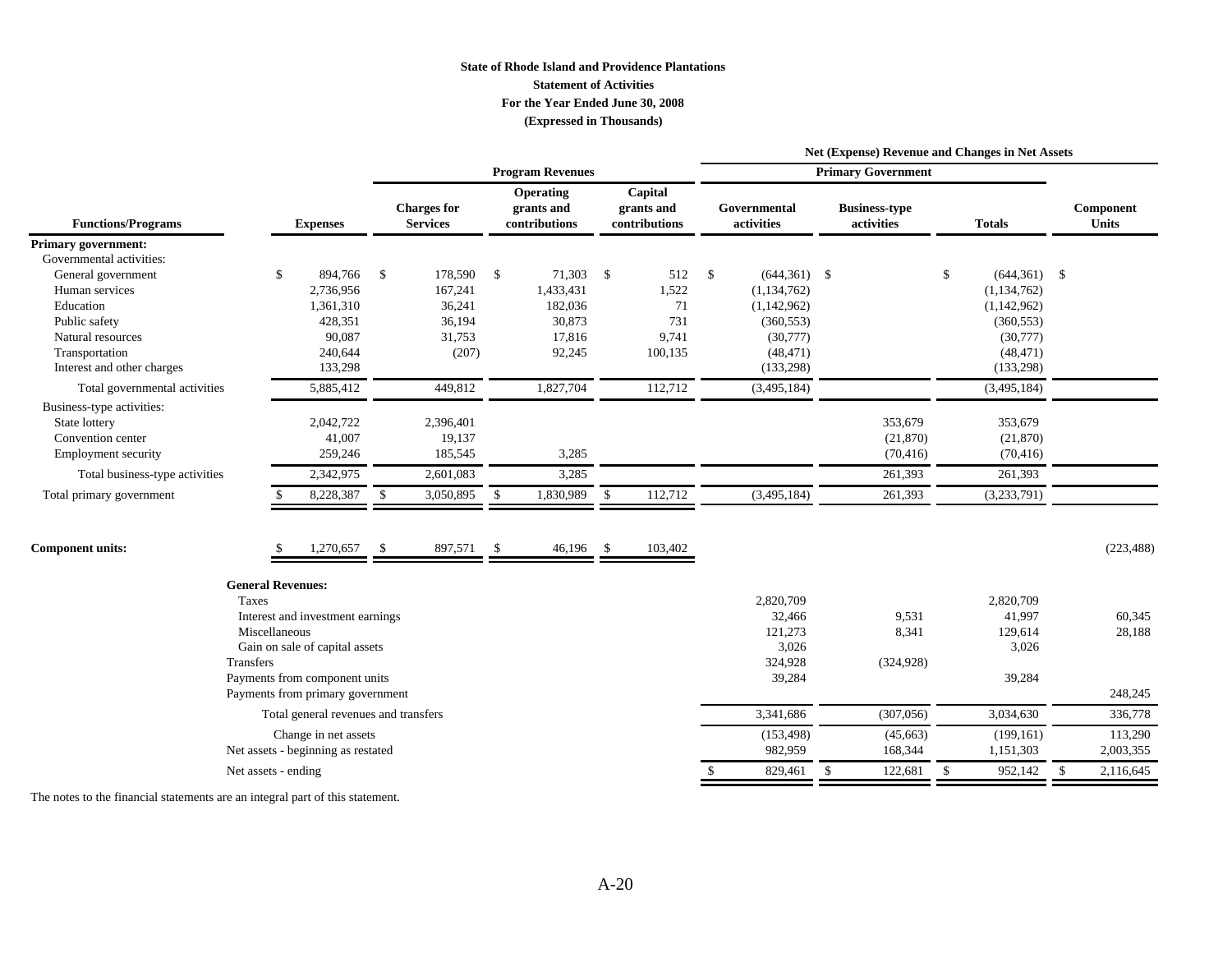### **(Expressed in Thousands) State of Rhode Island and Providence Plantations Balance Sheet Governmental Funds June 30, 2008**

|                                          | <b>General</b> |        | <b>Intermodal</b><br><b>Surface</b><br><b>Transportation</b> | <b>GARVEE</b> | Other<br>Governmental<br><b>Funds</b> | <b>Total</b><br>Governmental<br><b>Funds</b> |
|------------------------------------------|----------------|--------|--------------------------------------------------------------|---------------|---------------------------------------|----------------------------------------------|
| <b>Assets</b>                            |                |        |                                                              |               |                                       |                                              |
| Cash and cash equivalents                | \$<br>154,513  | \$     | 32,874                                                       | \$            | \$<br>218,268                         | \$<br>405,655                                |
| Funds on deposit with fiscal agent       |                |        |                                                              | 157,206       | 28,395                                | 185,601                                      |
| Investments                              |                |        |                                                              |               | 241                                   | 241                                          |
| Restricted investments                   |                |        |                                                              |               | 72,280                                | 72,280                                       |
| Receivables (net)                        | 349,985        |        | 13,126                                                       |               | 42,662                                | 405,773                                      |
| Due from other funds                     | 2,676          |        | 5,585                                                        |               | 8,084                                 | 16,345                                       |
| Due from component units                 | 12,000         |        |                                                              |               |                                       | 12,000                                       |
| Due from other governments               |                |        |                                                              |               |                                       |                                              |
| and agencies                             | 142,591        |        | 42,206                                                       |               | 9                                     | 184,806                                      |
| Loans to other funds                     | 15,108         |        |                                                              |               | 63,721                                | 78,829                                       |
| Other assets                             | 45,636         |        |                                                              |               | 2                                     | 45,638                                       |
| Total assets                             | 722,509        | \$     | 93,791                                                       | \$<br>157,206 | \$<br>433,662                         | \$<br>1,407,168                              |
| <b>Liabilities and Fund Balances</b>     |                |        |                                                              |               |                                       |                                              |
| Liabilities                              |                |        |                                                              |               |                                       |                                              |
| Cash overdraft                           |                |        |                                                              |               | 52                                    | 52                                           |
| Accounts payable                         | 435,131        |        | 19,161                                                       | 3,558         | 30,885                                | 488,735                                      |
| Due to other funds                       |                |        |                                                              | 931           | 13,364                                | 14,295                                       |
| Due to component units                   |                |        | 3,547                                                        |               | 634                                   | 4,181                                        |
| Loans from other funds                   | 63,721         |        |                                                              |               | 7,408                                 | 71,129                                       |
| Notes payable                            |                |        | 1,860                                                        |               |                                       | 1,860                                        |
| Deferred revenue                         | 41,780         |        | 20,174                                                       |               |                                       | 61,954                                       |
| Other liabilities                        | 75,222         |        | 618                                                          |               | 3,931                                 | 79,771                                       |
| <b>Total liabilities</b>                 | 615,854        |        | 45,360                                                       | 4,489         | 56,274                                | 721,977                                      |
| <b>Fund Balances</b>                     |                |        |                                                              |               |                                       |                                              |
| Reserved for:                            |                |        |                                                              |               |                                       |                                              |
| <b>Budget reserve</b>                    | 102,869        |        |                                                              |               |                                       | 102,869                                      |
| Appropriations carried forward           | 46,736         |        |                                                              |               |                                       | 46,736                                       |
| Debt                                     |                |        |                                                              | 13,630        | 74,125                                | 87,755                                       |
| Transportation capital projects          |                |        | 40,827                                                       |               |                                       | 40,827                                       |
| Employment insurance programs            |                |        |                                                              |               | 136,145                               | 136,145                                      |
| Unreserved, reported in:                 |                |        |                                                              |               |                                       |                                              |
| General fund                             | (42,950)       |        |                                                              |               |                                       | (42,950)                                     |
| Special revenue funds                    |                |        | 7,604                                                        |               | 67                                    | 7,671                                        |
| Capital projects funds<br>Permanent fund |                |        |                                                              | 139,087       | 164,878                               | 303,965                                      |
|                                          |                |        |                                                              |               | 2,173                                 | 2,173                                        |
| Total fund balances                      | 106,655        |        | 48,431                                                       | 152,717       | 377,388                               | 685,191                                      |
| Total liabilities and fund balances      | \$<br>722,509  | $\$\,$ | 93,791                                                       | \$<br>157,206 | \$<br>433,662                         | \$<br>1,407,168                              |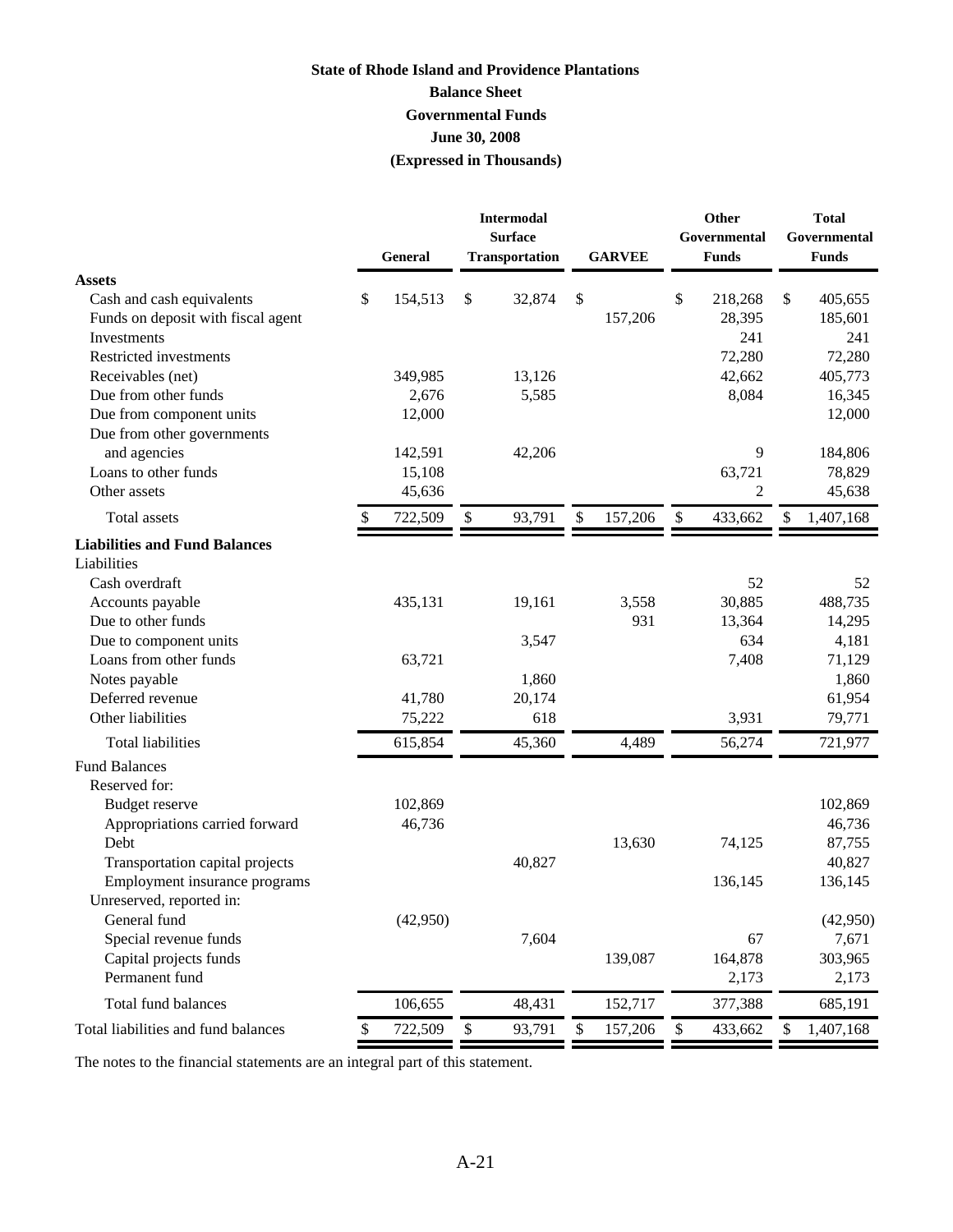#### (Expressed in Thousands) State of Rhode Island and Providence Plantations Reconciliation of the Balance Sheet of the Governmental Funds to Statement of Net Assets for Governmental Activities June 30, 2008

| Fund balance - total governmental funds                                                                                                                                                       |               | \$<br>685,191 |
|-----------------------------------------------------------------------------------------------------------------------------------------------------------------------------------------------|---------------|---------------|
| Amounts reported for governmental activities in the Statement of Net Assets are different<br>because:                                                                                         |               |               |
| Capital Assets used in the governmental activities are not financial resources and therefore are<br>not reported in the funds.                                                                |               |               |
| Capital assets                                                                                                                                                                                | 4,275,879     |               |
| Accumulated depreciation                                                                                                                                                                      | (1,552,736)   |               |
|                                                                                                                                                                                               |               | 2,723,143     |
| Bond, notes, certificates of participation, accrued interest and other liabilities are not due and<br>payable in the current period and therefore are not recorded in the governmental funds. |               |               |
| Compensated absences                                                                                                                                                                          | (66, 568)     |               |
| Bonds payable                                                                                                                                                                                 | (2, 234, 392) |               |
| Net premium/discount and deferred                                                                                                                                                             |               |               |
| amount on refunding                                                                                                                                                                           | (23, 119)     |               |
| Cost of issuance                                                                                                                                                                              | 9,390         |               |
| Obligations under capital leases                                                                                                                                                              | (236,060)     |               |
| Premium                                                                                                                                                                                       | (6,101)       |               |
| Cost of issuance                                                                                                                                                                              | 2,090         |               |
| Interest payable                                                                                                                                                                              | (22, 978)     |               |
| <b>Other Liabilities</b>                                                                                                                                                                      | (99, 560)     |               |
|                                                                                                                                                                                               |               | (2,677,298)   |
| Other long-term assets are not available to pay for current-period expenditures and,<br>therefore, are deferred in the funds.                                                                 |               |               |
| Receivables                                                                                                                                                                                   | 8,172         |               |
| Due from component units                                                                                                                                                                      | 31,005        |               |
| Deferred revenue                                                                                                                                                                              | 48,505        |               |
|                                                                                                                                                                                               |               | 87,682        |
| Internal service funds are used by management to charge the costs of certain activities to<br>individual funds. The net assets of the internal service funds are reported with                |               |               |
| governmental activities.                                                                                                                                                                      |               | 10,743        |
| Net assets - total governmental activities                                                                                                                                                    |               | \$<br>829,461 |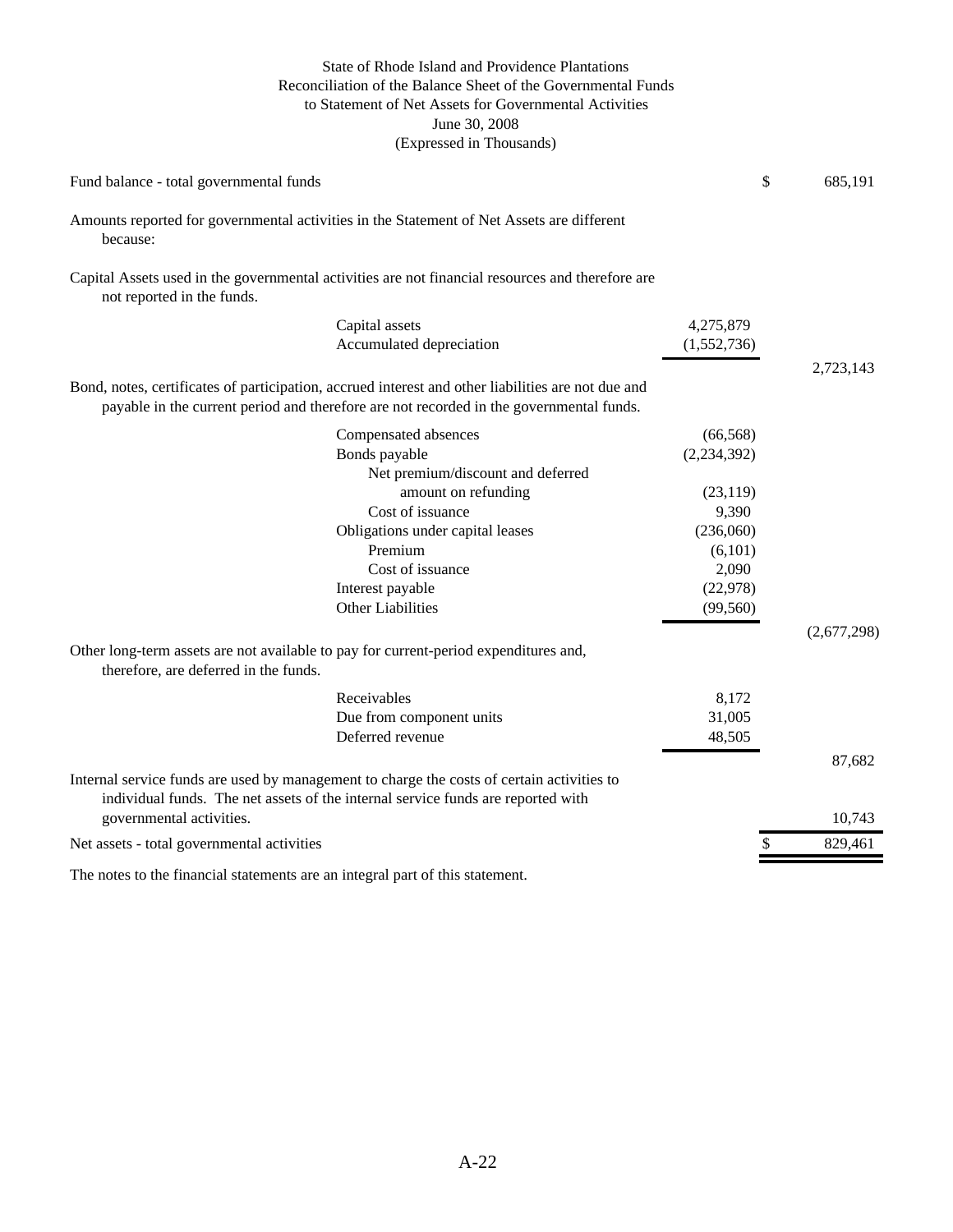### **State of Rhode Island and Providence Plantations Statement of Revenues, Expenditures, and Changes in Fund Balances Governmental Funds For the Year Ended June 30, 2008 (Expressed in Thousands)**

|                                                                                                    | General                                            | <b>Intermodal</b><br><b>Surface</b><br>Transportation | <b>GARVEE</b> |                           | Other<br>Governmental<br><b>Funds</b> | <b>Total</b><br>Governmental<br><b>Funds</b>       |
|----------------------------------------------------------------------------------------------------|----------------------------------------------------|-------------------------------------------------------|---------------|---------------------------|---------------------------------------|----------------------------------------------------|
| <b>Revenues:</b>                                                                                   |                                                    |                                                       |               |                           |                                       |                                                    |
| Taxes<br>Licenses, fines, sales, and services<br>Departmental restricted revenue<br>Federal grants | \$<br>2,516,401<br>322,864<br>126,090<br>1,740,283 | \$<br>135,412<br>(207)<br>196,327                     | \$            | \$                        | 166,272<br>465                        | \$<br>2,818,085<br>323,329<br>125,883<br>1,936,610 |
| Income from investments                                                                            | 2,779                                              | 830                                                   | 9,228         |                           | 18,685                                | 31,522                                             |
| Other revenues                                                                                     | 38,421                                             | 4,555                                                 |               |                           | 53,425                                | 96,401                                             |
| Total revenues                                                                                     | 4,746,838                                          | 336,917                                               | 9,228         |                           | 238,847                               | 5,331,830                                          |
| <b>Expenditures:</b>                                                                               |                                                    |                                                       |               |                           |                                       |                                                    |
| Current:                                                                                           |                                                    |                                                       |               |                           |                                       |                                                    |
| General government                                                                                 | 626,052                                            |                                                       |               |                           | 177,509                               | 803,561                                            |
| Human services                                                                                     | 2,727,534                                          |                                                       |               |                           |                                       | 2,727,534                                          |
| Education                                                                                          | 1,289,124                                          |                                                       |               |                           | 563                                   | 1,289,687                                          |
| Public safety                                                                                      | 410,605                                            |                                                       |               |                           |                                       | 410,605                                            |
| Natural resources                                                                                  | 72,982                                             |                                                       |               |                           | 2                                     | 72,984                                             |
| Transportation                                                                                     |                                                    | 244,638                                               |               |                           |                                       | 244,638                                            |
| Capital outlays                                                                                    |                                                    |                                                       | 78,454        |                           | 186,259                               | 264,713                                            |
| Debt service:                                                                                      |                                                    |                                                       |               |                           |                                       |                                                    |
| Principal                                                                                          | 92,077                                             | 2,626                                                 | 32,045        |                           | 16,620                                | 143,368                                            |
| Interest and other charges                                                                         | 68,478                                             | 479                                                   | 19,146        |                           | 43,472                                | 131,575                                            |
| Total expenditures                                                                                 | 5,286,852                                          | 247,743                                               | 129,645       |                           | 424,425                               | 6,088,665                                          |
| Excess (deficiency) of revenues<br>over (under) expenditures                                       | (540, 014)                                         | 89,174                                                | (120, 417)    |                           | (185, 578)                            | (756, 835)                                         |
| Other financing sources (uses):                                                                    |                                                    |                                                       |               |                           |                                       |                                                    |
| Bonds and notes issued                                                                             |                                                    |                                                       |               |                           | 131,755                               | 131,755                                            |
| Refunding bonds issued                                                                             |                                                    |                                                       |               |                           | 46,570                                | 46,570                                             |
| Proceeds from the sale of Certificates<br>of Participation                                         |                                                    |                                                       |               |                           | 59,185                                | 59,185                                             |
| Premium and accrued interest                                                                       |                                                    |                                                       |               |                           | 7,241                                 | 7,241                                              |
| Operating transfers in                                                                             | 541,610                                            | 28,198                                                | 53,175        |                           | 101,445                               | 724,428                                            |
| Payments from component units                                                                      | 39,231                                             | 53                                                    |               |                           |                                       | 39,284                                             |
| Other                                                                                              | 26,312                                             |                                                       |               |                           | 10                                    | 26,322                                             |
| Payment to refunded bonds escrow agent                                                             |                                                    |                                                       |               |                           | (111, 253)                            | (111, 253)                                         |
| Discount on issuance of debt                                                                       |                                                    |                                                       |               |                           | (4)                                   | (4)                                                |
| Operating transfers out                                                                            | (104, 650)                                         | (101, 813)                                            |               |                           | (196, 549)                            | (403, 012)                                         |
| Total other financing sources (uses)                                                               | 502,503                                            | (73, 562)                                             | 53,175        |                           | 38,400                                | 520,516                                            |
| Net change in fund balances                                                                        | (37,511)                                           | 15,612                                                | (67, 242)     |                           | (147, 178)                            | (236,319)                                          |
| Fund balances - beginning                                                                          | 144,166                                            | 32,819                                                | 219,959       |                           | 524,566                               | 921,510                                            |
| Fund balances - ending                                                                             | \$<br>106,655                                      | \$<br>48,431                                          | \$<br>152,717 | $\boldsymbol{\mathsf{S}}$ | 377,388                               | \$<br>685,191                                      |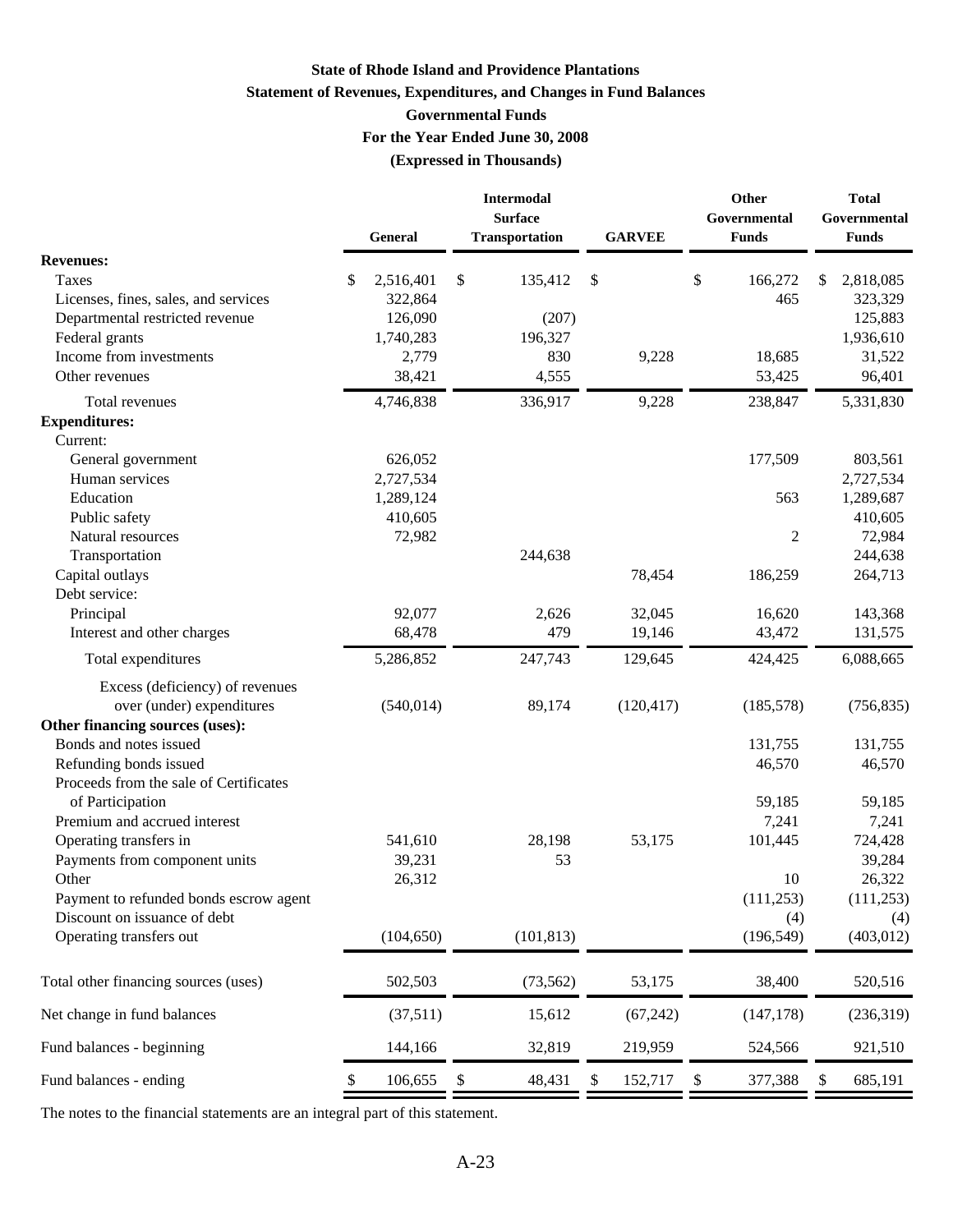#### (Expressed in Thousands) State of Rhode Island and Providence Plantations Reconciliation of the Statement of Revenues, Expenditures, and Changes in Fund Balances of Governmental Funds to the Statement of Activities For the Year Ended June 30, 2008

Net change in fund balances - total governmental funds  $\qquad$  (236,319)

Amounts reported for governmental activities in the Statement of Activities are different because:

Governmental funds report capital outlays as expenditures. However, in the Statement of Activities the cost of those assets is allocated over their estimated useful lives and reported as depreciation expense. Current year acquisitions are therefore deducted from expenses on the Statement of Activities, less current year depreciation expense and revenue resulting from current year disposals.

| Capital outlay                            | 227,169   |
|-------------------------------------------|-----------|
| Depreciation expense                      | (106,520) |
| Net gain (loss) on sale of capital assets | (6,826)   |

113,823

8,151

| Bond, notes, and certificates of participation proceeds provide current financial resources to governmental |
|-------------------------------------------------------------------------------------------------------------|
| funds by issuing debt which increases long-term debt in the Statement of Net Assets. Repayments of          |
| bond principal is an expenditure in the governmental funds, but the repayment reduces long-term             |
| liabilities in the Statement of Net Assets.                                                                 |

| Debt service                     |           |
|----------------------------------|-----------|
| Principal                        | 143,368   |
| Payment to escrow agent          | 107,740   |
| Interest and other charges       | (9,392)   |
| Proceeds from sale of debt       | (237,510) |
| Deferral of premium/discount     | (3,743)   |
| Amortization of premium/discount | 6,817     |
| Deferral of issuance costs       | 2,166     |
| Amortization of issuance costs   | (1.295)   |

Revenues (expenses) in the Statement of Activities that do not provide (use) current financial resources are not reported as revenues (expenditures) in the governmental funds.

| Compensated absences                                                                                         | 10.607    |            |  |  |  |
|--------------------------------------------------------------------------------------------------------------|-----------|------------|--|--|--|
| Program expenses                                                                                             | (46, 487) |            |  |  |  |
| Program revenue                                                                                              | 875       |            |  |  |  |
| Capital grant revenue                                                                                        | 3,807     |            |  |  |  |
| General revenue - taxes                                                                                      | 2.624     |            |  |  |  |
| General revenue-misc                                                                                         | 2,138     |            |  |  |  |
|                                                                                                              |           | (26, 436)  |  |  |  |
| Internal service funds are used by management to charge the costs of certain activities to individual funds. |           |            |  |  |  |
| The change in net assets of the internal service funds is reported with governmental activities.             |           |            |  |  |  |
| Change in net assets - total governmental activities                                                         |           | (153, 498) |  |  |  |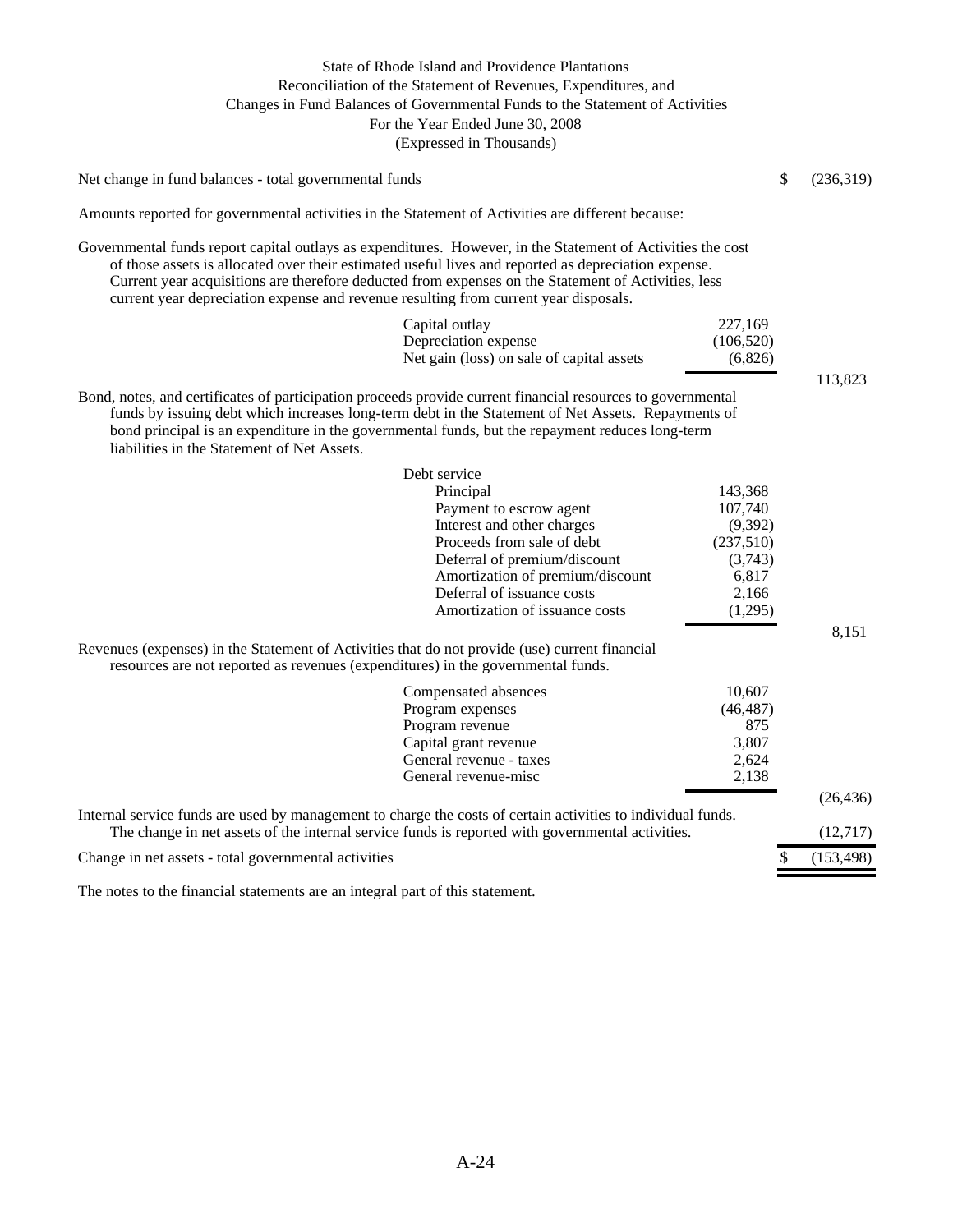#### **State of Rhode Island and Providence Plantations Statement of Net Assets June 30, 2008 (Expressed in Thousands) Proprietary Funds**

|                                                                                                                                                                                  | <b>Business-type Activities--</b><br><b>Enterprise Funds</b> |                              |                                            |                            |    |                                      |        |                                | Governmental<br><b>Activities</b>       |
|----------------------------------------------------------------------------------------------------------------------------------------------------------------------------------|--------------------------------------------------------------|------------------------------|--------------------------------------------|----------------------------|----|--------------------------------------|--------|--------------------------------|-----------------------------------------|
|                                                                                                                                                                                  |                                                              | <b>R.I. State</b><br>Lottery | <b>R.I.</b><br>Convention<br><b>Center</b> |                            |    | <b>Employment</b><br><b>Security</b> |        | <b>Totals</b>                  | <b>Internal</b><br><b>Service Funds</b> |
| <b>Assets</b>                                                                                                                                                                    |                                                              |                              |                                            |                            |    |                                      |        |                                |                                         |
| Current assets:<br>Cash and cash equivalents<br>Restricted cash and cash equivalents<br>Funds on deposit with fiscal agent                                                       | \$                                                           | 12,744                       | \$                                         | 2,651<br>20,939            | \$ | 1,595<br>127,528                     | \$     | 16,990<br>20,939<br>127,528    | \$<br>32,726                            |
| Receivables (net)<br>Loans to other funds<br>Due from other funds<br>Due from other governments and agencies                                                                     |                                                              | 4,506                        |                                            | 916                        |    | 49,854<br>1,426                      |        | 55,276<br>1,426                | 2,686<br>2,100<br>3,943                 |
| Inventories                                                                                                                                                                      |                                                              | 684                          |                                            |                            |    |                                      |        | 684                            | 2,626                                   |
| Other assets                                                                                                                                                                     |                                                              | 395                          |                                            | 354                        |    |                                      |        | 749                            | 9,398                                   |
| Total current assets                                                                                                                                                             |                                                              | 18,329                       |                                            | 24,860                     |    | 180,403                              |        | 223,592                        | 53,479                                  |
| Noncurrent assets:<br>Capital assets - nondepreciable<br>Capital assets - depreciable (net)<br>Other assets                                                                      |                                                              | 908                          |                                            | 47,125<br>160,562<br>3,527 |    |                                      |        | 47,125<br>161,470<br>3,527     | 3,148                                   |
| Total noncurrent assets                                                                                                                                                          |                                                              | 908                          |                                            | 211,214                    |    |                                      |        | 212,122                        | 3,148                                   |
| <b>Total</b> assets                                                                                                                                                              |                                                              | 19,237                       |                                            | 236,074                    |    | 180,403                              |        | 435,714                        | 56,627                                  |
| <b>Liabilities</b><br><b>Current Liabilities:</b><br>Cash overdraft<br>Accounts payable<br>Due to other funds<br>Due to other governments and agencies<br>Loans from other funds |                                                              | 10,091<br>1,674              |                                            | 6,392<br>1,500             |    | 526<br>1,888                         |        | 16,483<br>3,700<br>1,888       | 3,683<br>22,522<br>2,293                |
| Deferred revenue<br>Other current liabilities<br>Bonds payable<br>Obligations under capital leases                                                                               |                                                              | 295<br>2,108                 |                                            | 2,287<br>2,187<br>9,473    |    |                                      |        | 2,582<br>4,295<br>9,473        | 9,800<br>7,481                          |
| Obligation for unpaid prize awards                                                                                                                                               |                                                              | 5,632                        |                                            |                            |    |                                      |        | 5,632                          |                                         |
| Total current liabilities                                                                                                                                                        |                                                              | 19,800                       |                                            | 21,839                     |    | 2,414                                |        | 44,053                         | 45,779                                  |
| <b>Noncurrent Liabilities:</b><br>Deferred revenue<br>Bonds payable<br>Net OPEB obligations                                                                                      |                                                              | 8,750<br>62                  |                                            | 145<br>260,023             |    |                                      |        | 8,895<br>260,023<br>62         | 107                                     |
| Total noncurrent liabilities                                                                                                                                                     |                                                              | 8,812                        |                                            | 260,168                    |    |                                      |        | 268,980                        | 107                                     |
| <b>Total liabilities</b>                                                                                                                                                         |                                                              | 28,612                       |                                            | 282,007                    |    | 2,414                                |        | 313,033                        | 45,886                                  |
| <b>Net Assets</b><br>Invested in capital assets, net of related debt<br>Restricted for:                                                                                          |                                                              | 908                          |                                            | (61, 810)                  |    |                                      |        | (60, 902)                      | 3,148                                   |
| Debt<br>Employment insurance programs<br>Unrestricted                                                                                                                            |                                                              | (10, 283)                    |                                            | 20,939<br>(5,062)          |    | 177,989                              |        | 20,939<br>177,989<br>(15, 345) | 7,593                                   |
| Total net assets                                                                                                                                                                 | \$                                                           | (9,375)                      | $\$\,$                                     | $(45,933)$ \$              |    | 177,989                              | $\$\,$ | 122,681                        | \$<br>10,741                            |
|                                                                                                                                                                                  |                                                              |                              |                                            |                            |    |                                      |        |                                |                                         |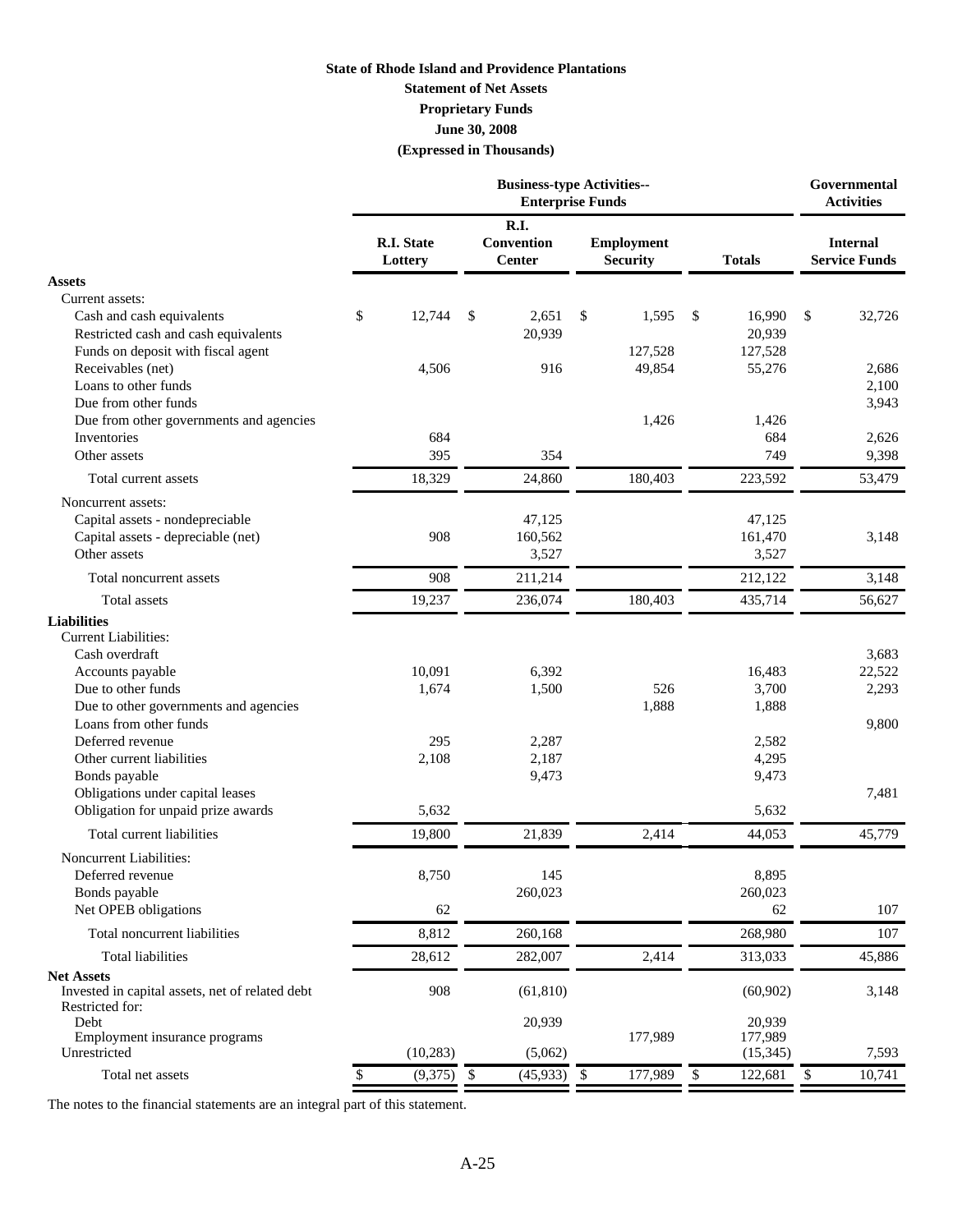#### **State of Rhode Island and Providence Plantations**

#### **Statement of Revenues, Expenses and Changes in Fund Net Assets**

### **Proprietary Funds**

**For the Year Ended June 30, 2008**

**(Expressed in Thousands)**

|                                                 | <b>Business-type Activities--</b><br><b>Enterprise Funds</b> |                       |                                                   |           |                           |                                      |              |                      |                                         | Governmental<br><b>Activities</b> |
|-------------------------------------------------|--------------------------------------------------------------|-----------------------|---------------------------------------------------|-----------|---------------------------|--------------------------------------|--------------|----------------------|-----------------------------------------|-----------------------------------|
|                                                 |                                                              | R.I. State<br>Lottery | <b>R.I.</b><br><b>Convention</b><br><b>Center</b> |           |                           | <b>Employment</b><br><b>Security</b> |              | <b>Totals</b>        | <b>Internal</b><br><b>Service Funds</b> |                                   |
| Operating revenues:                             |                                                              |                       |                                                   |           |                           |                                      |              |                      |                                         |                                   |
| Charges for services<br>Grants                  | \$                                                           | 2,396,401             | \$                                                | 18,605    | \$                        | 185,501                              | \$           | 2,600,507            | \$                                      | 310,057                           |
| Miscellaneous                                   |                                                              |                       |                                                   | 532       |                           | 3,285<br>44                          |              | 3,285<br>576         |                                         |                                   |
| Total operating revenues                        |                                                              | 2,396,401             |                                                   | 19,137    |                           | 188,830                              |              | 2,604,368            |                                         | 310,057                           |
| Operating expenses:                             |                                                              |                       |                                                   |           |                           |                                      |              |                      |                                         |                                   |
| Personal services                               |                                                              | 4,754                 |                                                   | 11,874    |                           |                                      |              | 16,628               |                                         | 9,614                             |
| Supplies, materials, and services               |                                                              | 216,039               |                                                   | 8,080     |                           |                                      |              | 224,119              |                                         | 317,258                           |
| Prize awards                                    |                                                              | 1,821,683             |                                                   |           |                           |                                      |              | 1,821,683            |                                         |                                   |
| Depreciation and amortization                   |                                                              | 246                   |                                                   | 9,063     |                           |                                      |              | 9,309                |                                         | 386                               |
| Benefits paid                                   |                                                              |                       |                                                   |           |                           | 251,273                              |              | 251,273              |                                         |                                   |
| Total operating expenses                        |                                                              | 2,042,722             |                                                   | 29,017    |                           | 251,273                              |              | 2,323,012            |                                         | 327,258                           |
| Operating income (loss)                         |                                                              | 353,679               |                                                   | (9,880)   |                           | (62, 443)                            |              | 281,356              |                                         | (17,201)                          |
| Nonoperating revenues (expenses):               |                                                              |                       |                                                   |           |                           |                                      |              |                      |                                         |                                   |
| Interest revenue                                |                                                              |                       |                                                   | 2,022     |                           | 7,509                                |              | 9,531                |                                         | 942                               |
| Other nonoperating revenue                      |                                                              | 2,514                 |                                                   |           |                           | 5,827                                |              | 8,341                |                                         |                                   |
| Interest expense<br>Other nonoperating expenses |                                                              |                       |                                                   | (11,990)  |                           | (7, 973)                             |              | (11,990)<br>(7, 973) |                                         | 28                                |
|                                                 |                                                              |                       |                                                   |           |                           |                                      |              |                      |                                         |                                   |
| Total nonoperating revenue (expenses)           |                                                              | 2,514                 |                                                   | (9,968)   |                           | 5,363                                |              | (2,091)              |                                         | 970                               |
| Income (loss) before transfers                  |                                                              | 356,193               |                                                   | (19, 848) |                           | (57,080)                             |              | 279,265              |                                         | (16, 231)                         |
| Transfers in                                    |                                                              |                       |                                                   | 31,661    |                           | 1,622                                |              | 33,283               |                                         | 7,778                             |
| Transfers out                                   |                                                              | (355, 568)            |                                                   |           |                           | (2,643)                              |              | (358, 211)           |                                         | (4,266)                           |
| Change in net assets                            |                                                              | 625                   |                                                   | 11,813    |                           | (58, 101)                            |              | (45, 663)            |                                         | (12,719)                          |
| Total net assets - beginning                    |                                                              | (10,000)              |                                                   | (57,746)  |                           | 236,090                              |              | 168,344              |                                         | 23,460                            |
| Total net assets - ending                       | \$                                                           | (9,375)               | $\boldsymbol{\mathsf{S}}$                         | (45, 933) | $\boldsymbol{\mathsf{S}}$ | 177,989                              | $\mathbb{S}$ | 122,681              | \$                                      | 10,741                            |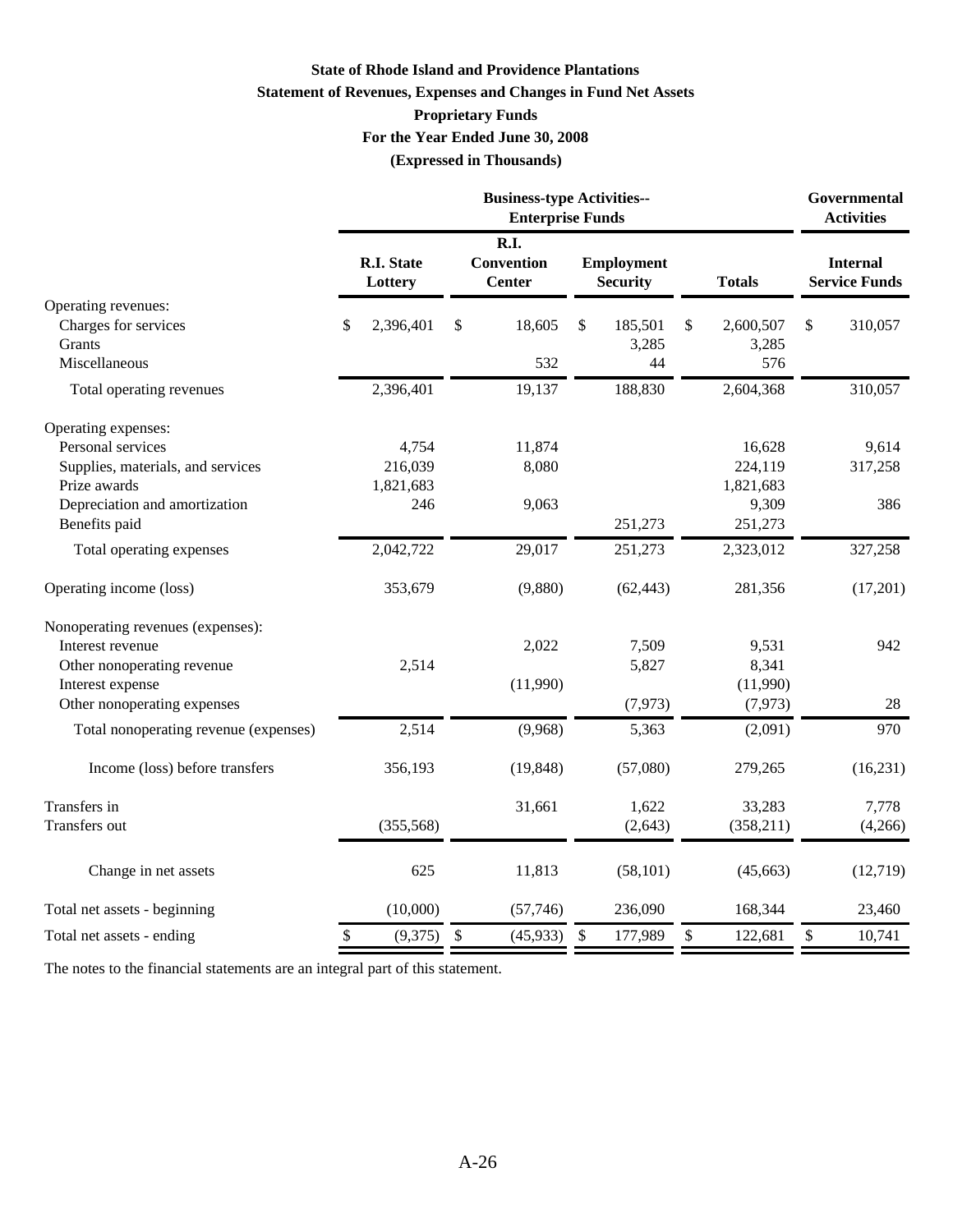#### **(Expressed in Thousands) State of Rhode Island and Providence Plantations Statement of Cash Flows Proprietary Funds For the Year Ended June 30, 2008**

|                                                                                                                                                                                                                                                                                                                                                        | <b>Business-type Activities--</b><br><b>Enterprise Funds</b> |                                                              |            |                                     |    |                                       |    | Governmental<br><b>Activities</b>                                                              |    |                                                                     |
|--------------------------------------------------------------------------------------------------------------------------------------------------------------------------------------------------------------------------------------------------------------------------------------------------------------------------------------------------------|--------------------------------------------------------------|--------------------------------------------------------------|------------|-------------------------------------|----|---------------------------------------|----|------------------------------------------------------------------------------------------------|----|---------------------------------------------------------------------|
|                                                                                                                                                                                                                                                                                                                                                        |                                                              | <b>R.I. State</b><br>Lottery                                 |            | R.I.<br>Convention<br><b>Center</b> |    | <b>Employment</b><br><b>Security</b>  |    | <b>Totals</b>                                                                                  |    | <b>Internal</b><br><b>Service Funds</b>                             |
| Cash flows from operating activities:<br>Cash received from customers<br>Cash received from grants<br>Cash payments to suppliers for goods and services<br>Cash payments to employees for services<br>Cash payments to prize winners<br>Cash payments for commissions<br>Cash payments for benefits<br>Other operating revenue (expense)               |                                                              | 2,409,271<br>(4,630)<br>(4,790)<br>(1,830,030)<br>(213, 686) | \$         | 19,854<br>(8,107)<br>(11, 757)      | \$ | 185,904<br>3,285<br>(251, 273)<br>829 | \$ | 2,615,029<br>3,285<br>(12, 737)<br>(16, 547)<br>(1,830,030)<br>(213, 686)<br>(251, 273)<br>829 | \$ | 311,341<br>(317,086)<br>(3,070)<br>28                               |
| Net cash provided by (used for) operating activities                                                                                                                                                                                                                                                                                                   |                                                              | 356,135                                                      |            | (10)                                |    | (61, 255)                             |    | 294,870                                                                                        |    | (8,787)                                                             |
| Cash flows from noncapital financing activities:<br>Loans from other funds<br>Loans to other funds<br>Repayment of loans to other funds<br>Operating transfers in<br>Operating transfers out<br>Net transfers from (to) fiscal agent<br>Negative cash balance implicitly financed<br>Repayment of prior year negative cash balance implicitly financed |                                                              | (356, 884)                                                   |            | 31,661                              |    | 1,622<br>(3,905)<br>59,629            |    | 33,283<br>(360, 789)<br>59,629                                                                 |    | 5,050<br>(5,368)<br>(1,250)<br>7,778<br>(2,927)<br>3,683<br>(2,692) |
| Net cash provided by (used for) noncapital financing activities                                                                                                                                                                                                                                                                                        |                                                              | (356, 884)                                                   |            | 31,661                              |    | 57,346                                |    | (267, 877)                                                                                     |    | 4,274                                                               |
| Cash flows from capital and related financing activities:<br>Principal paid on capital obligations<br>Interest paid on capital obligations<br>Acquisition of capital assets<br>Proceeds from bonds                                                                                                                                                     |                                                              | 1                                                            |            | (9.163)<br>(11, 589)<br>(49, 929)   |    |                                       |    | (9,163)<br>(11, 589)<br>(49, 928)                                                              |    | (125)                                                               |
| Net cash provided by (used for) capital and related financing activities                                                                                                                                                                                                                                                                               |                                                              | $\mathbf{1}$                                                 |            | (70, 681)                           |    |                                       |    | (70,680)                                                                                       |    | (125)                                                               |
| Cash flows from investing activities:<br>Proceeds from sale and maturity of investments<br>Interest on investments                                                                                                                                                                                                                                     |                                                              | 1,404                                                        |            | 43,791<br>2,052                     |    |                                       |    | 43,791<br>3,456                                                                                |    | 942                                                                 |
| Net cash provided by (used for) investing activities                                                                                                                                                                                                                                                                                                   |                                                              | 1,404                                                        |            | 45,843                              |    |                                       |    | 47,247                                                                                         |    | 942                                                                 |
| Net increase (decrease) in cash and cash equivalents<br>Cash and cash equivalents, July 1                                                                                                                                                                                                                                                              |                                                              | 656<br>12,088                                                |            | 6,813<br>16,777                     |    | (3,909)<br>5,504                      |    | 3,560<br>34,369                                                                                |    | (3,696)<br>36,422                                                   |
| Cash and cash equivalents, June 30                                                                                                                                                                                                                                                                                                                     | \$.                                                          | 12,744                                                       | \$         | 23,590                              | \$ | 1,595                                 | \$ | 37,929                                                                                         | \$ | 32,726                                                              |
| Reconciliation of operating income (loss) to net cash<br>provided by (used for) operating activities:<br>Operating income (loss)                                                                                                                                                                                                                       |                                                              | 353,679                                                      |            | (9,880)                             |    | (62, 443)                             |    | 281,356                                                                                        |    | (17,201)                                                            |
| Adjustments to reconcile operating income (loss)<br>to net cash provided by (used for) operating<br>activities:<br>Depreciation and amortization<br>Other revenue (expense) and operating transfer in (out)                                                                                                                                            |                                                              | 246<br>468                                                   |            | 9,063                               |    | 785                                   |    | 9,309<br>1,253                                                                                 |    | 386<br>28                                                           |
| Net changes in assets and liabilities:<br>Receivables, net<br>Inventory<br>Prepaid items<br>Other assets                                                                                                                                                                                                                                               |                                                              | 4,072<br>286<br>87                                           |            | 1<br>(63)<br>8                      |    | 403                                   |    | 4,476<br>286<br>(63)<br>95                                                                     |    | 2,270<br>(384)                                                      |
| Accounts and other payables<br>Accrued expenses<br>Deferred revenue<br>Prize awards payable                                                                                                                                                                                                                                                            |                                                              | (2, 551)<br>12<br>113<br>(277)                               |            | 145<br>716                          |    |                                       |    | (2,406)<br>12<br>829<br>(277)                                                                  |    | (430)<br>6,544                                                      |
| Total adjustments                                                                                                                                                                                                                                                                                                                                      |                                                              | 2,456                                                        |            | 9,870                               |    | 1,188                                 |    | 13,514                                                                                         |    | 8,414                                                               |
| Net cash provided by (used for) operating activities                                                                                                                                                                                                                                                                                                   | \$                                                           | 356,135                                                      | $\sqrt{5}$ | $(10)$ \$                           |    | $(61,255)$ \$                         |    | 294,870                                                                                        | \$ | (8,787)                                                             |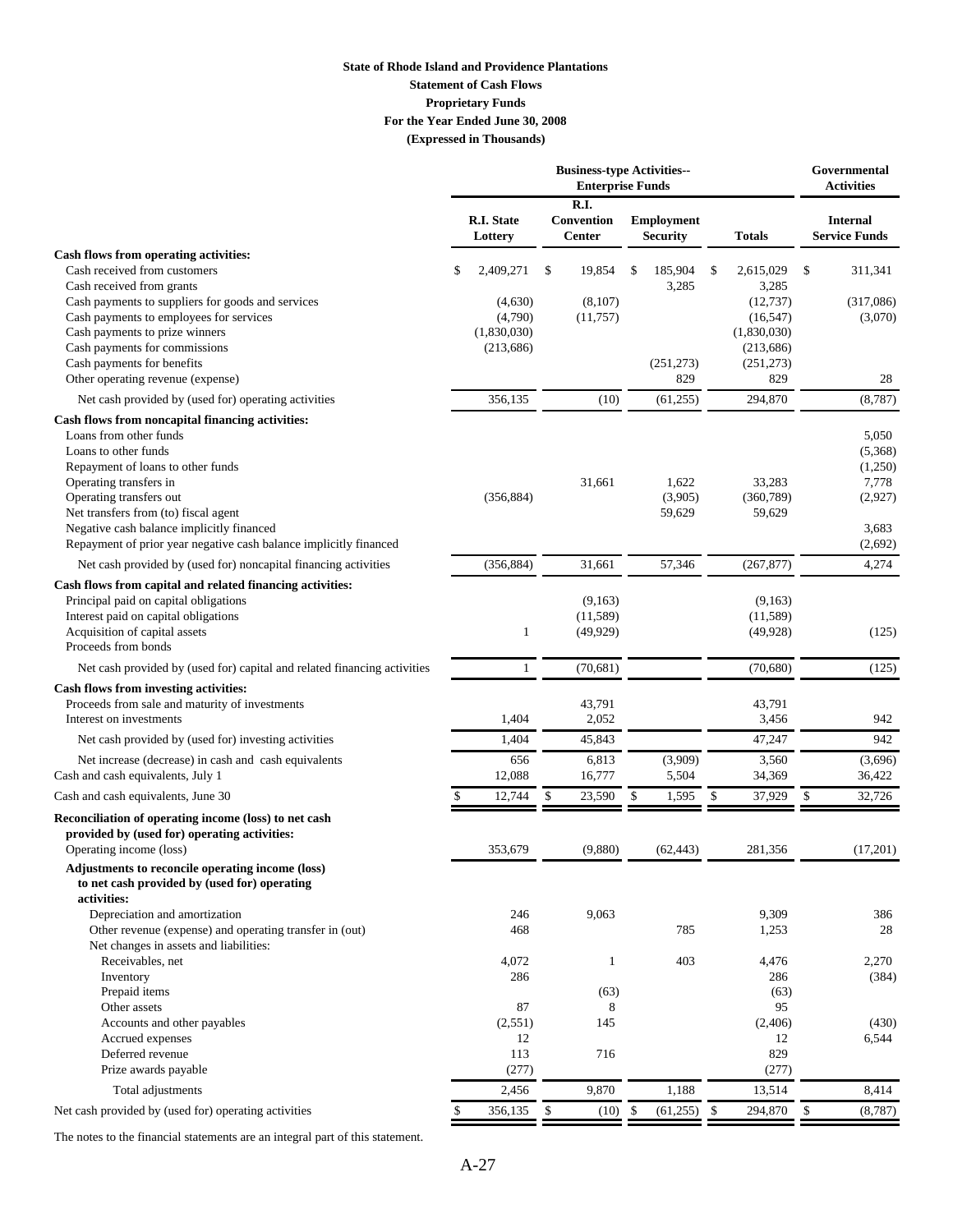### **State of Rhode Island and Providence Plantations Statement of Fiduciary Net Assets June 30, 2008 (Expressed in Thousands) Fiduciary Funds**

|                                | <b>Private Purpose</b>                                         |       |               |
|--------------------------------|----------------------------------------------------------------|-------|---------------|
| <b>Pension</b><br><b>Trust</b> | <b>Touro Jewish</b><br>Synagogue                               |       | <b>Agency</b> |
|                                |                                                                |       |               |
| \$<br>3,337                    | \$                                                             | \$    | 25,650        |
|                                |                                                                |       | 77,016        |
|                                |                                                                |       |               |
| 33,533                         |                                                                |       |               |
| 18,769                         |                                                                |       |               |
| 2,146                          |                                                                |       | 2,175         |
| 54,448                         |                                                                |       | 2,175         |
|                                |                                                                |       |               |
|                                |                                                                |       |               |
|                                |                                                                |       |               |
|                                |                                                                |       |               |
|                                |                                                                |       |               |
|                                |                                                                |       |               |
| 7,819,379                      | 2,175                                                          |       |               |
|                                |                                                                |       |               |
|                                |                                                                |       |               |
|                                |                                                                |       |               |
|                                |                                                                |       |               |
| 9,001,597                      | 2,175                                                          |       | 104,841       |
|                                |                                                                |       |               |
|                                |                                                                |       |               |
|                                |                                                                |       |               |
|                                |                                                                |       | 3,818         |
| 52                             |                                                                |       |               |
|                                |                                                                |       | 101,023       |
| 1,124,971                      |                                                                |       | 104,841       |
|                                |                                                                |       |               |
| \$<br>7,876,626                | 2,175<br>\$                                                    | \$    |               |
|                                | 3,530<br>7,815,849<br>1,116,709<br>7,724<br>1,116,709<br>8,210 | 2,175 |               |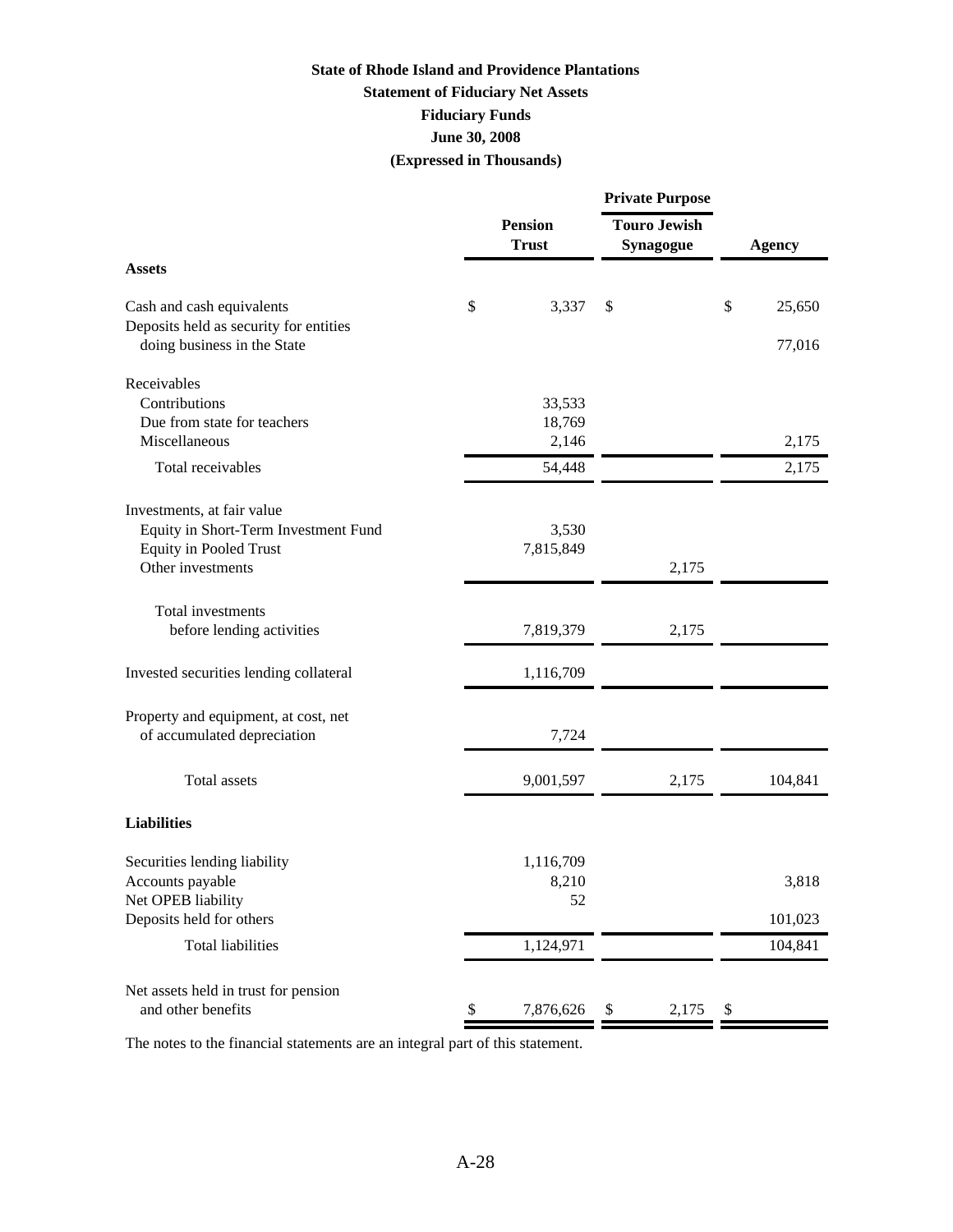### **State of Rhode Island and Providence Plantations Statement of Changes in Fiduciary Net Assets For the Year Ended June 30, 2008 Fiduciary Funds (Expressed in Thousands)**

|                                                  |                                | <b>Private Purpose</b>           |  |  |
|--------------------------------------------------|--------------------------------|----------------------------------|--|--|
|                                                  | <b>Pension</b><br><b>Trust</b> | <b>Touro Jewish</b><br>Synagogue |  |  |
| <b>Additions</b>                                 |                                |                                  |  |  |
| Contributions                                    |                                |                                  |  |  |
| Member contributions                             | \$<br>175,894                  | \$                               |  |  |
| <b>Employer contributions</b>                    | 295,494                        |                                  |  |  |
| State contributions for teachers                 | 82,456                         |                                  |  |  |
| Interest on service credits purchased            | 2,444                          |                                  |  |  |
| Total contributions                              | 556,288                        |                                  |  |  |
| Investment income                                |                                |                                  |  |  |
| Net appreciation in fair value of investments    | (684, 418)                     | (333)                            |  |  |
| Interest                                         | 128,146                        |                                  |  |  |
| Dividends                                        | 88,977                         | 50                               |  |  |
| Other investment income                          | 6,592                          | 138                              |  |  |
|                                                  | (460, 703)                     | (145)                            |  |  |
| Less investment expense                          | 28,619                         |                                  |  |  |
| Net income (loss) from investing activities      | (489, 322)                     | (145)                            |  |  |
| <b>Securities Lending</b>                        |                                |                                  |  |  |
| Securities lending income                        | 53,865                         |                                  |  |  |
| Less securities lending expense                  | 46,037                         |                                  |  |  |
| Net securities lending income                    | 7,828                          |                                  |  |  |
| Total net investment income (loss)               | (481, 494)                     | (145)                            |  |  |
| Total additions                                  | 74,794                         | (145)                            |  |  |
| <b>Deductions</b><br><b>Benefits</b>             |                                |                                  |  |  |
| Retirement benefits                              | 518,188                        |                                  |  |  |
| Cost of living adjustment                        | 136,801                        |                                  |  |  |
| <b>SRA Plus Option</b>                           | 28,821                         |                                  |  |  |
| Supplemental benefits                            | 1,090                          |                                  |  |  |
| Death benefits                                   | 2,804                          |                                  |  |  |
| Total benefits                                   | 687,704                        |                                  |  |  |
| Refund of contributions                          | 10,840                         |                                  |  |  |
| Administrative expense                           | 8,422                          |                                  |  |  |
| Distribution                                     |                                | 156                              |  |  |
| Total deductions                                 | 706,966                        | 156                              |  |  |
| Change in net assets                             | (632, 172)                     | (301)                            |  |  |
| Net assets held in trust for<br>pension benefits |                                |                                  |  |  |
| Net assets - beginning                           | 8,508,798                      | 2,476                            |  |  |
| Net assets - ending                              | \$<br>7,876,626                | \$<br>2,175                      |  |  |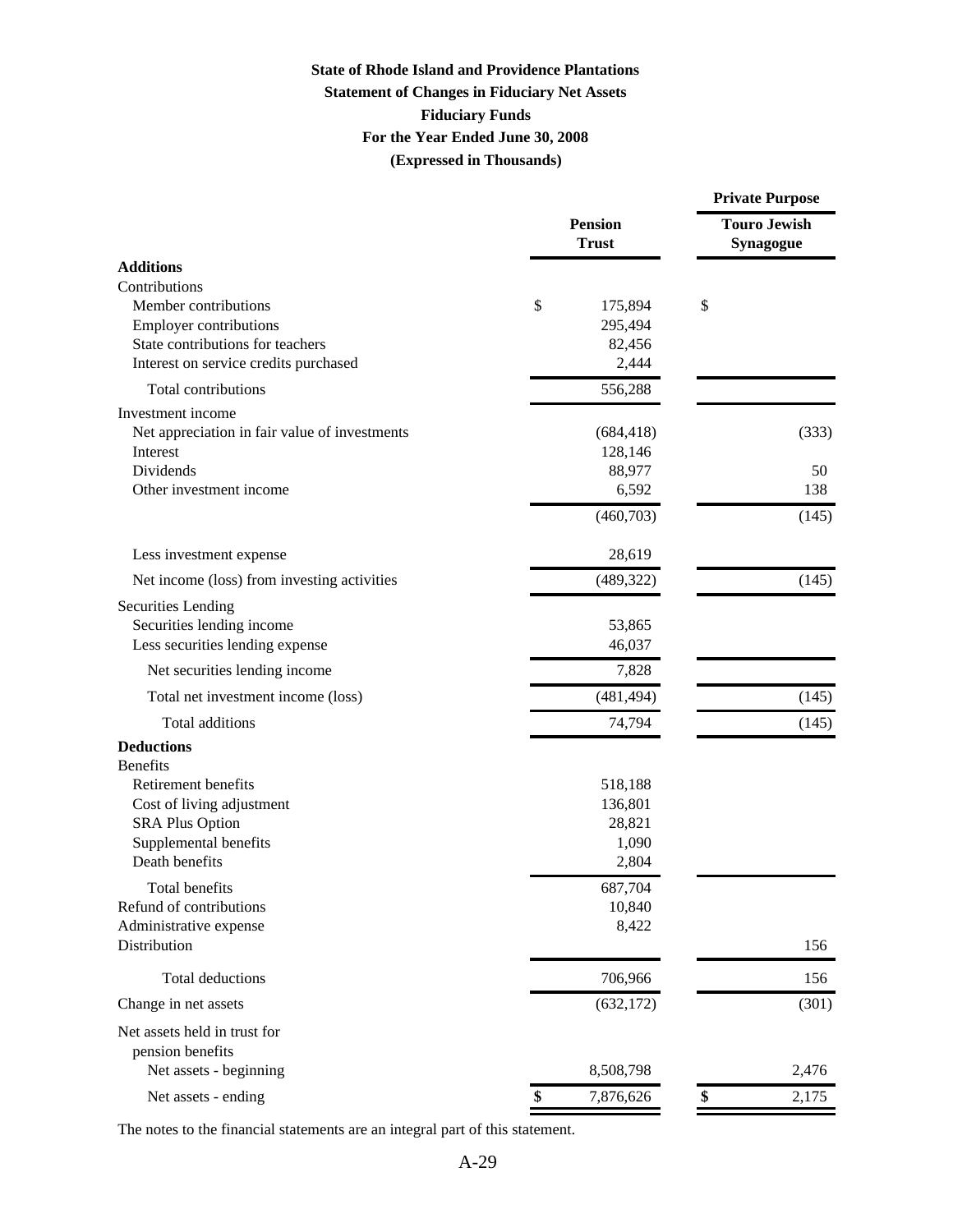### **INDEX**

|          |                                                               | Page     |
|----------|---------------------------------------------------------------|----------|
| Note 1.  |                                                               |          |
| Note 2.  | Cash, Cash Equivalents, Investments and Funds on Deposit with |          |
| Note 3.  |                                                               |          |
| Note 4.  |                                                               |          |
| Note 5.  |                                                               |          |
| Note 6.  |                                                               |          |
| Note 7.  |                                                               |          |
| Note 8.  |                                                               |          |
| Note 9.  |                                                               |          |
| Note 10. |                                                               |          |
| Note 11. |                                                               |          |
| Note 12. |                                                               |          |
| Note 13. |                                                               |          |
| Note 14. |                                                               |          |
| Note 15. |                                                               |          |
| Note 16. |                                                               |          |
| Note 17. |                                                               |          |
| Note 18. |                                                               |          |
| Note 19. |                                                               | $.A-101$ |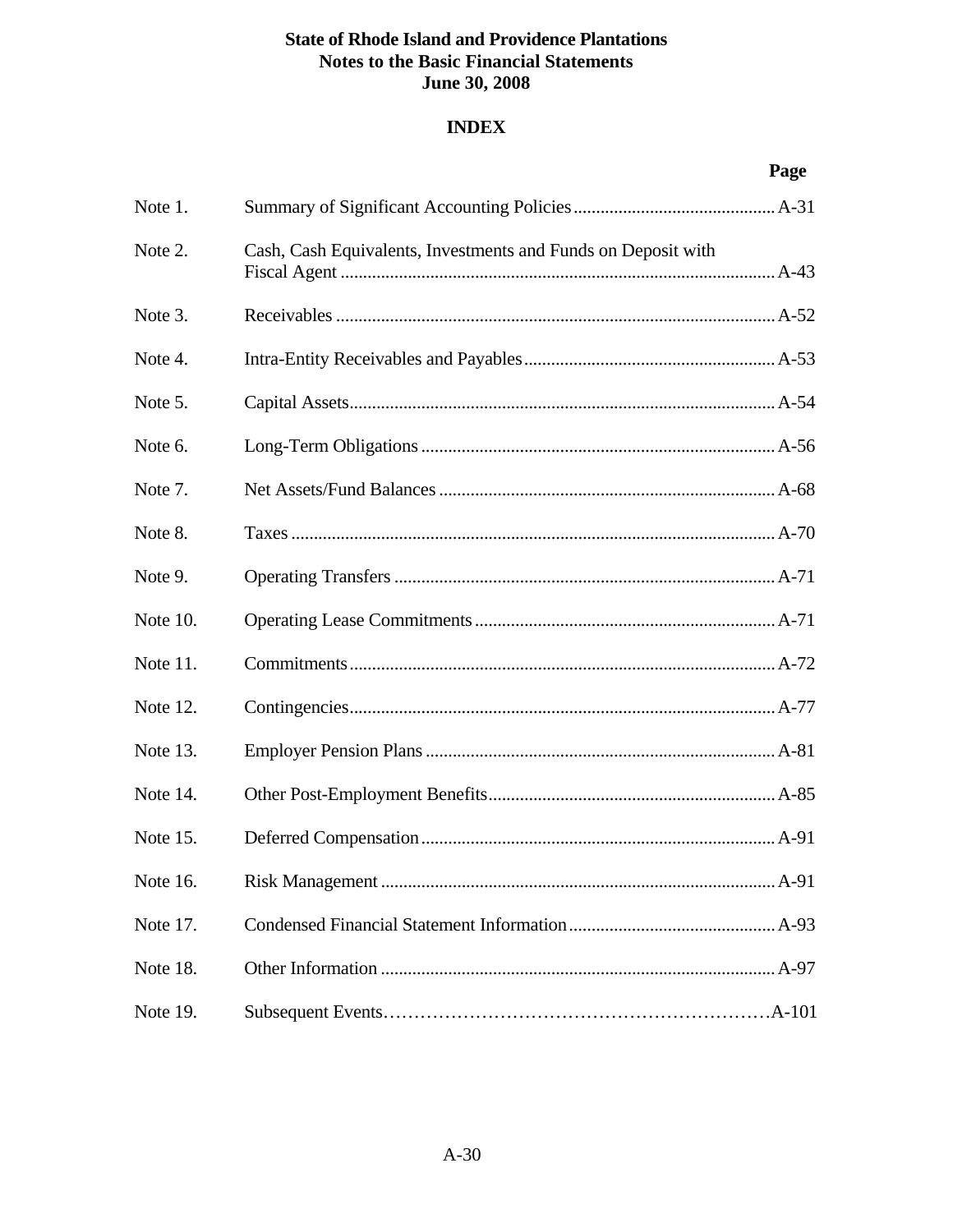### **Note 1. Summary of Significant Accounting Policies**

### **A. Basis of Presentation**

The accompanying basic financial statements of the State of Rhode Island and Providence Plantations (the State) and its component units have been prepared in conformance with generally accepted accounting principles (GAAP) for governments as prescribed by the Governmental Accounting Standards Board (GASB). GASB is the accepted standard setting body for establishing governmental accounting and financial reporting principles.

### **B. Reporting Entity**

The accompanying financial statements include all funds of the State and its component units. GASB Statement No. 14, *The Financial Reporting Entity*, as amended by GASB Statement No. 39, *Determining Whether Certain Organizations are Component Units*, defines component units as legally separate entities for which a primary government (the State) is financially accountable or, if not financially accountable, their exclusion would cause the State's financial statements to be misleading. GASB has set forth criteria to be considered in determining financial accountability. These criteria include appointing a voting majority of an entity's governing body and (1) the ability of the State to impose its will on that entity **or** (2) the potential for the entity to provide specific financial benefits to, or impose specific financial burdens on the State. The State has considered all agencies, boards, commissions, public benefit authorities and corporations, the State university and colleges and the Central Falls School District as potential component units. Audited financial statements of the individual component units can be obtained from their respective administrative offices. The entities that were deemed to be component units were included because the State appoints a voting majority of the entity's governing body and the potential for the entity to provide specific financial benefits to, or impose specific financial burdens on the State.

### **Blended Component Units**

These component units are entities, which are legally separate from the State, but are so intertwined with the State that they are in substance, the same as the State. They are reported as part of the State and blended into the appropriate funds.

**Rhode Island Convention Center Authority (RICCA)** - This Authority was created in 1987 to facilitate the construction and development of a convention center, parking garages and related facilities within the City of Providence. RICCA is also responsible for the management and operations of the Dunkin' Donuts Center located within the City of Providence. For more detailed information, a copy of the financial statements can be obtained by writing to the R.I. Convention Center Authority, One West Exchange Street, Dome Building, 3<sup>rd</sup> Floor, Providence, RI 02903.

**Rhode Island Refunding Bond Authority (RIRBA)** - This authority was created by law for the purpose of loaning money to the State to provide funds to pay, redeem, or retire certain general obligation bonds. In fiscal 1998, the State abolished the R.I. Public Buildings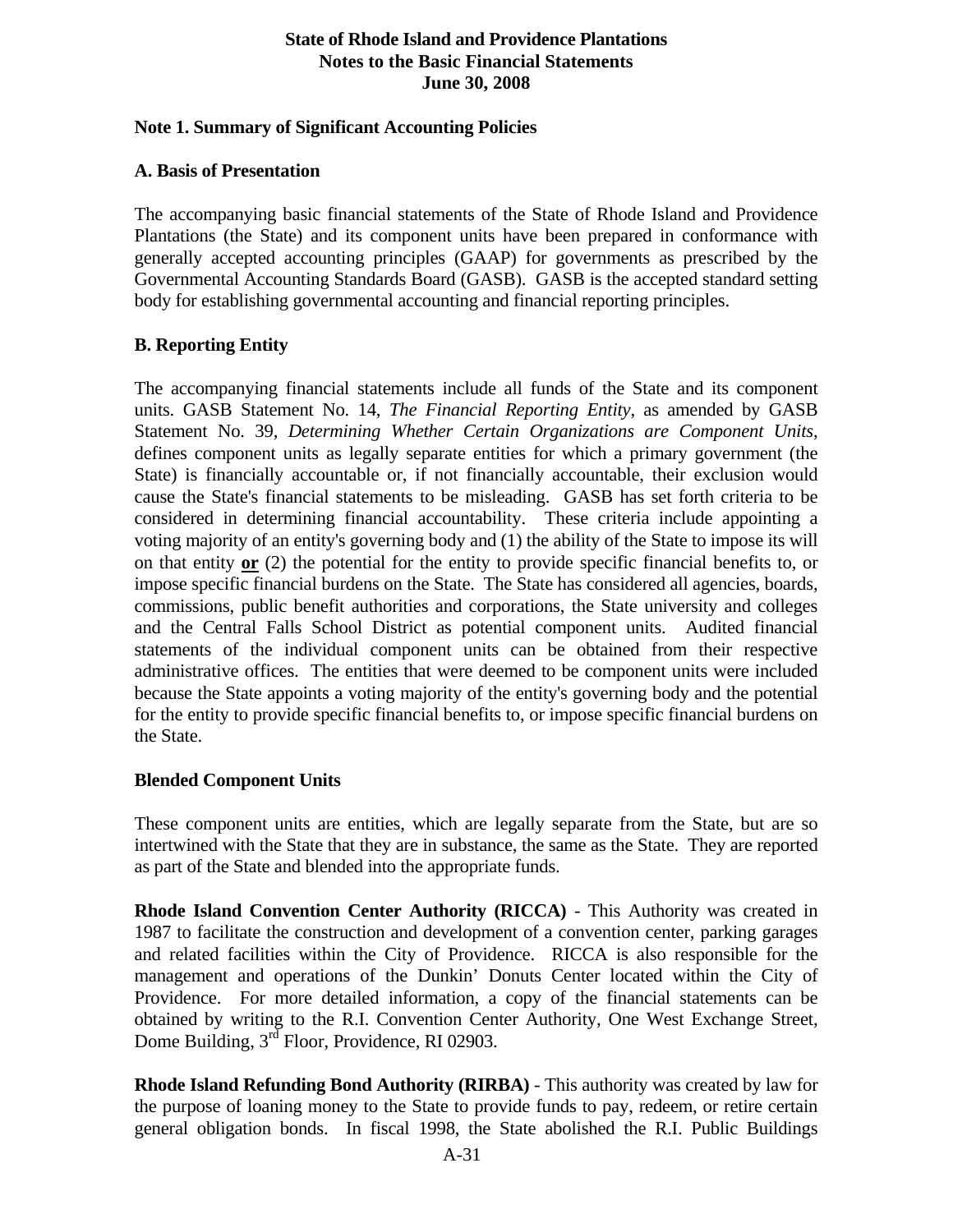Authority (RIPBA) and assigned the responsibility for managing RIPBA's outstanding debt to the RIRBA. RIPBA was previously reported as a blended component unit. The RIRBA is authorized to issue bonds. Even though it is legally separate, the RIRBA is reported as if it were part of the primary government because it provides services entirely to the primary government. For more detailed information, a copy of the financial statements can be obtained by writing to the Deputy General Treasurer, Office of General Treasurer, 40 Fountain Street, Providence, RI 02903.

**Tobacco Settlement Financing Corporation (TSFC)** - This corporation was organized in June 2002 as a public corporation by the State. TSFC is legally separate but provides services exclusively to the State and therefore is reported as part of the primary government as a blended component unit. The purpose of the corporation is to purchase tobacco settlement revenues from the State. TSFC is authorized to issue bonds necessary to provide sufficient funds for carrying out its purpose. For more detailed information, a copy of the financial statements can be obtained by writing to the Tobacco Settlement Financing Corporation, One Capitol Hill, Providence, RI 02908.

### **Discretely Presented Component Units**

Discretely presented component units are reported in a separate column in the basic financial statements to emphasize that they are legally separate from the primary government. They are financially accountable to the primary government, or have relationships with the primary government such that exclusion would cause the reporting entity's financial statements to be misleading or incomplete. These discretely presented component units serve or benefit those outside of the primary government. Discretely presented component units are:

**University and Colleges** - The Board of Governors for Higher Education has oversight responsibility for the University of Rhode Island, Rhode Island College and the Community College of Rhode Island. The Board is appointed by the Governor with approval of the Senate. The university and colleges are funded through State appropriations, tuition, federal grants, private donations and grants. For more detailed information, a copy of the financial statements can be obtained by writing to Office of the Controller, University of Rhode Island, 75 Lower College Road, Kingston, RI 02881; Office of the Controller, Rhode Island College, 600 Mount Pleasant Avenue, Providence, RI 02908; and Office of the Controller, Community College of Rhode Island, 400 East Avenue, Warwick, RI 02886-1805.

**Central Falls School District** - The Rhode Island General Assembly passed an act which provided for the State to assume an administrative takeover of the Central Falls School District. The Governor appointed a special State administrator who replaced the school committee. The State administrator reports to the Commissioner of Elementary and Secondary Education. The District's purpose is to provide elementary and secondary education to residents of the City of Central Falls. For more detailed information, a copy of the financial statements can be obtained by writing to the Central Falls School District, 21 Hadley Avenue, Central Falls, RI 02863.

**Rhode Island Housing and Mortgage Finance Corporation (RIHMFC)** - This Corporation, established in 1973, was created in order to expand the supply of housing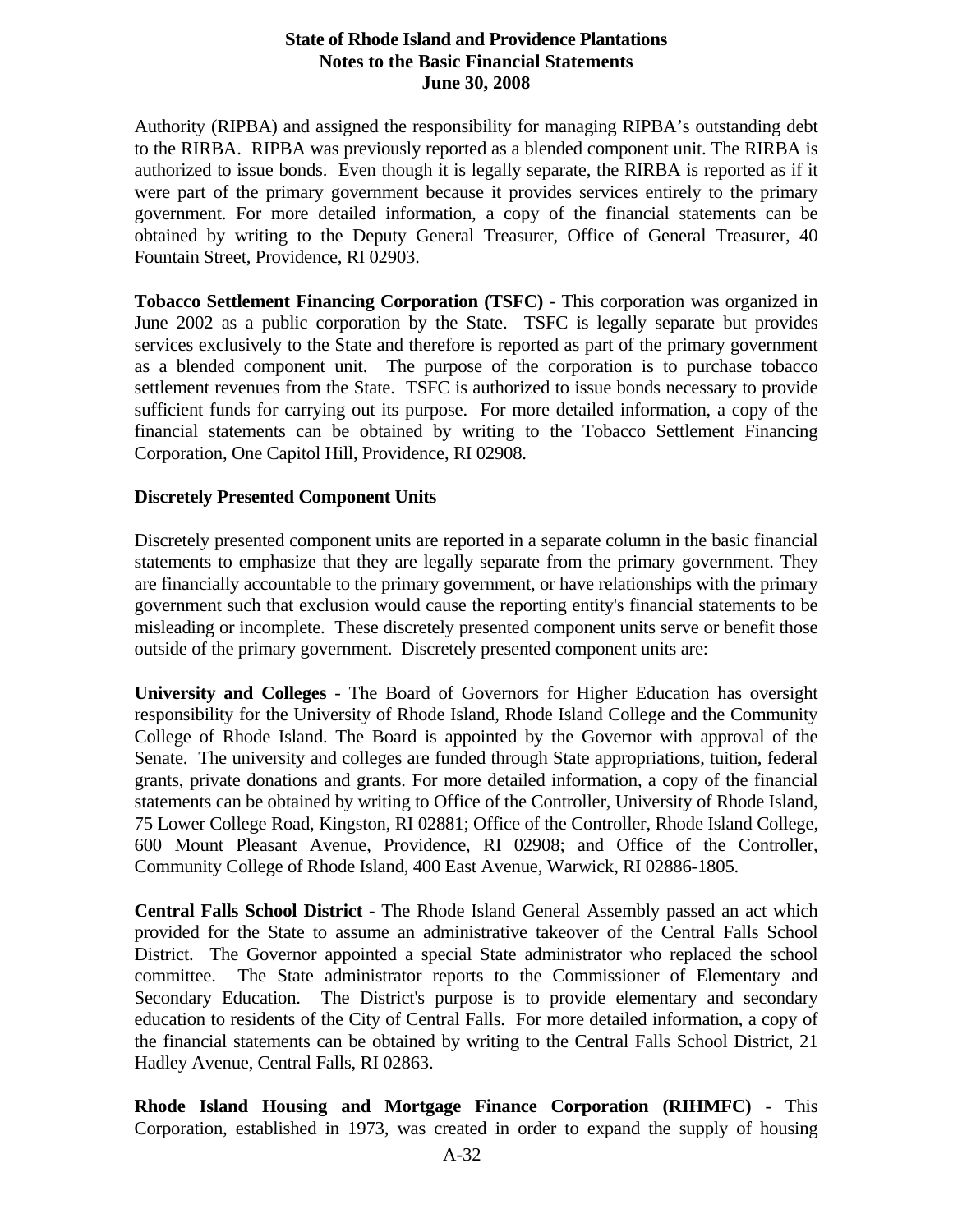available to persons of low and moderate income and to stimulate the construction and rehabilitation of housing and health care facilities in the State. It has the power to issue notes and bonds to achieve its corporate purpose. For more detailed information, a copy of the financial statements can be obtained by writing to the Chief Financial Officer, R.I. Housing and Mortgage Finance Corporation, 44 Washington Street, Providence, RI 02903-1721.

**Rhode Island Student Loan Authority (RISLA)** - This Authority, established in 1981, was created in order to provide a statewide student loan program through the acquisition of student loans. It has the power to issue bonds and notes, payable solely from its revenues. For more detailed information, a copy of the financial statements can be obtained by writing to the R.I. Student Loan Authority, 560 Jefferson Boulevard, Warwick, RI 02886.

**Rhode Island Turnpike and Bridge Authority (RITBA)** - This Authority was created by the General Assembly as a body corporate and politic, with powers to construct, acquire, maintain and operate bridge projects as defined by law. For more detailed information, a copy of the financial statements can be obtained by writing to the Executive Director, R.I. Turnpike and Bridge Authority, P.O. Box 437, Jamestown, RI 02835-0437.

**Rhode Island Economic Development Corporation (RIEDC)** - This Corporation was created in 1995 and its purpose is to promote and encourage the preservation, expansion, and sound development of new and existing industry, business, commerce, agriculture, tourism, and recreational facilities in the State, which will promote economic development. It has the power to issue tax-exempt industrial development bonds to accomplish its corporate purpose. The RIEDC has four subsidiary corporations. The R. I. Airport Corporation manages the State's six airports. The Quonset Development Corporation oversees the Quonset Point/Davisville Industrial Park. In addition, the RIEDC operates the Small Business Loan Fund Corporation and the R.I. Economic Policy Council. For more detailed information, a copy of the financial statements can be obtained by writing to the Director of Finance and Administration, R.I. Economic Development Corporation, 315 Iron Horse Way, Suite 101, Providence, RI 02903.

**Narragansett Bay Commission (NBC)** - This Commission was created for the purposes of acquiring, planning, constructing, extending, improving, operating and maintaining publicly owned wastewater treatment facilities. NBC receives contributed capital from the State to upgrade its facilities. For more detailed information, a copy of the financial statements can be obtained by writing to the Narragansett Bay Commission, 1 Service Road, Providence, RI 02905.

**Rhode Island Health and Educational Building Corporation (RIHEBC)** - This Corporation has the following purposes: (1) to assist in providing financing for education facilities for colleges and universities operating in the State; (2) to assist hospitals in the State in the financing of health care facilities; (3) to assist stand-alone, non-profit assisted-living and adult daycare facilities; (4) to assist in financing a broad range of non-profit health care providers; and (5) to assist in financing non-profit secondary schools and child care centers. RIHEBC issues bonds, notes and leases which are special obligations of RIHEBC payable from revenues derived from the projects financed or other moneys of the participating education institution or health care institution. The bonds, notes and leases do not constitute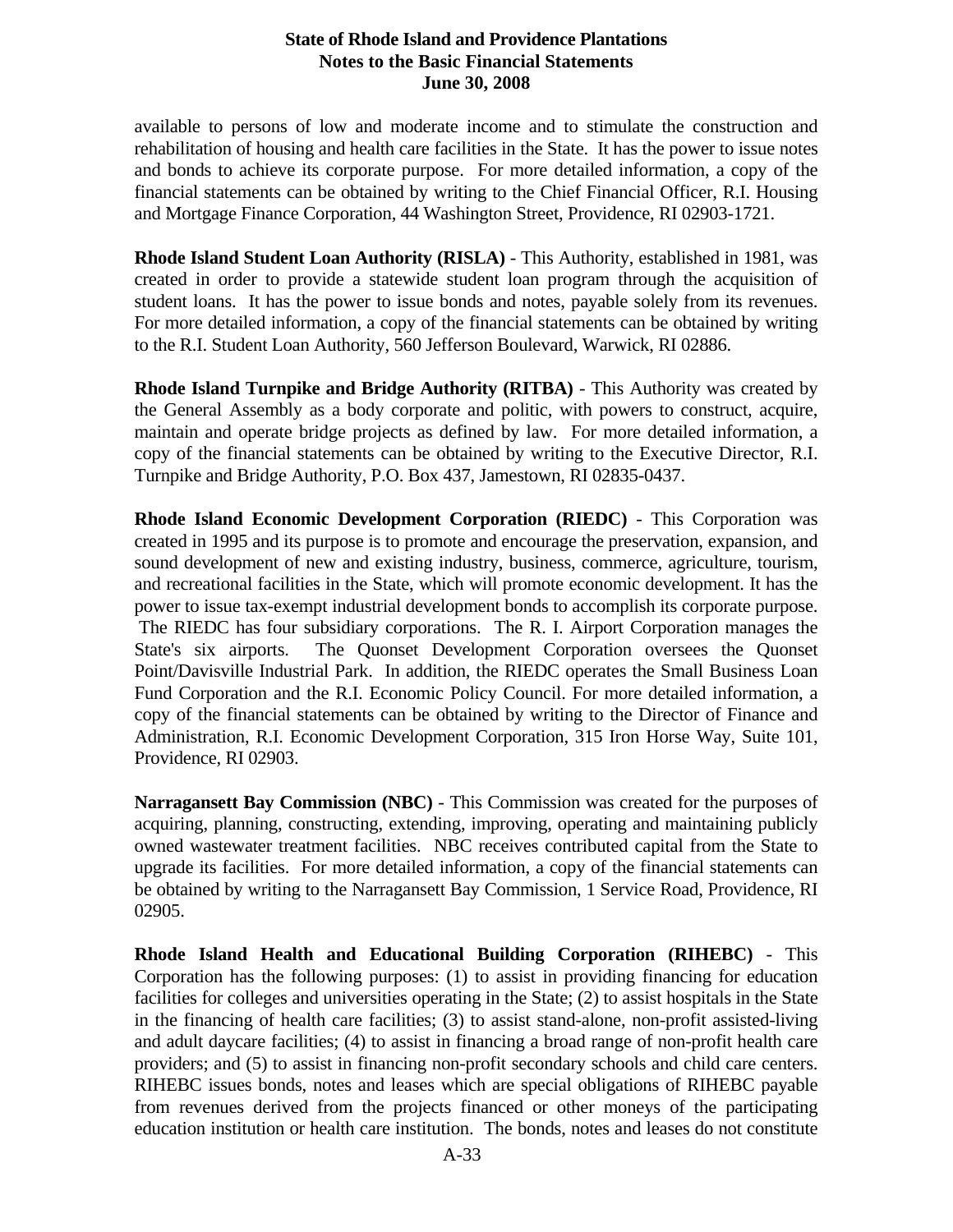a debt or pledge of the faith and credit of RIHEBC or the State and accordingly have not been reported in the accompanying financial statements. For more detailed information, a copy of the financial statements can be obtained by writing to the R.I. Health and Educational Building Corporation, 170 Westminster Street, Suite 1200, Providence, RI 02903.

**Rhode Island Resource Recovery Corporation (RIRRC)** - This Corporation was established in 1974 in order to provide and/or coordinate solid waste management services to municipalities and persons within the State. RIRRC has the power to issue negotiable bonds and notes to achieve its corporate purpose. For more detailed information, a copy of the financial statements can be obtained by writing to the R.I. Resource Recovery Corporation, 65 Shun Pike, Johnston, RI 02919.

**Rhode Island Higher Education Assistance Authority (RIHEAA)** - This Authority was created by law in 1977 for the dual purpose of guaranteeing loans to students in eligible institutions and administering other programs of post secondary student assistance. For more detailed information, a copy of the financial statements can be obtained by writing to the Chief Financial Officer, R.I. Higher Education Assistance Authority, 560 Jefferson Boulevard, Warwick, RI 02886.

**Rhode Island Public Transit Authority (RIPTA)** - This Authority was established in 1964 to acquire any mass motor bus transportation system if that system has previously filed a petition to discontinue its service and further, if RIPTA determines it is in the public interest to continue such service. Revenues of RIPTA include operating assistance grants from the federal and State governments. For more detailed information, a copy of their financial statements can be obtained by writing to the Finance Department, R.I. Public Transit Authority, 265 Melrose Street, Providence, RI 02907.

**Rhode Island Industrial Facilities Corporation (RIIFC)** - The purpose of this corporation is to issue revenue bonds, construction loan notes and equipment acquisition notes for the financing of projects which further industrial development in the State. All bonds and notes issued by RIIFC are payable solely from the revenues derived from leasing or sale by RIIFC of its projects. The bonds and notes do not constitute a debt or pledge of the faith and credit of RIIFC or the State and accordingly have not been reported in the accompanying financial statements. For more detailed information, a copy of the financial statements can be obtained by writing to the Director of Finance and Administration, R.I. Industrial Facilities Corporation, 315 Iron Horse Way, Suite 101, Providence, RI 02903.

**Rhode Island Clean Water Finance Agency (RICWFA)** - This Agency was established in 1991 for the purpose of providing financial assistance in the form of loans to municipalities, sewer commissions and waste water management districts in the State for the construction or upgrading of water pollution abatement projects. RICWFA receives capital grants from the State and federal governments and is authorized to issue revenue bonds and notes. For more detailed information, a copy of the financial statements can be obtained by writing to the R.I. Clean Water Finance Agency, 235 Promenade Street, Suite 119, Providence, RI 02908.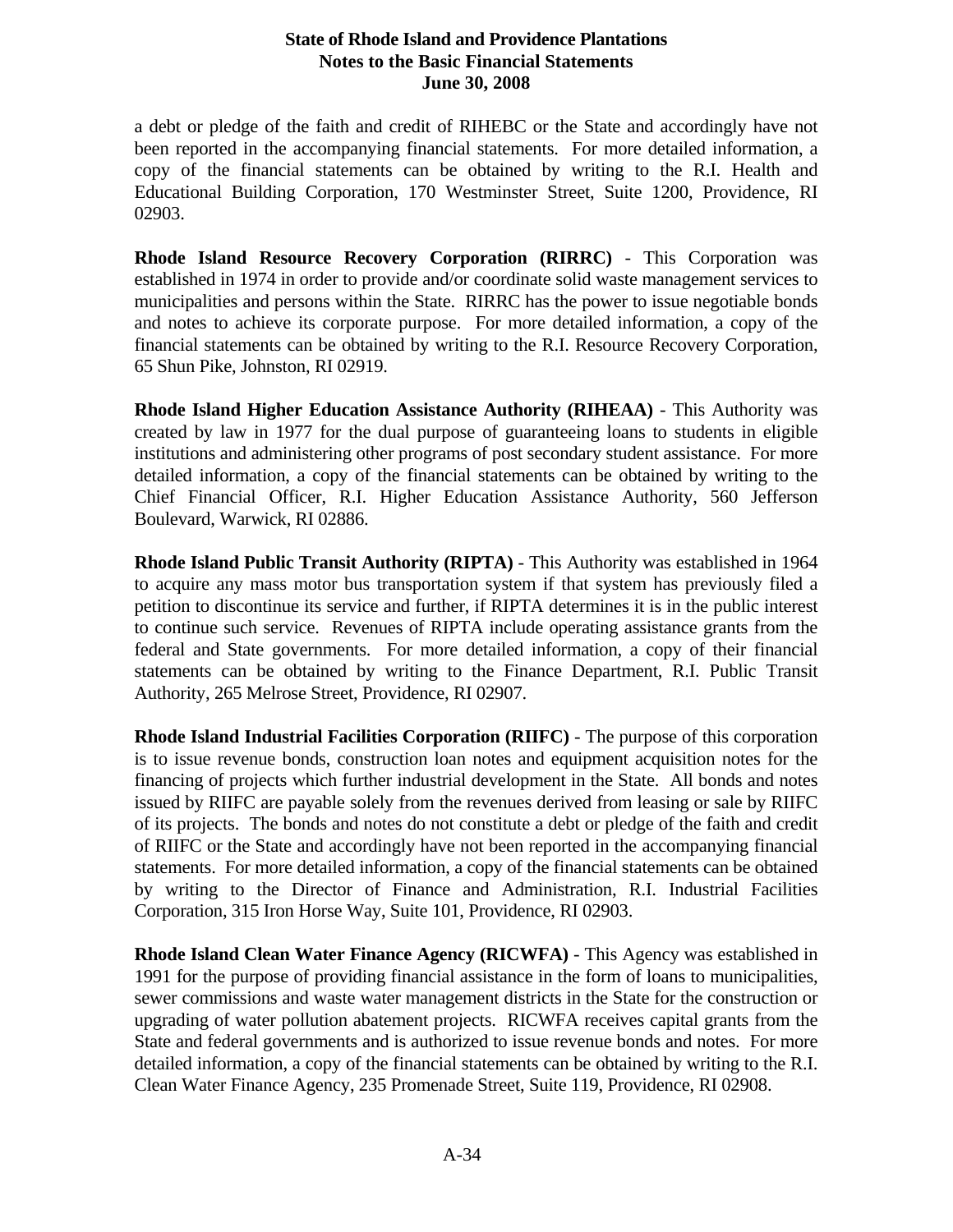**Rhode Island Industrial-Recreational Building Authority (RIIRBA)** - This Authority is authorized to insure first mortgages and first security agreements granted by financial institutions and the Rhode Island Industrial Facilities Corporation for companies conducting business in the State. Any losses realized in excess of the fund balance would be funded by the State. For more detailed information, a copy of the financial statements can be obtained by writing to the Director of Finance and Administration, R.I. Industrial-Recreational Building Authority, 315 Iron Horse Way, Suite 101, Providence, RI 02903.

**Rhode Island Water Resources Board Corporate (RIWRBC)** - This Board was created by law to foster and guide the development of water resources including the establishment of water supply facilities and lease these facilities to cities, towns, districts, and other municipal, quasi-municipal or private corporations engaged in the water supply business in the State. RIWRBC is authorized to issue revenue bonds which are payable solely from revenues generated by the lease of its facilities or the sale of water. For more detailed information, a copy of the financial statements can be obtained by writing to the R.I. Water Resources Board Corporate, One Capitol Hill, Providence, RI 02908.

**Rhode Island Public Telecommunications Authority (RIPTCA)** - This Authority owns and operates a non-commercial educational television station in the State. For more detailed information, a copy of the financial statements can be obtained by writing to the R.I. Public Telecommunications Authority, 50 Park Lane, Providence, RI 02907-3124.

**The College Crusade of Rhode Island (TCCRI)** - This is a Rhode Island nonprofit corporation, formerly named the Rhode Island Children's Crusade for Higher Education, formed for the purpose of fostering the education of economically disadvantaged youth through scholarship awards, summer jobs programs, and mentoring programs for parents and students. For more detailed information, a copy of the financial statements can be obtained by writing to the The College Crusade of Rhode Island, The 134 Center, Suite 111, 134 Thurbers Avenue, Providence, RI 02905.

### **C. Government-wide and Fund Financial Statements**

The government-wide financial statements (i.e., the Statement of Net Assets and the Statement of Activities) report information on all nonfiduciary activities of the primary government and its component units. For the most part, the effect of interfund activity has been removed from these statements. Governmental activities, which normally are supported by taxes and intergovernmental revenues, are reported separately from business-type activities, which rely to a significant extent on fees and charges for support. Likewise, the primary government is reported separately from certain legally separate component units for which the primary government is financially accountable.

The Statement of Net Assets presents the reporting entity's nonfiduciary assets and liabilities, with the difference reported as net assets. Net assets are reported in three categories:

**Invested in capital assets, net of related debt.** This category reflects the portion of net assets associated with capital assets, net of accumulated depreciation and reduced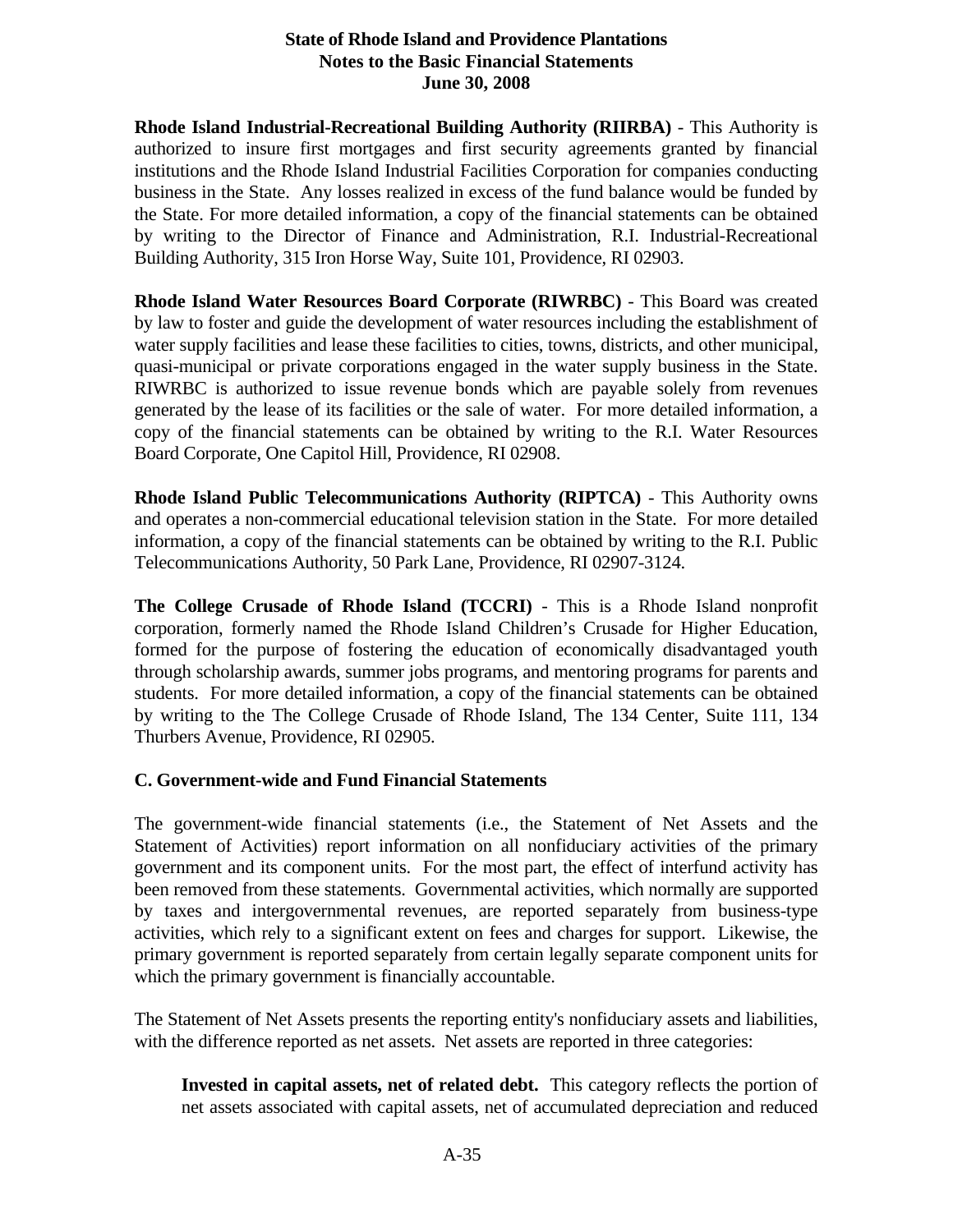by outstanding bonds and other debt that are attributable to the acquisition, construction or improvement of those assets.

**Restricted net assets.** This category results when constraints are externally imposed on net assets use by creditors, grantors or contributors, or imposed by law through constitutional provisions or enabling legislation.

**Unrestricted net assets.** This category represents net assets that do not meet the definition of the two preceding categories. Unrestricted net assets often have constraints on resources that are imposed by management, but those constraints can be removed or modified.

The Statement of Activities demonstrates the degree to which the direct expenses of a given function are offset by program revenues. Direct expenses are those that are clearly identifiable with a specific function. The State does not allocate indirect costs to the functions. Program revenues include 1) charges to customers or applicants who purchase, use, or directly benefit from goods, services, or privileges provided by a given function and 2) grants and contributions that are restricted to meeting the operational or capital requirements of a particular function. Taxes and other items not properly included among program revenues are reported instead as general revenues.

Separate financial statements are provided for governmental funds, proprietary funds, and fiduciary funds, even though the latter are excluded from the government-wide financial statements. Major individual governmental funds and all enterprise funds are reported as separate columns in the fund financial statements, with nonmajor funds being combined into a single column.

### **D. Measurement Focus, Basis of Accounting, and Financial Statement Presentation**

The government-wide financial statements are reported using the economic resources measurement focus and the accrual basis of accounting, as are the proprietary fund and fiduciary fund financial statements. Revenues are recorded when earned and expenses are recorded when a liability is incurred, regardless of the timing of related cash flows. Grants and similar items are recognized as revenue as soon as all eligibility requirements imposed by the provider have been met.

Governmental fund financial statements are reported using the current financial resources measurement focus and the modified accrual basis of accounting. Revenues and related receivables are recognized as soon as they are both measurable and available, i.e., earned and collected within the next 12 months. Revenues are considered to be available when they are collectible within the current period or soon enough thereafter to pay liabilities of the current period. Expenditures generally are recorded when a liability is incurred, as under accrual accounting. However, debt service expenditures, as well as expenditures related to compensated absences, and claims and judgments, are recorded only when payment is due.

In accordance with GASB Statement No. 34, *Basic Financial Statements - and Management's Discussion and Analysis for State and Local Governments*, the focus in the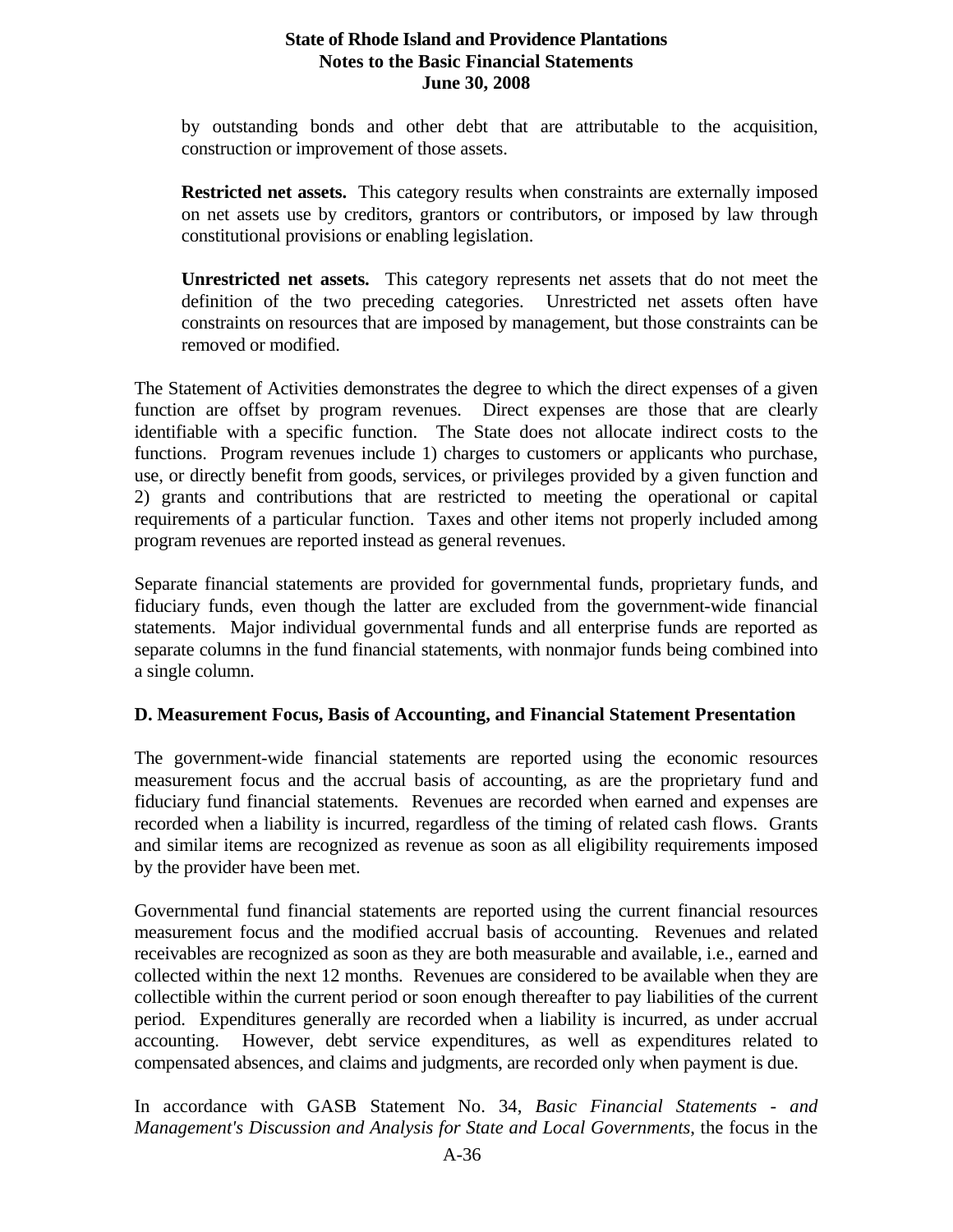fund financial statements is on major and nonmajor funds rather than on fund type. Statement No. 34 defines the general fund as a major fund. Other governmental funds and enterprise funds are evaluated on these criteria:

- Total assets, liabilities, revenues, **or** expenditures/expenses of that fund are at least 10% of the respective total for all funds of that type, **and**
- Total assets, liabilities, revenues, **or** expenditures/expenses of that fund are at least 5% of the **same** respective total for all funds being evaluated.

Since the activity of the **Intermodal Surface Transportation Fund** (ISTEA) and the GARVEE fund are so closely related and the same personnel are responsible for the accounting and financial reporting for both funds, management has determined that if either fund meets the criteria of a major fund the other fund will also be reported as a major fund.

The State reports the following major funds:

**General Fund.** This is the State's primary operating fund. It accounts for all financial resources of the general government, except those required to be accounted for in another fund.

**Intermodal Surface Transportation Fund.** This fund accounts for the collection of the gasoline tax, federal grants, and bond proceeds that are used in maintenance, upgrading, and construction of the State's highway system.

**GARVEE Fund.** This fund accounts for the proceeds of the Grant Anticipation Revenue Vehicle (GARVEE) and the RI Motor Fuel Tax (RIMFT) revenue bonds, related expenditures and the two cents a gallon gasoline tax that is dedicated for the debt service of the RIMFT bonds.

The State reports the following major proprietary funds:

**State Lottery Fund.** The State Lottery Fund operates games of chance for the purpose of generating resources for the State's General Fund. For more detailed information, a copy of the financial statements can be obtained by writing to the Office of The Financial Administrator, State Lottery, 1425 Pontiac Avenue, Cranston, RI 02920.

**Rhode Island Convention Center Authority (RICCA)** - This Authority was created in 1987 to facilitate the construction and development of a convention center, parking garages and related facilities within the City of Providence on behalf of the State. RICCA is also responsible for the management and operations of the Dunkin' Donuts Center located within the City of Providence. For more detailed information, a copy of the financial statements can be obtained by writing to the R.I. Convention Center Authority, One West Exchange Street, Dome Building, 3<sup>rd</sup> Floor, Providence, RI 02903.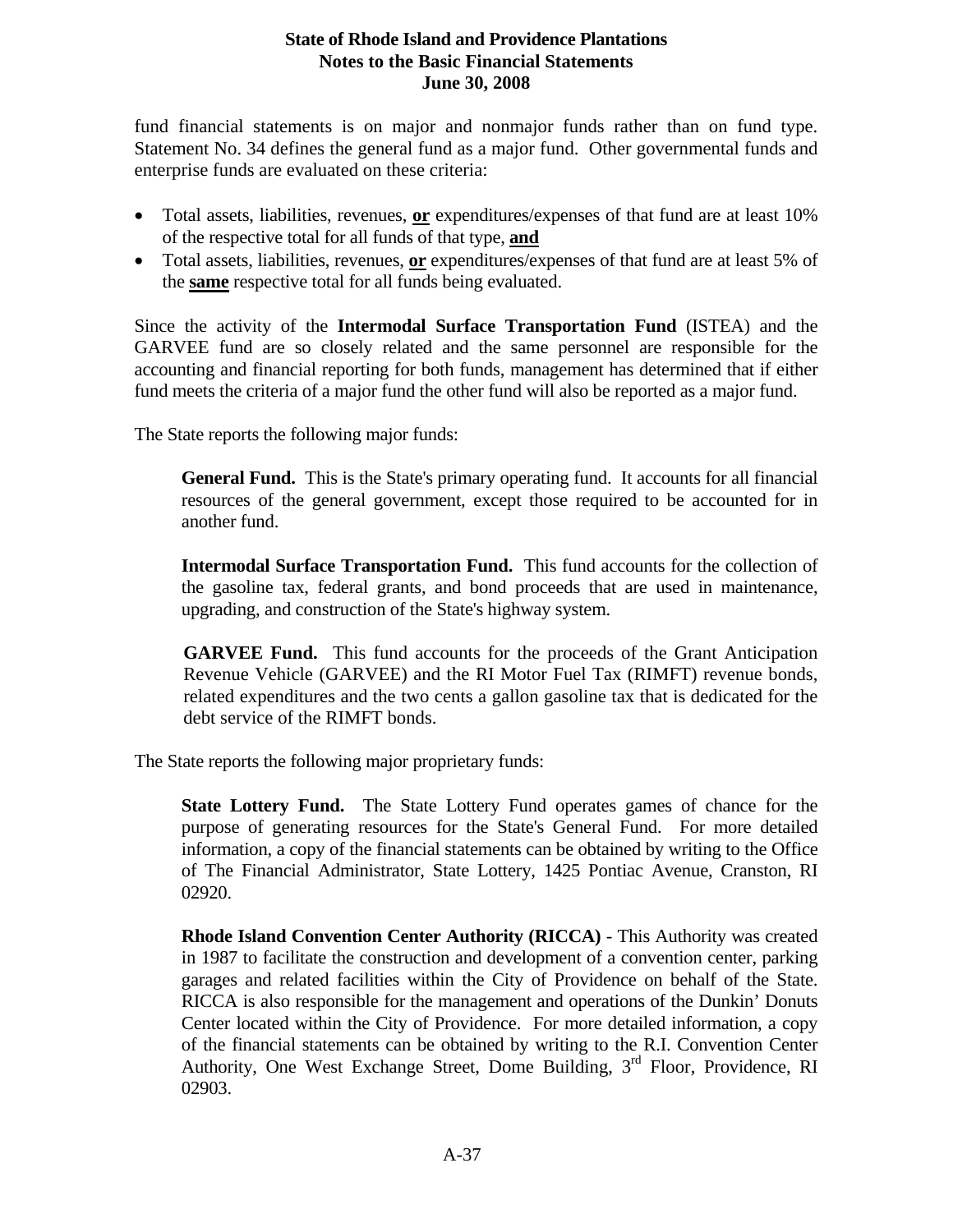**Employment Security Fund.** This fund accounts for the State's unemployment compensation benefits. Revenues consist of taxes assessed on employers to pay benefits to qualified unemployed persons. Funds are also provided by the federal government and interest income.

Additionally, the State reports the following fund types:

#### **Governmental Fund Types:**

**Special Revenue Funds.** These funds account for the proceeds of specific revenue sources that are legally restricted to expenditures for specified purposes and where a separate fund is legally mandated.

**Capital Projects Funds.** These funds reflect transactions related to resources received and used for the acquisition, construction, or improvement of capital facilities of the State and its component units.

**Permanent Fund.** The Permanent School Fund accounts for certain appropriations and the earnings thereon, which are used for the promotion and support of public education.

#### **Proprietary Fund Types:**

**Internal Service Funds.** These funds account for, among other things, employee and retiree medical benefits, State fleet management, unemployment and workers' compensation for State employees, industrial prison operations, surplus property, telecommunications and other utilities, and records maintenance.

#### **Fiduciary Fund Types:**

**Pension Trust Funds.** These funds account for the activities of the Employees' Retirement System, Municipal Employees' Retirement System, State Police Retirement Benefit Trust, and Judicial Retirement Benefit Trust, which accumulate resources for pension benefit payments to qualified employees.

**Private Purpose Trust Fund.** The Touro Jewish Synagogue Fund accounts for the earnings on monies bequeathed to the State for the purpose of maintaining the Touro Jewish Synagogue.

**Agency Funds.** These funds account for assets held by the State pending distribution to others or pledged to the State as required by statute and health insurance for certain retirees.

In accordance with GASB Statement No. 20, *Accounting and Financial Reporting for Proprietary Fund Accounting,* in the absence of specific guidance from GASB pronouncements, pronouncements of the Financial Accounting Standards Board issued on or before November 30, 1989 have been followed.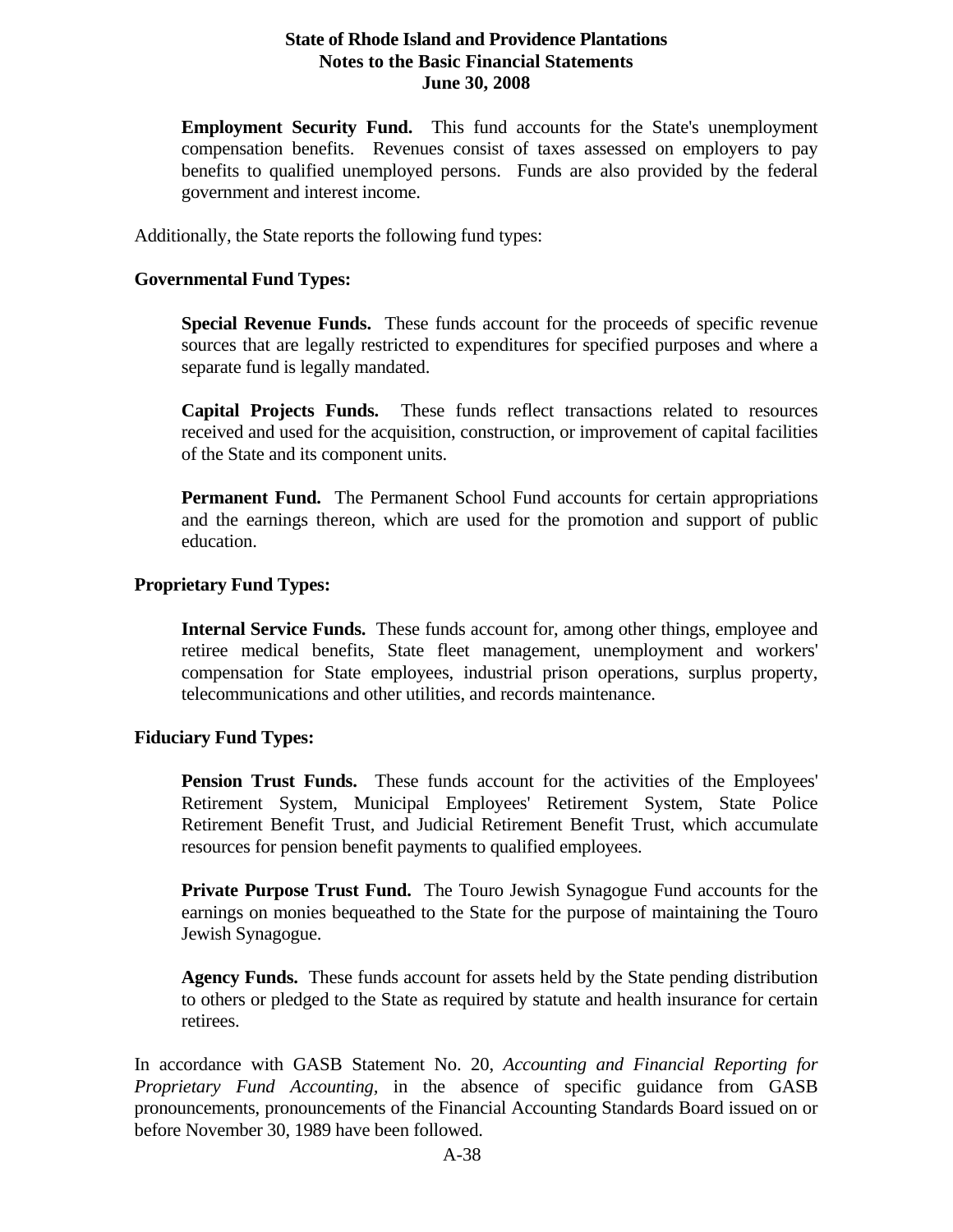Proprietary funds distinguish operating revenues and expenses from nonoperating items. Operating revenues and expenses generally result from providing services and producing and delivering goods in connection with a proprietary fund's principal ongoing operations. The principal operating revenues of the enterprise and internal service funds are charges to customers for sales and services. Operating expenses for enterprise and internal service funds include the cost of sales and services, administrative expenses and depreciation on capital assets. All revenues and expenses not meeting this definition are reported as nonoperating revenues and expenses.

The State's enacted budget designates the source of funds for expenditures. When a type of expenditure is allocable to multiple funding sources, federal and restricted funds are generally utilized first.

### **E. Cash and Cash Equivalents**

Cash represents amounts in demand deposit accounts with financial institutions. Cash equivalents are highly liquid investments with a maturity of three months or less at the time of purchase.

Except for certain internal service funds, the State does not pool its cash deposits. For those internal service funds that pool cash, each fund reports its share of the cash on the Statement of Net Assets.

### **F. Funds on Deposit with Fiscal Agent**

Funds on deposit with fiscal agent in the governmental activities and business-type activities are the unexpended portion of debt instruments sold primarily for capital acquisitions and funds held by the United States Treasury Department for the payment of unemployment benefits, respectively.

### **G. Investments**

Investments are generally stated at fair value. Fair value is the amount at which a financial instrument could be exchanged in a current transaction between willing parties, other than a forced or liquidation sale. Short-term investments are stated at amortized cost, which approximates fair value.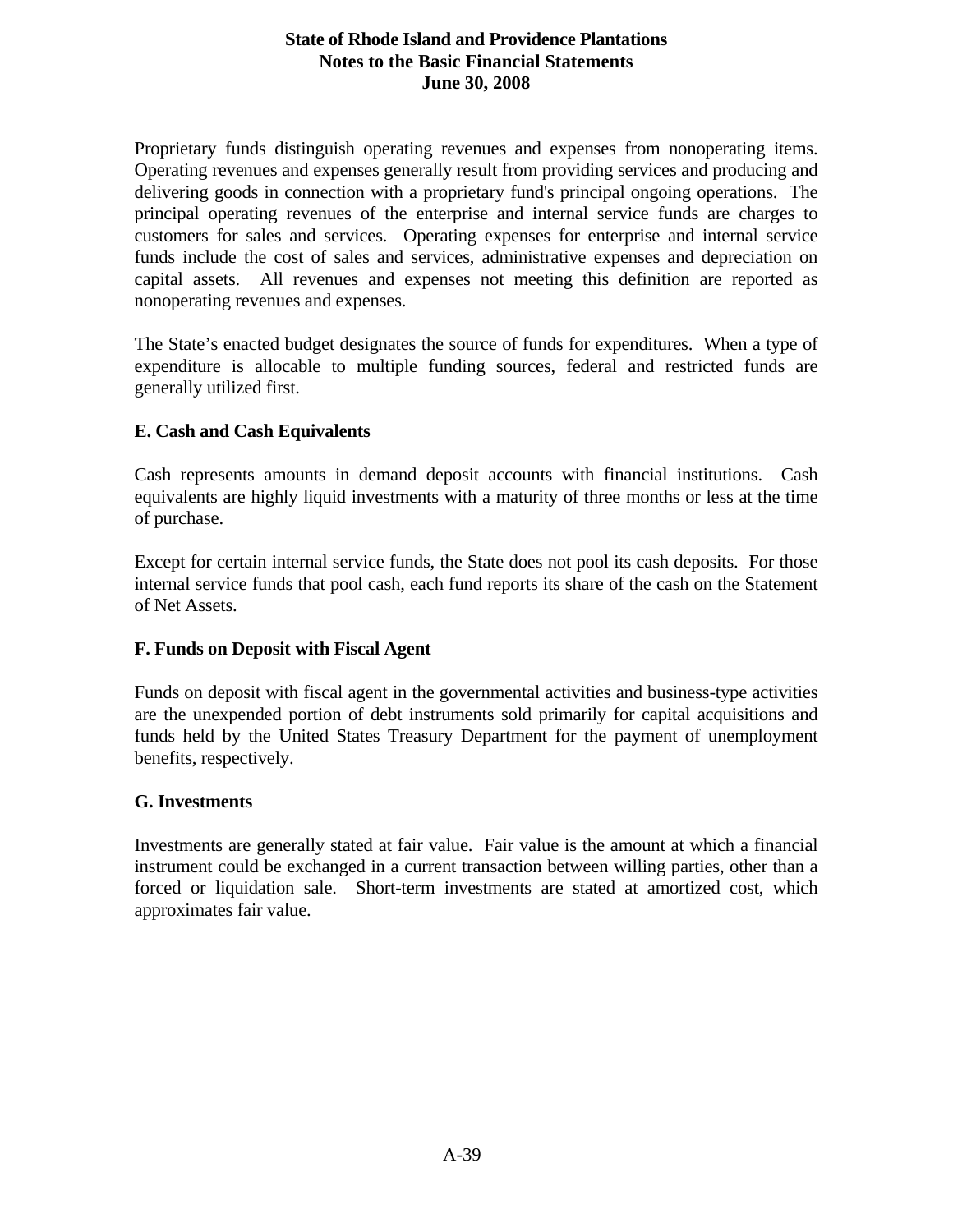### **H. Receivables**

Receivables are stated net of estimated allowances for uncollectible amounts, which are determined, based upon past collection experience. Within governmental funds, an allowance for unavailable amounts is also reflected.

## **I. Due From Other Governments and Agencies**

Due from other governments and agencies is primarily comprised of amounts due from the federal government for reimbursement-type grant programs.

# **J. Interfund Activity**

In general, eliminations have been made to minimize the double counting of internal activity, including internal service fund type activity on the government-wide financial statements. However, interfund services, provided and used between different functional categories, have not been eliminated in order to avoid distorting the direct costs and program revenues of the applicable functions. The Due From/(To) Other Funds are reported at the net amount on the fund financial statements. Transfers between governmental and business-type activities are reported at the net amount on the government-wide financial statements.

In the fund financial statements, transactions for services rendered by one fund to another are treated as revenues of the recipient fund and expenditures/expenses of the disbursing fund. Reimbursements of expenditures/expenses made by one fund for another are recorded as expenditures/expenses in the reimbursing fund and as a reduction of expenditures/expenses in the reimbursed fund. Transfers represent flows of assets between funds of the primary government without equivalent flows of assets in return and without a requirement for payment.

# **K. Inventories**

Inventory type items acquired by governmental funds are accounted for as expenditures at the time of purchase. Inventories of the proprietary funds are stated at cost (first-in, firstout). Inventories of university and colleges are stated at the lower of cost (first-in, first-out and retail inventory method) or market, and consist primarily of bookstore and dining, health and residential life services items. Inventories of all other component units are stated at cost.

# **L. Capital Assets**

Capital assets, which include land, non-depreciable intangibles, construction in progress, land improvements, buildings, building improvements, furniture and equipment (which also includes subcategories for vehicles and computer systems), depreciable intangibles (computer software), and infrastructure (e.g., roads, bridges, dams, piers) are reported in the applicable governmental or business-type activities columns in the government-wide financial statements. Capital assets are recorded at historical cost or estimated historical cost. Donated capital assets are recorded at estimated fair value at the date of donation.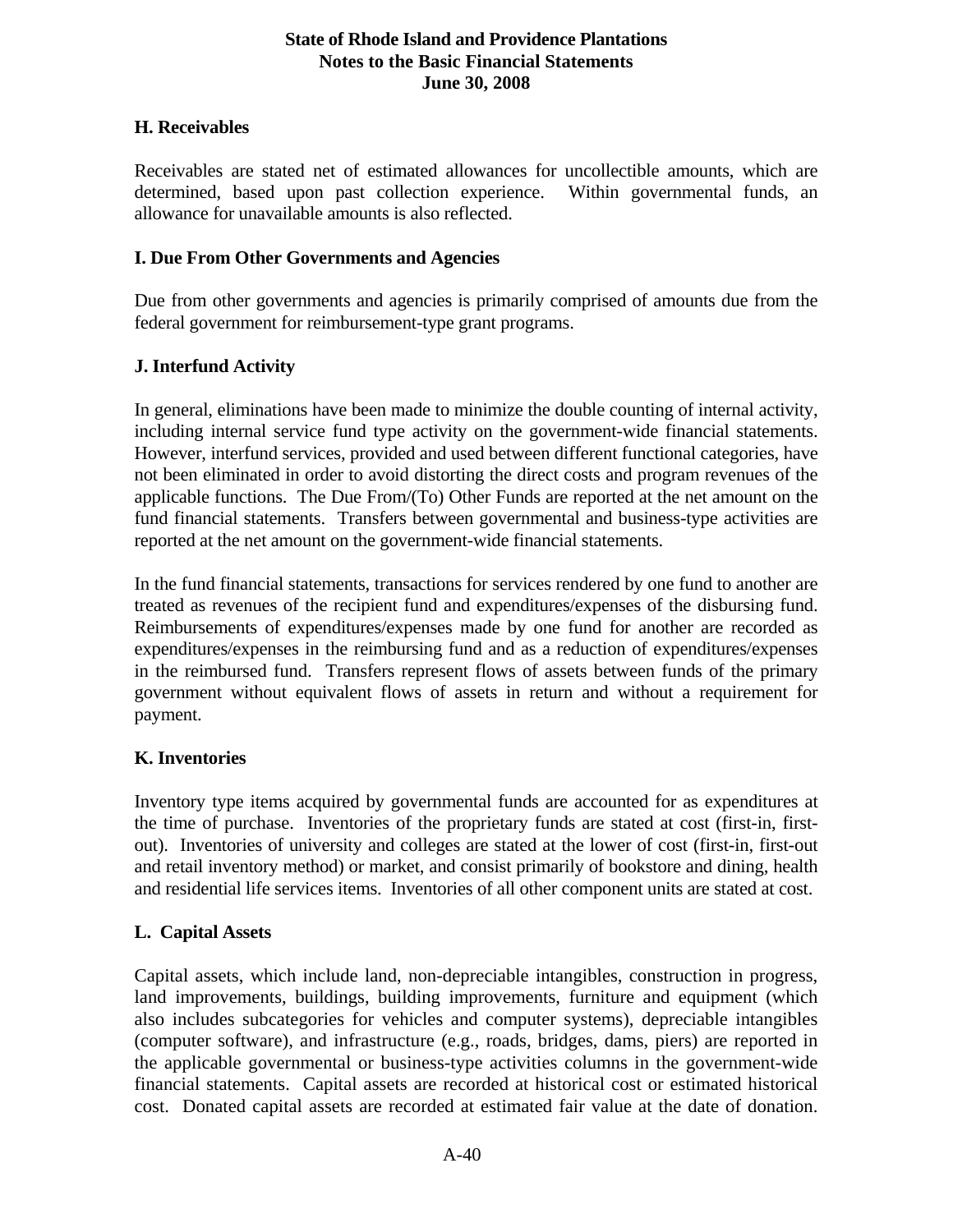Non-depreciable intangibles consist mostly of perpetual land rights such as conservation, recreational, and agricultural easements.

Applicable capital assets are depreciated using the straight-line method (using a half-year convention). Capitalization thresholds and estimated useful lives for depreciable capital asset categories of the primary government are as follows:

| Capitalization               |                   |                               |  |  |  |  |  |  |
|------------------------------|-------------------|-------------------------------|--|--|--|--|--|--|
| <b>Asset Category</b>        | <b>Thresholds</b> | <b>Estimated Useful Lives</b> |  |  |  |  |  |  |
| Capital Assets (Depreciable) |                   |                               |  |  |  |  |  |  |
| Land improvements            | \$1 million       | 20 years                      |  |  |  |  |  |  |
| <b>Buildings</b>             | \$1 million       | $20 - 50$ years               |  |  |  |  |  |  |
| Building Improvements        | \$1 million       | $10 - 20$ years               |  |  |  |  |  |  |
| Furniture and equipment      | \$5,000           | $3 - 10$ years                |  |  |  |  |  |  |
| Intangibles                  | \$1 million       | 5 years                       |  |  |  |  |  |  |
| Infrastructure               | \$1 million       | $7 - 75$ years                |  |  |  |  |  |  |
|                              |                   |                               |  |  |  |  |  |  |

The costs of normal maintenance and repairs that do not add to the value of the asset or materially extend assets lives are not capitalized. Interest incurred during the construction of capital facilities is not capitalized.

Capital assets acquired in the governmental funds are recorded as capital outlay expenditures in capital projects funds and current expenditures by function in other governmental fund financial statements.

Depreciation is recorded in the government-wide financial statements, as well as the proprietary funds and component unit financial statements. Capital assets of the primary government and its component units are depreciated using the straight-line method over the assets' useful life.

#### **M. Bonds Payable**

In the Statement of Revenues, Expenditures, and Changes in Fund Balances Governmental Funds, bond discounts, premiums, and issuance costs are recognized in the current period. Bond discounts, premiums, and issuance costs in the government-wide financial statements are deferred and amortized over the term of the bonds using the outstanding principal method.

For Proprietary fund types and component units, bond discounts, premiums, discounts, and issuance costs are generally deferred and amortized over the term of the bonds using the straight-line method for issuance costs and the interest method for premiums and discounts. Bond premiums and discounts are presented as adjustments to the face amount of the bonds payable. Deferred bond issuance costs are included in other assets.

### **N. Obligations under Capital Leases**

The construction and acquisition of certain State office buildings, campus facilities and other public facilities, as well as certain equipment acquisitions, have been financed through bonds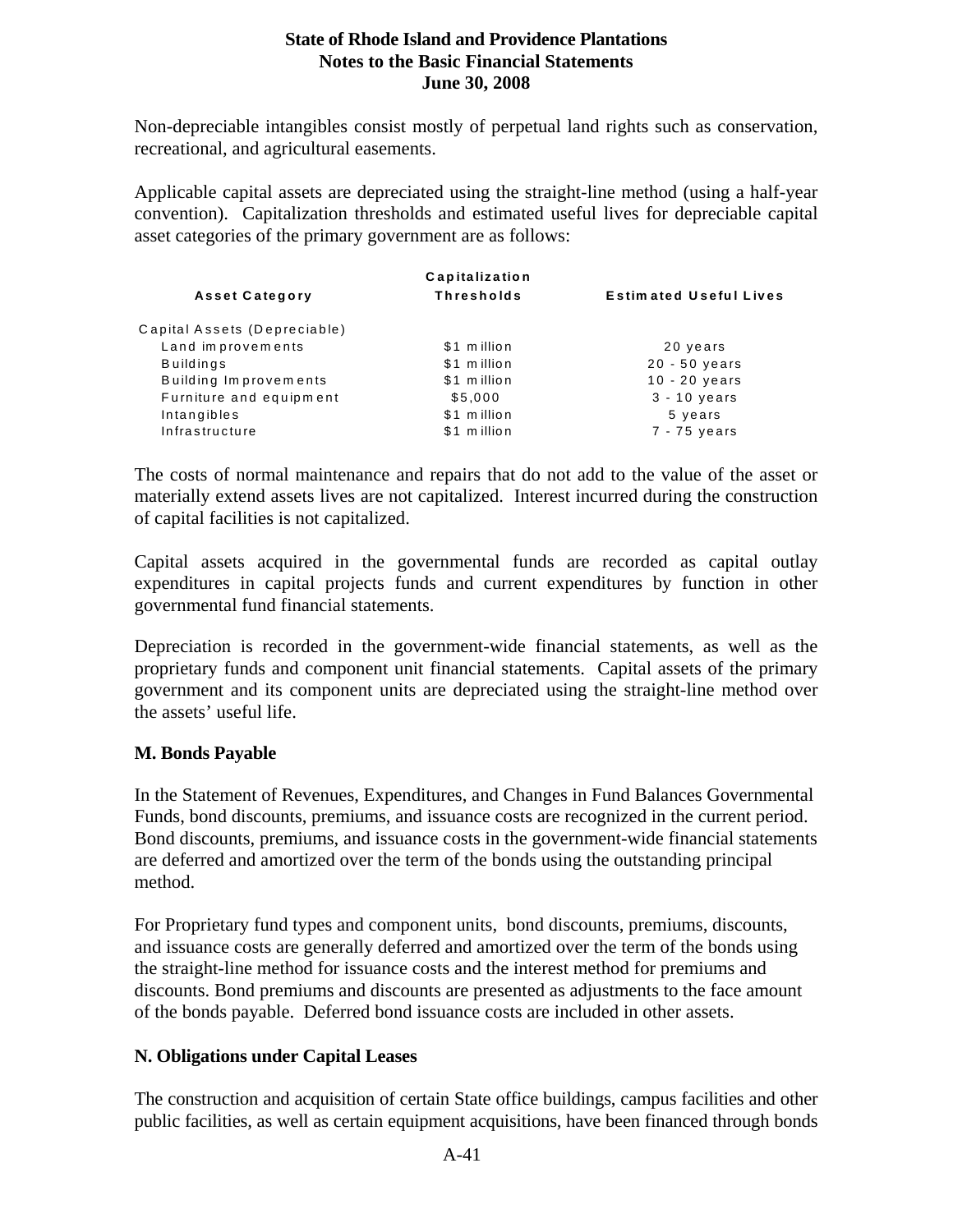and notes issued by the R.I. Refunding Bond Authority, the R.I. Economic Development Corporation, or by a trustee pursuant to a lease/purchase agreement with the State (See Note 6(D)).

#### **O. Compensated Absences**

Vacation pay may be discharged, subject to limitations as to carry-over from year to year, by future paid leave or by cash payment upon termination of service. Sick pay may be discharged by payment for an employee's future absence caused by illness or, to the extent of vested rights, by cash payment upon death or retirement. For governmental fund types, such obligations are recognized when paid and for proprietary fund types, they are recorded as fund liabilities when earned.

#### **P. Other Liabilities**

Other liabilities includes escrow deposits, accrued salary and fringe benefits for the governmental fund types, accrued interest payable, accrued salaries, accrued vacation and sick leave for the business fund types and escrow deposits, landfill closure costs, accrued expenses, arbitrage and interest payable for the component units.

#### **Q. Fund Balances**

Reserved fund balances represent amounts which are (1) not appropriable for expenditure or (2) legally segregated for a specific future use.

Designated fund balances represent amounts segregated to indicate management's tentative plans or intent for future use of financial resources.

### **R. Recently Issued Accounting Standards**

During the fiscal year ended June 30, 2008, the State adopted several new accounting standards issued by GASB:

GASBS No. 45, Accounting and Financial Reporting by Employers for Postemployment Benefits Other Than Pensions, establishes standards for the measurement, recognition and display of OPEB expense/expenditures, and, if applicable, required supplementary information (RSI) in the financial statements of governmental employers.

GASBS No. 50, Pension Disclosures, amends existing Statements 25 and 27 and more closely aligns the financial reporting for pensions with those for other postemployment benefits (OPEB) and requires defined benefit pension plans to disclose additional information in the Notes to the Basic Financial Statements and Required Supplementary Information.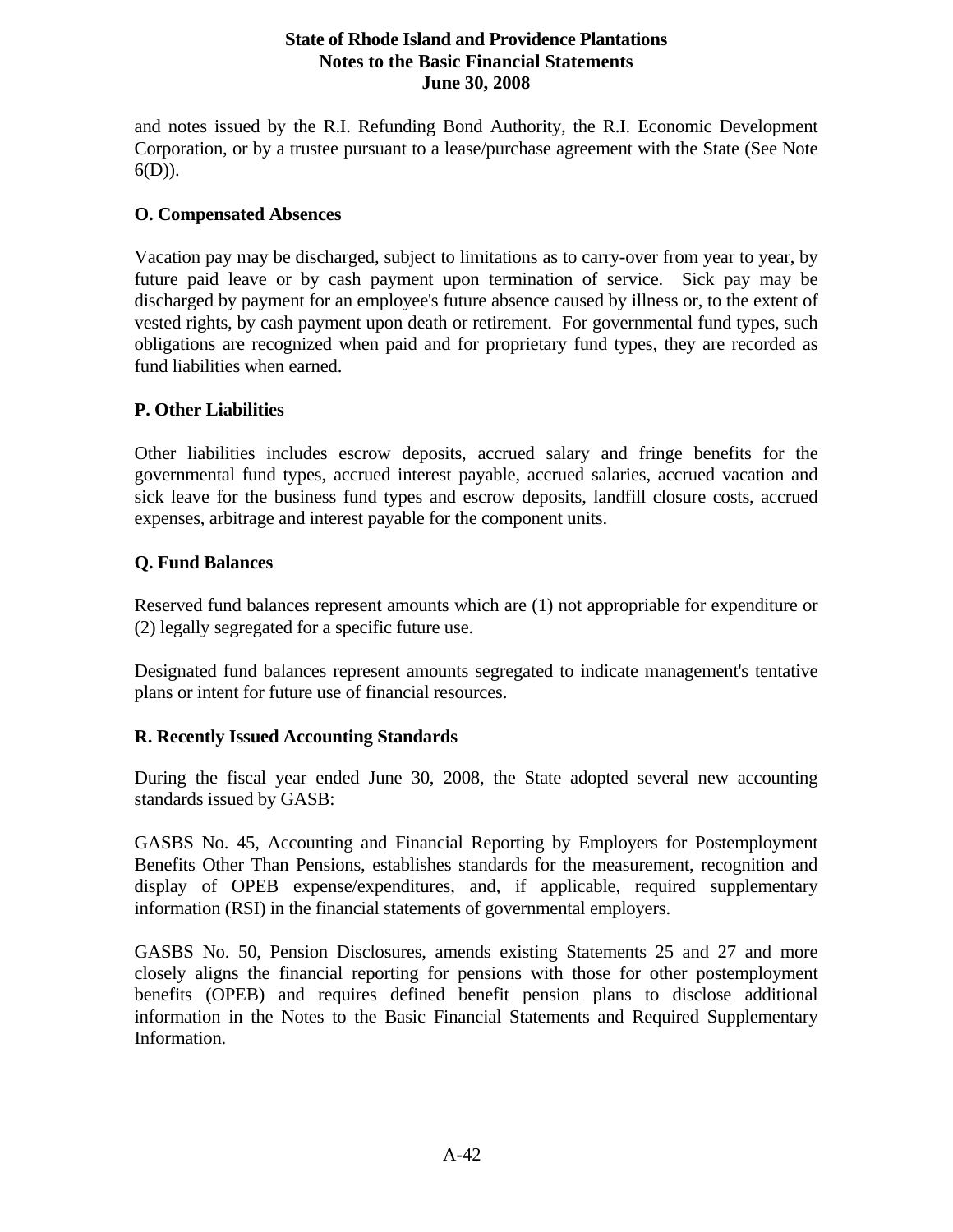The State will adopt the following new pronouncements in future years:

GASBS No. 49 – *Accounting and Financial Reporting for Pollution Remediation Obligations* effective for the State's fiscal year ending June 30, 2009.

GASBS No. 51 – *Accounting and Financial Reporting for Intangible Assets*, effective for the State's fiscal year ending June 30, 2010.

GASBS No. 52 – *Land and Other Real Estate Held as Investments by Endowments*, effective for the State's fiscal year ending June 30, 2009.

GASBS No. 53 – *Accounting and Financial Reporting for Derivative Instruments*, effective for the State's fiscal year ending June 30, 2010.

The impact of these pronouncements on the State's financial statements has not been determined.

#### **Note 2. Cash, Cash Equivalents, Investments and Funds on Deposit with Fiscal Agent**

#### **Cash**

#### Primary Government

At June 30, 2008, the carrying amount of the State's cash deposits was \$90,682,000 and the bank balance was \$126,066,000. Deposits are exposed to custodial credit risk if they are not covered by depository insurance and the deposits are: a. Uncollateralized b. Collateralized with securities held by the pledging financial institution, or c. Collateralized with securities held by the pledging financial institution's trust department or agent but not in the depositorgovernment's name. Of the bank balance, \$984,000 was covered by federal depository insurance and \$50,675,000 was collateralized with securities held by the pledging financial institution, or its agent but not in the State's name. The remaining amount, \$74,406,000 was uninsured and uncollateralized. The carrying amount and bank balance includes \$11,132,000 of certificates of deposit.

During the year, the State issued \$220,000,000 in General Obligation Tax Anticipation Notes for working capital. The notes were repaid in full as of June 30, 2008. Additionally, during fiscal year 2008, the General Fund borrowed \$85.0 million from the Rhode Island Temporary Disability Insurance Fund and approximately \$63.7 million from the Rhode Island Capital Plan Fund for working capital. The loan from the Rhode Island Temporary Disability Insurance Fund was repaid in full at June 30, 2008, while the Rhode Island Capital Plan Fund loan remained outstanding at June 30, 2008.

In accordance with Chapter 35-10.1 of the General Laws, depository institutions holding deposits of the State, its agencies or governmental subdivisions of the State, shall at a minimum, insure or pledge eligible collateral equal to one hundred percent of time deposits with maturities greater than 60 days. Any of these institutions which do not meet minimum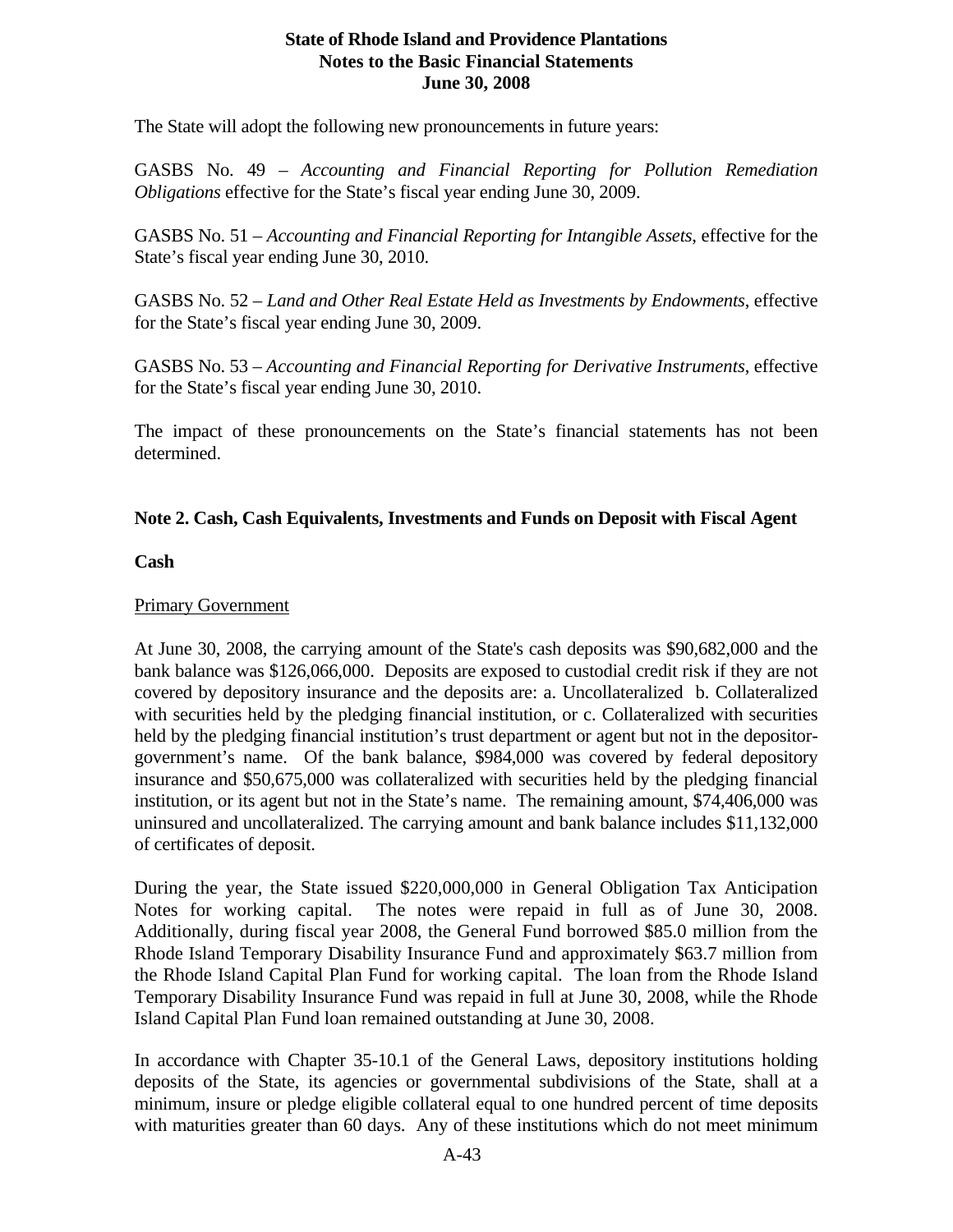capital standards prescribed by federal regulators shall insure or pledge eligible collateral equal to one hundred percent of deposits, regardless of maturity. None of the cash deposits of the primary government were required to be collateralized at June 30, 2008.

#### **Investments**

The State Investment Commission (Commission) is responsible for the investment of all State funds. Pursuant to Chapter 35-10 of the General Laws, the Commission may, in general, "invest in securities as would be acquired by prudent persons of discretion and intelligence in these matters who are seeking a reasonable income and the preservation of their capital."

Short-term cash equivalent type investments are made by the General Treasurer in accordance with guidelines established by the Commission. Investments of the pension trust funds are made by investment managers in accordance with the Commission's stated investment objectives and policies. Investments of certain blended component units are not made at the direction of the Commission, but are governed by specific statutes or policies established by their governing body.

Of the State's investments equaling \$72,521,000 the Tobacco Settlement Financing Corporation, a non-major governmental fund, has restricted investments totaling \$72,280,000.

Credit risk is the risk that an issuer or other counterparty to an investment will not fulfill its obligations. Credit risk is mitigated by the State's minimum rating criteria policy, collateralization and maximum participation by any one issuer is limited to 35% of the total portfolio. As of June 30, 2008, the State's investments in Morgan Stanley and GE Capital Corporation commercial paper were rated  $A1+$  by Standard & Poor's and P1 by Moody's. The State's investments in Hanover FDG Co, LLC and JP Morgan Chase commercial paper were rated A1 by Standard & Poor's and P1 by Moody's. The State's investments in US Government Agency Securities were rated AAA by Moody's. The State's investment in money market mutual funds included the following: UBS Select Treasury Money Market Fund which was rated AAAm by Standard & Poor's with an average maturity of 20 days; Fidelity Institutional Money Market Funds Class I Government Portfolio which was rated AAAm by Standard & Poor's with an average maturity of 56 days; The Reserve - US Government Fund which was rated AAAm by Standard & Poor's with an average maturity of 48 days; Fidelity Institutional Prime Money Markets which was rated AAAm by Standard & Poor's with an average maturity of 44 days; First American Treasury Obligation Fund which was rated AAAm by Standard & Poor's with an average maturity of 19 days; and Wells Fargo Advantage Treasury Plus which was rated AAAm by Standard & Poor's with an average maturity of 6 days.

Custodial credit risk for deposits is the risk that, in the event of the failure of a depository financial institution, the State will not be able to recover deposits or will not be able to recover collateral securities that are in the possession of an outside party.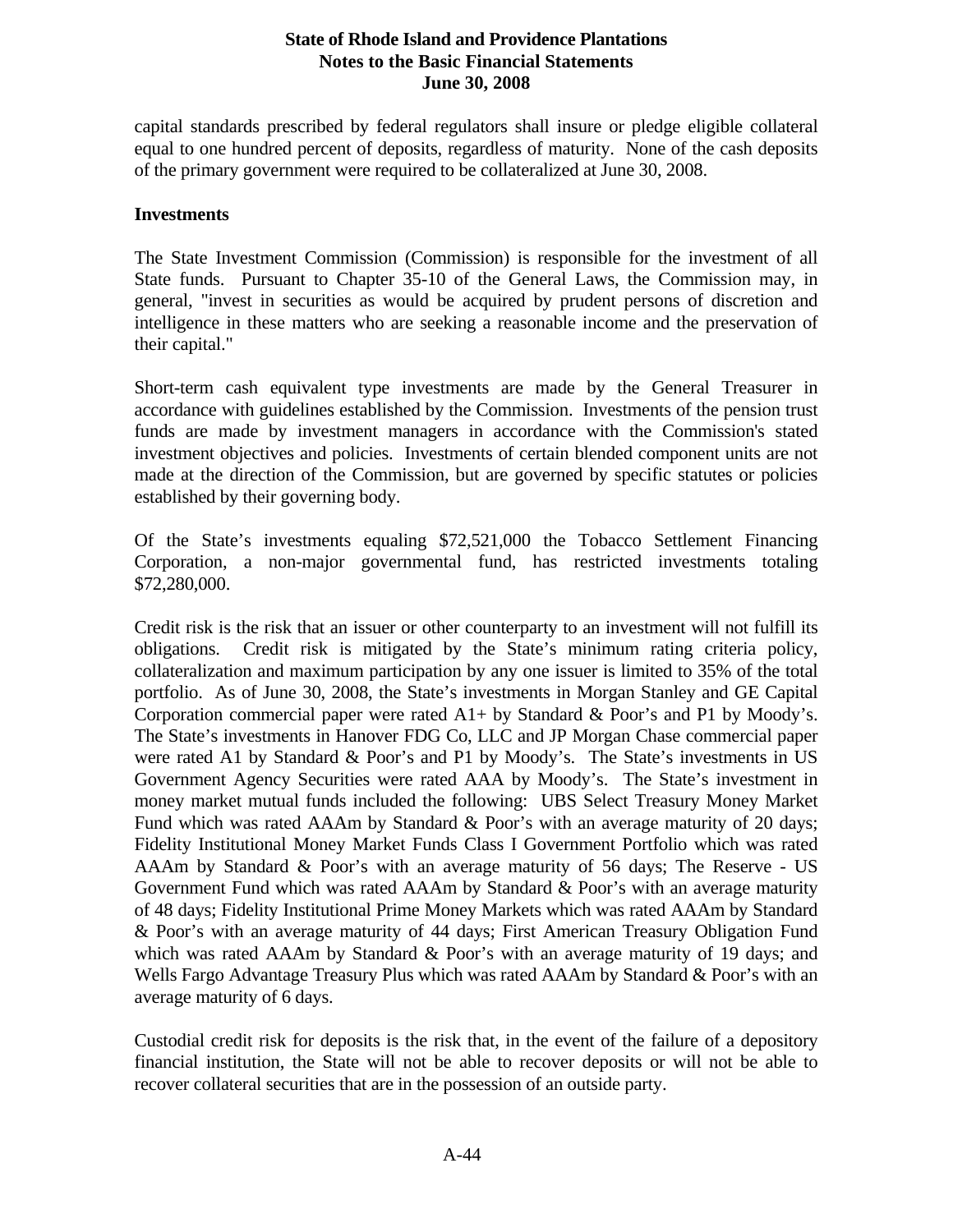Investment securities are exposed to custodial credit risk if the securities are uninsured, are not registered in the name of the government, and are held by either: a. The counterparty or b. The counterparty's trust department or agent but not in the government's name.

The portfolio concentrations (expressed in thousands) are as follows.

| Type<br>Issuer               |                          | Amount   | Percentage |
|------------------------------|--------------------------|----------|------------|
| Repurchase Agreements        | Citizens Bank            | \$38.044 | 5.9%       |
| <b>Commercial Paper</b>      | Hanover FDG              | 52.019   | 8.1%       |
| <b>Investment Agreements</b> | AIG Matched Funding Corp | 100.796  | 15.7%      |

Interest rate risk is the risk that changes in interest rates will adversely affect the fair value of an investment.

The State's investments (expressed in thousands) at June 30, 2008 are as follows.

|                                   |   |               | Investment Maturities (in Years) |                |     |  |          |  |                 |   |  |  |  |
|-----------------------------------|---|---------------|----------------------------------|----------------|-----|--|----------|--|-----------------|---|--|--|--|
| <b>Investment Type</b>            |   | Fair<br>Value |                                  | Less<br>Than 1 | 1-5 |  | $6 - 10$ |  | More<br>Than 10 |   |  |  |  |
| U.S. Government Agency Securities | S | 29.796        |                                  | 29.796         |     |  |          |  |                 |   |  |  |  |
| Money Market Mutual Funds         |   | 296,079       |                                  | 296.079        |     |  |          |  |                 | 0 |  |  |  |
| <b>Commercial Paper</b>           |   | 87.950        |                                  | 87.950         |     |  |          |  |                 |   |  |  |  |
| Repurchase Agreements             |   | 44.324        |                                  | 44.324         |     |  |          |  |                 |   |  |  |  |
|                                   |   | 458.149       |                                  | 458.149        |     |  |          |  |                 |   |  |  |  |

#### **Funds on Deposit with Fiscal Agent**

The State's funds on deposit with fiscal agent reported in the governmental funds (expressed in thousands) at June 30, 2008 are as follows:

|                                    |   |               | Investment Maturities (in Years) |  |        |  |          |  |                 |  |  |
|------------------------------------|---|---------------|----------------------------------|--|--------|--|----------|--|-----------------|--|--|
| <b>Investment Type</b>             |   | Fair<br>Value | Less<br>Than 1                   |  | 1-5    |  | $6 - 10$ |  | More<br>Than 10 |  |  |
| Money Market                       |   | 56.969        | 56.969                           |  |        |  |          |  |                 |  |  |
| <b>Investment Agreements</b>       |   | 128.633       | 100.750                          |  | 23.577 |  |          |  | 4.306           |  |  |
| Funds on deposit with fiscal agent | S | 185.601       | 157.719                          |  | 23.577 |  |          |  | 4.306           |  |  |

The State's investments in money market mutual funds as part of funds on deposit with fiscal agent included the following: Federated Government Obligation Tax Managed Fund which was rated AAAm by Standard & Poor's with an average maturity of 49 days; First American Treasury Obligation Fund which was rated AAAm by Standard & Poor's with an average maturity of 19 days; Wells Fargo Prime Investment Money Market which was rated AAAm by Standard & Poor's with an average maturity of 28 days; and JP Morgan US Government Money Market Fund which was rated AAAm by Standard & Poor's with an average maturity of 38 days.

Investment agreements are not rated investments. Purchase of investment agreements is generally governed by a trust agreement in connection with a debt issuance where debt proceeds are held in trust until used for their intended purpose. The trust agreement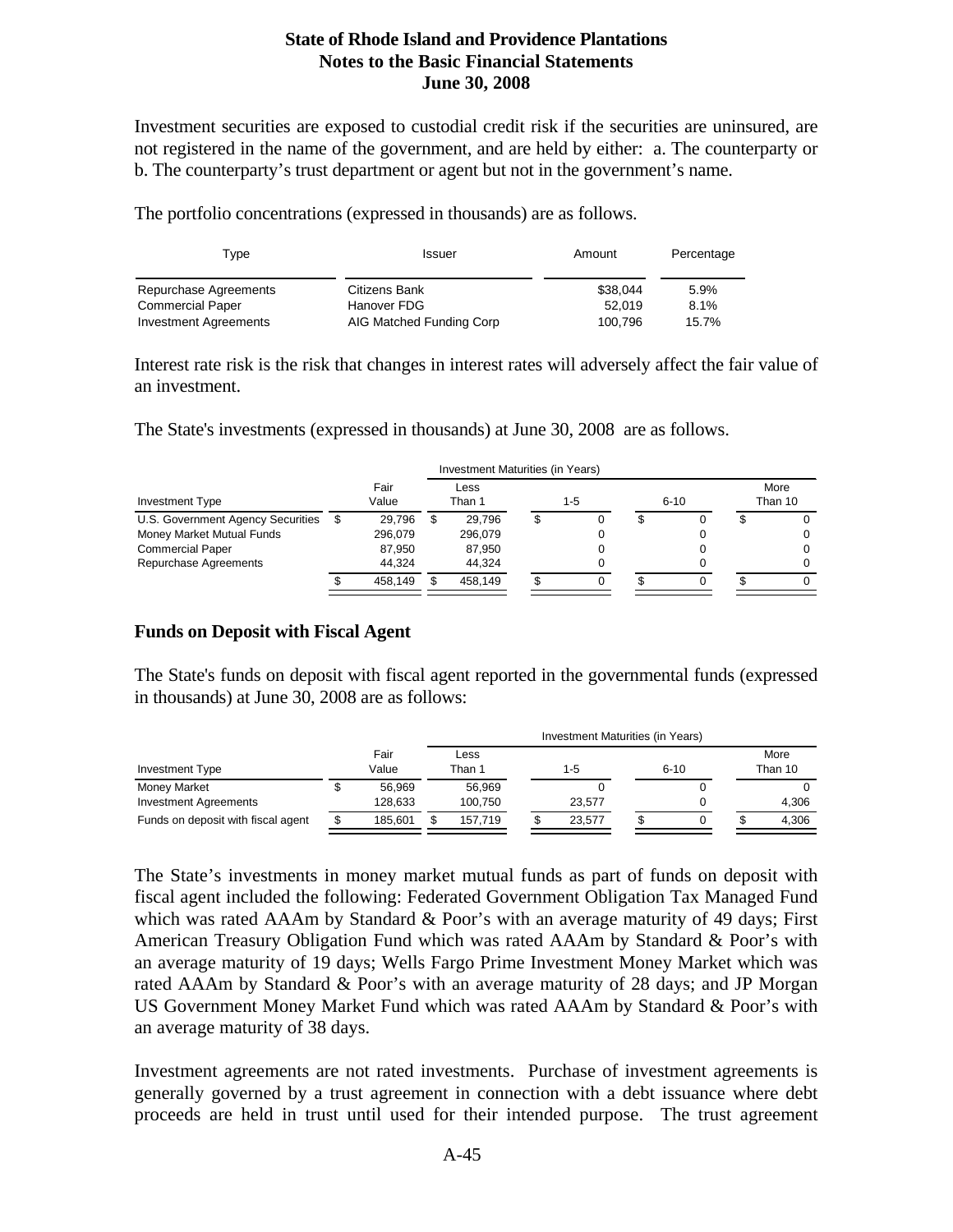specifies a minimum credit quality rating of the corporate issuer of the investment agreement.

During fiscal year 2008, approximately \$6.9 million of income from investments, reported in the Bond Capital Fund and the Rhode Island Clean Water Act Environmental Trust Fund, was assigned to the General Fund for debt service payments.

#### Fiduciary Funds

#### **Pension Trusts**

The Employees' Retirement System (ERS) consists of four plans: the Employee Retirement System (ERSP), Municipal Employees Retirement System (MERS), State Police Retirement Board Trust (SPRBT), and Judicial Retirement Board Trust (JRTB).

#### **Cash Deposits and Cash Equivalents**

At June 30, 2008, the carrying amount of the ERS cash deposits was \$2,640,000 and the bank balance was \$2,994,000. The bank and book balances represent the ERS deposits in short-term trust accounts which include demand deposit accounts and collateralized bank money market accounts. Of the bank balance, the entire amount is covered by federal depository insurance and is fully collateralized. Cash equivalent type investments include overnight repurchase agreements totaling \$696,000 which were fully collateralized.

In accordance with Rhode Island General Law Chapter 35-10.1, depository institutions holding deposits of the State, its agencies or governmental subdivisions of the State shall, at a minimum, insure or pledge eligible collateral equal to one hundred percent of time deposits with maturities greater than sixty days. Any of these institutions that do not meet minimum capital standards prescribed by federal regulators shall insure or pledge eligible collateral equal to one hundred percent of deposits, regardless of maturity. None of the ERS's deposits were required to be collateralized at June 30, 2008.

#### **Investments**

The State Investment Commission oversees all investments made by the State of Rhode Island, including those made for the ERS. Investment managers engaged by the Commission, at their discretion and in accordance with the investment objectives and guidelines for the ERS, make certain investments. The General Treasurer makes certain short-term investments on a daily basis. Rhode Island General Law Section 35-10-11 (b)(3) requires that all investments shall be made in securities as would be acquired by prudent persons of discretion and intelligence who are seeking a reasonable income and the preservation of capital.

On July 1, 1992, the State Investment Commission pooled the assets of the ERS with the assets of the MERS for investment purposes only, and assigned units to the plans based on their respective share of market value. On September 29, 1994 and November 1, 1995, the assets of the SPRBT and the JRBT, respectively, were added to the pool for investment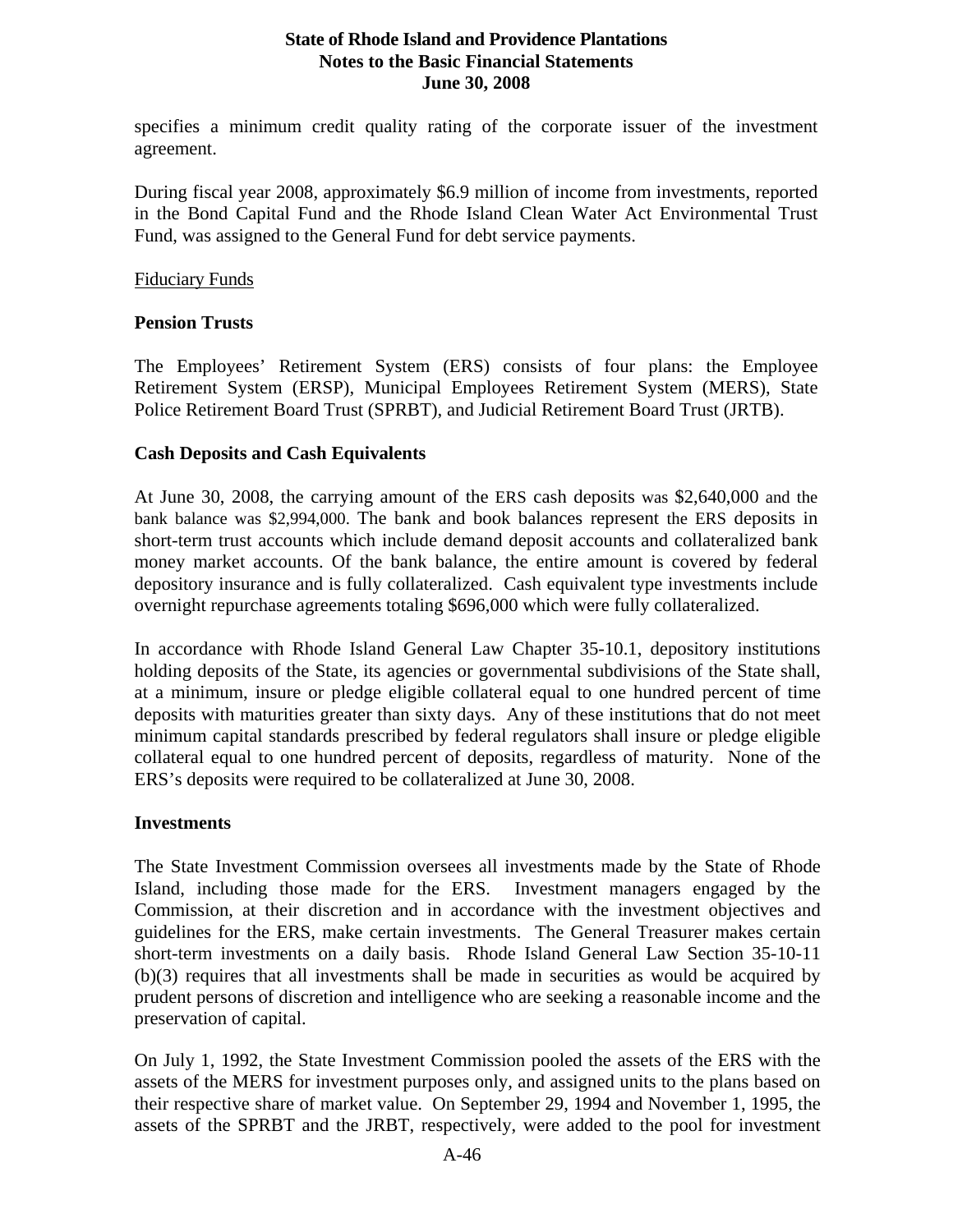purposes only. The custodian bank holds most assets of the ERS in two pooled trusts, Short-term Investment Trust and Pooled Trust. Each plan holds units in the trusts. The number of units held by each plan is a function of each plans' respective contributions to, or withdrawals from, the trust.

Investment expense is allocated to each plan based on the plan's units in the Short-term Investment Fund and the Pooled Trust at the end of each month.

The following table presents the fair value of investments by type at June 30, 2008 (in thousands):

| Investment Type                         | Fair Value      |  |  |  |
|-----------------------------------------|-----------------|--|--|--|
| U.S. Government Securities              | \$<br>601,359   |  |  |  |
| U.S. Government Agency Securities       | 643,207         |  |  |  |
| Collateralized Mortgage Obligations     | 31,140          |  |  |  |
| Corporate Bonds                         | 522,078         |  |  |  |
| Domestic Equity Securities              | 1.139.478       |  |  |  |
| International Equity Securities         | 1,239,592       |  |  |  |
| Foreign Currencies                      | 12,482          |  |  |  |
| Private Equity                          | 661,784         |  |  |  |
| <b>Real Estate</b>                      | 380,787         |  |  |  |
| Money Market Mutual Fund                | 423,572         |  |  |  |
| Commingled Funds - Domestic Equity      | 1,973,594       |  |  |  |
| Commingled Funds - International Equity | 190,306         |  |  |  |
| Investments at Fair Value               | 7,819,379       |  |  |  |
| Securities Lending Collateral Pool      | 1,116,709       |  |  |  |
| Total                                   | \$<br>8,936,088 |  |  |  |

### **Interest Rate Risk**

Interest rate risk is the risk that changes in interest rates will adversely affect the fair value of an investment.

Duration is a measure of a debt security's exposure to fair value changes arising from changes in interest rates. It uses the present value of cash flows, weighted for those cash flows as a percentage of the investment's full price. The ERS manages its exposure to interest rate risk by comparing each fixed income manager portfolio's effective duration against a predetermined benchmark index based on that manager's mandate. The fixed income indices currently used by the ERS are:

- Citigroup Broad Investment Grade Bond Index
- Barclays MBS Index
- Barclays Credit Index
- Credit Suisse First Boston Global Hi Yield Index
- Barclays US Tips Index

At June 30, 2008, no fixed income manager was outside of the policy guidelines.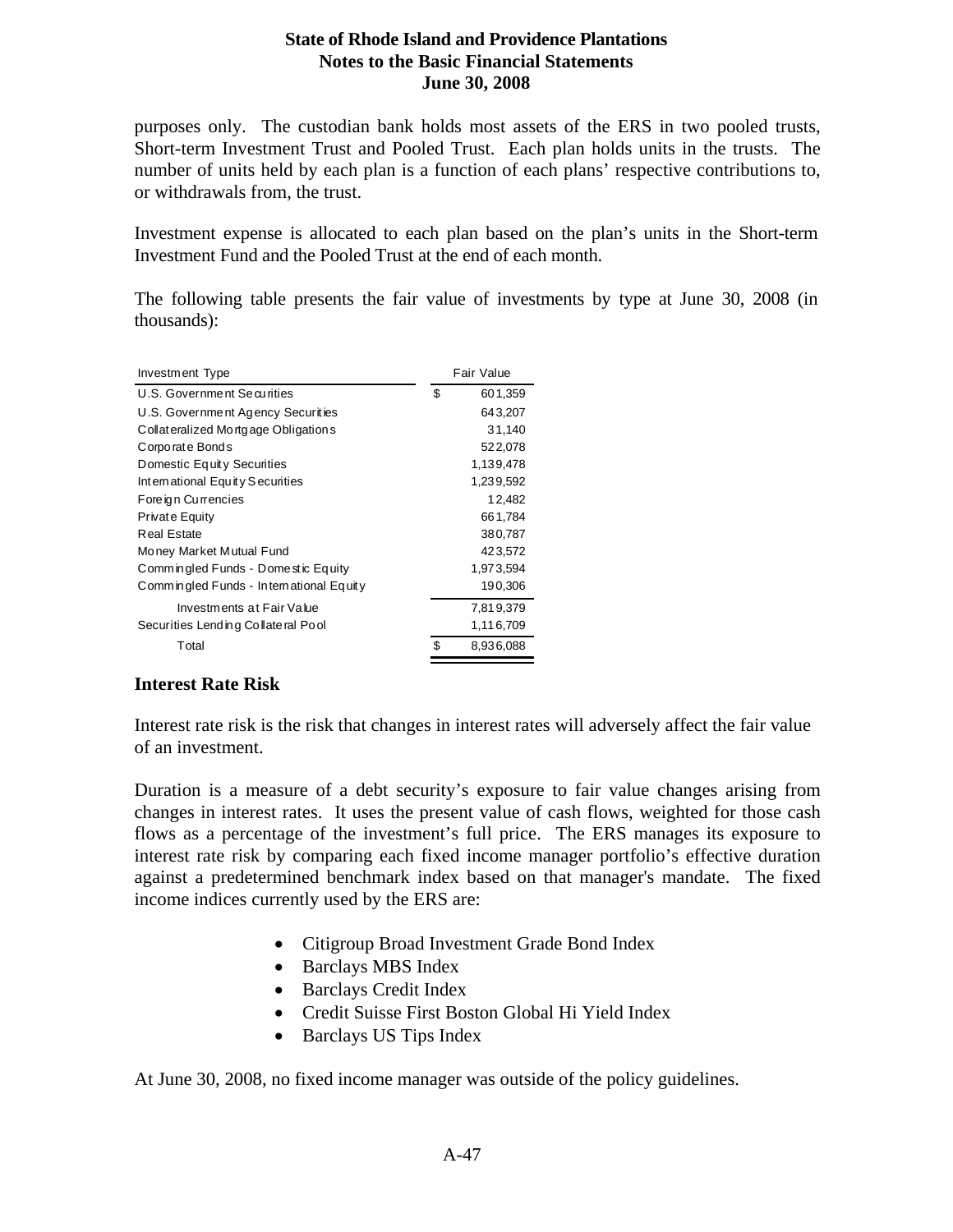The following table shows the ERS's fixed income investments by type, fair value and the effective duration at June 30, 2008 (in thousands):

| Investment Type                     |     | Fair Value | Effective<br>Duration |
|-------------------------------------|-----|------------|-----------------------|
| U.S. Government Securities          | S   | 601,359    | 5.71                  |
| U.S. Government Agency Securities   |     | 643, 207   | 3.87                  |
| Collateralized Mortgage Obligations |     | 31,140     | 2.04                  |
| Corporate Bonds                     |     | 522.078    | 5.61                  |
| Total Fixed Income                  | \$. | 1,797,784  | 4.96                  |

The ERS also invested in a short-term money market mutual fund that held investments with an average maturity of 40 days.

The ERS invests in various mortgage-backed securities, such as collateralized mortgage obligations (CMO), interest-only and principal-only (PO) strips. They are reported in U.S. Government Agency Securities and Collateralized Mortgage Obligations in the table above. CMO's are bonds that are collateralized by whole loan mortgages, mortgage passthrough securities or stripped mortgage-backed securities. Income is derived from payments and prepayments of principal and interest generated from collateral mortgages. Cash flows are distributed to different investment classes or tranches in accordance with the CMO's established payment order. Some CMO tranches have more stable cash flows relative to changes in interest rates while others are significantly sensitive to interest rate fluctuations. The ERS may invest in interest-only (IO) and principal-only strips (PO) in part to hedge against a rise in interest rates. Interest-only strips are based on cash flows from interest payments on underlying mortgages. Therefore, they are sensitive to prepayments by mortgagees, which may result from a decline in interest rates. Principal-only strips receive principal cash flows from the underlying mortgages. In periods of rising interest rates, homeowners tend to make fewer mortgage prepayments.

### **Credit Risk**

The ERS directs its investment managers to maintain well diversified portfolios by sector, credit rating and issuer using the prudent person standard, which is the standard of care employed solely in the interest of the participants and beneficiaries of the funds and for the exclusive purpose of providing benefits to participants and defraying reasonable expenses of administering the funds.

Each manager's portfolio composition is aligned with a benchmark and is constructed based on specific guidelines that are reflective of the manager's mandate. An example of a high yield fixed income manager's guidelines is as follows:

- No single industry is expected to represent more than 20% of the portfolio's market value.
- No single issue is expected to represent more than 5% of the portfolio's market value.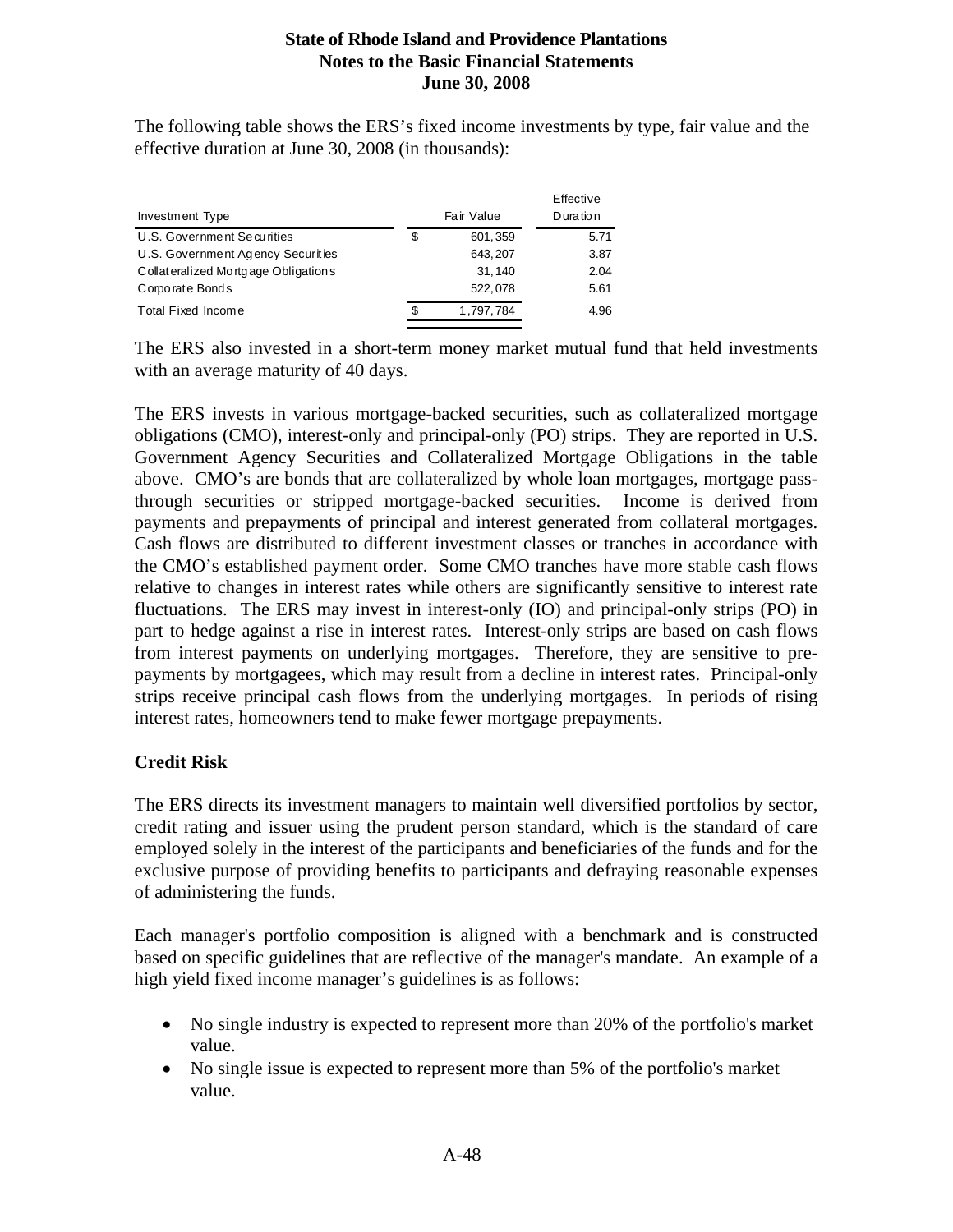- The portfolio, once fully invested, is expected to include a minimum of 70 individual holdings.
- The portfolio quality is expected to be invested in high yield below investment grade fixed income securities.
- The weighted average credit quality is expected to maintain a minimum rating of "B" using either Moody's or Standard and Poor's credit ratings.

The ERS's exposure to credit risk as of June 30, 2008 is as follows (in thousands):

|            | Collateralized | U.S. Government |             |              |  |  |
|------------|----------------|-----------------|-------------|--------------|--|--|
| Quality    | Mo rtga ge     | A gency         | Co rpo rate |              |  |  |
| Rating*    | Obligations    | Obligations     |             | <b>Bonds</b> |  |  |
| Aaa        | \$<br>22,956   | \$<br>643,207   | \$          | 35,093       |  |  |
| Aa         | 66             |                 |             | 56,688       |  |  |
| A          | 1,662          |                 |             | 144,812      |  |  |
| Baa        | 5.749          |                 |             | 152,548      |  |  |
| Ba         | 407            |                 |             | 36,019       |  |  |
| в          |                |                 |             | 63,041       |  |  |
| Caa        |                |                 |             | 10,799       |  |  |
| D          |                |                 |             | 529          |  |  |
| Not rated  | 300            |                 |             | 22,549       |  |  |
| Fair Value | \$<br>31,140   | \$<br>643.207   | \$          | 522,078      |  |  |

\* Moody's bond rating

The ERS's investment in a short-term money market mutual fund was rated AAAm by Standard & Poors Investors Service.

#### **Concentration of Credit Risk**

Concentration of credit risk is the risk of loss attributed to the magnitude of a ERS's investments in a single issuer. There is no single issuer exposure within the ERS's portfolio that comprises 5% of the overall portfolio and, therefore, there is no concentration of credit risk.

### **Custodial Credit Risk**

For an investment, custodial credit risk is the risk that, in the event of the failure of the counterparty, the ERS will not be able to recover the value of its investment or collateral securities that are in the possession of an outside party. At June 30, 2008 all securities were registered in the name of the ERS (or in the nominee name of its custodial agent) and were held in the possession of the ERS's custodial bank, State Street Bank and Trust.

### **Foreign Currency Risk**

Foreign currency risk is the risk that changes in exchange rates will adversely impact the fair value of an investment. Portfolios are diversified to limit foreign currency and security risk and the ERS's investment asset allocation policy targets non-US equity investments at 20%. The ERS may enter into foreign currency exchange contracts to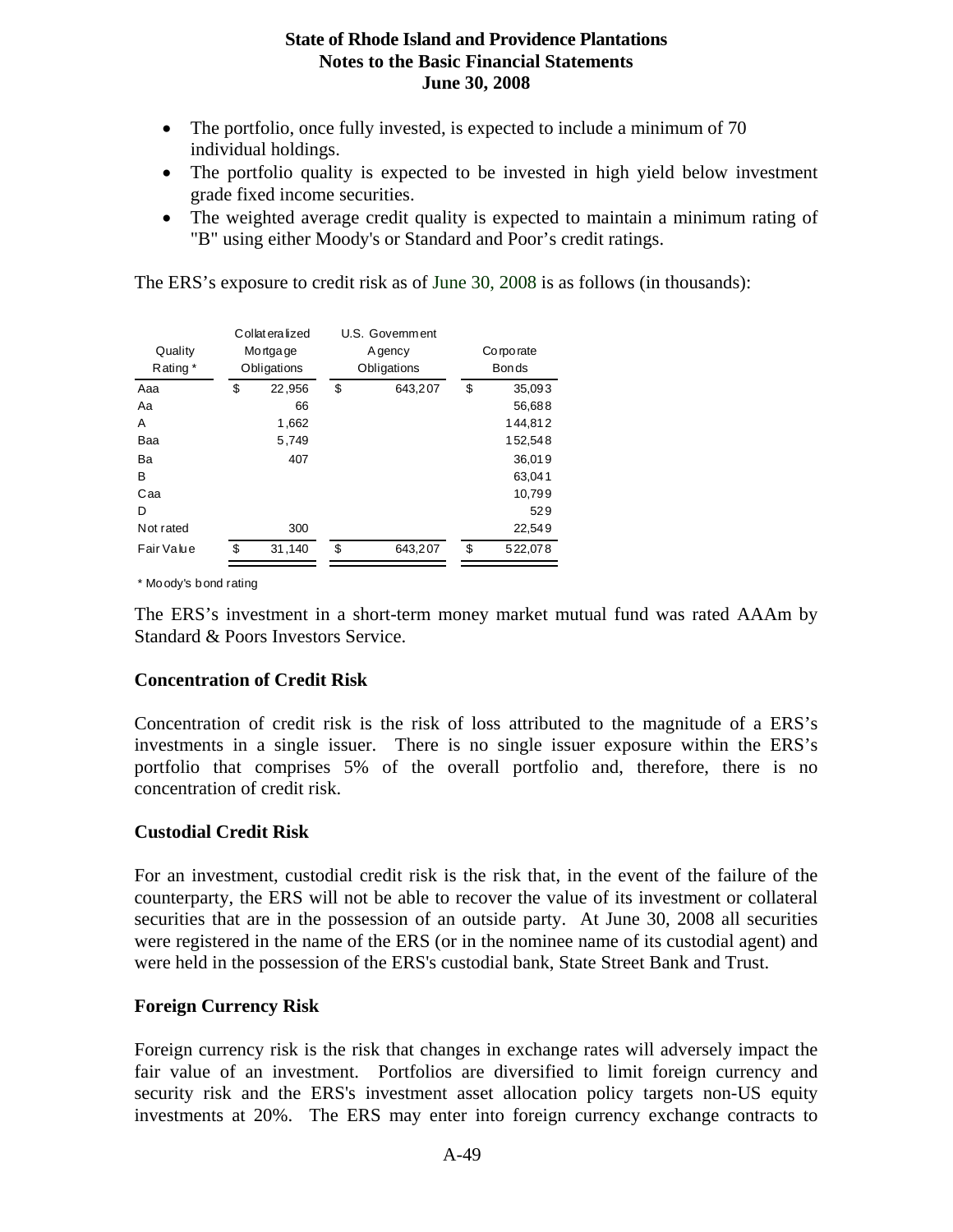minimize the short-term impact of foreign currency fluctuations on foreign investments. The ERS's exposure to foreign currency risk at June 30, 2008, was as follows (in thousands):

|                      |              |                 |    | Private |                 |
|----------------------|--------------|-----------------|----|---------|-----------------|
| Currency             | Currency     | <b>Equities</b> |    | Equity  | Total           |
| Australian Dollar    | \$<br>560    | \$<br>84,595    | \$ |         | \$<br>85,155    |
| Canadian Dollar      | 728          | 63,088          |    | 8,706   | 72,522          |
| Danish Krone         | 188          | 3,404           |    |         | 3,592           |
| Euro Currency        | 3,524        | 430, 431        |    | 91,405  | 525,360         |
| Hong Kong Dollar     | 549          | 42,729          |    |         | 43,278          |
| Hungarian Forint     | 21           | 69              |    |         | 90              |
| Indonesian Rupiah    | 356          | 2,361           |    |         | 2,717           |
| Japanese Yen         | 2,290        | 256,072         |    |         | 258,362         |
| Malaysian Ringitt    | 231          | 6,138           |    |         | 6,369           |
| Mexican Peso         | 16           |                 |    |         | 16              |
| New Zealand Dollar   | 201          | 3,987           |    |         | 4,188           |
| Norwegian Krone      | 185          | 3,967           |    |         | 4,152           |
| Pound Sterling       | 996          | 212, 210        |    |         | 213,206         |
| Singapore Dollar     | 452          | 17,643          |    |         | 18,095          |
| South African Rand   | 279          | 4,794           |    |         | 5,073           |
| South Korean Won     | 291          | 17, 142         |    |         | 17,433          |
| Swedish Krona        | 509          | 14,968          |    | 1,358   | 16,835          |
| Swiss Franc          | 963          | 70,262          |    |         | 71,225          |
| <b>Thailand Baht</b> | 143          | 5,732           |    |         | 5,875           |
| Total                | \$<br>12,482 | \$<br>1,239,592 | \$ | 101,469 | \$<br>1,353,543 |

The ERS also had exposure to foreign currency risk though its investment in international equity commingled funds which totaled \$190,306,000.

#### **Derivatives and Other Similar Investments**

Some of the ERS's investment managers are allowed to invest in certain derivative type transactions, including forward foreign currency transactions, futures contracts, and options. Derivatives and other similar investments are financial contracts whose value depends on the values of one or more underlying assets, reference rates, or financial indexes. The ERS enters into these transactions to enhance performance, gain exposure to a specific market, or mitigate specific risks. According to investment policy guidelines, derivative type instruments may be used for hedging purposes and not for leveraging plan assets.

**Forward foreign currency contracts –** The ERS enters into foreign currency exchange contracts to minimize the short-term impact of foreign currency fluctuations on foreign investments. A currency forward is a contractual agreement to pay or receive specific amounts of foreign currency at a future date in exchange for another currency at an agreed upon exchange rate. These contracts involve risk in excess of the amount reflected in the ERS's Statements of Fiduciary Net Assets. The face or contract amount in U.S. dollars reflects the total exposure the ERS has in that particular currency contract. By policy, no more than 25% of actively managed foreign equity securities (at fair value) may be hedged into the base currency (US Dollars). The U.S. dollar value of forward foreign currency contracts is determined using forward currency exchange rates supplied by a quotation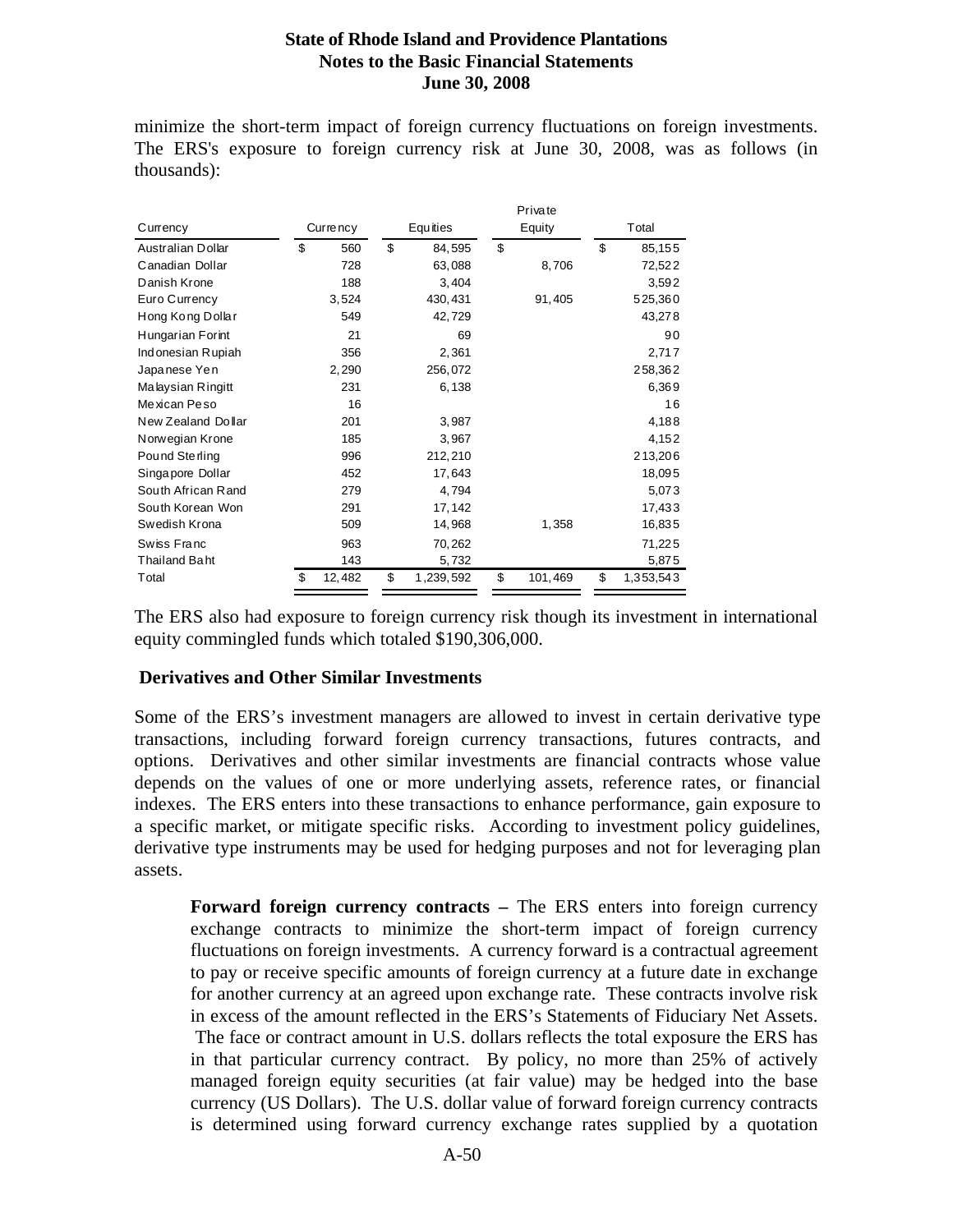service. Losses may arise due to changes in the value of the foreign currency or if the counterparty does not perform under the contract.

**Futures contracts –** The ERS uses futures to manage its exposure to the stock, money market, and bond markets and the fluctuations in interest rates and currency values. Buying futures tends to increase the ERS's exposure to the underlying instrument. Selling futures tends to decrease the ERS's exposure to the underlying instrument, or hedge other ERS investments. Losses may arise from changes in the value of the underlying instruments, if there is an illiquid secondary market for the contracts, or if the counterparties do not perform under the contract terms.

Through commingled funds, the ERS also indirectly holds derivative type instruments, primarily equity index futures. Other types of derivative type instruments held by the commingled funds include purchased or written options, forward security contracts, forward foreign currency exchange contracts, interest rate swaps and credit default swaps.

The ERS invests in mortgage-backed securities, which are included in the categories described as collateralized mortgage obligations and U.S. Government Agency Securities. These securities are based on the cash flows from interest and principal payments by the underlying mortgages. As a result, they are sensitive to prepayments by mortgagees, which are likely in declining interest rate environments, thereby reducing the value of these securities. Additional information regarding interest rate risks for these investments is included in *Interest Rate Risk*.

The ERS may sell a security they do not own in anticipation of a decline in the fair value of that security. Short sales may increase the risk of loss to the ERS when the price of a security underlying the short sale increases and the ERS is subject to a higher cost to purchase the security in order to cover the position.

#### **Securities Lending**

Policies of the State Investment Commission permit the ERS to enter into securities lending transactions. The ERS has contracted with State Street Bank & Trust Company (SSB) as third party securities lending agent to lend the ERS's debt and equity securities for cash, securities and sovereign debt of foreign countries as collateral at not less than 100% of the market value of the domestic securities on loan and at not less than 100% of the market value of the international securities on loan. In practice, securities on loan are collateralized at 102%. There are no restrictions on the amount of loans that can be made. The contract with the lending agent requires them to indemnify the ERS if the borrowers fail to return the securities. Either the ERS or the borrower can terminate all securities loans on demand. The cash collateral received on security loans was invested in the lending agent's short-term investment pool. At June 30, 2008 the investment pool had a weighted average maturity of 33.36 days and an average final maturity of 77.53 days. Because the loans were terminable at will, their duration did not generally match the duration of the investments made with cash collateral. The ERS is not permitted to pledge or sell collateral securities received unless the borrower defaults. There were no losses during the fiscal year resulting from default of the borrowers or lending agent.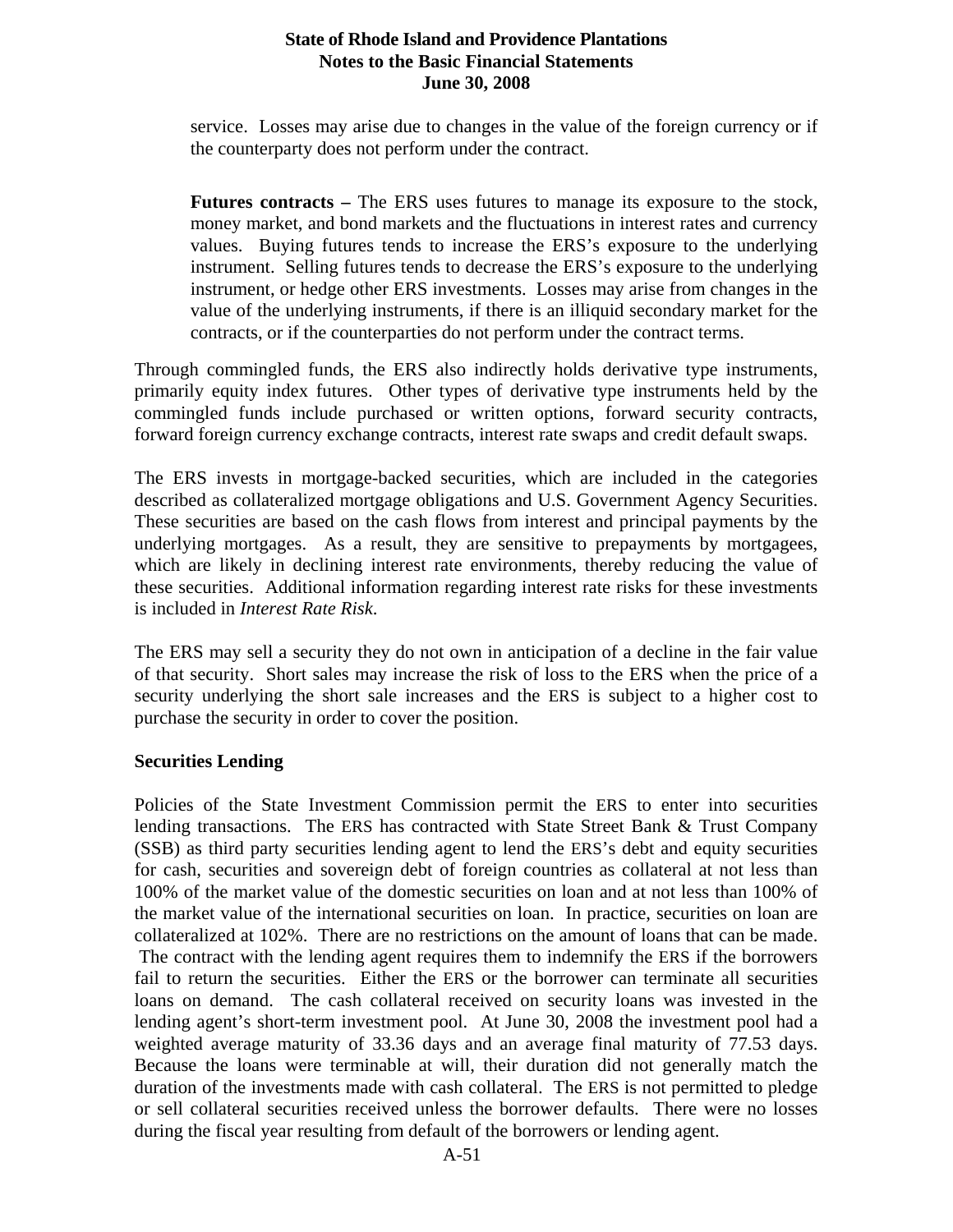At June 30, 2008, management believes the ERS has no credit risk exposure to borrowers because the amounts the ERS owes the borrowers do not exceed the amounts the borrowers owe the ERS. The securities on loan at year-end were \$1,141,668,086 (fair value), and the collateral received for those securities on loan was \$1,173,504,899 (fair value).

#### Private Purpose Trust

The private purpose trust had investments of \$2,175,000 in the Fidelity Balanced Fund.

#### **Note 3. Receivables**

Receivables at June 30, 2008 (expressed in thousands) consist of the following:

|                                                                                                                           |    |                             |                                    |                     |    |                    | Allowance                               |    |                                      |
|---------------------------------------------------------------------------------------------------------------------------|----|-----------------------------|------------------------------------|---------------------|----|--------------------|-----------------------------------------|----|--------------------------------------|
|                                                                                                                           |    | Taxes                       | Accounts                           | Accrued<br>Interest |    | Notes and<br>Loans | for<br>Uncollectibles                   |    | Total<br>Receivables                 |
| Governmental Activities:<br>General<br>Intermodal Surface Transportation<br>Other governmental<br><b>Internal Service</b> | \$ | 289,720<br>15,775<br>43,371 | \$<br>216,521<br>9<br>868<br>2,685 | \$                  | \$ | 1,000              | \$<br>(148, 084)<br>(3,658)<br>(1, 577) | \$ | 358,157<br>13,126<br>42,662<br>2,685 |
| Total - governmental activities                                                                                           | S  | 348,866                     | 220,083                            | \$                  | \$ | 1,000              | \$<br>(153, 319)                        | \$ | 416,630                              |
| Amounts not expected to be collected<br>in the subsequent year and recorded<br>as deferred revenue<br>General             |    | 9,979                       | \$<br>12,923                       |                     |    |                    |                                         |    |                                      |
| Business-type activities:<br><b>State Lottery</b><br><b>Convention Center</b><br><b>Employment Security</b>               | \$ | 49,449                      | \$<br>4,745<br>1,311<br>10,885     | \$                  | \$ |                    | \$<br>(239)<br>(394)<br>(10, 481)       | \$ | 4,506<br>917<br>49,853               |
| Total - business-type activities                                                                                          |    | 49,449                      | \$<br>16,941                       | \$                  | \$ |                    | \$<br>(11, 114)                         | \$ | 55,276                               |
| <b>Component Units</b>                                                                                                    | S  |                             | \$<br>98,956                       | \$<br>33,335        | S  | 3,312,392          | \$<br>(84, 385)                         | S  | 3,360,298                            |

### **Component Units**

Loans receivable of the R.I. Housing and Mortgage Finance Corporation are secured by a first lien on real and personal property and, in some instances, are federally insured. Loans receivable of the R.I. Student Loan Authority are insured by the R.I. Higher Education Assistance Authority, which in turn has a reinsurance agreement with the federal government. The R.I. Clean Water Finance Agency provides loans to municipalities, sewer commissions, or wastewater management districts in the State for constructing or upgrading water pollution abatement projects.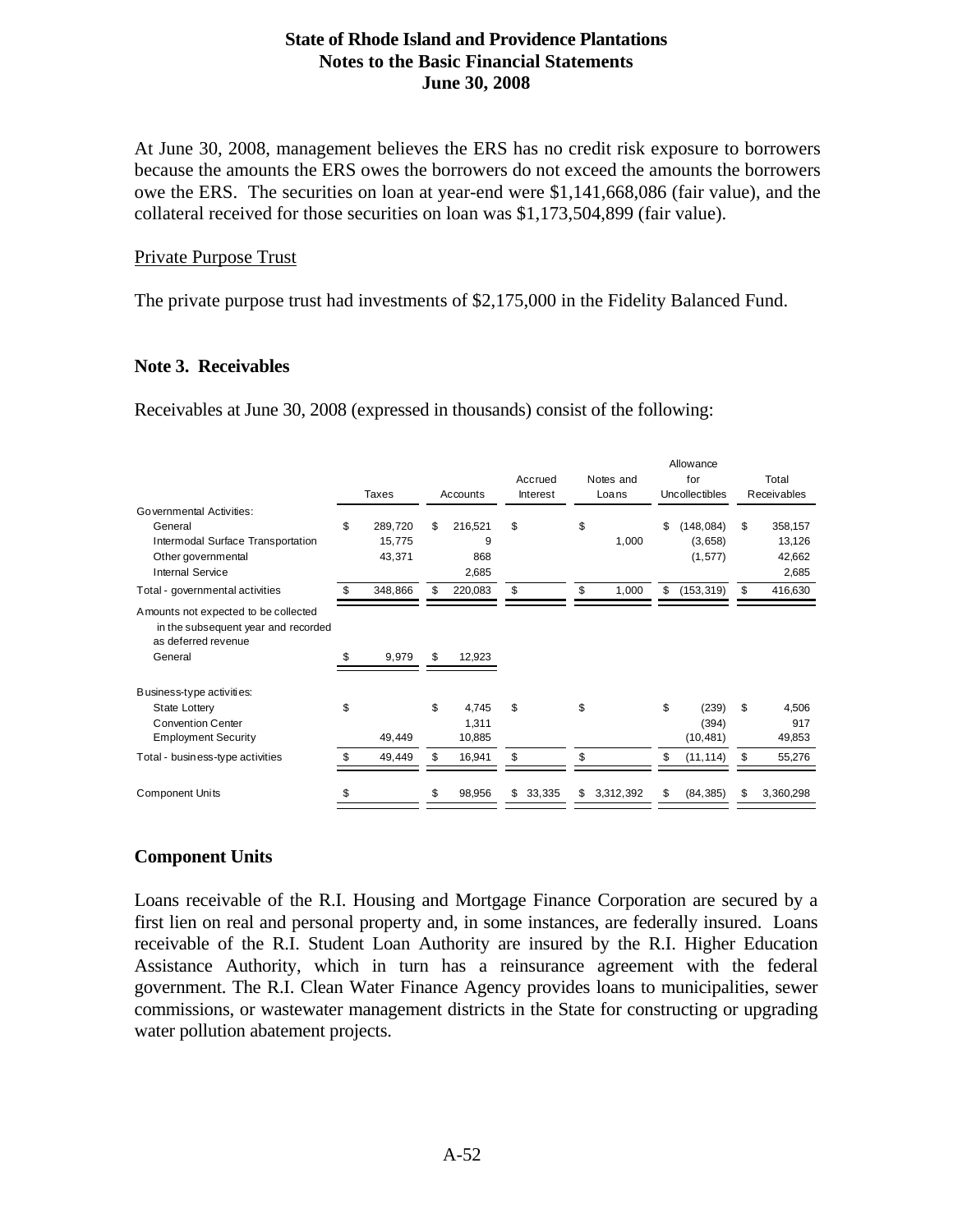### **Note 4. Intra-Entity Receivables and Payables**

Intra-entity receivables and payables, as of June 30, 2008, are the result of operations and expected to be reimbursed within the fiscal year. They are summarized below (expressed in thousands):

|                                        | Interfund<br>Receivable | In terf und<br>Payable |  |  |
|----------------------------------------|-------------------------|------------------------|--|--|
| Governmental Funds                     |                         |                        |  |  |
| <b>Major Funds</b>                     |                         |                        |  |  |
| General Fund                           | \$<br>2,676             | \$                     |  |  |
| Intermodal Surface Transportation Fund | 5,585                   |                        |  |  |
| <b>GARVEE</b>                          |                         | 931                    |  |  |
| Other                                  |                         |                        |  |  |
| <b>Bond Capital</b>                    |                         | 11,706                 |  |  |
| RI Temporary Disability Insurance      |                         | 1,658                  |  |  |
| <b>COPS</b>                            | 71                      |                        |  |  |
| RI Capital Plan                        | 6,860                   |                        |  |  |
| Permanent School                       | 1,153                   |                        |  |  |
| <b>Total Other</b>                     | 8,084                   | 13,364                 |  |  |
| Total Governmental                     | 16,345                  | 14,295                 |  |  |
| <b>Proprietary Funds</b>               |                         |                        |  |  |
| <b>Enterprise</b>                      |                         |                        |  |  |
| <b>RI</b> Lottery                      |                         | 1,674                  |  |  |
| RI Convention Center Authority         |                         | 1,500                  |  |  |
| Employment Security Trust Fund         |                         | 526                    |  |  |
| <b>Total Enterprise</b>                |                         | 3,700                  |  |  |
| <b>Internal Service</b>                |                         |                        |  |  |
| Assessed Fringe Benefits               |                         | 561                    |  |  |
| Central Utilities                      | 313                     |                        |  |  |
| Energy Revolving                       |                         | 1,339                  |  |  |
| Central Mail                           | 90                      |                        |  |  |
| State Telecommunications               |                         | 16                     |  |  |
| Central Pharmacy                       | 1,338                   |                        |  |  |
| Central Laundry                        | 175                     |                        |  |  |
| Autom otive Maintenance                |                         | 124                    |  |  |
| Central Warehouse                      |                         | 38                     |  |  |
| Correction al Industries               | 237                     |                        |  |  |
| Health Insurance Active                | 39                      |                        |  |  |
| Records Center                         |                         | 8                      |  |  |
| Health Insurance Retiree               | 1,751                   |                        |  |  |
| Vehicle Replacement Revolving Loan     |                         | 207                    |  |  |
| Total Internal Service                 | 3,943                   | 2,293                  |  |  |
| <b>Totals</b>                          | \$<br>20,288            | \$<br>20,288           |  |  |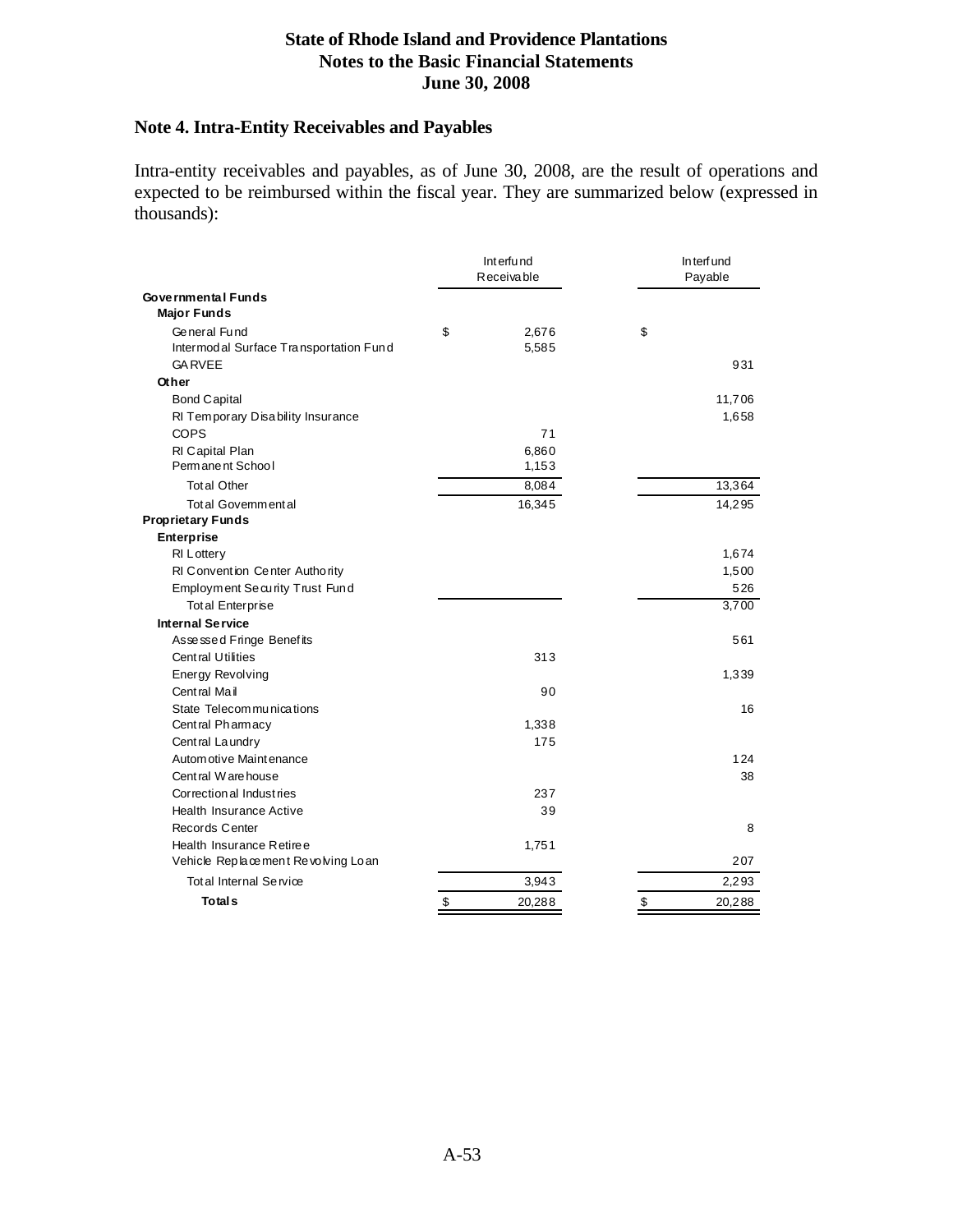#### **Note 5. Capital Assets**

The capital asset activity of the reporting entity consists of the following (expressed in thousands):

#### **Primary Government**

Governmental Activities

|                                              | Beginning |                |    |           |    |           |    | $End$ in q |
|----------------------------------------------|-----------|----------------|----|-----------|----|-----------|----|------------|
|                                              |           | <b>Balance</b> |    | Increases |    | Decreases |    | Balance    |
| Capital assets not being depreciated:        |           |                |    |           |    |           |    |            |
| Land                                         | \$        | 338,987        | \$ | 2.949     | \$ | (29)      | \$ | 341,907    |
| Works of Art                                 |           | 135            |    | 104       |    |           |    | 239        |
| Intangibles                                  |           | 111,537        |    | 25,099    |    | (126)     |    | 136,510    |
| Construction in progress                     |           | 597,005        |    | 193,367   |    | (13,306)  |    | 777,066    |
| Total capital assets not being depreciated   |           | 1,047,664      |    | 221,519   |    | (13, 461) |    | 1,255,722  |
| Capital assets being depreciated:            |           |                |    |           |    |           |    |            |
| Land improvements                            |           | 3,700          |    |           |    |           |    | 3,700      |
| <b>Buildings</b>                             |           | 520,733        |    | 1,936     |    | (5, 420)  |    | 517,249    |
| Building Improvements                        |           | 208.342        |    |           |    |           |    | 208,342    |
| Fu miture and equipment                      |           | 220,661        |    | 9,980     |    | (5,715)   |    | 224,926    |
| Intangibles                                  |           | 8,428          |    |           |    |           |    | 8,428      |
| Infrastructure                               |           | 2,052,745      |    | 11,260    |    |           |    | 2,064,005  |
| Total capital assets being depreciated       |           | 3,014,609      |    | 23,176    |    | (11, 135) |    | 3,026,650  |
| Less accumulated depreciation for:           |           |                |    |           |    |           |    |            |
| Land improvements                            |           | 2,707          |    | 185       |    |           |    | 2,892      |
| <b>Buildings</b>                             |           | 170,983        |    | 18,349    |    | (3,406)   |    | 185,926    |
| Building Improvements                        |           | 126,361        |    |           |    |           |    | 126,361    |
| Fumiture and equipment                       |           | 158,485        |    | 18,692    |    | (5, 159)  |    | 172,018    |
| Intangibles                                  |           | 1,603          |    | 1,628     |    |           |    | 3,231      |
| Infrastructure                               |           | 997,660        |    | 68,052    |    |           |    | 1,065,712  |
| Total a $\alpha$ um ulated depreciation      |           | 1,457,799      |    | 106,906   |    | (8, 565)  |    | 1,556,140  |
| Total capital assets being depreciated, net  |           | 1,556,810      |    | (83, 730) |    | (2,570)   |    | 1,470,510  |
| Gove mm ental activities capital assets, net | \$        | 2,604,474      | \$ | 137,789   | \$ | (16,031)  | S  | 2,726,232  |

The current period depreciation was charged to the governmental functions on the Statement of Activities as follows:

| General government                                   | \$ | 8.526   |
|------------------------------------------------------|----|---------|
| Human services                                       |    | 7,109   |
| Education                                            |    | 2,907   |
| Public safety                                        |    | 12.112  |
| Natural resources                                    |    | 3,801   |
| Transportation                                       |    | 72.451  |
| Total depreciation expense - governmental activities | S  | 106.906 |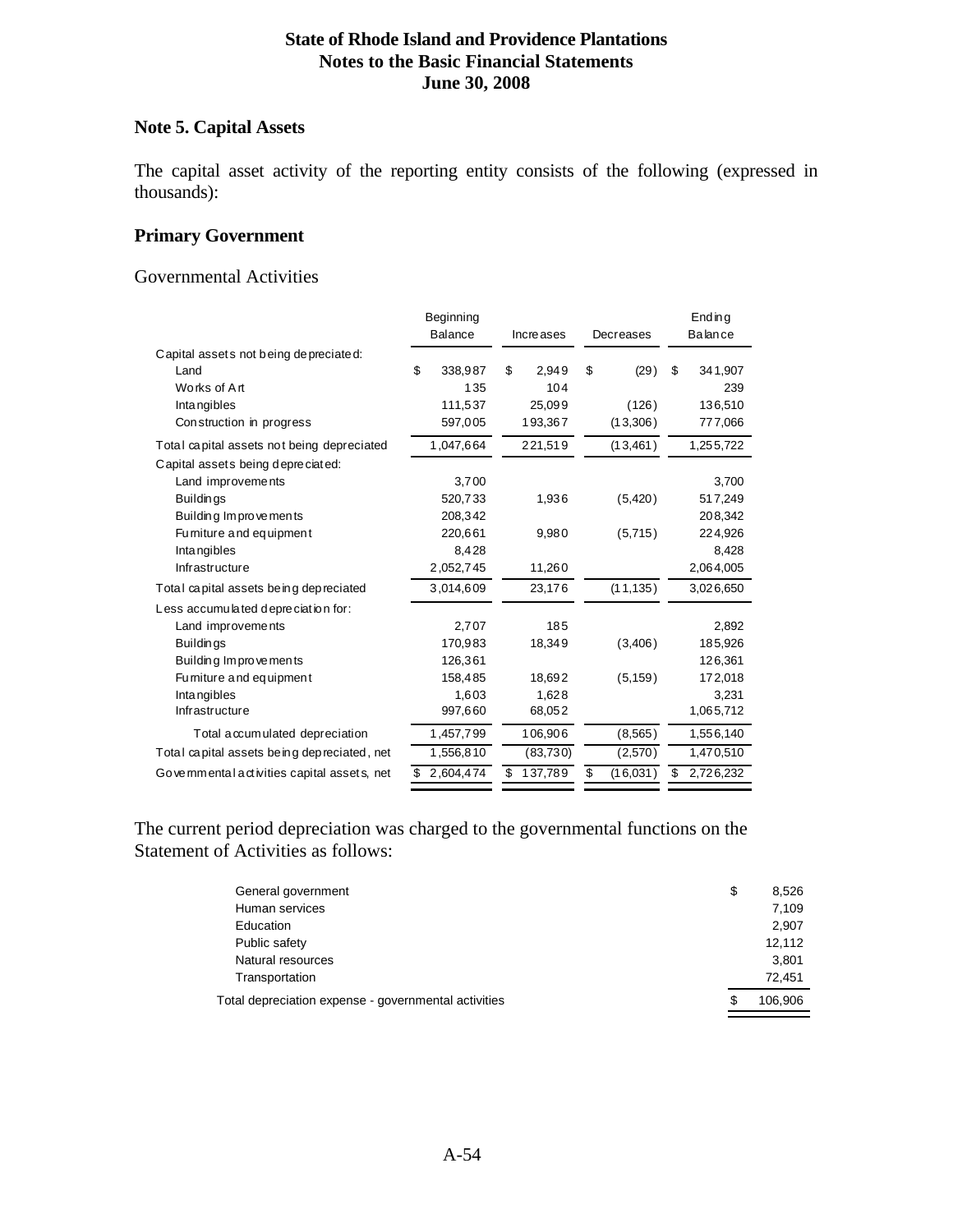### Business-Type Activities

|                                                | Beginning<br><b>Balance</b> | Increases |        | Decreases |   | Ending<br>Balance |
|------------------------------------------------|-----------------------------|-----------|--------|-----------|---|-------------------|
| Capital assets not being depreciated:          |                             |           |        |           |   |                   |
| Land                                           | \$<br>45.558                | \$        |        | \$        | S | 45,558            |
| Construction in progress                       | 25,142                      |           | 48,862 | (72, 436) |   | 1,568             |
| Total capital assets not being depreciated     | 70,700                      |           | 48,862 | (72, 436) |   | 47,126            |
| Capital assets being depreciated:              |                             |           |        |           |   |                   |
| <b>Buildings</b>                               | 161,266                     |           | 2.037  |           |   | 163,303           |
| Machine ry and equipment                       | 13,059                      |           | 70,406 | (70)      |   | 83,395            |
| Total capital assets being depreciated         | 174,325                     |           | 72.443 | (70)      |   | 246,698           |
| Less accumulated depreciation                  | 76,263                      |           | 9,027  | (62)      |   | 85,228            |
| Total capital assets be in g dep reciated, net | 98,062                      |           | 63.416 | (8)       |   | 161,470           |
| Business-type activities capital assets, net   | \$<br>168,762               | 112,278   |        | (72, 444) |   | 208,596           |
|                                                |                             |           |        |           |   |                   |

# **Discretely Presented Component Units**

|                                             | Beginning      |    |           |    |            |    | Ending         |
|---------------------------------------------|----------------|----|-----------|----|------------|----|----------------|
|                                             | <b>Balance</b> |    | Increases |    | Decreases  |    | <b>Balance</b> |
| Capital assets not being depreciated:       |                |    |           |    |            |    |                |
| Land $*$                                    | \$<br>95,016   | \$ | 8,299     | \$ | (954)      | \$ | 102,361        |
| Construction in progress                    | 579,567        |    | 221,706   |    | (274, 148) |    | 527,125        |
| Total capital assets not being depreciated  | 674,583        |    | 230,005   |    | (275, 102) |    | 629,486        |
| Capital assets being depreciated:           |                |    |           |    |            |    |                |
| <b>Buildings</b>                            | 1,138,754      |    | 205,503   |    | (249)      |    | 1,344,008      |
| Land improvements *                         | 154,168        |    | 12,419    |    |            |    | 166,587        |
| Machinery and equipment *                   | 279,212        |    | 21,919    |    | (5,961)    |    | 295,170        |
| Intangibles                                 |                |    | 4,100     |    |            |    | 4,100          |
| Infrastructure                              | 339,906        |    | 27,337    |    |            |    | 367,243        |
| Total capital assets being depreciated      | 1,912,040      |    | 271,278   |    | (6, 210)   |    | 2,177,108      |
| Less accumulated depreciation for:          |                |    |           |    |            |    |                |
| <b>Buildings</b>                            | 437,205        |    | 46,242    |    | (760)      |    | 482,687        |
| Land improvements *                         | 86,675         |    | 8,465     |    |            |    | 95,140         |
| Machinery and equipment *                   | 170,364        |    | 19,624    |    | (5, 347)   |    | 184,641        |
| Intangibles                                 |                |    | 615       |    |            |    | 615            |
| Infrastructure                              | 103,737        |    | 6,736     |    |            |    | 110,473        |
| Total accumulated depreciation              | 797,981        |    | 81,682    |    | (6, 107)   |    | 873,556        |
| Total capital assets being depreciated, net | 1,114,059      |    | 189,596   |    | (103)      |    | 1,303,552      |
| Total capital assets, net                   | 1,788,642      | æ. | 419,601   | S  | (275, 205) | S  | 1,933,038      |
|                                             |                |    |           |    |            |    |                |

\* Certain beginning balances have been restated, see Note 18, Section C.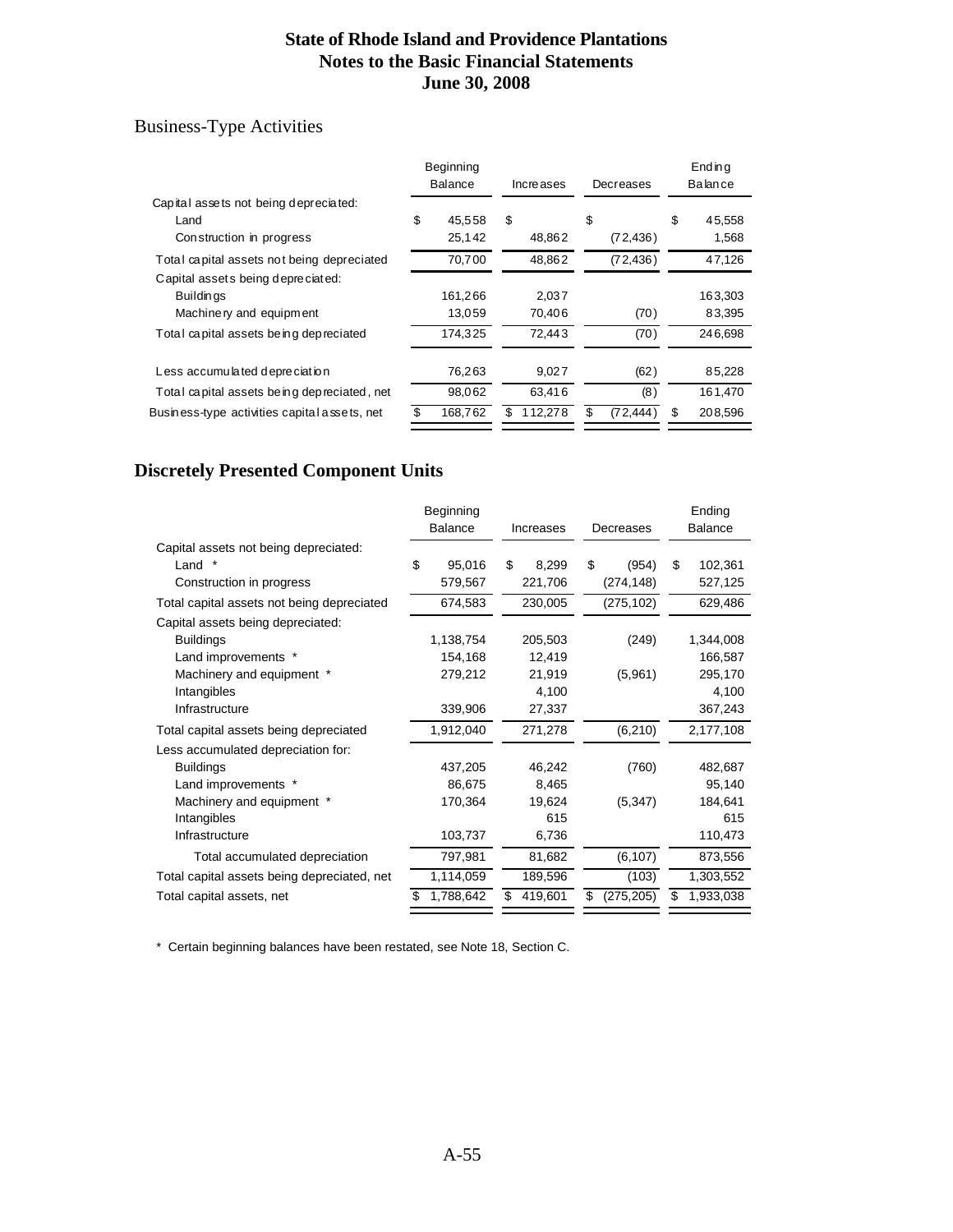#### **Note 6. Long-Term Obligations**

Long-term obligations include bonds, notes and loans payable, obligations under capital leases, compensated absences, and other long-term liabilities.

### **A. Bonds Payable**

At June 30, 2008, future debt service requirements were as follows (expressed in thousands):

| Fiscal             |                                                            | Primary Govemment |             |               |                 |                 |  |  |  |
|--------------------|------------------------------------------------------------|-------------------|-------------|---------------|-----------------|-----------------|--|--|--|
| Year               | Governmental Activities<br><b>Business Type Activities</b> |                   |             |               | Component Units |                 |  |  |  |
| E nding<br>June 30 | Principal<br>Principal<br>Interest<br>Interest             |                   |             | Principal     | Interest        |                 |  |  |  |
| 2009               | 104.069<br>S                                               | \$<br>104.672     | \$<br>9,285 | \$<br>13,853  | \$<br>142,153   | \$<br>170,542   |  |  |  |
| 2010               | 93,349                                                     | 100,064           | 9,740       | 13,408        | 99,132          | 164,856         |  |  |  |
| 2011               | 88,075                                                     | 95,691            | 10,205      | 12,938        | 99,555          | 160,656         |  |  |  |
| 2012               | 101.920                                                    | 91.243            | 10.720      | 12,431        | 102.399         | 153,828         |  |  |  |
| 2013               | 111,335                                                    | 85,838            | 11,260      | 11,895        | 122,316         | 148,920         |  |  |  |
| 2014 - 2018        | 504,750                                                    | 352, 209          | 64,255      | 50,507        | 592,639         | 680,816         |  |  |  |
| 2019 - 2023        | 371.255                                                    | 252, 365          | 81,355      | 33,183        | 640,557         | 529,398         |  |  |  |
| 2024 - 2028        | 111,210                                                    | 178,337           | 35,670      | 16,918        | 587,847         | 381, 135        |  |  |  |
| 2029 - 2033        | 168,260                                                    | 152.227           | 25.820      | 8.711         | 597.490         | 243,937         |  |  |  |
| 2034 - 2038        |                                                            | 116, 156          | 12,650      | 1,161         | 615,245         | 123,426         |  |  |  |
| 2039 - 2043        | 371,700                                                    | 92, 925           |             |               | 286,645         | 31,570          |  |  |  |
| 2044 - 2048        |                                                            |                   |             |               | 52,355          | 7,422           |  |  |  |
| 2049 - 2053        | 197,006                                                    | 2,637,174         |             |               | 3,705           | 148             |  |  |  |
|                    | \$2,222,929                                                | \$4.258.901       | 270.960     | \$<br>175,005 | 3,942,038       | \$<br>2,796,654 |  |  |  |

### **Primary Government**

### Governmental Activities

Current interest bonds of the State are serial bonds with interest payable semi-annually and multi-modal variable rate demand bonds. Capital appreciation bonds are designated as College and University Savings Bonds. The accreted interest is recognized as a current year expense in the governmental activities on the statement of activities. These bonds mature through 2009 with interest payable with each principal payment.

In July 2007, the State issued \$46,570,000 Consolidated Capital Development Loan of 2008, Refunding Series A, with interest rates ranging from 4.00% to 5.00%, maturing from 2009 through 2014. The proceeds were used to advance refund \$47,305,000 1998A Refunding Series. The net proceeds from the sale of the refunding bonds were used to purchase U.S. Government securities which were deposited in an irrevocable trust with an escrow agent to provide for all future debt service of the refunded bonds. The advance refunding met the requirements of an in-substance debt defeasance and the refunded bonds were removed from the Statement of Net Assets. The refunding decreases total debt service payments over the next 7 years by \$1,719,994 and resulted in an economic gain (difference between the present values of the debt service payments on the old and new debt) of \$1,703,927.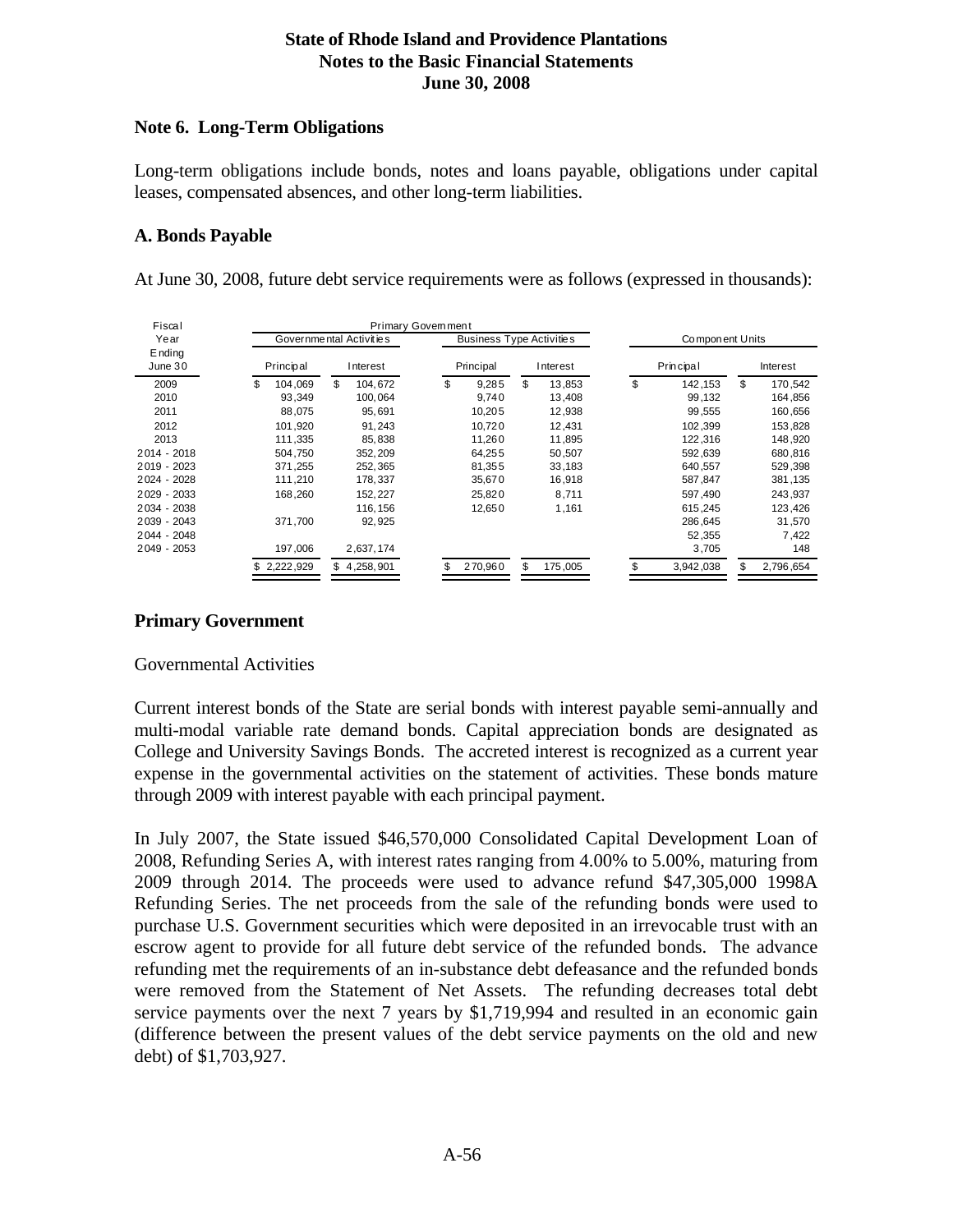Included in the current interest bonds is \$14,165,000 of general obligation multi-modal variable rate demand bonds maturing in fiscal year 2020. These bonds were initially issued in the weekly rate mode but can be changed by the issuer (the State) to a daily, commercial paper or term rate mode. The interest rate is determined either weekly or daily based on the mode; interest is paid monthly. The owners of the bonds in a weekly mode can require the State (acting through its remarketing and tender agents) to repurchase the bonds. The remarketing agent is authorized to use its best efforts to resell any purchased bonds by adjusting the interest rate offered. The State has entered into a standby bond purchase agreement (liquidity facility) with the tender agent and a commercial bank (the bank). The remarketing agent is required to offer for sale all bonds properly tendered for purchase. In the event the remarketing agent is unable to remarket tendered bonds, the standby bond purchase agreement provides that the bank agrees to purchase any bonds from time to time in an amount not to exceed the principal amount plus accrued interest up to 37 days at an interest rate not to exceed 12% per annum, subject to the terms and provisions of the liquidity facility. This agreement has been extended through December 15, 2015. The State is required to pay the bank at an interest rate based on its prime lending rate or the federal funds rate plus 1/2 of 1 percent, whichever is higher. The standby bond purchase agreement remains in effect until the payment in full of the principal and interest on all bonds purchased by the bank. These bonds were refunded subsequent to June 30, 2008.

The R.I. Economic Development Corporation (RIEDC), on behalf of the State, issues special obligation debt. Grant Anticipation Revenue Vehicle Bonds are payable solely from future federal aid revenues to be received by the State in reimbursement of federally eligible costs of specific transportation construction projects. Rhode Island Motor Fuel Tax Revenue Bonds are payable solely from certain pledged revenues derived from two cents (\$.02) per gallon of the thirty cents (\$.30) per gallon Motor Fuel Tax. The bonds provide the state matching funds for the Grant Anticipation Revenue Vehicle Bonds. The bonds do not constitute a debt, liability, or obligation of the State or any political subdivision thereof. The RIEDC has no taxing power. The obligation of the State to make payments to the trustee of future federal aid revenues and future pledged motor fuel taxes is subject to annual appropriation by the General Assembly.

Revenue bonds of the R.I. Refunding Bond Authority (RIRBA) are secured by lease rentals payable by the State pursuant to lease agreements relating to projects financed by the authority and leased to the State. Proceeds from the RIRBA bonds have been used (1) to loan funds to the State to affect the advance refunding of general obligation bonds issued by the State in 1984; (2) to finance construction and renovation of certain buildings, and (3) to finance acquisition of equipment used by various State agencies.

The Tobacco Settlement Financing Corporation (TSFC), a blended component unit, has issued \$882,395,742 of Tobacco Asset Backed Bonds that were used to purchase the State's future rights in the Tobacco Settlement Revenues under the Master Settlement Agreement and the Consent decree and final Judgment. The bonds are secured solely by and are payable solely from the tobacco receipts sold to the TSFC and other monies of the TSFC and do not constitute a general, legal, or moral obligation of the State or any political subdivision thereof and the State has no obligation or intention to satisfy any deficiency or default of any payment of the bonds. The TSFC has not taxing power. The TSFC 2007 bonds are capital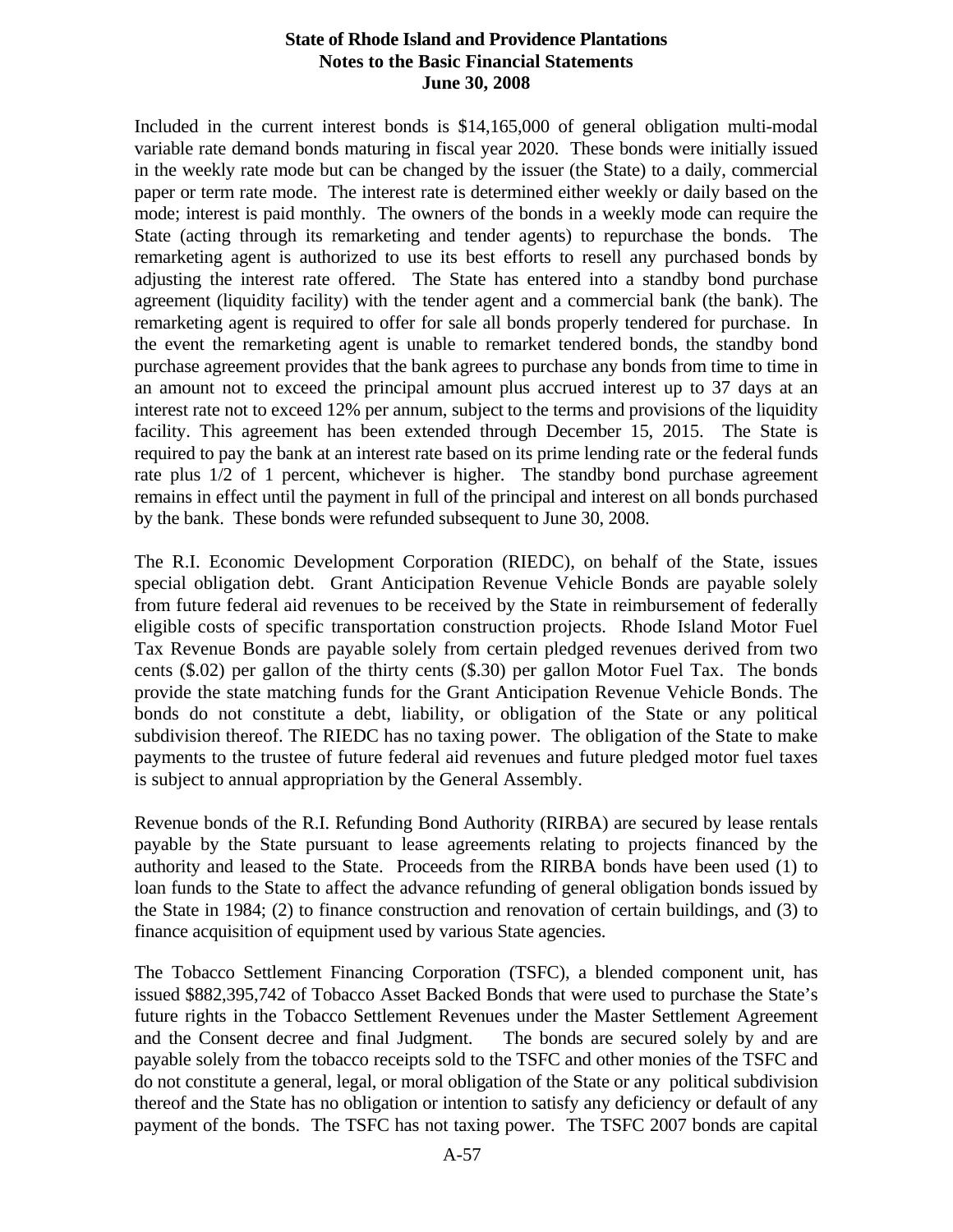appreciation bonds on which no periodic interest payments are made, but which are issued at a deep discount from par and accrete to full value at maturity in the year 2052. The bond indenture contains "Turbo Maturity" provisions, whereby the corporation is required to apply 100% of all collections that are in excess of the then current funding requirements of the indenture to the early redemption of the bonds. During the year ended June 30, 2008, TSFC utilized \$16,620,000 of excess collections to early redeem an equal amount of outstanding bonds

At June 30, 2008 general obligation bonds authorized by the voters and unissued amounted to \$275,016,000. In accordance with the General Laws, unissued bonds are subject to extinguishment seven years after the debt authorization was approved unless extended by the General Assembly.

Business Type Activities

The R.I. Convention Center Authority (RICCA) is limited to the issuance of bonds or notes in an aggregate principal amount of \$305,000,000. At June 30, 2008, outstanding bond and note indebtedness totaled \$272,100,000.

Revenue bonds of RICCA were issued to (a) refund bonds and notes, (b) pay construction costs, (c) pay operating expenses, (d) pay interest on revenue bonds prior to completion of construction, (e) fund a debt service reserve, (f) pay costs of issuance and (g) acquire and renovate the Civic Center. The revenue bonds are secured by all rents receivable, if any, under a lease and agreement between the RICCA and the State covering all property purchased by the RICCA. It also covers a mortgage on facilities and land financed by the proceeds of the revenue bonds and amounts held in various accounts into which bond proceeds were deposited. Minimum annual lease payments by the State are equal to the gross debt service of RICCA. In the event of an operating deficit (excluding depreciation), annual lease payments may be increased by the amount of the deficit. The obligation of the State to pay such rentals is subject to and dependent upon annual appropriations of such payments being made by the Rhode Island General Assembly for such purpose. Those appropriations are made in connection with the State's annual budgetary process and are therefore dependent upon the State's general financial resources and factors affecting such resources.

During November 2001, the RICCA issued Refunding Revenue Bonds, 2001 Series A (the bonds), in the aggregate principal amount of \$101,315,000. The bonds may bear interest at Daily Rates, Weekly Rates, or Term Rates, as defined in the Bond Resolution adopted by the RICCA on October 18, 2001, for periods selected from time to time by the RICCA and determined by UBS Painewebber, Inc. (UBS), as Remarketing Agent under the Remarketing Agreement (the Agreement) dated November 6, 2001. In addition, the RICCA may convert the bonds to fixed rate bonds. The bonds initially bear interest at the weekly rate as determined by UBS and are payable in monthly installments. Total interest paid to the bondholders for the years ended June 30, 2008 was \$2,088,000. The bonds mature in varying installments through May 15, 2027; \$59,210,000 of these bonds remain outstanding at June 30, 2008.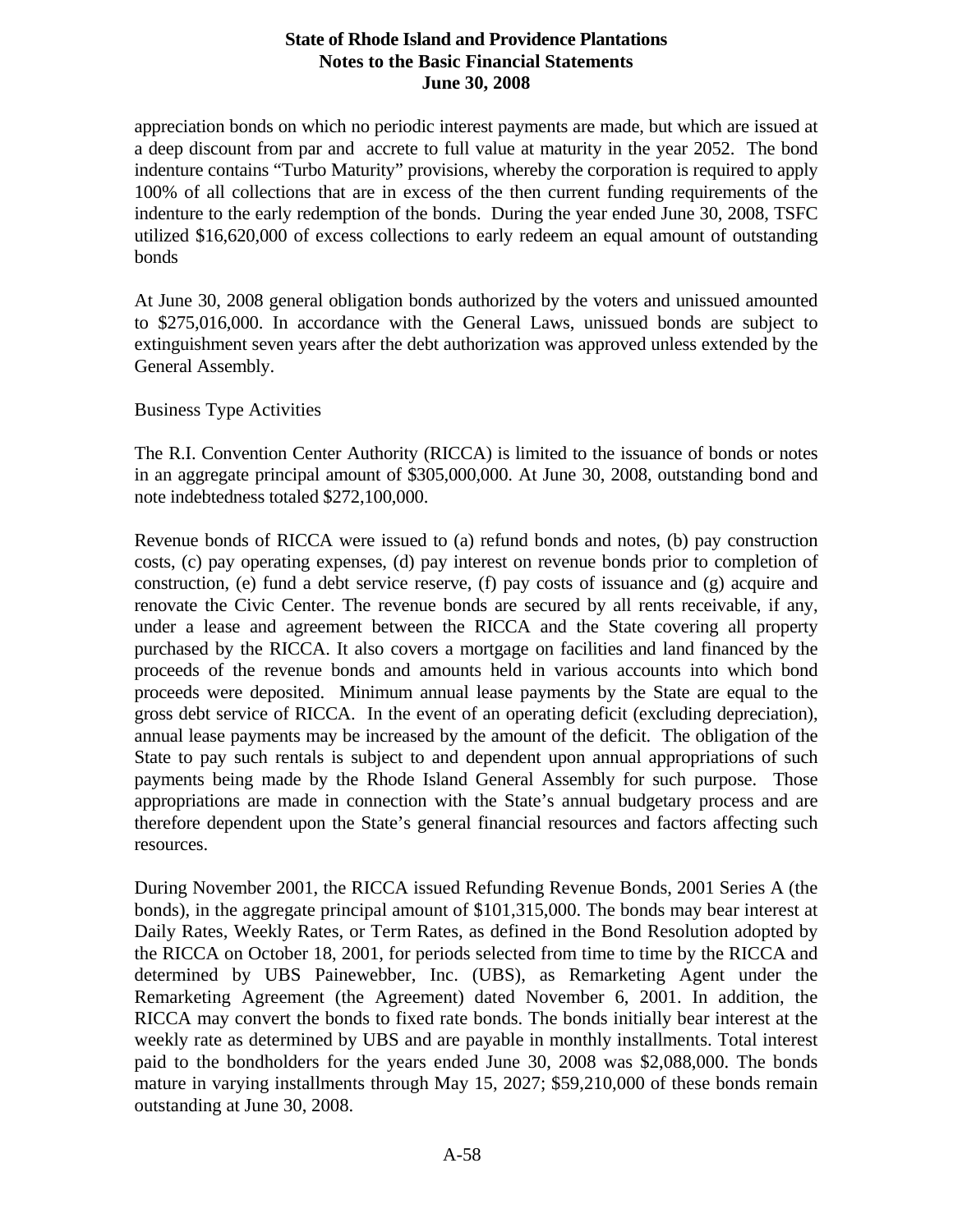Concurrent with the issuance of the 2001 Series A Refunding Revenue Bonds, the RICCA entered into an interest rate swap agreement (the Swap Agreement) with UBSAG, Stamford Branch (UBSAG). Under the terms of the Swap Agreement, the RICCA agrees to pay to UBSAG a fixed interest rate of 3.924% on the outstanding principal amount of the Bonds each May  $15<sup>th</sup>$  and November  $15<sup>th</sup>$  through May 15, 2027. In exchange, UBSAG agrees to pay to the RICCA interest at the Weekly Rate on a monthly basis through May 15, 2027. The Swap Agreement contains a barrier option early termination date of November 15, 2006 and every fixed rate payment due date thereafter. In addition, UBSAG has the right, but not the obligation, on providing 30 calendar days notice prior to the early termination date, to terminate the Swap Agreement if the averaged Weekly Rate has exceeded 5.25% per annum within the preceding 180 days. Such termination shall not require the consent of the RICCA and no fees, payments or other amounts shall be payable by either party in respect of this termination. Total interest paid by the RICCA to UBSAG for the years ended June 30, 2008 under the Swap Agreement was \$2,403,000. Total interest received by the RICCA from UBSAG for the years ended June 30, 2008 under the Swap Agreement was \$1,834,000. By entering into the Swap Agreement, the RICCA converted variable rate bonds to fixed rate bonds to minimize interest rate fluctuation risk. At June 30, 2008, the fair value of RICCA's liability for the interest rate swap was approximately \$3,771,000.

Concurrently, the RICCA entered into a standby bond purchase agreement with Dexia Credit Local (Dexia). Under the terms of the standby bond purchase agreement, Dexia agrees from time to time during the commitment period, as defined by the standby bond purchase agreement, to purchase bonds from the RICCA that bear interest at variable rates. The purchase price shall not exceed the aggregate amount of principal and interest outstanding on said bonds at the time of purchase. Under the terms of the standby bond purchase agreement, Dexia agrees to purchase the bonds when notified by U.S. Bank (the Bonds' paying agent).

The termination date of the standby bond purchase agreement is the later of November 1, 2011 or when all principal and interest on any bonds purchased by Dexia have been paid in full. Under the terms of the standby bond purchase agreement, the RICCA is obligated to pay a fee equal to .165% per annum of the outstanding bond principal and interest. Fees paid by the RICCA for the years ended June 30, 2008 totaled \$104,000. Subsequent to June 30, 2008, \$58,410,000 of the \$59,210,000 2001 Series A Refunding Revenue Bonds outstanding as of June 30, 2008 was tendered to Dexia pursuant to the standby purchase agreement.

Outstanding indebtedness on the 2001 Series A Refunding Revenue bonds is insured under a financial guaranty insurance policy with Municipal bond Insurance Association, Inc. (MBIA) In June 2008, MBIA's rating was downgraded by Standard & Poor's and Moody's Investors Service to AA and A2 respectively. In addition, UBS, the Authority's Remarketing Agent, has exited the municipal bond market. The combination of these factors and the current condition of the financial markets caused management to investigate alternative financing options with respect to the 2001 Series A Refunding Revenue Bonds.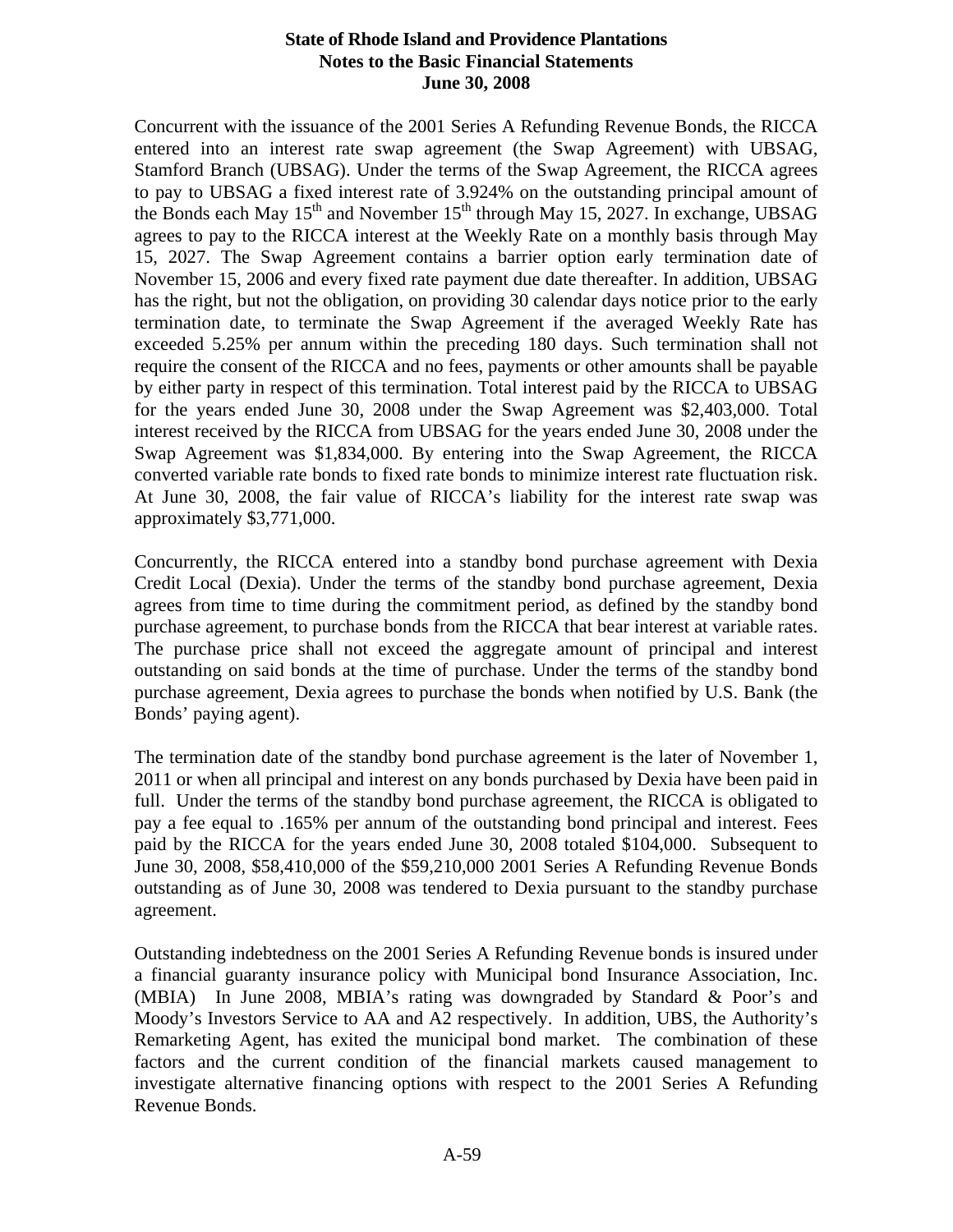In July 2008, the authorized the issuance of refunding revenue bonds to refund the 2001 Series A Refunding Revenue bonds and terminate the Swap Agreement. In March 2009, the Convention Center Authority issued \$71,220,000 of Refunding Revenue bonds for the purpose of refunding the Authority's outstanding Variable Rate Refunding Revenue Bonds 2001 Series A, and to finance an associated swap termination payment, debt service reserve fund and the costs of issuance.

All outstanding indebtedness is subject to optional and mandatory redemption provisions. Mandatory redemption is required for certain bonds over various years beginning in 2009 through 2027 at the principal amount of the bonds. Certain bonds may be redeemed early, at the option of RICCA at amounts ranging from 100% to 102% of the principal balance.

Each of the RICCA's Bond Resolutions contains certain restrictive covenants. The RICCA was unable to fund the Renewal and Replacement component to the restrictive covenants pursuant to certain indentures. During the annual budget process, the RICCA requests Renewal and Replacement funding from the State. Such appropriations were not made during FY08.

See Note 12 for information concerning contingent liabilities relating to "Moral Obligation" bonds.

### **Component Units**

Revenue bonds of the University of Rhode Island (URI), Rhode Island College (RIC), and Community College of Rhode Island (CCRI) were issued under trust indentures and are collateralized by a pledge of revenues from the facilities financed. The facilities include housing, student union (including bookstores) and dining operations. Under terms of the trust indentures, certain net revenues from these operations must be transferred to the trustees for payment of interest, retirement of bonds, and maintenance of facilities. The bonds are payable in annual or semi-annual installments to various maturity dates. Revenue bonds also include amounts borrowed under a loan and trust agreement between the R.I. Health and Educational Building Corporation (RIHEBC) and the Board of Governors for Higher Education acting for URI, RIC, and CCRI. The agreement provides for RIHEBC's issuance of the bonds with a loan of the proceeds to the university and colleges and the payment by the university and colleges to RIHEBC of loan payments that are at least equal to debt service on the bonds. The bonds are secured by a pledge of revenues of the respective institutions.

Bonds of the R.I. Housing and Mortgage Finance Corporation (RIHMFC) are special obligations of RIHMFC, payable from the revenue, prepayments and all the funds and accounts pledged under the various bond resolutions to the holders of the bonds. The proceeds of the bonds were generally used to acquire mortgage loans which are secured principally by a first lien upon real property and improvements.

The R.I. Student Loan Authority issued tax exempt Student Loan Revenue Bonds that are secured by eligible student loans, the monies in restricted funds established by the trust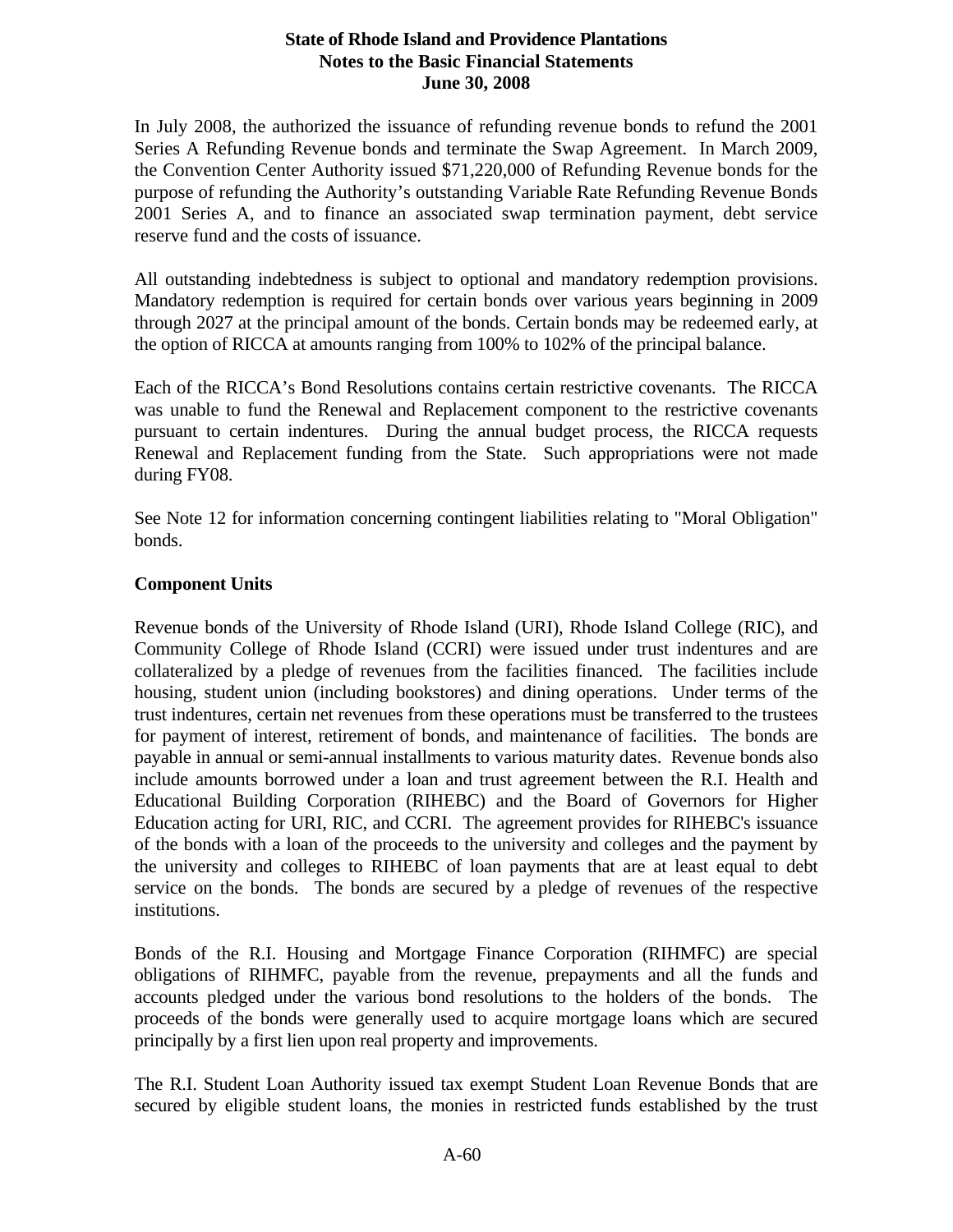indenture and all related income. The proceeds of the issuance and operating cash were used to refund bonds and to originate and purchase eligible student loans.

The R.I. Economic Development Corporation (RIEDC) has bonds outstanding referred to as Airport Revenue Bonds. They were issued to finance the construction and related costs of certain capital improvements at T.F. Green State Airport. The proceeds of the bonds were loaned to the R.I. Airport Corporation, a subsidiary and component unit of RIEDC. The remainder of bonds outstanding comprise the financing to purchase land and make land improvements at Island Woods Industrial Park in Smithfield, R.I. and to acquire land, make improvements and renovations of a building and parking lot (The Fleet National Bank Project).

In June 2006, the R.I. Airport Corporation (RIAC), RIEDC and the R.I. Department of Transportation (RIDOT) executed a Secured Loan Agreement (Agreement) which provides for borrowings of up to \$42,000,000 with the United States Department of Transportation under the Transportation Infrastructure Finance and Innovation Act of 1998. The purpose of the Agreement is to reimburse RIEDC and RIDOT and to provide funding to RIAC for a portion of eligible project costs related to the Intermodal Facility Project. RIAC is permitted under the agreement to make requisitions of funds for eligible project costs and it is anticipated that such requisitions will occur through fiscal year 2011. Upon completion of the project, RIAC will begin making monthly payments of principal and interest, with interest at a rate of 5.26%. Payments will be made on behalf of RIEDC (the borrower per the Agreement) and it is anticipated that repayments will commence in fiscal year 2010 with a final maturity of January 2042. Such repayments are payable solely from the net revenues derived from the Intermodal Facility. As of June 30, 2008, RIAC had \$83,000 in borrowings under this agreement.

During the year ended June 30, 2008, the Airport Corporation issued \$18,030,000 of revenue bonds with an average interest rate of 4.492% to advance refund \$18,060,000 of revenue bonds with an average interest rate of 5.081%. The Airport Corporation advance refunded these bonds to reduce its total debt service payments over the next 10 years by approximately \$717,000 and obtain an economic gain (difference between the present values of the debt service payments of the old and new bonds) of approximately \$597,000. The reacquisition price exceeded the carrying amount of the old debt by \$539,126. This amount is being netted against the new debt and amortized over the remaining life of the refunded debt, which is shorter than the life of the new debt issued. The proceeds of the refunding were used to purchase U.S. Government securities which were deposited into an irrevocable trust with an escrow agent to provide for all future payments on the refunded bonds. As of June 30, 2008, \$60,225,000 of outstanding refunding bonds, including prior year refundings, are considered defeased.

 In April 2004, the Narragansett Bay Commission (NBC) issued Multi-Modal Revenue Bonds, 2004 Series A in the principal amount of \$70,000,000 maturing September 2034. These bonds have been issued in weekly rate mode but can be changed by NBC to a daily, commercial paper or term rate mode. The interest rate is determined weekly or daily based on the mode and interest is paid monthly. The interest rate for the bonds outstanding during fiscal year 2007 ranged from 3.2% to 4.0%. The owners of the bonds in weekly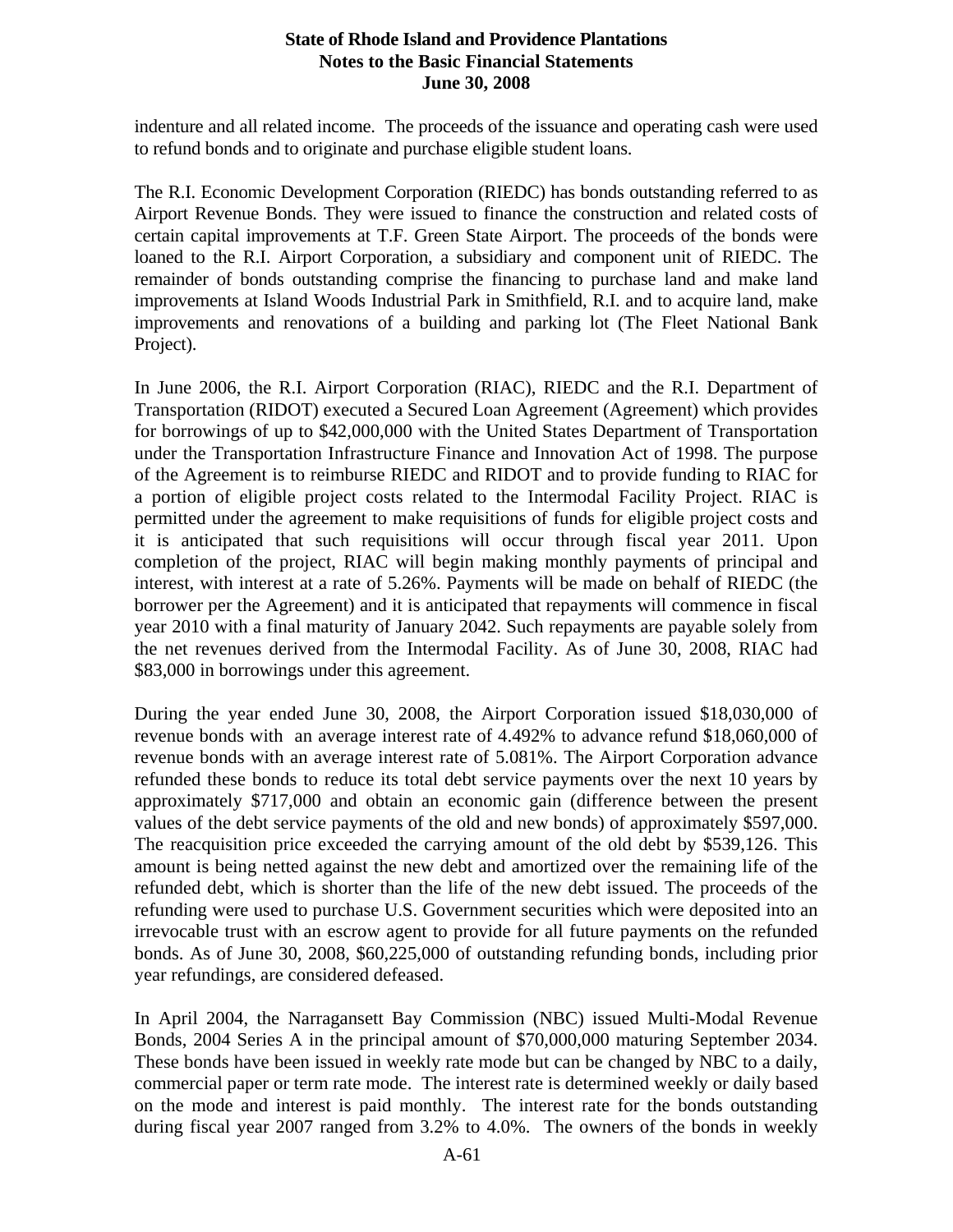mode can require NBC (acting through its remarketing and lender agents) to repurchase the bonds. The remarketing agent has agreed to use its best efforts to remarket any purchased bonds.

NBC has entered into a standby bond purchase agreement (liquidity facility) with the tender agent and a European bank (the bank). The remarketing agent is required to offer for sale all bonds properly tendered for purchase. In the event the remarketing agent is unable to remarket tendered bonds, the standby bond purchase agreement provides that the bank agrees to purchase any bonds from time to time in an amount not to exceed the principal amount plus accrued interest up to 183 days at an interest rate not to exceed 12% per annum, subject to the terms and provisions of the liquidity facility. NBC is required to pay the bank at an interest rate based on its prime lending rate or the federal funds rate plus ½ of 1 percent, whichever is higher. The standby bond purchase agreement remains in effect until the payment in full of the principal and interest on all bonds purchased by the bank. The standby bond purchase agreement terminates on April 29, 2009 and carries a fee of 0.18% per annum on the amount available.

The proceeds of the revenue bonds of the R.I. Clean Water Finance Agency provide funds to make low interest loans to municipalities in the State and quasi-state agencies to finance or refinance the costs of construction or rehabilitation of water pollution abatement projects.

Bonds of the R.I. Water Resources Board Corporate were issued to provide financing to various cities, towns, private corporations and companies engaged in the sale of potable water and the water supply business.

The \$80,000,000 of authorized bonds that may be issued by the R.I. Industrial-Recreational Building Authority is limited by mortgage balances that it has insured, \$4,000,000 at June 30, 2008 (See Note 18B). The insured mortgages are guaranteed by the State. Subsequent to June 30, 2008 the authorization was reduced to \$20,000,000 by the General Assembly.

URI entered into an interest rate swap for its currently outstanding Auxiliary Enterprise Revenue Issue, Series 2004B. The purpose of the swap was to lower the cost of funds. URI pays the bondholders a variable rate set weekly. Based on the swap agreement, URI pays interest at a variable rate based on the bonds and a) a fixed rate on the swap equal to 3.691% and b) in return URI receives the sum of (i) 67.0% of the one month USD-LIBOR-BBA plus (ii) 0.12%. The one month USD-LIBOR-BBA plus 0.12% is a variable rate designed to offset the variable rate paid to the bondholders, thereby establishing a synthetic fixed rate for the bonds. All payments under the swap agreement are netted and paid on a monthly basis each month on the fifteenth  $(15<sup>th</sup>)$ , commencing on January 15, 2005. As further defined in the Confirmation to the swap agreement, the Board of Governors of Higher Education is acting for URI. Subject to cash settlement, URI has the right to terminate the agreement, in whole or in part, on the effective date and on any business day thereafter. The swap is scheduled to terminate on September 15, 2034.

Because interest rates have declined and tax-exempt and taxable ratios have remained high since execution of the swap, the swap, if it were to be terminated, had a negative fair market value (\$1,397,697) at June 30, 2008. Swaps are not normally valued through exchange-type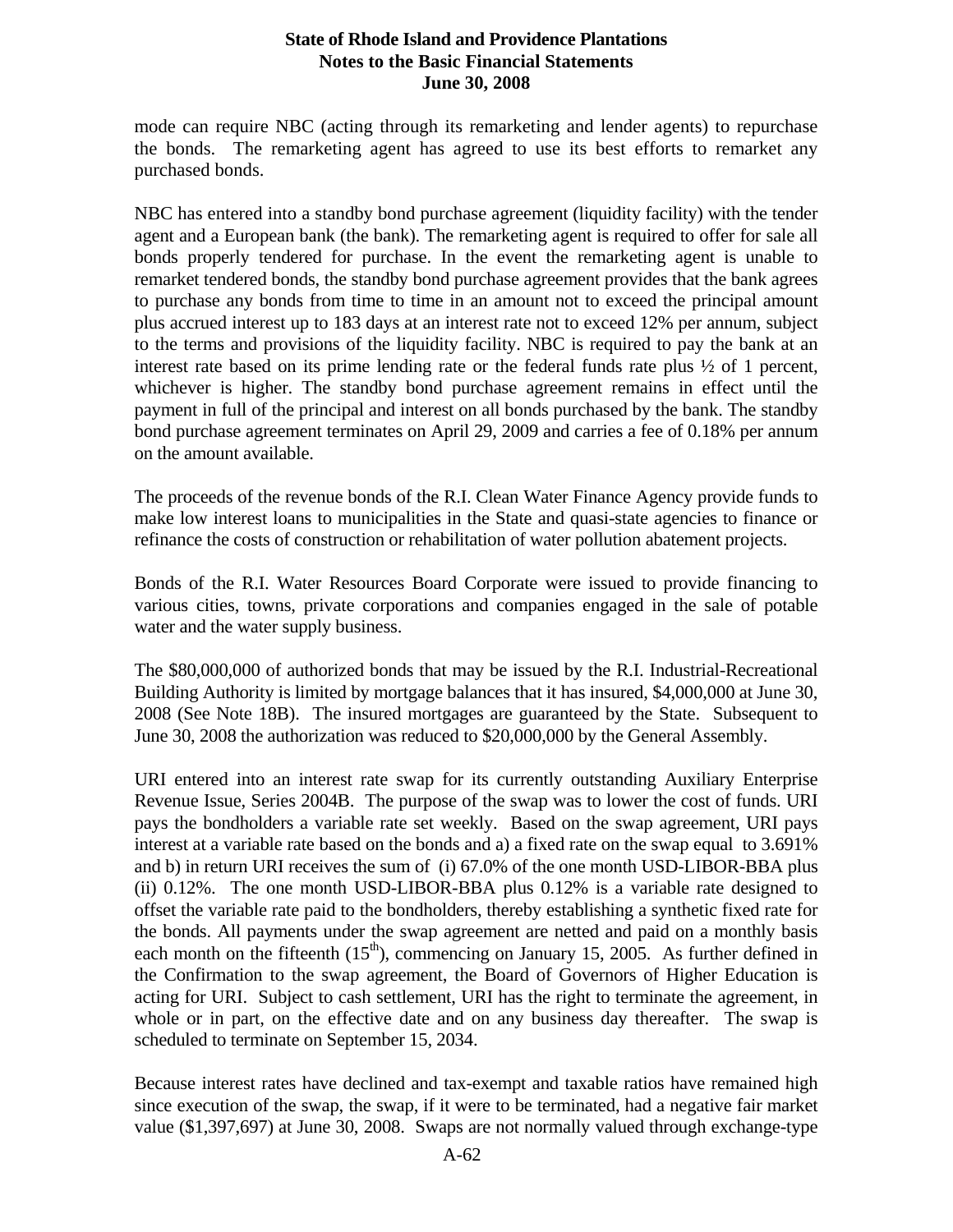markets with easily accessible quotation systems and procedures. The fair market value was calculated using the zero coupon method. Information was obtained from generally recognized sources with respect to quotations, reporting specific transactions and market conditions and based on accepted industry standards and methodology.

As the variable rate that URI pays on its bonds, which approximates the Bond Market Association Municipal Swap Index, differs from the variable percent of LIBOR rate received from Merrill Lynch Capital Services (MLCS), the swap exposes URI to basis risk. As of June 30, 2008, the Bond Market Municipal Swap Index was 1.55% whereas 67.0% of the 1 month LIBOR plus 0.12% was 1.65%.

As of June 30, 2008, URI was exposed to credit risk because the swap had a negative fair value. MLCS is unconditionally guaranteed by Merrill Lynch  $\&$  Co. and has maintained its ratings since inception of AA3, A+ and AA- by Moody's Investors Service, Standard & Poor's and Fitch Ratings, respectively. Additionally URI has obtained swap insurance on this transaction from Ambac Assurance Corporation. To mitigate credit risk, if the counterparty's credit quality falls below a threshold level, the counterparty is obligated, on demand of URI, to provide and maintain collateral (cash or U.S. Government and Agency Securities) having certain values required by the swap in order to provide security for payment of the positive value of the swap, if any, to URI.

In November 2008, URI refunded the Series 2004B bonds and financed the termination of the swap agreement with the proceeds of the Series 2008 A and B bonds (see Note 19 Subsequent Events).

### **B. Notes Payable**

Notes payable (expressed in thousands) at June 30, 2008 are as follows: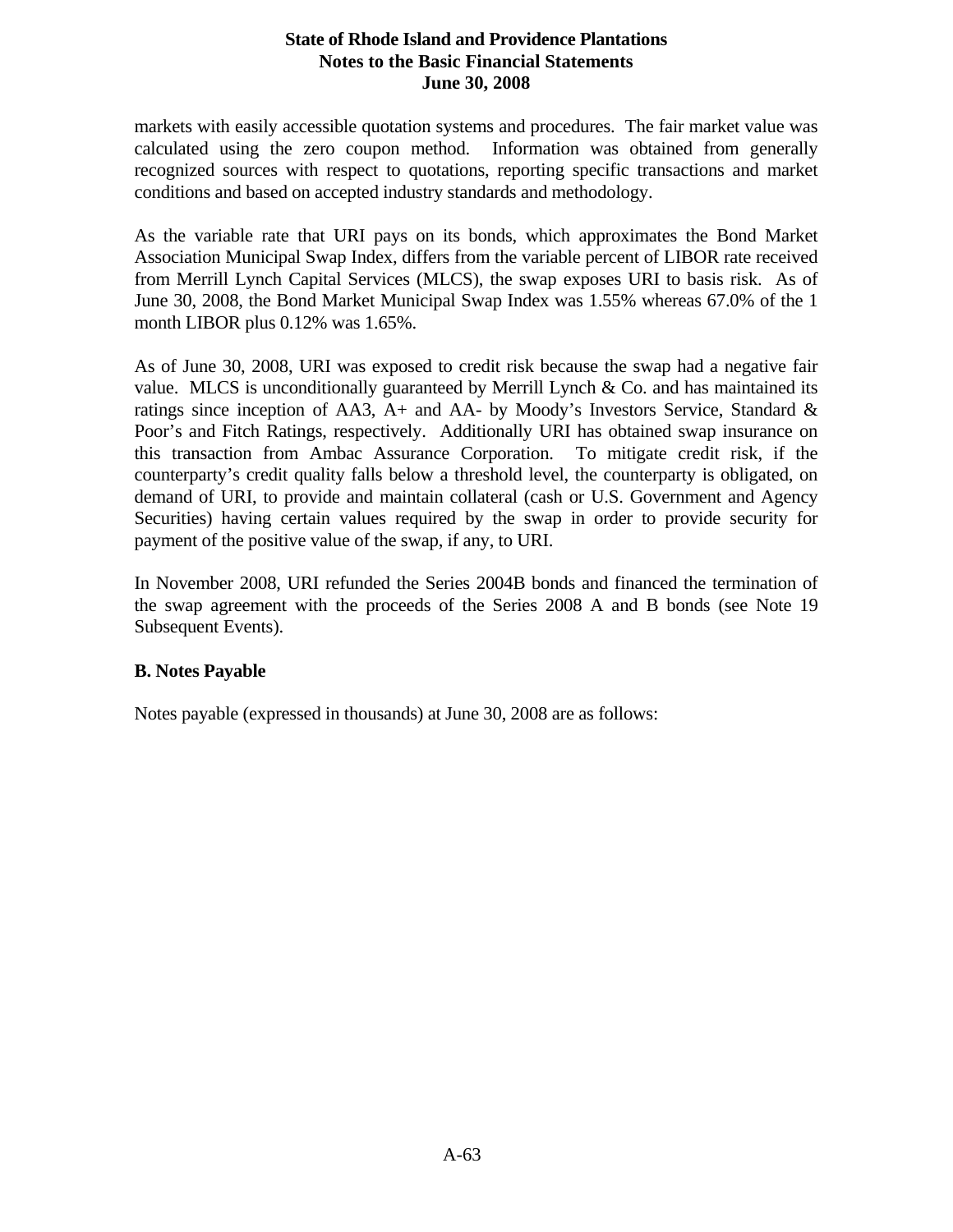| 2,276<br>(1,860)<br>416 |
|-------------------------|
|                         |
|                         |
|                         |
|                         |
|                         |
|                         |
|                         |
|                         |
| 1,849                   |
|                         |
| 37,081                  |
|                         |
|                         |
| 9.775                   |
|                         |
|                         |
| 3,415                   |
|                         |
| 702                     |
|                         |
| 1,250                   |
| 54,072                  |
| (43,292)                |
| 10,780                  |
|                         |

#### **C. Loans Payable**

#### **Component Units**

Loans payable include liabilities of the Narragansett Bay Commission (NBC) to the R.I. Clean Water Finance Agency (RICWFA) of \$269,027,000.

#### **D. Obligations Under Capital Leases**

#### **Primary Government**

The State has entered into capital lease agreements, Certificates of Participation (COPS), with financial institutions. These financing arrangements have been used by the State to acquire, construct or renovate facilities and acquire other capital assets.

The State's obligation under capital leases at June 30, 2008 consists of the present value of future minimum lease payments less any funds available in debt service reserve funds.

Obligation of the State to make payments under lease agreements is subject to and dependent upon annual appropriations being made by the General Assembly.

In December 2007, the State issued \$59,183,000 of refunding Certificates of Participation to advance refund \$60,435,000 of outstanding capital leases. Interest rates on the new capital leases range from 3.30% to 5.00% with maturities through fiscal year 2021. This insubstance defeasance resulted in an economic gain of approximately \$2,429,000 and total debt service requirements were reduced by approximately \$2,963,000.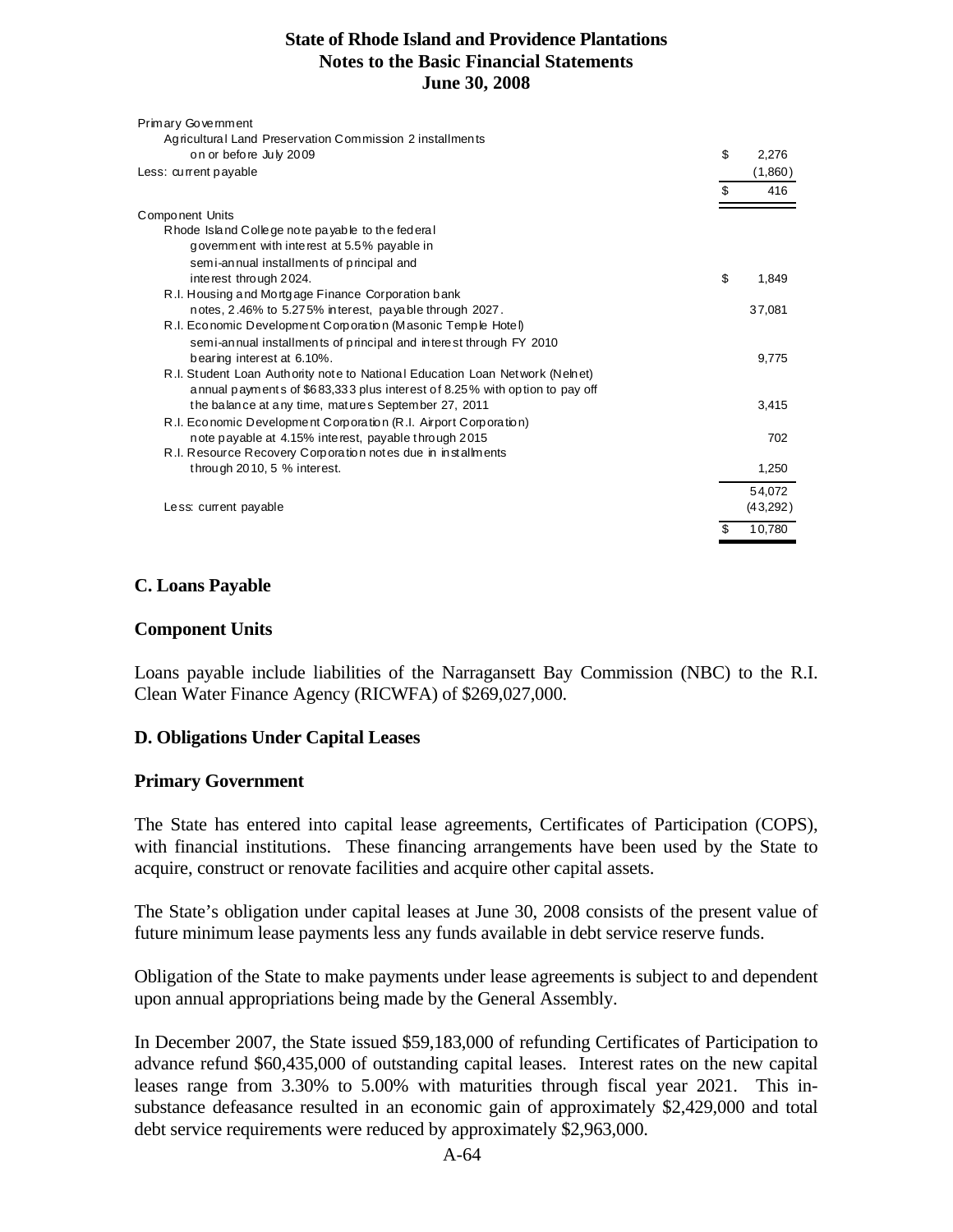The following is a summary of material future minimum lease payments (expressed in thousands) required under capital leases that have initial or remaining noncancelable lease terms in excess of one year as of June 30, 2008.

| Fiscal Year                                    |      |          |  |  |  |
|------------------------------------------------|------|----------|--|--|--|
| Ending June 30                                 | COPS |          |  |  |  |
| 2009                                           | \$   | 32,048   |  |  |  |
| 2010                                           |      | 31,291   |  |  |  |
| 2011                                           |      | 26,128   |  |  |  |
| 2012                                           |      | 24,835   |  |  |  |
| 2013                                           |      | 23,743   |  |  |  |
| $2014 - 2018$                                  |      | 98,043   |  |  |  |
| 2019 - 2023                                    |      | 64,196   |  |  |  |
| $2024 - 2028$                                  |      | 16,400   |  |  |  |
| Total future minimum lease payments            |      | 316,684  |  |  |  |
| Am ount representing interest                  |      | (80,624) |  |  |  |
| Present value of future minimum lease payments | \$   | 236,060  |  |  |  |
|                                                |      |          |  |  |  |

### **E. Compensated Absences**

 $\mathbf{r}$   $\mathbf{r}$   $\mathbf{r}$   $\mathbf{r}$   $\mathbf{r}$ 

State employees are granted vacation and sick leave in varying amounts based upon years of service. At the termination of service, the employee is paid for accumulated unused vacation leave. Also, the employee is entitled to payment of a percentage of accumulated sick leave at retirement. The State calculates the liability for accrued sick leave for only those employees that are eligible for retirement. Payment is calculated at their then-current rate of pay.

The compensated absences liability attributable to the governmental activities will be liquidated in the applicable fund as the sick and vacation time is discharged. Upon termination the applicable amount owed will be paid out of the Assessed Fringe Benefit Fund, an internal service fund.

# **F. Other Long-Term Liabilities**

Items in this category include, but are not limited to, income on invested general obligation bond proceeds, determined to be arbitrage earnings in accordance with federal regulations. These amounts are generally payable to the federal government five years after the bond issuance date. Retainage payable is also included since the related construction projects are not expected to be completed in the subsequent fiscal period. Other long-term liabilities include a tax carry-over credit for a large corporation determined to be a long-term liability and the State's estimated liability for the Station Fire litigation (see Note 12 – Contingencies).

In July 2007, the State entered into a payment agreement with the Rhode Island Economic Development Corporation (EDC) relating to \$14,280,000 of financing obtained by EDC to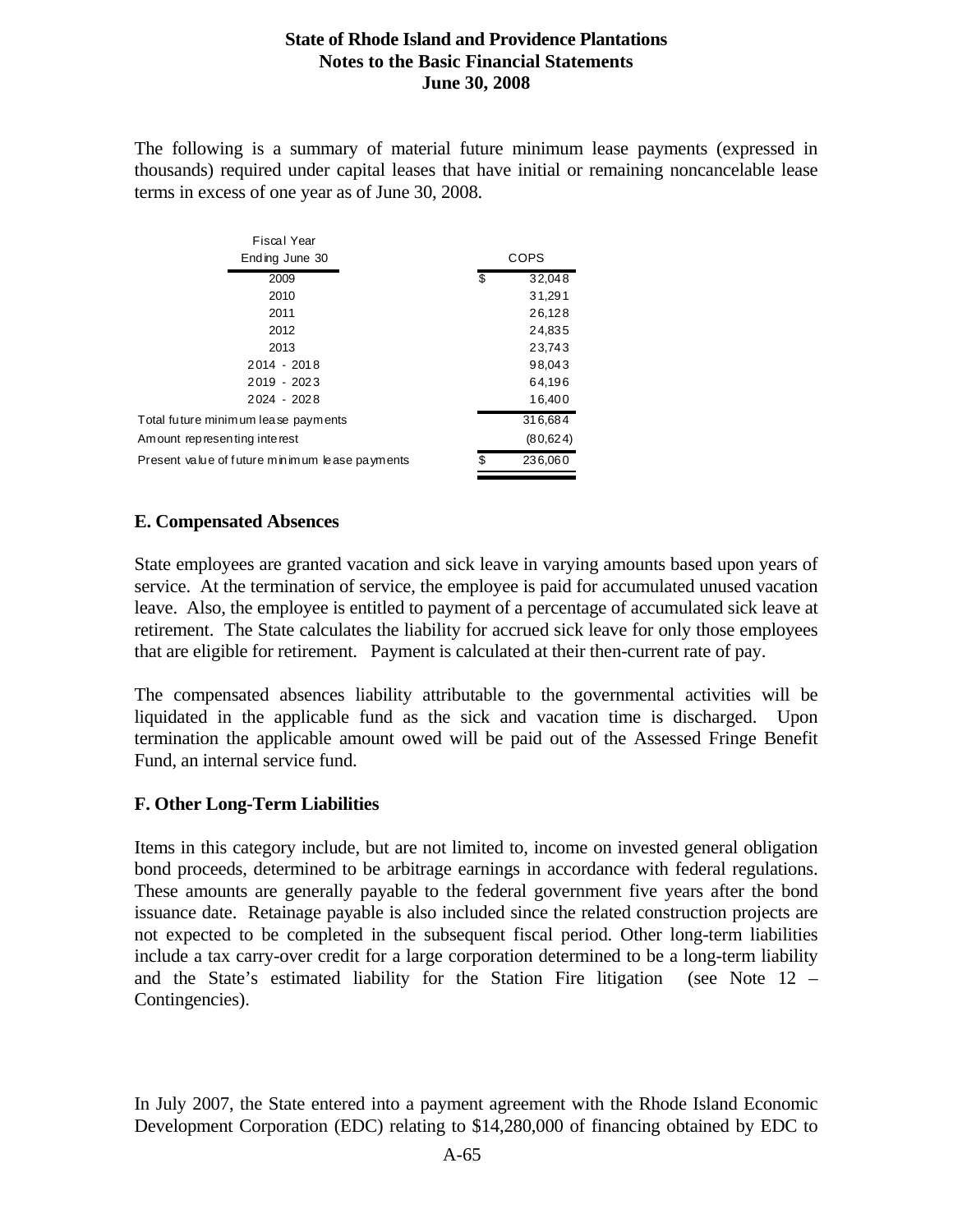provide funds to extinguish historic structure tax credits for the Masonic Temple hotel project through a long term loan to the developer. With the transaction the State retired approximately \$21 million of unused historic tax credit obligations resulting in a net benefit to the State of approximately \$7 million. The term of EDC's borrowing is 3 years. The rate on the loan is a function of the 6 month LIBOR. To obtain a fixed rate on the obligation, the EDC entered into a floating to fixed interest rate swap, whereby the counterparty agrees to pay EDC the 6 month LIBOR and EDC agrees to pay the counterparty 6.10%. EDC's note payable is secured by an assignment of a payment agreement between the State and EDC reflecting legislative approval of EDC executing this debt and the State's obligation to appropriate to EDC funds sufficient to repay the debt. The State will provide semi-annual appropriations and payments to EDC through FY 2010 to pay the debt service on the loan.

The State entered into a loan agreement with the Rhode Island Housing and Mortgage Finance Corporation to provide financing for various affordable housing initiatives. At June 30, 2008 there was \$18,152,000 outstanding under the loan agreement.

#### **G. Changes in Long-Term Debt**

During the fiscal year ended June 30, 2008, the following changes (expressed in thousands) occurred in long-term debt:

#### **Primary Government**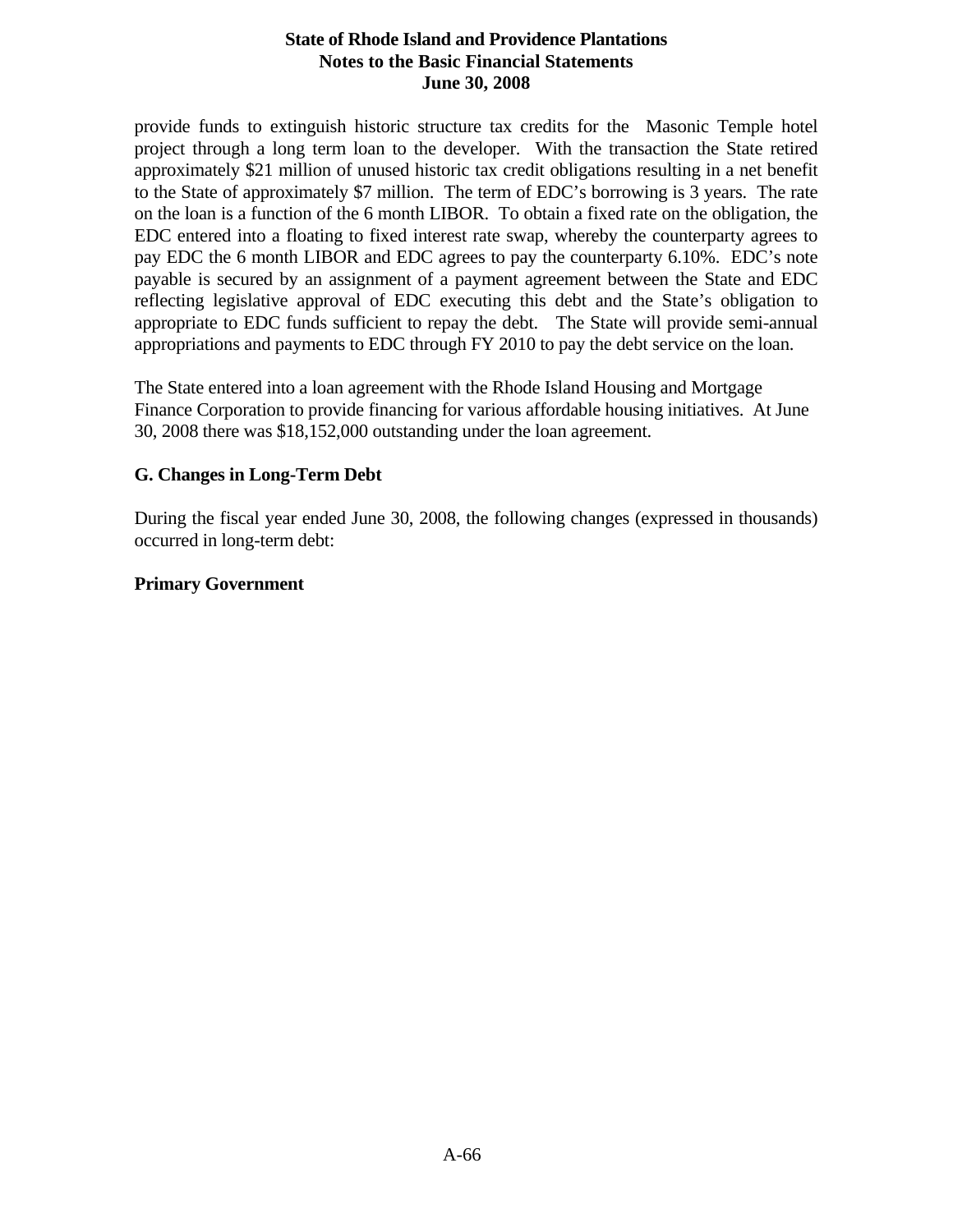|                                                 | Balance<br>July 1 | Addition <sub>s</sub> | <b>Reductions</b> |    | Balance<br>June 30 |    |         |                 |  |  | Amo unts<br>Due Within<br>One Year | Amounts<br>Due<br>Th ere after |  |
|-------------------------------------------------|-------------------|-----------------------|-------------------|----|--------------------|----|---------|-----------------|--|--|------------------------------------|--------------------------------|--|
| Governmental activities                         |                   |                       |                   |    |                    |    |         |                 |  |  |                                    |                                |  |
| General obligation bonds payable:               |                   |                       |                   |    |                    |    |         |                 |  |  |                                    |                                |  |
| Current interest bonds                          | \$<br>913.367     | \$<br>178,325         | \$<br>(94, 613)   | \$ | 997,079            | \$ | 54.545  | \$<br>942,534   |  |  |                                    |                                |  |
| Capital appreciation bonds                      | 118               |                       | (109)             |    | 9                  |    | 9       |                 |  |  |                                    |                                |  |
| Accreted interest on capital appreciation bonds | 3.046             | 667                   | (3, 403)          |    | 310                |    | 310     |                 |  |  |                                    |                                |  |
| Premium and deferred amount on refunding        | 31,800            | 3.040                 | (3,719)           |    | 31,121             |    |         | 31,121          |  |  |                                    |                                |  |
|                                                 | 948, 331          | 182,032               | (101, 844)        |    | 1,028,519          |    | 54,864  | 973,655         |  |  |                                    |                                |  |
| RIEDC Grant Anticipation Bonds                  | 313,820           |                       | (28, 315)         |    | 285,505            |    | 27,475  | 258,030         |  |  |                                    |                                |  |
| Premium                                         | 20,799            |                       | (3, 563)          |    | 17,236             |    |         | 17,236          |  |  |                                    |                                |  |
| RIEDC Rhode Island Motor Fuel Tax Revenue Bonds | 76,290            |                       | (3,730)           |    | 72,560             |    | 3.845   | 68,715          |  |  |                                    |                                |  |
| Premium                                         | 1,502             |                       | (125)             |    | 1,377              |    |         | 1,377           |  |  |                                    |                                |  |
| Revenue bonds - RIRBA                           | 42,710            |                       | (18, 475)         |    | 24,235             |    | 18,195  | 6,040           |  |  |                                    |                                |  |
| Net premium/discount and deferred amount        |                   |                       |                   |    |                    |    |         |                 |  |  |                                    |                                |  |
| on refunding                                    | (251)             |                       | (35)              |    | (286)              |    |         | (286)           |  |  |                                    |                                |  |
| Tobacco Settlement Asset-Backed Bonds           | 860, 161          |                       | (16,620)          |    | 843,541            |    |         | 843,541         |  |  |                                    |                                |  |
| Accreted interest on TSFC bonds                 |                   | 11,153                |                   |    | 11,153             |    |         | 11,153          |  |  |                                    |                                |  |
| Net premium/discount                            | (27, 723)         |                       | 1,394             |    | (26, 329)          |    |         | (26, 329)       |  |  |                                    |                                |  |
| Bonds payable                                   | 2.235.639         | 193.185               | (171, 313)        |    | 2,257,511          |    | 104.379 | 2,153,132       |  |  |                                    |                                |  |
| Certificates of Participation (COP)             | 256,865           | 59.185                | (79,990)          |    | 236,060            |    | 21,330  | 214,730         |  |  |                                    |                                |  |
| Premium                                         | 6,167             | 703                   | (769)             |    | 6,101              |    |         | 6,101           |  |  |                                    |                                |  |
| Obligations under capital leases                | 263,032           | 59,888                | (80, 759)         |    | 242,161            |    | 21,330  | 220,831         |  |  |                                    |                                |  |
| Compensated absences                            | 78,108            | 62,333                | (73,005)          |    | 67,436             |    | 55,226  | 12,210          |  |  |                                    |                                |  |
| Net OPEB Obligation                             |                   | 16,112                |                   |    | 16,112             |    |         | 16,112          |  |  |                                    |                                |  |
| Notes Payable                                   |                   | 2,276                 |                   |    | 2.276              |    | 1.860   | 416             |  |  |                                    |                                |  |
| Other long-term liabilities                     | 56.867            | 39,478                | (13,206)          |    | 83,139             |    | 9.786   | 73.353          |  |  |                                    |                                |  |
|                                                 | 2,633,646<br>S    | \$<br>373,272         | \$<br>(338, 283)  | \$ | 2,668,635          | \$ | 192,581 | \$<br>2,476,054 |  |  |                                    |                                |  |
| Business type activities                        |                   |                       |                   |    |                    |    |         |                 |  |  |                                    |                                |  |
| Revenue bonds                                   | \$<br>279,935     | \$                    | \$<br>(8,975)     | \$ | 270,960            | \$ | 9,285   | \$<br>261.675   |  |  |                                    |                                |  |
| Add: bond premium                               | 4,224             |                       | (319)             |    | 3,905              |    |         | 3,905           |  |  |                                    |                                |  |
| Less: issuance discounts                        | (734)             |                       | 101               |    | (633)              |    |         | (633)           |  |  |                                    |                                |  |
| Deferred amounts on refunding                   | (6, 586)          |                       | 679               |    | (5,907)            |    |         | (5,907)         |  |  |                                    |                                |  |
| Bonds payable                                   | 276,839           |                       | (8,514)           |    | 268,325            |    | 9,285   | 259,040         |  |  |                                    |                                |  |
| Other long-term liabilities                     | 1,359             |                       | (188)             |    | 1,171              |    | 188     | 983             |  |  |                                    |                                |  |
|                                                 | \$<br>278, 198    | \$                    | \$<br>(8,702)     | \$ | 269,496            | \$ | 9,473   | \$<br>260,023   |  |  |                                    |                                |  |

#### **H. Defeased Debt**

In prior years, the State and its component units defeased certain general obligation bonds and revenue bonds by placing the proceeds of the new bonds or other sources, in irrevocable trusts to provide for all future debt service payments on the old bonds. Accordingly, the trust account assets and the liabilities for the defeased bonds are not included in the basic financial statements. On June 30, 2008, the following bonds outstanding (expressed in thousands) are considered defeased:

|                                                                                  | Am ount       |
|----------------------------------------------------------------------------------|---------------|
| Primary government:                                                              |               |
| General Obligation Bonds                                                         | \$<br>288.083 |
| Certificates of Participation                                                    | 21,230        |
| R.I. Convention Center Authority                                                 | 35,660        |
| Component Units:                                                                 |               |
| R.I. Depositors E conomic Protection Corporation (ceased operations during FY04) | 280.780       |
| R.I. Economic Development Corporation                                            | 81,205        |
| R.I. Tum pike and B ridge Authority                                              | 32.300        |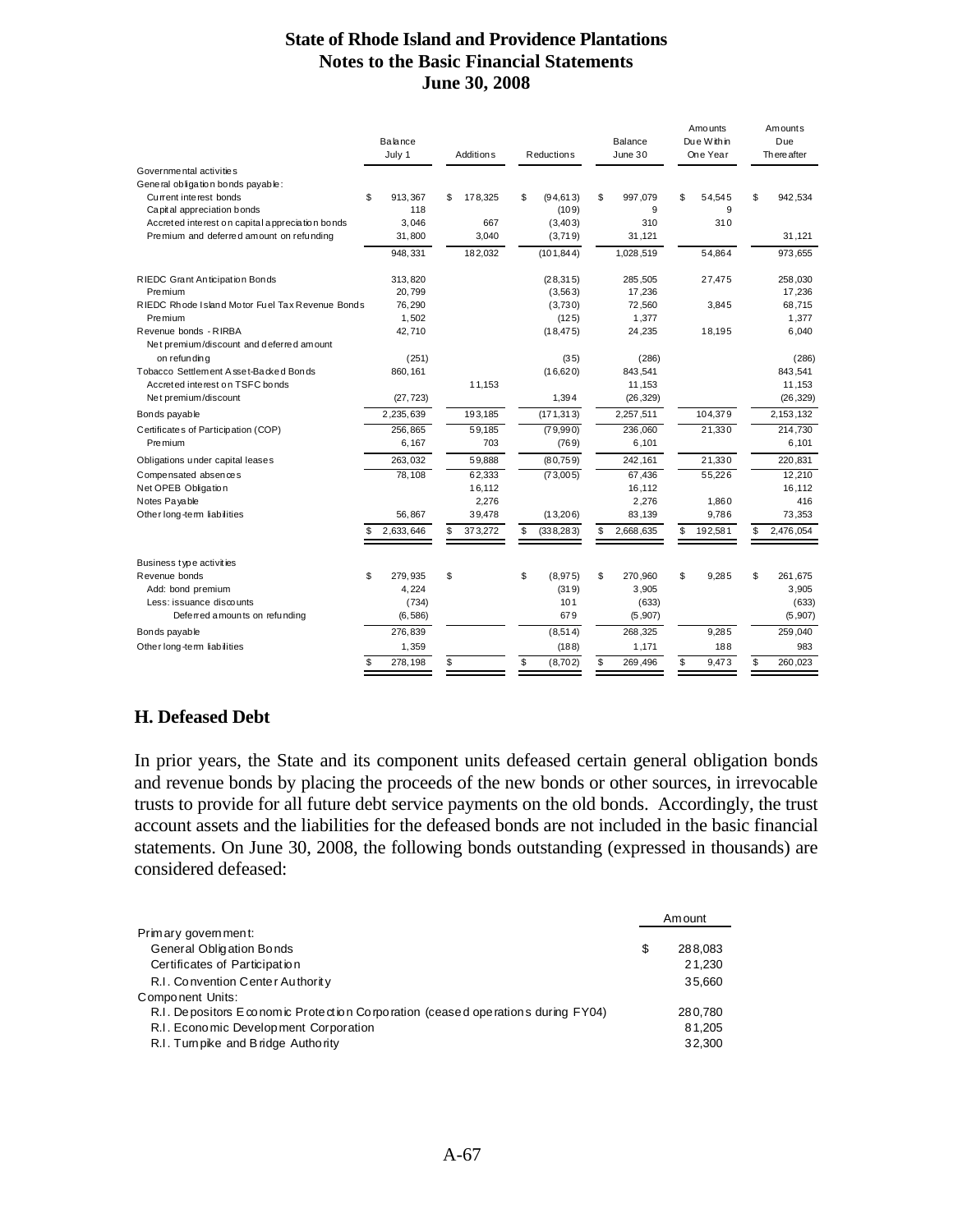#### **I. Conduit Debt**

The R.I. Industrial Facilities Corporation, the R.I. Health and Educational Building Corporation and the R.I. Economic Development Corporation issue revenue bonds, equipment acquisition notes, and construction loan notes to finance various capital expenditures for Rhode Island business entities. The bonds and notes issued by the corporations are not general obligations of the corporations and are payable solely from the revenues derived from the related projects. They neither constitute nor give rise to a pecuniary liability for the corporations nor do they represent a charge against their general credit. Under the terms of the various indentures and related loan and lease agreements, the business entities make loan and lease payments directly to the trustees of the related bond and note issues in amounts equal to interest and principal payments due on the respective issues. The payments are not shown as receipts and disbursements of the corporations, nor are the related assets and obligations included in the financial statements. The amount of conduit debt outstanding on June 30, 2008 was \$97,000,000, \$2,420,465,710 and \$868,000,000 respectively. Certain issues of conduit debt are moral obligations of the State and the current amounts outstanding are disclosed in Note 12.

#### **Note 7. Net Assets/Fund Balances**

#### **Governmental Activities**

#### **Restricted Net Assets**

The Statement of Net Assets reflects \$427,588,000 of restricted net assets, of which \$181,143,000 is restricted by enabling legislation. The restricted net assets that are restricted by enabling legislation are included in the Employment Insurance Program and Other categories on the Statement of Net Assets.

#### **Unrestricted Net Assets**

The detail of the unrestricted net assets of the governmental activities (expressed in thousands), is listed below.

|                                |   | Governmental<br>Activities |                                                       |
|--------------------------------|---|----------------------------|-------------------------------------------------------|
| Deficit                        | S | (1, 427, 537)              |                                                       |
| General Revenue                |   |                            |                                                       |
| Appropriations carried forward |   | 1.739                      | General revenues carried forward for original purpose |
| Internal Service Funds         |   | 7.593                      | Unrestricted balance of all Internal Service Funds    |
| Unrestricted Net Assets        |   | (1, 418, 205)              |                                                       |

The State issues debt for various purposes that does not result in the acquisition of capital assets. Included in the liabilities of the governmental activities on the Statement of Net Assets is \$1,376,087,000 of such debt, which causes the above deficit.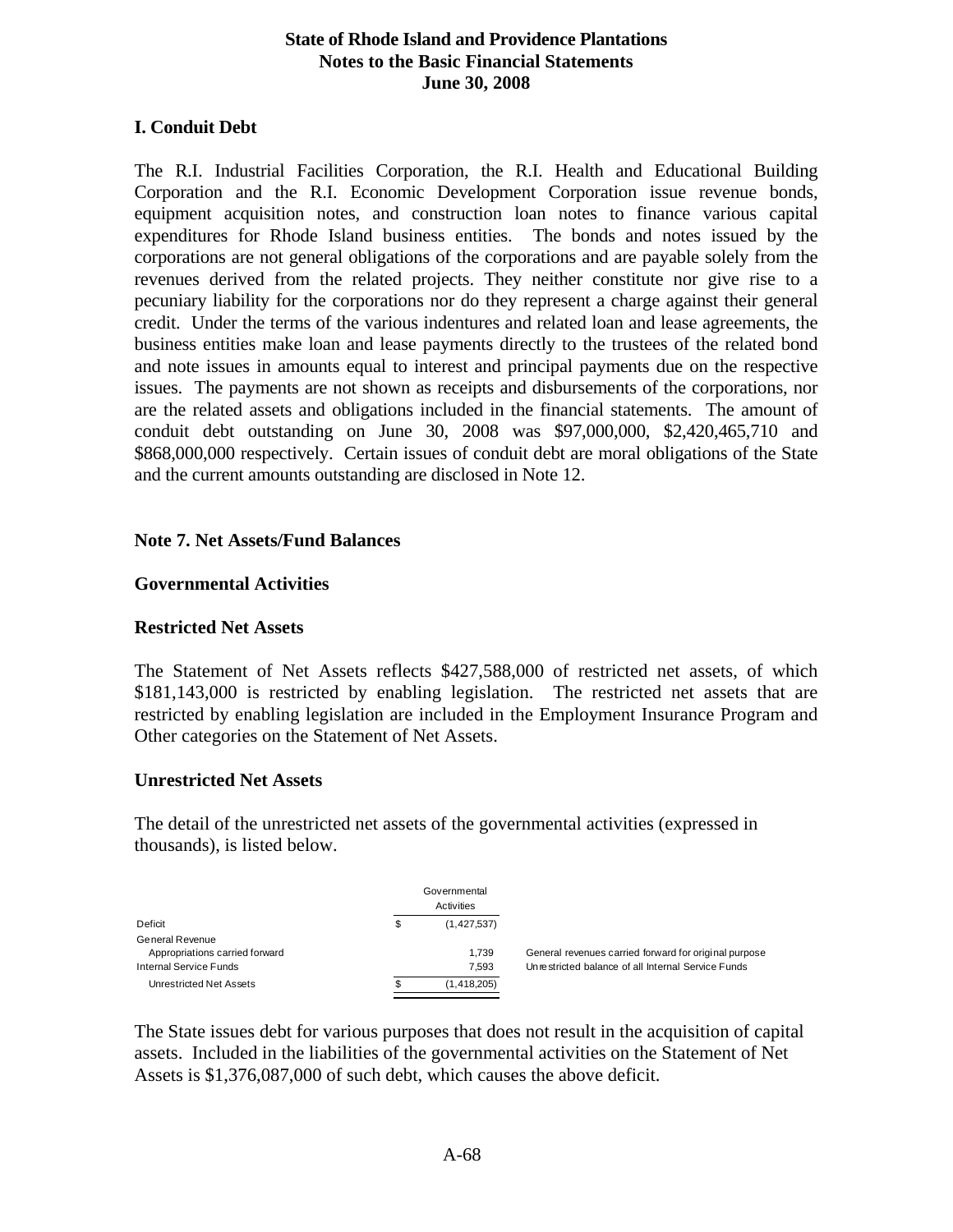#### **Changes in General Fund Reserved Fund Balances**

The State maintains certain reserves within the General Fund in accordance with the Constitution and General Laws. These reserves accumulate in the General Fund until withdrawn by statute or used for the intended purposes pursuant to the constitutional provisions or enabling legislation.

|                                 |   | Reserved<br>Fund Balance<br>July 1 | Additions<br>Reductions |         |    |            | Reserved<br>Fund Balance<br>June 30 |         |  |
|---------------------------------|---|------------------------------------|-------------------------|---------|----|------------|-------------------------------------|---------|--|
| State Budget Reserve Account    | S | 78.659                             | œ<br>Φ                  | 68.579  | \$ | (44, 369)  | Φ                                   | 102.869 |  |
| Appropriations carried forward  |   |                                    |                         |         |    |            |                                     |         |  |
| General revenue                 |   | 3.640                              |                         | 1.739   |    | (3,640)    |                                     | 1.739   |  |
| Departmental restricted revenue |   | 51.777                             |                         | 42.413  |    | (51, 777)  |                                     | 42.413  |  |
| Other                           |   | 10.090                             |                         | 2.584   |    | (10,090)   |                                     | 2.584   |  |
| Total                           |   | 144.166                            | œ<br>æ                  | 115.315 |    | (109, 876) |                                     | 149.605 |  |

The State maintains a State Budget Reserve and Cash Stabilization Account in the general fund. Annually, 2% of general revenues and opening surplus are set aside in this account. Amounts in excess of 3% of the total general revenues and opening surplus are transferred to the R.I. Capital Plan Fund to be used for capital projects. The reserve account, or any portion thereof, may be appropriated in the event of an emergency involving the health, safety or welfare of the citizens of the State or in the event of an unanticipated deficit in any given fiscal year. Such appropriations must be approved by a majority of each chamber of the General Assembly.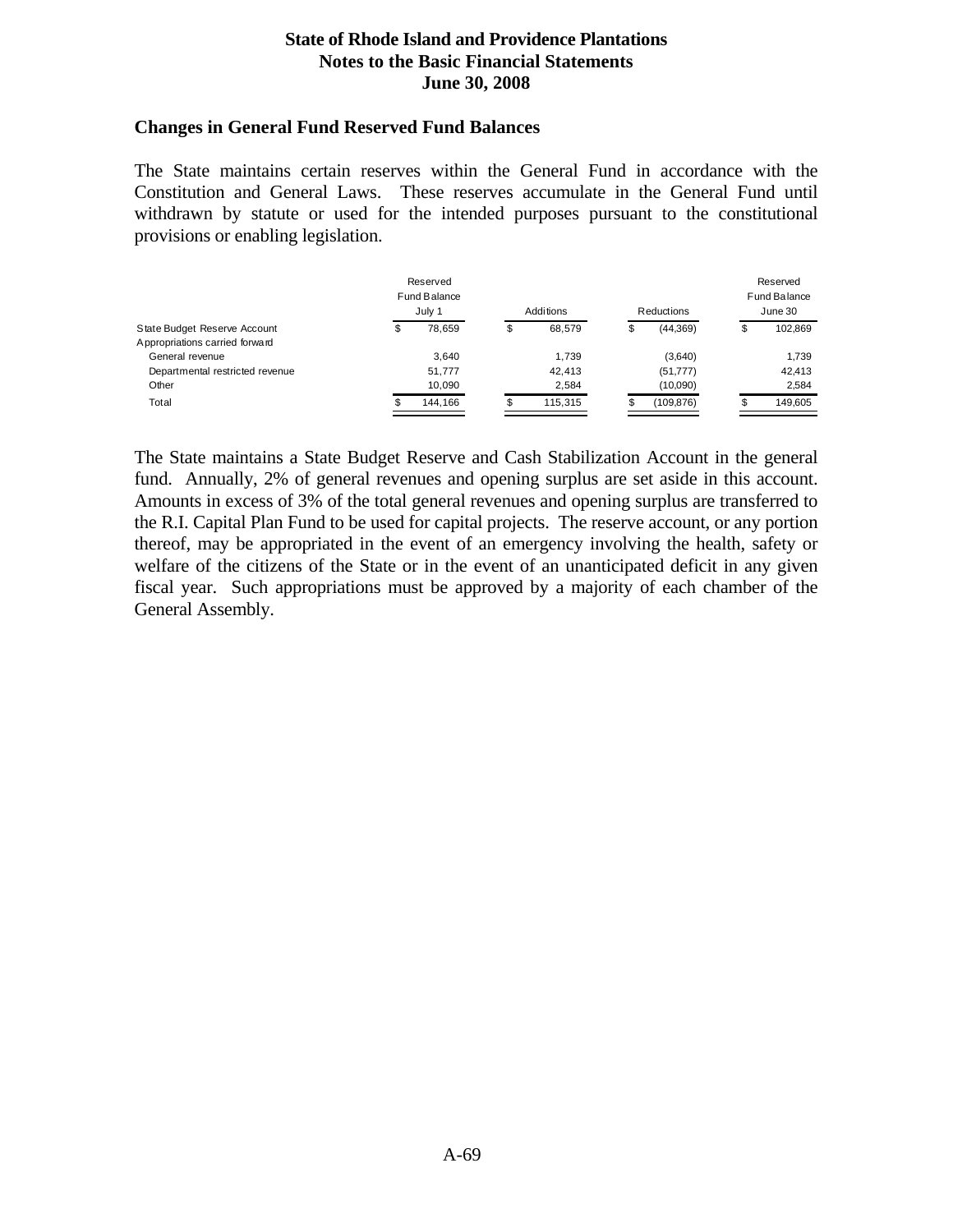#### **Note 8. Taxes**

Tax revenue reported on the Statement of Activities is reported net of the allowance for uncollectible amounts. Tax revenue on the Statement of Revenues, Expenditures and Fund Balances – Governmental Funds is reported net of estimated refunds, uncollectible amounts and the amount that will not be collected within one year (unavailable). The unavailable amount is reported as deferred revenue. The detail of the general revenue taxes as stated on the Statement of Activities and the Governmental Funds Statement of Revenues, Expenditures and Changes in Fund Balances is presented below (expressed in thousands):

|                                        | Govem ment al   |           |        | Statement of |  |  |
|----------------------------------------|-----------------|-----------|--------|--------------|--|--|
|                                        | Funds           |           |        | Activities   |  |  |
| General Fund                           |                 |           |        |              |  |  |
| Personal Income                        | \$              | 1,073,617 | \$     | 1,073,057    |  |  |
| General Business Taxes:                |                 |           |        |              |  |  |
| Business Corporations                  |                 | 150,469   |        | 150,892      |  |  |
| <b>Public Utilities Gross Eamings</b>  |                 | 99,437    |        | 99,902       |  |  |
| <b>Financial Institutions</b>          |                 | 1,830     |        | 1,839        |  |  |
| Insurance Companies                    |                 | 67,997    |        | 68,243       |  |  |
| <b>Bank Deposits</b>                   |                 | 1,710     |        | 1,712        |  |  |
| Health Care Provider Assessment        |                 | 53,357    | 54,888 |              |  |  |
| Sub-total - General Business Taxes     |                 | 374,800   |        | 377,476      |  |  |
| Sales and Use Taxes:                   |                 |           |        |              |  |  |
| Sales and Use                          |                 | 844,197   |        | 844,544      |  |  |
| Mot or V ehicle                        |                 | 48,610    |        | 48,611       |  |  |
| Mot or Fuel                            |                 | 991       |        | 1,008        |  |  |
| Cigarettes                             |                 | 114,675   |        | 114,679      |  |  |
| Alcoholic                              |                 | 11,141    |        | 11, 141      |  |  |
| Sub-total - Sales and Use Taxes        |                 | 1,019,614 |        | 1,019,983    |  |  |
| Other Taxes:                           |                 |           |        |              |  |  |
| Inheritance and Gift                   |                 | 35,334    |        | 35,473       |  |  |
| Racing and Athletics                   |                 | 2,813     |        | 2,813        |  |  |
| Realty Transfer                        |                 | 10,223    |        | 10,223       |  |  |
| Sub-total - Other Taxes                |                 | 48,370    |        | 48,509       |  |  |
| Total - General Fund                   | 2,516,401       |           |        | 2,519,025    |  |  |
| Intermodal Surface Transportation Fund |                 |           |        |              |  |  |
| Gasoline                               |                 | 135,412   |        | 135,412      |  |  |
| Other Governmental Funds               |                 | 166,272   |        | 166,272      |  |  |
| <b>Total Taxes</b>                     | \$<br>2,818,085 |           |        | \$2,820,709  |  |  |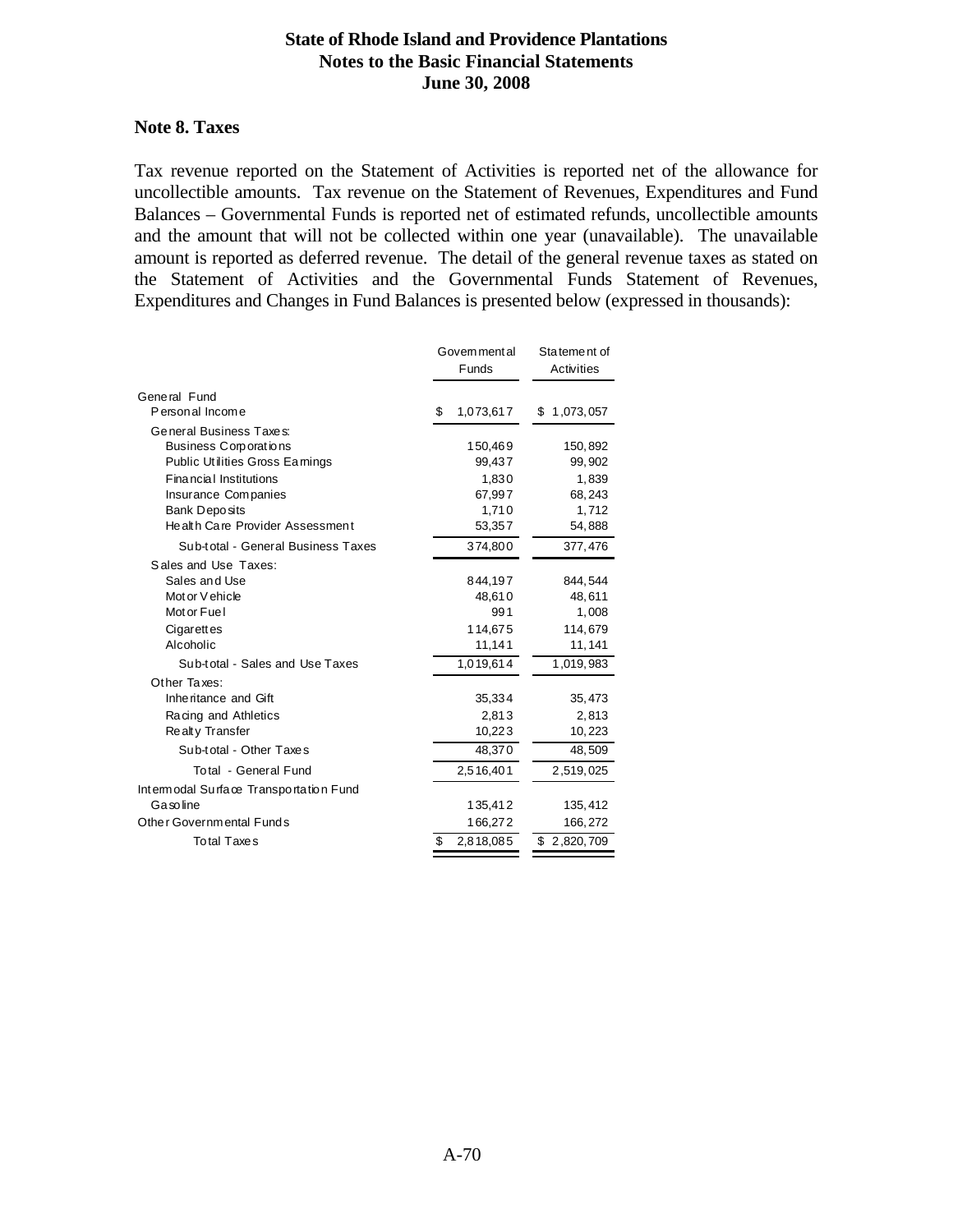## **Note 9. Operating Transfers**

Operating transfers for the fiscal year ended June 30, 2008 are presented below (expressed in thousands):

#### Fund Financial Statements

|                                      | Transfers     | Description                                        |
|--------------------------------------|---------------|----------------------------------------------------|
| Governmental activities              |               |                                                    |
| Major Funds                          |               |                                                    |
| General                              |               |                                                    |
| Major Funds                          |               |                                                    |
| Intermodal Surface Transportation    | \$<br>48,637  | Debt service and operating assistance              |
| Nonmajor Funds                       |               |                                                    |
| RI Temporary Disability Insurance    | 1,966         | Operating assistance                               |
| <b>Tobacco Settlement Trust</b>      | 124,000       | Allocation of last year ending balance             |
| <b>Bond Capital</b>                  | 6,950         | Debt service and capital projects                  |
| RI Refunding Bond Authority          | 331           | Prior year undesignated balance                    |
| Certificate of Participation         | 25            | Support of the arts                                |
| <b>Business-Type Activities</b>      |               |                                                    |
| Lottery                              | 94            | Support of the arts                                |
| Lottery                              | 354,321       | Net income                                         |
| <b>Employment Security</b>           | 2,643         | Operating assistance                               |
| <b>Internal Service</b>              |               |                                                    |
| <b>Assessed Fringe Benefits</b>      | 55            | <b>Charges for Information Technology Services</b> |
| <b>Energy Revolving</b>              | 1,339         | Prior year ending balance of dissolved fund        |
| <b>Correctional Industries</b>       | 1,250         | Excess revenue                                     |
| <b>ISTEA</b>                         |               |                                                    |
| <b>Bond Capital</b>                  | 28,198        | Infrastructure                                     |
| <b>GARVEE</b>                        |               |                                                    |
| Intermodal Surface Transportation    | 53,175        | <b>Debt Service</b>                                |
| Nonmajor Fund                        |               |                                                    |
| RI Capital Plan                      |               |                                                    |
| General                              | 63,792        | Statutory excess in budget reserve                 |
| General                              | 7,770         | Transfer of remaining appropriations               |
| <b>Bond Capital</b>                  | 4,928         | RICAP residual balance                             |
| <b>Tobacco Settlement Trust</b>      | 23,801        | Allocation of prior year ending balance            |
| <b>Permanent School</b>              |               |                                                    |
| Lottery                              | 1,153         | Support of education                               |
| <b>Total Governmental Activities</b> | 724,428       |                                                    |
| <b>Business-Type Activities</b>      |               |                                                    |
| <b>Convention Center</b>             |               |                                                    |
| General                              | 31,661        | Debt service                                       |
| <b>Employment Security</b>           |               |                                                    |
| <b>Assessed Fringe Benefits</b>      | 1,622         | Reimbursement for State employee's                 |
|                                      |               | unemployment compensation                          |
| <b>Internal Service Funds</b>        |               |                                                    |
| <b>Health Insurance Retirees</b>     |               |                                                    |
| General                              | 1,428         |                                                    |
| Vehicle Replacement Revolving Loan   |               |                                                    |
| <b>Tobacco Settlement Trust</b>      | 6,350         | Allocation of prior year ending balance            |
| Total operating transfers            | \$<br>765,489 |                                                    |
|                                      |               |                                                    |

## **Note 10. Operating Lease Commitments**

The primary government is committed under numerous operating leases covering real property. Operating lease expenditures totaled approximately \$13,044,000 for the fiscal year ended June 30, 2008.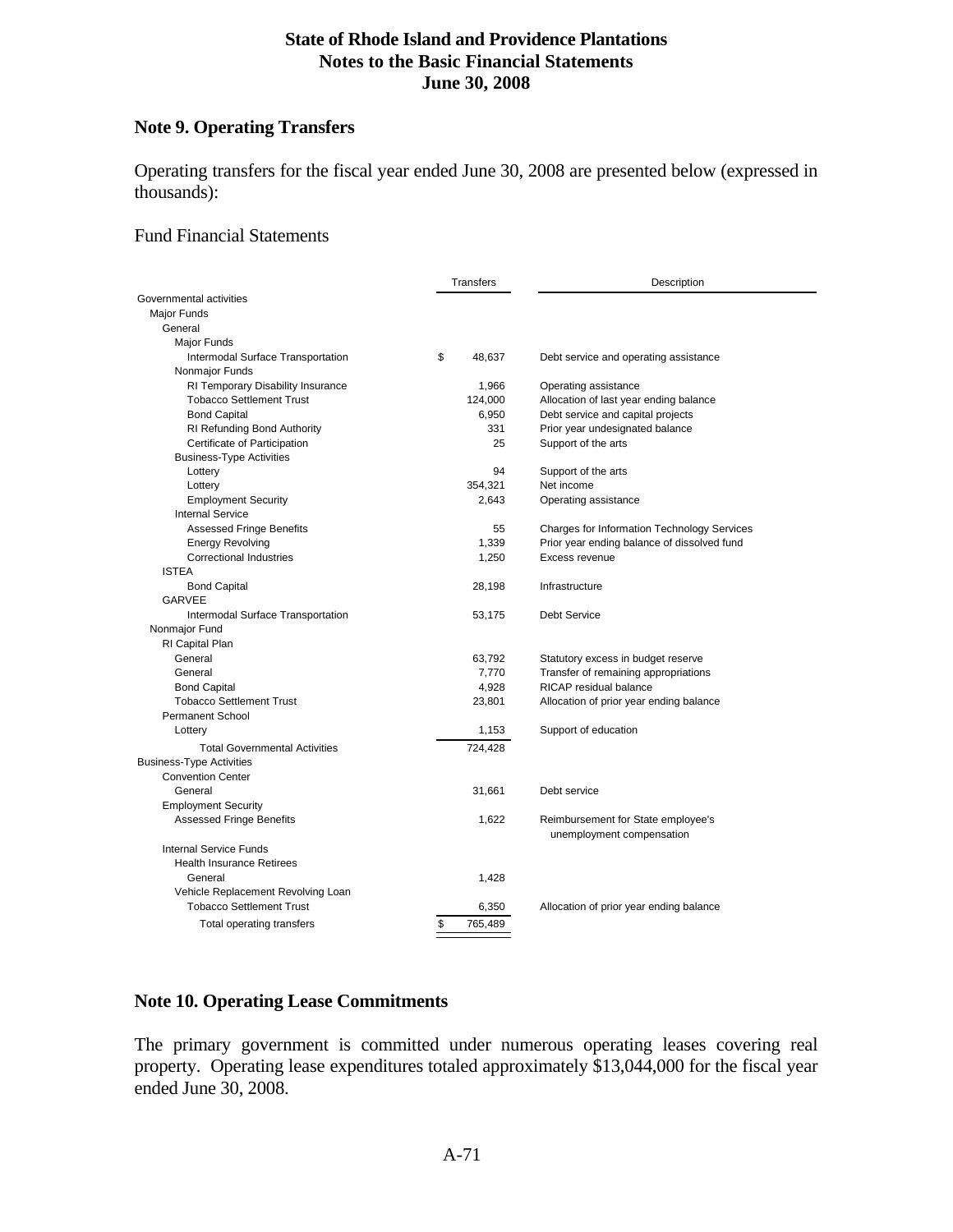Most of the operating leases contain an option allowing the State, at the end of the initial lease term, to renew its lease at the then fair rental value. In most cases, it is expected that these leases will be renewed or replaced by other leases.

The following is a summary of material future minimum rental payments (expressed in thousands) required under operating leases that have initial or remaining lease terms in excess of one year as of June 30, 2008:

| Fiscal Year    |    |        |
|----------------|----|--------|
| Ending June 30 |    |        |
| 2009           | \$ | 11,387 |
| 2010           |    | 10,367 |
| 2011           |    | 9,149  |
| 2012           |    | 7,507  |
| 2013           |    | 6,702  |
| 2014 - 2018    |    | 22,487 |
| 2019 - 2023    |    | 2,006  |
| Total          |    | 69,605 |
|                |    |        |

The minimum payments shown above have not been reduced by any sublease receipts.

#### **Note 11. Commitments**

#### **Primary Government**

Commitments arising from encumbrances outstanding as of June 30, 2008 are listed below (expressed in thousands).

| Majorfunds                       |    |         |
|----------------------------------|----|---------|
| General                          | S  | 11,439  |
| ISTE A                           |    | 209,822 |
| <b>GARVEE</b>                    |    | 115,635 |
| To tal major funds               |    | 336,896 |
|                                  |    |         |
| Other governmental funds         |    | 20,434  |
| To tal encumbrances out standing | \$ | 357,330 |
|                                  |    |         |

The primary government is committed at June 30, 2008 under various contractual obligations for infrastructure construction and other capital projects, which will be principally financed with bond proceeds and federal grants. Encumbrances within the general fund will be principally financed through appropriations of general revenue and federal and restricted revenue in succeeding fiscal years. The primary government is also committed at June 30, 2008 under contractual obligations with various service providers, which will be funded through appropriations of general revenue, and federal and restricted revenues in succeeding fiscal years.

The R.I. Economic Development Corporation (RIEDC), on behalf of the State, entered into several agreements with Providence Place Group Limited Partnership (PPG). The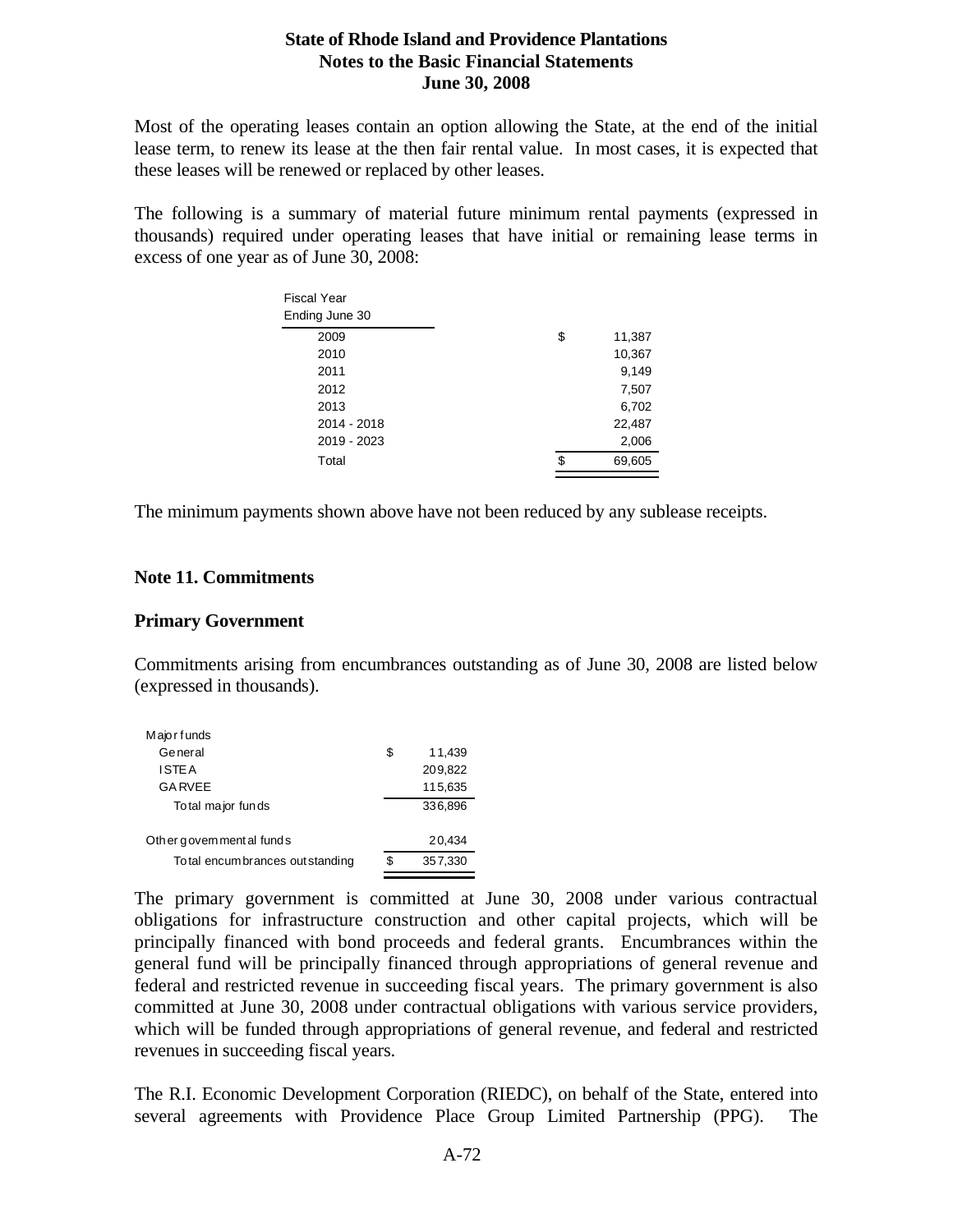agreements state the terms by which the State shall perform with regard to a shopping mall, parking garage and related offsite improvements developed by PPG. The authority to enter into these agreements was provided in legislation passed by the General Assembly and signed by the Governor. This legislation further provided for payments to the developer, during the first 20 years only, of an amount equal to the lesser of (a) two-thirds of the amount of sales tax generated from retail transactions occurring at or within the mall or (b) \$3,680,000 in the first five years and \$3,560,000 in years 6 through 20. In the year ended June 30, 2008 \$3,560,000 was paid to PPG.

The R.I. Convention Center Authority (RICCA) completed the renovation of the Dunkin' Donuts Center (DDC) in November 2008. The new Guaranteed Maximum Price for the project through March 2009 totaled \$65,368,402 and RICCA's remaining commitment is \$886,937. Also, RICCA has entered into management contracts with vendors under which these vendors will provide various services relating to the operation of the convention center and parking garages.

In 2003, the Lottery entered into a 20-year master contract with its gaming systems provider granting them the right to be the exclusive provider of information technology hardware, software, and related services for all lottery games. This contract is effective from July 1, 2003 through June 30, 2023, and amends all previous agreements between the parties.

During fiscal year 2006, the Lottery entered into a five (5) year Master Video Lottery Terminal Contract with UTGR, Inc., the owners of Twin River, to operate one of the State's licensed video lottery facilities. The agreement entitles UTGR, Inc. to compensation ranging from 26% to 28.85% of video lottery net terminal income at the facility. At the time of the agreement, the Lottery authorized an additional 1,750 video lottery terminals to be installed at Twin River and UTGR, Inc. has agreed to invest no less than \$125 million in the construction and development of its gaming facility during the first three (3) years of the agreement. UTGR, Inc. has the right and option to extend the term of the agreement for two (2) successive five (5) year periods by giving notice to the Lottery at least ninety (90) days prior to the expiration of the agreement. The option can be exercised if UTGR, Inc. is not in default of any major term or condition of the agreement and the full-time employee requirement at Twin River has been met.

During fiscal year 2006, the Lottery entered into a five (5) year Master Video Lottery Terminal Contract with Newport Grand, to continue to operate one of the State's licensed video lottery facilities. The agreement entitles Newport Grand to 26% of video lottery net terminal income at the facility. At the time of the agreement, the Lottery authorized an additional 800 video lottery terminals to be installed at Newport Grand, which has agreed to invest no less than \$20 million in the construction and development of its gaming facility during the first three (3) years of the agreement. Newport Grand has the right and option to extend the term of the agreement for one (1) additional five (5) year period by giving notice to the Lottery at least ninety (90) days prior to the expiration of the agreement. The option can be exercised if Newport Grand is not in default of any major term or condition and the full-time employee requirement at Newport Grand has been met.

### **Component Units**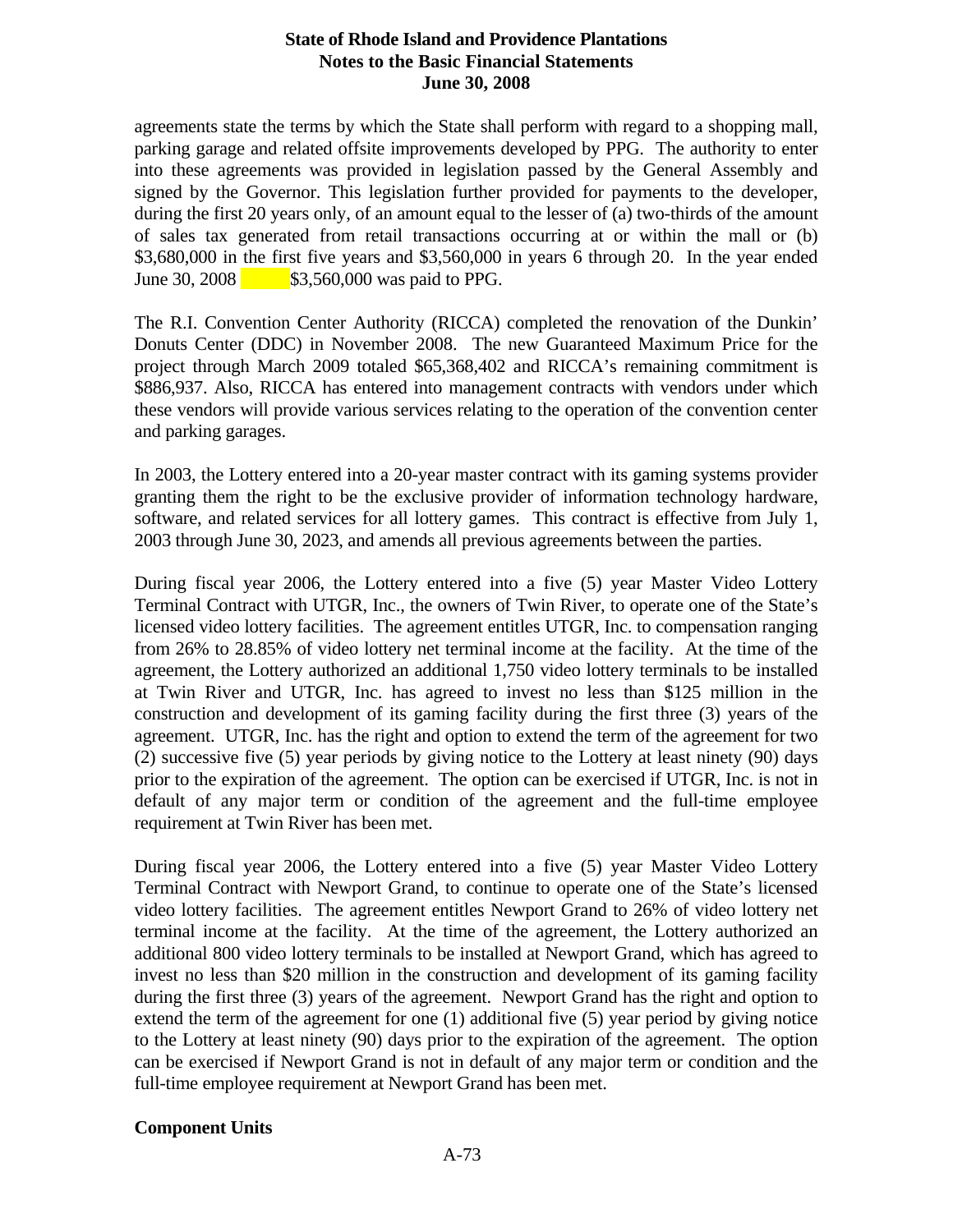The R.I. Airport Corporation (RIAC), a subsidiary and component unit of RIEDC, was obligated for completion of certain airport improvements under commitments of approximately \$20,121,000 which is expected to be funded from current available resources and future operations. As of June 30, 2008, RIAC was also obligated for completion of the Intermodal Facility under commitments of approximately \$7,824,000.

The Narragansett Bay Commission has entered into various engineering and construction contracts for the design and improvement of its facilities as part of a capital improvement program. Commitments under these contracts aggregated approximately \$25,016,000 at June 30, 2008.

A portion of the R.I. Resource Recovery Corporation (RIRRC) landfill is a designated Superfund site. During 1996, the RIRRC entered into a Consent Decree with the United States Environmental Protection Agency (EPA) concerning remedial actions taken by RIRRC for groundwater contamination. The Consent Decree requires the establishment of a trust in the amount of \$27,000,000 for remedial purposes. The Central Landfill Remediation Trust Fund Agreement was approved August 22, 1996 by the EPA. In accordance with the terms of the agreement, RIRRC has deposited approximately \$33,300,000 into the trust fund and has disbursed approximately \$5,348,000 for remediation expenses through June 30, 2008. Additionally, trust fund earnings, net of changes in market value have totaled approximately \$13,828,000

The cost of future remedial actions may exceed the amount of funds reserved. However, the RIRRC projects that the amount reserved plus cash flow over the next five years will be adequate to fund the Superfund remedy. RIRRC would seek appropriations from the General Assembly to fund any shortfall. The State, virtually every municipality in the State, and numerous businesses within and outside the State are all potentially responsible parties ("PRPs") for the costs of remedial actions at the RIRRC Superfund site. Under federal law, PRPs are jointly and severally liable for all costs of remediation. EPA has agreed not to seek contributions from any other PRP as long as RIRRC is performing the remedy.

The Environmental Protection Agency (EPA) established closure and postclosure care requirements for municipal solid waste landfills as a condition for the right to currently operate them. In 2004, RIRRC reviewed and revised its estimates relating to methane gas monitoring as required by the EPA and leachate pretreatment costs and flows. While Phase IV is still accepting waste, portions of Phase IV have been capped with final capping expected during 2012. In 2005, RIRRC began landfilling in Phase V. RIRRC has further revised its estimates relating to capping, maintenance, leachate flow costs and gas collecting system costs of Phase IV and V. The total estimate of future landfill closure and postclosure care costs was increased to approximately \$140,000,000 at June 30, 2008.

The liability for closure and postclosure care costs at June 30, 2008 of \$84,847,000 is recorded in the statements of net assets, as noted below, with \$55,200,000 remaining to be recognized at June 30, 2008. The detail of the recorded liability (expressed in thousands) is listed below.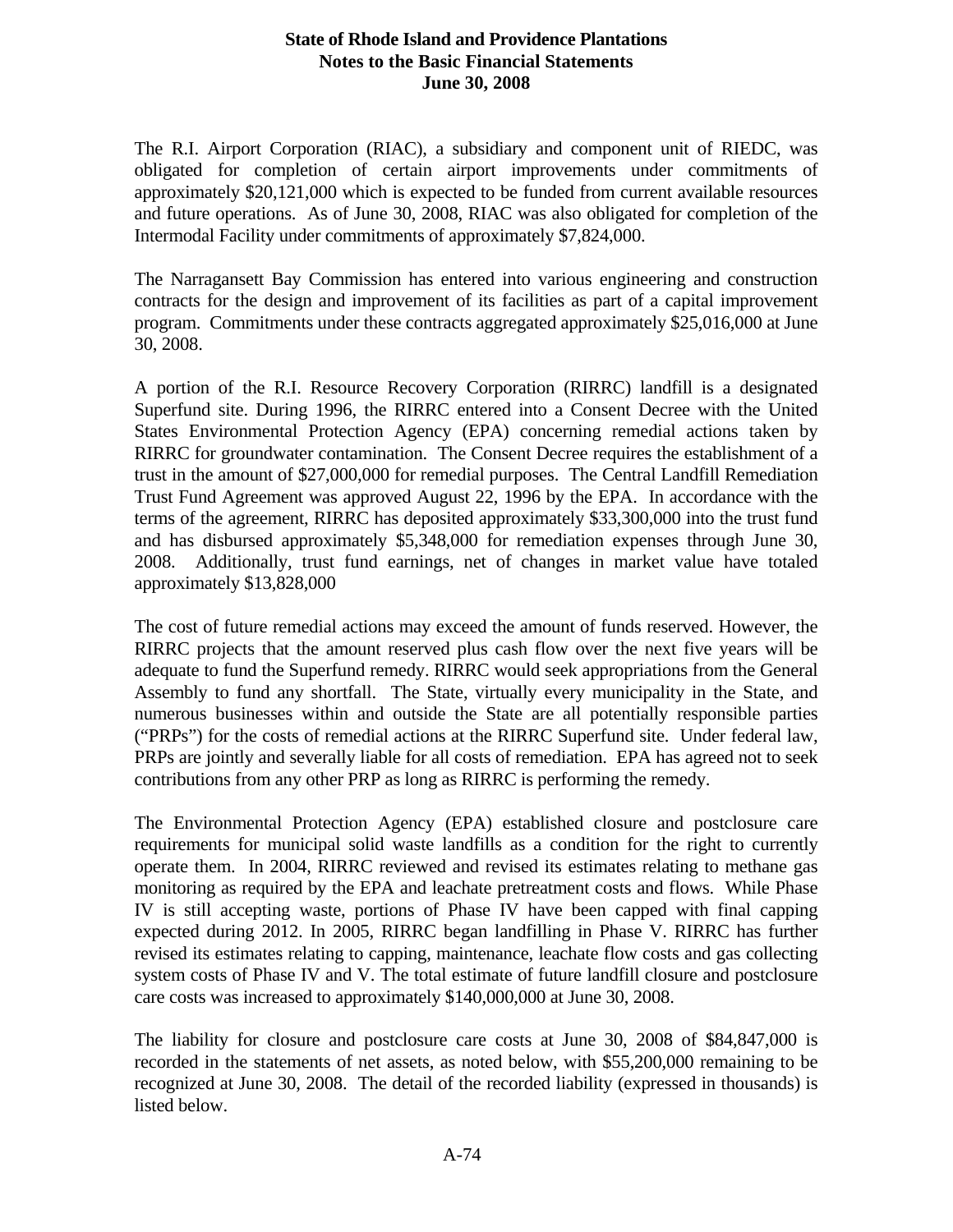| Phase V           | S  | 28,342 |
|-------------------|----|--------|
| Phase IV          |    | 14,168 |
| Phases II and III |    | 6.572  |
| Phase I           |    | 35,765 |
|                   | \$ | 84.847 |
|                   |    |        |

Based on the estimates of RIRRC engineers, approximately 87% and 54% of capacity for Phase IV and Phase V, respectively, has been used to date, and it is expected that full capacity will be reached during fiscal 2012 for Phase V.

RIRRC has received site approval for Phase VI from the State Planning Council. RIRRC has submitted an application for licensure of Phase VI to RIDEM. RIRRC expects to record an approximate additional \$80,000,000 of closure and post closure costs based upon current costs over the anticipated life of Phase VI., once it is permitted and begins to accept solid waste.

Amounts provided for closure and postclosure care are based on current costs. These costs may be adjusted each year due to changes in the closure and postclosure care plan, inflation or deflation, technology, or applicable laws or regulations. It is at least reasonably possible that these estimates and assumptions could change in the near term and that the change could be material.

Included in restricted assets on the accompanying statement of net assets is \$39,636,409 at June 30, 2008, consisting of amounts placed in trust to meet the financial requirements of closure and postclosure care costs related to Phases II, III, IV, and V. RIRRC plans to make additional trust fund contributions each year to enable it to satisfy these costs.

In 2004, RIRRC began the capping project for the Superfund site and continued to revise its estimates for leachate pretreatment costs and flows. The present value of the estimated remaining total expenditures at June 30, 2008 relating to remediation that will be required as a result of the Consent Decree is approximately \$12,000,000.

The R.I. Housing and Mortgage Finance Corporation had loan commitments of \$47,476,464 under various loan programs at June 30, 2008.

The R.I. Turnpike and Bridge Authority has entered into various contracts for maintenance of its bridges. At June 30, 2008 remaining commitments on these contracts approximated \$3,540,000, primarily due in one year or less.

The R.I. Public Transit Authority is committed under construction contracts in the amount of \$4,646,591 at June 30, 2008

The College Crusade of R.I. has committed \$1,069,851 toward scholarships for tuition during the 2008/2009 school year. This represents approximately 314 students for an average award of approximately \$3,407 per student. As of June 30, 2008, the estimated value of the potential future scholarship costs through the year 2021 is estimated to be between \$1,800,000 and \$7,400,000.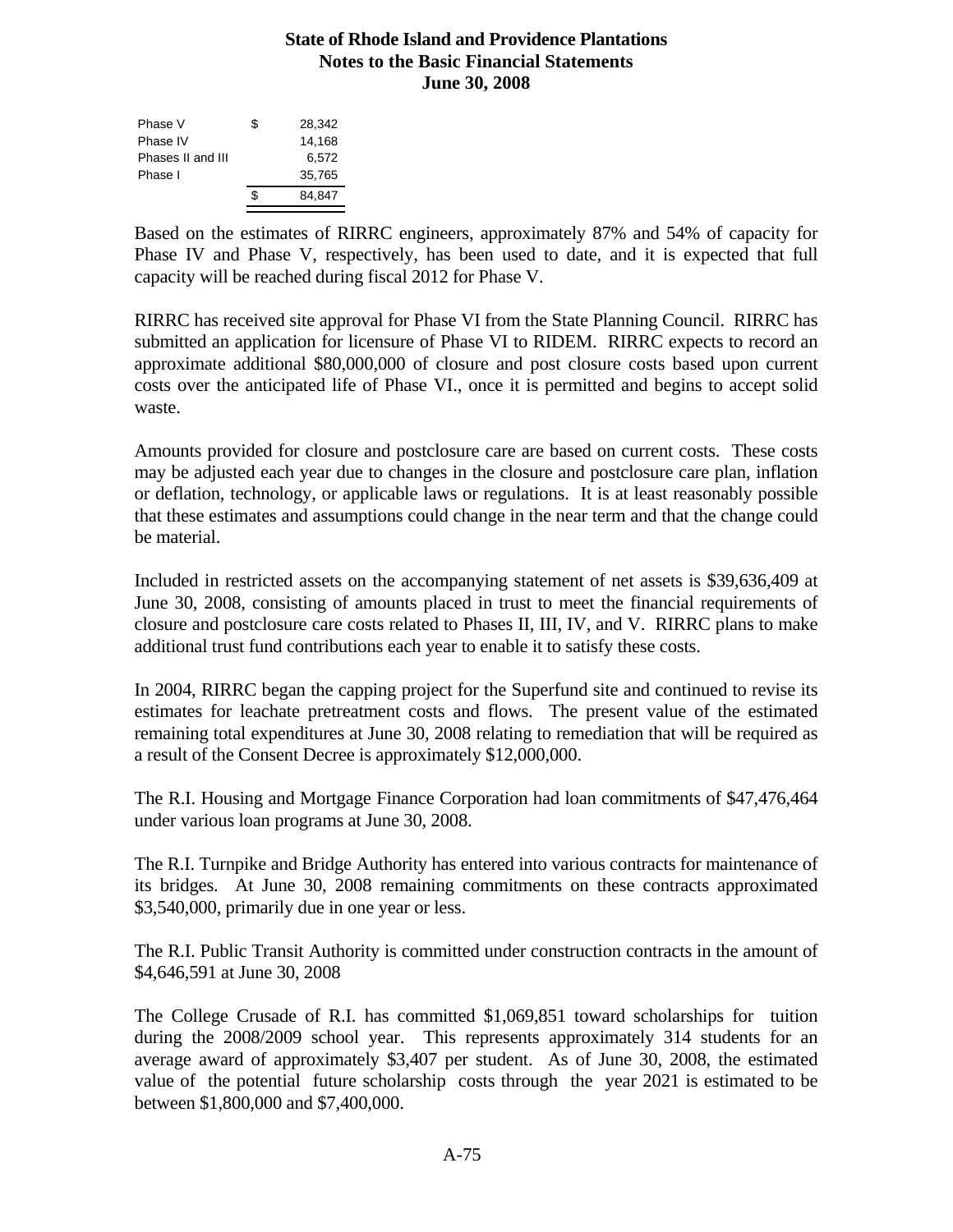The Quonset Development Corporation was obligated for the completion of certain construction contracts under commitments totaling \$3,931,621 at June 30, 2008 which are expected to be funded from the receipt of State bond proceeds and internal funding.

The R.I. Industrial Recreational Building Authority has an outstanding commitment as of June 30, 2008 in the amount of \$4,000,000 to insure contractual principal and interest payments required under first mortgages and first security agreements issued to private sector entities by financial institutions and R.I. Industrial Facilities Corporation.

The R. I. Student Loan Authority (RISLA) and the National Education Loan Network, Inc. (Nelnet) agreed on September 27, 2007 to terminate the 2004 agreement between the parties which sold and assigned certain assets and rights from RISLA to Nelnet. In the original agreement RISLA assigned to Nelnet all rights associated with the Authority's student loan origination business, including the use of the Authority's name and federal identification number, issued by the U.S. Department of Education, to market and originate federal and alternative student loans for a term of 10 years and sold to Nelnet all fixed assets and the assumption of operating liabilities. Effective September 27, 2007 RISLA hired all the personnel that had previously been employed by Nelnet in the Warwick, RI location. RISLA's June 30, 2008 operating expenses include all salaries and wages, payroll taxes and benefits for the thirty seven new employees for the period September 27, 2007 through June 30, 2008. RISLA also assumed responsibility for all costs associated with the marketing and origination of student loans and all general and administrative costs that prior to the termination date had been paid by Nelnet and reimbursed by RISLA according to the service agreement in place between the two entities.

The September 2007 termination agreement required RISLA to return to Nelnet \$4.1 million of \$8 million that was paid to RISLA in 2004 for the assigned rights and fixed assets. RISLA received a valuation report from a national investment banking firm which confirmed that the amount paid to Nelnet was within the range of values for the remaining term of the original agreement. RISLA also received a confirmation from a second investment banking firm that the methodology used to calculate the repurchase price of the agreement was appropriate and reasonable. RISLA will amortize the capital asset of \$4.1 million over a 5 year period ending in September 2012. The amortization expense for the year ended June 30, 2008 was \$615,000.

# **R.I. Higher Education Assistance Authority**

Under an agreement with Alliance Bernstein L.P., the Administrative Fund receives account maintenance, direct commission and other fees from the Program Fund. All the Administrative Fund's operating revenues, totaling \$6,277,380, are derived from the Program Fund. In addition, the R.I. Higher Education Assistance Authority (RIHEAA) receives \$250,000 annually (in quarterly installments) directly from Alliance. During 2002, RIHEAA established two scholarship and grant programs, to be funded with Rhode Island Higher Education Savings Trust (RIHEST) administrative fees, as follows:

Academic Promise Scholarship Program: up to \$1,000,000 is invested annually through RIHEAA in the CollegeBoundfund for the benefit of 100 academic and income-qualified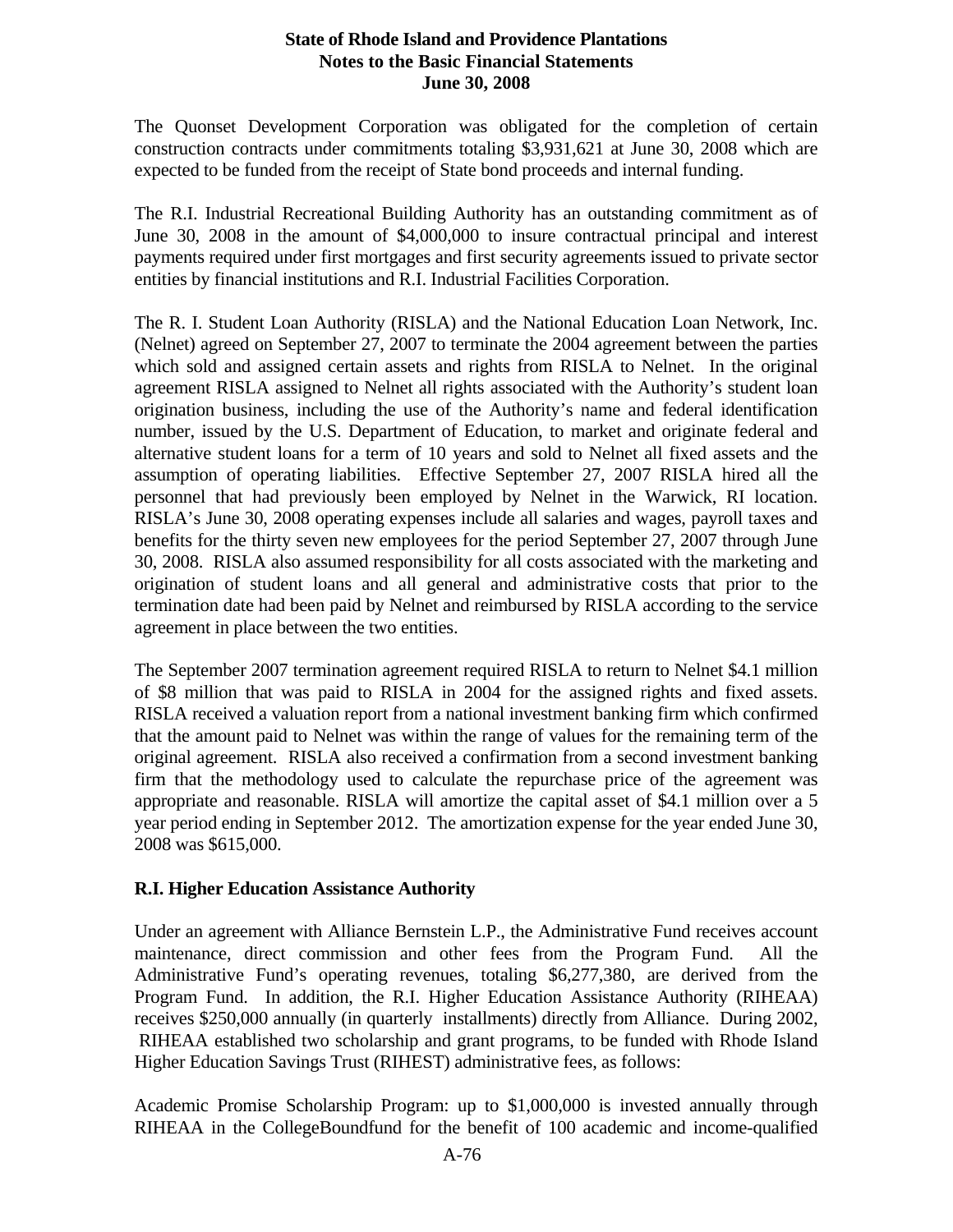students to provide up to \$10,000 to each student over a four-year scholarship period. During 2008, \$325,000 was transferred to RIHEAA and RIHEAA in turn invested that amount in the CollegeBoundfund on behalf of unnamed beneficiaries. 5 and 10 Matching Grant Program: up to \$500,000 may be made available annually by the Authority to invest through RIHEAA into the CollegeBoundfund as matching contribution accounts for individual accounts established for the benefit of income-qualifying individuals.

Student financial assistance transfers from the Operating Fund to the Scholarship and Grant Fund totaled nearly \$6,600,000 in fiscal year 2008. These transfers consisted of \$325,000 for the Academic Promise Scholarship Program, \$600,000 for the Adult Education Grant Program and over \$5,600,000 in supplemental funding for the State Scholarship/Grant Program.

#### **Note 12. Contingencies**

#### **Primary Government**

The State, its officers and employees are defendants in numerous lawsuits. With respect to any such litigation, State officials are of the opinion that the lawsuits are not likely to result either individually or in the aggregate in final judgments against the State that would materially affect its financial position.

Litigation has been initiated against the State and the State's Fire Marshal arising out of a tragic fire at a nightclub in West Warwick, Rhode Island. The fire resulted in 100 deaths and injuries to approximately 200 people. Numerous suits have been served upon the State and its Fire Marshal. The State has entered into a tentative settlement in the case for \$10,000,000, subject to Court approval, plaintiff acceptance and legislative action. A liability has been accrued on the Statement of Net Assets for this estimated settlement.

The State has been sued by a contractor via a third party complaint relating to the construction of the I-Way Bridge spanning the Providence River (I-195). A subcontractor hired by the contractor to, among other things, drill and install twenty-one shafts to allow for the placement and erection of the I-Way Bridge. The subcontractor claims that it is entitled to compensation for extra work performed and alleged unforeseen conditions encountered during its work. The subcontractor alleges that it incurred approximately \$14.5 million to complete its work on the project. The litigation is still in the discovery phase and management cannot estimate the likelihood of loss to the State, if any.

A claim has been made by the Cranston School Committee for reimbursement for sums paid for salaries of the director and guidance counselors and for the costs of building repairs to the Cranston Area Vocational Technical Center. The School Committee contends that it is owed the amounts it paid for salaries from 1990-present and building repairs it made from 1999 present, a total of \$7,166,656. The Department of Elementary and Secondary Education responded, setting forth several legal and equitable defenses on behalf of the State and the Department. The School Committee, joined by the City of Cranston, is proceeding before an administrative hearing officer to present evidence in support of this claim.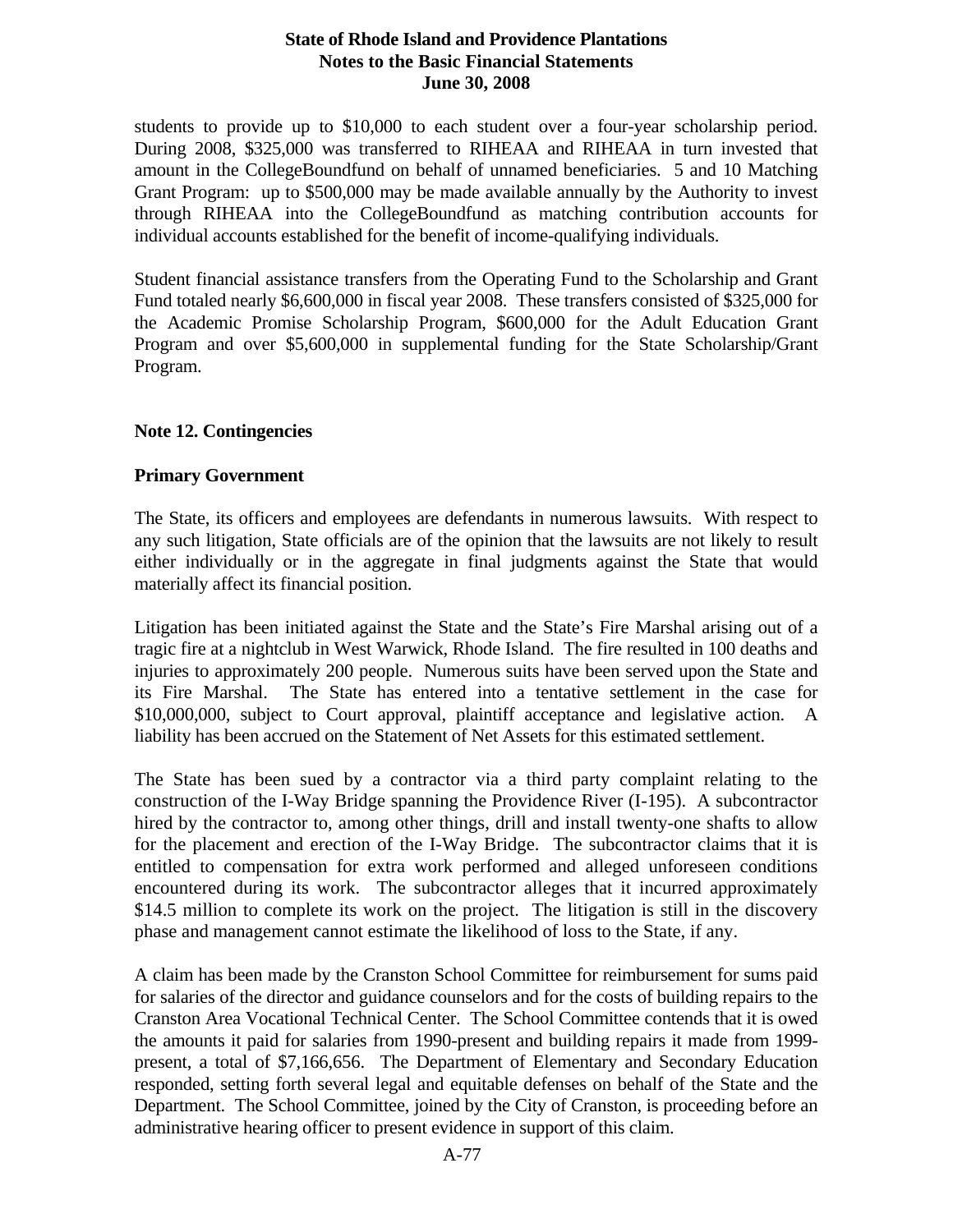Also, a claim has been made by the Chariho Regional School Committee for reimbursement for sums paid by Chariho for salaries of the directors and guidance counselors at the Chariho Career and Technical Center from 1990-present totaling \$4,142,893. The claim was received in February 2009 and assigned for an administrative hearing. A full assessment of the likelihood of an unfavorable outcome cannot be made until the matter proceeds further into the administrative hearing process.

The Department of Elementary and Secondary Education issued a final program review determination letter notifying the City of Providence of substantial overpayments in housing aid reimbursements as a result of incorrect or incomplete information provided by the City of Providence at the time that housing aid was being calculated. The alleged overpayment amount in dispute is approximately \$9 million. The City of Providence requested a hearing and disputes the findings of the Department. The FY 2009 Supplemental Budget requires a seven year repayment schedule with the first payment in FY 2009.

#### **Tobacco Settlement Financing Corporation**

In 2005 and 2006, several states sued Participating Manufacturers (PM's) in their state courts seeking orders that the states diligently enforced the Master Settlement Agreement (MSA) and related statutes. All of the state courts denied the states' actions and ordered those states to arbitrate the 2003 Non-Participating Manufacturers (NPM's) Adjustment, including whether the state diligently enforced the MSA and related statutes.

Although Rhode Island did not sue the PM's, in 2006, the PM's filed in Rhode Island Superior Court a Motion to Compel the State to Arbitrate the 2003 NPM Adjustment, which the State opposed. In 2007, the Court granted the Motion to Compel Arbitration, which the State moved for reconsideration. The Court denied the State's Motion to Reconsider. The State appealed the Court's orders. In 2008, the Supreme Court of Rhode Island remanded the case for the Superior Court to rule on a Motion for a Stay. The Superior Court denied the stay and the case was returned to the Supreme Court of Rhode Island. During the appeal, the PM's and Rhode Island entered into an agreement, whereby Rhode Island would join nationwide arbitration and the PM's would release funds from the disputed account attributable to the 2005 NPM Adjustment. Rhode Island received \$3,866,925 on February 26, 2009 which flowed to the TSFC. In addition, the agreement provided for a partial liability reduction for the 2003 NPM Adjustment. Arbitration will commence in the Fall of 2009.

In addition to NPM adjustment litigation, litigation has been filed alleging, among other claims, that the Master Settlement Agreement (MSA) violates provisions of the U.S. Constitution, state constitutions, federal antitrust and civil rights laws, and state consumer protection laws. These actions, if ultimately successful, could result in a determination that the MSA is void or unenforceable. The lawsuits seek to prevent the states from collecting any monies under the MSA, and/or a determination that prevents the tobacco manufacturers from collecting MSA payments through price increases to cigarette consumers. Several class action lawsuits have been filed in jurisdictions alleging violations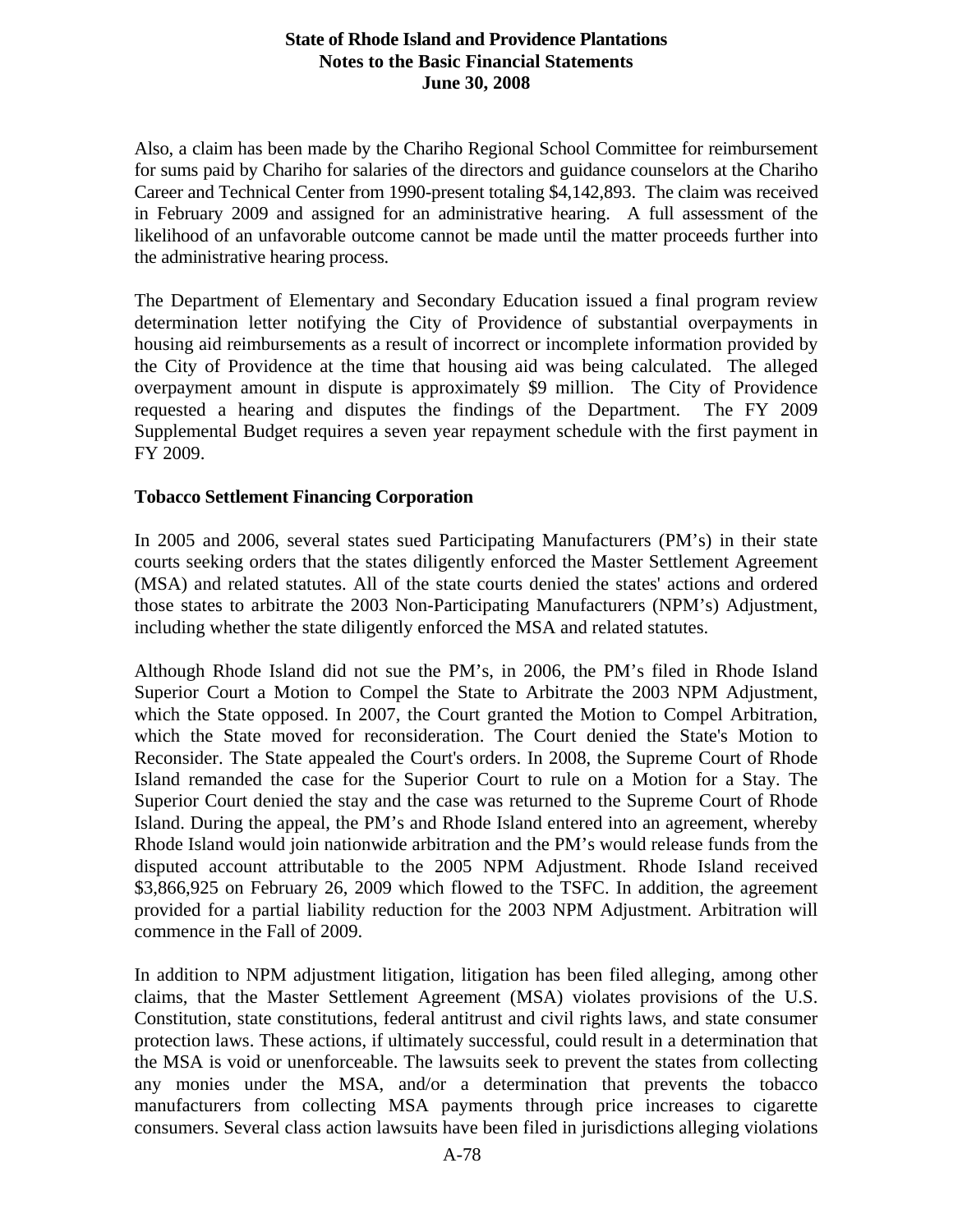of state Medicaid agreements. To date, no such lawsuits have been successful. The enforcement of the terms of the MSA may continue to be challenged in the future. In the event of an adverse court ruling, the corporation may not have adequate financial resources to service its debt obligations. In April 2005, 2006, 2007, and 2008 many of the tobacco manufacturers participating in the MSA either withheld all or portions of their payments due, or remitted their payments to an escrow account, disputing the calculations of amounts due under the agreement. These manufacturers assert that the calculations of the amounts due failed to recognize a prescribed adjustment for nonparticipating manufacturers. The corporation's share of these disputed payments is approximately \$12,100,000. Due to uncertainties regarding the ultimate realization of the remaining amount of these disputed payments, they have not been recognized as revenue in the accompanying financial statements. The Corporation and the other affected parties are taking actions prescribed in the MSA to arrive at a resolution of these matters.

# **Lottery**

The Lottery's master contracts with its video lottery facility operators contain revenue protection provisions in the event that existing video lottery facility operators incur revenue losses caused by new gaming ventures within the State.

As a result of defaulting on loan payments, UTGR, Inc., the owner and operator of Twin River, entered into a forbearance agreement with its lenders. The forbearance agreement expired on January 31, 2009 and has not been formally extended. Neither the lenders nor any other party in interest has instituted any proceedings to take action as a result of the expiration of the agreement. At the present time, all parties in interest have been engaged in negotiations aimed at continuous operation of the facility. The Department of Revenue and the Division of Lotteries are monitoring the situation on a daily basis. The Lottery has been collecting all revenues due the State each day without interruption. Management of the Department of Revenue has contingency plans to ensure continued operation of the Twin River facility.

#### **Federal Grants**

The State receives significant amounts of federal financial assistance under grant agreements which specify the purpose of the grant and conditions under which the funds may be used. Generally, these grants are subject to audit.

The Single Audit for the State of Rhode Island for the fiscal year ended June 30, 2007 was issued in May 2008. That report identified approximately \$19.0 million in questioned costs relating to the primary government. In addition, a number of findings had potentially significant but unknown or unquantifiable questioned costs. The ultimate disposition of these findings rests with the federal grantor agencies and in most cases, resolution is still in progress. Adjustments are made to the financial statements when costs have been specifically disallowed by the federal government or sanctions have been imposed upon the State and the issue is not being appealed or the right of appeal has been exhausted. The fiscal 2008 Single Audit is in progress. It is anticipated that there will be additional questioned costs identified in that audit. The State's management believes that any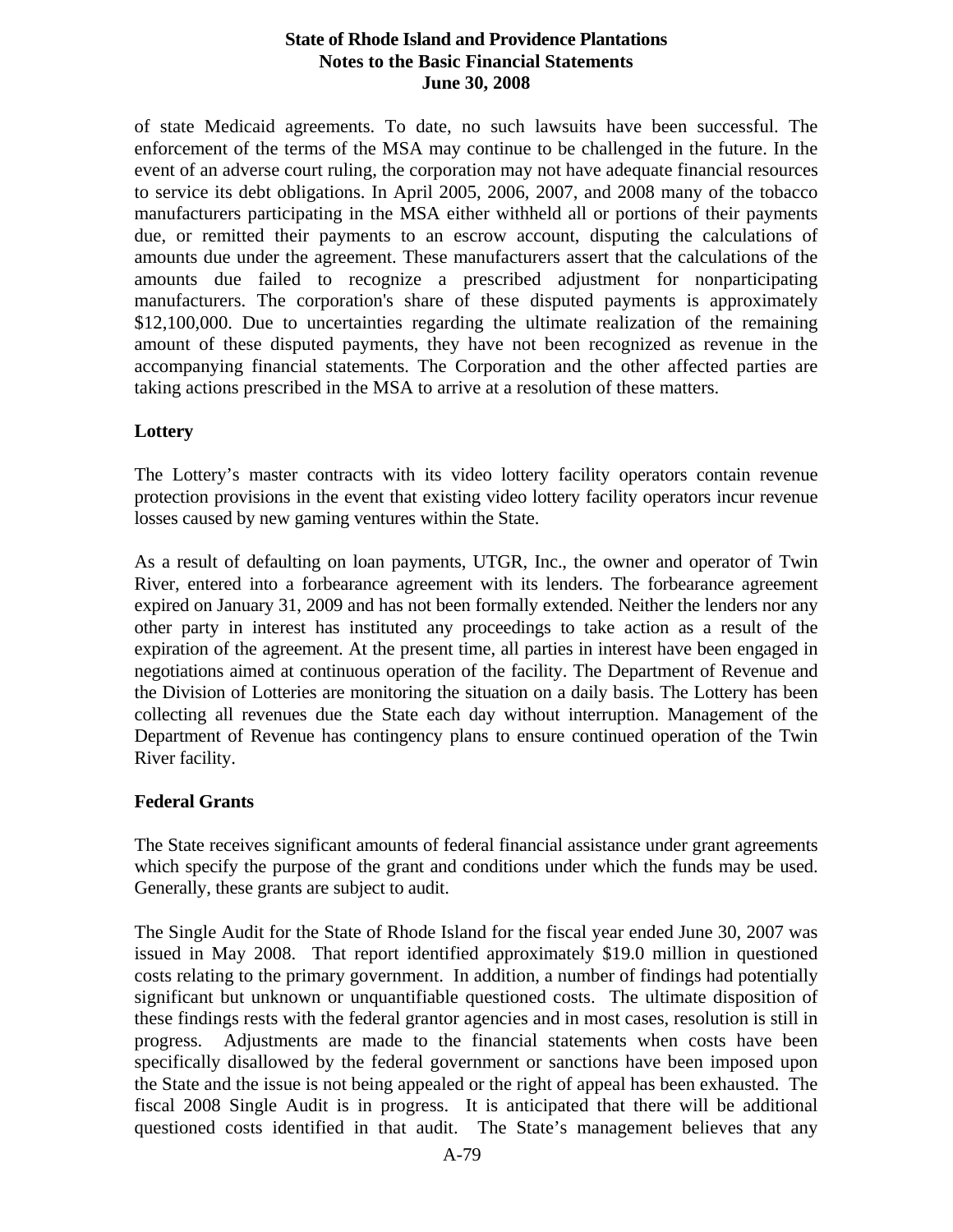disallowances of federal funding received by the State will not have a material impact on the State's financial statements.

#### **Moral Obligation Bonds**

Some component units issue bonds with bond indentures requiring capital reserve funds. Moneys in the capital reserve fund are to be utilized by the trustee in the event scheduled payments of principal and interest by the component unit are insufficient to pay the bond holder(s). These bonds are considered "moral obligations" of the State when the General Laws require the executive director to submit to the Governor the amount needed to restore each capital reserve fund to its minimum funding requirement and the Governor is required to include the amount in the annual budget. At June 30, 2008 the R.I. Housing and Mortgage Finance Corporation and the R.I. Economic Development Corporation (RIEDC) had \$321,812,545 and \$41,661,677 respectively, in "moral obligation" bonds outstanding. Certain of the RIEDC bonds are economic development revenue bonds whereby the State will assume the debt if the employer reaches and maintains a specified level of full-time equivalent employees. The participating employers have certified that the employment level has been exceeded, thereby triggering credits toward the debt. As a result, the State anticipates paying approximately \$3,355,000 of the debt on the related economic development revenue bonds in fiscal year 2009.

#### **Component Units**

# **R.I. Student Loan Authority**

The R.I. Student Loan Authority (RISLA) maintains letters of credit in the original stated amount of \$31,940,000 on its January 1995 weekly adjustable interest rate bonds and the originally stated amount of \$69,203,000 on its April 1996 Series I, II and III variable rate bonds. The letters of credit obligate the letter of credit provider to pay to the trustee an amount equal to principal and interest on the bonds when the same becomes due and payable (whether by reason of redemption, acceleration, maturity or otherwise) and to pay the purchase price of the bonds tendered or deemed tendered for purchase but not remarketed. The letters of credit will expire on the earliest to occur: a) June 30, 2012, for the January 1995 and April 1996 issue; b) the date the letter of credit is surrendered to the letter of credit provider; c) when an alternative facility is substituted for the letter of credit; d) when the bonds commence bearing interest at a fixed rate; e) when an event of default has occurred or f) when no amount becomes available to the trustee under the letter of credit.

# **R.I. Public Transit Authority**

.

The R.I. Public Transit Authority has a \$2,000,000 line of credit with a financial institution. The line of credit is due on demand with interest payable at a floating rate at the financial institution's base rate or fixed rate options at the financial institution's cost of funds plus 2.00%. No amount was due under this line of credit at June 30, 2008.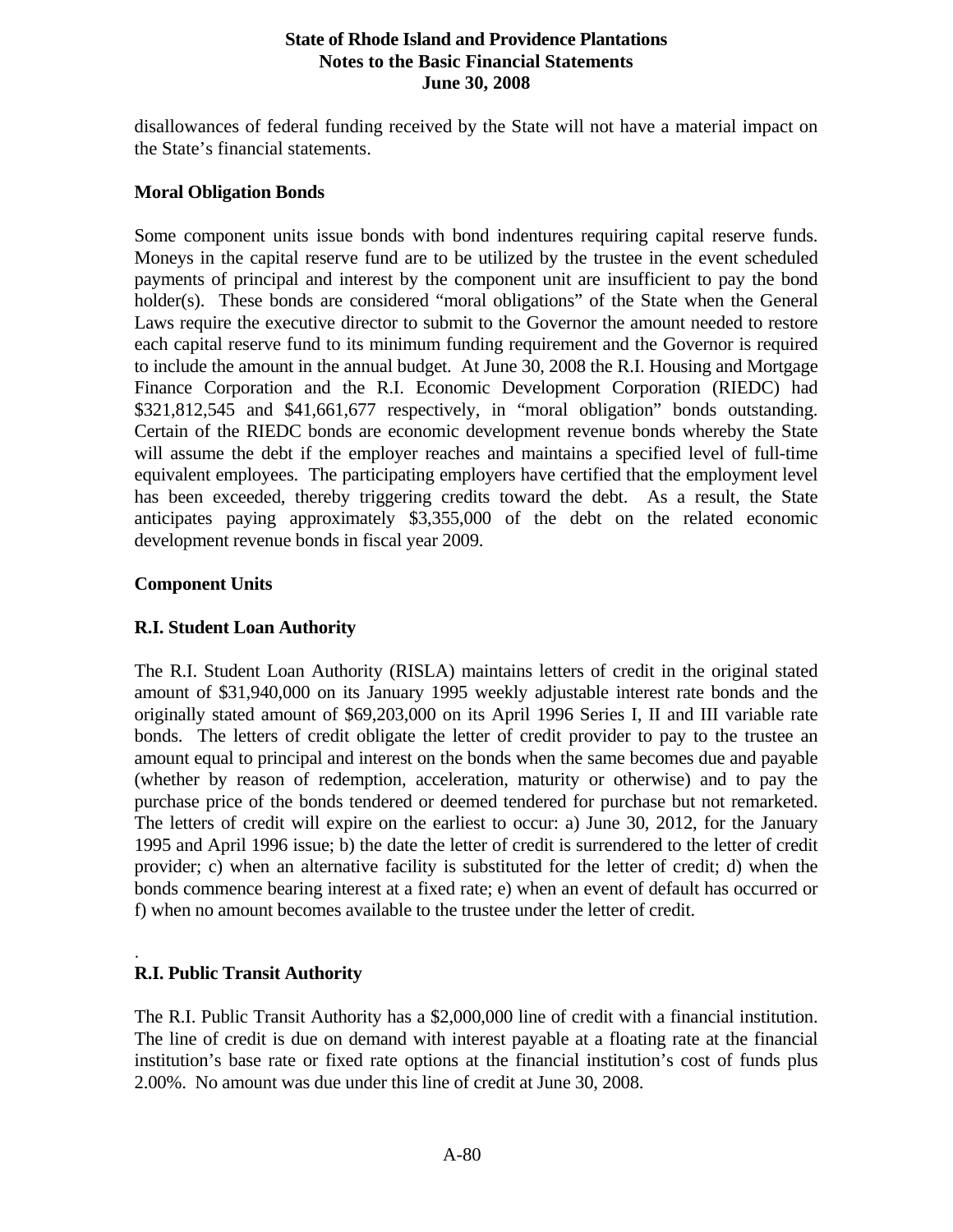## **The College Crusade of R.I.**

The College Crusade of R.I has a \$1,200,000 line of credit agreement. Interest is payable monthly at the prime rate less one quarter percent, which was 4.75 % at June 30, 2008. There was an outstanding balance of \$390,000 as of June 30, 2008. Total interest expense for the fiscal year ended June 30, 2008 was \$15,391.

#### **R.I. Housing and Mortgage Finance Corporation**

On March 27, 2006, the Corporation executed a revolving loan agreement with Citizens Bank of Rhode Island, expiring in March 2009, whereby the Corporation may borrow up to a maximum outstanding principal sum of \$20,000,000. On July 31, 2006, the Corporation executed a revolving loan agreement with Bank of America N.A., expiring in October, 2008, whereby the Corporation may borrow up to a maximum outstanding principal sum of \$50,000,000. Borrowings outstanding under the revolving loans are unsecured. At June 30, 2008, \$10,500,000 is outstanding under these revolving loans.

#### **Community College of R.I.**

On November 2, 2007, an arbitrator awarded two contractors involved in the construction of the Newport campus a total of \$3,321,208 in damages and penalties. The Community College has appealed the arbitration award to the Rhode Island Superior Court and is awaiting a judgment on the case. In the interim, the Community College has recorded a liability and related additions to capital costs for \$3,321,208.

#### **Note 13. Employer Pension Plans**

#### **Plan Descriptions**

The State, through the Employees' Retirement System (ERS), administers four defined benefit pension plans. Three of these plans; the Employees' Retirement System (ERS), a cost-sharing multiple-employer defined benefit pension plan and the Judicial Retirement Benefits Trust (JRBT) and the State Police Retirement Benefits Trust (SPRBT), singleemployer defined benefit pension plans; cover most State employees. The State does not contribute to the Municipal Employees' Retirement System, an agent multiple-employer defined benefit pension plan. The ERS provides retirement and disability benefits, annual cost-of-living adjustments, and death benefits to plan members and beneficiaries. The level of benefits provided to State employees and teachers, which is subject to amendment by the general assembly, is established by the General Laws as listed below. As a result of an amendment to the General Laws effective July 1, 2005, the ERS implemented a twotiered benefit structure for members of the ERS. Members with 10 years of service as of July 1, 2005 follow the Schedule A benefit structure and all other members follow the Schedule B benefit structure. In addition to the State, there are 48 local public school entities that are members of the ERS. The ERS issues a publicly available financial report that includes financial statements and required supplementary information for the plans and a description of the Schedule A and Schedule B benefit structures. The report may be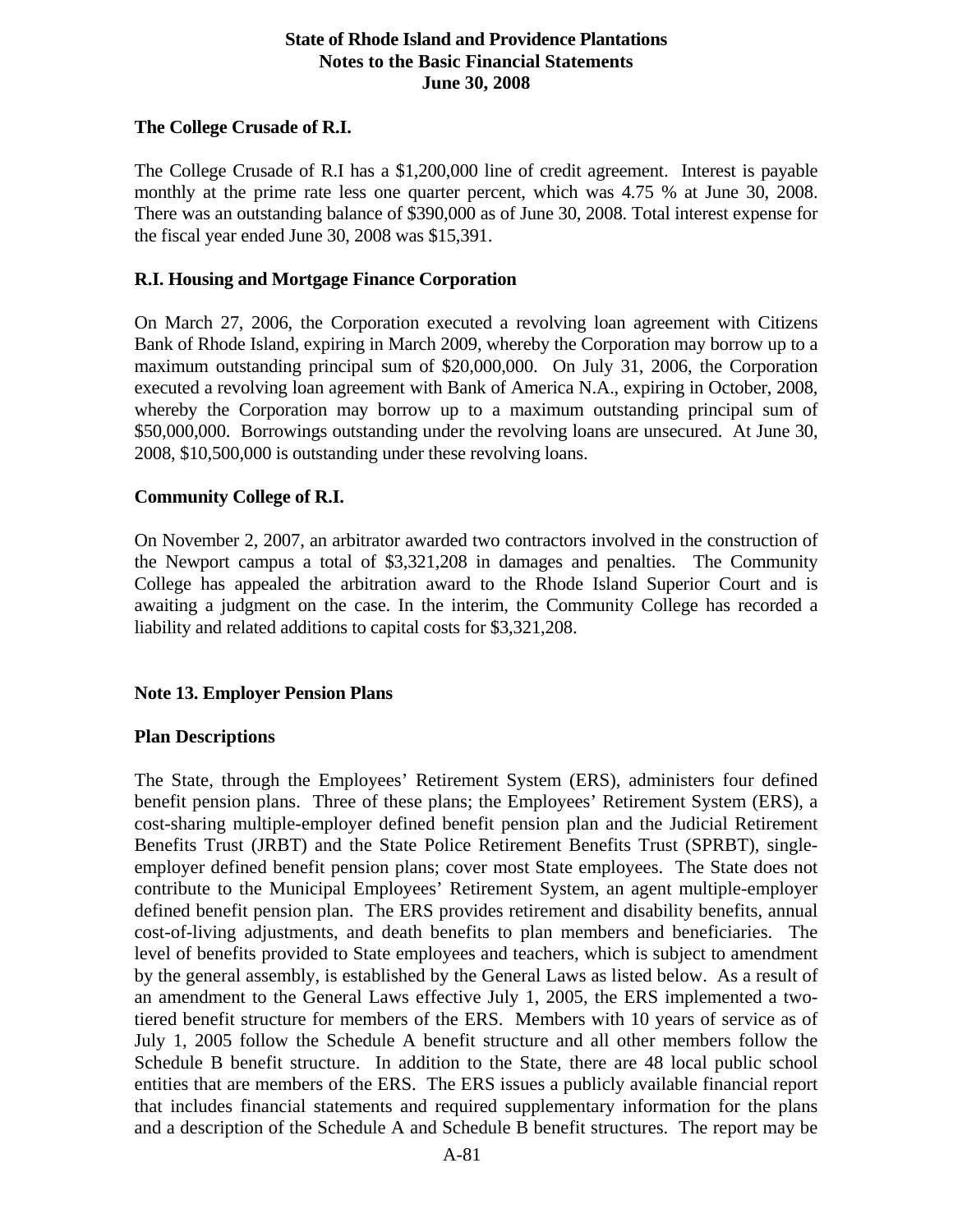obtained by writing to the Employees' Retirement System, 40 Fountain Street, Providence, RI 02903.

#### **Summary of Significant Accounting Policies**

#### **Basis of Accounting**

The financial statements of the ERS are prepared on the accrual basis of accounting. Under this method, revenues are recorded when earned and expenses are recorded when incurred. Plan member contributions are recognized in the period in which the contributions are withheld from payroll. Employer contributions to each plan are recognized when due and the employer has made a formal commitment to provide the contributions. Benefits and refunds are recognized when due and payable in accordance with the terms of each plan. Dividend income is recorded on the ex-dividend date. Investment transactions are recorded on a trade date basis. The gains or losses on foreign currency exchange contracts are included in income in the period in which the exchange rates change. Gains and losses on contracts which hedge specific foreign currency denominated commitments are deferred and recognized in the period in which the transaction is completed.

# **Method Used to Value Investments**

Investments are recorded in the financial statements at fair value. Fair value is the amount that a plan can reasonably expect to receive for an investment in a current sale between a willing buyer and a willing seller - that is, other than a forced liquidation sale. The fair value of fixed income securities and domestic and international stocks is generally based on published market prices and quotations from national security exchanges and securities pricing services. Other investments that are not traded on a national security exchange (primarily private equity and real estate investments) are generally valued based on audited December 31 net asset values adjusted for cash flows for the period January 1 to June 30 (which principally include additional investments and partnership distributions). Commingled funds consist of institutional domestic and international equity index funds and a short duration fixed income fund. The fair value of the commingled funds is based on the reported share value of the respective fund. Futures contracts are valued at the settlement price established each day by the board of trade or exchange on which they are traded. Short-term investments are stated at cost, which approximates fair value.

#### **Funding Policy and Annual Pension Cost**

The State's annual pension cost (expressed in thousands) for the current year and related information for each plan is listed below.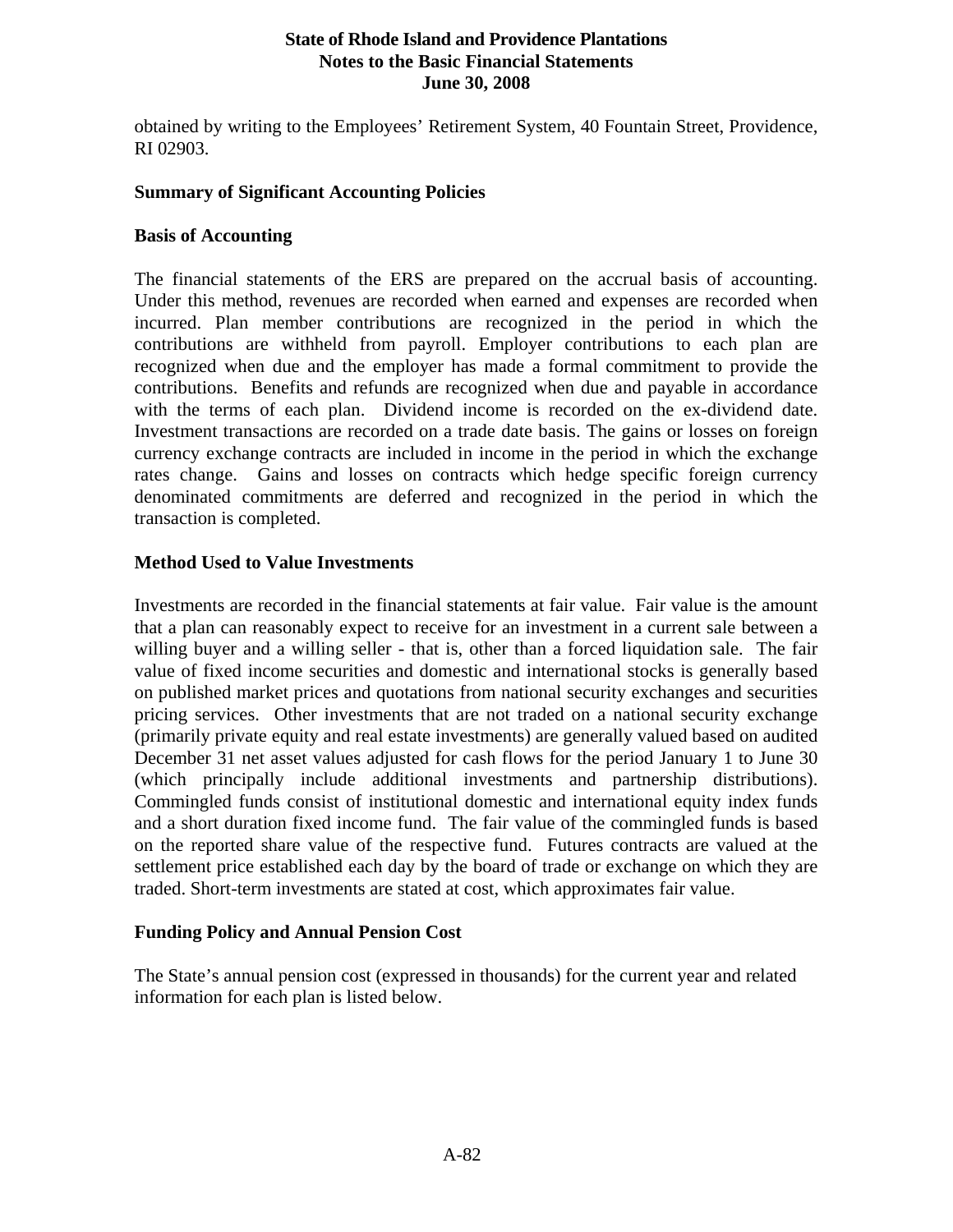|                                                 | Employees'<br>Retirement | State Police<br>Retirement | Judicial<br>Retirement    |
|-------------------------------------------------|--------------------------|----------------------------|---------------------------|
|                                                 | System                   | <b>Benefits Trust</b>      | <b>Benefits Trust</b>     |
| Contribution rates:                             |                          |                            |                           |
| State                                           | 20.77%                   | 31.00%                     | 32.07%                    |
| Plan members - state employees                  | 8.75%                    | 8.75%                      | 8.75%                     |
| State contribution for teachers                 | 8.52% and 8.97%          |                            |                           |
| Annual pension cost                             | \$214,016                | \$3.720                    | \$2.128                   |
| Contributions made - state employees            | \$131,560                | \$3.720                    | \$2,128                   |
| Contributions made - teachers                   | \$82,456                 |                            |                           |
| Actuarial valuation date                        | June 30, 2005            | June 30, 2005              | June 30, 2005             |
| Actuarial cost method                           | Entry Age Normal         | Entry Age Normal           | Entry Age Normal          |
| Amortization method                             | Level Percent of         | Level Percent of           | Level Percent of          |
|                                                 | Payroll - Closed         | Payroll - Closed           | Payroll - Closed          |
| Equivalent Single Remaining Amortization Period | 24 years                 | 24 years                   | 24 years                  |
| Asset valuation method                          | 5 Year Smoothed Market   | 5 Year Smoothed Market     | 5 Year Smoothed Market    |
| Actuarial Assumptions:                          |                          |                            |                           |
| Investment rate of return                       | 8.25%                    | 8.25%                      | 8.25%                     |
| Projected salary increases                      | 4.50% to 8.25%           | 5% to 15.00%               | 5.25%                     |
| Inflation                                       | 3.00%                    | 3.00%                      | 3.00%                     |
| Cost-of-living adjustments                      | Schd. A 3% compounded    | \$1,500 per annum          | 3%                        |
|                                                 | Schd. B 2.5% compounded  |                            |                           |
| Level of benefits established by:               |                          |                            |                           |
| General Law(s)                                  | 36-8 to 10               | 42-28-22.1                 | 8-3-16, 8-8-10.1,         |
|                                                 | 16-15 to 17              |                            | 8-8.2-7 and<br>28-30-18.1 |

#### Three-Year Trend Information

|                                        |         | Annual         |             |   |            |  |
|----------------------------------------|---------|----------------|-------------|---|------------|--|
|                                        |         | Pension        | Percentage  |   | Net        |  |
|                                        | Year    | Cost (APC)     | of APC      |   | Pension    |  |
|                                        | Ending  | (In Thousands) | Contributed |   | Obligation |  |
| Employees' Retirement System           | 6/30/06 | 145,792        | 100%        | S | 0          |  |
|                                        | 6/30/07 | 188,832        | 100%        |   | 0          |  |
|                                        | 6/30/08 | 214,016        | 100%        |   | 0          |  |
| State Police Retirement Benefits Trust | 6/30/06 | 3,175          | 100%        |   | 0          |  |
|                                        | 6/30/07 | 4,039          | 100%        |   | 0          |  |
|                                        | 6/30/08 | 3,720          | 100%        |   | 0          |  |
| Judicial Retirement Benefits Trust     | 6/30/06 | 2,292          | 100%        |   | 0          |  |
|                                        | 6/30/07 | 2,363          | 100%        |   | 0          |  |
|                                        | 6/30/08 | 2,128          | 100%        |   | 0          |  |

The table below displays the funded status of each plan for the year ended June 30, 2007, the most recent actuarial valuation date:

|                                       | Actuarial        |     | Actuarial Accrued |        | Unfunded      |        |         |             | UAAL as a       |
|---------------------------------------|------------------|-----|-------------------|--------|---------------|--------|---------|-------------|-----------------|
|                                       | Value of         |     | Liability (AAL)   | AAL    |               | Funded |         | Covered     | Percentage of   |
|                                       | Assets           |     | - Entry Age -     | (UAAL) |               | Ratio  | Payroll |             | Covered Payroll |
|                                       | (a)              |     | (b)               |        | $(b - a)$     | (a/b)  |         | (c)         | $((b - a) / c)$ |
| <b>ERS</b> ( <i>State Employees</i> ) | \$2.493,428,522  | \$. | 4.332.888.818     | S      | 1.839.460.296 | 57.5%  |         | 660.044.273 | 278.7%          |
| <b>ERS</b> ( <i>Teachers</i> )        | \$ 3.737,981,686 | \$. | 6.750.125.236     | \$     | 3,012,143,550 | 55.4%  | S.      | 959.372.837 | 314.0%          |
| <b>SPRBT</b>                          | 45,996,910       | \$  | 60.427.947        | \$.    | 14.431.037    | 76.1%  |         | 15.836.354  | 91.1%           |
| <b>JRBT</b>                           | 29.630.637       |     | 35, 355, 326      | S      | 5.724,689     | 83.8%  | S       | 6.451.666   | 88.7%           |

The schedules of funding progress presented as required supplementary information (RSI) following the notes to the financial statements, present multiyear trend information about whether the actuarial values of plan assets are increasing or decreasing over time relative to the Actuarial Accrued Liabilities (AAL) for benefits.

Additional information as of the June 30, 2007 actuarial valuation: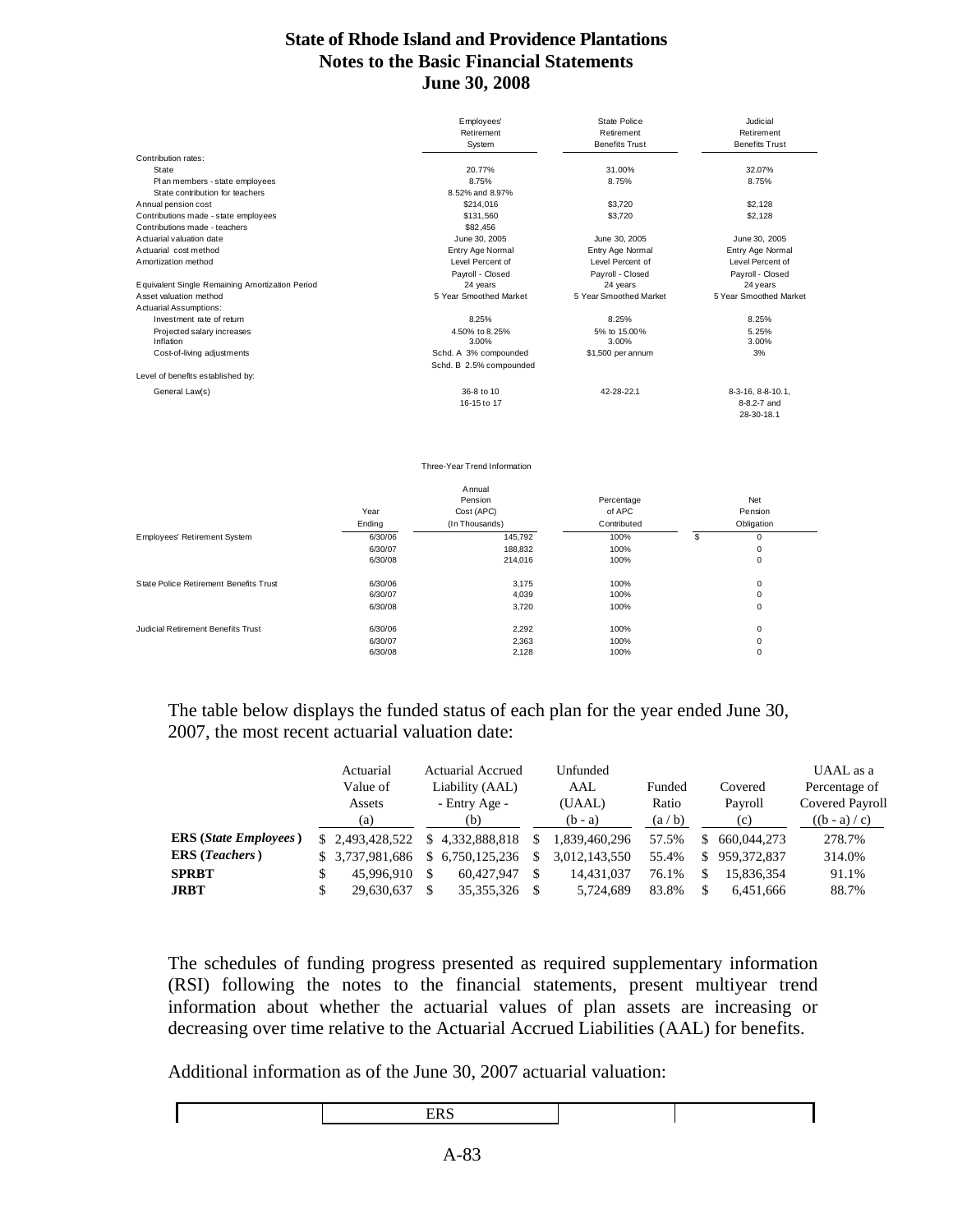|                                                                     | <b>State</b><br>Employees                     | Teachers                                      | <b>SPRBT</b>                                  | <b>JRBT</b>                          |
|---------------------------------------------------------------------|-----------------------------------------------|-----------------------------------------------|-----------------------------------------------|--------------------------------------|
| <b>Valuation Date</b>                                               | 6/30/07                                       | 6/30/07                                       | $6/30/07$ *                                   | $6/30/07$ *                          |
| <b>Actuarial Cost</b>                                               | Entry Age                                     | <b>Entry Age</b>                              | Entry Age                                     | <b>Entry Age Normal</b>              |
| Method                                                              | Normal                                        | Normal                                        | Normal                                        |                                      |
| Amortization<br>Method                                              | <b>Level Percent</b><br>of Payroll-<br>Closed | <b>Level Percent</b><br>of Payroll-<br>Closed | <b>Level Percent</b><br>of Payroll-<br>Closed | Level Percent of<br>Payroll - Closed |
| <b>Equivalent Single</b><br>Remaining<br><b>Amortization Period</b> | 22 years                                      | 22 years                                      | 22 years                                      | 22 years                             |
| <b>Asset Valuation</b>                                              | 5 Year                                        | 5 Year                                        | 5 Year                                        | 5 Year Smoothed                      |
| Method                                                              | Smoothed                                      | Smoothed                                      | Smoothed                                      | Market                               |
|                                                                     | Market                                        | Market                                        | Market                                        |                                      |
| Actuarial<br>Assumptions                                            |                                               |                                               |                                               |                                      |
| Investment Rate of<br>Return                                        | 8.25%                                         | 8.25%                                         | 8.25%                                         | 8.25%                                |
| Projected Salary                                                    | 4.50%                                         | 4.50%                                         | 4.50%                                         | 4.50%                                |
| Increases                                                           | to                                            | to                                            | to                                            |                                      |
|                                                                     | 9.00%                                         | 13.25%                                        | 12.50%                                        |                                      |
| Inflation                                                           | 3.00%                                         | 3.00%                                         | 3.00%                                         | 3.00%                                |
| Cost of Living                                                      | Schedule A                                    | Schedule A                                    | \$1,500 per                                   | 3.0%                                 |
| Adjustments                                                         | members -3.0%                                 | members -3.0%                                 | annum                                         | (see Note $1(b)(4)$ )                |
|                                                                     | compounded                                    | compounded                                    |                                               | to the financial                     |
|                                                                     |                                               |                                               |                                               | statements                           |
|                                                                     | Schedule B                                    | Schedule B                                    |                                               |                                      |
|                                                                     | $members -$                                   | $members -$                                   |                                               |                                      |
|                                                                     | 2.5%                                          | 2.5%                                          |                                               |                                      |

\* restated June 30, 2007 actuarial valuation

Schedule A - ERS members are those with 10 years or more of contributory service on or before July 1, 2005.

Schedule B - ERS members are those with less than 10 years of contributory service on or before July 1, 2005.

#### **Other**

Certain employees of the University of Rhode Island, Rhode Island College and the Community College of Rhode Island (principally faculty and administrative personnel) are covered by individual annuity contracts under a defined contribution retirement plan. Eligible employees who have reached the age of 30, and who have two (2) years of service are required to participate in either the Teachers Insurance and Annuity Association, the Metropolitan Life Insurance Company, or Variable Annuity Life Insurance Company retirement plan. Eligible employees must contribute at least 5% of their gross biweekly earnings. The University and Colleges contribute 9% of the employee's gross biweekly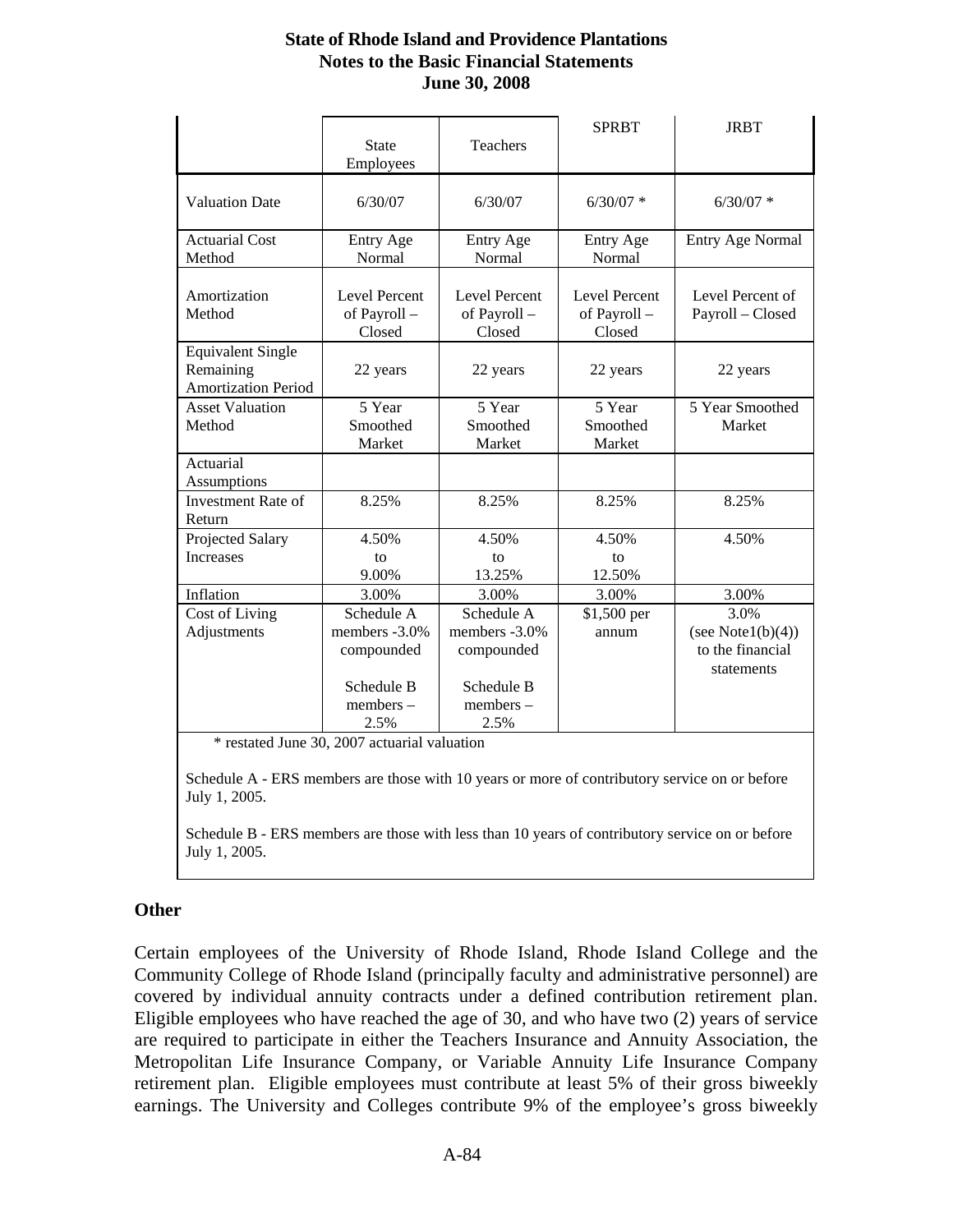earnings. Total expenses by the institutions for such annuity contracts amounted to \$14,389,235 during the year ended June 30, 2008.

The Rhode Island Public Transit Authority has a funded pension plan for all employees, for which eligibility to participate begins immediately upon employment. Benefits vest upon completion of ten years of service. Authority employees are eligible to retire upon attainment of age 62 and 10 years of continuous service. Retired employees are entitled to a monthly benefit for life as stipulated in the plan provisions. The plan also provides death and disability benefits. Employees are required to contribute 3% of their base salary to the plan. The remaining contributions to the plan are made by the Authority. Employer contributions paid in fiscal year 2008 totaled \$5,699,331. At January 1, 2008, the most recent valuation date, the total actuarial accrued liability was \$76,525,478 and the actuarial value of assets was \$47,327,996. The Authority contributed 100.00% of its annual pension cost for fiscal year 2008 and had a net pension obligation of \$1,799,084 at June 30, 2008.

Certain other component units have defined contribution pension and savings plans. For information regarding these pension and savings plans, please refer to the component units' separately issued financial reports.

#### **Note 14. Other Post-Employment Benefits**

Plan Descriptions. The State administers four defined benefit post-employment health care plans collectively known as the Rhode Island Retiree Health Care Benefit Plan (RIRHCBP).

Members of the Employees' Retirement System (ERS), including State employees, legislators, judges, State Police Officers, certified public school teachers and employees of certain component units, if they meet certain eligibility requirements, are eligible to receive some form of State sponsored retiree health care benefits. A summary of the principal plan provisions follows: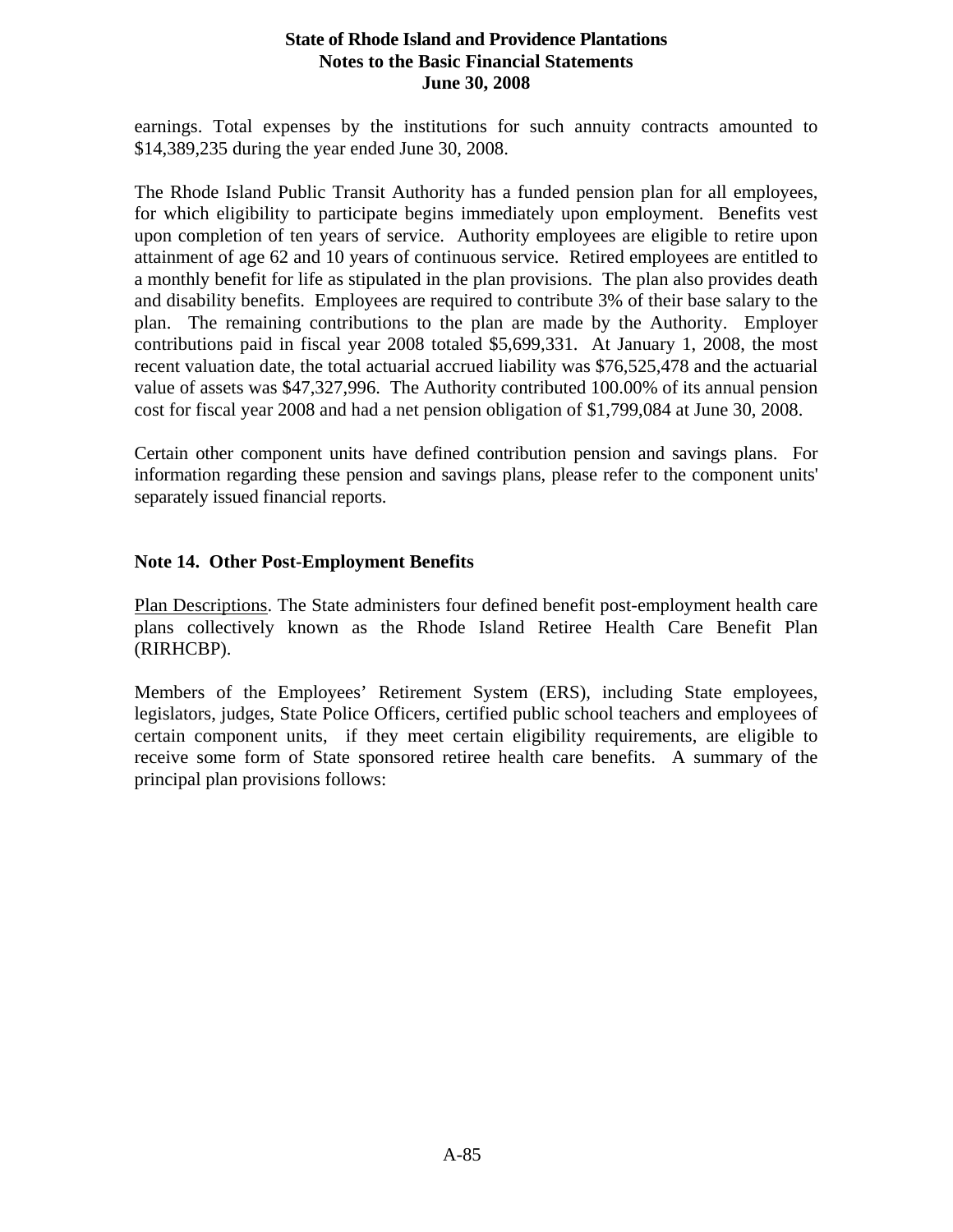|               | <b>State Employees</b><br>and Teachers                                                                                                                                                                                                       | Judges                                                                       | <b>State Police</b>                                                                                                                | Legislators                                                                  |  |  |
|---------------|----------------------------------------------------------------------------------------------------------------------------------------------------------------------------------------------------------------------------------------------|------------------------------------------------------------------------------|------------------------------------------------------------------------------------------------------------------------------------|------------------------------------------------------------------------------|--|--|
| Plan type     | <b>Agent Multiple Employer</b>                                                                                                                                                                                                               | Sole employer                                                                | Sole employer                                                                                                                      | Sole employer                                                                |  |  |
| Eligibility   | Members of ERS meeting eligibility<br>criteria                                                                                                                                                                                               | Retired judges                                                               | Retired members of<br>the State Police                                                                                             | Retired<br>legislators                                                       |  |  |
| Plan benefits | Retiree plan for members until<br>Medicare eligible; subsequently<br>eligible for Medicare supplement                                                                                                                                        | May purchase<br>active employee<br>plan for member<br>and spouse for<br>life | Active employee plan<br>for member, spouse<br>and dependants until<br>age 65; at age 65<br>coverage ceases if<br>Medicare eligible | May purchase<br>active employee<br>plan for member<br>and spouse for<br>life |  |  |
| Other         | Retired teachers can purchase<br>coverage for themselves and<br>dependants at active or early<br>retirement rate, as applicable.<br>Members can purchase<br>coverage for dependants at<br>active or early retirement rate,<br>as applicable. |                                                                              |                                                                                                                                    |                                                                              |  |  |

RIGL Sections 36-10-2, 36-12.1, 36-12.2.2 and 36-12-4 govern the provisions of the RIRHCBP and they may be amended in the future by action of the General Assembly.

On May 1, 2008 Public Law 2008-09 was enacted. The legislation changes the eligibility requirements for State contributions for health care coverage for those retiring on or after October 1, 2008. For anyone who retires on or after that date and has a minimum of 20 years of service and who is a minimum of 59 years of age, the State will pay 80% of the actual cost of such health care coverage. For members of the ERS who retired on or before September 30, 2008, the State provides two types of subsidies for health care benefits. The Tier I subsidy applies to non-Medicare eligible plans and provides that the State will pay the portion of the cost of post-retirement health care for the retiree and any dependents above the active group rate. The retiree pays the active monthly rate and the State pays the difference between the active group rate and the early retiree rate. This subsidy is not based on years of service and ends at age 65. In addition to the Tier I benefits, the State pays a portion of the cost of post-retirement health care above the Tier I costs for certain retirees meeting eligibility requirements based upon the age and service of the retiree, which is referred to as the Tier II benefit.

The RIRHCBP is reported in an internal service fund of the State using the accrual basis of accounting. The fund reports all employer and retiree member contributions to the Plans. Contributions are recognized when made. Benefits (health care claims) and refunds are recognized when due and payable in accordance with the terms of the Plans. A liability for incurred but not reported claims is determined based on past claims payment trends and is included in the financial statements. Working premium rates are determined by the State each fiscal year after consultation with an employee benefits consultant and are designed to fund current claims incurred during the fiscal year as well as the costs of administering the Plans. For the year ended June 30, 2008 the Plans operated on a pay as you go basis and no provision has been made to fund future benefits to be provided to RIRHCBP members.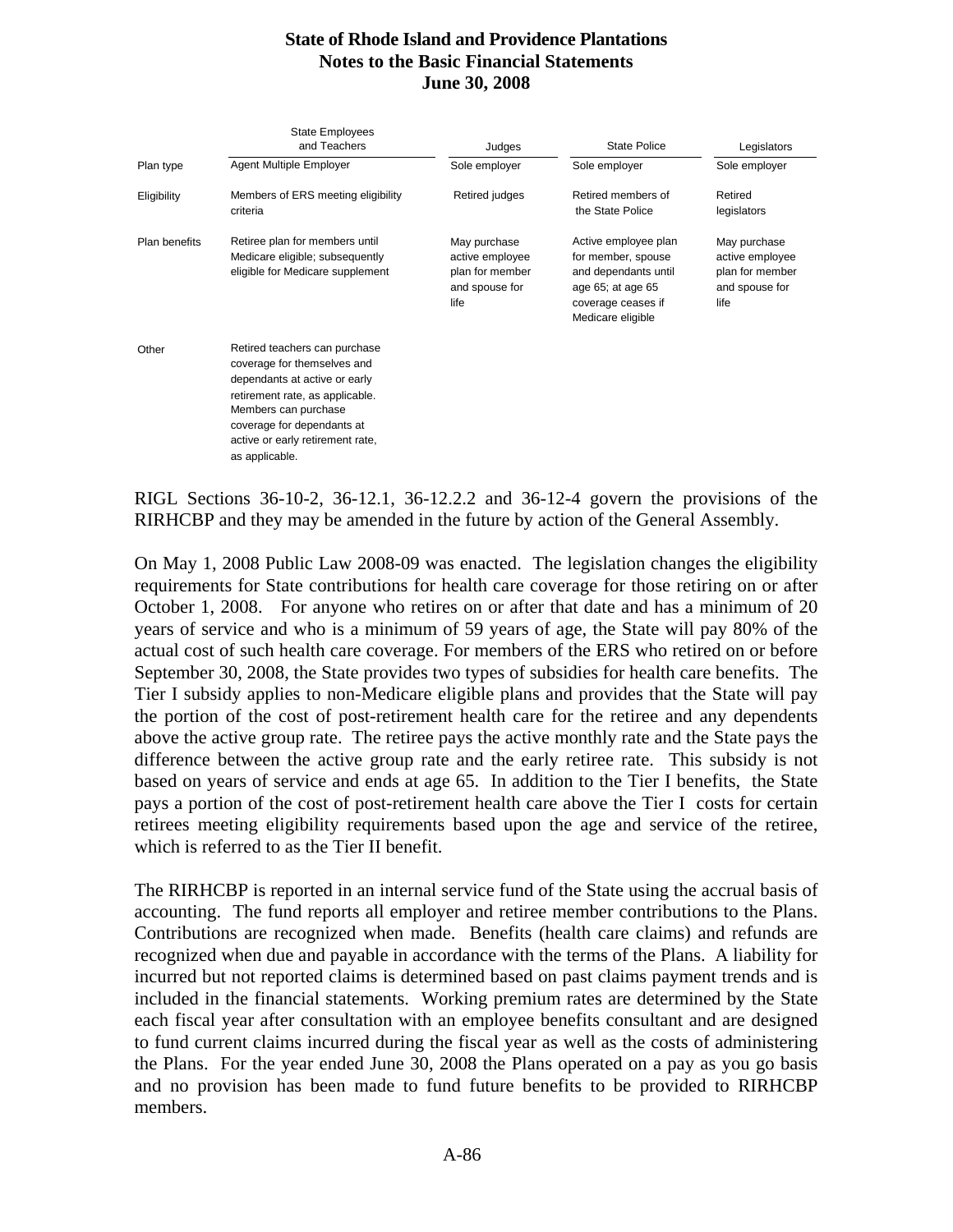Funding Policy. The contribution requirements of retiree members, the State and other participating employers are established and may be amended by the General Assembly.

As mentioned above, in fiscal year 2008 non-Medicare retiree members paid the active monthly premium rate and the State paid the difference between the active group rate and the more costly, early retiree rate (the "Tier I" benefit). Pursuant to RIGL Section 36-12-4 the State paid a portion of the cost of post-retirement health care above the Tier I costs for certain retirees meeting eligibility requirements based upon the age and years of service of the retiree, which is referred to as the Tier II benefit.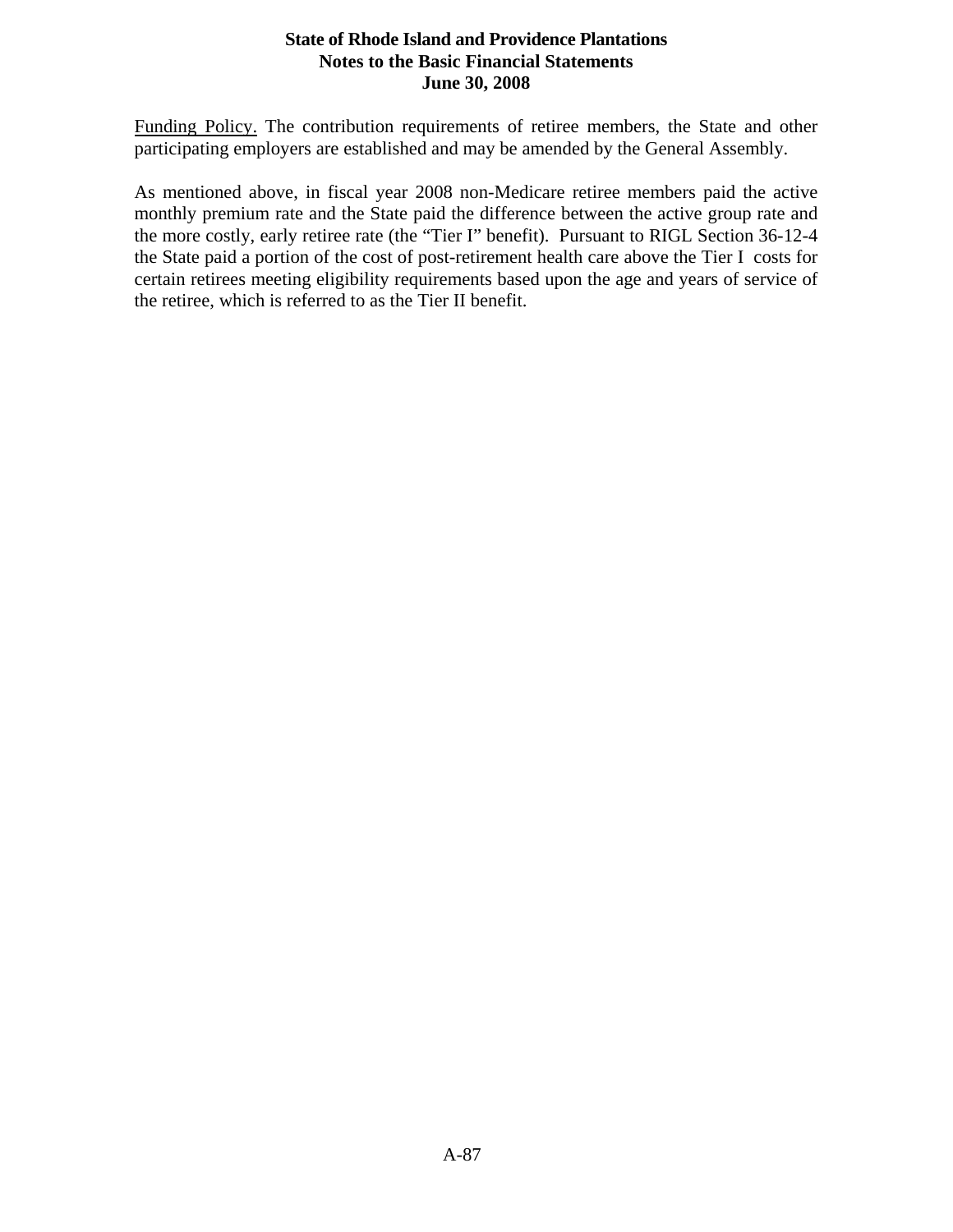| <b>Retiree Age</b>                                                                                                                                                                                                                                                                                                                                                               | <b>Years of</b><br><b>Service</b> | <b>Amount of Cost</b><br><b>Paid by Retiree</b> |  |  |  |  |  |  |
|----------------------------------------------------------------------------------------------------------------------------------------------------------------------------------------------------------------------------------------------------------------------------------------------------------------------------------------------------------------------------------|-----------------------------------|-------------------------------------------------|--|--|--|--|--|--|
| <b>Below 60:</b>                                                                                                                                                                                                                                                                                                                                                                 |                                   |                                                 |  |  |  |  |  |  |
| (1)                                                                                                                                                                                                                                                                                                                                                                              |                                   |                                                 |  |  |  |  |  |  |
|                                                                                                                                                                                                                                                                                                                                                                                  | 28-34                             | 10%                                             |  |  |  |  |  |  |
|                                                                                                                                                                                                                                                                                                                                                                                  | $35+$                             | 0%                                              |  |  |  |  |  |  |
| Retiree Age from $60$ to $65: (2)$                                                                                                                                                                                                                                                                                                                                               |                                   |                                                 |  |  |  |  |  |  |
|                                                                                                                                                                                                                                                                                                                                                                                  | $10 - 15$                         | 50%                                             |  |  |  |  |  |  |
|                                                                                                                                                                                                                                                                                                                                                                                  | $16 - 22$                         | 30%                                             |  |  |  |  |  |  |
|                                                                                                                                                                                                                                                                                                                                                                                  | $23 - 27$                         | 20%                                             |  |  |  |  |  |  |
|                                                                                                                                                                                                                                                                                                                                                                                  | $28+$                             | $0\%$                                           |  |  |  |  |  |  |
| <b>Retiree Age Greater than 65: (3)</b>                                                                                                                                                                                                                                                                                                                                          |                                   |                                                 |  |  |  |  |  |  |
|                                                                                                                                                                                                                                                                                                                                                                                  | $10 - 15$                         | 50%                                             |  |  |  |  |  |  |
|                                                                                                                                                                                                                                                                                                                                                                                  | $16 - 19$                         | 30%                                             |  |  |  |  |  |  |
|                                                                                                                                                                                                                                                                                                                                                                                  | $20 - 27$                         | 10%                                             |  |  |  |  |  |  |
|                                                                                                                                                                                                                                                                                                                                                                                  | $28+$                             | $0\%$                                           |  |  |  |  |  |  |
| (1) The monthly premium rate is \$708.94 for the individual plan. The retiree's<br>cost is then calculated based on a maximum of \$452.28 (the active plan<br>rate).                                                                                                                                                                                                             |                                   |                                                 |  |  |  |  |  |  |
| (2) The monthly premium rates are the same as indicated above for the Retiree<br>Age Below 60 category.                                                                                                                                                                                                                                                                          |                                   |                                                 |  |  |  |  |  |  |
| (3) The monthly premium rate for the Medicare Supplemental plan is \$179.77<br>for the individual plan, and the monthly premium for the Medicare HMO<br>plan was \$100.00 for the first six months of fiscal year 2008 and \$107<br>thereafter. Retirees can choose between the two plans. The retiree's cost is<br>then calculated based on the years-of-service subsidy above. |                                   |                                                 |  |  |  |  |  |  |

The retirees' fiscal 2008 contributions for Tier II benefits were as follows:

In fiscal year 2008 the State and other participating employers were not required to fund the Plans other than the pay-as-you-go amount necessary to provide current benefits to retirees and administrative costs and they contributed 3.91% of covered payroll. The contributions to the State Police Plan were equal to actual claims and administrative expenses. For the fiscal year ended June 30, 2008 the State and other participating employers paid \$28,377,748 into the Plans.

Annual OPEB Cost and Net OPEB Obligation. Annual OPEB cost reflected in the government-wide financial statements is equal to the annual required contribution (ARC). The amount reflected in the governmental fund financial statements is equal to the actual contributions to the plan. The annual required contribution (ARC) represents a level of funding that, if paid on an ongoing basis, is projected to cover normal cost each year and amortize any unfunded actuarial liabilities of the Plans over a period of 30 years. Amounts "required" but not actually set aside to pay for these benefits are accumulated as part of the Net OPEB obligation. The annual OPEB cost for the year, the amount actually paid on behalf of the Plans the changes in the net OPEB obligation and the percentage of annual OPEB cost contributed to the Plans, are as follows (dollar amounts in thousands):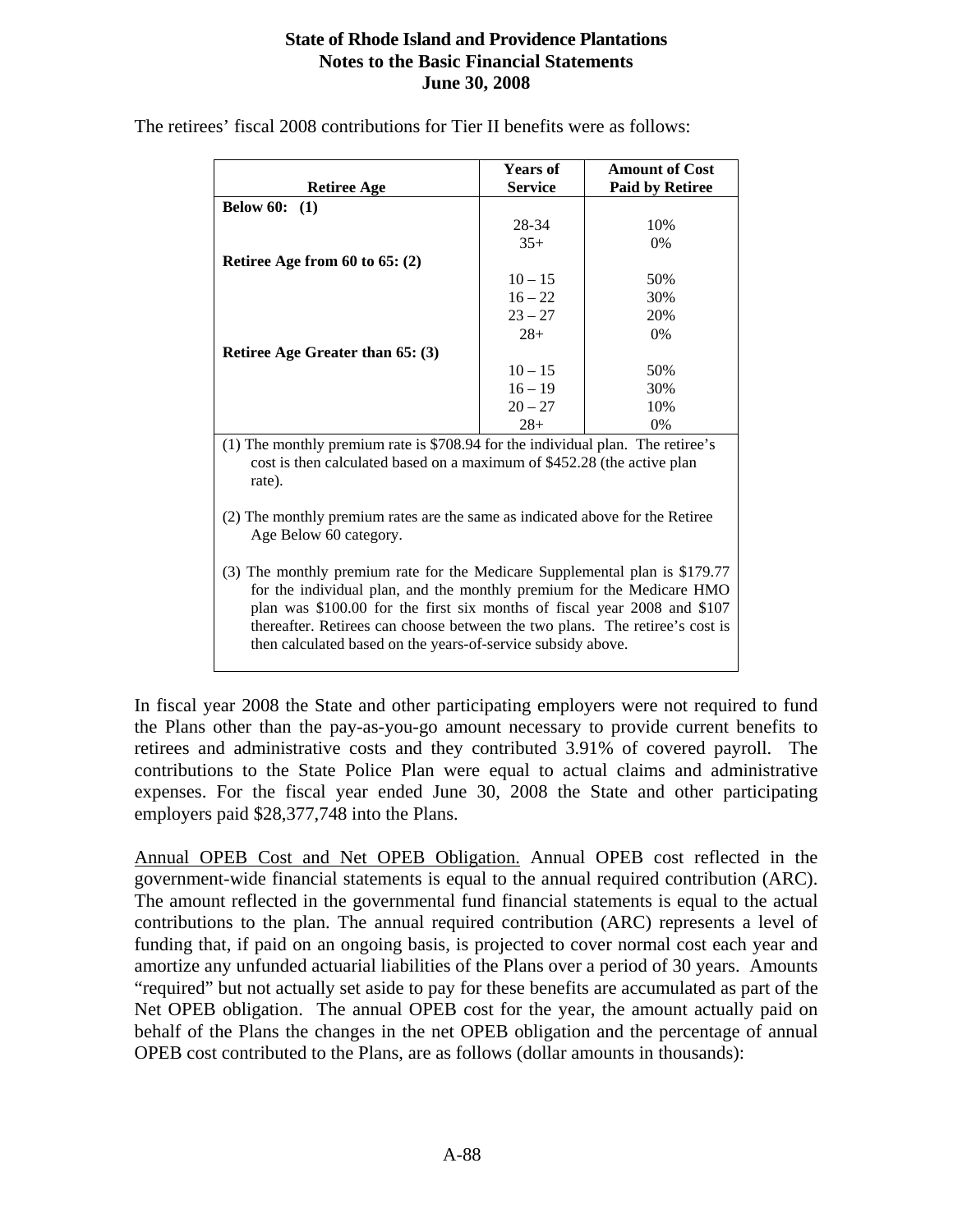|                                                               | State                 |               |           |          |             |        | <b>State</b> |             |             |  |
|---------------------------------------------------------------|-----------------------|---------------|-----------|----------|-------------|--------|--------------|-------------|-------------|--|
|                                                               | Employees<br>Teachers |               |           | Judges   |             | Police |              | Legislators |             |  |
| Date of Actuarial Valuation                                   | 06/30/05              |               | 06/30/05  |          | 06/30/07    |        | 06/30/05     |             | 06/30/05    |  |
| Annual required contribution as a percent of payroll          | 6.01%                 |               | N/A       |          | 11.64%      |        | 30.27%       |             | 18.63%      |  |
| Annual required contribution and annual OPEB cost             | \$<br>38,203          | \$            | 1,428     | S        | 1,382       | \$     | 4,827        | \$          | 285         |  |
| Participating State and/or other employer contributions       | \$<br>24,854          | \$            | 1,428     | S        | 464         | \$     | 1,572        | \$          | 60          |  |
| Increase in OPEB obligation                                   | \$<br>13,349          | \$            | 0         | S        | 918         | \$     | 3,255        | \$          | 225         |  |
| Net OPEB obligation at beginning of year                      | \$<br>0               | -S            | 0         | - S      | 0           | \$     | $\mathbf 0$  | \$          | $\mathbf 0$ |  |
| Net OPEB obligation at end of year                            | \$<br>13,349          | \$            | 0         | -S       | 918         | \$     | 3,255        | \$          | 225         |  |
| Actuarial accrued liability (AAL) at valuation date           | \$<br>580,041         | \$            | 8,477     | S        | 14,024      | \$     | 51,037       | \$          | 3,919       |  |
| Funded OPEB plan assets at valuation date                     | \$<br>0               | <sup>\$</sup> | 0         | <b>S</b> | $\mathbf 0$ | \$     | $\mathbf 0$  | \$          | $\mathbf 0$ |  |
| Unfunded actuarial accrued liability (UAAL) at valuation date | \$<br>580,041         | S             | 8,477     | S        | 14,024      | \$     | 51,037       | \$          | 3,919       |  |
| Funded ratio                                                  | 0%                    |               | 0%        |          | 0%          |        | 0%           |             | 0%          |  |
| Covered payroll (in thousands)                                | \$<br>575,613         | S             | <b>NA</b> | \$       | 9,888       | \$     | 13,821       |             | 1,509       |  |
| UAAL as percentage of covered payroll                         | 100.77%               |               | <b>NA</b> |          | 141.83%     |        | 369.27%      |             | 259.71%     |  |
| Percentage of annual OPEB cost paid                           | 65.06%                |               | 100.00%   |          | 33.57%      |        | 32.57%       |             | 21.05%      |  |

The table below displays the funded status of each plan as of the most recent actuarial valuation date, June 30, 2007, (in thousands):

|                                  | Actuarial<br>Value of<br>Assets<br>(a) |     | Actuarial Accrued<br>Liability (AAL)<br>- Entry Age -<br>(b) | Unfunded<br>AAL<br>(UAAL)<br>$(b - a)$ |         | Funded<br>Ratio<br>(a/b) | Covered<br>Payroll<br>(c) |         | UAAL as a<br>Percentage of<br><b>Covered Payroll</b><br>$((b - a) / c)$ |  |
|----------------------------------|----------------------------------------|-----|--------------------------------------------------------------|----------------------------------------|---------|--------------------------|---------------------------|---------|-------------------------------------------------------------------------|--|
| <b>RIRHCBP - State Employees</b> | \$<br>۰.                               | \$  | 679.538                                                      | S.                                     | 679.538 | 0.0%                     | \$                        | 626.145 | 108.5%                                                                  |  |
| RIRHCBP - Teachers               | ۰.                                     | \$  | $10.243$ \$                                                  |                                        | 10.243  | 0.0%                     |                           | n/a     | n/a                                                                     |  |
| RIRHCBP - Judges                 | \$<br>۰.                               | \$. | 14.024                                                       | S                                      | 14.024  | 0.0%                     | \$                        | 9.888   | 141.8%                                                                  |  |
| RIRHCBP - State Police           | \$<br>۰.                               | \$  | 54.620                                                       | S                                      | 54.620  | 0.0%                     | \$                        | 15.977  | 341.9%                                                                  |  |
| RIRHCBP - Legislators            | ۰.                                     | \$. | 29.764                                                       | S                                      | 29.764  | 0.0%                     | \$                        | 1.592   | 1869.6%                                                                 |  |

Actuarial valuations of an ongoing plan involve estimates of the value of reported amounts and assumptions about the probability of occurrence of events far into the future. Examples include assumptions about future employment, mortality, and the healthcare cost trend. Amounts determined regarding the funded status of the Plans and the annual required contributions of the employer are subject to continual revision as actual results are compared with past expectations and new estimates are made about the future. The schedule of funding progress, presented as required supplementary information following the notes to the financial statements, presents multi-year trend information that shows whether the actuarial value of assets of the Plans are increasing or decreasing over time relative to the actuarial accrued liabilities for benefits.

Actuarial Methods and Assumptions. Projections of benefits for financial reporting purposes are based on the Plans and include the types of benefits provided at the time of each valuation. The actuarial assumptions used include techniques that are designed to reduce short-term volatility in actuarial accrued liabilities and the actuarial value of assets, consistent with the long-term perspective of the calculations.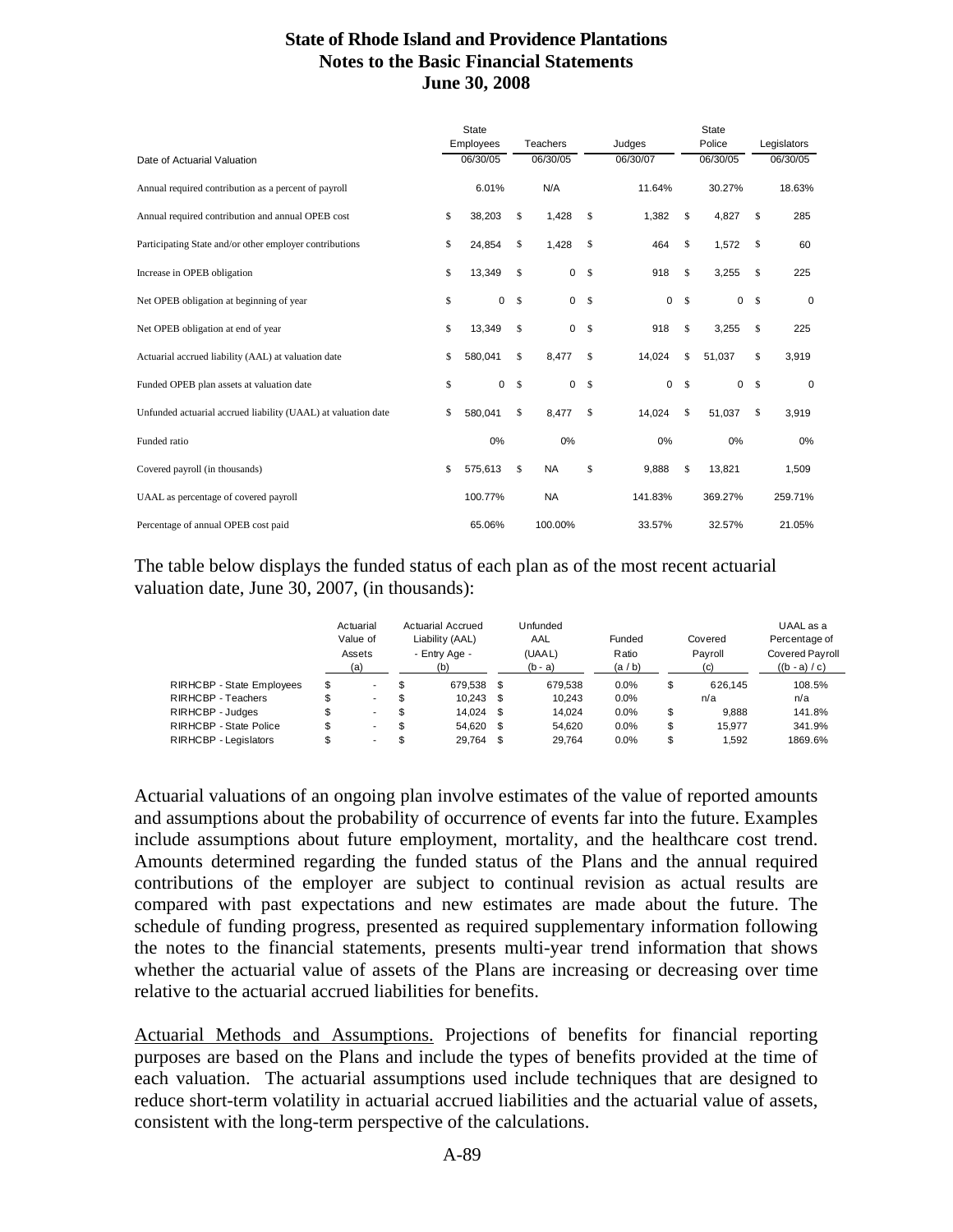The actuarial valuation was performed as of June 30, 2005 with results projected to July 1, 2007 for the fiscal year ended June 30, 2008. The State's annual required contribution was determined using the individual entry age actuarial cost method. The State's unfunded actuarial accrued liability as of the June 30, 2005 transition date is being amortized over a period of 30 years using the level (principal and interest combined) percent of payroll (open) contribution amortization method. For judges, the June 30, 2007 valuation was used to determine the Annual Required Contribution for fiscal year 2008.

The individual entry-age actuarial cost method is used to determine the annual required contribution amounts and the annual net OPEB obligation. The actuarial assumptions include a 3.566% discount rate; an annual healthcare cost trend rate of 12% progressively declining to 4.5% after 10 years; and a salary growth rate ranging from 8.25% in year 1 to 4.75% in year 15 and beyond for State Employees and legislators, ranging from 17% in year 1 to 4.5% in year 15 and beyond for teachers, ranging from 15% in year 1 to 5% in year 15 and beyond for Police, and 5.25% in all years for judges. The discount rate of 3.566% was calculated based upon the average rate of return during the 10 years ended June 30, 2008 for short term investments of the General Fund.

The impact of Public Law 2008-09 on plan provisions and benefits has been factored into the June 30, 2005 actuarial valuation.

There were changes in actuarial assumptions in the June 30, 2007 valuation. These include changes in demographic assumptions adopted in the June 30, 2006 valuations for the Employees' Retirement System of Rhode Island, the State Police Retirement Benefits Trust, and the Judicial Retirement Benefits Trust, based on experience studies performed by the actuary for those systems. The Medicare election assumption for Judges changed from 100% electing Medicare at age 65 to 100% not electing Medicare at age 65 and for Legislators from 100% electing Medicare at age 65 to 75% not electing Medicare at age 65. In addition, in anticipation of the retirements occurring before October 1, 2008, the election percentage for State employees was increased to 90% and the retiree liability was adjusted 110%.

Further, for teachers, the required contribution for teachers is not presented as a percentage of payroll since the required contribution by the State is for the Tier I subsidy for teachers who have elected to participate in the State's Retiree Health Care Benefit Plan. The June 30, 2007 actuarial valuation will be used to determine the annual required contribution for fiscal 2010.

The RIRHCBP does not issue a stand-alone financial report.

Certain employees of the University of Rhode Island, Rhode Island College and the Community College of Rhode Island are covered by the Rhode Island Board of Governors for Higher Education Health Care Insurance Retirement Program. The Program offers a self-insured health care plan for pre-65 and post-65 retirees or a fully insured Medicare HMO plan for post-65 retirees. For the year ended June 30, 2008, the Program operated on a pay as you go basis and no provision has been made to fund future benefits to be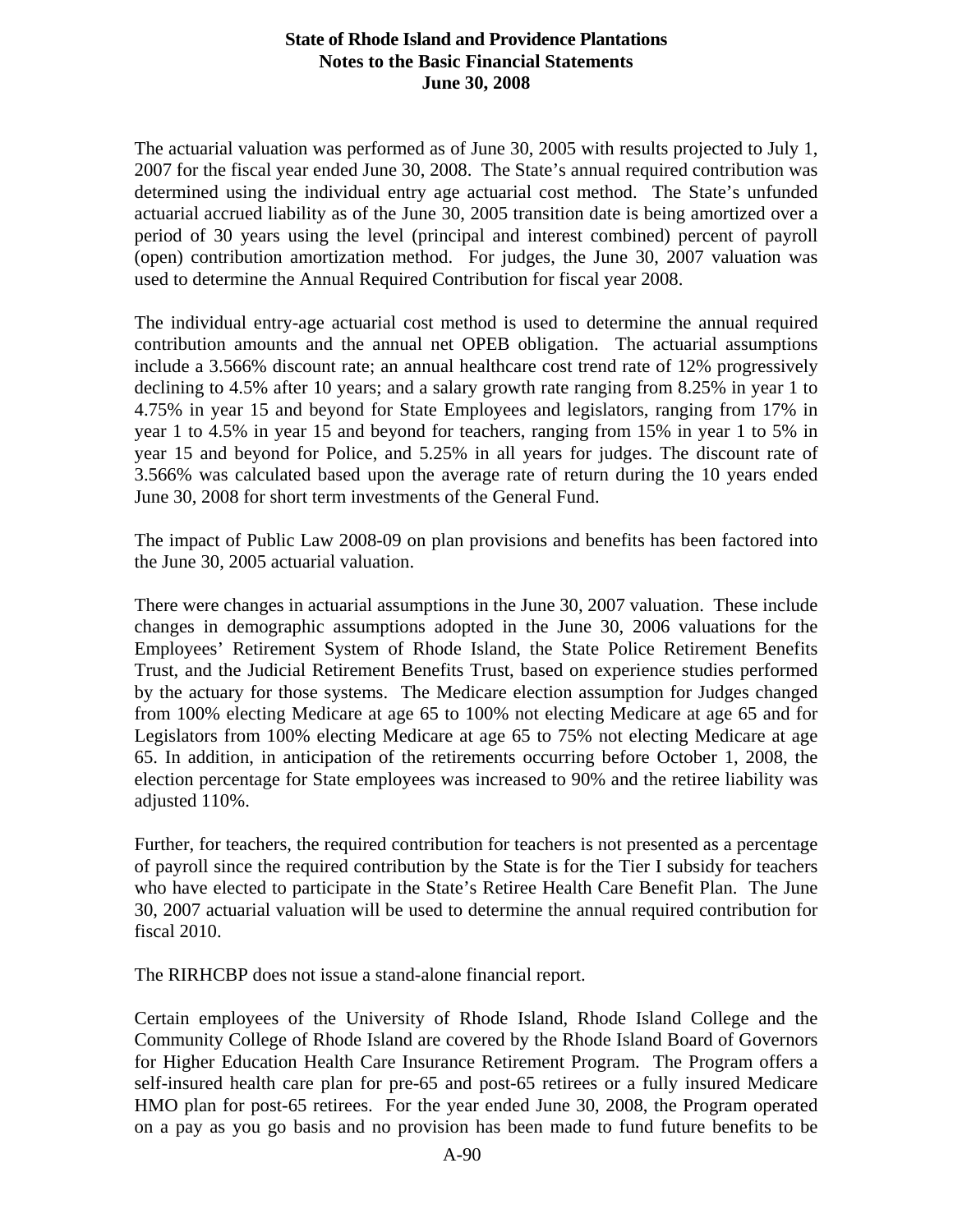provided to plan members. The University and colleges have recognized the annual required contribution (OPEB cost) as determined by an actuarial valuation performed as of June 30, 2006. For fiscal 2008, annual OPEB cost for the university and colleges was \$2,975,528 and actual contributions made were \$1,897,053. Additional disclosures regarding the Program are detailed in the financial statements for each institution.

#### **Note 15. Deferred Compensation**

The State offers its employees a deferred compensation plan created in accordance with Internal Revenue Code (IRC) Section 457. The Department of Administration pursuant to Chapter 36-13 of the General Laws administers the plan. The Department of Administration contracts with private corporations to provide investment products related to the management of the deferred compensation plan. Benefit payments are not available to employees earlier than the calendar year in which the participant attains age 70½, termination, retirement, death or "unforeseeable emergency".

Current Internal Revenue Service regulations require that amounts deferred under a Section 457 plan be held in trust for the exclusive benefit of participating employees and not be accessible by the government or its creditors. The plan assets also may be held in annuity contracts or custodial accounts, which are treated as trusts.

The State does not serve in a trustee capacity. Accordingly, the plan assets are not included in the State's financial statements.

# **Note 16. Risk Management**

The State is exposed to various risks of loss related to torts; theft of, damage to and destruction of assets; errors and omissions; employee injury; and natural disasters.

The State has entered into agreements with commercial insurance companies for comprehensive insurance coverage on State property to protect the State against loss from fire and other risks. Furthermore, the State is required by the General Laws to provide insurance coverage on all motor vehicles owned by the State and operated by State employees in the sum of \$100,000 per person and \$300,000 per accident for personal injury and \$20,000 for property damage.

The State also has a contract with an insurance company to provide health care benefits to active and retired employees. The State reimburses the company for the costs of all claims paid plus administrative fees. The estimated liability for incurred but not reported (IBNR) claims at June 30, 2008 was calculated based on historical claims data. The change in claims liability (expressed in thousands) is as follows: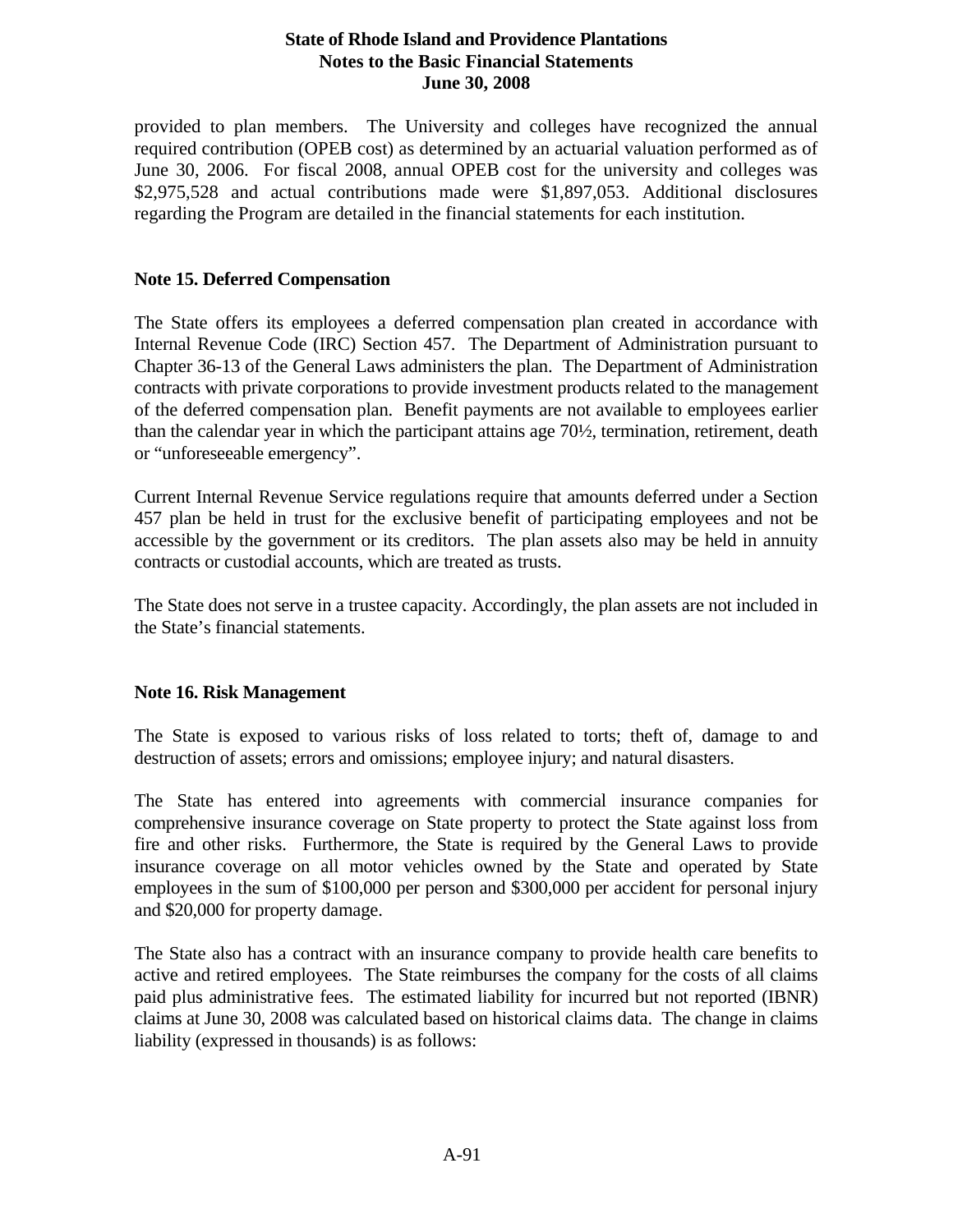|                                                                 |   | Liability at<br>July 1 |   | <b>Current Year</b><br>Claims and<br><b>IBNR Estimate</b> |   | Claim<br>Payments |   | Liability at<br>June 30 |  |  |
|-----------------------------------------------------------------|---|------------------------|---|-----------------------------------------------------------|---|-------------------|---|-------------------------|--|--|
| <b>Health Insurance Funds</b><br>Liability for<br>unpaid claims | S | 19.836                 | S | 234.456                                                   | S | 233.642           | S | 20,650                  |  |  |

The State is self-insured for risks of loss related to torts. Tort claims are defended by the State's Attorney General and, when necessary, appropriations are provided to pay claims.

The State is self-insured for various risks of loss related to work related injuries of State employees. The State maintains the Assessed Fringe Benefits Fund, an internal service fund that services, among other things, workers' compensation claims. Funding is provided through a fringe benefit rate applied to State payrolls on a pay-as-you-go basis.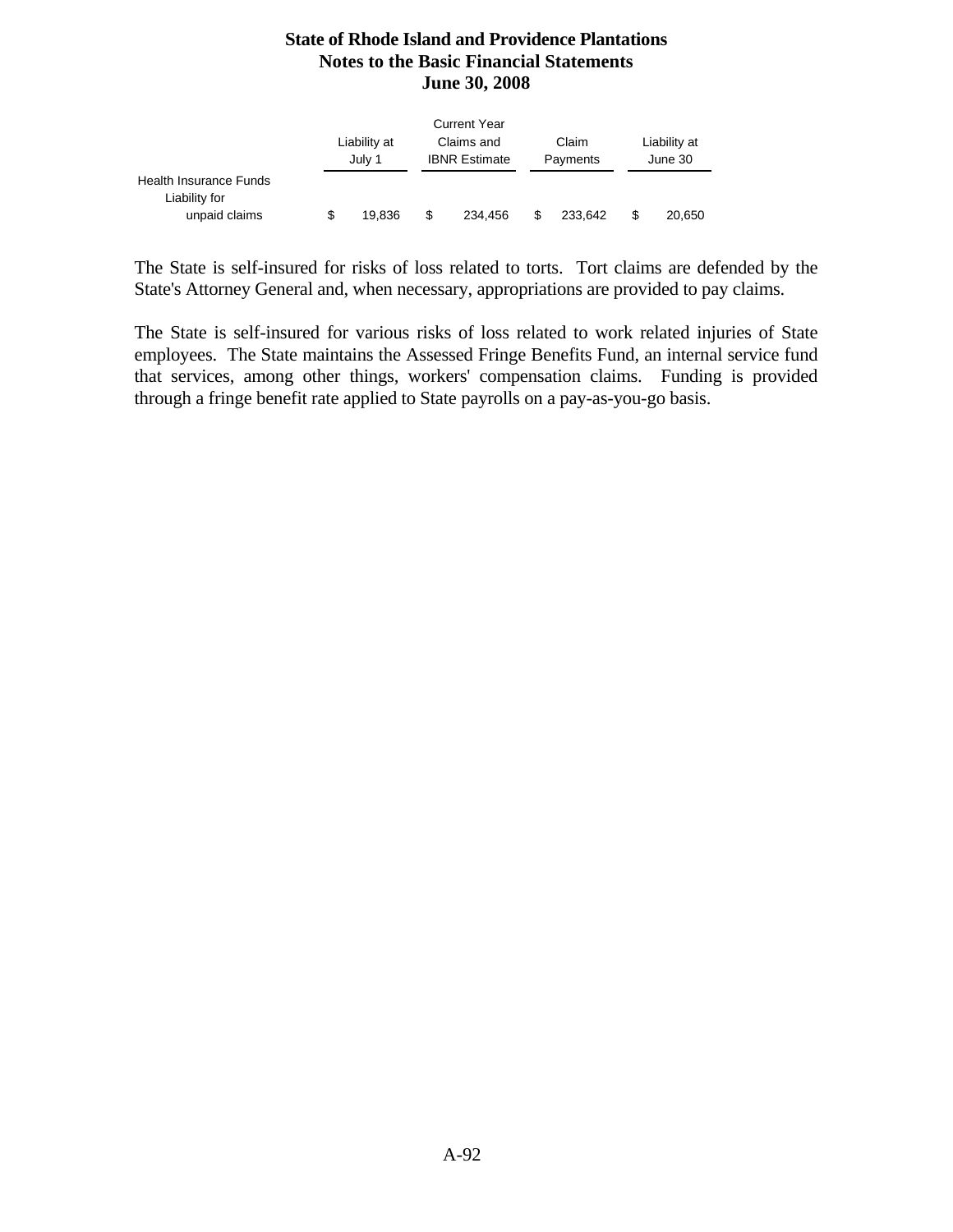# **Note 17. Condensed Financial Statement Information**

The condensed financial statement information for the discretely presented component units is presented (expressed in thousands) in the following schedules:

|                                                               | <b>RIHMFC</b>   |    | <b>RISLA</b> |    | <b>RITBA</b> | <b>RIEDC</b> |         | <b>NBC</b>   |
|---------------------------------------------------------------|-----------------|----|--------------|----|--------------|--------------|---------|--------------|
| Condensed statement of net assets:                            |                 |    |              |    |              |              |         |              |
| Other assets                                                  | \$<br>2,108,233 | \$ | 1,057,517    | \$ | 33,417       | \$.          | 284,540 | \$<br>89,326 |
| Capital assets - nondepreciable                               |                 |    |              |    | 2,677        |              | 116,099 | 415,607      |
| Capital assets - depreciable (net)                            |                 |    | 3,611        |    | 83,127       |              | 377,584 | 223,261      |
| Due from primary government                                   |                 |    |              |    |              |              | 634     |              |
| <b>Total assets</b>                                           | 2,108,233       |    | 1,061,128    |    | 119,221      |              | 778,857 | 728,194      |
| Long term debt                                                | 1,616,370       |    | 950.167      |    | 25.796       |              | 377,802 | 427,227      |
| Other liabilities                                             | 207,477         |    | 33,640       |    | 5,391        |              | 41,541  | 14,217       |
| Due to primary government                                     | 12,000          |    |              |    |              |              | 11,678  |              |
| <b>Total liabilities</b>                                      | 1,835,847       |    | 983,807      |    | 31,187       |              | 431,021 | 441,444      |
| Net assets:                                                   |                 |    |              |    |              |              |         |              |
| Invested in capital assets, net of related debt<br>Restricted | 9,766           |    | 196          |    | 57,596       |              | 224,143 | 228,385      |
| Debt service                                                  | 207,217         |    | 75,583       |    | 6,359        |              |         |              |
| Other                                                         |                 |    |              |    |              |              | 79,366  | 190          |
| Other nonexpendable                                           |                 |    |              |    |              |              |         |              |
| Unrestricted                                                  | 55.403          |    | 1.542        |    | 24.079       |              | 44.327  | 58,175       |
| Total net assets                                              | 272,386         |    | 77,321       |    | 88,034       |              | 347,836 | 286,750      |
| Condensed statement of activities:                            |                 |    |              |    |              |              |         |              |
| Program expenses                                              |                 |    |              |    |              |              |         |              |
| Personal services                                             | 12,811          |    | 2,564        |    | 1,918        |              | 26,460  | 17.053       |
| Supplies, materials, and services                             | 9,408           |    | 7,259        |    | 1,780        |              | 17,331  | 14,522       |
| Interest expense                                              | 73,620          |    | 39,610       |    |              |              |         |              |
| Depreciation, depletion, and amortization                     | 2,757           |    | 969          |    | 2,399        |              | 17,903  | 7,464        |
| Other program expenses                                        | 7,648           |    | 10,554       |    | 2,352        |              | 39,348  | 13,199       |
| Total program expenses                                        | 106,244         |    | 60,956       |    | 8,449        |              | 101,042 | 52,238       |
| Program revenue                                               |                 |    |              |    |              |              |         |              |
| Charges for services                                          | 93,785          |    | 54,315       |    | 12,040       |              | 63,156  | 67,078       |
| Operating grants and contributions                            |                 |    |              |    |              |              | 10,036  | 28           |
| Capital grants and contributions                              |                 |    |              |    |              |              | 36,617  |              |
| Net program (expense) revenue                                 | (12, 459)       |    | (6,641)      |    | 3,591        |              | 8,767   | 14,868       |
| Interest and investment earnings                              | 20,401          |    | 7,952        |    | 2,335        |              | 7,555   | 2,196        |
| Miscellaneous                                                 |                 |    |              |    | (4)          |              | 10,476  | 70           |
| Payments from primary government                              | (26, 020)       |    |              |    |              |              | 21,327  |              |
| Change in net assets                                          | (18,078)        |    | 1.311        |    | 5,922        |              | 48,125  | 17,134       |
| Beginning net assets as restated                              | 290,464         |    | 76,010       |    | 82,112       |              | 299,711 | 269,616      |
| Ending net assets                                             | 272,386         |    | 77,321       |    | 88,034       |              | 347,836 | 286,750      |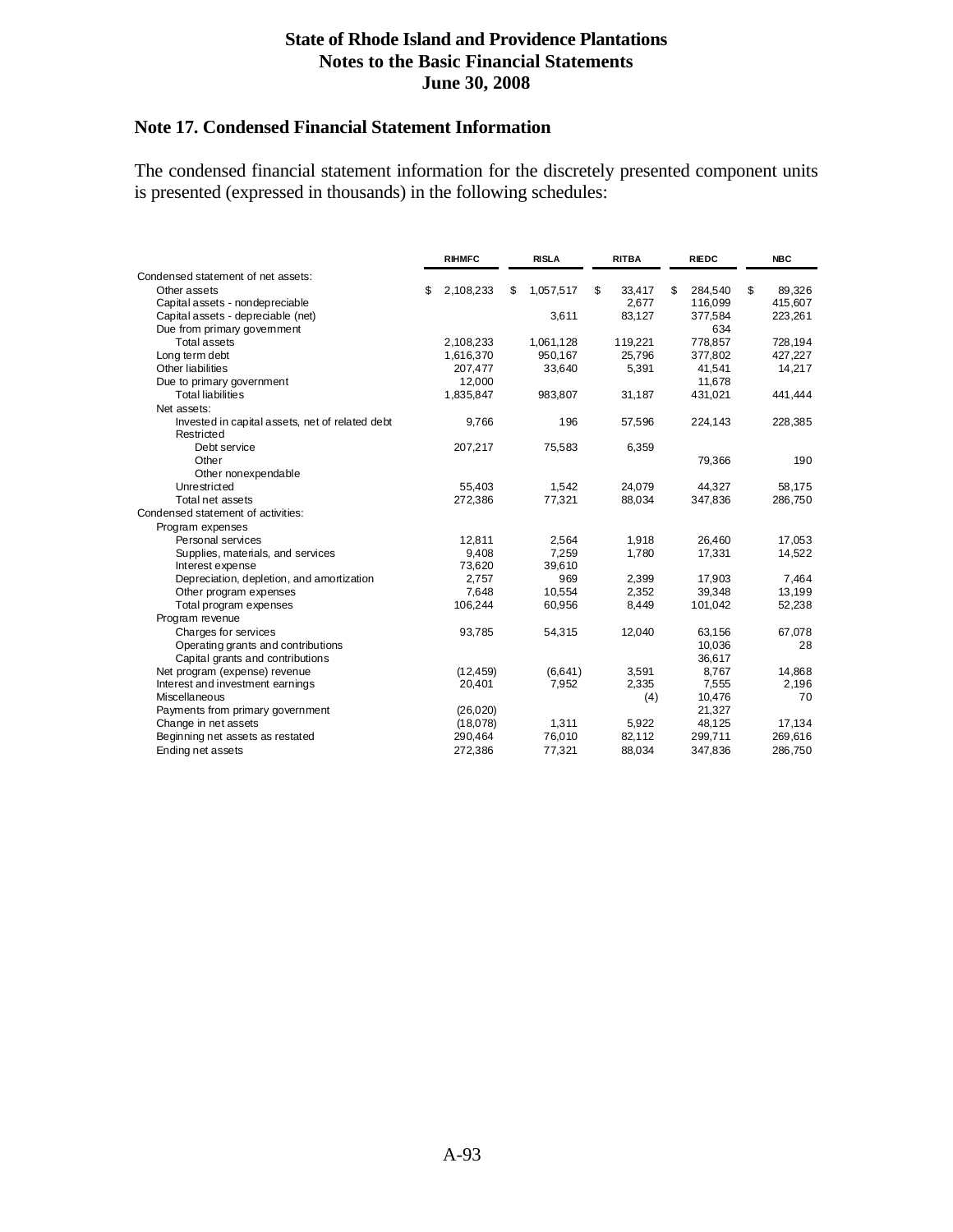|                                                               | <b>RIHEBC</b> | <b>RIRRC</b>  | <b>RIHEAA</b> | <b>RIPTA</b> | <b>RIIFC</b> |
|---------------------------------------------------------------|---------------|---------------|---------------|--------------|--------------|
| Condensed statement of net assets:                            |               |               |               |              |              |
| Other assets                                                  | \$<br>9,915   | \$<br>123.068 | \$<br>27,260  | \$<br>14.622 | \$<br>1,299  |
| Capital assets - nondepreciable                               |               | 14,835        | 307           | 6,557        |              |
| Capital assets - depreciable (net)                            | 38            | 47,484        | 904           | 77,078       |              |
| Due from primary government                                   |               |               |               | 3,547        |              |
| <b>Total assets</b>                                           | 9,953         | 185,387       | 28,471        | 101,804      | 1,299        |
| Long term debt                                                |               | 16,639        | 366           | 7,221        |              |
| Other liabilities                                             | 246           | 98,853        | 2,018         | 21,454       | 826          |
| Due to primary government                                     |               |               |               |              |              |
| <b>Total liabilities</b>                                      | 246           | 115,492       | 2,384         | 28,675       | 826          |
| Net assets:                                                   |               |               |               |              |              |
| Invested in capital assets, net of related debt<br>Restricted | 39            | 46,929        | 1,211         | 83,635       |              |
| Debt service                                                  |               | 2,155         |               |              |              |
| Other                                                         |               |               | 24,876        |              |              |
| Other nonexpendable                                           |               |               |               |              |              |
| Unrestricted                                                  | 9,668         | 20,811        |               | (10, 506)    | 473          |
| Total net assets                                              | 9,707         | 69,895        | 26,087        | 73,129       | 473          |
| Condensed statement of activities:                            |               |               |               |              |              |
| Program expenses                                              |               |               |               |              |              |
| Personal services                                             | 378           | 14,152        | 3,220         | 47,261       | 62           |
| Supplies, materials, and services                             | 1,473         | 21,209        | 6,132         | 50,050       | 47           |
| Interest expense                                              |               |               |               |              |              |
| Depreciation, depletion, and amortization                     | 23            | 13,776        | 257           | 10,633       |              |
| Other program expenses                                        |               | 13,419        | 16,884        |              |              |
| Total program expenses                                        | 1,874         | 62,556        | 26,493        | 107,944      | 109          |
| Program revenue                                               |               |               |               |              |              |
| Charges for services                                          | 2,143         | 66,993        | 15,292        | 32,643       | 120          |
| Operating grants and contributions                            |               |               | 368           | 20,602       |              |
| Capital grants and contributions                              |               |               |               | 4,104        |              |
| Net program (expense) revenue                                 | 269           | 4,437         | (10, 833)     | (50, 595)    | 11           |
| Interest and investment earnings                              | 205           | 1,383         | 1,150         | 382          | 19           |
| Miscellaneous                                                 | (1)           | (423)         |               | 2,838        |              |
| Payments from primary government                              |               | (5,000)       | 10,220        | 32,725       |              |
| Change in net assets                                          | 473           | 397           | 537           | (14,650)     | 30           |
| Beginning net assets as restated                              | 9,234         | 69,498        | 25,550        | 87,779       | 443          |
| Ending net assets                                             | 9,707         | 69,895        | 26,087        | 73,129       | 473          |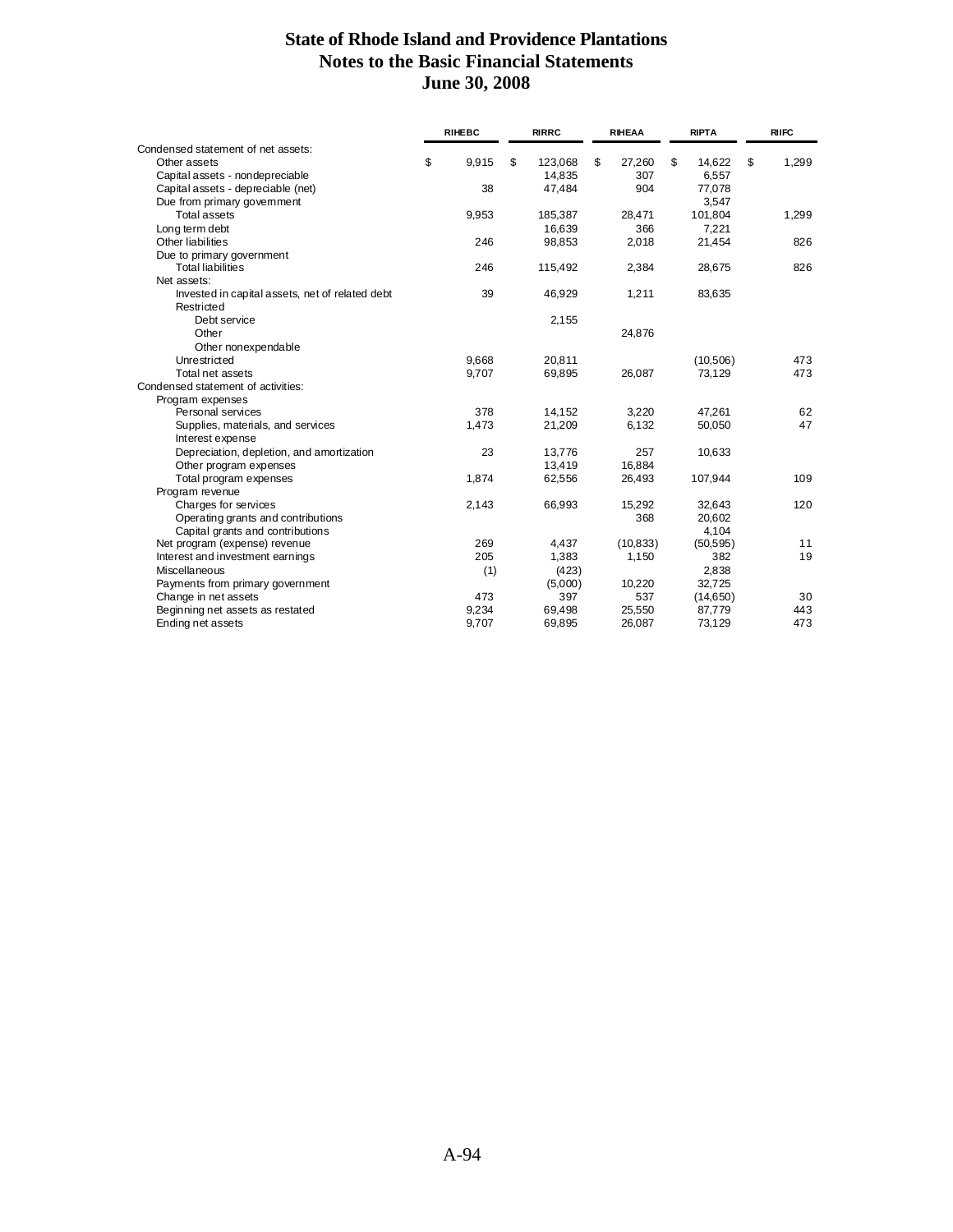|                                                 | <b>RICWFA</b> |           | <b>RIIRBA</b> | <b>RIWRBC</b> | <b>RIPTCA</b> | <b>TCCRI</b> |
|-------------------------------------------------|---------------|-----------|---------------|---------------|---------------|--------------|
| Condensed statement of net assets:              |               |           |               |               |               |              |
| Other assets                                    | \$            | 1,010,150 | \$<br>3,200   | \$<br>5,734   | \$<br>1,727   | \$<br>6,773  |
| Capital assets - nondepreciable                 |               |           | 181           |               | 821           |              |
| Capital assets - depreciable (net)              |               | 46        | 353           |               | 6,027         | 25           |
| Due from primary government                     |               |           |               |               |               |              |
| <b>Total assets</b>                             |               | 1,010,196 | 3,734         | 5,734         | 8,575         | 6,798        |
| Long term debt                                  |               | 648.882   |               | 9.427         | 1.113         |              |
| Other liabilities                               |               | 9,895     | 774           | 433           | 473           | 1,778        |
| Due to primary government                       |               |           |               |               |               |              |
| <b>Total liabilities</b>                        |               | 658,777   | 774           | 9,860         | 1,586         | 1,778        |
| Net assets:                                     |               |           |               |               |               |              |
| Invested in capital assets, net of related debt |               | 46        | 535           |               | 5,975         | 26           |
| Restricted                                      |               |           |               |               |               |              |
| Debt service                                    |               | 329,259   |               |               |               |              |
| Other                                           |               |           |               | (4,271)       | 1,168         | 1,594        |
| Other nonexpendable                             |               |           |               |               |               |              |
| Unrestricted                                    |               | 22.114    | 2,425         | 145           | (154)         | 3,400        |
| Total net assets                                |               | 351,419   | 2,960         | (4, 126)      | 6,989         | 5,020        |
| Condensed statement of activities:              |               |           |               |               |               |              |
| Program expenses                                |               |           |               |               |               |              |
| Personal services                               |               | 501       |               |               | 3,437         | 2,591        |
| Supplies, materials, and services               |               | 2,531     | 143           | 35            | 1,733         | 564          |
| Interest expense                                |               | 26,379    |               |               |               | 15           |
| Depreciation, depletion, and amortization       |               | 390       | 14            | 107           | 938           | 23           |
| Other program expenses                          |               |           |               | 416           | 61            | 2,307        |
| Total program expenses                          |               | 29,801    | 157           | 558           | 6,169         | 5,500        |
| Program revenue                                 |               |           |               |               |               |              |
| Charges for services                            |               | 21.364    | 282           | 1.226         | 4,967         | 4,848        |
| Operating grants and contributions              |               | 10,904    |               |               |               |              |
| Capital grants and contributions                |               |           |               |               |               |              |
| Net program (expense) revenue                   |               | 2,467     | 125           | 668           | (1,202)       | (652)        |
| Interest and investment earnings                |               | 12,376    | 76            | 135           | (58)          | 166          |
| Miscellaneous                                   |               |           |               | 3             | 217           |              |
| Payments from primary government                |               |           |               |               | 2,292         | 1,056        |
| Change in net assets                            |               | 14,843    | 201           | 806           | 1,249         | 570          |
| Beginning net assets as restated                |               | 336.576   | 2,759         | (4,932)       | 5,740         | 4,450        |
| Ending net assets                               |               | 351,419   | 2,960         | (4, 126)      | 6,989         | 5,020        |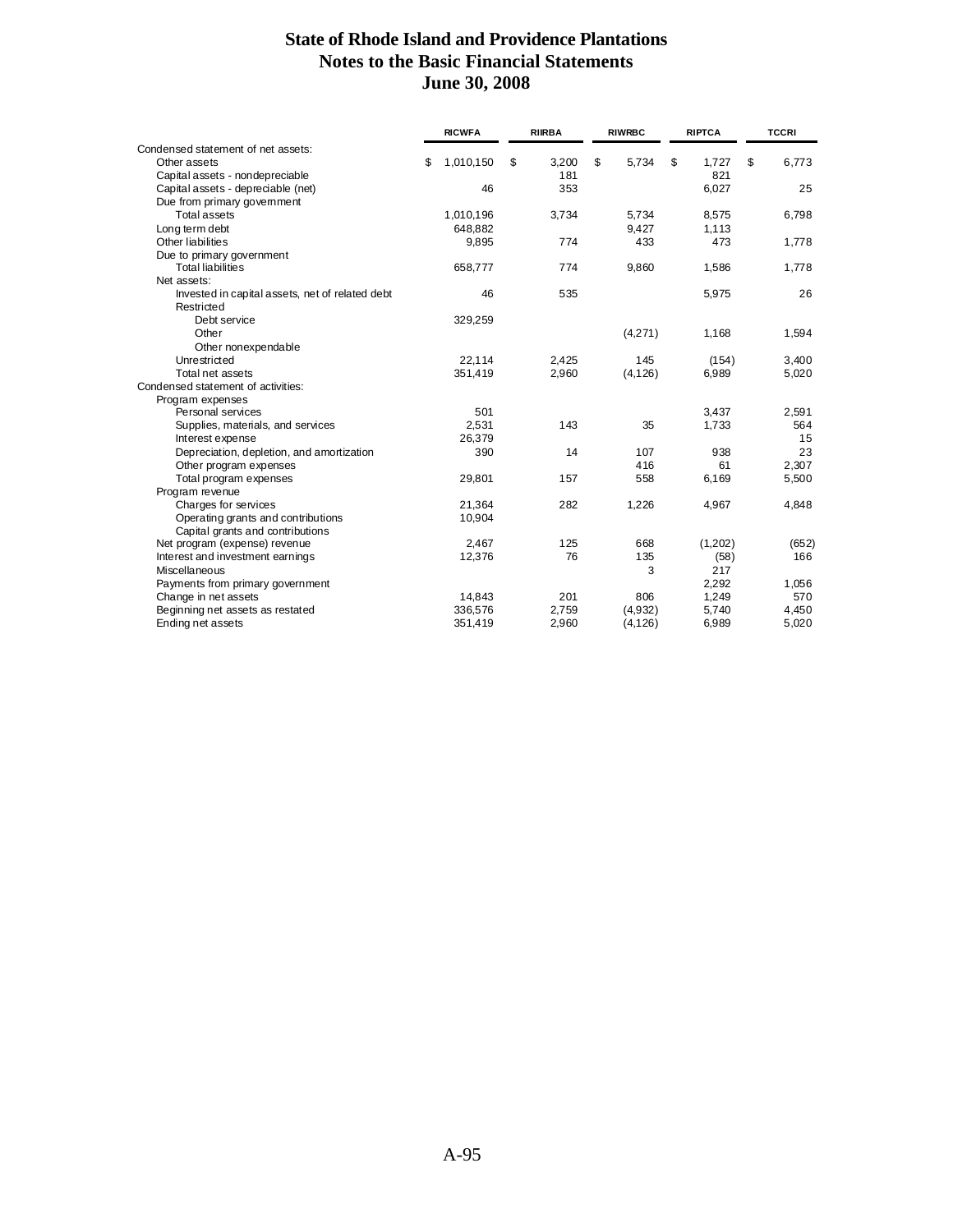|                                                               | URI           | <b>RIC</b>   | <b>CCRI</b>  | <b>CFSD</b> | <b>Totals</b>  |
|---------------------------------------------------------------|---------------|--------------|--------------|-------------|----------------|
| Condensed statement of net assets:                            |               |              |              |             |                |
| Other assets                                                  | \$<br>220,877 | \$<br>48,577 | \$<br>23,923 | \$<br>6,519 | 5,076,677<br>S |
| Capital assets - nondepreciable                               | 63,173        | 4,310        | 4,919        |             | 629,486        |
| Capital assets - depreciable (net)                            | 354,608       | 82,937       | 43,172       | 3,297       | 1,303,552      |
| Due from primary government                                   |               |              |              |             | 4,181          |
| <b>Total assets</b>                                           | 638,658       | 135,824      | 72,014       | 9,816       | 7,013,896      |
| Long term debt                                                | 212,418       | 19,171       | 9.077        | 1,746       | 4,323,422      |
| Other liabilities                                             | 54,458        | 19,238       | 11,043       | 7,069       | 530,824        |
| Due to primary government                                     |               | 19.327       |              |             | 43,005         |
| <b>Total liabilities</b>                                      | 266,876       | 57,736       | 20,120       | 8,815       | 4,897,251      |
| Net assets:                                                   |               |              |              |             |                |
| Invested in capital assets, net of related debt<br>Restricted | 236,957       | 54,598       | 40,358       | 3,103       | 993,498        |
| Debt service                                                  |               |              |              |             | 620,573        |
| Other                                                         | 26,317        | 4,387        | 5,337        | 116         | 139,080        |
| Other nonexpendable                                           | 76,058        | 16,152       |              |             | 92,210         |
| Unrestricted                                                  | 32,450        | 2,951        | 6,199        | (2, 218)    | 271,284        |
| Total net assets                                              | 371,782       | 78,088       | 51,894       | 1.001       | 2,116,645      |
| Condensed statement of activities:                            |               |              |              |             |                |
| Program expenses                                              |               |              |              |             |                |
| Personal services                                             | 260.096       | 87,742       | 71,812       | 54,266      | 606,324        |
| Supplies, materials, and services                             | 113,025       | 22,497       | 24,749       | 1,548       | 296,036        |
| Interest expense                                              |               |              |              | 15          | 139,639        |
| Depreciation, depletion, and amortization                     | 20,378        | 4,713        | 2,946        | 276         | 85,966         |
| Other program expenses                                        | 27,019        | 6,667        | 2,818        |             | 142,692        |
| Total program expenses                                        | 420,518       | 121,619      | 102,325      | 56,105      | 1,270,657      |
| Program revenue                                               |               |              |              |             |                |
| Charges for services                                          | 319,837       | 72,307       | 55,354       | 9,821       | 897,571        |
| Operating grants and contributions                            |               | 3,165        | 1,093        |             | 46,196         |
| Capital grants and contributions                              | 56,162        | 3,833        | 2,686        |             | 103,402        |
| Net program (expense) revenue                                 | (44, 519)     | (42, 314)    | (43, 192)    | (46, 284)   | (223, 488)     |
| Interest and investment earnings                              | 3,839         | (202)        | 416          | 19          | 60,345         |
| Miscellaneous                                                 | 14,941        | 6            |              | 65          | 28,188         |
| Payments from primary government                              | 75,390        | 44,347       | 47,820       | 44,088      | 248,245        |
| Change in net assets                                          | 49,651        | 1,837        | 5,044        | (2, 112)    | 113,290        |
| Beginning net assets as restated                              | 322,131       | 76,251       | 46,850       | 3,113       | 2,003,355      |
| Ending net assets                                             | 371,782       | 78,088       | 51,894       | 1,001       | 2,116,645      |

#### Significant transactions between primary government and component units

|                                             | (Revenue)     |                                                 |
|---------------------------------------------|---------------|-------------------------------------------------|
|                                             | Expense       | Description                                     |
| Governmental activities                     |               |                                                 |
| General                                     |               |                                                 |
| R.I. Higher Education Assistance Authority  | \$<br>10.220  | Operating assistance                            |
| R.I. Economic Development Corporation       | 10,864        | Operating and capital assistance                |
| University of Rhode Island                  | 74,943        | Educational assistance                          |
| Rhode Island College                        | 44.512        | Educational assistance                          |
| Community College of Rhode Island           | 48.182        | Educational assistance                          |
| Central Falls School District               | 43,526        | Educational assistance                          |
| R.I. Public Transit Authority               | 8.202         | Operating assistance                            |
| R.I. Housing & Mortgage Finance Corporation | (26,020)      | Operating assistance                            |
| <b>ISTEA</b>                                |               |                                                 |
| R.I. Public Transit Authority               | 32.882        | Operating assistance                            |
| Bond Capital                                |               |                                                 |
| RI Economic De velopment Corporation        | 14,547        | Construction, improvement or purchase of assets |
| University of Rhode Island                  | 41,309        | Construction, improvement or purchase of assets |
| Rhode Island College                        | 5,915         | Construction, improvement or purchase of assets |
| Certificates of Participation               |               |                                                 |
| University of Rhode Island                  | 6,237         | Construction, improvement or purchase of assets |
| R. I. Capital Plan                          |               |                                                 |
| University of Rhode Island                  | 9.107         | Construction, improvement or purchase of assets |
| Total Governmental Activities               | \$<br>324.426 |                                                 |
|                                             |               |                                                 |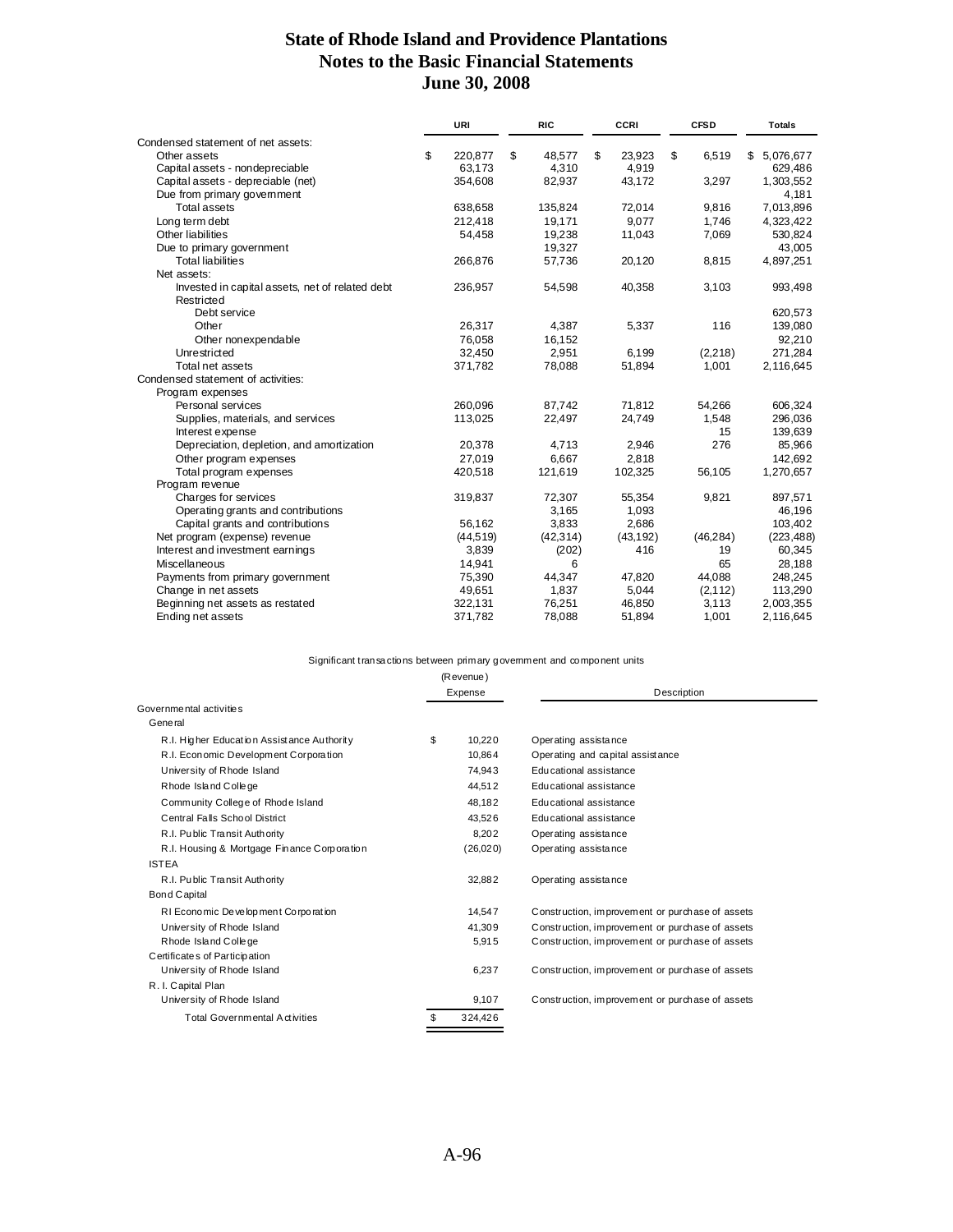#### **Note 18. Other Information**

#### **A. Elimination Entries**

When the governmental fund statements and the internal service funds statements are combined into one column for governmental activity on the government-wide financial statements interfund balances and activity should be eliminated. The following are the eliminations (expressed in thousands) that were made.

|                         | Total<br>Go ve mm enta l<br><b>Funds</b> | Internal<br>Service<br>Funds | Total            | Eliminations     | Internal<br><b>Balances</b> |
|-------------------------|------------------------------------------|------------------------------|------------------|------------------|-----------------------------|
| Assets                  |                                          |                              |                  |                  |                             |
| Due from other funds    | \$<br>16,345                             | \$<br>3.943                  | \$<br>20.288     | \$<br>(16,588)   | \$<br>3,700                 |
| Loans to other funds    | 78,829                                   | 2,100                        | 80,929           | (80, 929)        |                             |
| Totalassets             | \$<br>95,174                             | \$<br>6,043                  | \$<br>101,217    | \$<br>(97, 517)  | \$<br>3,700                 |
| <b>Liabilities</b>      |                                          |                              |                  |                  |                             |
| Due to other funds      | \$<br>14,295                             | \$<br>2,293                  | \$<br>16,588     | \$<br>(16,588)   | \$                          |
| Loans from other funds  | 71,129                                   | 9,800                        | 80,929           | (80, 929)        |                             |
| Totalliabilities        | \$<br>85,424                             | \$<br>12,093                 | \$<br>97,517     | \$<br>(97, 517)  | \$                          |
| Program revenue         |                                          |                              |                  |                  |                             |
| General government      | \$<br>30                                 | \$<br>291,713                | \$<br>291,743    | \$<br>(291, 743) |                             |
| Hum an services         |                                          | 8,348                        | 8,348            | (8,348)          |                             |
| Public safety           |                                          | 10,272                       | 10,272           | (10, 272)        |                             |
| <b>Expenses</b>         |                                          |                              |                  |                  |                             |
| General government      | 30                                       | 290,813                      | 290,843          | (290, 843)       |                             |
| Human services          |                                          | 8,689                        | 8,689            | (8,689)          |                             |
| Public safety           |                                          | 10,831                       | 10,831           | (10, 831)        |                             |
| Net revenue (expenses)  | \$                                       | \$                           | \$               | \$               | \$                          |
| <b>Transfers</b>        |                                          |                              |                  |                  |                             |
| Operating transfers in  | \$<br>724,428                            | \$<br>7,778                  | \$<br>732,206    | \$<br>(407, 278) | \$<br>324,928               |
| Operating transfers out | (403, 012)                               | (4, 266)                     | (407, 278)       | 407,278          |                             |
| Net transfers           | \$<br>321,416                            | \$<br>3,512                  | \$<br>324,928    | \$               | \$<br>324,928               |
|                         | Total                                    |                              |                  |                  |                             |
|                         | Business-type                            |                              |                  |                  | Internal                    |
|                         | Activitie <sub>s</sub>                   |                              | Total            | Eliminations     | <b>Balances</b>             |
| <b>Liabilities</b>      |                                          |                              |                  |                  |                             |
| Due to other funds      | \$<br>3,700                              | \$                           | \$<br>3,700      | \$               | \$<br>3,700                 |
|                         | \$<br>3,700                              | \$                           | \$<br>3,700      | \$               | \$<br>3,700                 |
| <b>Transfers</b>        |                                          |                              |                  |                  |                             |
| Operating transfers in  | \$<br>33,283                             | \$                           | \$<br>33,283     | \$<br>(33, 283)  | \$                          |
| Operating transfers out | (358, 211)                               |                              | (358, 211)       | 33,283           | (324, 928)                  |
| Net transfers           | \$<br>(324, 928)                         | \$                           | \$<br>(324, 928) | \$               | \$<br>(324, 928)            |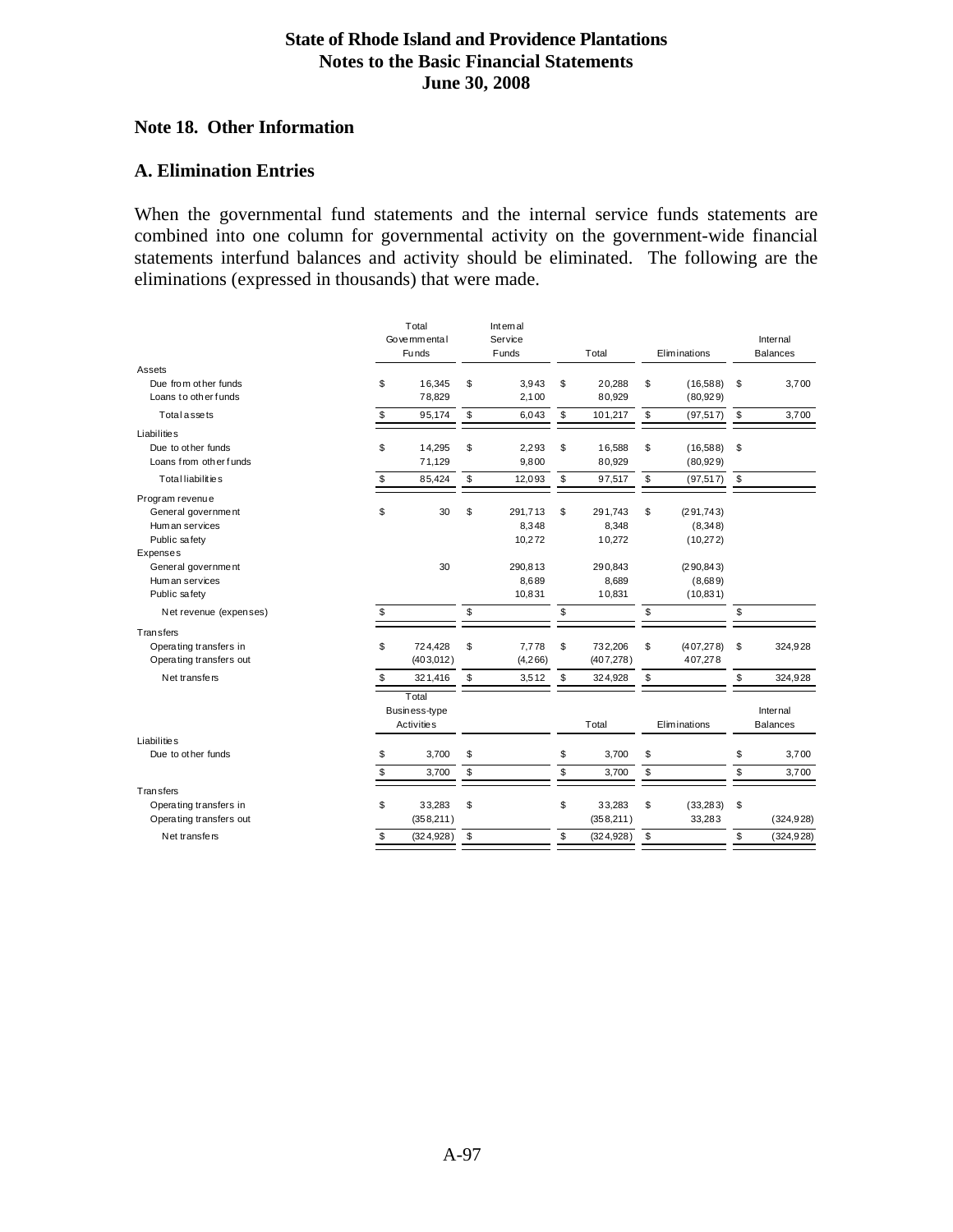#### **B. Related Party Transactions**

The R.I. Industrial-Recreational Building Authority is authorized to insure mortgages and first security agreements for companies conducting business in the State, granted by financial institutions and the R.I. Industrial Facilities Corporation.

The State entered into a lease and operating agreement (the agreement) with the R.I. Airport Corporation (RIAC), a subsidiary of the R.I. Economic Development Corporation, whereby the State has agreed to lease various assets to RIAC. The agreement requires RIAC to reimburse the State for principal and interest payments for certain airport related General Obligation Bonds. The term of the agreement is 30 years beginning July 1, 1993, with annual rent of \$1.00. In the event RIAC does not have sufficient funds to make the required lease payments when due, the amount is payable in the next succeeding fiscal year and remains an obligation of RIAC until paid in full. The State has no rights to terminate the agreement as long as there are bonds and subordinate indebtedness outstanding.

The R.I. Student Loan Authority (RISLA) and the R.I. Higher Education Assistance Authority (RIHEAA), component units of the State, are related parties. RISLA is a public instrumentality created to provide a statewide student loan program through the acquisition and origination of student loans. RIHEAA is a public instrumentality created for the dual purpose of guaranteeing loans to students in eligible institutions and administrating other programs of post-secondary student financial assistance assigned by law.

Transactions between RISLA and RIHEAA as of and during the year ended June 30, 2008 were as follows:

| Guaranteed loans outstanding at June 30, 2008 | \$509,527,000 |
|-----------------------------------------------|---------------|
| Loans guaranteed during the year              | 247,588,000   |
| Guarantee claims paid during the year         | 21,668,000    |

The R.I. Housing and Mortgage Finance Corporation (RIHMFC) and the State have entered into a contractual relationship whereby RIHMFC assumed the responsibility for the State Rental Subsidy Program for the period July 1, 1994 through June 30, 1997. In addition, RIHMFC made \$3,800,000 in advances on behalf of the State for this program in the fiscal year ended June 30, 1994. As provided in the contractual arrangement, the State agreed to repay the \$3,800,000, subject to appropriations, in installments of \$950,000 over a four year period beginning in the year ended June 30, 1996, but to date no payments have been made, nor have any payments for transfers totaling \$39,485,000 made during the years ended June 30, 1998 through 2008 been made.

In November 2004, the voters of Rhode Island authorized the issuance of \$30 million in general obligation debt for the construction of a new residence hall at Rhode Island College (RIC). Of this amount, \$20 million will be repaid to the State. The residence hall was finished and in service by September 2007 at which time RIC began collecting revenues to pay for its share of the debt service. Debt service obligation is to be split twothirds to RIC, one-third to the State for all payments after September 2007. RIC will repay the State for the debt service paid on its behalf on a straight-line basis amortized over the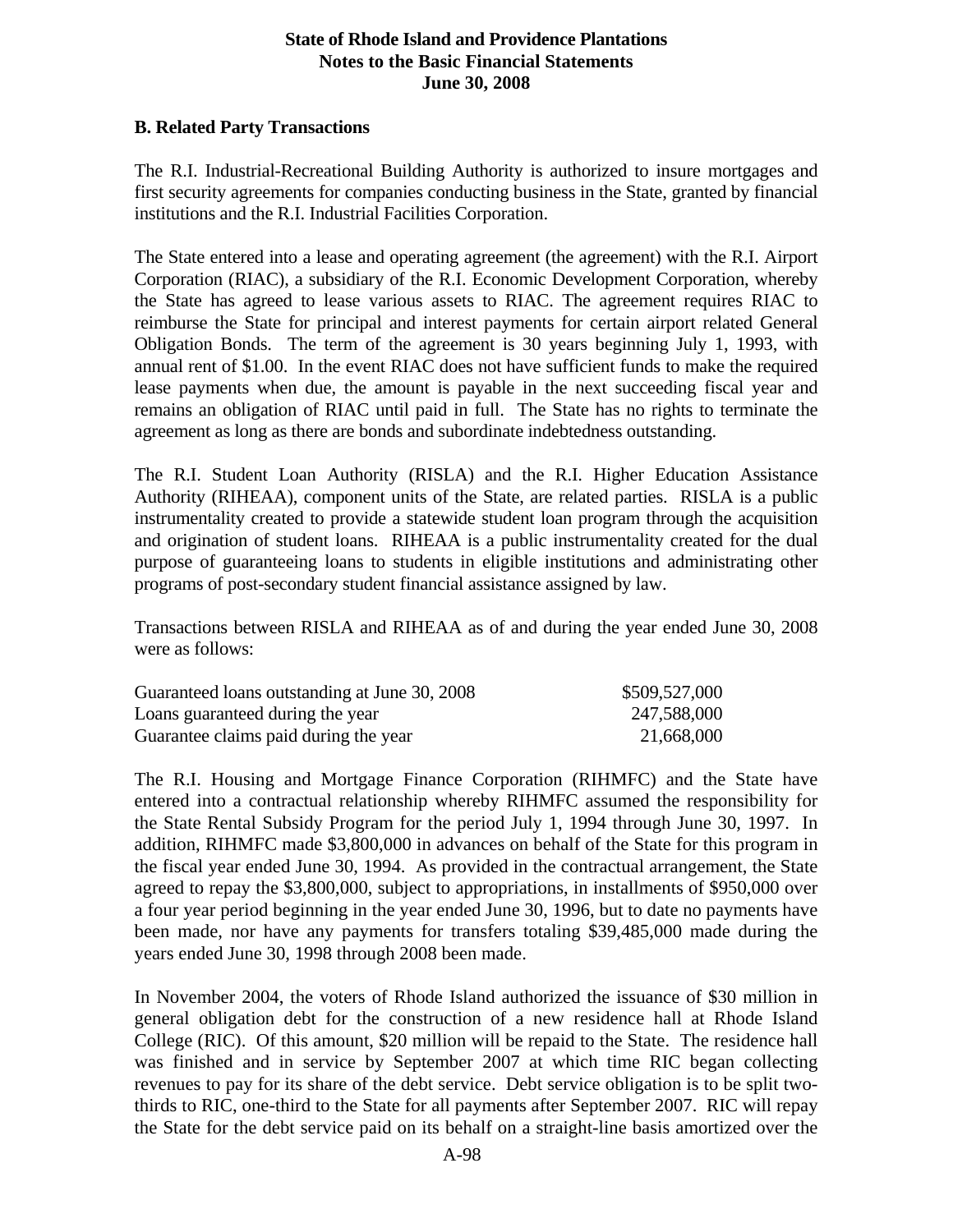remaining life of the bonds, which carry rates ranging from 3-5% and a life of nineteen years beginning in fiscal year 2009. RIC recognized \$20 million as a liability to the State for its two-thirds of the debt service as a result of these issuances. Additionally, RIC has recorded \$10 million of contributed capital by the State.

The Narragansett Bay Commission has approximately \$269,000,000 of loans payable to the RI Clean Water Finance Agency.

#### **C. Restatements, Reclassifications and Other Changes in Presentation**

|                                                                                           | Govem mental<br><b>A</b> ctivities | Go ve mm enta l<br><b>Funds</b> |               |  |
|-------------------------------------------------------------------------------------------|------------------------------------|---------------------------------|---------------|--|
| June 30, 2007<br>Net assets as previously reported<br>Fund balance as previously reported | \$<br>982,917                      | \$<br>2,017,401                 | \$<br>921,468 |  |
| Correction of errors                                                                      |                                    | (14, 042)                       |               |  |
| <b>Reclassifications</b>                                                                  | 42                                 | (4)                             | 42            |  |
| June 30, 2007 net assets fund balance as restated                                         | \$<br>982,959                      | \$<br>2,003,355                 | \$<br>921.510 |  |

The beginning net assets of Governmental Activities within the government-wide financial statements were increased by \$42,000. This increase is the result of the Rhode Island Economic Policy Council, a blended component unit as of June 30, 2007, being merged with the Rhode Island Economic Development Corporation, a discretely presented component unit. This merger also resulted in a reclassification of total net assets of the governmental funds for the same amount at June 30, 2007.

The beginning net assets of certain discretely presented component units decreased by an aggregate amount of approximately \$14,000,000 to correct errors in prior periods. The majority of this decrease was attributable to a \$13.8 million decrease in net assets for the Rhode Island Resource Recovery Corporation. During 2007, the Corporation ceased development activities of the industrial park and began actively marketing the land for sale. Based upon the sales consummated during 2007, the intent of the Corporation and other information available prior to the issuance of its 2007 financial statements, the land should have been reclassified from land held for development to land held for sale and reduced from its cost basis to net realizable value. As a result, the Corporation's financial statements overstated both total assets and net assets as of June 30, 2007 by the amount necessary to reduce the land to net realizable value. That amount totaled \$13,758,679.

The State's fiscal 2008 financial statements include the following new funds:

- Rhode Island Capital Plan Fund Capital Projects Fund
- Coastal Resources Management Council Dredge Fund Special Revenue Fund
- Vehicle Replacement Revolving Loan Fund Internal Service Fund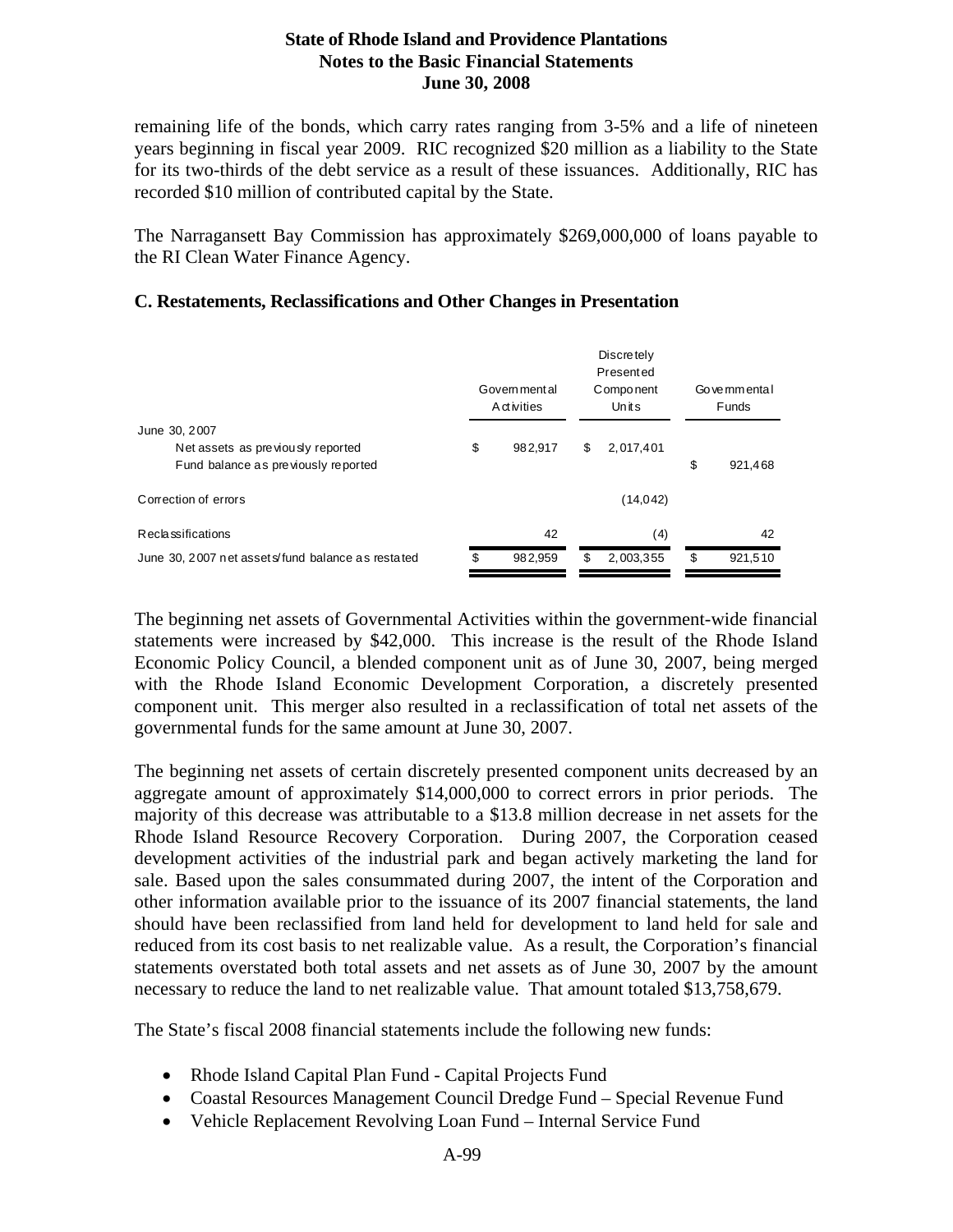The Energy Revolving Internal Service Fund was dissolved and remaining net assets were transferred to the General Fund.

In accordance with GASB Statement No. 45 - *Accounting and Financial Reporting by Employers for Postemployment Benefits Other Than Pensions* a net OPEB obligation has been recorded within the government-wide financial statements and proprietary funds reflecting an actuarially determined annual required contribution for postemployment benefits provided to employees (see Note 14).

# **D. Budgeting, Budgetary Control, and Legal Compliance**

#### Budget Preparation

An annual budget is adopted on a basis consistent with generally accepted accounting principles. The budget encompasses the General Fund and certain special revenue funds. Preparation and submission of the budget is governed by the State Constitution and the Rhode Island General Laws. The budget, as enacted, contains a complete plan of proposed expenditures from all sources of funds (general, federal, restricted, and transfers in). Revenues upon which the budget plan is based are determined as part of the State's Revenue Estimating Conference. The Conference, held twice each year, results in a consensus estimate of revenues for the next fiscal year and an update of prior revenue estimates for the current fiscal year.

As required by the Constitution and the Rhode Island General Laws, annual appropriations are limited to 98 percent of estimated general revenues. The remaining 2 percent is contributed to the Budget Reserve Account until such account equals 3 percent of total general revenues and opening surplus. Excess contributions to the Budget Reserve Account are transferred to the Rhode Island Capital Plan Fund to be used for capital projects.

The annual budget is adopted on a comprehensive basis and includes activity that, for financial reporting purposes, is recorded in multiple funds. Consequently, the budgetary comparison schedules for an individual fund include amounts in the "actual" column that have no corresponding budget amount. These amounts are principally interfund transfers which are not included in the comprehensive budget to avoid duplication but are appropriately reflected in the individual fund financial statements.

#### Budgetary Controls

The legal level of budgetary control, i.e., the lowest level at which management (executive branch) may not reassign resources without special approval (legislative branch) is the line item within the appropriation act. Management cannot reallocate any appropriations without special approval from the legislative branch.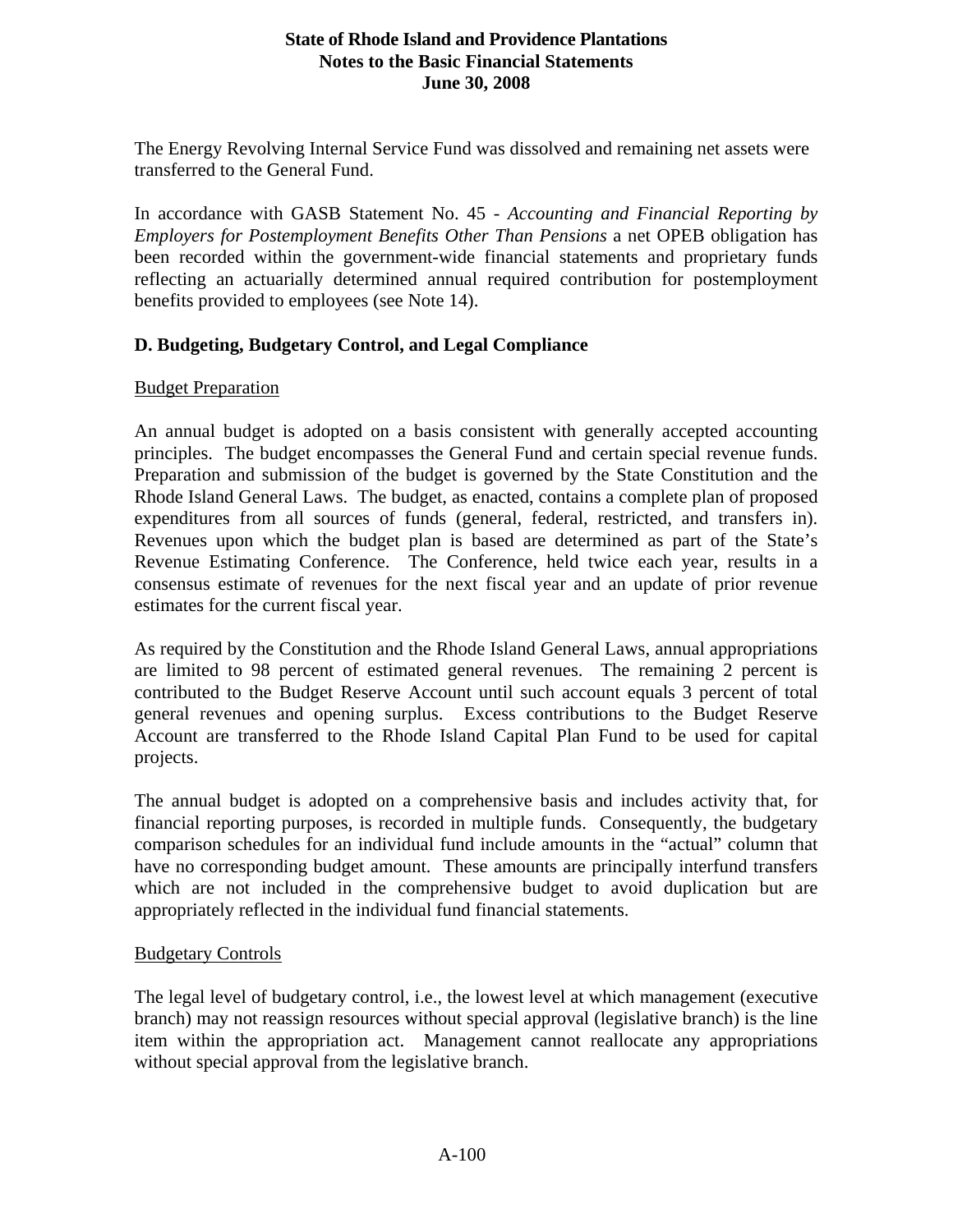Budgetary controls utilized by the State consist principally of statutory restrictions on the expenditure of funds in excess of appropriations, accounting system controls to limit expenditures in excess of authorized amounts, and budgetary monitoring controls.

#### Budgetary Compliance

The General Fund ended fiscal 2008 with an operating deficit of \$42.9 million resulting from a deficiency of general revenue compared to general revenue expenditures. Actual general revenues were \$7.1 million less than estimated revenues and actual general revenue expenditures were \$35.8 million more than budgeted amounts. Expenditures in three departments exceeded appropriations from general revenues by a significant amount: the Department of Human Services by \$22.8 million; the Department of Mental Health Retardation and Hospitals by \$7.8 million; and the Department of Corrections by \$8.6 million.

#### **E. Individual Fund Deficits**

The following Internal Service Funds had cumulative fund deficits at June 30, 2008:

- Assessed Fringe Benefits Fund (\$5,659,000)
- State Telecommunications (\$1,347,000)
- Central Laundry (\$137,000)
- Records Center (\$82,000)

The deficits will be eliminated through charges for services in fiscal year 2009.

#### **Note 19. Subsequent Events**

#### **Primary Government**

On November 4, 2008 the voters authorized the State to issue \$87,215,000 of transportation bonds and \$2,500,000 of open space and recreational development bonds.

On December 2, 2008 the State of Rhode Island issued \$107,820,000 in General Obligation Bonds with interest rates ranging from 3.00% to 6.60% with maturity dates of August 2009 through August 2024. This issuance included an \$86,875,000 Consolidated Capital Development Loan of 2008, Series B, an \$8,500,000 Capital Development Loan of 2008, Series C, and a \$12,445,000 Consolidated Capital Development Loan of 2008, Refunding Series D.

Subsequent to June 30, 2008, investments held within the pension trust funds have declined significantly in value consistent with overall declines in the domestic and international financial markets. At March 31, 2009, these declines were approximately 25% compared to the fair value of investments at June 30, 2008. The State Investment Commission has adopted a long-term investment policy for the investments held within the pension trust funds, which includes diversification of holdings pursuant to an asset allocation model. Additionally, the impact on the funded status of the plans and required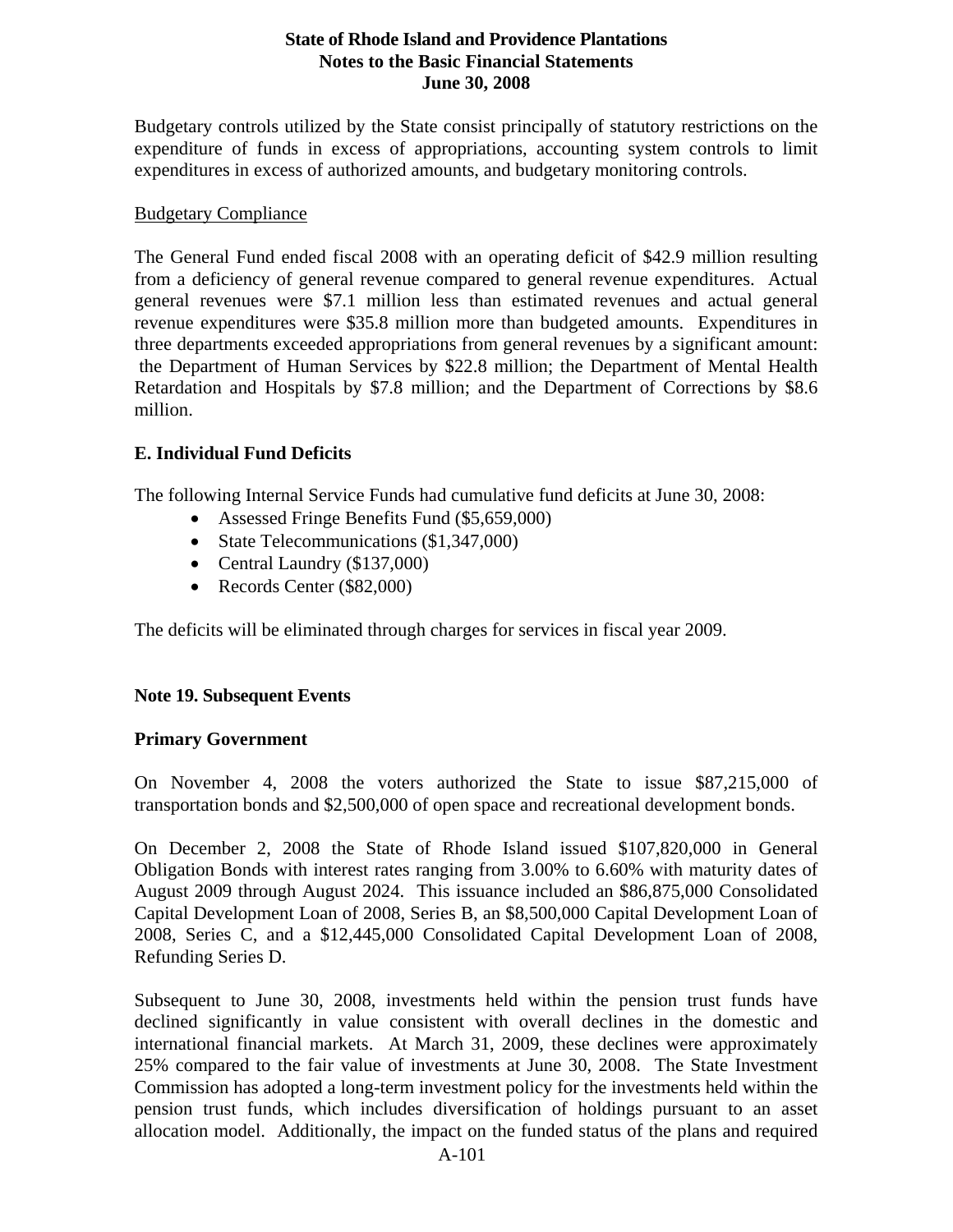contributions due to any near term decline in value of the pension trust fund investments will be tempered by the five-year smoothing employed in the actuarial value of assets.

As of March 31, 2009 the Employees' Retirement System has successfully exited the securities lending program. As a result of this action, all securities on loan were called back, and collateral obligations were returned in whole.

The State's cash equivalent type investments at June 30, 2008 included approximately \$83,765,000 invested with The Reserve – U.S. Government Fund which is a money market mutual fund. The Reserve petitioned the Securities and Exchange Commission (SEC) and was granted permission on September 22, 2008 to suspend redemptions from the U.S. Government Fund. The State had approximately \$62 million invested in The Reserve - U.S. Government Fund on September 22, 2008, the date redemptions were suspended. The Reserve liquidated the U.S. Government Fund making a partial distribution and then final distribution on January 16, 2009. The Office of the General Treasurer received full redemption of its shares in the Reserve - US Government Fund, plus accrued interest, at a rate above current market levels, without loss in value.

Funds on deposit with fiscal agent at June 30, 2008 as well as certain investments held within the discretely presented component units included guaranteed investment contracts (GIC's) with AIG Matched Funding a subsidiary of American International Group (AIG). Bond proceeds were invested in the GIC's pending disbursement for project costs. The AIG GIC's contained provisions that were triggered by a downgrade in the ratings assigned to the corporate issuer of the GIC's which occurred in September 2008. The credit rating downgrade allowed the State and the Rhode Island Clean Water Finance Agency (a discretely presented component unit) to request return of the invested funds which subsequently occurred.

The State Investment Commission has modified, due to the increased need for security, its short-term investment policy regarding Certificates of Deposits and Commercial Paper. Certificates of Deposits, regardless of duration, shall be fully collateralized, at a percent not to be below 102%. Further, investments in Commercial Paper will cease.

The State sold \$350 million of General Obligation Tax Anticipation Notes in October 2008. The notes bear interest at 3.5% and are due June 30, 2009.

In March 2009, the State obtained an interest free \$75 million line of credit from the Federal Unemployment Insurance Trust Fund. The line of credit will be used to fund unemployment insurance benefits.

Subsequent to June 30, 2008, in response to instability in the financial markets, the U.S. Treasury instituted a Temporary Guarantee Program for Money Market Funds. The program provides a guarantee to participating money market mutual fund shareholders based on the number of shares invested in the fund at the close of business on September 19, 2008. This program expires on April 30, 2009 unless extended by the U.S. Treasury. The State and its component units had significant amounts invested in money market funds at June 30, 2008. Money market funds must elect to participate in the Temporary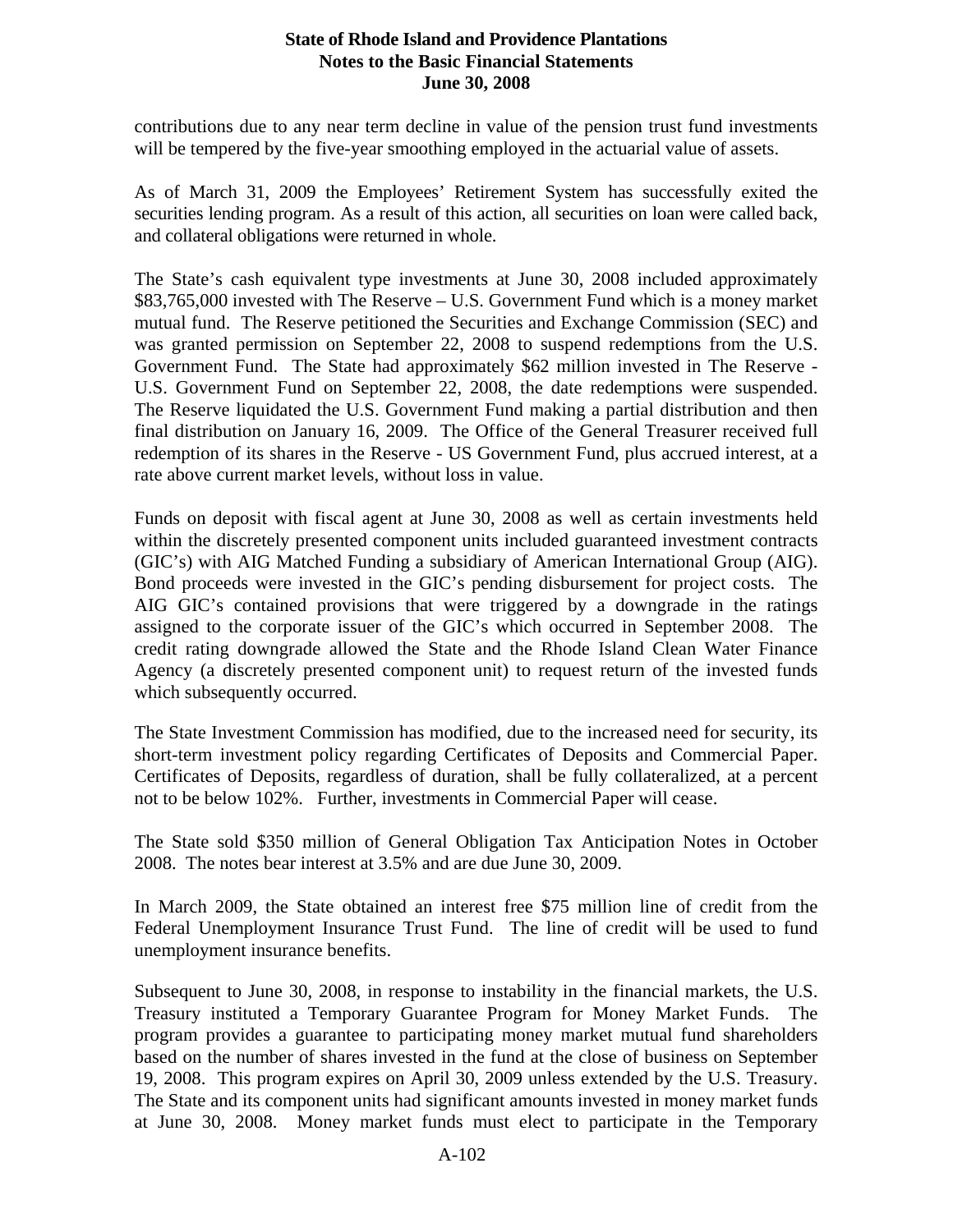Guarantee Program for Money Market Funds. All the money market funds holding State funds at June 30, 2008 have elected to participate in the guarantee program.

In December 2008, the Board of the Employees' Retirement System approved an increase to the fiscal 2010 employer contribution rates for State employees from 20.69% to 25.03% of covered payroll. The fiscal 2010 contribution rates had previously been established and approved by the Board based on an actuarial valuation performed as of June 30, 2007. An increase in the fiscal 2010 employer contribution rate was recommended by the actuary in response to an expected decrease in covered payroll for fiscal 2010. This is due to a significant increase in the number of state employee retirements prompted largely by changes in retiree medical coverage effective October 1, 2008. The expected decrease in fiscal 2010 covered payroll requires that the amortization of the unfunded actuarial accrued liability be applied to a smaller payroll base thereby causing an increase in the employer contribution rate.

In January 2009, the State signed a joint development agreement with Deepwater Wind Rhode Island, LLC that outlines the terms and conditions for the construction of wind energy development off the shores of Rhode Island that is expected to provide 1.3 million megawatt hours per year of renewable energy, which is approximately 15 percent of all electricity used in the State. The first phase of the project is scheduled to begin in late 2010 and to be completed in June 2012. It is expected that the development will cost in excess of \$1.5 billion to construct, which will all be funded through private investment sources.

On April 2, 2009 the Rhode Island Economic Development Corporation, on behalf of the State issued \$169,395,000 of Grant Anticipation Revenue Vehicle Bonds which are payable solely from future federal aid revenues to be received by the State in reimbursement of federally eligible costs of specific transportation construction projects, and \$12,410,000 of Rhode Island Motor Fuel Tax Revenue Bonds which are payable solely from certain pledged revenues derived from two cents (\$.02) per gallon of the thirty cents (\$.30) per gallon Motor Fuel Tax.

In July 2008, the Rhode Island Convention Center Authority (RICCA) entered into a lease with the State Department of Administration and commenced operations of the Veterans Memorial Auditorium and Cultural Center (VMA). Operation of the VMA is shared by two facilities-management groups: Professional Facilities Management Inc. of Providence (PFM) and Spectacor Management Group (SMG). PFM will manage the marketing, bookings and box office; SMG will manage the physical plant, mechanical operations and security.

In March 2009, the Convention Center Authority issued \$71,220,000 of Refunding Revenue bonds for the purpose of refunding the Authority's outstanding Variable Rate Refunding Revenue Bonds 2001 Series A, and to finance an associated swap termination payment, debt service reserve fund and the costs of issuance.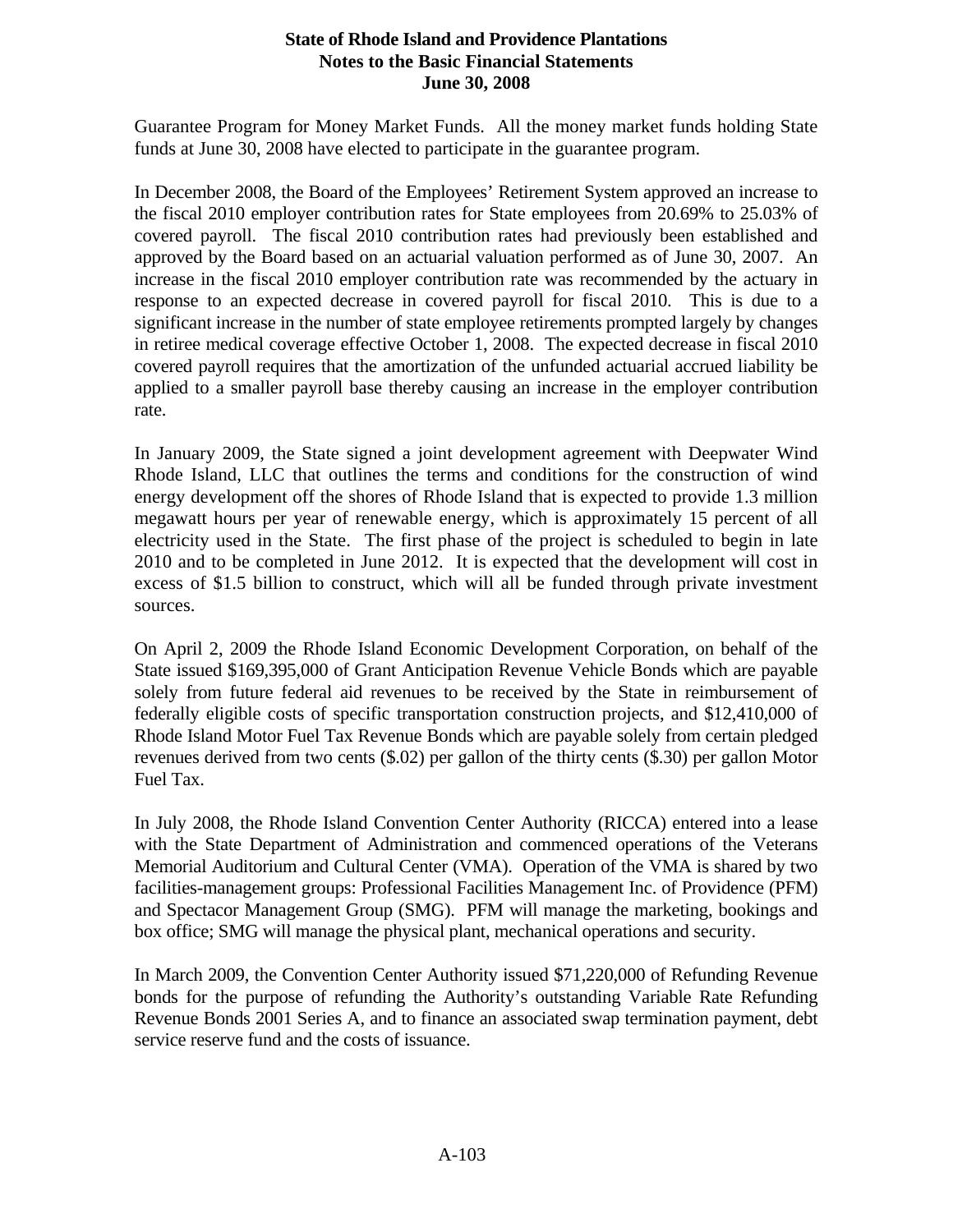#### **Component Units**

Effective July 1, 2008, the General Assembly reduced the amount of debt authorization available to the Rhode Island Industrial Recreational Building Authority from \$80,000,000 to \$20,000,000.

On August 14, 2008, the Rhode Island Student Loan Authority issued \$85 Million in Tax-Exempt Student Loan Program Revenue Bonds (Series B-1, Series B-2, Series B-3 and Series B-4) and \$15 Million in Taxable Student Loan Program Revenue Bonds (Series B-5). The Series B-1, Series B-2 and Series B-3 Bonds are to be used to refinance the 1996 Series 1, Series 2 and Series 3 Bonds. The Series B-4 and Series B-5 are for the purpose of financing student loans.

On November 25, 2008, the Rhode Island Student Loan Authority issued \$85 Million in Tax-Exempt Student Loan Program Revenue Bonds (Series C-1 and C-2) and \$15 Million in Taxable Student Loan Program Revenue Bonds (Series C-3). The Series C-1 and Series C-2 Bonds are to be used to refinance the 1995 Series 1 Bonds.

On July 17, 2008, the Narragansett Bay Commission (NBC) issued the 2008 Series A Wastewater System Revenue Refunding Bonds in the principal amount of \$66,360,000 maturing September 1, 2034. The Refunding Bonds were issued to refund the 2004 Series A Revenue Bonds. The 2008 Series A are Multi-Modal and have been issued in weekly rate mode with the interest rate determined weekly and interest paid monthly. The owner of the bonds in a weekly mode can require NBC (acting through its remarketing agent) to repurchase the bonds. The remarketing agent has agreed to use its best efforts to remarket any purchased bonds. NBC has an irrevocable direct pay letter of credit issued by RBS Citizens, National Association. In the event that the remarketing agent is unable to remarket tendered bonds, the letter of credit provides that the bank be obligated to pay to the Trustee, the amount necessary to pay the principal and Purchase Price of and interest on the Bonds of up to 60 days at the maximum Rate of 10% on the Bonds. The letter of credit expires on July 16, 2020.

Subsequent to June 30, 2008 the R.I. Health & Educational Building Corporation, the R.I. Economic Development Corporation and the R.I. Industrial Facilities Corporation issued various conduit debt obligations. These are not obligations of the respective corporations or the State.

On November 20, 2008, the University of Rhode Island issued two series of bonds: \$34.1 million Series 2008 A and \$3.8 million Series 2008 B bonds (taxable). Proceeds of Series 2008 A bonds were used to refund the University of Rhode Island Series 2004 B bonds while Series 2008 B bonds proceeds were used to finance swap termination payments in connection with the termination of an interest rate swap dated December 22, 2004.

On August 26, 2008, R.I. Housing and Mortgage Finance Corporation (RIHMFC) issued \$64,720,000 of Homeownership Opportunity Bonds, Series 60.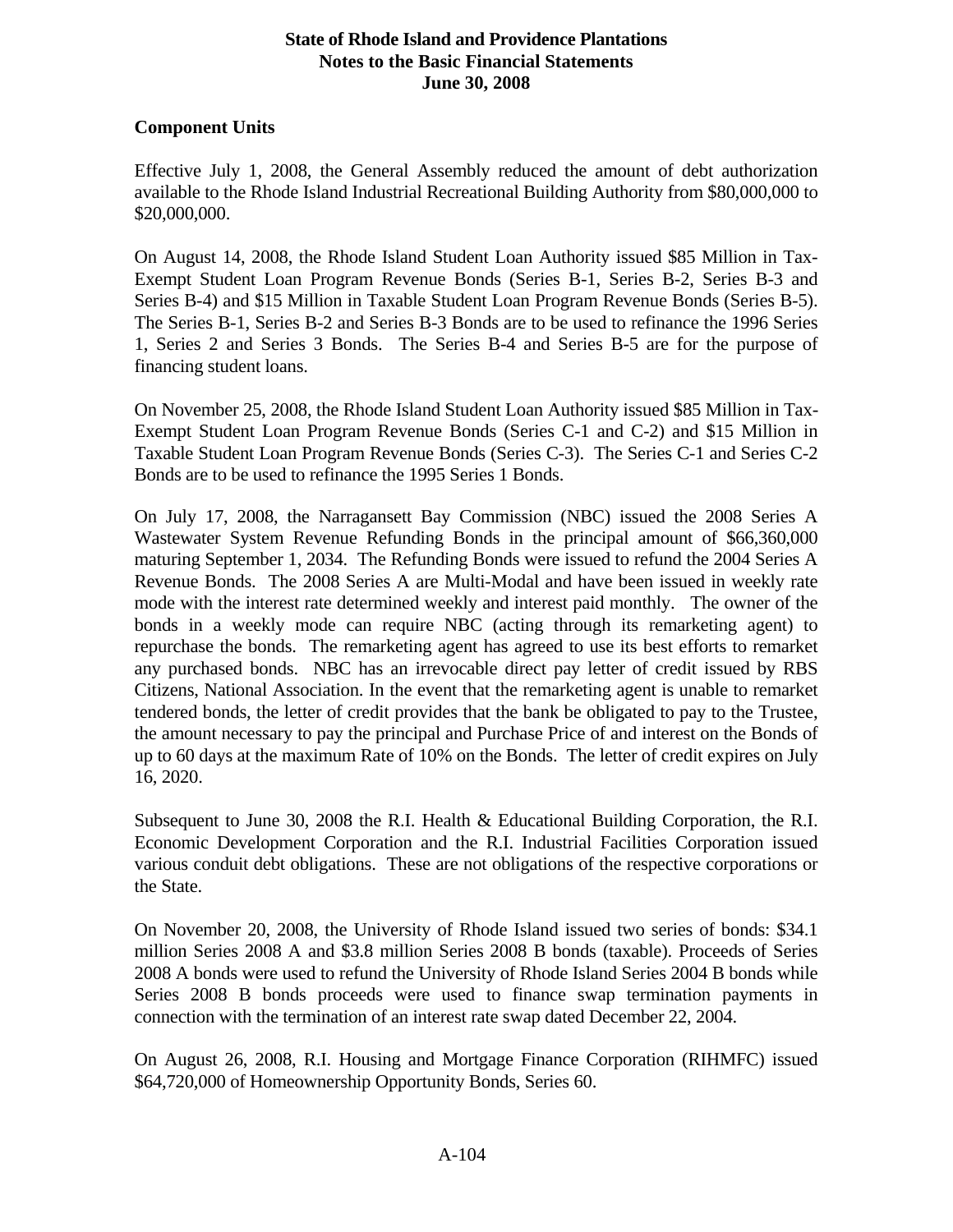On October 1, 2008 RIHMFC instructed its trustees to redeem the Homeownership Opportunity Bonds in the amount of \$12,060,000.

RIHMFC has renewed its line of credit with Bank of America N.A. which expired in October 2008. Terms of the new agreement are as follows: a) Commitment Amount: \$30,000,000, b) Maturity Date: 10/30/2009, c) Interest Rate: Variable rate tied to LIBOR.

As a result of a combination of savings, decrease in fuel costs and receipt of funds from various sources, the Rhode Island Public Transit Authority has reduced its originally projected \$10 million budget deficit for fiscal year 2009 to \$1.3 million. It is unclear what effect the remaining deficit could have on the Authority's operations.

A forensic audit of the R.I. Resource Recovery Corporation is ongoing and has highlighted various matters involving land transactions, the development of an industrial park adjacent to the landfill, and environmental issues. Management has not yet determined the impact of the forensic audit, or other investigations of the corporation, other than the carrying value of certain assets held for development that were written down in fiscal year 2008.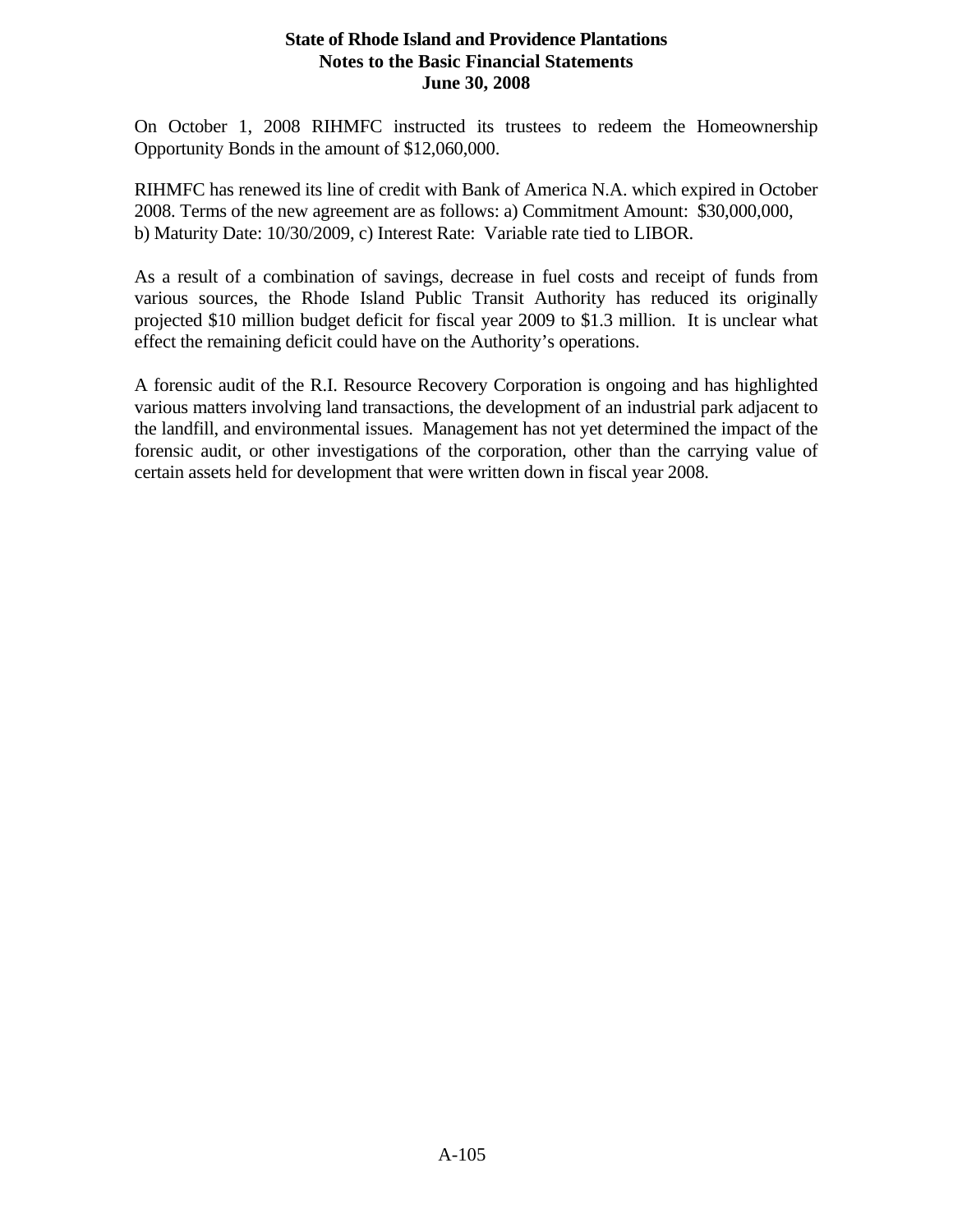|                                             | Original<br><b>Budget</b> |        |   | Final<br><b>Budget</b> | Actual          | <b>Variance</b> |
|---------------------------------------------|---------------------------|--------|---|------------------------|-----------------|-----------------|
| Revenues:                                   |                           |        |   |                        |                 |                 |
| <b>General Revenues:</b>                    |                           |        |   |                        |                 |                 |
| Personal Income Tax                         | 1,082,857<br>\$           |        | S | 1,069,100              | \$<br>1,073,617 | \$<br>4,517     |
| <b>General Business Taxes:</b>              |                           |        |   |                        |                 |                 |
| <b>Business Corporations</b>                | 167,207                   |        |   | 156,500                | 150,469         | (6,031)         |
| Public Utilities Gross Earnings             | 109,300                   |        |   | 97,300                 | 99,437          | 2,137           |
| <b>Financial Institutions</b>               |                           | 2,003  |   | 1,200                  | 1,830           | 630             |
| <b>Insurance Companies</b>                  |                           | 68,834 |   | 63,500                 | 67,997          | 4,497           |
| <b>Bank Deposits</b>                        |                           | 1,600  |   | 1,700                  | 1,710           | 10              |
| <b>Health Care Provider Assessment</b>      |                           | 48,900 |   | 50,900                 | 53,357          | 2,457           |
| Sales and Use Taxes:                        |                           |        |   |                        |                 |                 |
| Sales and Use                               | 908,724                   |        |   | 853,400                | 844,197         | (9,203)         |
| <b>Motor Vehicle</b>                        |                           | 50,235 |   | 45,200                 | 48,610          | 3,410           |
| <b>Motor Fuel</b>                           |                           | 1,100  |   | 1,290                  | 991             | (299)           |
| Cigarettes                                  | 112,500                   |        |   | 118,100                | 114,675         | (3,425)         |
| Alcohol                                     |                           | 11,100 |   | 10,900                 | 11,141          | 241             |
| Other Taxes:                                |                           |        |   |                        |                 |                 |
| Inheritance and Gift                        |                           | 30,100 |   | 38,000                 | 35,334          | (2,666)         |
| Racing and Athletics                        |                           | 2,600  |   | 2,800                  | 2,813           | 13              |
| Realty Transfer Tax                         |                           | 13,800 |   | 10,900                 | 10,223          | (677)           |
| <b>Total Taxes</b>                          | 2,610,860                 |        |   | 2,520,790              | 2,516,401       | (4, 389)        |
| Departmental Revenue                        | 362,870                   |        |   | 357,500                | 356,546         | (954)           |
| <b>Total Taxes and Departmental Revenue</b> | 2,973,730                 |        |   | 2,878,290              | 2,872,947       | (5, 343)        |
| Other Sources                               |                           |        |   |                        |                 |                 |
| <b>Gas Tax Transfer</b>                     |                           | 4.685  |   | 4,535                  | 4,514           | (21)            |
| <b>Other Miscellaneous</b>                  | 140,279                   |        |   | 180,970                | 181,810         | 840             |
| Lottery                                     | 339,700                   |        |   | 356,800                | 354,321         | (2, 479)        |
| <b>Unclaimed Property</b>                   |                           | 14,600 |   | 15,500                 | 15,387          | (113)           |
| <b>Total Other Sources</b>                  | 499,264                   |        |   | 557,805                | 556,032         | (1,773)         |
| <b>Total General Revenues</b>               | 3,472,994                 |        |   | 3,436,095              | 3,428,979       | (7, 116)        |
| <b>Federal Revenues</b>                     | 1,723,323                 |        |   | 1,780,991              | 1,740,283       | (40,708)        |
| <b>Restricted Revenues</b>                  | 161,974                   |        |   | 154,732                | 126,090         | (28, 642)       |
| <b>Other Revenues</b>                       |                           | 57,174 |   | 55,956                 | 58,639          | 2,683           |
| <b>Total Revenues</b>                       | 5,415,465                 |        |   | 5,427,774              | 5,353,991       | (73, 783)       |
| Expenditures:                               |                           |        |   |                        |                 |                 |
| Department of Administration                |                           |        |   |                        |                 |                 |
| <b>Central Management</b>                   |                           |        |   |                        |                 |                 |
| <b>General Revenue Total</b>                |                           | 1,550  |   | 1,592                  | 1,631           | (39)            |
| <b>Federal Fund Total</b>                   |                           | 238    |   | 229                    | 234             | (5)             |
| $**$<br><b>Restricted Receipts Total</b>    |                           |        |   | 119                    | 73              | 46              |
| <b>Total-Central Management</b>             |                           | 1,788  |   | 1,940                  | 1,938           | $\sqrt{2}$      |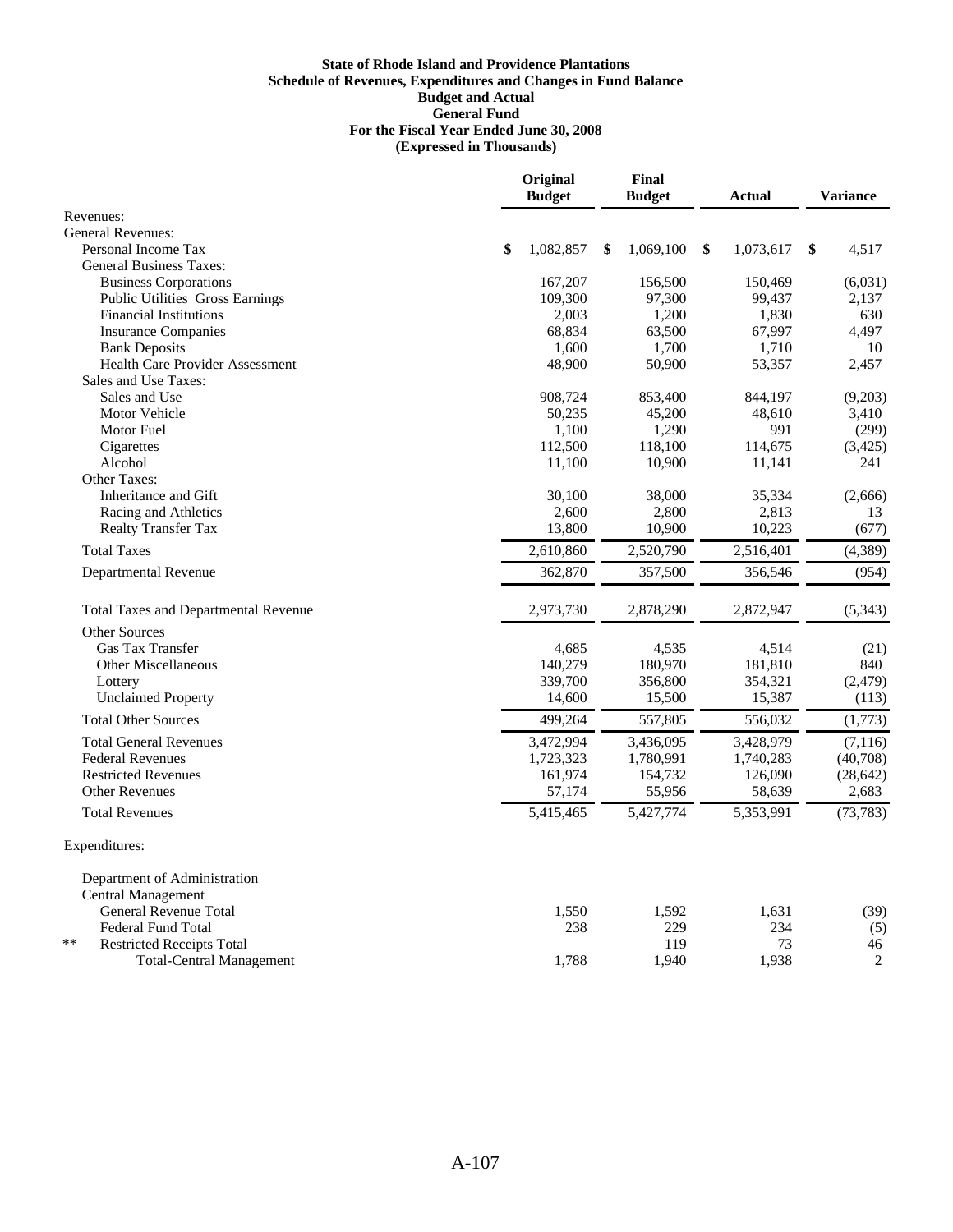|                                                  | Original<br><b>Budget</b> | Final<br><b>Budget</b> | <b>Actual</b>  | <b>Variance</b> |
|--------------------------------------------------|---------------------------|------------------------|----------------|-----------------|
| <b>Legal Services</b>                            |                           |                        |                |                 |
| Legal Support/DOT                                | 122                       | 236                    | 142            | 94              |
| <b>General Revenue Total</b>                     | 1,837                     | 2,255                  | 2,493          | (238)           |
| <b>Total-Legal Services</b>                      | 1,959                     | 2,491                  | 2,635          | (144)           |
| Accounts & Control                               |                           |                        |                |                 |
| <b>General Revenue Total</b>                     | 3,253                     | 3,499                  | 3,465          | 34              |
| <b>Budgeting</b>                                 |                           |                        |                |                 |
| <b>General Revenue Total</b>                     | 2,091                     | 1,997                  | 1,902          | 95              |
| Purchasing                                       |                           |                        |                |                 |
| General Revenue Total                            | 2,399                     | 2,184                  | 2,178          | 6               |
| Auditing                                         |                           |                        |                |                 |
| General Revenue Total                            | 1,792                     | 1,690                  | 1,621          | 69              |
| Other                                            | 1,792                     | 1,690                  | 100<br>1,721   | (100)           |
| <b>Total-Auditing</b>                            |                           |                        |                | (31)            |
| <b>Human Resources</b>                           |                           |                        |                |                 |
| Other Fund Total<br><b>General Revenue Total</b> | 793<br>10,067             | 528<br>10,179          | 1,384<br>9,678 | (856)<br>501    |
| <b>Federal Fund Total</b>                        | 2,066                     | 1,974                  | 783            | 1,191           |
| <b>Restricted Receipts Total</b>                 | 578                       | 484                    | 499            | (15)            |
| <b>Total-Human Resources</b>                     | 13,504                    | 13,164                 | 12,345         | 819             |
| Personnel Appeal Board                           |                           |                        |                |                 |
| <b>General Revenue Total</b>                     | 97                        | 111                    | 105            | 6               |
| <b>Facilities Management</b>                     |                           |                        |                |                 |
| <b>General Revenue Total</b>                     | 36,056                    | 36,576                 | 35,046         | 1,530           |
| <b>Federal Fund Total</b>                        | 7,214                     | 7,774                  | 1,766          | 6,008           |
| <b>Restricted Receipts Total</b>                 | 7,488                     | 1,090                  | 1,057          | 33              |
| Other Fund Total                                 | 555                       | 562                    | 5,435          | (4, 873)        |
| <b>Total-Facilities Management</b>               | 51,313                    | 46,003                 | 43,304         | 2,699           |
| Capital Projects & Property Management           |                           |                        |                |                 |
| <b>General Revenue Total</b>                     | 3,749                     | 3,334                  | 3,291          | 43              |
| <b>Information Technology</b>                    |                           |                        |                |                 |
| <b>General Revenue Total</b>                     | 17,650                    | 18,848                 | 18,623         | 225             |
| <b>Federal Fund Total</b>                        | 7,390                     | 5,602                  | 5,520          | 82              |
| <b>Restricted Receipts Total</b>                 | 1,423                     | 1,744                  | 908            | 836             |
| Other Fund Total                                 | 1,403                     | 2,258                  | 1,526          | 732             |
| <b>Total-Information Technology</b>              | 27,866                    | 28,452                 | 26,577         | 1,875           |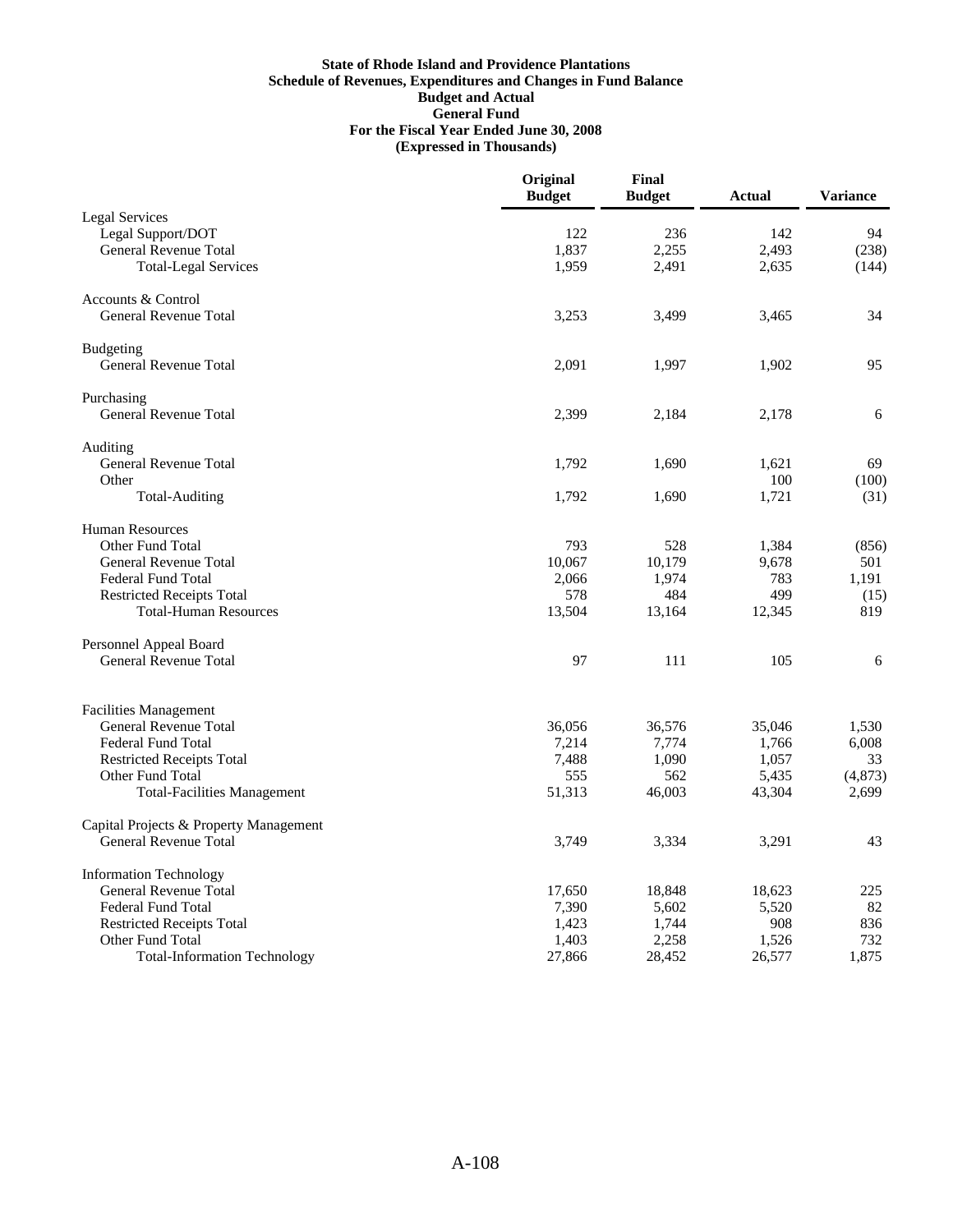|                                               | Original<br><b>Budget</b> | Final<br><b>Budget</b> | <b>Actual</b> | <b>Variance</b> |
|-----------------------------------------------|---------------------------|------------------------|---------------|-----------------|
| Library and Information Services              |                           |                        |               |                 |
| <b>General Revenue Total</b>                  | 1,101                     | 986                    | 1,025         | (39)            |
| <b>Federal Fund Total</b>                     | 1,084                     | 1,064                  | 1,022         | 42              |
| <b>Restricted Receipts Total</b>              | 2                         | 2                      | 1             | -1              |
| <b>Total-Library and Information Services</b> | 2,187                     | 2,051                  | 2,047         | $\overline{4}$  |
| <b>Statewide Planning</b>                     |                           |                        |               |                 |
| General Revenue Total                         | 3,793                     | 3,782                  | 3,730         | 52              |
| <b>Federal Fund Total</b>                     | 9,330                     | 10,454                 | 8,302         | 2,152           |
| Federal Highway-PL Systems Planning           | 1,689                     | 2,048                  | 1,875         | 173             |
| Air Quality Modeling                          | 21                        | 21                     | 8             | 13              |
| <b>Total-Statewide Planning</b>               | 14,833                    | 16,304                 | 13,914        | 2,390           |
| <b>Security Services</b>                      |                           |                        |               |                 |
| <b>General Revenue Total</b>                  | 19,933                    | 19,689                 | 19,900        | (211)           |
| <b>Energy Resources</b>                       |                           |                        |               |                 |
| <b>General Revenue Total</b>                  | 2,237                     | 2,606                  | 2,350         | 256             |
| <b>Federal Funds Total</b>                    | 19,688                    | 22,027                 | 21,268        | 759             |
| <b>Restricted Receipts Total</b>              | 200                       | 509                    | 70            | 439             |
| <b>Total-Energy Resources</b>                 | 22,125                    | 25,143                 | 23,689        | 1,454           |
| General                                       |                           |                        |               |                 |
| Miscellaneous Grants and Payments             | 661                       | 661                    | 652           | 9               |
| <b>Torts-Court Awards</b>                     | 400                       | 408                    | 326           | 82              |
| EDC Airport Impact Aid                        |                           | 1,001                  | 1,001         |                 |
| State Employees/Teachers Retiree Health       | 1,442                     |                        | 1,428         | (1,428)         |
| Governor's Contingency Fund                   |                           |                        | 128           | (128)           |
| Economic Development Corporation Grant        | 8,699                     | 7,655                  | 7,655         |                 |
| <b>Slater Centers of Excellence</b>           | 3,000                     | 2,919                  | 2,919         |                 |
| Economic Policy Council                       | 300                       | 292                    | 292           |                 |
| <b>Dunkin Donuts Center Renovations</b>       | 12,500                    | 8,400                  | 8,400         |                 |
| Transfer to RICAP Fund                        |                           | 19,423                 | 19,423        |                 |
| Motor Vehicle Excise Tax Payment              | 135,500                   | 135,317                | 135,278       | 39              |
| Property Valuation                            | 1,100                     | 1,100                  | 1,079         | 21              |
| General Revenue Sharing Program               | 65,112                    | 55,112                 | 55,112        |                 |
| Payment in Lieu of Tax Exempt Properties      | 27,767                    | 27,767                 | 27,767        |                 |
| Distressed Communities Relief Program         | 10,384                    | 10,384                 | 10,384        |                 |
| Resource Sharing and State Library Aid        | 8,773                     | 8,773                  | 8,746         | 27              |
| Library Construction Aid                      | 2,813                     | 2,813                  | 2,673         | 140             |
| EPScore-EDC                                   | 1,500                     | 1,460                  | 1,460         |                 |
| Police/Fire Incentive Pay                     | 675                       | 675                    | 674           | 1               |
| <b>Federal Fund Total</b>                     |                           |                        | 4             | (4)             |
| <b>Restricted Receipts Total</b>              | 1,296                     | 1,396                  | 3,781         | (2,385)         |
| <b>Total-General</b>                          | 281,922                   | 285,555                | 289,180       | (3,625)         |
| Debt Service Payments                         |                           |                        |               |                 |
| <b>RIPTA Debt Service</b>                     | 681                       | 675                    | 675           |                 |
| <b>Transportation Debt Service</b>            | 35,442                    | 33,569                 | 33,413        | 156             |
| RIRBA-DLT Temporary Disability Insurance      | 46                        | 46                     | 46            |                 |
| COPS-DLT Building-TDI                         | 359                       | 284                    | 277           | $\tau$          |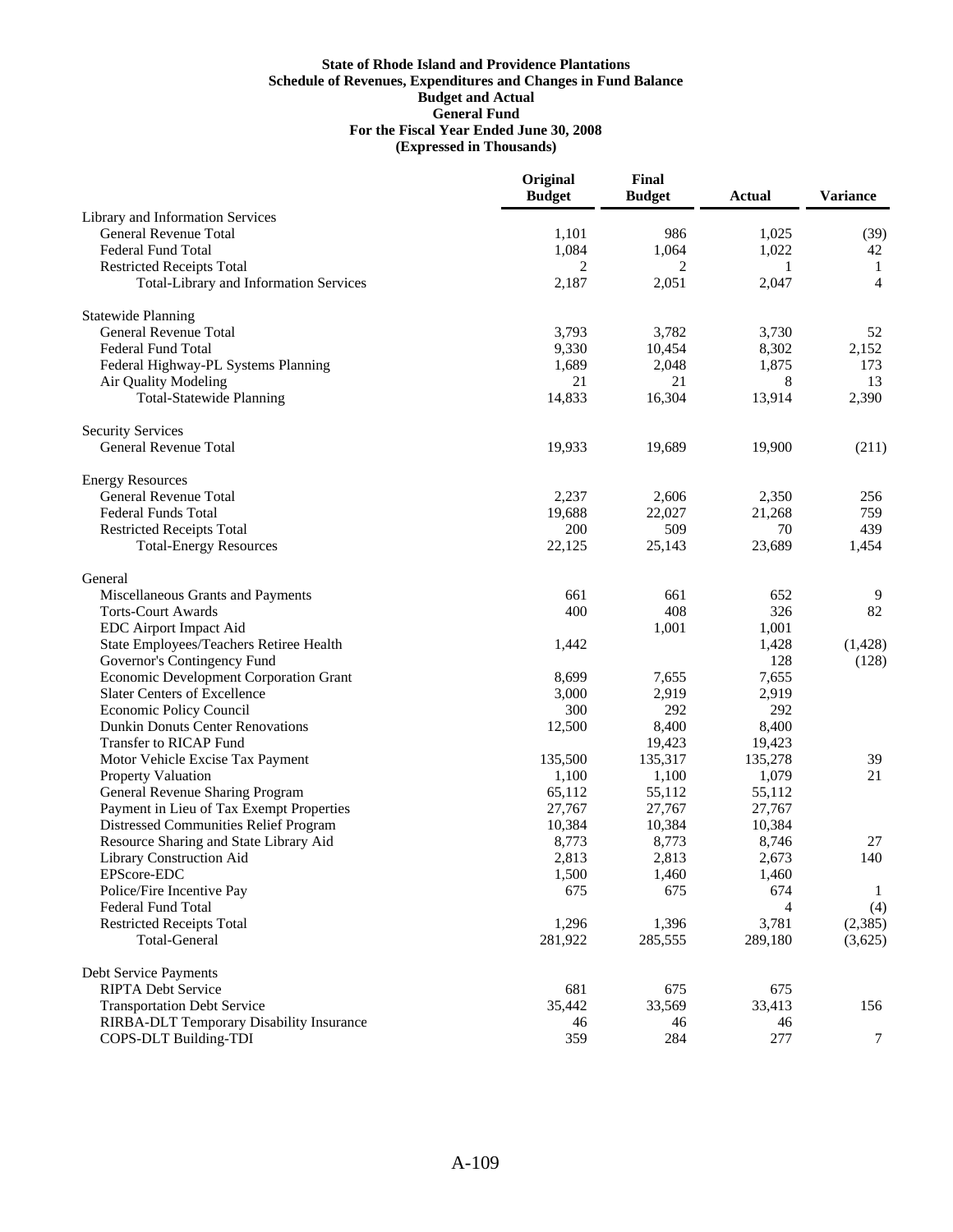|                                                   | Original<br><b>Budget</b> | Final<br><b>Budget</b> | <b>Actual</b> | <b>Variance</b> |
|---------------------------------------------------|---------------------------|------------------------|---------------|-----------------|
| COPS-DLT Building-Reed Act                        | 26                        | $\tau$                 | $\tau$        |                 |
| <b>Investment Receipts-Bond Funds</b>             |                           |                        | 63            | (63)            |
| Debt Service Payments                             | 126,160                   | 131,156                | 131,003       | 153             |
| <b>Federal Fund Total</b>                         | 1.178                     | 947                    | 931           | 16              |
| <b>Restricted Receipts Total</b>                  | 1,542                     | 3,195                  | 3,585         | (390)           |
| <b>Total-Debt Service Payments</b>                | 165,434                   | 169,877                | 169,999       | (122)           |
| <b>Retirement Alternative</b>                     |                           |                        |               |                 |
| Pay Plan Reserve General Revenue                  | (9,105)                   |                        |               |                 |
| Other Fund Total                                  | (2,715)                   |                        |               |                 |
| <b>Federal Fund Total</b>                         | (2,607)                   |                        |               |                 |
| <b>Restricted Receipts Total</b>                  | (419)                     |                        |               |                 |
| <b>Total-Retirement Alternative</b>               | (14, 846)                 |                        |               |                 |
| Total-Department of Administration                | 601,399                   | 623,486                | 618,189       | 5,297           |
| Department of Business Regulation                 |                           |                        |               |                 |
| <b>Central Management</b>                         |                           |                        |               |                 |
| <b>General Revenue Total</b>                      | 1,283                     | 1,278                  | 1,204         | 74              |
| <b>Banking Regulation</b>                         |                           |                        |               |                 |
| General Revenue Total                             | 3,083                     | 2,958                  | 2,857         | 101             |
| <b>Restricted Receipts Total</b>                  | 145                       | 145                    | 65            | 80              |
| <b>Total-Banking Regulation</b>                   | 3,228                     | 3,103                  | 2,922         | 181             |
| Commercial Licensing and Racing & Athletics       |                           |                        |               |                 |
| <b>General Revenue Total</b>                      | 1,363                     | 1,093                  | 1,132         | (39)            |
| <b>Restricted Receipts Total</b>                  | 607                       | 553                    | 436           | 117             |
| Total-Commercial Licensing and Racing & Athletics | 1,970                     | 1,647                  | 1,568         | 79              |
| <b>Board of Design Professionals</b>              |                           |                        |               |                 |
| <b>General Revenue Total</b>                      | 406                       | 392                    | 347           | 45              |
| <b>Insurance Regulation</b>                       |                           |                        |               |                 |
| <b>Federal Funds</b>                              | 52                        | 202                    | 114           | 88              |
| General Revenue Total                             | 5,185                     | 5,024                  | 4,640         | 384             |
| <b>Restricted Receipts Total</b>                  | 856                       | 969                    | 864           | 105             |
| <b>Total-Insurance Regulation</b>                 | 6,093                     | 6,194                  | 5,618         | 576             |
| Board of Accountancy                              |                           |                        |               |                 |
| General Revenue Total                             | 155                       | 151                    | 153           | (2)             |
| <b>Total-Department of Business Regulation</b>    | 13,136                    | 12,765                 | 11,812        | 953             |
| Department of Labor and Training                  |                           |                        |               |                 |
| <b>Central Management</b>                         |                           |                        |               |                 |
| General Revenue Total                             | 195                       | 183                    | 140           | 43              |
| <b>Restricted Receipts</b>                        | 484                       | 453                    | 504           | (51)            |
| <b>Total-Central Management</b>                   | 679                       | 635                    | 644           | (9)             |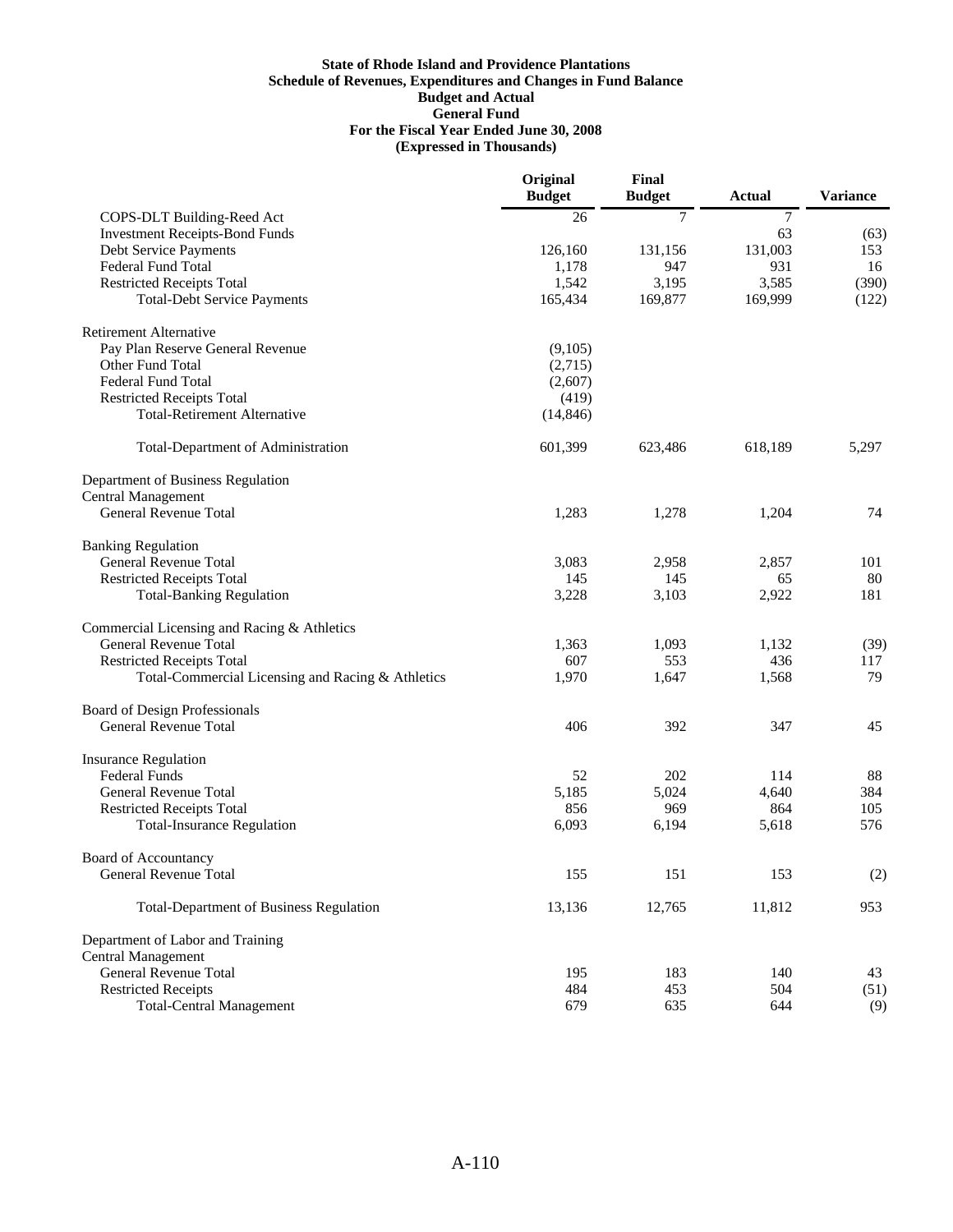|                                                | Original<br><b>Budget</b> | Final<br><b>Budget</b> | Actual | <b>Variance</b> |
|------------------------------------------------|---------------------------|------------------------|--------|-----------------|
| <b>Workforce Development Services</b>          |                           |                        |        |                 |
| Reed Act-Woonsocket Network Office Renovations |                           | 75                     | 63     | 12              |
| Reed Act-Rapid Job Entry                       | 799                       | 795                    | 589    | 206             |
| Reed Act-Workforce Development                 | 5,200                     | 4,188                  | 2,526  | 1,662           |
| General Revenue Total                          | 3                         | 6                      |        | 6               |
| <b>Federal Fund Total</b>                      | 13,368                    | 20,279                 | 14,281 | 5,998           |
| <b>Restricted Receipts Total</b>               | 14,952                    | 11,664                 | 7,799  | 3,865           |
| <b>Total-Workforce Development Services</b>    | 34,322                    | 37,008                 | 25,259 | 11,749          |
| Workforce Regulation and Safety                |                           |                        |        |                 |
| <b>General Revenue Total</b>                   | 2,737                     | 2,480                  | 2,551  | (71)            |
| <b>Income Support</b>                          |                           |                        |        |                 |
| General Revenue Total                          | 3,175                     | 3,322                  | 3,376  | (54)            |
| Federal Fund Total                             | 14,757                    | 15,238                 | 14,602 | 636             |
| <b>Restricted Receipts Total</b>               | 1,761                     | 1,872                  | 1,834  | 38              |
| <b>Total-Income Support</b>                    | 19,693                    | 20,433                 | 19,812 | 621             |
| <b>Injured Workers Services</b>                |                           |                        |        |                 |
| <b>Restricted Receipts Total</b>               | 11,087                    | 11,086                 | 9,961  | 1,125           |
| <b>Labor Relations Board</b>                   |                           |                        |        |                 |
| <b>General Revenue Total</b>                   | 473                       | 428                    | 310    | 118             |
| Total-Department of Labor and Training         | 68,991                    | 72,069                 | 58,537 | 13,532          |
| Legislature                                    |                           |                        |        |                 |
| <b>General Revenue Total</b>                   | 36.972                    | 34,116                 | 32,378 | 1,738           |
| <b>Restricted Receipts Total</b>               | 1,524                     | 1,452                  | 1,452  |                 |
| Total-Legislature                              | 38,496                    | 35,568                 | 33,829 | 1,739           |
| <b>Total-General Assembly</b>                  | 38,496                    | 35,568                 | 33,829 | 1,739           |
| Office of the Lieutenant Governor              |                           |                        |        |                 |
| <b>Lieutenant Governor</b>                     | 925                       | 840                    | 850    | (10)            |
| Department of State                            |                           |                        |        |                 |
| Administration                                 |                           |                        |        |                 |
| General Revenue Total                          | 1,685                     | 1,658                  | 1,757  | (99)            |
| Corporations                                   |                           |                        |        |                 |
| <b>General Revenue Total</b>                   | 1,799                     | 1,854                  | 1,914  | (60)            |
| <b>State Archives</b>                          |                           |                        |        |                 |
| <b>General Revenue Total</b>                   | 89                        |                        | 109    | (109)           |
| <b>Federal Fund Total</b>                      | 40                        | 38                     | 28     | 10              |
| <b>Restricted Receipts Total</b>               | 443                       | 559                    | 420    | 139             |
| <b>Total-State Archives</b>                    | 573                       | 597                    | 557    | 40              |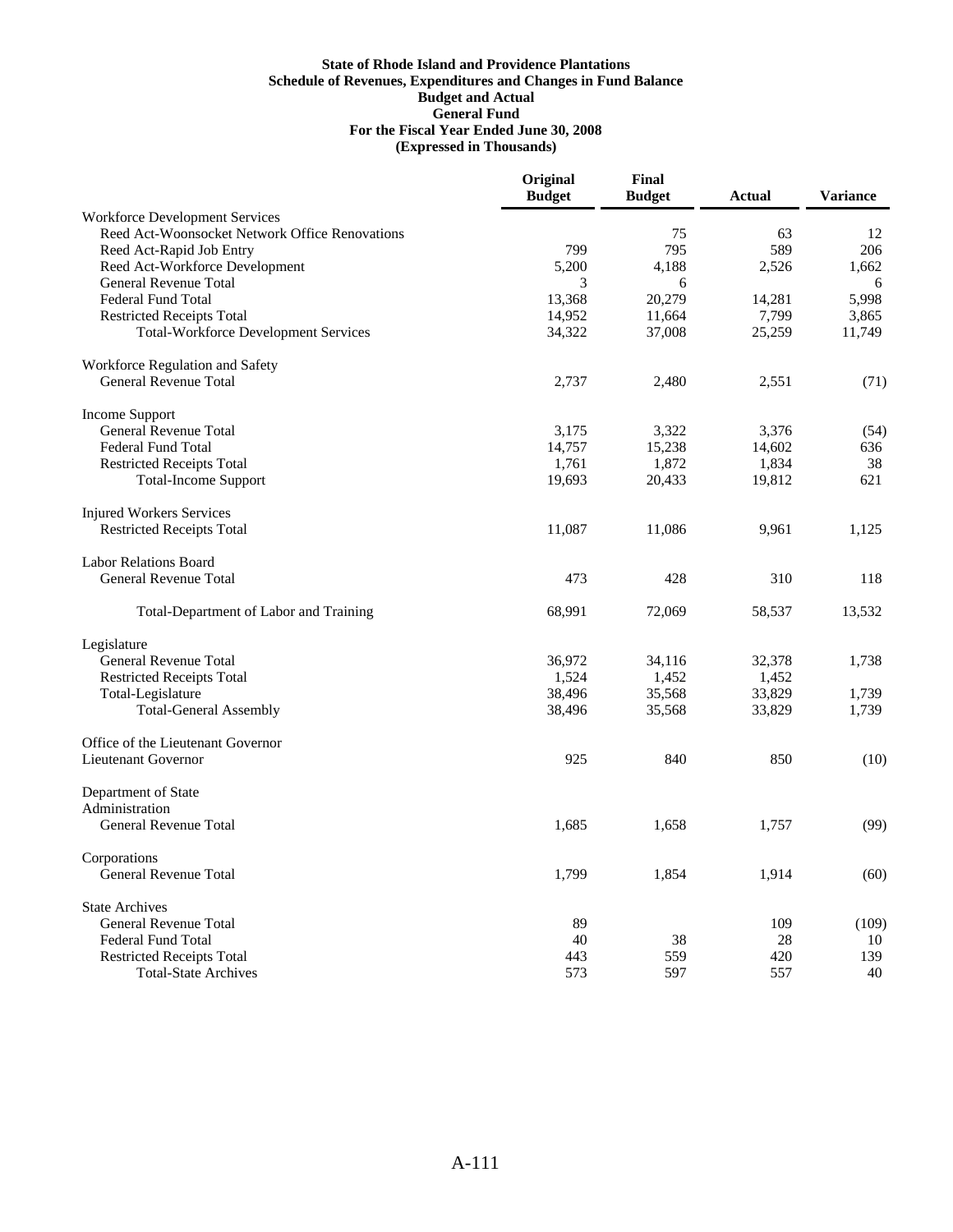|                                                  | Original<br><b>Budget</b> | Final<br><b>Budget</b> | <b>Actual</b> | <b>Variance</b> |
|--------------------------------------------------|---------------------------|------------------------|---------------|-----------------|
| Elections                                        |                           |                        |               |                 |
| <b>General Revenue Total</b>                     | 583                       | 611                    | 688           | (77)            |
| Federal Fund Total                               | 547                       | 534                    | 883           | (349)           |
| <b>Total-Elections</b>                           | 1,130                     | 1,146                  | 1,571         | (425)           |
| <b>State Library</b>                             |                           |                        |               |                 |
| <b>General Revenue Total</b>                     | 690                       | 676                    | 713           | (37)            |
| Office of Civics Public Information              |                           |                        |               |                 |
| <b>General Revenue Total</b>                     | 190                       | 244                    | 308           | (64)            |
| <b>Total-Department of State</b>                 | 6,066                     | 6,174                  | 6,820         | (646)           |
| <b>Treasury Department</b>                       |                           |                        |               |                 |
| Treasury                                         |                           |                        |               |                 |
| General Revenue Total                            | 2,590                     | 2,464                  | 2,387         | 77              |
| Federal Fund Total                               | 291                       | 280                    | 237           | 43              |
| <b>Restricted Receipts Total</b>                 | 10                        |                        |               |                 |
| <b>Total-Treasury</b>                            | 2,891                     | 2,744                  | 2,624         | 120             |
| <b>State Retirement System</b>                   |                           |                        |               |                 |
| Administrative Expenses-State Retirement System  | 6,132                     | 6,330                  | 5,688         | 642             |
| <b>Retirement-Treasury Investment Operations</b> | 877                       | 917                    | 833           | 84              |
| <b>Total-State Retirement System</b>             | 7,009                     | 7,246                  | 6,520         | 726             |
| <b>Unclaimed Property</b>                        |                           |                        |               |                 |
| <b>Restricted Receipts Total</b>                 | 23,095                    | 24,228                 | 28,253        | (4,025)         |
| RI Refunding Bond Authority                      |                           |                        |               |                 |
| <b>General Revenue Total</b>                     | 40                        | 37                     | 36            | 1               |
| Crime Victim Compensation Program                |                           |                        |               |                 |
| <b>General Revenue Total</b>                     | 279                       | 273                    | 246           | 27              |
| <b>Federal Fund Total</b>                        | 1,625                     | 870                    | 563           | 307             |
| <b>Restricted Receipts Total</b>                 | 1,658                     | 1,361                  | 1,213         | 148             |
| <b>Total-Crime Victim Compensation Program</b>   | 3,561                     | 2,504                  | 2,023         | 481             |
| <b>Total-Treasury Department</b>                 | 36,597                    | 36,759                 | 39,455        | (2,696)         |
| <b>Commission for Human Rights</b>               |                           |                        |               |                 |
| General Revenue Total                            | 984                       | 952                    | 952           |                 |
| <b>Federal Fund Total</b>                        | 405                       | 371                    | 389           | (18)            |
| <b>Total-Commission for Human Rights</b>         | 1,389                     | 1,323                  | 1,341         | (18)            |
| <b>Board of Elections</b>                        |                           |                        |               |                 |
| <b>General Revenue Total</b>                     | 1,437                     | 1,290                  | 1,315         | (25)            |
| <b>Federal Fund Total</b>                        | 587                       | 631                    | 611           | 20              |
| <b>Total-Board of Elections</b>                  | 2,024                     | 1,921                  | 1,926         | (5)             |

Rhode Island Ethics Commission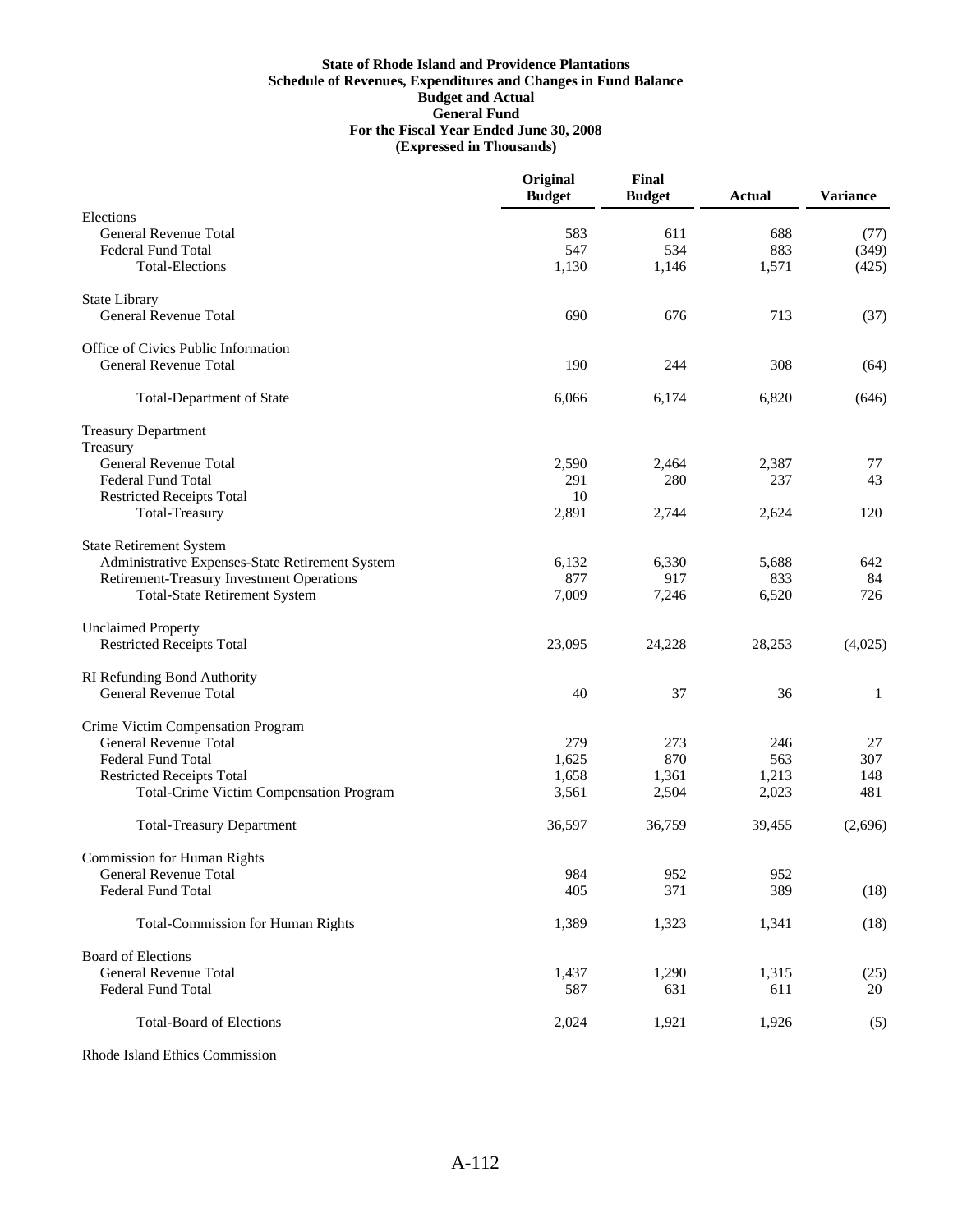|                                                     | Original<br><b>Budget</b> | Final<br><b>Budget</b> | Actual | <b>Variance</b> |
|-----------------------------------------------------|---------------------------|------------------------|--------|-----------------|
| <b>General Revenue Total</b>                        | 1,410                     | 1,330                  | 1,343  | (13)            |
| Office of Governor                                  |                           |                        |        |                 |
| <b>General Revenue Total</b>                        | 4,922                     | 4,774                  | 4,958  | (184)           |
| <b>Public Utilities Commission</b>                  |                           |                        |        |                 |
| <b>General Revenue Total</b>                        | 661                       | 648                    | 475    | 173             |
| <b>Federal Fund Total</b>                           | 100                       | 97                     | 71     | 26              |
| <b>Restricted Receipts Total</b>                    | 6,335                     | 6,194                  | 4,888  | 1,306           |
| <b>Total-Public Utilities Commission</b>            | 7,096                     | 6,938                  | 5,433  | 1,505           |
| Rhode Island Commission on Women                    |                           |                        |        |                 |
| <b>General Revenue Total</b>                        | 108                       | 106                    | 106    |                 |
| Department of Revenue                               |                           |                        |        |                 |
| Director of Revenue<br><b>General Revenue Total</b> | 752                       | 432                    | 452    |                 |
|                                                     |                           |                        |        | (20)            |
| Office of Revenue Analysis                          |                           |                        |        |                 |
| <b>General Revenue Total</b>                        | 750                       | 364                    | 31     | 333             |
| Property Valuation                                  |                           |                        |        |                 |
| <b>General Revenue Total</b>                        | 850                       | 789                    | 775    | 14              |
| Taxation                                            |                           |                        |        |                 |
| <b>General Revenue Total</b>                        | 17,821                    | 16,037                 | 16,172 | (135)           |
| <b>Federal Fund Total</b>                           | 1,235                     | 1,160                  | 1,190  | (30)            |
| <b>Restricted Receipts Total</b>                    | 830                       | 877                    | 779    | 98              |
| <b>Motor Fuel Tax Invasion</b>                      |                           | 129                    | 72     | 57              |
| Temporary Disability Insurance                      | 910                       | 791                    | 876    | (85)            |
| <b>Total Taxation</b>                               | 20,797                    | 18,994                 | 19,088 | (94)            |
| <b>Registry of Motor Vehicles</b>                   |                           |                        |        |                 |
| <b>General Revenue Total</b>                        | 18,404                    | 17,544                 | 17,657 | (113)           |
| <b>Federal Fund Total</b>                           | 100                       | 969                    | 281    | 688             |
| <b>Restricted Receipts Total</b>                    | 15                        | 15                     | 11     | $\overline{4}$  |
| <b>Total Registry of Motor Vehicles</b>             | 18,518                    | 18,528                 | 17,949 | 579             |
| <b>Total-Department of Revenue</b>                  | 41,667                    | 39,107                 | 38,296 | 811             |
| Office of Health and Human Services                 |                           |                        |        |                 |
| <b>General Revenue Total</b>                        | 307                       | 387                    | 363    | 24              |
| <b>Federal Fund Total</b>                           | 5,826                     | 7,159                  | 3,169  | 3,990           |
| <b>Restricted Revenues Total</b>                    | 446                       | 314                    | 316    | (2)             |
| Total-Office of Health and Human Services           | 6,579                     | 7.860                  | 3,848  | 4.012           |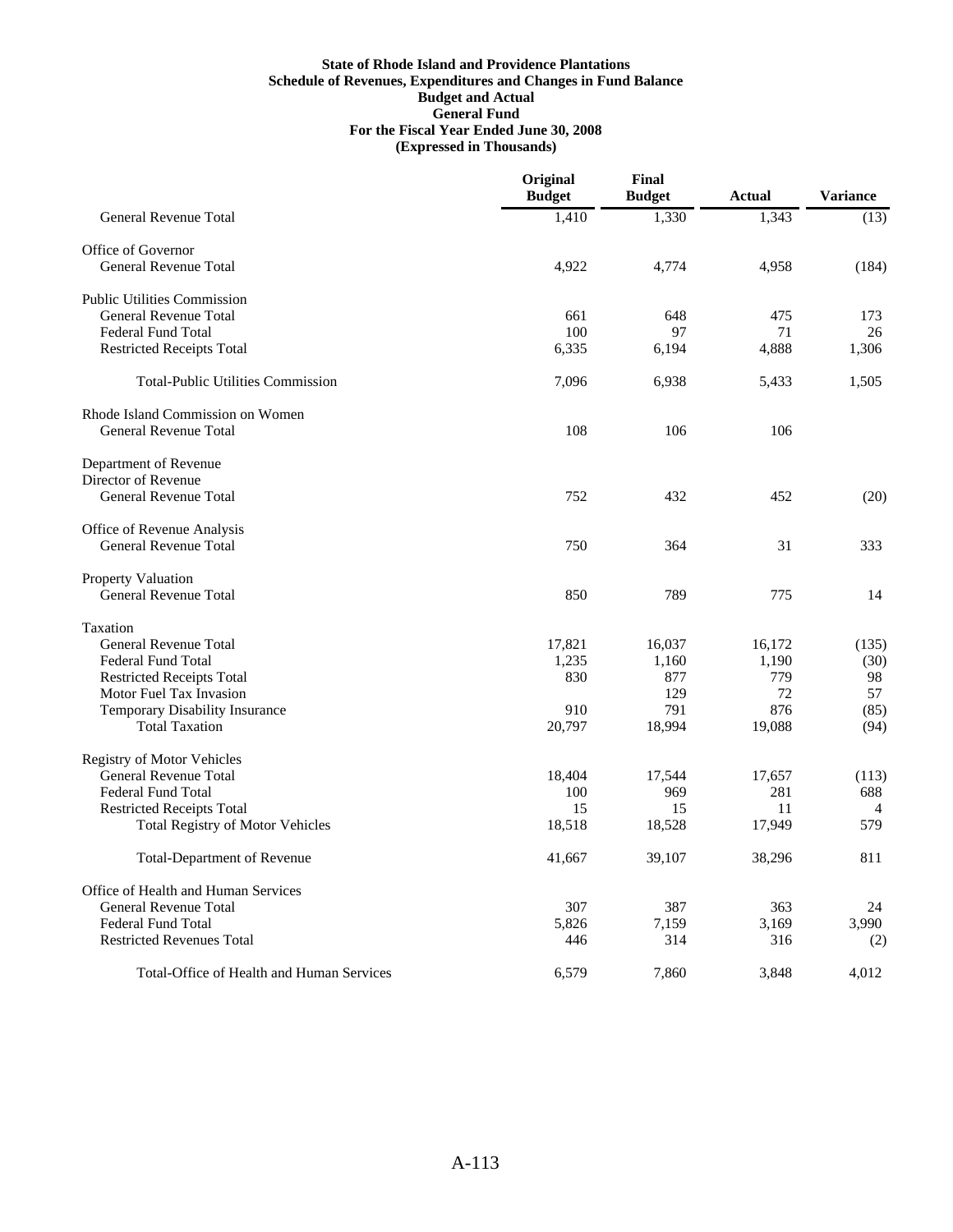|                                                                          | Original<br><b>Budget</b> | Final<br><b>Budget</b> | <b>Actual</b> | <b>Variance</b> |
|--------------------------------------------------------------------------|---------------------------|------------------------|---------------|-----------------|
| Department of Children, Youth, and Families<br><b>Central Management</b> |                           |                        |               |                 |
| <b>General Revenue Total</b>                                             | 5,903                     | 6,938                  | 7,201         | (263)           |
| Federal Fund Total                                                       | 3,360                     | 2,852                  | 2,867         | (15)            |
| <b>Total-Central Management</b>                                          | 9,263                     | 9,790                  | 10,068        | (278)           |
| Children's Behavioral Health Services                                    |                           |                        |               |                 |
| <b>General Revenue Total</b>                                             | 18,806                    | 16,664                 | 15,803        | 861             |
| <b>Federal Fund Total</b>                                                | 13,269                    | 13,165                 | 14,040        | (875)           |
| <b>Total-Children's Behavioral Health Services</b>                       | 32,074                    | 29,830                 | 29,843        | (13)            |
| Juvenile Correctional Services                                           |                           |                        |               |                 |
| <b>General Revenue Total</b>                                             | 29,680                    | 29,520                 | 30,172        | (652)           |
| Federal Fund Total                                                       | 611                       | 617                    | 349           | 268             |
| <b>Restricted Receipts Total</b>                                         | 6                         | 10                     | 23            | (13)            |
| <b>Total-Juvenile Correctional Services</b>                              | 30,297                    | 30,147                 | 30,543        | (396)           |
| Child Welfare                                                            |                           |                        |               |                 |
| <b>General Revenue</b>                                                   | 88,661                    | 93,104                 | 91,930        | 1,174           |
| 18 to 21 year olds                                                       | 6,000                     | 5,550                  | 6,186         | (636)           |
| Federal Fund                                                             | 58,427                    | 58,687                 | 48,520        | 10,167          |
| 18 to 21 year olds                                                       | 4,545                     | 4,383                  | 6,441         | (2,058)         |
| <b>Restricted Receipts Total</b>                                         | 1,748                     | 2,241                  | 2,709         | (468)           |
| <b>Total-Child Welfare</b>                                               | 159,381                   | 163,965                | 155,786       | 8,179           |
| <b>Higher Education Incentive Grant</b>                                  |                           |                        |               |                 |
| <b>General Revenue Total</b>                                             | 200                       | 200                    | 200           |                 |
| Total-Department of Children, Youth, and Families                        | 231,215                   | 233,932                | 226,441       | 7,491           |
| Department of Elderly Affairs                                            |                           |                        |               |                 |
| Intermodal Surface Transportation Fund                                   | 4,685                     | 4,535                  | 4,477         | 58              |
| <b>General Revenue Total</b>                                             | 16,522                    | 16,219                 | 15,963        | 256             |
| Safety and Care of the Elderly                                           | 1                         | 1                      | 1             |                 |
| <b>RIPAE</b>                                                             | 2,082                     | 1,170                  | 1,005         | 165             |
| <b>Federal Fund Total</b>                                                | 13,057                    | 12,946                 | 11,980        | 966             |
| <b>Restricted Receipts Total</b>                                         | 690                       | 1,330                  | 957           | 373             |
| <b>Total-Department of Elderly Affairs</b>                               | 37,036                    | 36,200                 | 34,383        | 1,817           |
| Department of Health                                                     |                           |                        |               |                 |
| <b>Central Management</b>                                                |                           |                        |               |                 |
| <b>General Revenue Total</b>                                             | 4,901                     | 4,190                  | 4,172         | 18              |
| <b>Federal Fund Total</b>                                                | 4,856                     | 8,366                  | 5,574         | 2,792           |
| <b>Restricted Receipts Total</b>                                         | 3,717                     | 4,489                  | 3,072         | 1,417           |
| <b>Total-Central Management</b>                                          | 13,475                    | 17,046                 | 12,818        | 4,228           |
| <b>State Medical Examiner</b>                                            |                           |                        |               |                 |
| <b>General Revenue Total</b>                                             | 2,157                     | 2,142                  | 2,000         | 142             |
| <b>Federal Fund Total</b>                                                | 142                       | 132                    | 155           | (23)            |
| <b>Total-State Medical Examiner</b>                                      | 2,299                     | 2,273                  | 2,155         | 118             |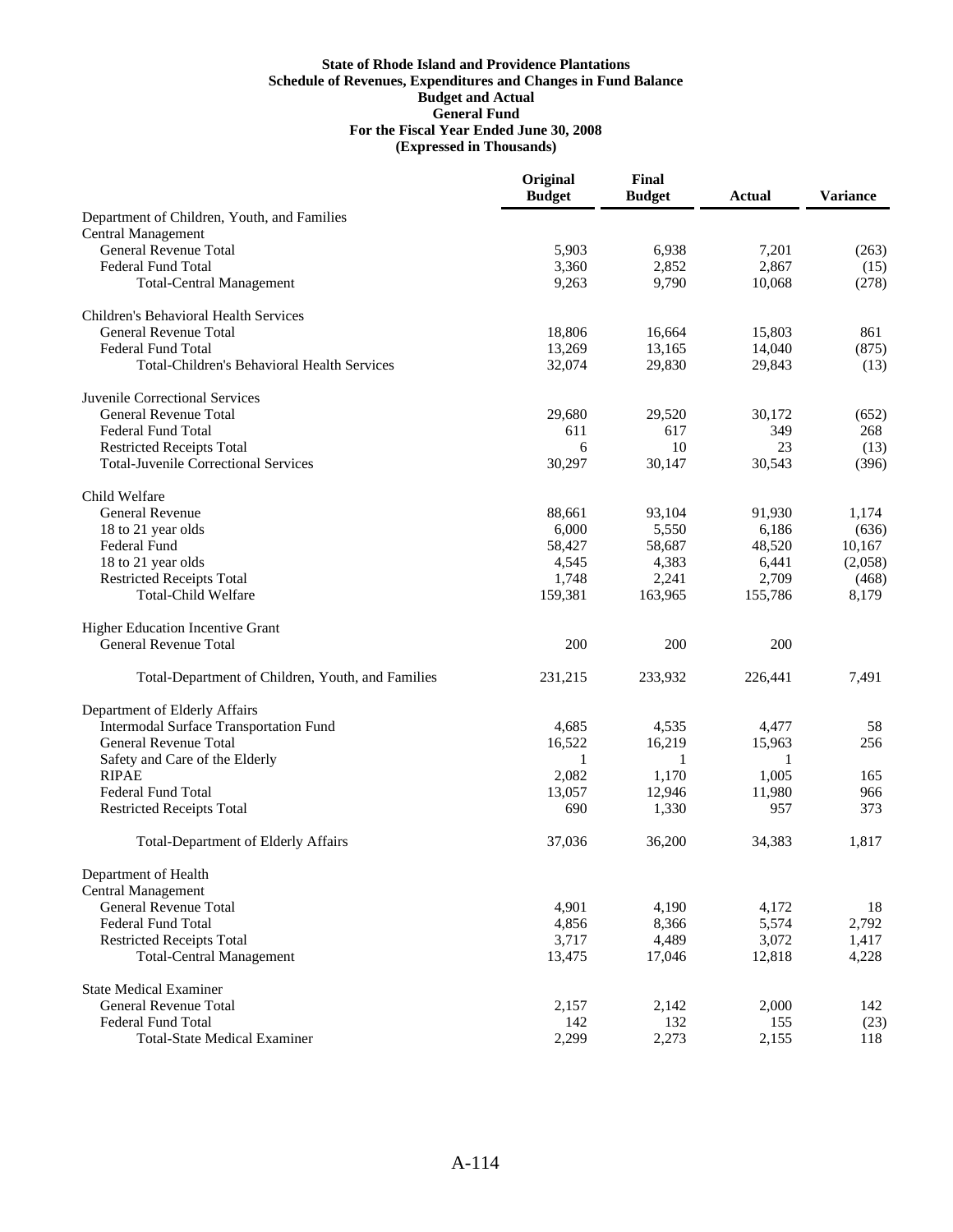|                                             | Original<br><b>Budget</b> | Final<br><b>Budget</b> | <b>Actual</b> | <b>Variance</b> |
|---------------------------------------------|---------------------------|------------------------|---------------|-----------------|
| <b>Health Service Regulation</b>            |                           |                        |               |                 |
| <b>General Revenue Total</b>                | 6,523                     | 6,464                  | 5,779         | 685             |
| <b>Federal Fund Total</b>                   | 4,914                     | 6,784                  | 4,847         | 1,937           |
| <b>Restricted Receipts Total</b>            | 437                       | 397                    | 327           | 70              |
| <b>Total-Health Services Regulation</b>     | 11,873                    | 13,645                 | 10,953        | 2,692           |
| Family Health                               |                           |                        |               |                 |
| General Revenue Total                       | 2,589                     | 2,470                  | 2,454         | 16              |
| <b>Federal Fund Total</b>                   | 29,851                    | 33,972                 | 47,125        | (13, 153)       |
| <b>Restricted Receipts Total</b>            | 18,186                    | 17,372                 | 10,109        | 7,263           |
| <b>Total-Family Health</b>                  | 50,626                    | 53,814                 | 59,688        | (5,874)         |
| <b>Environmental Health</b>                 |                           |                        |               |                 |
| General Revenue Total                       | 4,000                     | 3,782                  | 3,808         | (26)            |
| <b>Federal Fund Total</b>                   | 6,125                     | 5,953                  | 5,180         | 773             |
| <b>Restricted Receipts Total</b>            | 3,063                     | 2,908                  | 2,184         | 724             |
| Other Fund Total                            |                           | 100                    | 15            | 85              |
| <b>Total-Environmental Health</b>           | 13,187                    | 12,743                 | 11,187        | 1,556           |
| <b>Health Laboratories</b>                  |                           |                        |               |                 |
| General Revenue Total                       | 8,171                     | 6,822                  | 6,567         | 255             |
| <b>Federal Fund Total</b>                   | 2,064                     | 2,379                  | 1,973         | 406             |
| <b>Total-Health Laboratories</b>            | 10,234                    | 9,201                  | 8,540         | 661             |
| Disease Prevention and Control              |                           |                        |               |                 |
| <b>General Revenue Total</b>                | 6,148                     | 5,301                  | 5,205         | 96              |
| Federal Fund Total                          | 17,354                    | 19,465                 | 15,974        | 3,491           |
| Walkable Communities Initiative             | 29                        | 29                     | 31            | (2)             |
| <b>Total-Disease Prevention and Control</b> | 23,530                    | 24,795                 | 21,211        | 3,584           |
| Total-Department of Health                  | 125,224                   | 133,518                | 126,552       | 6,966           |
| Department of Human Services                |                           |                        |               |                 |
| <b>Central Management</b>                   |                           |                        |               |                 |
| <b>General Revenue</b>                      | 9,114                     | 9,547                  | 9,434         | 113             |
| Statewide operating savings                 |                           | (19,647)               |               | (19, 647)       |
| Federal Fund                                | 4,252                     | 4,446                  | 3,739         | 707             |
| Statewide operating savings                 |                           | (19,916)               |               | (19,916)        |
| <b>Restricted Receipts Total</b>            | 1,746                     | 1,995                  | 2,003         | (8)             |
| <b>Total-Central Management</b>             | 15,112                    | (23, 575)              | 15,176        | (38, 751)       |
| <b>Child Support Enforcement</b>            |                           |                        |               |                 |
| <b>General Revenue Total</b>                | 3,831                     | 3,236                  | 3,101         | 135             |
| <b>Federal Fund Total</b>                   | 7,570                     | 7,439                  | 7,195         | 244             |
| <b>Restricted Receipts Total</b>            | 50                        |                        |               |                 |
| <b>Total-Child Support Enforcement</b>      | 11,450                    | 10,675                 | 10,296        | 379             |
| <b>Individual and Family Support</b>        |                           |                        |               |                 |
| General Revenue Total                       | 24,755                    | 22,809                 | 22,623        | 186             |
| Federal Fund Total                          | 52,884                    | 56,446                 | 50,007        | 6,439           |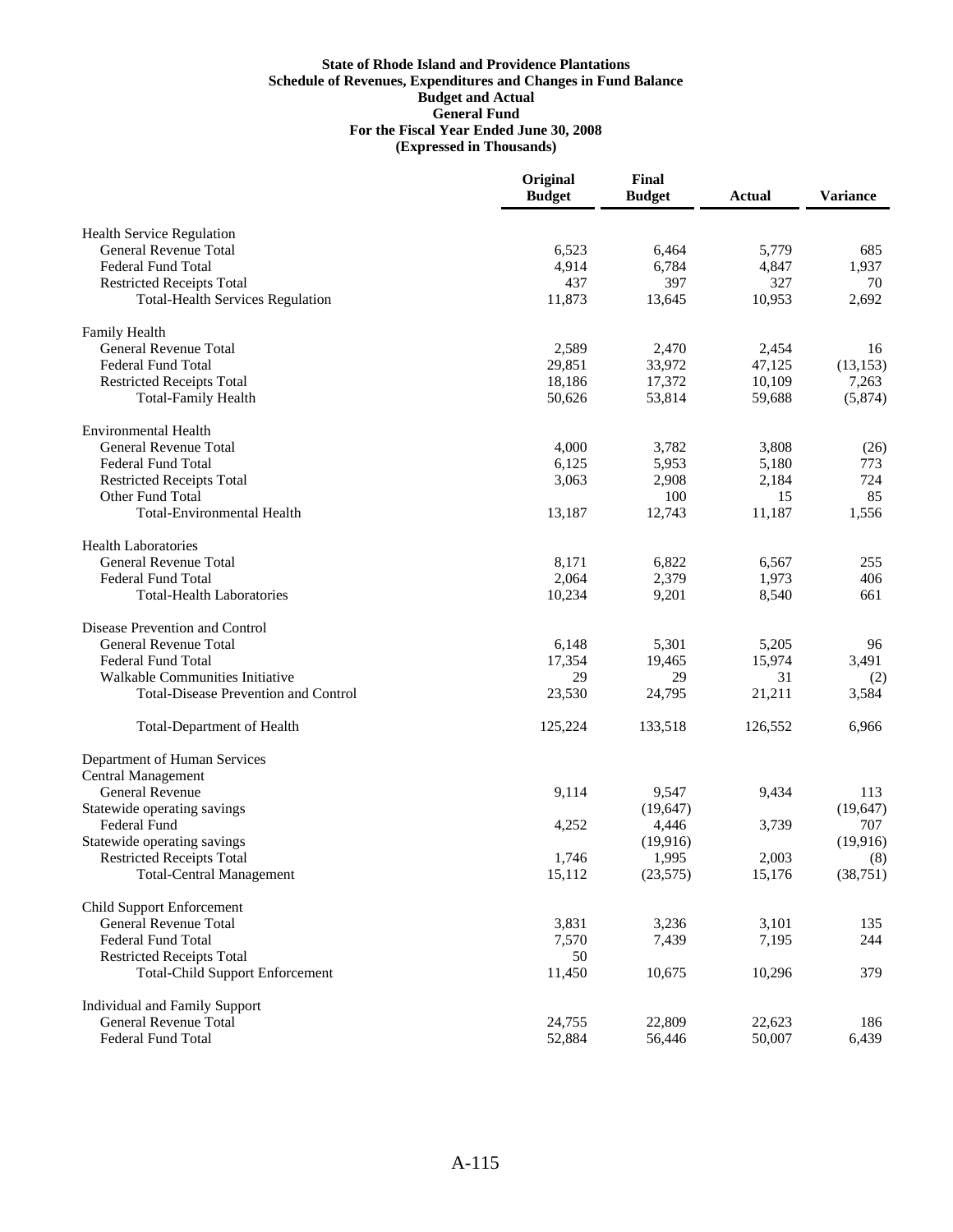|                                                     | Original<br><b>Budget</b> | Final<br><b>Budget</b> | <b>Actual</b> | <b>Variance</b> |
|-----------------------------------------------------|---------------------------|------------------------|---------------|-----------------|
| <b>Restricted Receipts Total</b>                    | 134                       | 134                    | 134           |                 |
| Other funds total                                   |                           |                        | 600           | (600)           |
| <b>Total-Individual and Family Support</b>          | 77,772                    | 79,389                 | 73,364        | 6,025           |
| Veterans' Affairs                                   |                           |                        |               |                 |
| General Revenue Total                               | 17,109                    | 18,180                 | 17,387        | 793             |
| <b>Federal Fund Total</b>                           | 6,385                     | 9,436                  | 6,596         | 2,840           |
| <b>Restricted Receipts Total</b>                    | 1,517                     | 2,097                  | 558           | 1,539           |
| <b>Total-Veterans' Affairs</b>                      | 25,011                    | 29,713                 | 24,542        | 5,171           |
| Health Care Quality, Financing and Puchasing        |                           |                        |               |                 |
| <b>General Revenue Total</b>                        | 23,023                    | 21,011                 | 20,482        | 529             |
| <b>Federal Fund Total</b>                           | 43,747                    | 41,881                 | 38,446        | 3,435           |
| <b>Restricted Receipts Total</b>                    | 187                       | 206                    | 32            | 174             |
| Total-Health Care Quality, Financing and Purchasing | 66,957                    | 63,099                 | 58,959        | 4,140           |
| <b>Medical Benefits</b>                             |                           |                        |               |                 |
| General Revenue Total                               |                           |                        |               |                 |
| <b>Managed Care</b>                                 | 259,158                   | 258,634                | 247,455       | 11,179          |
| Hospital                                            | 127,762                   | 133,320                | 133,212       | 108             |
| Other                                               | 55,381                    | 53,200                 | 80,310        | (27, 110)       |
| Pharmacy                                            | 63,240                    | 61,446                 | 60,544        | 902             |
| Long Term Care                                      | 171,867                   | 171,700                | 158,177       | 13,523          |
| Federal Fund Total                                  |                           |                        |               |                 |
| <b>Managed Care</b>                                 | 293,563                   | 292,566                | 293,488       | (922)           |
| Hospital                                            | 115,823                   | 131,780                | 133,203       | (1,423)         |
| Long Term Care                                      | 189,938                   | 189,700                | 174,663       | 15,037          |
| Other                                               | 60,551                    | 64,353                 | 94,738        | (30, 385)       |
| Pharmacy                                            | 24,000                    | 23,454                 | 22,434        | 1,020           |
| Special Education                                   | 20,733                    | 20,733                 | 16,152        | 4,581           |
| <b>Restricted Receipts Total</b>                    | 5,590                     | 4,262                  | 4,300         | (38)            |
| <b>Total-Medical Benefits</b>                       | 1,387,604                 | 1,405,148              | 1,418,678     | (13,530)        |
| Supplemental Security Income Program                |                           |                        |               |                 |
| <b>General Revenue Total</b>                        | 28,456                    | 28,039                 | 28,021        | 18              |
| Family Independence Program                         |                           |                        |               |                 |
| TANF/Families Independence Program                  | 15,958                    | 17,705                 | 19,119        | (1,414)         |
| Child Care                                          | 7,442                     | 10,438                 | 12,689        | (2,251)         |
| Federal Fund Total                                  | 84,438                    | 84,561                 | 80,864        | 3,697           |
| <b>Total-Family Independence Program</b>            | 107,839                   | 112,703                | 112,672       | 31              |
| <b>State Funded Programs</b>                        |                           |                        |               |                 |
| General Public Assistance                           | 4,090                     | 3,393                  | 3,223         | 170             |
| <b>Federal Fund Total</b>                           | 85,553                    | 93,368                 | 102,603       | (9,235)         |
| <b>Total-State Funded Programs</b>                  | 89,644                    | 96,760                 | 105,826       | (9,066)         |
| <b>Total-Department of Human Services</b>           | 1,809,844                 | 1,801,952              | 1,847,534     | (45,582)        |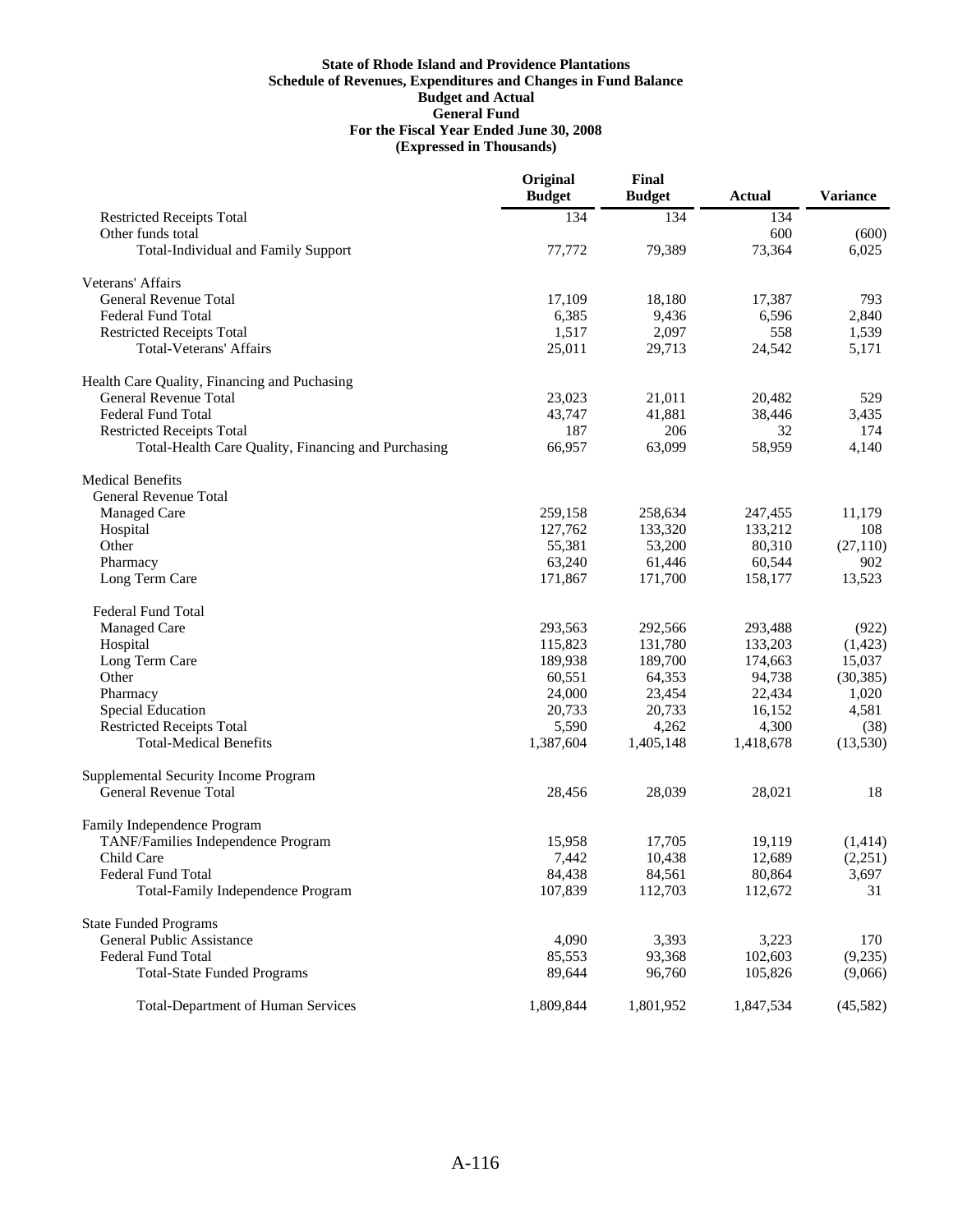|                                                              | Original<br><b>Budget</b> | Final<br><b>Budget</b> | <b>Actual</b> | <b>Variance</b> |
|--------------------------------------------------------------|---------------------------|------------------------|---------------|-----------------|
| Department of Mental Health, Retardation, and Hospital       |                           |                        |               |                 |
| <b>Central Management</b>                                    |                           |                        |               |                 |
| <b>Federal Fund Total</b>                                    | 67                        | 118                    |               | 118             |
| <b>General Revenue Total</b>                                 | 741                       | 1,817                  | 1,854         | (37)            |
| <b>Total-Central Management</b>                              | 808                       | 1,935                  | 1,854         | 81              |
| Hospital & Community System Support                          |                           |                        |               |                 |
| General Revenue Total                                        | 4,238                     | 3,545                  | 3,385         | 160             |
| <b>Federal Fund Total</b>                                    | 373                       | 413                    | 300           | 113             |
| Total-Hospital & Community System Support                    | 4,611                     | 3,959                  | 3,686         | 273             |
| Services for the Developmentally Disabled                    |                           |                        |               |                 |
| <b>General Revenue Total</b>                                 | 120,498                   | 118,660                | 120,868       | (2,208)         |
| <b>Federal Fund Total</b>                                    | 136,747                   | 134,506                | 137,498       | (2,992)         |
| Total-Services for the Developmentally Disabled              | 257,244                   | 253,166                | 258,366       | (5,200)         |
| <b>Integrated Mental Health Services</b>                     |                           |                        |               |                 |
| <b>General Revenue Total</b>                                 | 43,959                    | 42,010                 | 42,716        | (706)           |
| <b>Federal Fund Total</b>                                    | 38,245                    | 36,228                 | 37,406        | (1,178)         |
| <b>Total-Integrated Mental Health Services</b>               | 82,204                    | 78,238                 | 80,122        | (1,884)         |
| Hospital & Community Rehabilitation Svcs                     |                           |                        |               |                 |
| General Revenue Total                                        | 57,020                    | 51,728                 | 56,712        | (4,984)         |
| <b>Federal Fund Total</b>                                    | 56,699                    | 50,147                 | 53,825        | (3,678)         |
| <b>Restricted Receipts</b>                                   | 2,950                     | 2,504                  | 2,486         | 18              |
| Total-Hospital & Community Rehabilitation Svcs               | 116,669                   | 104,379                | 113,023       | (8, 644)        |
| <b>Substance Abuse</b>                                       |                           |                        |               |                 |
| <b>RICAP-Asset Protection</b>                                |                           |                        |               |                 |
| General Revenue Total                                        | 17,005                    | 16,438                 | 16,417        | 21              |
| <b>Federal Fund Total</b>                                    | 11,840                    | 13,491                 | 12,699        | 792             |
| <b>Restricted Receipts Total</b>                             | 90                        | 90                     | 102           | (12)            |
| <b>Total-Substance Abuse</b>                                 | 28,934                    | 30,019                 | 29,218        | 801             |
| Total-Department of Mental Health, Retardation, and Hospital | 490,470                   | 471,695                | 486,269       | (14, 574)       |
| Office of Child Advocate                                     |                           |                        |               |                 |
| <b>General Revenue Total</b>                                 | 521                       | 485                    | 445           | 40              |
| <b>Federal Fund Total</b>                                    | 40                        | 38                     | 40            | (2)             |
| Total-Office of Child Advocate                               | 561                       | 522                    | 485           | 37              |
| Rhode Island Commission of the Deaf and Hard of Hearing      |                           |                        |               |                 |
| <b>General Revenue Total</b>                                 | 370                       | 327                    | 289           | 38              |
| <b>Federal Fund Total</b>                                    | 18                        |                        | (1)           | -1              |
| Total-Rhode Island Commission of the Deaf and Hard of Hearin | 388                       | 327                    | 289           | 38              |
| RI Developmental Disabilities Council                        |                           |                        |               |                 |
| <b>Federal Fund Total</b>                                    | 461                       | 406                    | 395           | 11              |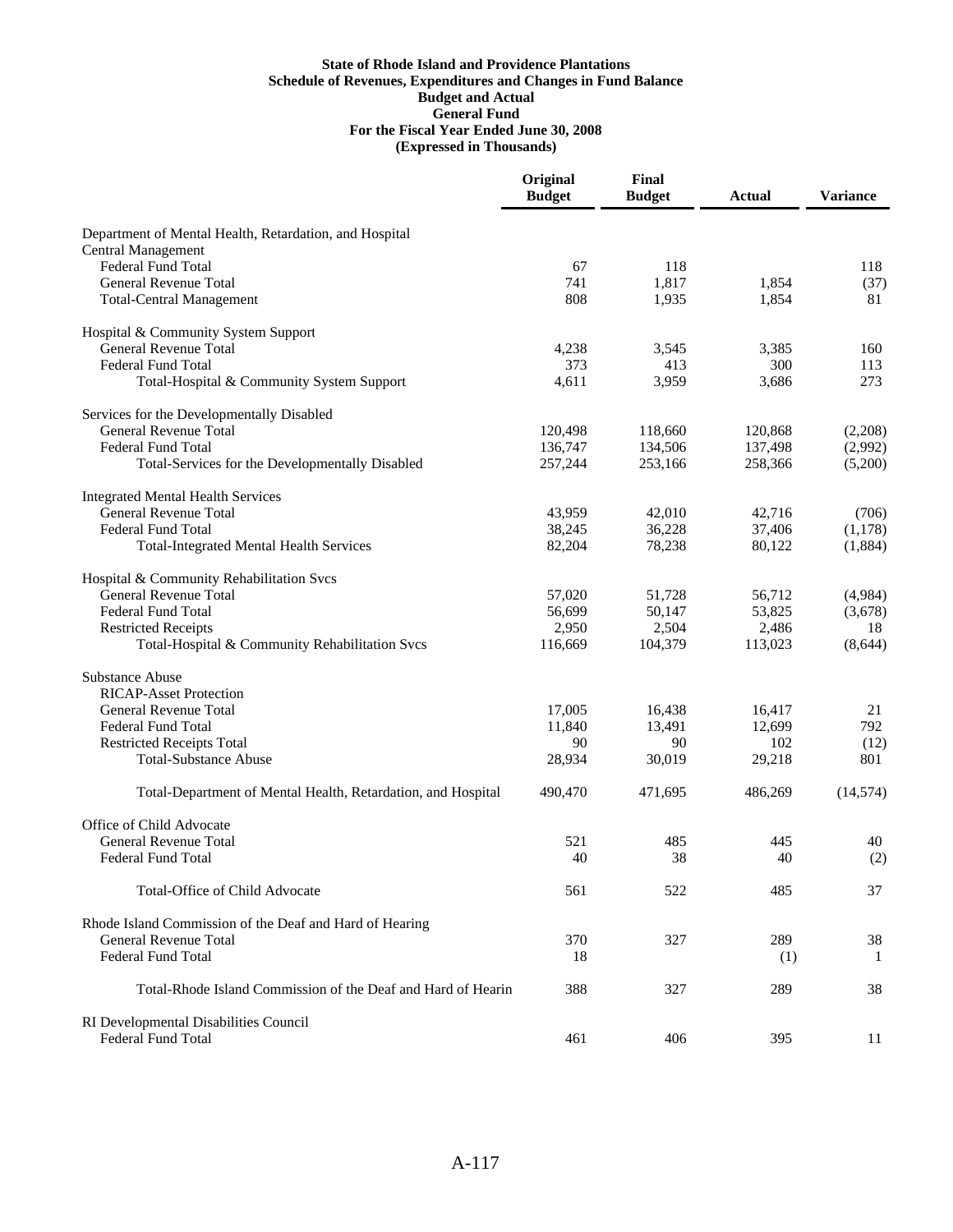|                                                              | Original<br><b>Budget</b> | Final<br><b>Budget</b> | <b>Actual</b> | <b>Variance</b> |
|--------------------------------------------------------------|---------------------------|------------------------|---------------|-----------------|
| Governor's Commission on Disabilities                        |                           |                        |               |                 |
| General Revenue Total                                        | 536                       | 351                    | 350           | 1               |
| <b>Federal Fund Total</b>                                    | 182                       | 194                    | 77            | 117             |
| <b>Restricted Receipts Total</b>                             | 51                        | 14                     | 13            | -1              |
| <b>Total-Governor's Commission on Disabilities</b>           | 768                       | 559                    | 441           | 118             |
| Office of Mental Health Advocate                             |                           |                        |               |                 |
| <b>General Revenue Total</b>                                 | 424                       | 406                    | 419           | (13)            |
| Department of Elementary and Secondary Education             |                           |                        |               |                 |
| <b>Education Aid</b>                                         |                           |                        |               |                 |
| <b>General Fund Total</b>                                    | 679,417                   | 679,396                | 679,308       | 88              |
| <b>Federal Fund Total</b>                                    | 1,119                     | 75                     |               | 68              |
| <b>Restricted Receipts Total</b>                             | 1,460                     | 1,459                  | 1,326         | 133             |
| <b>Total-Education Aid</b>                                   | 681,996                   | 680,931                | 680,640       | 291             |
| Housing Aid                                                  |                           |                        |               |                 |
| <b>General Revenue Total</b>                                 | 52,862                    | 49,653                 | 49,652        | 1               |
| <b>Teachers' Retirement</b>                                  |                           |                        |               |                 |
| General Revenue Total                                        | 78,072                    | 80,225                 | 83,029        | (2,804)         |
| RI School for the Deaf                                       |                           |                        |               |                 |
| Other Funds                                                  |                           | 10                     |               | 10              |
| <b>Restricted Receipts Total</b>                             |                           | 1                      |               | -1              |
| General Revenue Total                                        | 6,808                     | 6,571                  | 6,551         | 20              |
| <b>Federal Fund Total</b>                                    | 368                       | 271                    | 133           | 138             |
| Total-RI School for the Deaf                                 | 7,176                     | 6,854                  | 6,684         | 170             |
| <b>Central Falls School District</b>                         |                           |                        |               |                 |
| <b>General Revenue Total</b>                                 | 43,795                    | 43,416                 | 43,416        |                 |
| Davies Career and Technical School                           |                           |                        |               |                 |
| <b>General Revenue Total</b>                                 | 14,572                    | 14,048                 | 14,243        | (195)           |
| <b>Federal Fund Total</b>                                    | 1,237                     | 1,425                  | 1,104         | 321             |
| <b>Total-Davies Career and Technical School</b>              | 15,809                    | 15,473                 | 15,347        | 126             |
| Metropolitan Career and Technical School                     |                           |                        |               |                 |
| General Revenue Total                                        | 11,488                    | 11,488                 | 11,488        |                 |
| Administration of the Comprehensive Education Strategy       |                           |                        |               |                 |
| General Revenue Total                                        | 21,317                    | 20,573                 | 19,985        | 588             |
| <b>Statewide Uniform Chart of Accounts</b>                   | 1,100                     | 1,100                  | 1,154         | (54)            |
| <b>Federal Fund Total</b>                                    | 175,672                   | 187,402                | 174,465       | 12,937          |
| <b>Restricted Receipts Total</b>                             | 1,190                     | 1,053                  | 855           | 198             |
| <b>HRIC Adult Education Grants</b>                           | 4,500                     | 4,617                  | 4,326         | 291             |
| Total-Administration of the Comprehensive Education Strategy | 203,778                   | 214,745                | 200,786       | 13,959          |
| Total-Department of Elementary & Secondary Education         | 1,094,975                 | 1,102,784              | 1,091,042     | 11,742          |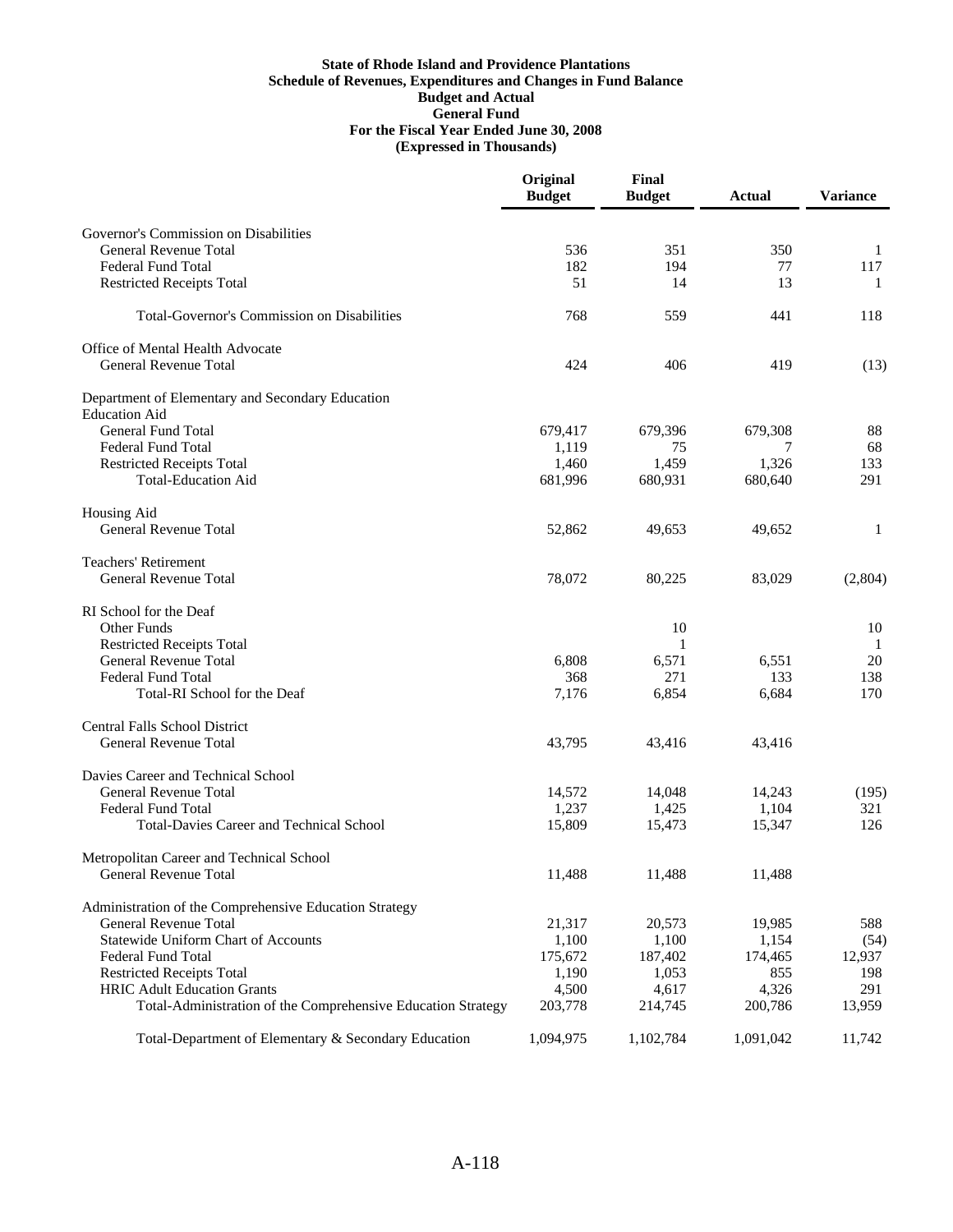|                                                        | Original<br><b>Budget</b> | Final<br><b>Budget</b> | <b>Actual</b> | <b>Variance</b> |
|--------------------------------------------------------|---------------------------|------------------------|---------------|-----------------|
| Board of Governors for Higher Education                |                           |                        |               |                 |
| <b>General Revenue Total</b>                           | 8,136                     | 7,908                  | 7,908         |                 |
| <b>Federal Fund Total</b>                              | 3,526                     | 5,301                  | 4,925         | 376             |
| <b>Restricted Receipts-BOG</b>                         | 200                       | 453                    | 97            | 356             |
| General Revenue Total-URI                              | 77,036                    | 74,897                 | 74,897        |                 |
| General Revenue Total-RIC                              | 45,751                    | 44,347                 | 44,347        |                 |
| <b>General Revenue Total-CCRI</b>                      | 49,254                    | 47,820                 | 47,820        |                 |
| Total-Board of Governors for Higher Education          | 200,488                   | 196,377                | 195,004       | 1,373           |
| Rhode Island State Council on the Arts                 |                           |                        |               |                 |
| <b>Operating Support</b>                               | 1,536                     | 733                    | 743           | (10)            |
| Grants                                                 | 1,241                     | 1,966                  | 1,369         | 597             |
| <b>Restricted Receipts Total</b>                       |                           | 200                    |               | 200             |
| <b>Federal Fund Total</b>                              | 706                       | 672                    | 612           | 60              |
| Art for Public Facilities Fund                         | 3,000                     | 1,000                  | 210           | 790             |
| Total-Rhode Island Council on the Arts                 | 6,484                     | 4,571                  | 2,934         | 1,637           |
| Rhode Island Atomic Energy Commission                  |                           |                        |               |                 |
| <b>URI</b> Sponsored Research                          | 191                       | 240                    | 238           | 2               |
| General Revenue Total                                  | 820                       | 799                    | 834           | (35)            |
| <b>Federal Fund Total</b>                              | 421                       | 537                    | 353           | 184             |
| Total-Rhode Island Atomic Energy Commission            | 1,431                     | 1,576                  | 1,425         | 151             |
| R I Higher Education Assistance Authority              |                           |                        |               |                 |
| Needs Based Grants and Work Opportunity                | 10,000                    | 9,244                  | 9,244         |                 |
| Authority Operations and Other Grants                  | 1,020                     | 976                    | 976           |                 |
| <b>Total-R I Higher Education Assistance Authority</b> | 11,020                    | 10,220                 | 10,220        |                 |
| Historical Preservation and Heritage Commission        |                           |                        |               |                 |
| <b>General Revenue Total</b>                           | 1,578                     | 1,487                  | 1,495         | (8)             |
| <b>Federal Fund Total</b>                              | 529                       | 548                    | 509           | 39              |
| <b>Restricted Receipts Total</b>                       | 496                       | 492                    | 191           | 301             |
| Total-Historical Preservation and Heritage Commission  | 2,603                     | 2,527                  | 2,195         | 332             |
| R I Public Telecommunications Authority                |                           |                        |               |                 |
| <b>General Revenue Total</b>                           | 1,364                     | 1,316                  | 1,316         |                 |
| Department of Attorney General<br>Criminal             |                           |                        |               |                 |
| General Revenue Total                                  | 12,988                    | 13,055                 | 13,107        | (52)            |
| <b>Federal Fund Total</b>                              | 1,323                     | 1,275                  | 1,202         | 73              |
| <b>Restricted Receipts Total</b>                       | 339                       | 332                    | 320           | 12              |
| Total-Criminal                                         | 14,650                    | 14,661                 | 14,629        | 32              |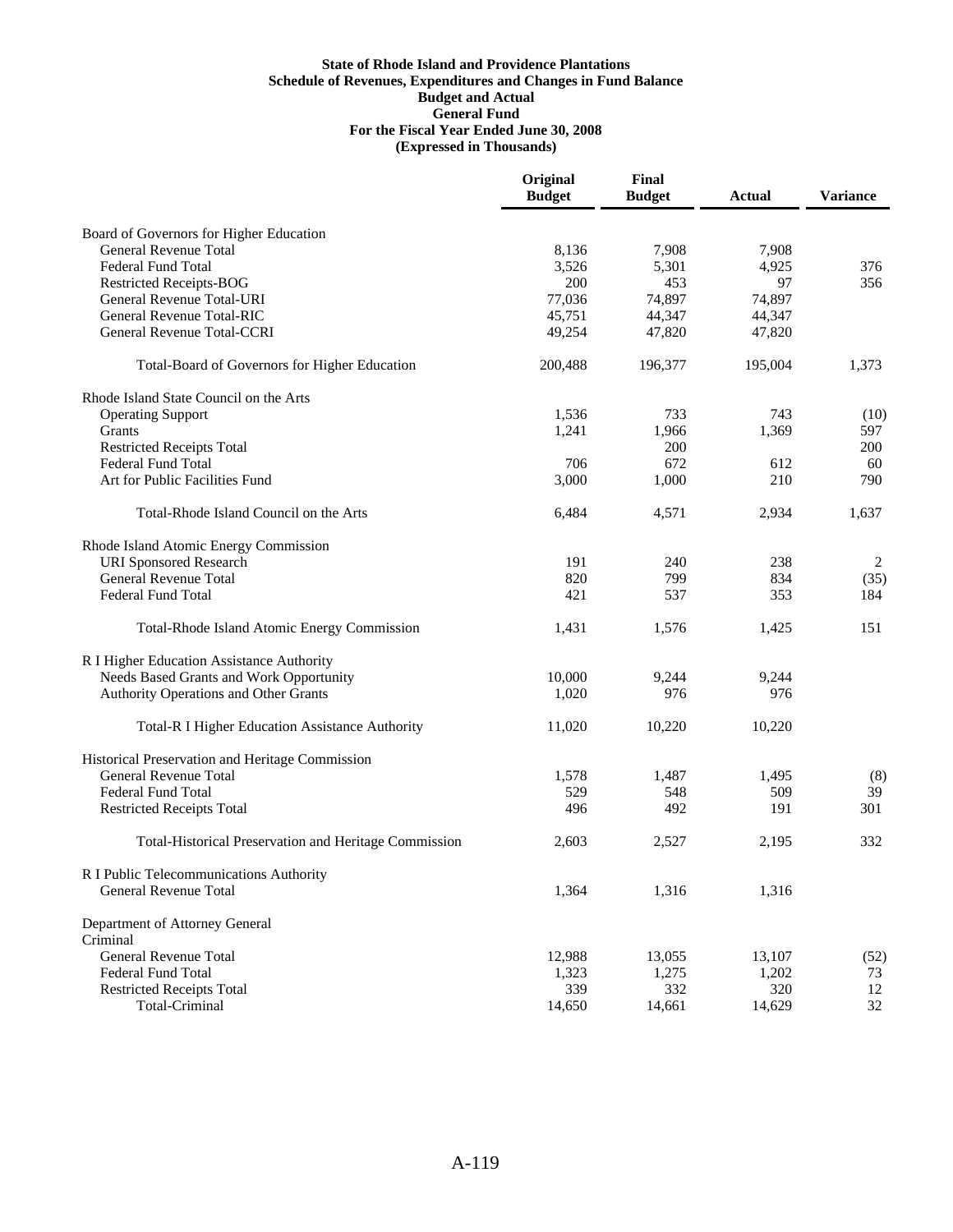|                                                           | Original<br><b>Budget</b> | Final<br><b>Budget</b> | <b>Actual</b> | <b>Variance</b> |
|-----------------------------------------------------------|---------------------------|------------------------|---------------|-----------------|
| Civil                                                     |                           |                        |               |                 |
| <b>General Revenue Total</b>                              | 4,897                     | 4,133                  | 4,043         | 90              |
| <b>Restricted Receipts Total</b>                          | 634                       | 608                    | 548           | 60              |
| <b>Total-Civil</b>                                        | 5,532                     | 4,741                  | 4,591         | 150             |
| Bureau of Criminal Identification                         |                           |                        |               |                 |
| <b>General Revenue Total</b>                              | 1,018                     | 965                    | 940           | 25              |
| <b>Federal Fund Total</b>                                 | 57                        | 118                    | 97            | 21              |
| Total-Bureau of Criminal Identification                   | 1,074                     | 1,083                  | 1,037         | 46              |
| General                                                   |                           |                        |               |                 |
| <b>General Revenue Total</b>                              | 2,432                     | 2,474                  | 2,459         | 15              |
| <b>Total-Department of Attorney General</b>               | 23,688                    | 22,960                 | 22,716        | 244             |
| Department of Corrections                                 |                           |                        |               |                 |
| <b>Central Management</b><br><b>General Revenue Total</b> | 10,466                    | 9,088                  |               | 683             |
| <b>Federal Fund Total</b>                                 | 359                       | 140                    | 8,405<br>134  | 6               |
| <b>Total-Central Management</b>                           | 10,826                    | 9,229                  | 8,539         | 690             |
| Parole Board                                              |                           |                        |               |                 |
| <b>General Revenue Total</b>                              | 1,259                     | 1,214                  | 1,222         | (8)             |
| <b>Federal Fund Total</b>                                 | 33                        | 71                     | 52            | 19              |
| <b>Total-Parole Board</b>                                 | 1,292                     | 1,285                  | 1,274         | 11              |
| <b>Institutional Corrections</b>                          |                           |                        |               |                 |
| <b>General Revenue Total</b>                              | 160,572                   | 159,947                | 170,207       | (10,260)        |
| <b>Federal Fund Total</b>                                 | 2,035                     | 2,568                  | 2,049         | 519             |
| <b>Total-Institutional Corrections</b>                    | 162,606                   | 162,515                | 172,256       | (9,741)         |
| <b>Community Corrections</b>                              |                           |                        |               |                 |
| <b>General Revenue Total</b>                              | 15,658                    | 14,302                 | 13,304        | 998             |
| <b>Federal Fund Total</b>                                 | 380                       | 804                    | 454           | 350             |
| <b>Total-Community Corrections</b>                        | 16,038                    | 15,106                 | 13,758        | 1,348           |
| <b>General Revenue Total-Corrections</b>                  | 187,955                   | 184,551                | 193,138       | (8,587)         |
| <b>Federal Fund Total-Corrections</b>                     | 2,808                     | 3,584                  | 2,689         | 895             |
| <b>Total-Department of Corrections</b>                    | 190,762                   | 188,135                | 195,827       | (7,692)         |
| Judicial Department                                       |                           |                        |               |                 |
| Supreme Court                                             |                           |                        |               |                 |
| General Revenue Total                                     | 26,369                    | 25,792                 | 25,211        | 581             |
| Judicial Tenure and Discipline                            | 120<br>3,066              | 116                    | 108<br>3,369  | 8               |
| Defense of Indigents<br>Federal Fund Total                | 122                       | 2,983<br>365           | 250           | (386)<br>115    |
| <b>Restricted Receipts Total</b>                          | 1,131                     | 1,455                  | 1,190         | 265             |
| <b>Total-Supreme Court</b>                                | 30,807                    | 30,712                 | 30,127        | 585             |
|                                                           |                           |                        |               |                 |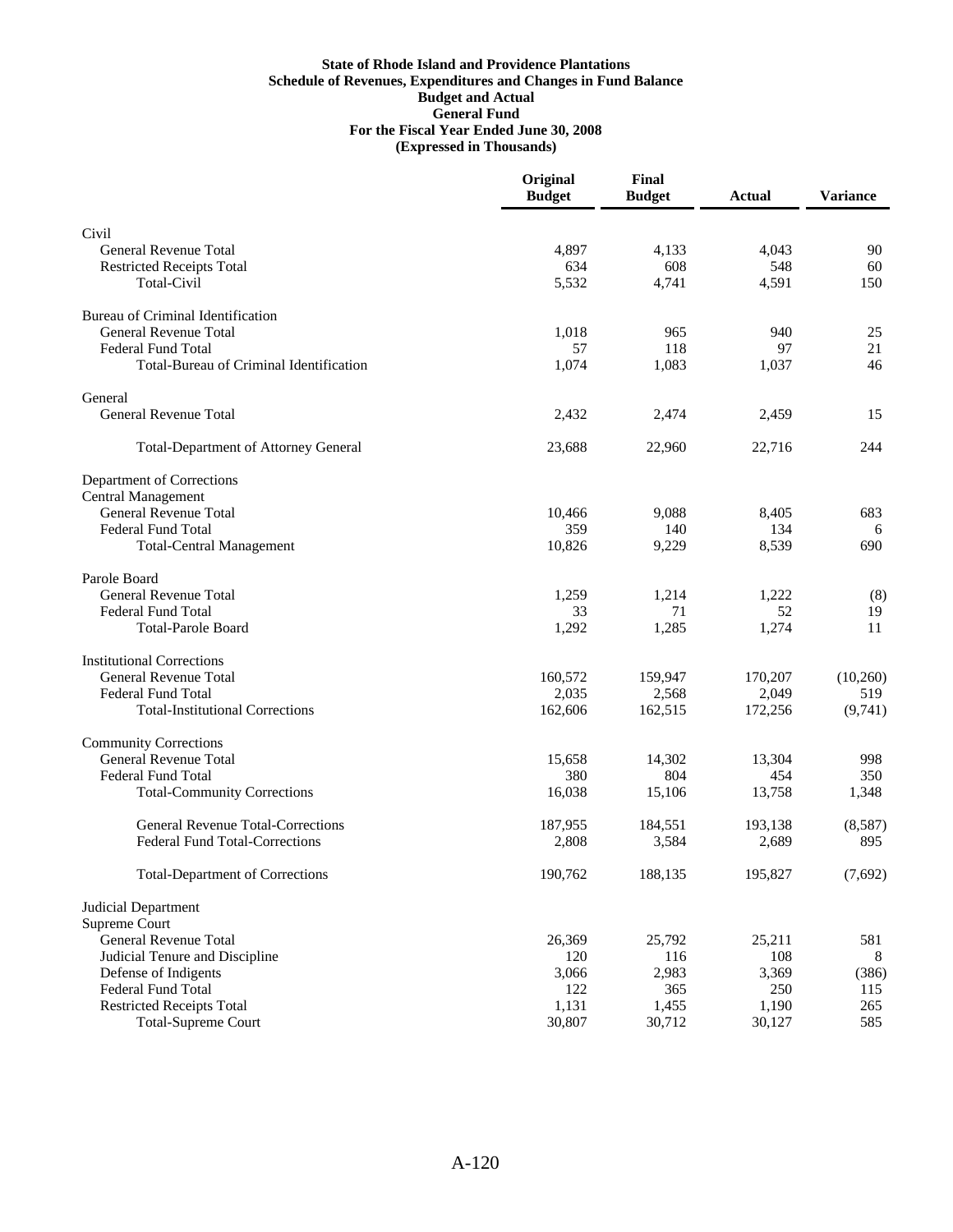|                                                 | Original<br><b>Budget</b> | Final<br><b>Budget</b> | <b>Actual</b> | <b>Variance</b> |
|-------------------------------------------------|---------------------------|------------------------|---------------|-----------------|
| <b>Superior Court</b>                           |                           |                        |               |                 |
| <b>Federal Fund Total</b>                       | 535                       | 217                    | 155           | 62              |
| <b>General Revenue Total</b>                    | 20,700                    | 19,595                 | 19,635        | (40)            |
| <b>Total-Superior Court</b>                     | 21,235                    | 19,812                 | 19,790        | 22              |
| <b>Family Court</b>                             |                           |                        |               |                 |
| <b>General Revenue Total</b>                    | 17,794                    | 17,657                 | 18,017        | (360)           |
| <b>Federal Fund Total</b>                       | 1,407                     | 2,097                  | 1,468         | 629             |
| <b>Total-Family Court</b>                       | 19,201                    | 19,755                 | 19,485        | 270             |
| <b>District Court</b>                           |                           |                        |               |                 |
| General Revenue Total                           | 10,638                    | 9,836                  | 9,626         | 210             |
| <b>Traffic Tribunal</b>                         |                           |                        |               |                 |
| <b>General Revenue Total</b>                    | 7,387                     | 6,820                  | 6,835         | (15)            |
| Worker's Compensation Court                     |                           |                        |               |                 |
| <b>Restricted Receipts Total</b>                | 7,387                     | 7,206                  | 7,206         |                 |
| <b>Total-Judicial Department</b>                | 96,656                    | 94,141                 | 93,068        | 1,073           |
| Militia of the State                            |                           |                        |               |                 |
| National Guard                                  |                           |                        |               |                 |
| General Revenue Total                           | 1,761                     | 1,755                  | 1,586         | 169             |
| <b>Federal Fund Total</b>                       | 9,289                     | 9,016                  | 7,468         | 1,548           |
| <b>Restricted Receipts Total</b>                | 145                       | 160                    | 31            | 129             |
| <b>Total-National Guard</b>                     | 11,195                    | 10,931                 | 9,086         | 1,845           |
| <b>Emergency Management</b>                     |                           |                        |               |                 |
| <b>General Revenue Total</b>                    | 803                       | 743                    | 734           | 9               |
| <b>Federal Fund Total</b>                       | 11,306                    | 23,629                 | 12,047        | 11,582          |
| <b>Restricted Receipts Total</b>                | 263                       | 142                    | 127           | 15              |
| <b>Total-Emergency Management</b>               | 12,371                    | 24,513                 | 12,908        | 11,605          |
| Total-Militia of the State                      | 23,566                    | 35,445                 | 21,994        | 13,451          |
| E-911 Uniform Emergency Telephone System        |                           |                        |               |                 |
| <b>General Revenue Total</b>                    | 4,733                     | 4,879                  | 4,945         | (66)            |
| Federal Fund Total                              |                           | 100                    | 15            | 85              |
| <b>Restricted Receipts Total</b>                | 1,297                     | 875                    | 875           |                 |
| Total- E-911 Uniform Emergency Telephone System | 6,030                     | 5,854                  | 5,834         | $20\,$          |
| <b>State Fire Marshall</b>                      |                           |                        |               |                 |
| General Revenue Total                           | 2,671                     | 2,355                  | 2,204         | 151             |
| <b>Federal Fund Total</b>                       | 228                       | 1,038                  | 477           | 561             |
| <b>Total-State Fire Marshall</b>                | 2,899                     | 3,393                  | 2,682         | 711             |
| Fire Safety Code Board of Appeal and Review     |                           |                        |               |                 |
| <b>General Revenue Total</b>                    | 303                       | 290                    | 288           | 2               |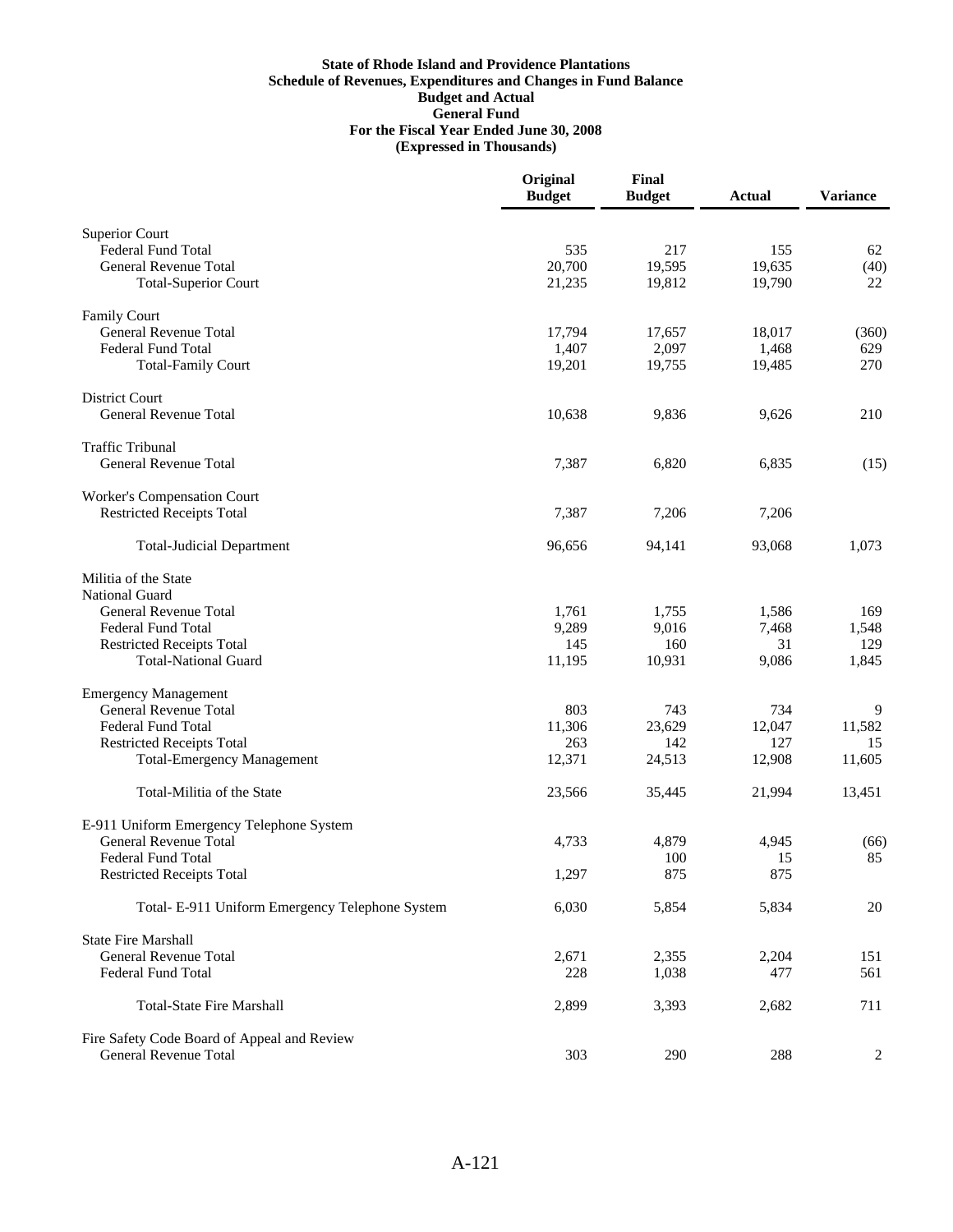|                                                                  | Original<br><b>Budget</b> | Final<br><b>Budget</b> | <b>Actual</b> | <b>Variance</b> |
|------------------------------------------------------------------|---------------------------|------------------------|---------------|-----------------|
| Rhode Island Justice Commission                                  |                           |                        |               |                 |
| <b>General Revenue Total</b>                                     | 161                       | 232                    | 232           |                 |
| <b>Federal Fund Total</b>                                        | 4.152                     | 4,510                  | 4.145         | 365             |
| <b>Restricted Receipts Total</b>                                 | 30                        | 133                    | 11            | 122             |
| <b>Total-Rhode Island Justice Commission</b>                     | 4,342                     | 4,875                  | 4,387         | 488             |
| Municipal Police Training Academy                                |                           |                        |               |                 |
| <b>General Revenue Total</b>                                     | 429                       | 428                    | 434           | (6)             |
| <b>Federal Fund Total</b>                                        | 50                        | 66                     | 23            | 43              |
| Total-Municipal Police Training Academy                          | 479                       | 494                    | 456           | 38              |
| Rhode Island State Police                                        |                           |                        |               |                 |
| <b>Airport Corporation</b>                                       | 144                       | 138                    | 140           | (2)             |
| Traffic Enforcement-Municipal Training                           | 379                       | 342                    | 253           | 89              |
| <b>Lottery Commission Assistance</b>                             | 142                       | 137                    | 141           | (4)             |
| <b>Road Construction Reimbursement</b>                           | 2,367                     | 2,356                  | 1,957         | 399             |
| <b>General Revenue Total</b>                                     | 52,058                    | 50,689                 | 51,467        | (778)           |
| <b>Federal Fund Total</b>                                        | 1,092                     | 2,368                  | 1,298         | 1,070           |
| <b>Restricted Receipts Total</b>                                 | 312                       | 461                    | 218           | 243             |
| <b>Total-Rhode Island State Police</b>                           | 56,494                    | 56,491                 | 55,474        | 1,017           |
| Office of Public Defender                                        |                           |                        |               |                 |
| <b>General Revenue Total</b>                                     | 9,325                     | 9,016                  | 9,031         | (15)            |
| <b>Federal Fund Total</b>                                        | 422                       | 359                    | 272           | 87              |
| Total-Office of Public Defender                                  | 9,747                     | 9,375                  | 9,303         | 72              |
| Department of Environmental Management                           |                           |                        |               |                 |
| Office of Director                                               |                           |                        |               |                 |
| <b>DOT</b> Recreational Projects<br><b>General Revenue Total</b> |                           |                        | (22)          | 22              |
| <b>Federal Fund Total</b>                                        | 6,043<br>556              | 5,768<br>422           | 5,789<br>73   | (21)<br>349     |
| <b>Restricted Receipts Total</b>                                 | 2.505                     | 2,508                  | 2.169         | 339             |
| <b>Total-Office of Director</b>                                  | 9,104                     | 8,698                  | 8,009         | 689             |
| <b>Natural Resources</b>                                         |                           |                        |               |                 |
| <b>Blackstone Bikepath Design</b>                                | 788                       | 788                    | 236           | 552             |
| <b>DOT</b> Recreational Projects                                 | 118                       | 70                     | 54            | 16              |
| <b>General Revenue Total</b>                                     | 18,318                    | 17,901                 | 19,001        | (1,100)         |
| Federal Fund Total                                               | 17,159                    | 17,910                 | 8,684         | 9,226           |
| <b>Restricted Receipts Total</b>                                 | 3,830                     | 3,530                  | 3,069         | 461             |
| <b>Total-Natural Resources</b>                                   | 40,213                    | 40,200                 | 31,044        | 9,156           |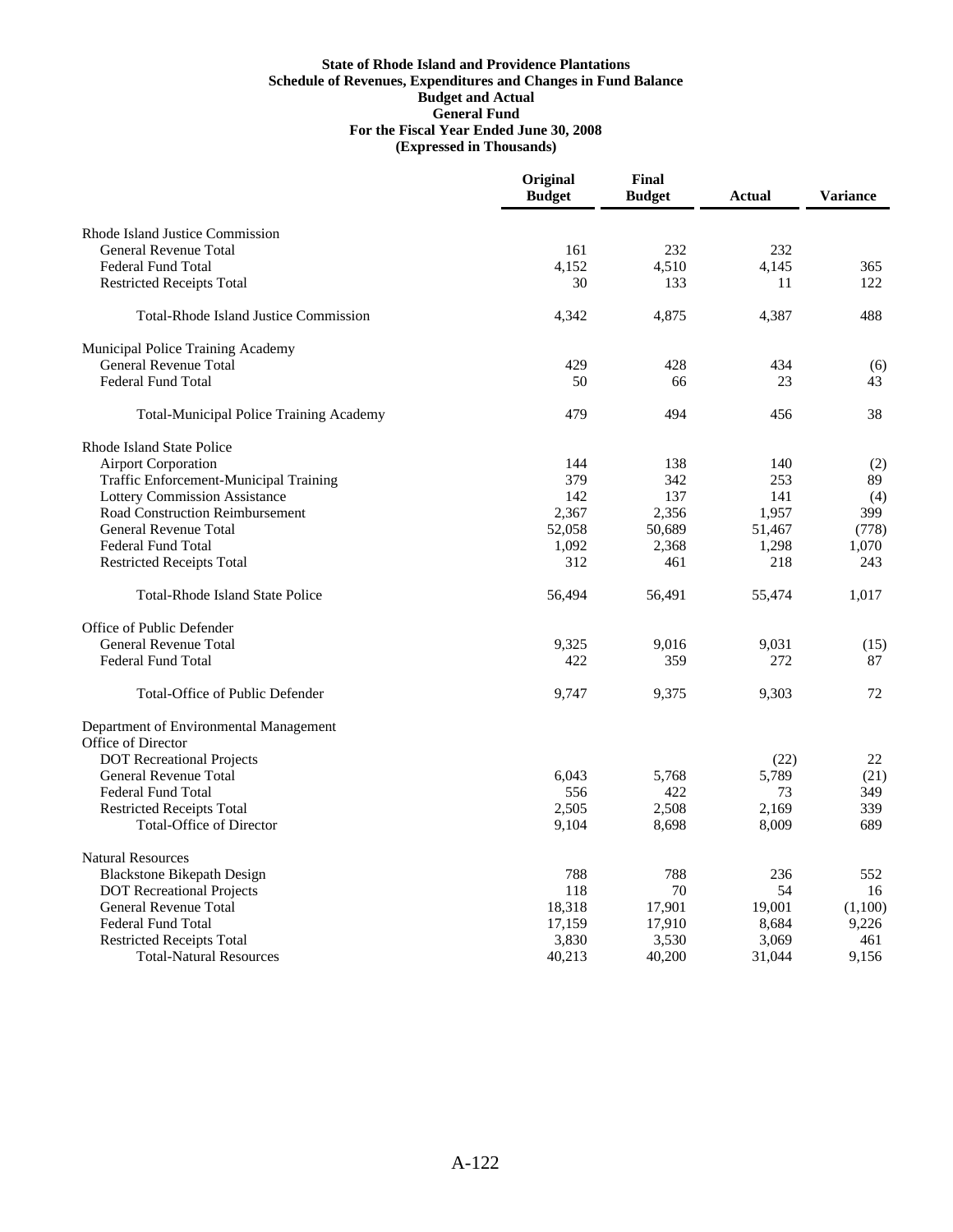|                                                                                                                        | Original<br><b>Budget</b> |    | Final<br><b>Budget</b> | <b>Actual</b>   |    | <b>Variance</b>      |
|------------------------------------------------------------------------------------------------------------------------|---------------------------|----|------------------------|-----------------|----|----------------------|
| <b>Environmental Protection</b>                                                                                        |                           |    |                        |                 |    |                      |
| <b>General Revenue Total</b>                                                                                           | 12,052                    |    | 10,544                 | 11,243          |    | (699)                |
| <b>Federal Fund Total</b>                                                                                              | 10,438                    |    | 12,525                 | 9,267           |    | 3,258                |
| <b>Restricted Receipts Total</b>                                                                                       | 10,611                    |    | 10,033                 | 8,246           |    | 1,787                |
| <b>Total-Environmental Protection</b>                                                                                  | 33,101                    |    | 33,103                 | 28,755          |    | 4,348                |
| Total-Department of Environmental Management                                                                           | 82,418                    |    | 82,001                 | 67,809          |    | 14,192               |
| <b>Coastal Resources Management Council</b>                                                                            |                           |    |                        |                 |    |                      |
| <b>General Revenue Total</b>                                                                                           | 1,880                     |    | 1,941                  | 1,985           |    | (44)                 |
| <b>Federal Fund Total</b>                                                                                              | 1,607                     |    | 1,770                  | 1,779           |    | (9)                  |
| <b>Restricted Receipts Total</b>                                                                                       | 1,022                     |    | 395                    | 120             |    | 275                  |
| <b>Total-Coastal Resources Management Council</b>                                                                      | 4,509                     |    | 4,106                  | 3,884           |    | 222                  |
| <b>Water Resources Board</b>                                                                                           |                           |    |                        |                 |    |                      |
| <b>General Revenue Total</b>                                                                                           | 1,893                     |    | 1,629                  | 1,226           |    | 403                  |
| <b>Restricted Receipts Total</b>                                                                                       | 400                       |    | 400                    | 327             |    | 73                   |
| <b>Total-Water Resources Board</b>                                                                                     | 2,293                     |    | 2,029                  | 1,553           |    | 476                  |
| <b>Total Departmental Expenditures</b>                                                                                 | 5,349,750                 |    | 5,359,493              | 5,339,363       |    | 20,130               |
| Transfer of Appropriations at June 30, 2007 to RI Capital Fund<br>Transfer of Excess Budget Reserve to RI Capital Fund |                           |    |                        | 7,770<br>44,369 |    | (7,770)<br>(44, 369) |
| <b>Total Expenditures</b>                                                                                              | 5,349,750                 |    | 5,359,493              | 5,391,502       |    | (32,009)             |
| Change in Fund Balance                                                                                                 | 5,415,465                 | S  | 68,281                 | (37,511)        | S  | (105,792)            |
| Fund balance - beginning                                                                                               |                           |    |                        | 144,166         |    |                      |
| Fund balance - ending                                                                                                  |                           |    |                        | \$<br>106,655   |    |                      |
| <b>General Revenue Total</b>                                                                                           | \$<br>3,407,278           | \$ | 3,367,814              | \$<br>3,405,251 | \$ | (37, 437)            |
| <b>Federal Fund Total</b>                                                                                              | 1,723,323                 |    | 1,780,991              | 1,741,158       |    | 39,833               |
| <b>Restricted Receipts Total</b>                                                                                       | 161,974                   |    | 154,732                | 135,546         |    | 19,186               |
| Other Fund Total                                                                                                       | 57,174                    |    | 55,956                 | 57,408          |    | (1, 452)             |
|                                                                                                                        | 5,349,749                 |    | 5,359,493              | \$<br>5,339,363 | S  | 20,130               |
| General Fund - General Revenue Summary                                                                                 |                           |    |                        |                 |    |                      |
| General Revenue - Variance - Final Budget compared to Actual                                                           |                           |    |                        |                 | \$ | (7,116)              |
| General Revenue Expenditures - Variance - Final Budget compared to actual                                              |                           |    |                        |                 | \$ | (37, 437)            |
| Change in General Revenue Reappropriations Fiscal 2007 - Fiscal 2008                                                   |                           |    |                        |                 |    | 1,902                |
| Other Adjustments                                                                                                      |                           |    |                        |                 |    | (299)                |
|                                                                                                                        |                           |    |                        |                 | S  | (35, 834)            |
| Unreserved General Fund (General Revenue) Deficit - June 30, 2008                                                      |                           |    |                        |                 |    | (42,950)             |
|                                                                                                                        |                           |    |                        |                 |    |                      |

\*\* Certain totals may not add due to rounding.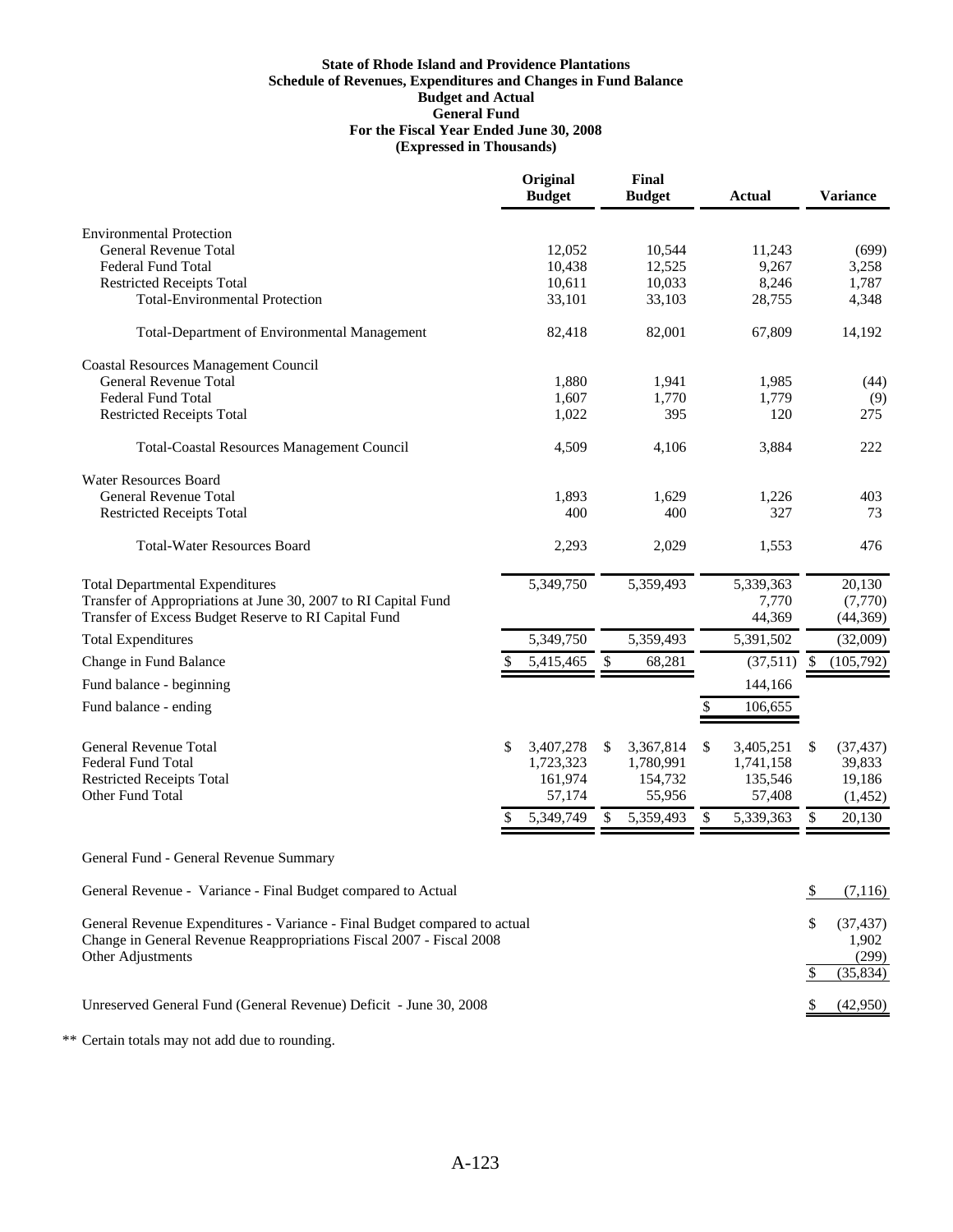## **For the Fiscal Year Ended June 30, 2008 (Expressed in Thousands) State of Rhode Island and Providence Plantations Schedule of Revenues, Expenditures, and Changes in Fund Balance Budget and Actual Intermodal Surface Transportation Fund**

|                                                               | Original<br><b>Budget</b> | Final<br><b>Budget</b> | <b>Actual</b><br><b>Amounts</b> | <b>Variance</b><br>with Final<br><b>Budget</b> |
|---------------------------------------------------------------|---------------------------|------------------------|---------------------------------|------------------------------------------------|
| <b>Revenues:</b>                                              |                           |                        |                                 |                                                |
| Taxes                                                         | \$<br>140,550             | \$<br>136,050          | \$<br>135,412                   | \$<br>(638)                                    |
| Departmental restricted revenue                               | 662                       | 1,445                  | (207)                           | (1,652)                                        |
| Federal grants                                                | 274,707                   | 239,425                | 196,327                         | (43,098)                                       |
| Other revenues                                                | 3,019                     | 11,192                 | 5,386                           | (5,806)                                        |
| Total revenues                                                | 418,938                   | 388,112                | 336,918                         | (51, 194)                                      |
| Other financing sources:                                      |                           |                        |                                 |                                                |
| Operating transfers in                                        |                           |                        | 28,198                          | 28,198                                         |
| Payments from component units                                 |                           |                        | 52                              | 52                                             |
| Total revenues and other financing sources                    | 418,938                   | 388,112                | 365,168                         | (22, 944)                                      |
| <b>Expenditures:</b>                                          |                           |                        |                                 |                                                |
| <b>Central Management</b>                                     |                           |                        |                                 |                                                |
| Gasoline Tax<br><b>Federal Funds</b>                          | 3,712<br>17,167           | 1,558<br>17,788        | 1,673<br>7,298                  | (115)                                          |
|                                                               |                           |                        |                                 | 10,490                                         |
| Total - Central Management                                    | 20,879                    | 19,346                 | 8,971                           | 10,375                                         |
| Management and Budget<br>Gasoline Tax                         |                           |                        |                                 |                                                |
|                                                               | 3,010                     | 2,295                  | 760                             | 1,535                                          |
| <b>Total - Management and Budget</b>                          | 3,010                     | 2,295                  | 760                             | 1,535                                          |
| Infrastructure - Engineering<br>Gasoline Tax                  | 46,094                    | 46,695                 | 46,317                          | 378                                            |
| RICAP - RIPTA Land and Buildings                              |                           |                        |                                 |                                                |
| <b>Train Station</b>                                          |                           |                        |                                 |                                                |
| <b>State Infrastructure Bank</b>                              | 1,000                     | 1,344                  |                                 | 1,344                                          |
| <b>Land Sale Revenue</b>                                      | 2,000                     | 9,346                  | 1,226                           | 8,120                                          |
| <b>Federal Funds</b>                                          | 257,540                   | 221,637                | 181,123                         | 40,514                                         |
| <b>Restricted Receipts</b>                                    | 662                       | 1,445                  | (161)                           | 1,606                                          |
| Subtotal - Infrastructure - Engineering<br>State Match - FHWA | 307,296                   | 280,467                | 228,505<br>28,198               | 51,962<br>(28, 198)                            |
| Total - Infrastructure - Engineering                          | 307,296                   | 280,467                | 256,703                         | 23,764                                         |
| Infrastructure - Maintenance                                  |                           |                        |                                 |                                                |
| Gasoline Tax                                                  | 39,479                    | 38,822                 | 37,761                          | 1,061                                          |
| <b>Outdoor Advertising</b>                                    | 19                        | 503                    |                                 | 503                                            |
| Radio System Upgrade                                          |                           | 335                    |                                 | 335                                            |
| <b>Nonland Surplus</b>                                        | 288                       | 336                    | 270                             | 66                                             |
| Total - Infrastructure - Maintenance                          | 39,786                    | 39,996                 | 38,031                          | 1,965                                          |
| <b>Total Expenditures</b>                                     | 370,971                   | 342,104                | 304,465                         | 37,639                                         |
| Other financing uses:                                         |                           |                        |                                 |                                                |
| Transfers to other funds                                      |                           |                        |                                 |                                                |
| Gas tax                                                       |                           |                        | 44,239                          |                                                |
| Other                                                         |                           |                        | 852                             |                                                |
| Total expenditures and other financing uses                   |                           |                        | 349,556                         |                                                |
| Net change in fund balance                                    |                           |                        | 15,612                          |                                                |
| Fund balance - beginning                                      |                           |                        | 32,819                          |                                                |
| Fund balance - ending                                         |                           |                        | \$<br>48,431                    |                                                |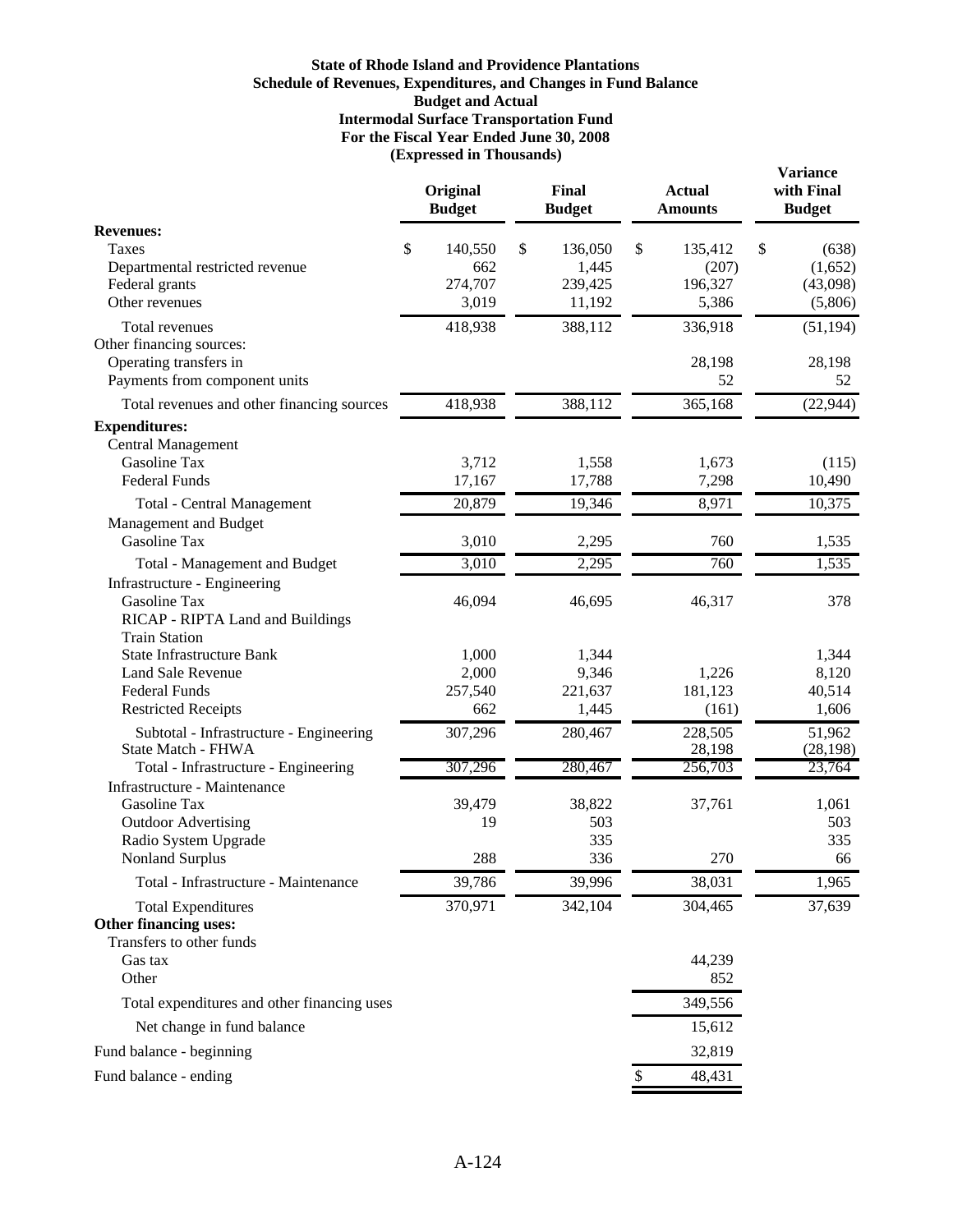# **State of Rhode Island and Providence Plantations June 30, 2008 (Expressed in thousands) Required Supplementary Information Schedules of Funding Progress**

| <b>Employees' Retirement System</b>                 |                                                     |                                                                   |                                             |                                |                                     |                                                                       |  |
|-----------------------------------------------------|-----------------------------------------------------|-------------------------------------------------------------------|---------------------------------------------|--------------------------------|-------------------------------------|-----------------------------------------------------------------------|--|
| <b>Actuarial</b><br><b>Valuation</b><br><b>Date</b> | <b>Actuarial</b><br>Value of<br><b>Assets</b><br>a) | <b>Actuarial Accrued</b><br>Liability (AAL)<br>- Entry Age -<br>b | <b>Unfunded</b><br>AAL<br>(UAAL)<br>b - a ) | <b>Funded</b><br>Ratio<br>a/b) | Covered<br><b>Payroll</b><br>c)     | UAAL as a<br>Percentage of<br><b>Covered Payroll</b><br>$((b - a)/c)$ |  |
| 06/30/2007<br>06/30/2006<br>06/30/2005              | 6,231,410<br>5,651,066<br>5,444,369                 | 11.083.014<br>10,575,851<br>9,762,675                             | 4,851,604<br>4,924,786<br>4,318,306         | 56.2%<br>53.4%<br>55.8%        | 1,619,417<br>1,559,966<br>1,504,526 | 299.6%<br>315.7%<br>287.0%                                            |  |

## **State Police Retirement Benefits Trust**

| <b>Actuarial</b><br><b>Valuation</b><br>Date | <b>Actuarial</b><br>Value of<br><b>Assets</b><br>a) | <b>Actuarial Accrued</b><br>Liability (AAL)<br>- Entry Age -<br>b <sub>1</sub> | <b>Unfunded</b><br>AAL<br>(UAAL)<br>(b-a) | <b>Funded</b><br>Ratio<br>$a/b$ ) | Covered<br><b>Payroll</b><br>( C ) | <b>UAAL</b> as a<br>Percentage of<br><b>Covered Payroll</b><br>$((b - a)/c)$ |
|----------------------------------------------|-----------------------------------------------------|--------------------------------------------------------------------------------|-------------------------------------------|-----------------------------------|------------------------------------|------------------------------------------------------------------------------|
| 06/30/2007                                   | 45.997                                              | 60.428                                                                         | 14.431                                    | 76.1%                             | 15.836                             | 91.1%                                                                        |
| 06/30/2006                                   | 36.315                                              | 42.216                                                                         | 5.901                                     | 86.0%                             | 13.475                             | 43.8%                                                                        |
| 06/30/2005                                   | 29.617                                              | 37.511                                                                         | 7,894                                     | 79.0%                             | 13.225                             | 59.7%                                                                        |

## **Judicial Retirement Benefits Trust**

| <b>Actuarial</b><br><b>Valuation</b><br><b>Date</b> | <b>Actuarial</b><br>Value of<br><b>Assets</b><br>a l | <b>Actuarial Accrued</b><br>Liability (AAL)<br>- Entry Age -<br>$\mathbf{b}$ | <b>Unfunded</b><br>AAL<br>(UAAL)<br>(b-a) | <b>Funded</b><br>Ratio<br>$a/b$ ) | Covered<br><b>Payroll</b><br>(c) | UAAL as a<br>Percentage of<br><b>Covered Payroll</b><br>$((b - a)/c)$ |
|-----------------------------------------------------|------------------------------------------------------|------------------------------------------------------------------------------|-------------------------------------------|-----------------------------------|----------------------------------|-----------------------------------------------------------------------|
| 06/30/2007                                          | 29.631                                               | 35.355                                                                       | 5.725                                     | 83.8%                             | 6.452                            | 88.7%                                                                 |
| 06/30/2006                                          | 23.873                                               | 27.504                                                                       | 3,631                                     | 86.8%                             | 6.313                            | 57.4%                                                                 |
| 06/30/2005                                          | 19.347                                               | 22.251                                                                       | 2,904                                     | 86.9%                             | 5,685                            | 51.0%                                                                 |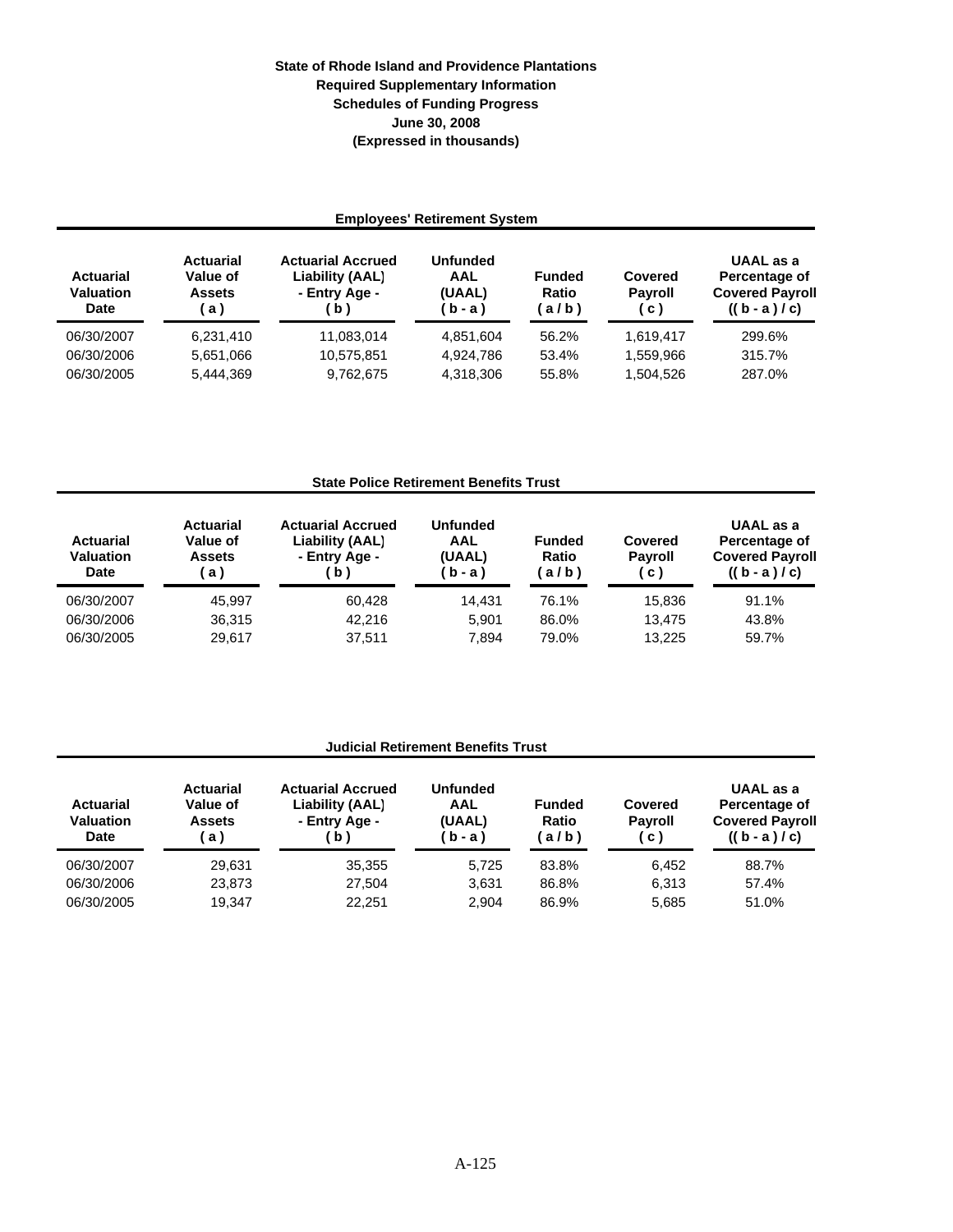### **Required Supplementary Information Schedules of Funding Progress June 30, 2008 (Expressed in thousands) State of Rhode Island and Providence Plantations**

| Other Postemployment Benefits - Rhode Island Retiree Health Care Benefit Plan-State Employees |                                                     |                                                    |                                             |                                   |                                  |                                                                       |  |
|-----------------------------------------------------------------------------------------------|-----------------------------------------------------|----------------------------------------------------|---------------------------------------------|-----------------------------------|----------------------------------|-----------------------------------------------------------------------|--|
| <b>Actuarial</b><br><b>Valuation</b><br>Date                                                  | <b>Actuarial</b><br>Value of<br><b>Assets</b><br>a) | <b>Actuarial Accrued</b><br>Liability (AAL)<br>(b) | <b>Unfunded</b><br>AAL<br>(UAAL)<br>$(b-a)$ | <b>Funded</b><br>Ratio<br>$a/b$ ) | Covered<br><b>Payroll</b><br>(c) | UAAL as a<br>Percentage of<br><b>Covered Payroll</b><br>$((b - a)/c)$ |  |
| 06/30/2007<br>06/30/2005                                                                      | 0<br>0                                              | 679.538<br>580.041                                 | 679.538<br>580.041                          | 0%<br>0%                          | 626.145<br>575.613               | 108.5%<br>100.8%                                                      |  |

## **Other Postemployment Benefits - Rhode Island Retiree Health Care Benefit Plan-Teachers**

| <b>Actuarial</b><br>Valuation<br>Date | <b>Actuarial</b><br><b>Value of</b><br><b>Assets</b><br>ίa | <b>Actuarial Accrued</b><br>Liability (AAL)<br>(b) | <b>Unfunded</b><br><b>AAL</b><br>(UAAL)<br>'b-a) | <b>Funded</b><br>Ratio<br>$a/b$ ) | Covered<br><b>Payroll</b><br>.c) | UAAL as a<br>Percentage of<br><b>Covered Payroll</b><br>$((b-a)/c)$ |
|---------------------------------------|------------------------------------------------------------|----------------------------------------------------|--------------------------------------------------|-----------------------------------|----------------------------------|---------------------------------------------------------------------|
| 06/30/2007                            |                                                            | 10.243                                             | 10.243                                           | 0%                                | <b>NA</b>                        | NA                                                                  |
| 06/30/2005                            |                                                            | 8.477                                              | 8.477                                            | 0%                                | NA                               | NA                                                                  |

## **Other Postemployment Benefits - Rhode Island Retiree Health Care Benefit Plan-Judges**

| <b>Actuarial</b><br>Valuation<br><b>Date</b> | <b>Actuarial</b><br>Value of<br><b>Assets</b><br>a l | <b>Actuarial Accrued</b><br>Liability (AAL)<br>(b) | <b>Unfunded</b><br>AAL<br>(UAAL)<br>(b-a) | <b>Funded</b><br>Ratio<br>'a/b) | Covered<br><b>Payroll</b><br>(C) | UAAL as a<br>Percentage of<br><b>Covered Payroll</b><br>$((b - a)/c)$ |
|----------------------------------------------|------------------------------------------------------|----------------------------------------------------|-------------------------------------------|---------------------------------|----------------------------------|-----------------------------------------------------------------------|
| 06/30/2007                                   |                                                      | 14.024                                             | 14.024                                    | 0%                              | 9.888                            | 141.8%                                                                |
| 06/30/2005                                   |                                                      | 76                                                 | 76                                        | 0%                              | 5.685                            | 1.3%                                                                  |

#### **Other Postemployment Benefits - Rhode Island Retiree Health Care Benefit Plan-State Police**

| <b>Actuarial</b><br><b>Valuation</b><br>Date | <b>Actuarial</b><br>Value of<br><b>Assets</b><br>a) | <b>Actuarial Accrued</b><br>Liability (AAL)<br>(b) | <b>Unfunded</b><br>AAL<br>(UAAL)<br>(b-a) | <b>Funded</b><br>Ratio<br>$a/b$ ) | Covered<br><b>Payroll</b><br>C) | UAAL as a<br>Percentage of<br><b>Covered Payroll</b><br>$((b - a)/c)$ |
|----------------------------------------------|-----------------------------------------------------|----------------------------------------------------|-------------------------------------------|-----------------------------------|---------------------------------|-----------------------------------------------------------------------|
| 06/30/2007                                   |                                                     | 54.620                                             | 54.620                                    | 0%                                | 15.977                          | 341.9%                                                                |
| 06/30/2005                                   |                                                     | 51,037                                             | 51.037                                    | 0%                                | 13.821                          | 369.3%                                                                |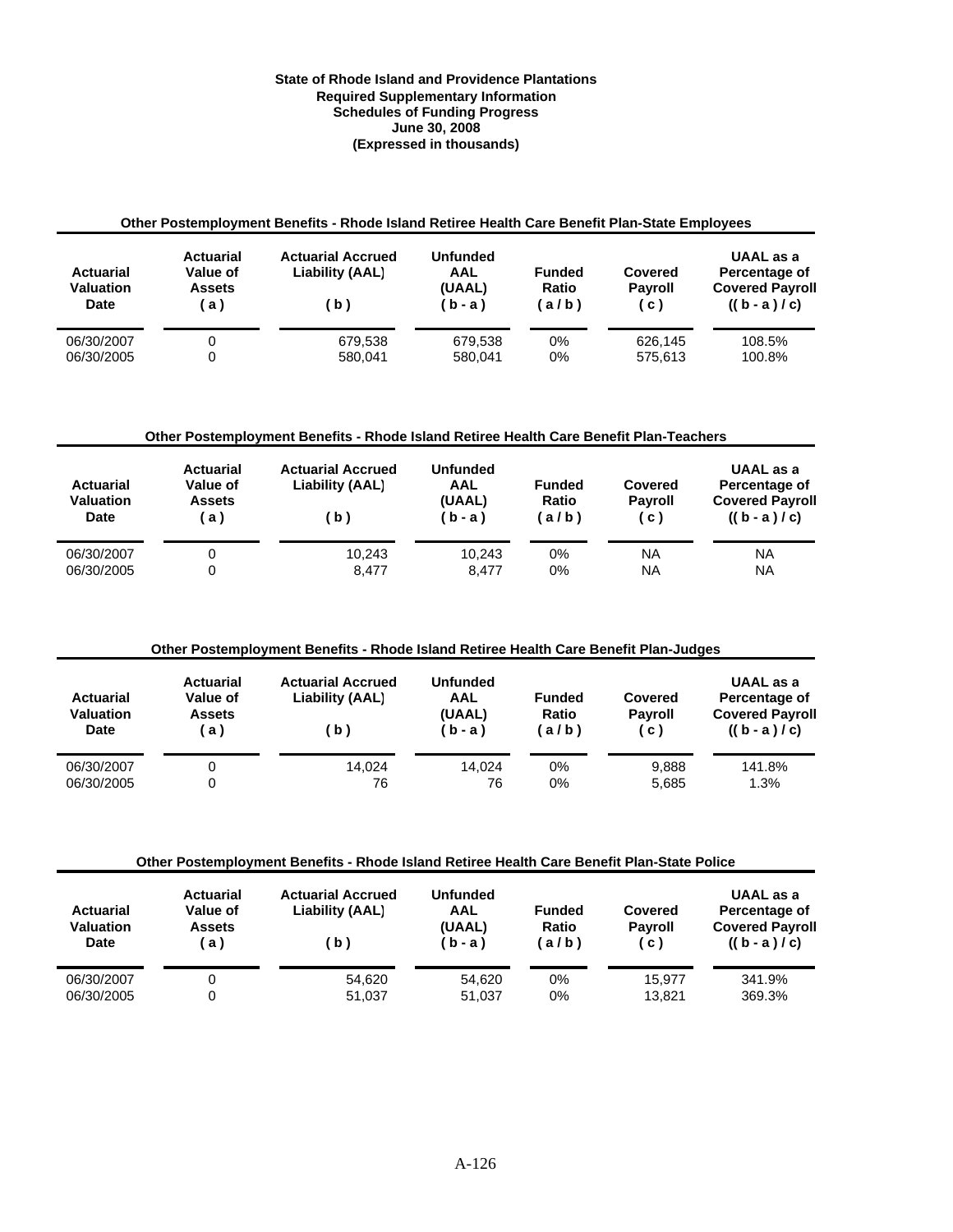### **State of Rhode Island and Providence Plantations Required Supplementary Information Schedules of Funding Progress June 30, 2008 (Expressed in thousands)**

| Other Postemployment Benefits - Rhode Island Retiree Health Care Benefit Plan-Legislators |                                                     |                                                    |                                             |                                        |                                  |                                                                     |  |
|-------------------------------------------------------------------------------------------|-----------------------------------------------------|----------------------------------------------------|---------------------------------------------|----------------------------------------|----------------------------------|---------------------------------------------------------------------|--|
| <b>Actuarial</b><br><b>Valuation</b><br>Date                                              | <b>Actuarial</b><br>Value of<br><b>Assets</b><br>a) | <b>Actuarial Accrued</b><br>Liability (AAL)<br>(b) | <b>Unfunded</b><br>AAL<br>(UAAL)<br>$(b-a)$ | <b>Funded</b><br><b>Ratio</b><br>(a/b) | Covered<br><b>Payroll</b><br>(c) | UAAL as a<br>Percentage of<br><b>Covered Payroll</b><br>$((b-a)/c)$ |  |
| 06/30/2007<br>06/30/2005                                                                  | 0                                                   | 29.764<br>3.919                                    | 29.764<br>3.919                             | $0\%$<br>$0\%$                         | 1.592<br>1.509                   | 1869.6%<br>259.7%                                                   |  |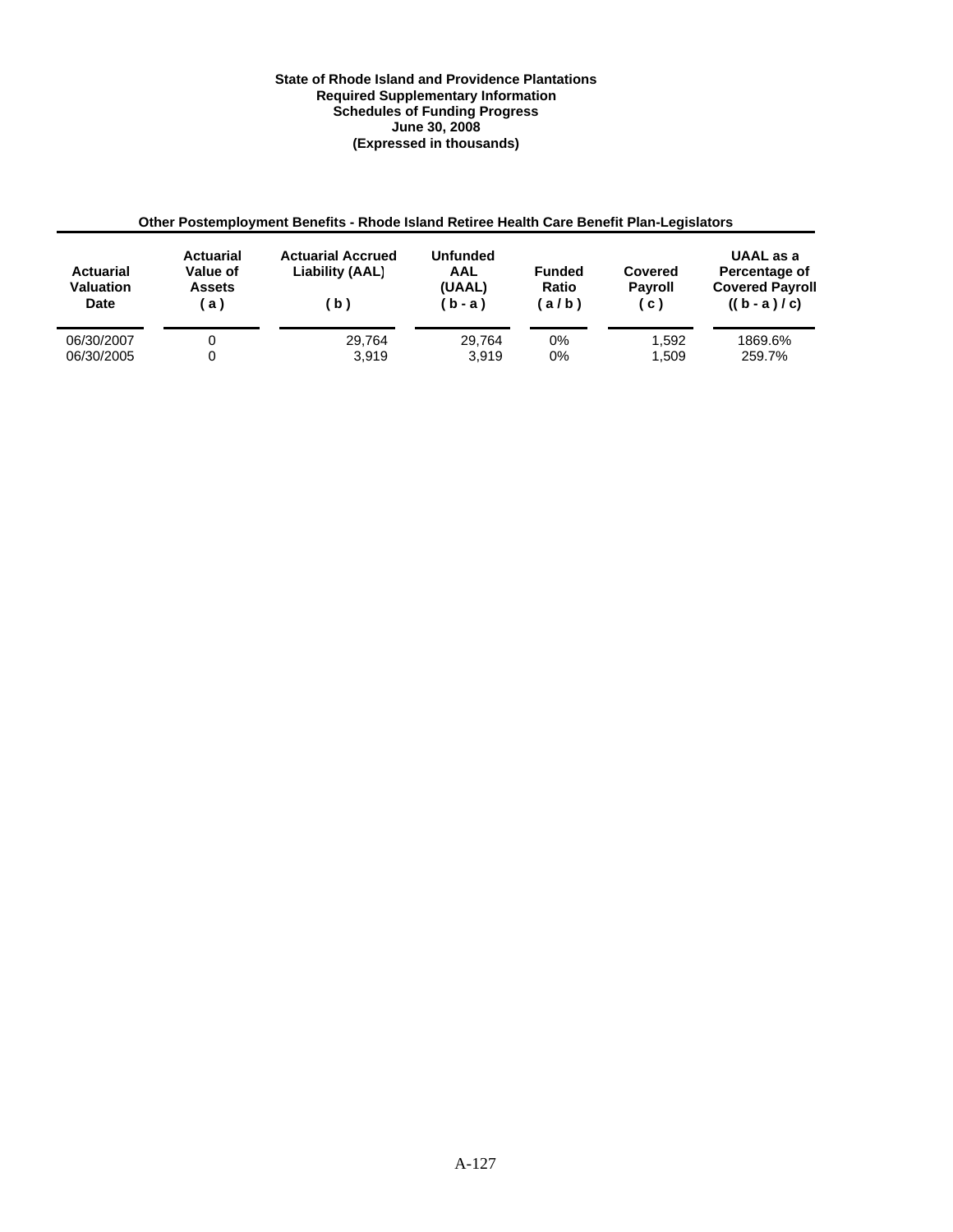### **State of Rhode Island and Providence Plantations Notes to Required Supplementary Information June 30, 2008**

## Budget and Actual

An annual budget is adopted on a basis consistent with generally accepted accounting principles for the general fund and certain special revenue funds. Preparation and submission of the budget is governed by both the State Constitution and the Rhode Island General Laws. The budget, as enacted by the General Assembly and signed by the Governor, contains a complete plan of estimated revenues (general, federal and restricted), transfers in (general and restricted) and proposed expenditures.

The annual budget is adopted on a comprehensive basis and includes activity that, for financial reporting purposes, is recorded in multiple funds. Consequently, the budgetary comparison schedules for an individual fund include amounts in the "actual" column that have no corresponding original or final budget amount. These amounts are principally interfund transfers which are not included in the comprehensive budget to avoid duplication but are appropriately reflected in the individual fund financial statements.

The legal level of budgetary control, i.e. the lowest level at which management (executive branch) may not reassign resources without special approval (legislative branch) is the line item within the appropriation act. Management cannot reallocate any appropriations without special approval from the legislative branch. Federal grant appropriations may also be limited by the availability of matching funds and may also require special approval from a federal agency before reallocating resources among programs.

Internal administrative and accounting budgetary controls utilized by the State consist principally of statutory restrictions on the expenditure of funds in excess of appropriations and the supervisory powers and functions exercised by management. Management cannot reduce the budget without special approval.

Unexpended general revenue appropriations lapse at the end of the fiscal year, unless the department/agency directors identify unspent appropriations related to specific projects/purchases and request a reappropriation. If the requests are approved by the Governor, such amounts are reappropriated for the ensuing fiscal year and made immediately available for the same purposes as the former appropriations. Unexpended appropriations of the General Assembly and its legislative commissions and agencies may be reappropriated by the Joint Committee on Legislative Services. If the sum total of all departments and agencies general revenue expenditures exceeds the total general revenue appropriations, it is the policy of management to lapse all unexpended appropriations, except those of the legislative and judicial branches.

The original budget includes the amounts in the applicable appropriation act, general revenue appropriations carried forward by the Governor, and any unexpended balances designated by the General Assembly.

# Schedules of Funding Progress-Other Postemployment Benefits

The June 30, 2005 actuarial valuation for the Rhode Island Retiree Health Care Benefits Plans was restated to reflect the changes in the plan provision due to the enactment of